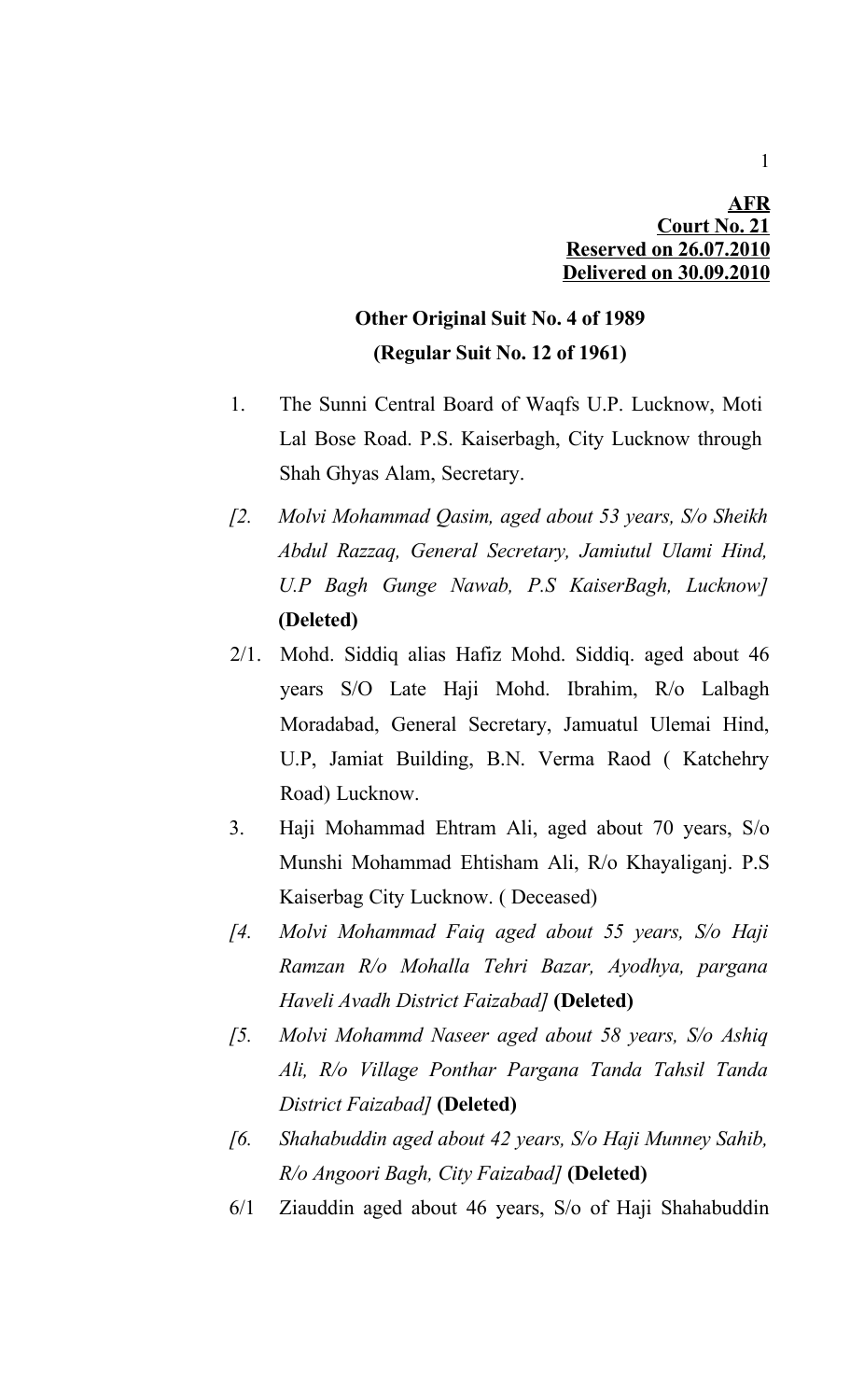(deceased) R/o Mohalla Angoori Bagh, pargana Haveli Oudh, City and District Faizabad.

- 6/1/1. Misbahuddeen aged about 39 years, S/o Ziauddin, R/o Mohalla Angoori Bagh, Awadh City Tahsil and District Faizabad.
- 7. Mohammad Hashim aged about 40 years, S/o Karim Bux, R/o Mohalla Kutya, Panji Tola, Ajodhiya Pargana Haveli Avadh, Distt. Faizabad.
- *[8. Vakiluddin aged about 55 years, S/o Ismail, R/o Madarpur, Pargana and Tahsil Tanda District Faizabad]* **(Deleted)**
- 8/1. Maulana Mahfoozurahman aged about 52 years, S/o Late Maulana Vakiluddin, R/o Village Madarpur, Pargana and Tahsil Tanda, Faizabad.
- 9. Mahmud Ahmad aged about 30 years S/o Ghulam Hasan. R/o Mohalla Rakabganj, City Faizabad.
- *[10. Zahoor Ahmad, S/o Noor Mohd. aged about 80 years, R/o Mohalla Nau Ghazi Qabar, Ayodhya, Faizabad District]* **(Deleted)**
- 10/1. Farooq Ahmad, S/o Sri Zahoor Ahmad, R/o Mohalla Naugazi Qabar, Ayodhya City, Ayodhya, Distt. Faizabad.

- *[1. Sri Gopal Singh Visharad, aged about 53 years, S/o Thakur Girdhari Singh, R/o Sargaddwar, Ajodhiya, District Faizabad]* **( Deleted)**
- 2. Sri Param Hans Ram Chander Das, R/o Ajodhya, Faizabad. (Deceased)
- 2/1 Mahant Suresh Das aged about 55 years, Chela of Sri Param Hans Ram Chandra Das, R/o Digambar Akhara, City Ayodhya District Faizabad.
- 3. Nirmohi Akhara Situate in Mohalla Ram Ghat City

Vs.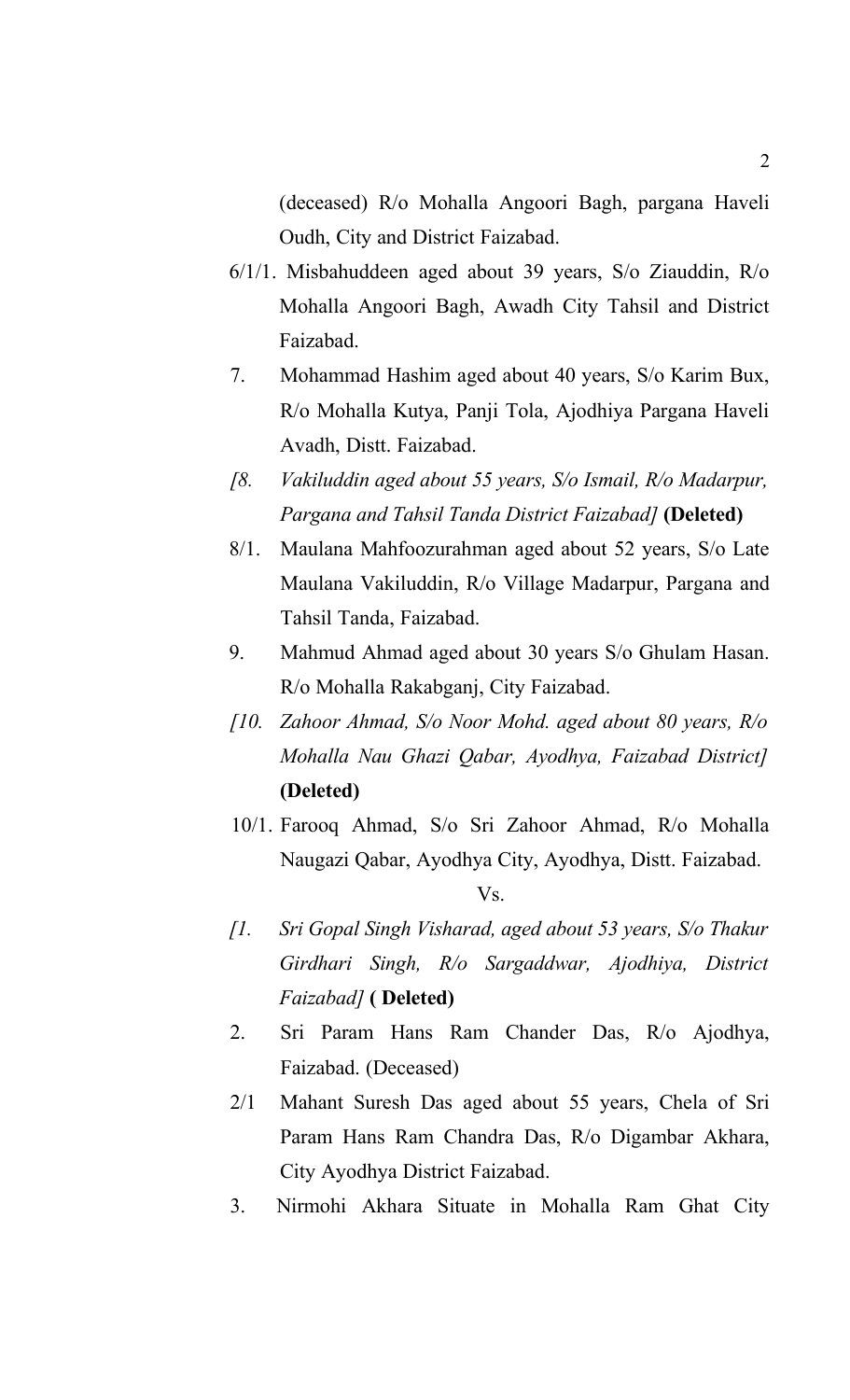Ajodhiya, District Faizabad, through Mahant Rameshwar Das Mahant Sarbarakar, R/o Nirmohi Akhara Mohalla Ramghat, City Ajodhya District Faizabad.

- 4. Mahant Raghunath Das Chela Mahant Dharam Das Mahant and Sarbarakar Nirmohi Akhara Mohalla Ram Ghat, City Ajodhiya, District Faizabad.
- 5. The State of U.P. through Chief Secretary to the Sate Govt. of U.P. (corrected under Court's order dated 30-01-62)
- 6. The Collector, Faizabad.
- 7. The City Magistrate, Faizabad.
- 8. The Superintendent of Police Faizabad.
- 9. B. Priya Dutt S/o R.B. Babu Kamlapat Ram, R/o Rakabganj, Faizabad.
- 10. President, All India Hindu Maha Sabha, Read Road New Delhi.
- 11. President, Arya Maha Pradeshik Sabha Baldan Bhawan, Shradhanand Bazar, Delhi
- 12. President, All India Sanatan Dharm Sabha, Delhi.
- 13/1. Dharam Das alleged Chela Baba Abhiram Das. R/o Hanuman Garhi, Ayodhya, Faizabad.
- 14. Pundrik Misra, age 33 years, S/o Raj Narain Misra R/o Balrampur Sarai, Rakabganj, Faizbad.
- 15. Sri Ram Dayal Saran, Chela of late Ram Lakhan Saran, R/o Town Ayodhya, District Faizabad.
- *[16. Shab Narain Das Chela of late Baba Badri Das Ji Sankatwali, R/o Sri Hanuman Garhi, Ayodhya Faizabad] ( Deleted)*
- 17. Ramesh Chandra Tripathi aged about 29 years, S/o Sri Parsh Rama Tripathi, R/o Akbarpur, Distt. Faizabad.
- 18. Mahant Ganga Das aged about 45 years ( Chela) Mahant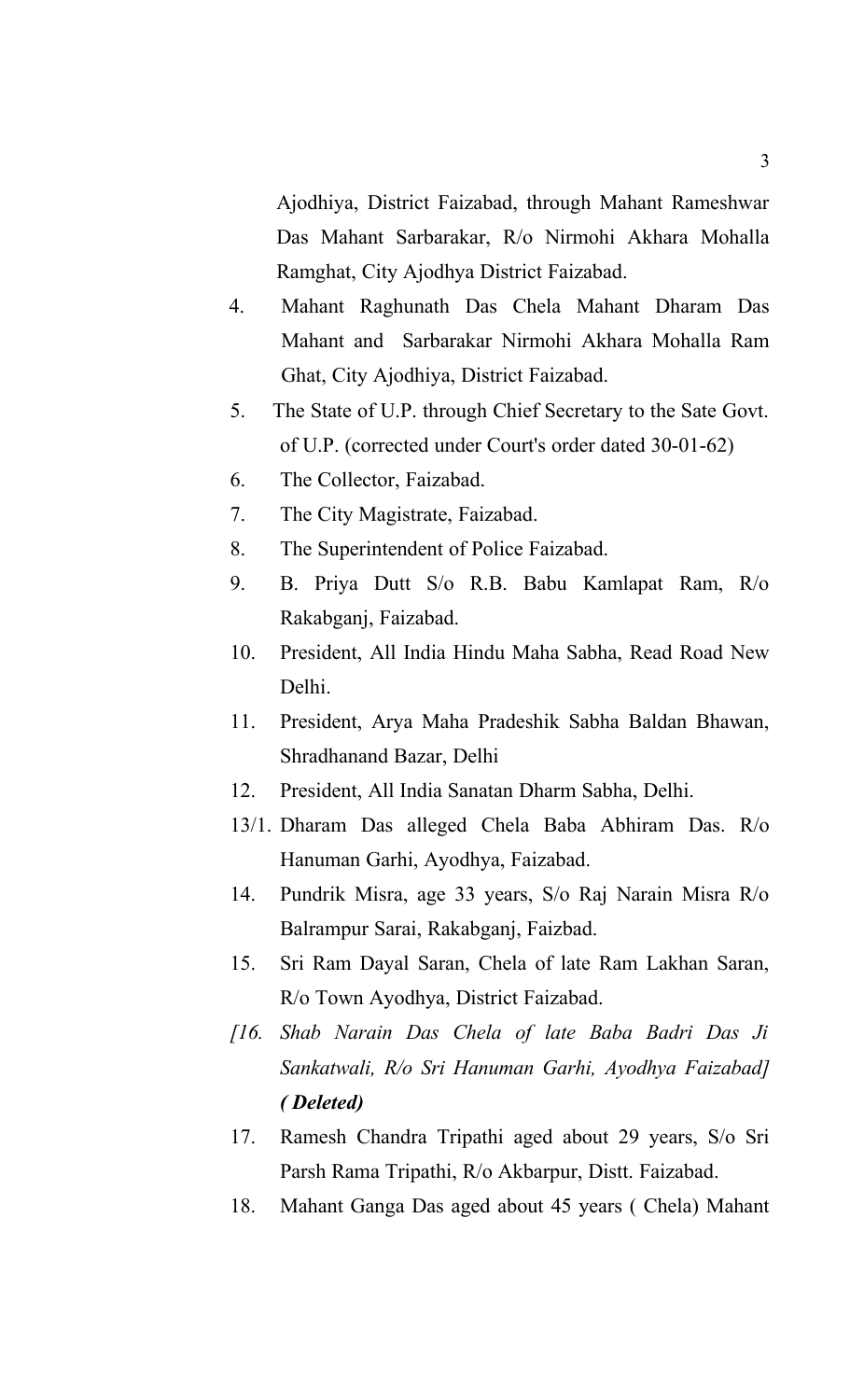Sarju Dass R/o Mandir Ladle Prasad, City Ayodhya Faizabad.

- 19. Sri Swami Govindacharya, Manas Martand Putra Balbhadar Urf Jhallu, R/o Makan No. 735, 736, 737 Katra Ayodya, Pargana Haveli Audh Tahsil and Zila Faizabad.
- 20. Madan Mohan Gupta, Convener of Akhil Bhartiya Sri Ram Janam Bhoomi Punarudhar Samiti, E-7/45 Bangla T.T. Nagar, Bhopal.
- 21. Prince Anjum Qadar, President All India Shia Conference, Registered, Qaumi Ghar, Nadan Mahal Road, F.S. Chowk, Lucknow. (Died on 23.7.1997)
- 22. Umesh Chandra Pandey, S/o Sri R.S. Pandey R/o Ranupalli, Ayodhya, District Faizabad.

### **With**

# **Other Original Suit No. 1 of 1989 (Regular Suit No. 2 of 1950)**

Sri Gopal Singh Visharad aged about 42 years S/o Thakur Girdhari Singh, Mohalla Saragdwar City Ayodhya, Pargana Haveli, Tahsil and District Faizabad. (deceased) Rajendra Singh age 46, S/o Sri Gopal Singh Visarad, current address State Bank of India Branch Gonda.

### Vs.

- *[1. Zahoor Ahmad aged about 69 years S/o Laamaaloom Mohall Bada Bazar]* (Deceased)
- 1/1 Farooq Ahmad S/o Zahoor Ahmad R/o Tedi Bazar Ayodhya Faizabad.
- *[2. Haji Fenku aged about 65 years S/o Laamaaloom Mohalla Tedi Bazar]* ( Deceased) **(Deleted vide order dated 17.1.1962)**
- *[3. Mohd. Faiq aged about 45 years S/o Laamaaloom Mohalla*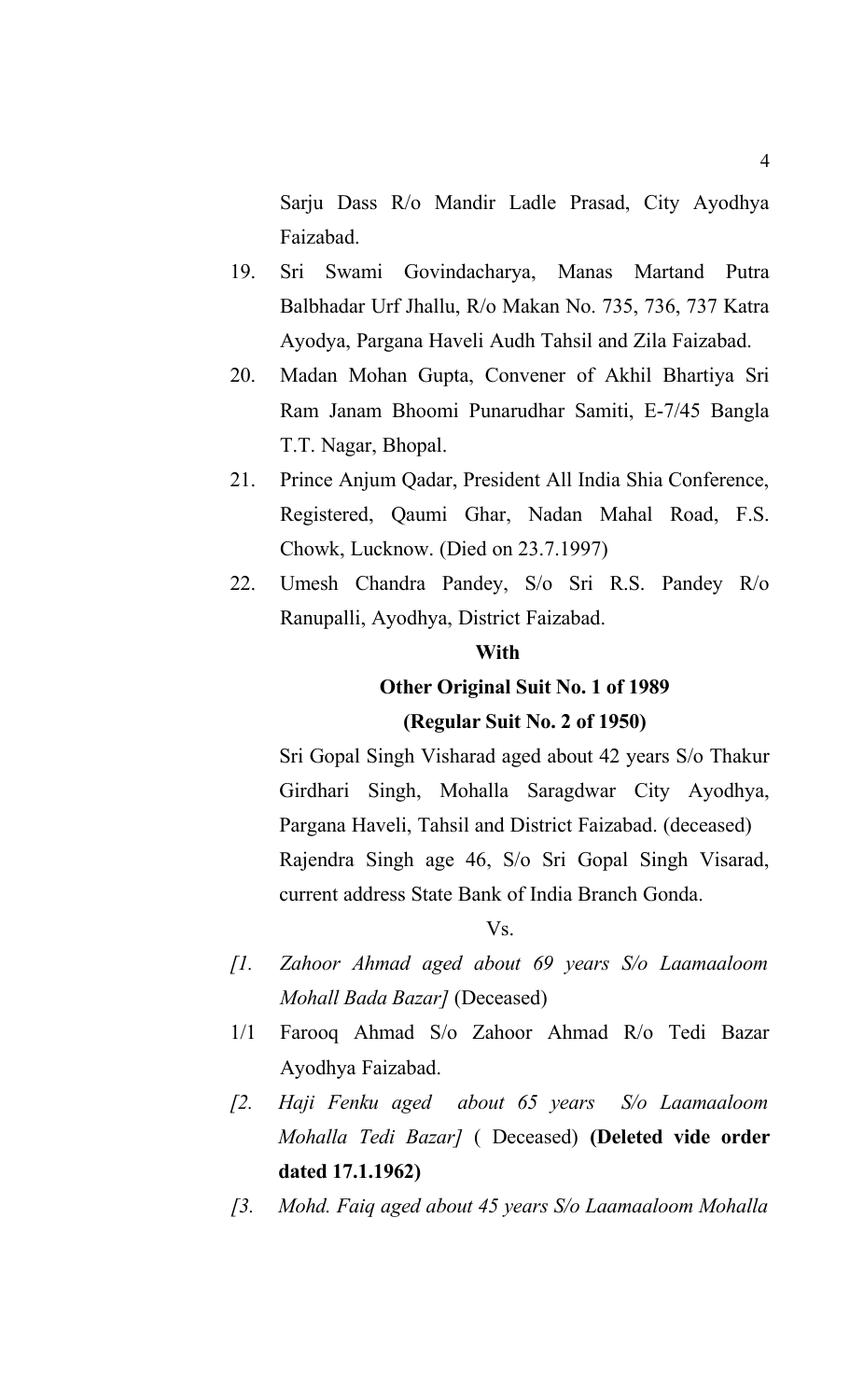*Tedi Bazar]* (Deceased)

- *[4. Mohd. Shami Chudiwala aged 45 years S/o Laamaaloom Mohalla Ram Ganj]* (Deceased) **(Deleted vide order dated 17.1.1962)**
- *[5. Mohd. Achhan Mia aged 45 years S/o Laamaaloom Mohalla Katra]* (Deceased) (1 To 5) City Ayodhya Pargana Haveli Oudh, Tahsil and District Faizabad.
- 6. Uttar Pradesh State, Lucknow.
- 7. Deputy Commissioner Faizabad.
- 8. City Magistrate Faizabad.
- 9. Superintendent of Police Faizabad.
- 10. Sunni Central Waqf Board U.P. Lucknow Moti Lal Bose Road P.S. Kaiserbagh, Lucknow through Secretary.
- 11. Nirmohi Akhara Ayodhya Haveli Awadh, District Faizabad through Sarpanch Ram Swaroop Das, Upsarpanch Mahant Bhaskar Das and Panch Raja Ram Chandracharya.

### **With**

# **Other Original Suit No. 3 of 1989 (Regular Suit No. 26 of 1959)**

Nirmohi Akhara Situate in Mohalla Ramghat City Ayodhya through Mahant Jagan Nath Das aged about 54 years chela of Mahant Vaishnab Das R/o Nirmohi Bazar, Reg. Ramghat Haveli Oudh Ayodhya City.

### Vs.

- 1. Sri Jamuna Prasad Singh Receiver, R/o of Deo Kali Road. City Faizabad.
- 2. State of U.P.
- 3. Deputy Commissioner, Faizabad.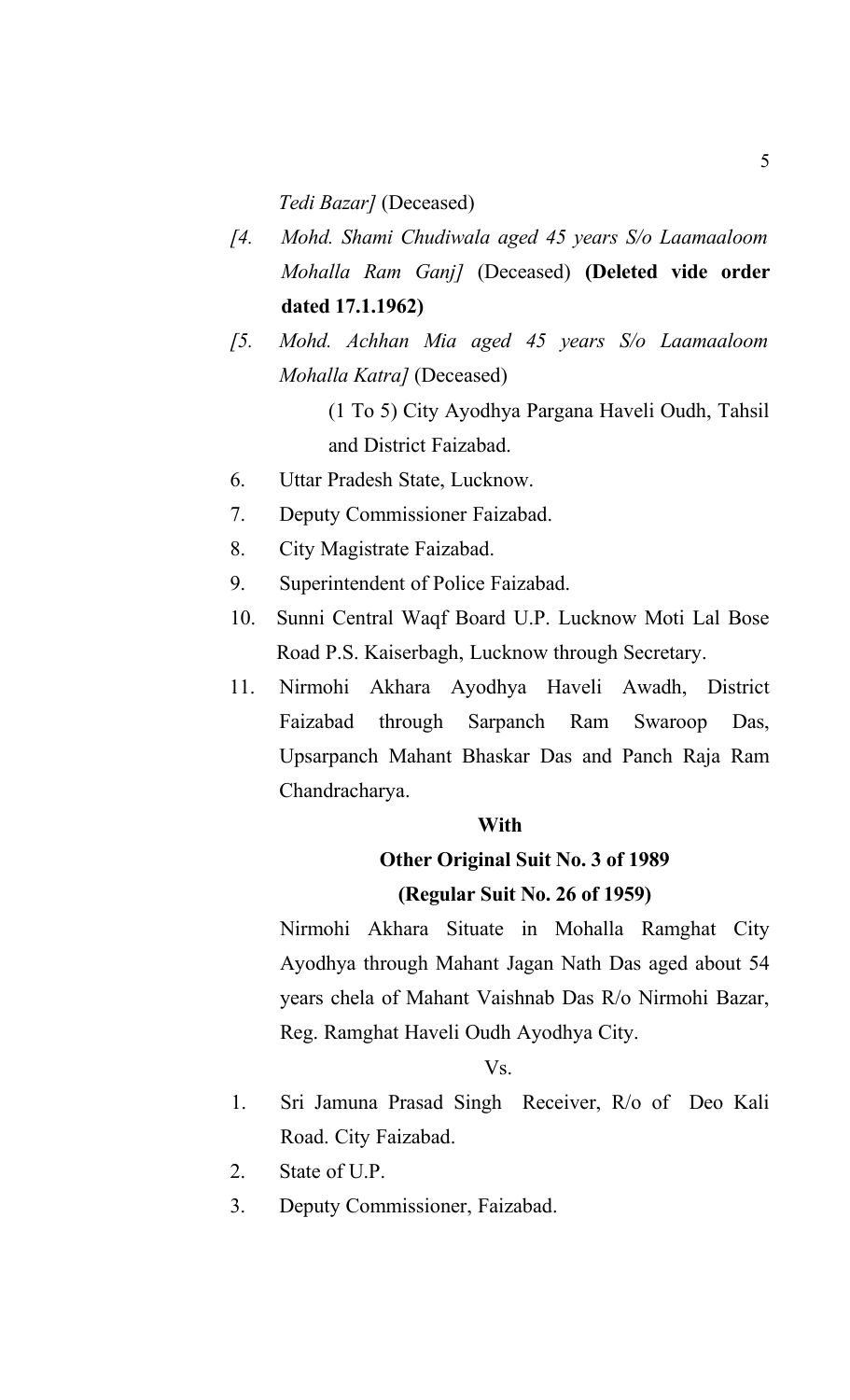- 4. City Magistrate, Faizabad.
- 5. Superintendent of Police, Faizabad.
- *[6. Haji Phekku aged 70 years son of unknown R/o of Mohalla Terhi Bazar]* (Deceased)
- 6/1 Haji Mehboob (adult)
- 6/2 Haji Abdul Ahed both R/o Mohalla Terhi Bazar Bazar City Ayodhya Tahsil and District Faizabad.
- 7 Mohd. Faiq aged 50 years S/o Haji Ramzan R/o Terihi Bazar
- 8. Mohd. Achhan Mian aged about 55 years son of unknown R/o Mohalla Katra.

(6 to 8) City Ayodhya Pargana Haveli Oudh Tahsil and district Faizabad on behalf of themselves and all other members of the Muslim Community.

- 9. U.P. Sunni Central Board of Waqfs through its secretary, Lucknow.
- 10. Umesh Chandra Pandey aged 34 years S/o Sri Ram Shanker Pandey R/o Rampali Ayodhya City Dist. Faizaba. ( Haveli Oudh).
- 11. Mohd. Farooq S/o Zahoor Ahamad R/o Singarhat Ayodhya, District Faizabad.

### **With**

# **Other Original Suit No. 5 of 1989 (Regular Suit No. 236 of 1989)**

- 1. Bhagwan Sri Ram Virajman at Sri Rama Janam Bhumi, Ayodhya, also called Bhagwan Sri Rama Lala Virajman represented by next friend, Sri Triloki Nath Pandey aged about 65 years, S/o Late Askrut Pandey, R/o Karsewak Puram District Faizabad.
- 2. Asthan Sri Rama Janam Bhumi, Ayodhya, represented by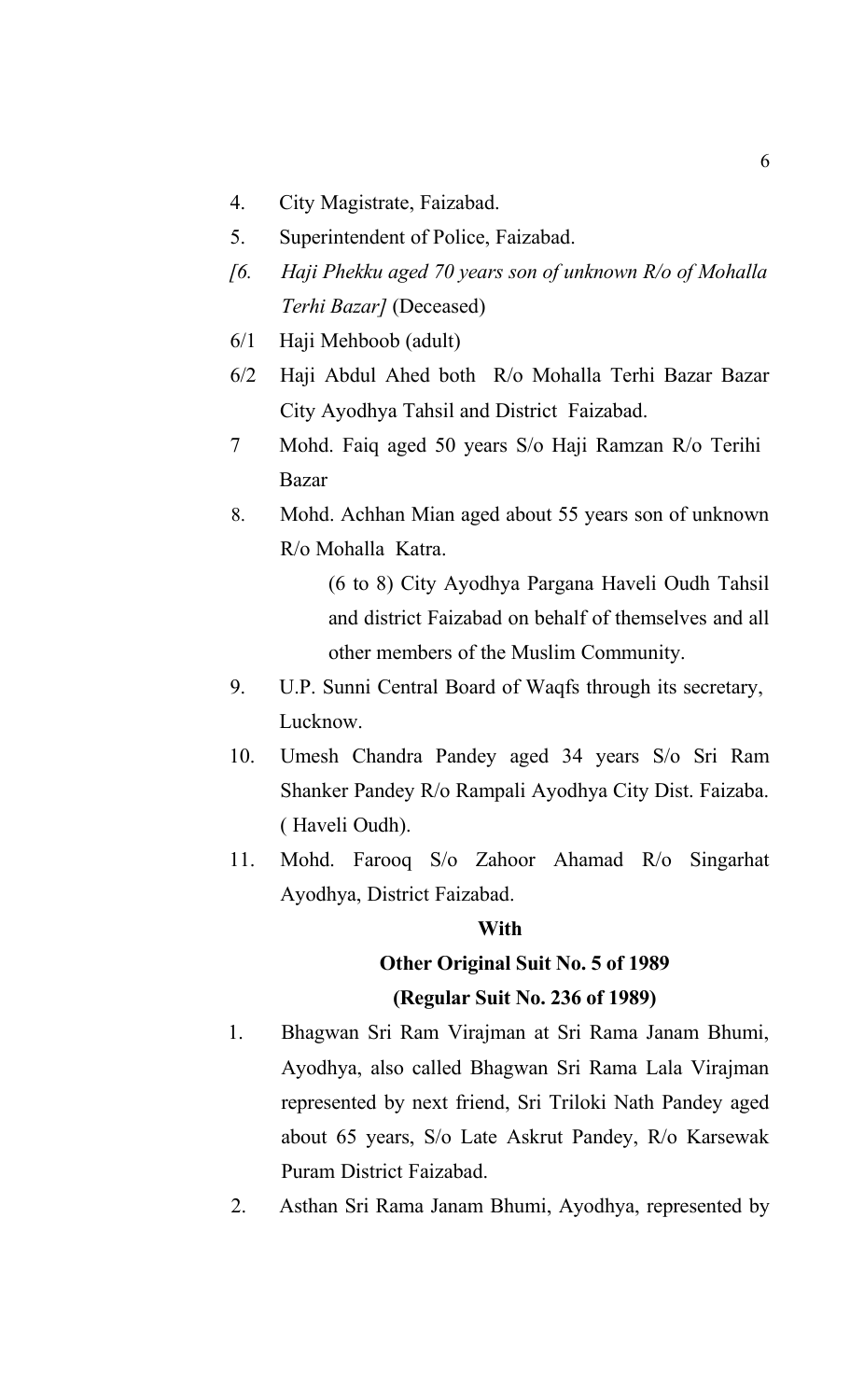next friend, Sri Triloki Nath Pandey aged about 65 years, S/o Late Askrut Pandey, R/o Karsewak Puram District Faizabad.

3. Triloki Nath Pandey aged about 65 years, S/o Late Sri Askrut Pandey, R/o Karsewak Puram District Faizabad.

```
Vs.
```
- 1. Sri Rajendra Singh, adult, son of late Sri Gopal Singh Visharad, at present residing at Gonda, care of the State Bank of India, Gonda Branch Gonda.
- 2. Param Hans Mahant Ram Chandra Das of Digambar Akhara, Ayodhya.
- 2/1. Mahant Suresh Das aged about 55 years Chela Late Mahant Param Ramchandra Das.
- 3. Nirmohi Akhara Mohalla Ram Ghat, Ayodhya through its present Mahant Jagannath Das, aged about 54 years, Chela of Vaishnav Das Nirmohi R/o Mohalla Ram Ghat Nirmohi Bazar Pargana Haveli Awadh, Ayodhya, District Faizabad.
- 4. Sunni Central Board of Waqfs U.P. having its office at Moti Lal Bose Road, Lucknow.
- 5. Sri Mohammad Hashim, Adult, S/o Sri Karim Bux R/o Mohall Sutahti Ayodhya.
- 6. Sri Mahmud Ahmad, adult S/o Sri Ghulam Hasan, R/o Mohalla Rakabganj, Faizabad.
- 7. State of U.P. through the Secretary, Home Department, Civil Secretariat , Lucknow.
- 8. The Collector and District Magistrate, Faizabad.
- 9. The City Magistrate, Faizabad.
- 10. The Senior Superintendent of Police, Faizabad.
- 11. The President, All India Hindu Mahasabha, New Delhi.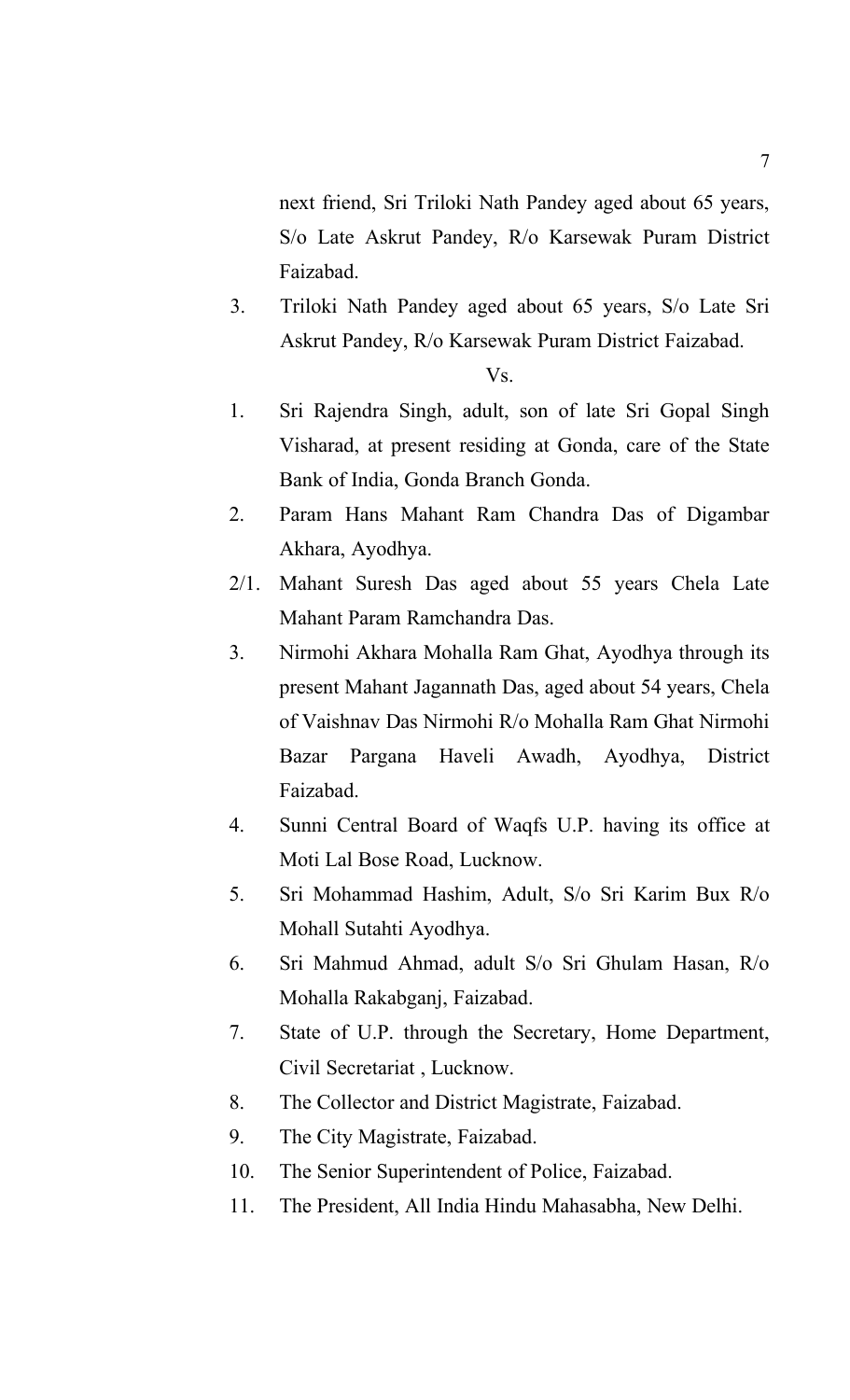- 12. The President, All India Arya Samaj, Dewan Hall Delhi.
- 13. The President, All India Sanatan Dharma Sabha Delhi.
- 14. Sri Dharam Das adult, Chela Baba Abhiram Das R/o Hanuman Garhi, Ayodhya.
- 15. Sri Pundarik Misra, Adult S/o Sri Raj Narain Misra, R/o Baham Pur Sarai, Rakabganj, Faizabad.
- 16. Sri Ram Dayal Saran Adult, Chela Ram Lakhan Saran, R/o Ramcharit Manas Bhawan, Mohall Ramkot, Ayodhya.
- 17. Sri Ramesh Chandra Tripathi Adult, S/o Sri Parash Ram Tripathi, R/o village Bhagwan Patti, Pargana Minjhaura, Tahsil Akbarpur, District Faizabad.
- *[18. Mahant Ganga Das adult Chela Sarju Das, R/o Mandir Lalta Prasad, Ayodhya]* **(Deleted)**
- *[19. Swami Govindacharya Manas Martand, adult, S/o Sri Balbhadar alias Jhallu R/o Ayodhya]* **(Deleted)**
- 20. Sri Umesh Chandra Pandey Adult S/o Sri Uma Shanker Pandey, Advocate, R/o Ranopali, Ayodhya.
- 21. Sri Rama Janam Bhumi Nyas, a Trust having its office at Sankat Mochan Ashram, Sri Hanuman Mandir, Rama Krishan Puram, Sector VI, New Delhi, through Sri Ashok Singhal, Managing Trustee.
- 22. Shia Central Board of Waqfs. U.P. Lucknow.
- *[23. Sri Javvad Husain, adult, R/o village Sahanwa P.O. Darshan Nagar, District Faizabad]* **( Deleted)**
- *[24. Prince Anjum Quder, President All India Shia Conference, Qaomi Ghar, Nandan Mahal Road Lucknow]* **(Died on 23.7.1997 and ordered to be deleted on 10.11.1997)**
- *[25. All India Shia Conference through Sri S. Mohammad Hasnain Abidi, Honorary General Secretary, Qaomi Ghar Nadan Mahal Road, Lucknow]* **(Deleted vide order dated**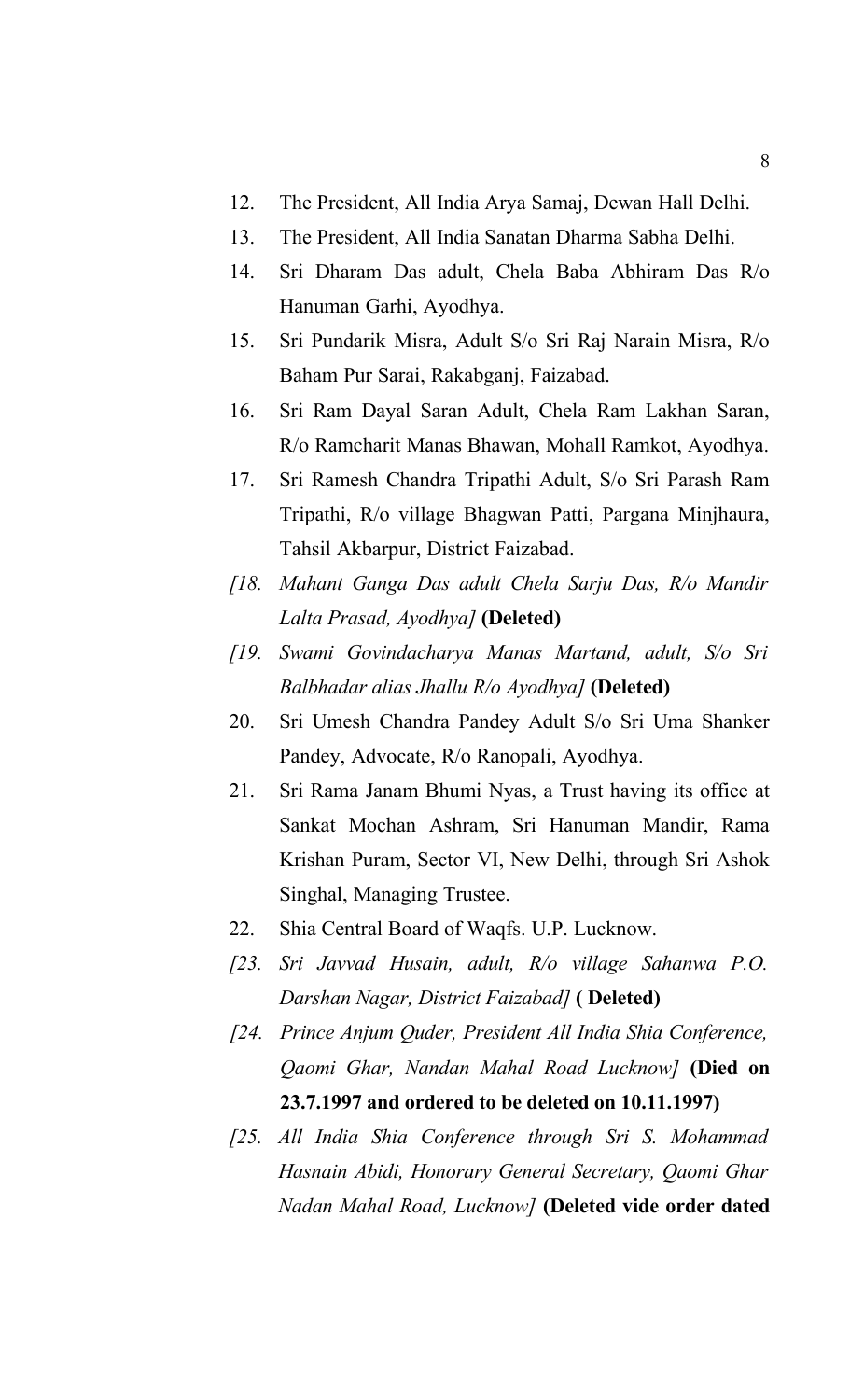### **10.11.1997)**

- 26. Hafiz Mohd. Siddiqui, aged about 46 years S/o Late Haji Mohd. Ibrahim, R/o Lalbagh Moradabad. General Secretary, Jamaitul Ulema Hind U.P. Jamait Building B.N. Verma Road, Kutchery Road Lucknow.
- 27. Vakeeluddin aged about 55 years, S/o Ismail, R/o Madarpur Pargana and Tehsil Tanda District Faizabad

# **Counsels for parties :**

### **Suit-4 :**

**Counsel for Plaintiffs** : Sri Zafaryab Jilani, Sri M.A. Siddiqui, Sri S.I. Ahmad and Sri C.M. Shukla, Advocates.

**Counsel for Defendants** : Sri S.P. Srivastava, Addl. Chief Standing Counsel (for State-defendants no. 5, 6, 7 and 8); Sri Ravi Shankar Prasad, Senior Advocate and Sri M.M. Pandey, Advocate (for defendant no. 2/1, Mahant Suresh Das); Sri R.L. Verma and Sri Tarunjeet Verma, Advocates (for defendant no. 3, Nirmohi Akhara); Sri Hari Shankar Jain, Advocate (for defendant no. 10, All India Hindu Maha Sabha); Sri P.R. Ganpathi Ayer, Senior Advocate, and Sri Rakesh Pandey, Advocate (for defendant no. 13/1, Dharam Das); Sri R.K. Srivastava, Advocate (for defendant no. 17, Ramesh Chandra Tripathi); and Sri P.N. Mishra, Amitabh Shukla and Sushri Ranjana Agnihotri, Advocates (for defendant no. 20, Madan Mohan Gupta, Convener of Akhil Bhartiya Sri Ram Janam Bhoomi Punarudhar Samiti).

### **Suit-1 :**

**Counsel for Plaintiffs** : Sri Ajay Kumar Pandey, Sri D.P. Gupta and K.G. Mishra, Advocates.

**Counsel for Defendants** : Sri S.P. Srivastava, Addl. Chief Standing Counsel (for State-defendants no. 6, 7, 8 and 9); Sri Zafaryab Jilani, Advocate (for defendant no. 10, Sunni Central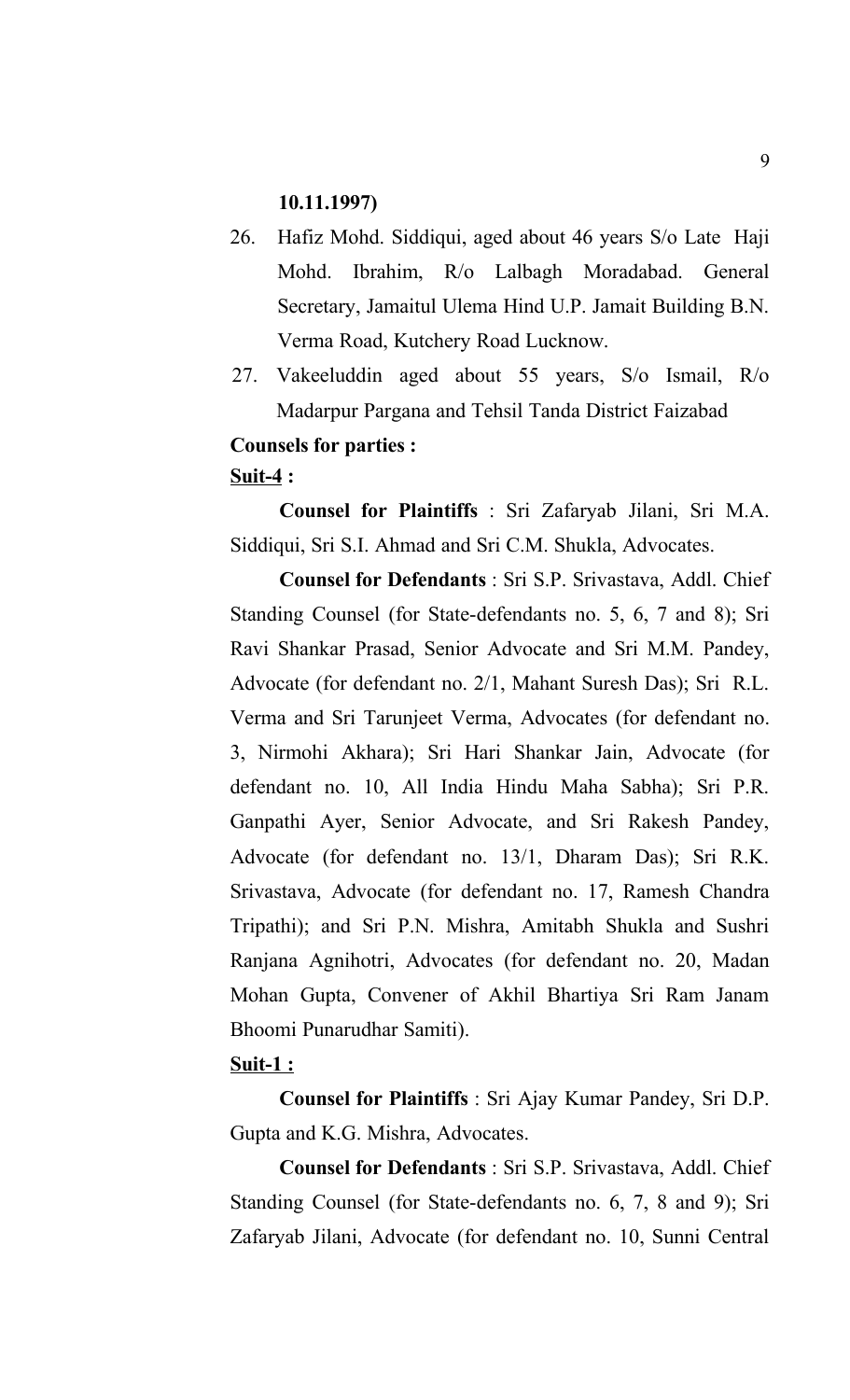Waqf Board) and Sri R.L. Verma and Sri Tarunjeet Verma, Advocates (for defendant no.11, Nirmohi Akhara).

### **Suit-3 :**

**Counsel for Plaintiff** : Sri R.L. Verma and Sri Tarunjeet Verma, Advocates

**Counsel for Defendants** : Sri S.P. Srivastava, Addl. Chief Standing Counsel (for State-defendants no. 2, 3, 4 and 5); Sri Syed Irfan Ahmad and Sri Fazle Alam, Advocates (for defendants no. 6/1, Haji Mehboob and 6/2, Haji Abdul Ahad) and Sri Zafaryab Jilani (for defendant no. 9, Sunni Central Board of Waqfs).

### **Suit-5 :**

**Counsel for Plaintiff** : Sri K.N. Bhat, Senior Advocate and Sri Ved Prakash, Madan Mohan Pandey and Ajay Kumar Pandey, Advocates.

**Counsel for Defendants** : Sri S.P. Srivastava, Addl. Chief Standing Counsel (for State-defendants no. 7, 8, 9 and 10); Sri D.P. Gupta and Sri K.G. Mishra, Advocates (for defendant No.1, Rajendra Singh); Sri R.L. Verma and Sri Tarunjeet Verma, Advocates (for defendant no. 3, Nirmohi Akhara); Sri Zafaryab Jilani, Advocate (for defendant no. 4, Sunni Central Board of Waqfs); Sri M.A. Siddiqui, Advocate (for defendant no. 5, Mohammad Hashim); Sri Hari Shankar, Advocate (for defendant no.11, President All India Hindu Mahasabha); Sri P.R. Ganpathi Ayer, Senior Advocate, and Sri Rakesh Pandey, Advocate (for defendant No.14, Dharam Das); Sri Ramakant Srivastava, Advocate (for defendant no.17, Ramesh Chnadra Tripathi) and Sri Irfan Ahmad and Sri C.M. Shukla, Advocates (for respondent no.26, Hafiz Mohd. Siddiqui).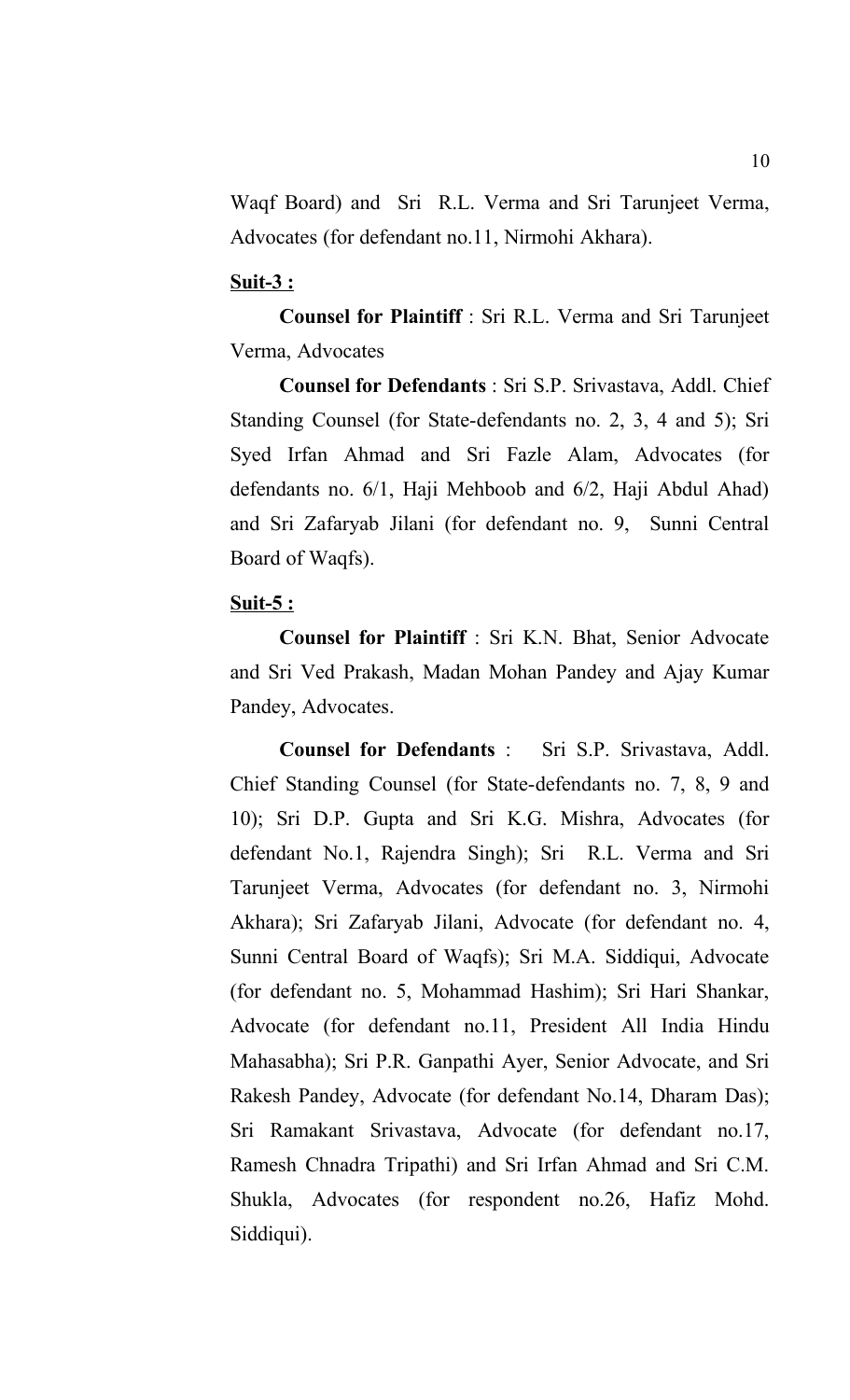## **Hon'ble S.U. Khan, J. Hon'ble Sudhir Agarwal, J. Hon'ble D.V. Sharma, J.**

*(Delivered by Hon'ble Sudhir Agarwal, J.)*

नासदासीन्नो सदासीत् तदानी नासीद्रजो नो व्योमा परो यत् । किमावरीवः कुह कस्य शर्म न्नम्भः किमासीद्महनं गभीरम् १

 $'$ प्रलयावस्था में (न असत् आसीत् न सत् आसीत्) न सत् था और न असत् था, (तदानीं) उस समय (न रजः आसीत्) न लोक था और (व्योमा परः यत् न) आकाश से परे जो कूछ है वह भी नहीं था। उस समय (आवरीवः किं) सबको ढकनेवाला क्या था? (कूह कस्य शर्मन) कहां किसका आश्रय था? (गहनं गंभीरं अम्भः किं आसीत) अगाध और गम्भीर जल क्या था?

(प्रलयावस्था में पंचभूतादि सत पदार्थ ही थे, न कूछ अभावरूप असतही था, न आकाश था, न लोकही थे। फिर किसने किसको ढका? कैसे ढका? किससे ढका? यह सब अनिश्चित ही था।)" (Hindi Translation)

*"During the Dissolution, there was neither existence nor nonexistence, and at that time neither Lok (world) was there nor was anything beyond the space. What encompassed all at that time ? Where was the abode and of whom ? What was the unfathomable and deep water ?" (English Translation)*

# न मृत्युरासीदमुतं न तर्हि न रात्र्या अहून आसीत् प्रकेतः। आनीद् वातं स्वधया तदेकं तस्माद्धान्यन्न परः किं चनास 2

 $^{\prime\prime}$ (तर्हि) उस समय (न मृत्यूः न अमृतं आसीत्) न मृत्यू थी न अमृत था, (रात्र्याः अहनः प्रकेतः न आसीत्) सूर्यचन्द्र के अभाव से रात्री और दिन का ज्ञान भी नहीं था। उस (अ–वात) वायु से रहित दशा में (एकं तत्) एक अकेला वह ही ब्रहम (स्वध्या) अपनी शक्ति के साथ (आ नीत्) प्राण ले रहा था। (तस्मात् पर अन्यत् किंचन न आस) उससे परे या भिन्न और कोई वस्तु नहीं थी।

(मृत्यू, अमृत भी कुछ नहीं था, और सूर्य चन्द्रमा न होने से दिन रात का भेद भी मालूम नहीं होता था। पर एक ब्रहम ही ऐसी दशा में विद्यमान था।)''

*"At that time there was neither death nor immortality, and there was also no knowledge of day and night in absence of the Sun and the Moon. In that stage of vacuum, Brahm (the Supreme Being) alone was imbibing life from His own power. There was*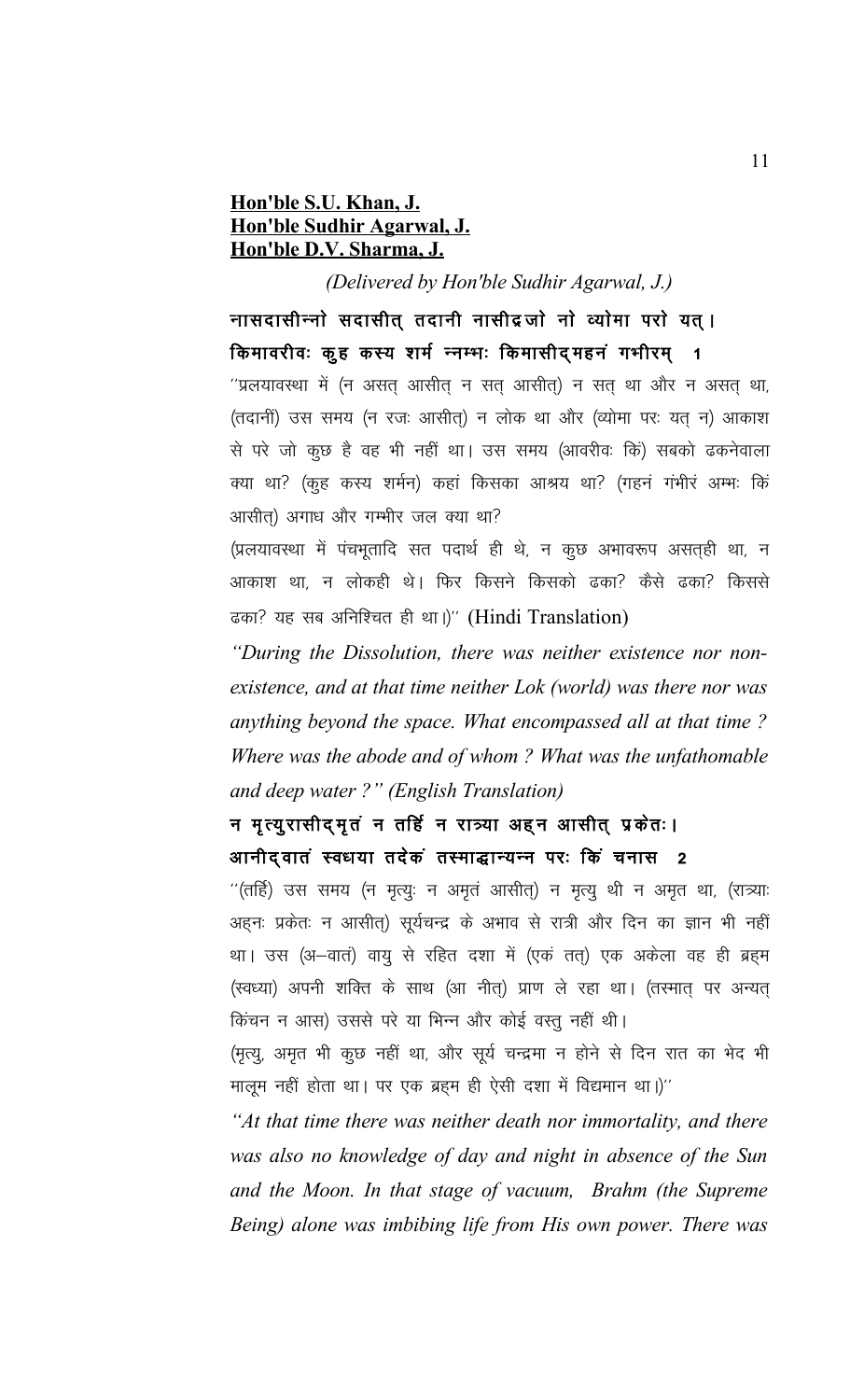#### *nothing beyond or distinct from Him."*

# तम आसीत् तमसा गूळहमग्रे ऽप्रकेतं सलिलं सर्वमा इदम् । तुच्छ्येनाभ्वपिहितं यदासीत् तपसस्तन्महिनाजायतैकम् 3

''(अग्रे) सृष्टि से पूर्व प्रलय दशा में (तमः आसीत्) अन्धकार था, (तमसा गूळह) सब अन्धकार से आच्छादित था, (अप्रकेतं) अज्ञात दशा में और (इदं आः सर्व सलिल) यह सब कुछ जल ही जल था और (यत् आसीत्) जो कुछ था, वह (आभु तुच्छयेन अपिहित) चारों ओर होने वाले सदसद्विलक्षण भावसे आच्छादित था और (तत् एकं) वह एक ब्रह्म (तपसः महिना अजायत) तपके प्रभाव से हुआ।

(प्रलयावस्था में चारों ओर अंधकार फैला हुआ था, अतः कुछ भी ज्ञान नहीं होता था। और जो कुछ था वह भी बड़ा अजीब था।)''

*"Prior to Creation, in the stage of Dissolution, there was darkness, everything was covered with darkness in an unknown state and this was all water and whatever existed, was covered all around with remarkable attributes of existence and nonexistence and this was possible due to the effect of great austere practice."*

# को अद्धा वेद क इह प्र वोचत् कुत आजाता कुत इयं विसृष्टिः। अर्वाग्देवा अस्य विसर्जनेना ऽथा को वेद यत आबभूव। 6

 $^{\prime\prime}$ (कः अद्वा वेद) कौन मनुष्य जानता है, और (इह कः प्रवोचत्) यहां कौन कहेगा, कि (इयं विसृष्टिः कुतः कुतः आ जाता) यह सृष्टि कहां से और किस कारण उत्पन्न हुई। क्योंकि (देवाः) विद्वान् या दूरदर्शी भी (अस्य विसर्जनेन अर्वाक्) इस सृष्टि के उत्पन्न होने के बाद ही उत्पन्न हुए हैं, (अथ) इसलिए यह सृष्टि (यतः आ बभूव) जिससे उत्पन्न हुई उसे (कः वेद) कौन जानता है।

(इस सारी सृष्टि की उत्पत्ति कैसे और कहां से हुई, यह कोई नहीं जानता, क्योंकि उस रहस्य को जानने वाले विद्वानों की उत्पत्ति भी बाद में हुई।)''

*"None knows and none can tell as to from where and how the Creation took place, because even the scholars or those having foresight, were born after the Creation. Hence, none knows the source of this Creation."*

इयं विसृष्टिर्यत आबभूव यदि वा दधे यदि वा न। यो अस्याध्यक्षः परमे व्योमन् त्सो अंगः वेद यदि वा न वेद 7 ''(इयं विसृष्टिः यतः आ बभूव) यह सृष्टि जिससे पैदा हुई वह इसे (यदि दधे यदि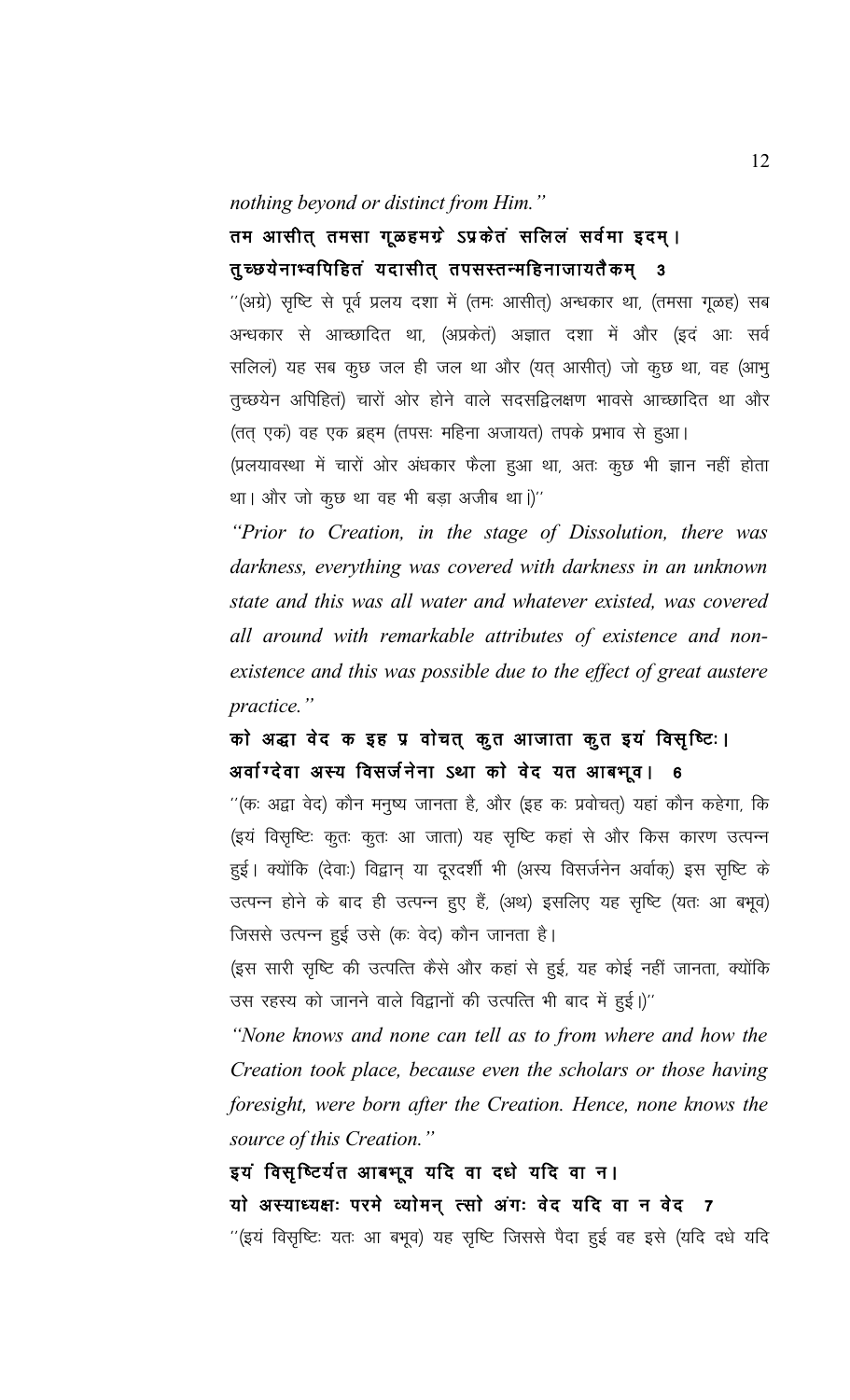वा न) धारण करता भी है या नहीं, इसको हे (अंग) विद्वन (सः वेद) वही जानता है (यः परमे व्योमन अस्य अध्यक्षः) जो परम आकाश में रहता हुआ इस सृष्टि का अध्य क्ष है (यदि वा) अथवा सम्भवतः वह भी (न वेद) नहीं जानता हो।

(इस सृष्टि को पैदा करने वाला इसका अध्यक्ष परमब्रहम इस सृष्टि का धारक है। और वही इस सृष्टि को पूर्णतया जानता है।)"

*"O scholar, whether the Creation is sustained by the Creator or not, is known only to Him, who superintends this Creation from the supreme space or it may not be known even to Him."* 

> *(Rig-Veda X.129.1-3, 6, 7, Sanskrit) (Hindi version from Rig Veda Ka Subodh-Bhasya Mandal 9-10 translated by Dr. Sripad Damodar Satvalekar published in 1985 and English translation by the Court)*

**1.** Sixty years and more since the first Suit was filed in the Court of Civil Judge, Faizabad, twenty one years and more before a Full Bench of this Court (on transfer of the suits from the Court of Civil Judge Faizabad), 533 exhibits; 87 witnesses deposing in about 13990 pages; more than a thousand reference books on various subjects like History, Culture, Archaeology, Religion etc. and in different languages like Sanskrit, Hindi, Urdu, Persian, Turkish, French etc.; innumerable archaeological artifacts kept in the record room; dozens of C.Ds. and other record; and, the period of events ranging from crores to more than 550 years; religious faith, sentiments and pathos of millions of people of not only this Country but abroad also, give some indication towards length, width and depth of the dispute before us.

# **TOPOGRAPHY**

**2.** The entire dispute in these four suits relates to the land situate in village Kot Rama Chandra (Ramkot at Ayodhya), Pargana Haveli Avadh, Tehsil Sadar, District Faizabad. At the disputed site there was an old structure--centre of controversy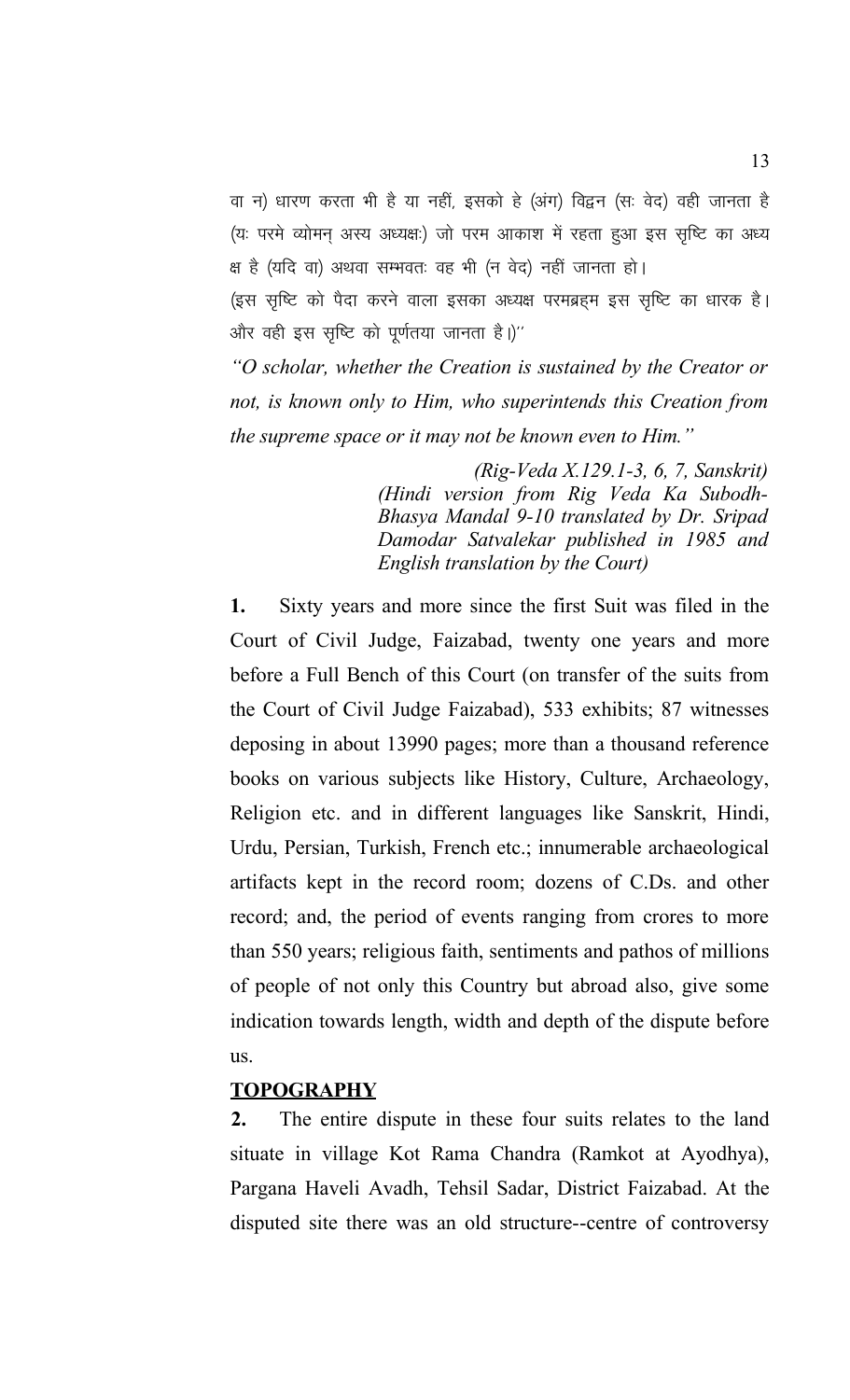among two major communities of this country, i.e., Hindus and Muslims. Amongst Hindus also a religious sect known as "Ramanandi Vairagis" has an independent and separate claim. It is claimed by Hindus in general that the disputed site is the place where Lord Rama was born and it is his birthplace. There existed a Rama temple at the site which was demolished in 1528 by Mir Baqi, a Commander of Babar, and, he constructed the said disputed structure which the Muslims claimed to be "Babari Mosque". The claim of Hindus is that there cannot be another birthplace of Lord Rama. Therefore, by its very nature they cannot give away such a unique and singular pious place. Ramanandi Vairagis, however, claim that the structure was not a mosque but continued to be a "Rama temple" throughout and worshipped as such, it belongs to them, and they were/are in continuous possession and management thereof till December' 1949, i.e. the date of attachment. They, however, are in agreement with the orthodox Hindus' general belief that the site in dispute is the birthplace of Lord Rama.

**3.** On the eastern and southern side of the structure there was open land. On the northern and western side there was a public road and public pathway. Beyond the road, in the north, there was again open land and beyond the pathway in the west there is a deep slope.

**4.** The disputed structure was demolished on 6.12.1992 but its topography before its demolition has been noticed in this Court's judgment dated 11.12.1992 in **Writ Petition No. 3540 (MB) of 1991, Mohammad Hashim Vs. State of U.P. and others.** In the judgmdent of Hon'ble S.C. Mathur, J. details of the site is described as under:

*"The aforesaid structure is divisible into three parts.*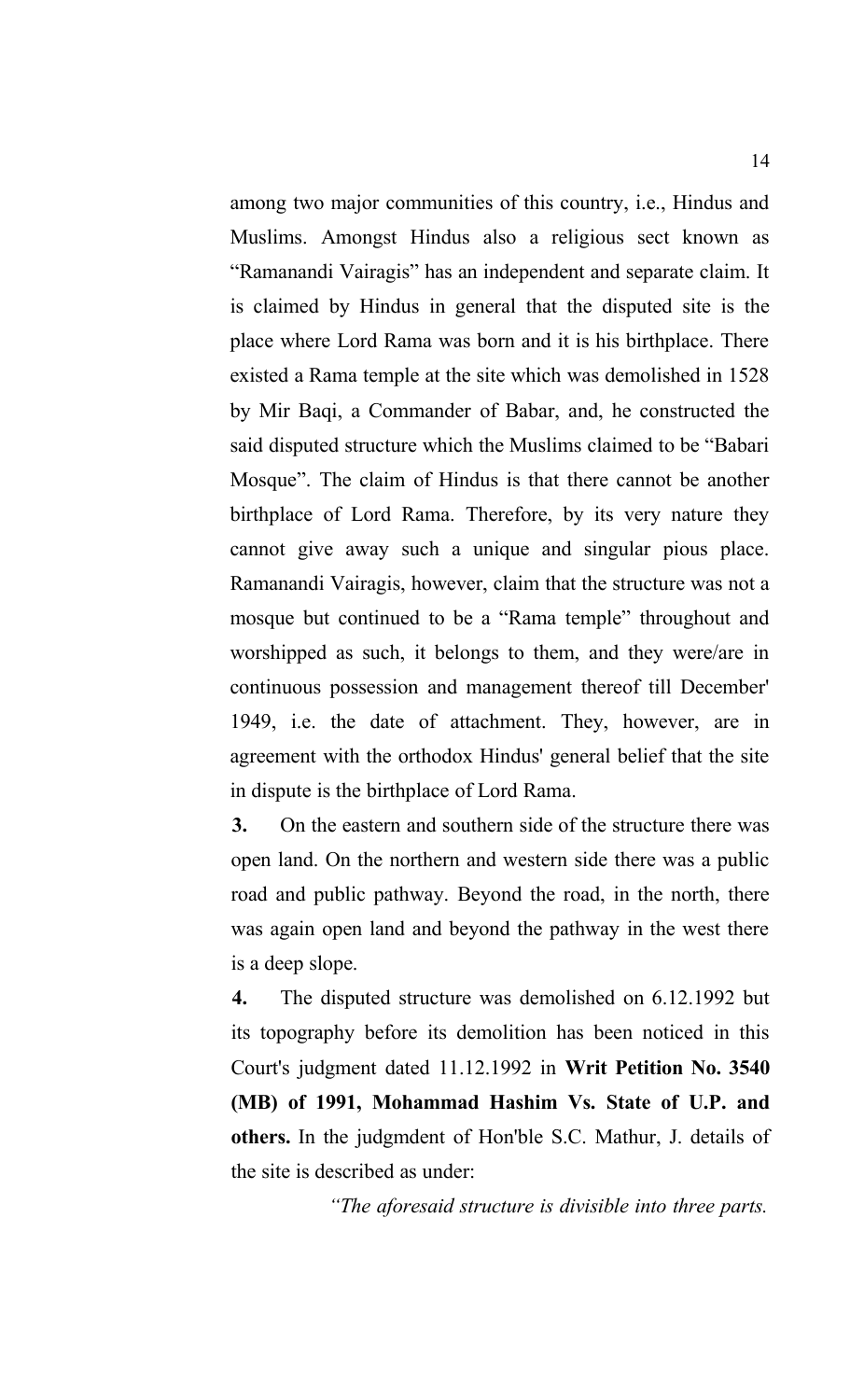*(1) the main roofed structure, (2) the inner courtyard, and (3) outer courtyard. The public road is to the north of the structure. Immediately adjoining the roofed structure to the east is the inner courtyard. To the east of this courtyard is the outer courtyard. On the outer courtyard there is a Chabutara which has been in possession of the Hindus. There are other signs on this courtyard which are objects of reverence or worship to the Hindus, like Sita Rasoi and Charan. To the east of the outer courtyard is a boundary wall having a gate. It is this gate which provides entry first to the outer courtyard, then to the inner courtyard and lastly to the roofed structure."*

**5.** In view of the decision of the Apex Court in **Dr. M. Ismail Faruqui etc. Vs. Union of India and others 1994 (6) SCC 360= AIR 1995 SC 605,** the area of land in dispute, which is to be adjudicated by this Court is now restricted to what has been referred to in para 4 above, i.e. main roofed structure, the inner courtyard and the outer courtyard. In fact, the area under the roofed structure and Sahan, for the purpose of convenience, shall be referred hereinafter as "inner courtyard" and rest as the "outer courtyard". Broadly, the measurement of the disputed area is about 130X80 sq. feet.

### **Disputed Structure**

**6.** Though the disputed structure was demolished on  $6<sup>th</sup>$ December, 1992 but it would be necessary to have a broad idea of the above structure which is the bone of contention in all theses cases. It was situated on the north-east corner of the mound or plateau, about  $30' - 40'$  higher than the level of Highway. It was a three-arched structure having three broad but pointed arches on the facade. The *liwan* (sanctuary) which stood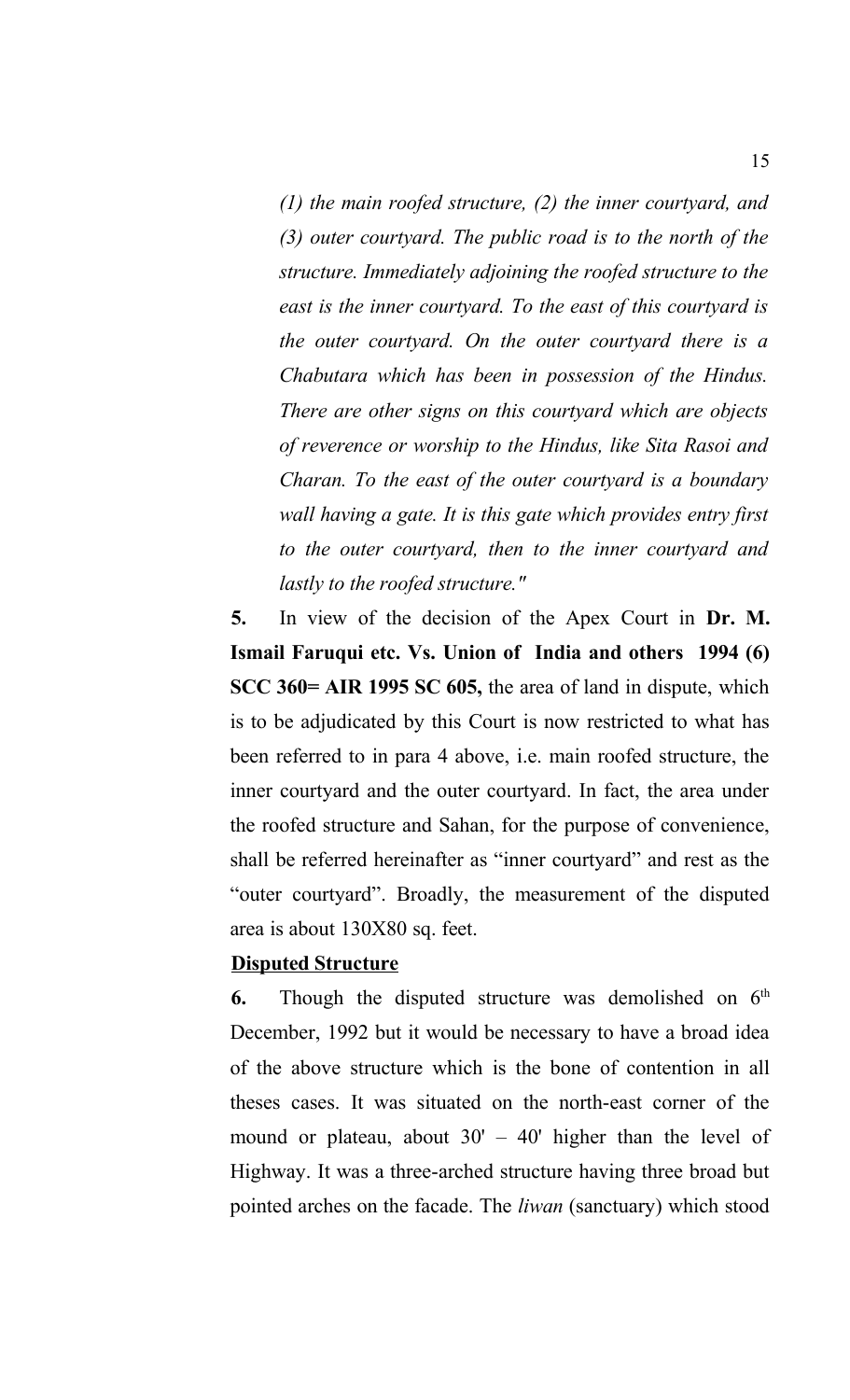on a low plinth was composed of three square bays, roofed by three single broad and high domes. The skeleton mainly built of brick and mortar. **The enclosing wall through which the entrance given is said to have been constructed in the middle of nineteenth century.** It had twelve corner pillars on the angles of six main piers which make up the nave or the central or the main bay of the mosque. These small pillars were of black stone of the family of "schist" polished and commonly called as "*Kasauti"* stone. These pillars did not support the main load of the ceiling which passed down to the main columns of the ground floor, but only carried the lintels of the opening extensions. The pillars were not load bearing but simply strengthened the piers at their corners. The three domes appeared to be disproportionate. They were allegedly repaired, restored or renovated from time to time. In 1949/1950 when the present dispute arose, there were three inscriptions. One is a Persian epigraph of 8 verses, carved in relief in 4 lines in Naskh, above the *chhajja* on the central arch. Below the Chhajjas, Quranic verses from Chapter-CXII were carved. Two other inscriptions are said to have lost in 1934 riots but were replaced. One was on the southern side of the pulpit and another was on the right hand of the pulpit. The contents of those inscriptions would be dealt with and reproduced later on while dealing with the relevant issue. A photograph of the disputed building published in 1902 in the book "Tarikh-E-Ajudhya" is appended to this judgement as Appendix '1'. This is the oldest photograph of the building made available to the Court.

### **Suits--pleadings--in brief :**

**O.O.S. No.1 of 1989 (earlier registered as Regular Suit no. 2 of 1950)**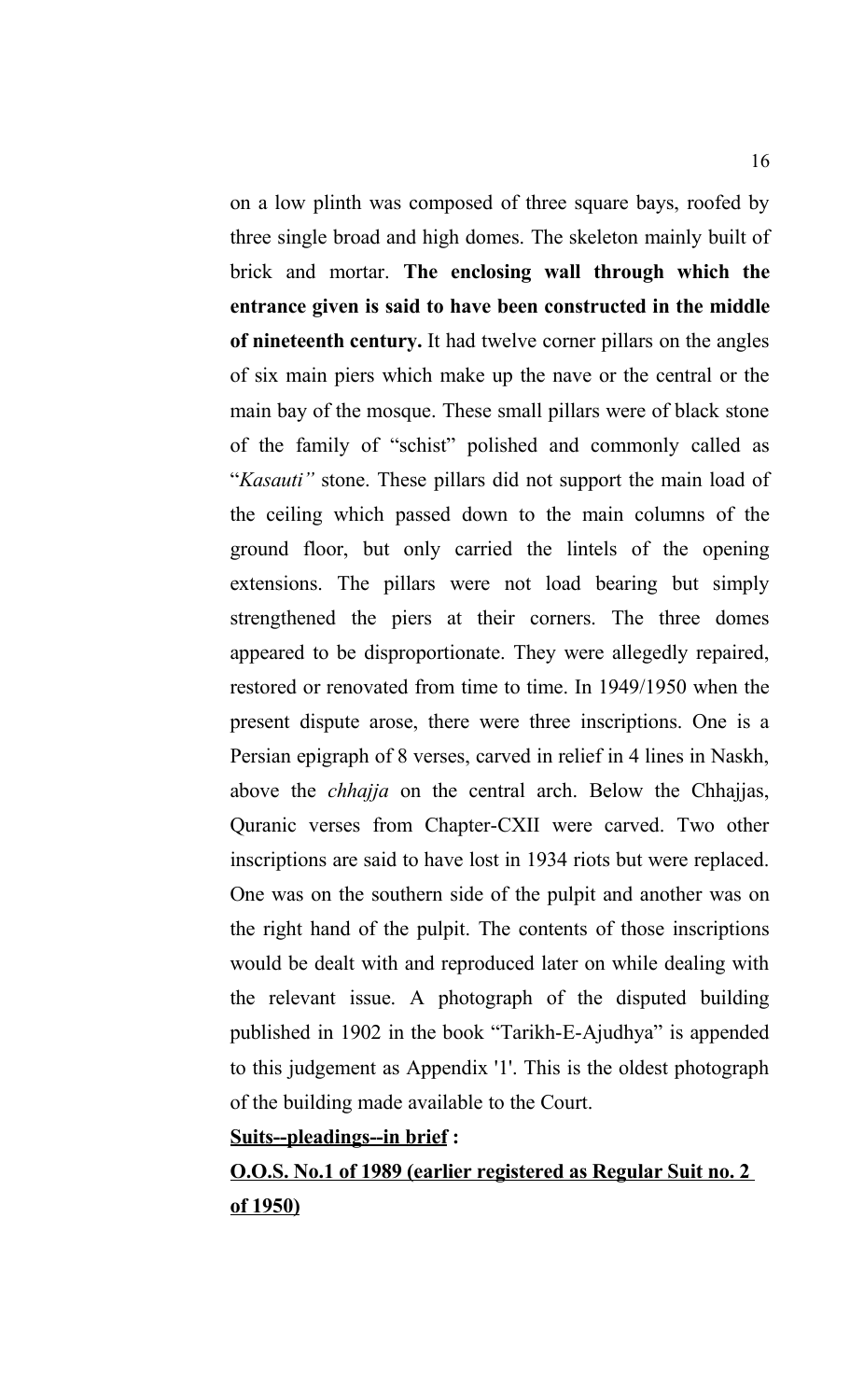**7.** Regular Suit No. 2 of 1950 was filed in the Court of Civil Judge, Faizabad by Sri Gopal Singh Visharad on 16.1.1950 impleading Sri Zahoor Ahmad, Hazi Phenku, Hazi Mohd. Fayaq, Mohd. Shami and Mohd. Achhan Mian as defendants no. 1 to 5. Uttar Pradesh State, Lucknow, Deputy Commissioner, Faizabad, City Magistrate, Faizabad and Superintendent of Police, Faizabad were impleaded as defendants no. 6 to 9. During the pendency of the Suit, Sri Gopal Singh Visharad died and was substituted by his son Sri Rajendra Singh pursuant to Court's order dated 22.2.1986. Defendants no. 1 to 5 also expired in the meantime. No substitution except Plaintiff no. 1, has been sought in place thereof. Vide Court's order dated 7<sup>th</sup> January 1987, Sunni Central Waqf Board, U.P., Lucknow through its Secretary was allowed to be impleaded as defendant no.10. Similarly vide Court's order dated 23.8.1990, Nirmohi Akhara, Ayodhya through its Sarpanch Ram Swarup Das, Deputy Sarpanch M. Bhaskar Das and Panch Raja Ramachandracharya has been impleaded as defendant no. 11. So, presently, in effect, the parties to the suit consist of Rajendra Singh, the plaintiff and six defendants, i.e., defendants no**.** 6 to 11. On transfer to this Court vide order dated 10.7.89, the aforesaid suit was re-registered as O.O.S. No. 1 of 1989 (hereinafter referred to as "Suit-1").

### **Reliefs**

**8.** The reliefs sought in Suit-1 (duly amended pursuant to the Court's order dated 7.1.1989) are: a declaration that the plaintiff is entitled to offer worship without any obstruction according to rites and tenets of his religion at the birth place of Lord Shri Ram Chandra, described at the foot of the plaint and defendants no. 1 to 10 and their substitutes have no authority to create any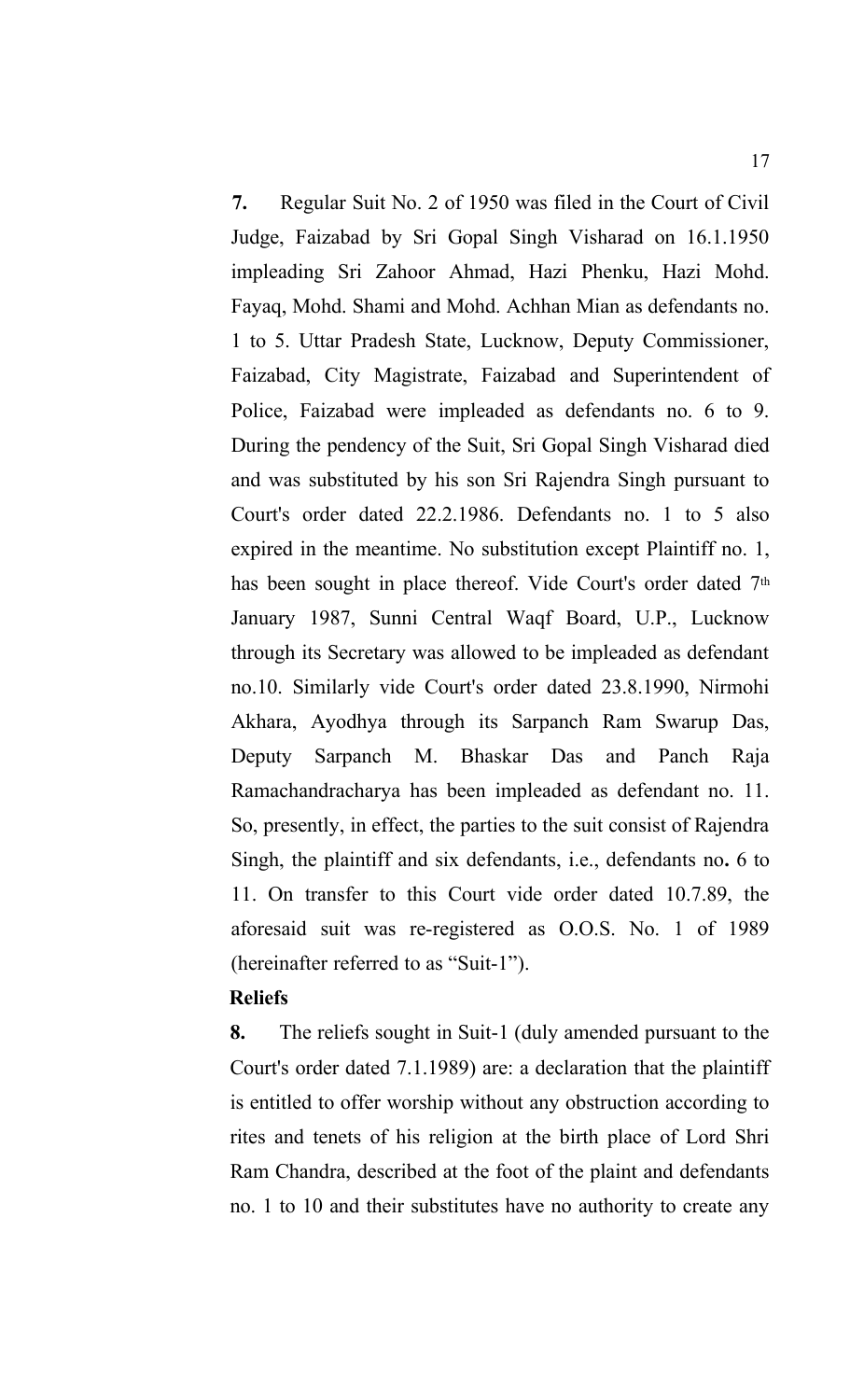hindrance/obstruction in the aforesaid right of the plaintiff, a permanent prohibitory injunction against defendants no. 1 to 10 and their substitutes not to remove the idols of Lord Shri Ram Chandra situated at the place of birth described at the foot of the plaint, neither obstruct ingress and egress to the aforesaid place or at the entry point nor create any obstruction in worship and Darshan *(Pooja and Darshan*). The cost of suit and any other relief which may justifiably be granted are also prayed.

### **Plaint (Suit-1)**

**9.** The case set up by the plaintiff is that he is a religious person, resident of Ayodhya and used to worship the idols of God according to customs of his religion (*Sanatan Dharma*). He has also been offering worship to idol and *Charan Paduka* (wooden sleeper) of Lord Shri Ram Chandra at his birth place, details whereof are given at the foot of the plaint and is entitled to continue such worship without any hindrance at the aforesaid place in future also. The plaintiff was ill for some time and when on 14.01.1950 he went to offer worship at the birth place of Lord Shri Ram Chandra, defendant no. 6 along with employees of the State restrained him from approaching the place at which the idol of Lord Shri Ram Chandra was situated. On enquiry he came to know that defendants no. 1 to 5 and 6 through its employees i.e. defendants no. 7 to 9 were depriving Hindu public from offering their lawful right of worship at the aforesaid place. Defendant no.6 on account of *mala fide* of defendants no. 1 to 5 had also made it open that in future also Hindu public would be continuously deprived of such right. This unjustified and illegal action has damaged the plaintiff's basic right which he has been exercising throughout. The present plaintiff also apprehends every possibility of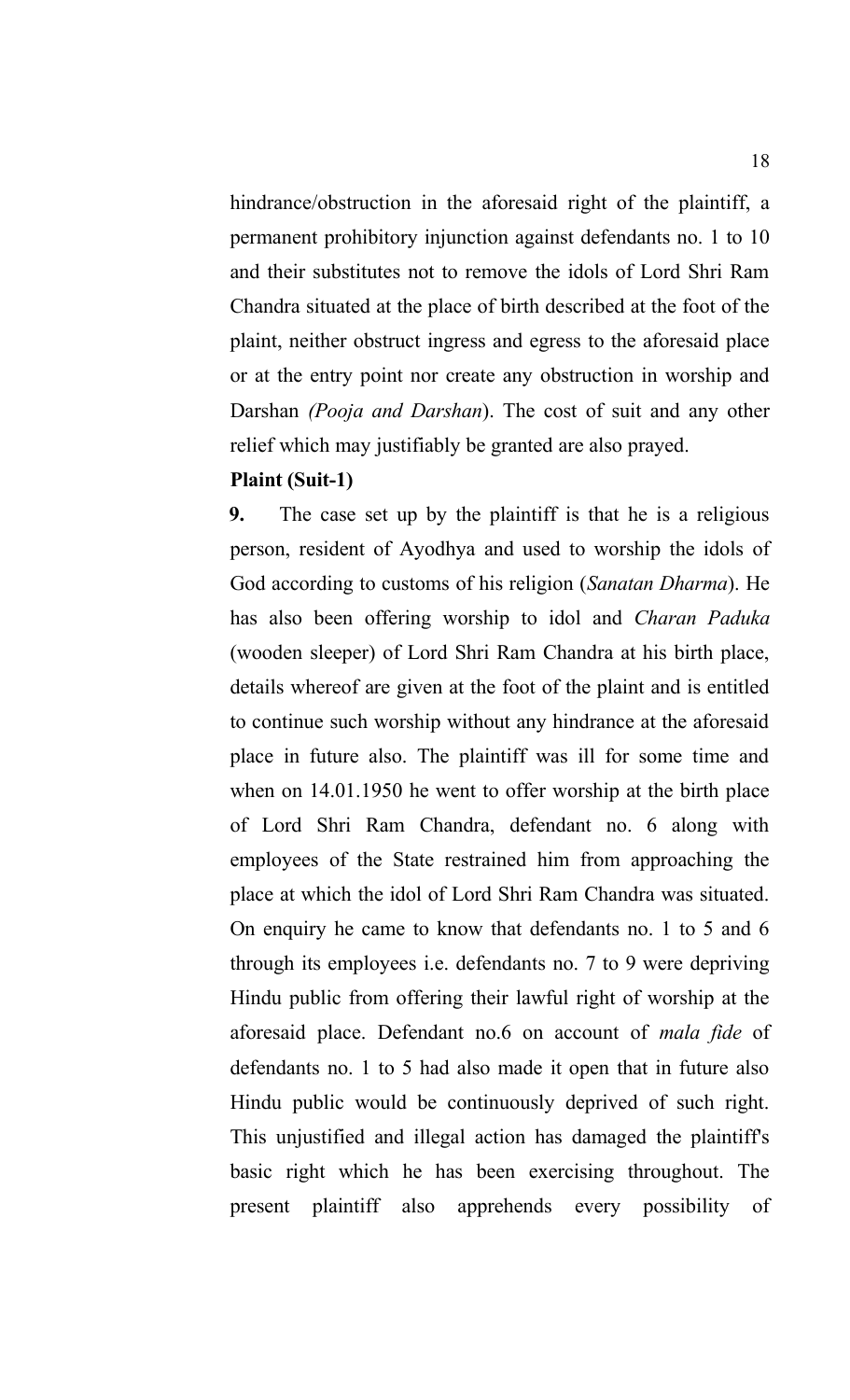continuance of such deprivation of his religious rights by the defendants. Defendant no. 6 through its employees and defendants no. 7 to 9 are exercising undue pressure upon Hindu public to remove the idols of Lord Shri Ram Chandra from the present place and other defendants are cooperating with them. In this way, the defendants are determined to continue with their illegal and unjust activities. The aforesaid action of defendants is illegal, unjustified and collusive, infringing the fundamental rights of the plaintiff and cannot be accepted by the plaintiff. Deprivation of such right by defendants no. 6 to 9 is illegal, *ultra vires* and against the provisions of the Government of India Act, 1935 (hereinafter referred to as "GOI Act, 1935"). The cause of action is said to have arisen on 14.1.1950 within the jurisdiction of Civil Judge, Faizabad when the plaintiff was deprived of exercising his religious rights. After the death of the plaintiff Gopal Singh Visharad his son has also similar right and is entitled to pursue the aforesaid suit. The plaint is signed and verified by the plaintiff on 13.1.1950.

**10**. The place of dispute has been described at the foot of the plaint as under:

| East:  | Janam Bhumi, Bhandar and Chabutara (Birth) |
|--------|--------------------------------------------|
|        | Place, Store and platform)                 |
| West:  | Parti (Vacant land)                        |
| North: | Sita Rasoi (Kitchen of Goddess Sita)       |
| South: | Parti (Vacant Land)                        |

**11.** A temporary injunction was granted on 16.1.1950 which was modified on 19.1.1950 on an application filed by District Magistrate/Deputy Commissioner, seeking clarification/ modification of the earlier order. Thereafter a receiver was appointed by order dated 3.3.1950 who continued till a Civil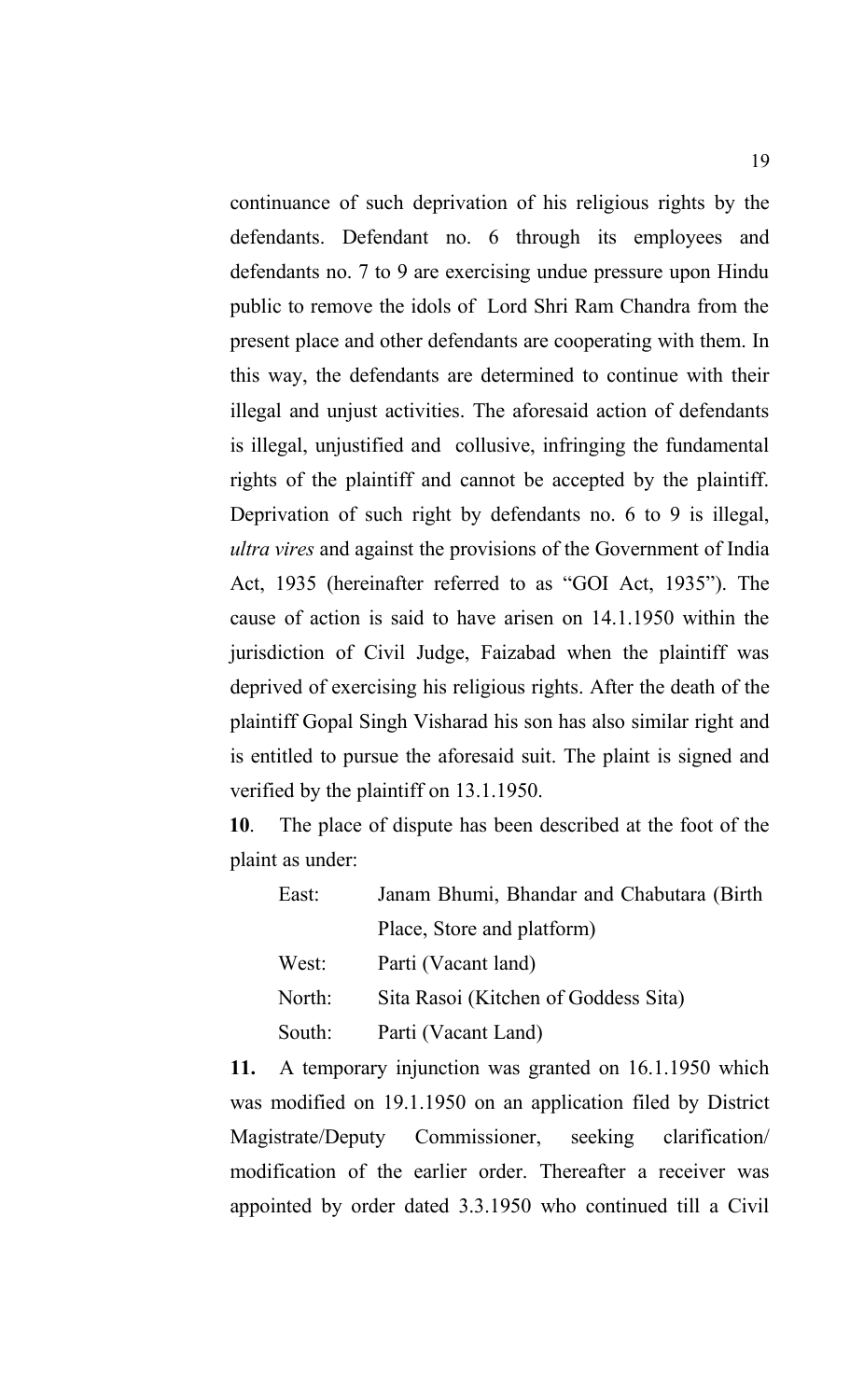Court's Receiver was appointed. In 1993 the property was acquired and now the "Authorised Person" i.e. Commissioner, Faizabad Division, Faizabad, a statutory authority is looking after the same.

## **Written statement of Defendants no. 1 to 5 (Jahoor Ahmad, Hazi Phenku, Hazi Mohd. Phayak, Mohd. Shami and Mohd. Achchhan Miya) (Suit-1)**

**12.** Written statement dated 21.2.1950 filed on behalf of defendants no. 1 to 5 states that the disputed site is not a birth place. A mosque was constructed thereat by Emperor Babar Shah. The suit has been filed by giving wrong facts with an intention to mislead the Court and to obtain an order against the defendants which would be contrary to law. All the averments made in the plaint are denied. The plaintiff is not entitled to any relief. The additional pleas are that in the year 1528 Emperor Babar visited Ayodhya after conquering Hindustan and through its Minister/Commander Mir Baqi got a mosque constructed called 'Babari Masjid' and made it open to all Muslims for offering prayer through a general Waqf (Waqf-e-Aam). He also provided Rs. 60/- per annum for maintenance, repairs etc. of the aforesaid mosque, which was paid from the Government Treasury. The aforesaid amount was continuously paid by subsequent Mughal Rulers. Even Nawab Awadh continued with the said grant and, in fact, increased the amount to Rs. 302, 3 Annas and 6 paise per annum. This grant was maintained by British Government also. In 1885, Raghubar Das, Mahant, Janamsthan Ayodhya filed a suit against the Secretary of State for India in Council and Mohd. Asghar, Mutvalli/caretaker, Babari Masjid, in the Court of Sub Judge, Faizabad. He also filed a map showing the existence of mosque at the place in dispute and nobody disputed the same. He sought relief in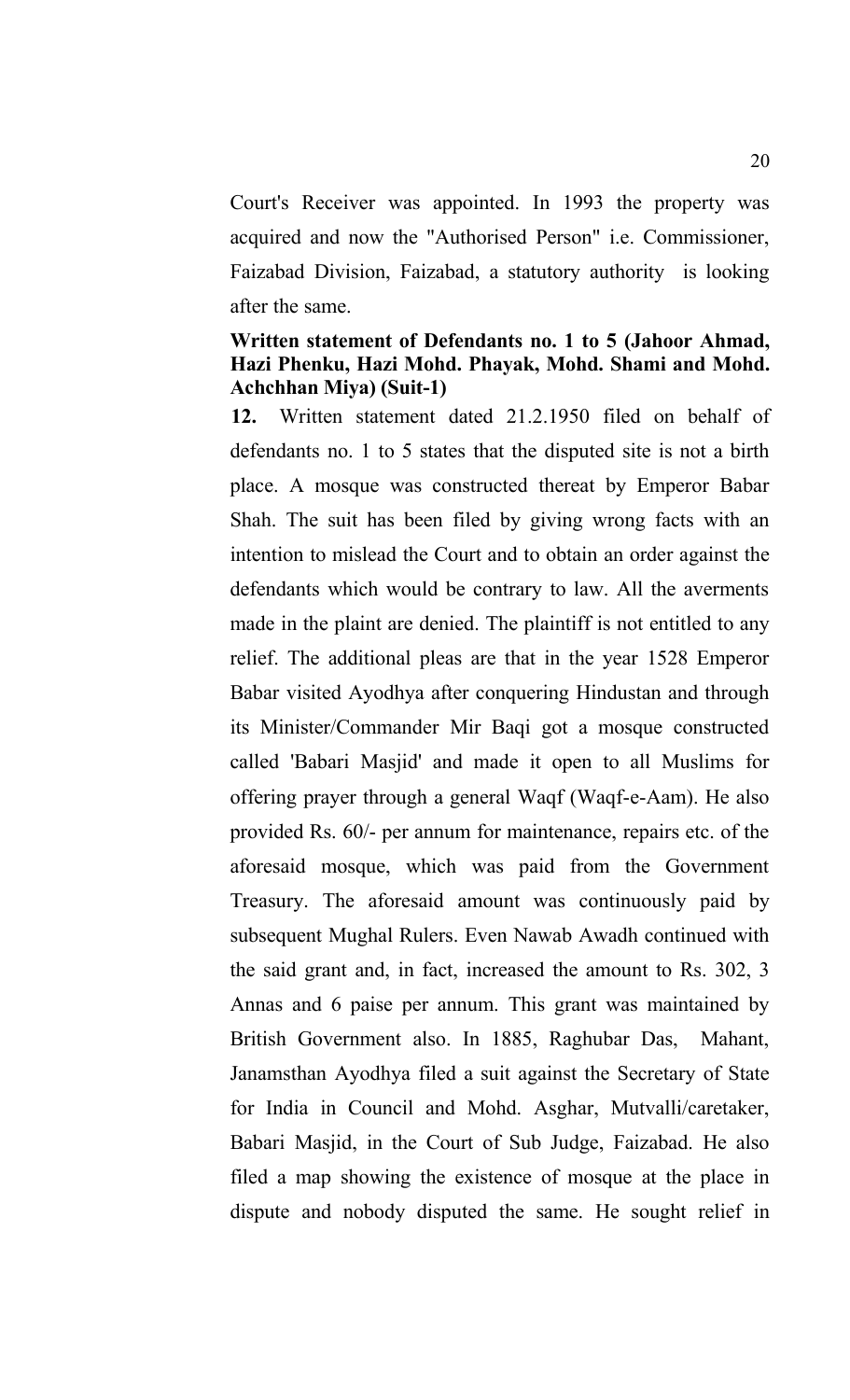respect to one *Chabutara* (platform) only. Now the claim of the plaintiff that the entire building is a birth place temple is incorrect and without any basis. The suit has been filed dishonestly and mala fide. The Court of Sub Judge, Faizabad vide judgment dated 24.12.1885 dismissed the suit of Raghubar Das, Mahanth.The said judgment was maintained in appeal. Though the suit was only in respect of right on a *Chabutara*, but that too was rejected by trial court as well as the appellate courts. The aforesaid case at that time was very sensitive. Many Mahanths and other followers of Hindu community pursued the aforesaid suit. Everybody was well informed of the aforesaid suit.

**13.** The written statement further says that pursuant to U.P. Waqf Act no. 13 of 1936 (hereinafter referred to as "1936 Act"), a Chief Commissioner of Waqf was appointed who made a spot inspection and on verification held that the place in dispute is 'Babari Masjid' constructed by Emperor Babar who was a Sunni. The mosque in question was held a "Sunni Waqf" and accordingly issued notification. The Muslim people have possession over the land in question as Waqf Babari Masjid since 1528 till date. Even if the plaintiff or any other Hindu prove that prior to construction of Babari Masjid there existed some temple, though it is not acceptable to the defendants, yet, for the last almost 400 years and above, the Muslims are in possession over the land in question and have completed their right of adverse possession being there for more than 12 years. The plaintiff and any other Hindu therefore have no right on the place in dispute. The plaintiff neither had any possession nor other kind of right in past, present or future. The suit is not maintainable in view of Section 42 of Specific Relief Act. It is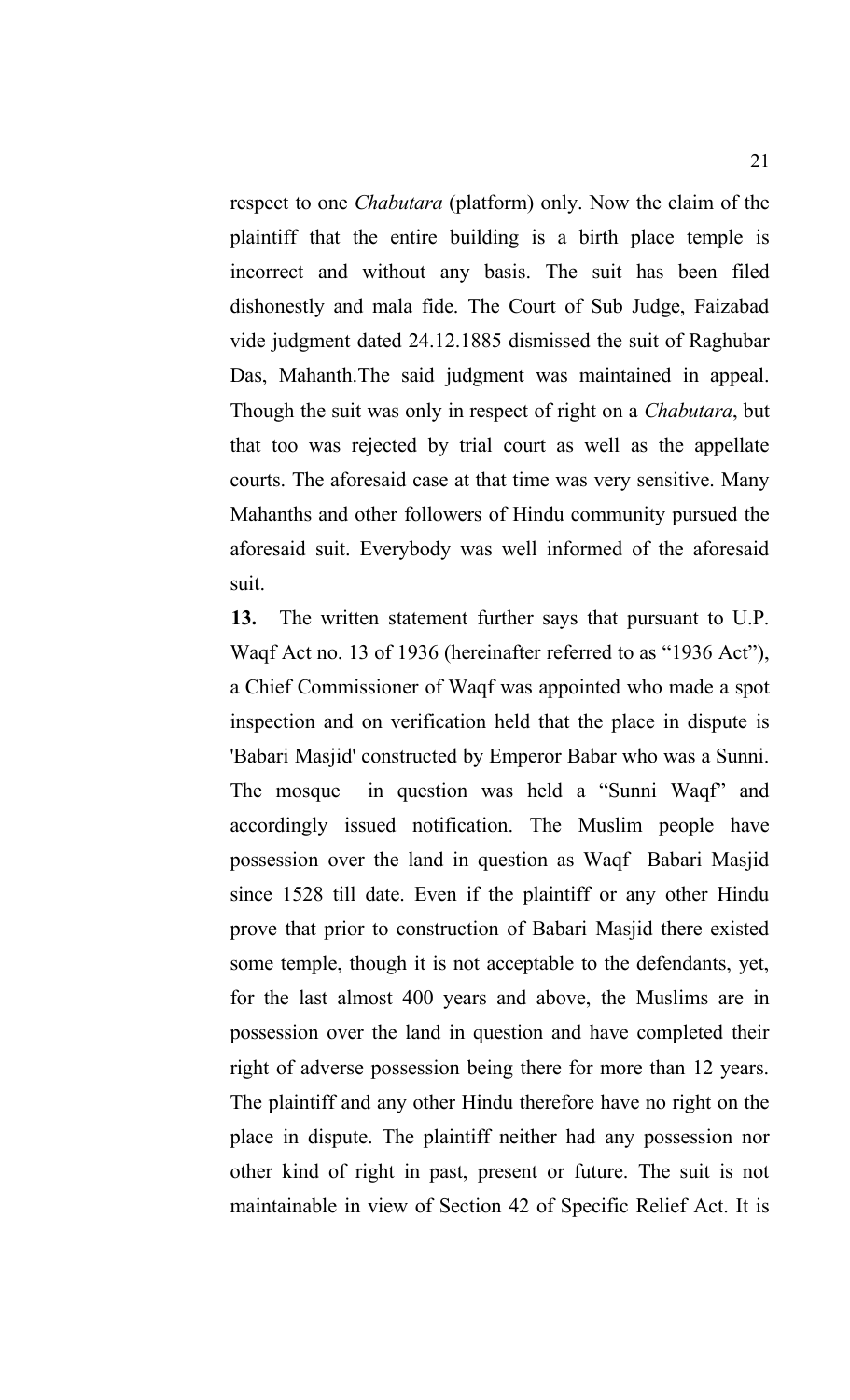barred by limitation. The plaintiff has neither shown any personal right on the building at the site nor otherwise has any ownership or other right on the property in question. The suit is liable to be dismissed. The plaintiff has not filed any application under Order 1, Rule 8 of the Code of Civil Procedure (hereinafter referred to as "C.P.C.") and, therefore, the suit cannot be treated to be in representative capacity filed on behalf of entire Hindu public and, hence not maintainable. The suit is bad for want of notice under section 80 C.P.C. against defendants no. 6 to 9. It is further said that the defendants are not aware of existence of idol in the property in question, i.e., Babari Masjid and till 16.12.1949 Namaz was offered therein. No idol existed thereat till 16.12.1949. If anybody has put idol in the mosque subsequently with bad and dishonest intention, i.e., only to damage the sacred place, i.e., the mosque, such attempt is a criminal and illegal act. If anybody wants to enter a mosque with an intention for idol worship, he deserves to be punished in law and no such permission can be granted. The plaintiff has not disclosed as to how and in what manner defendants no. 6 to 9 prevented him from exercising his alleged right and details are lacking. It is also not explained as to which employees of defendants no. 6 restrained plaintiff and in what capacity. So far as the defendants are aware, defendant no. 9 initiated proceedings under section 145 of the Code of Criminal Procedure (hereinafter referred to as "Cr.P.C.") in respect of Babari Masjid and pursuant thereto some action was taken by defendants no.7 and 8. Though the defendants are not accepting the proceedings initiated under Section 145, Cr.P.C. but the same being legal proceedings, no suit for injunction would lie so long the said proceedings are pending. Besides, in Ayodhya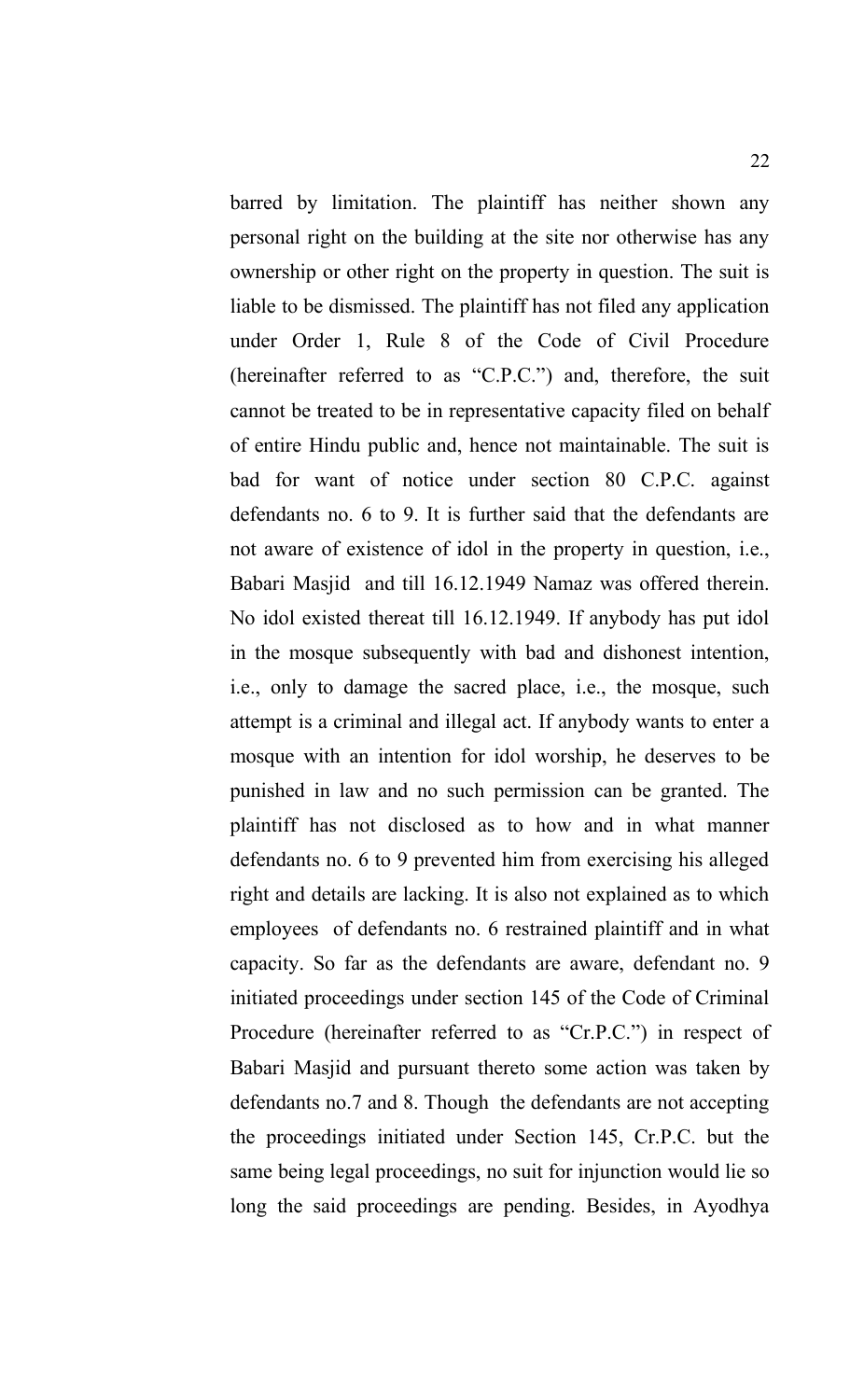there is a temple known as "Birth Place of Lord Shri Ram Chandra" at a different place whereat idols of Lord Ram Chandra also exist. The present suit with an intention to call the "mosque" as "birth place of Lord Shri Ram Chandra" is a misleading attitude of the plaintiff and his instigators, and, may be an attempt to gain some advantage in election. It is also contrary to the principle of a secular State. The suit has been filed to harass the defendants and, therefore, they are entitled to costs.

# **Replication to W.S. of Defendants no. 1 to 5 (Jahoor Ahmad, Hazi Phenku, Mohd. Phayak, Mohd. Shami and Mohd. Achchhan Miya) (Suit-1)**

**14.** The plaintiff filed replication dated 5.12.1952 denying the existence of Babari Masjid and Waqf created by Babar as also the right of Muslims to offer prayers at the place in dispute. Denying issuance of notification, if any under 1936 Act, he claims to be unaware of the said proceedings and thus not bound by the same. He has individual right of worship and, therefore, is entitled to claim the relief as prayed. Order 1 Rule 8 C.P.C. would not come in his way. Since 1934 Namaz has not been offered at the place in dispute. The idols of Lord Shri Ram Chandra exist on the disputed site and this fact is well known to defendants no.1 to 5. The temple of Lord Shri Ram Chandra Janamsthan, existence whereof has been set out in written statement, is a different temple and boundaries of the said temple are as under:

| North:  | Ahata. Parti and temple in possession of Kallu |
|---------|------------------------------------------------|
|         | Mahapatra                                      |
| South : | Pitch Road                                     |
| East :  | Road, Sahan and a well                         |
| West :  | Hata and Parti (Compound and vacant land)      |
|         |                                                |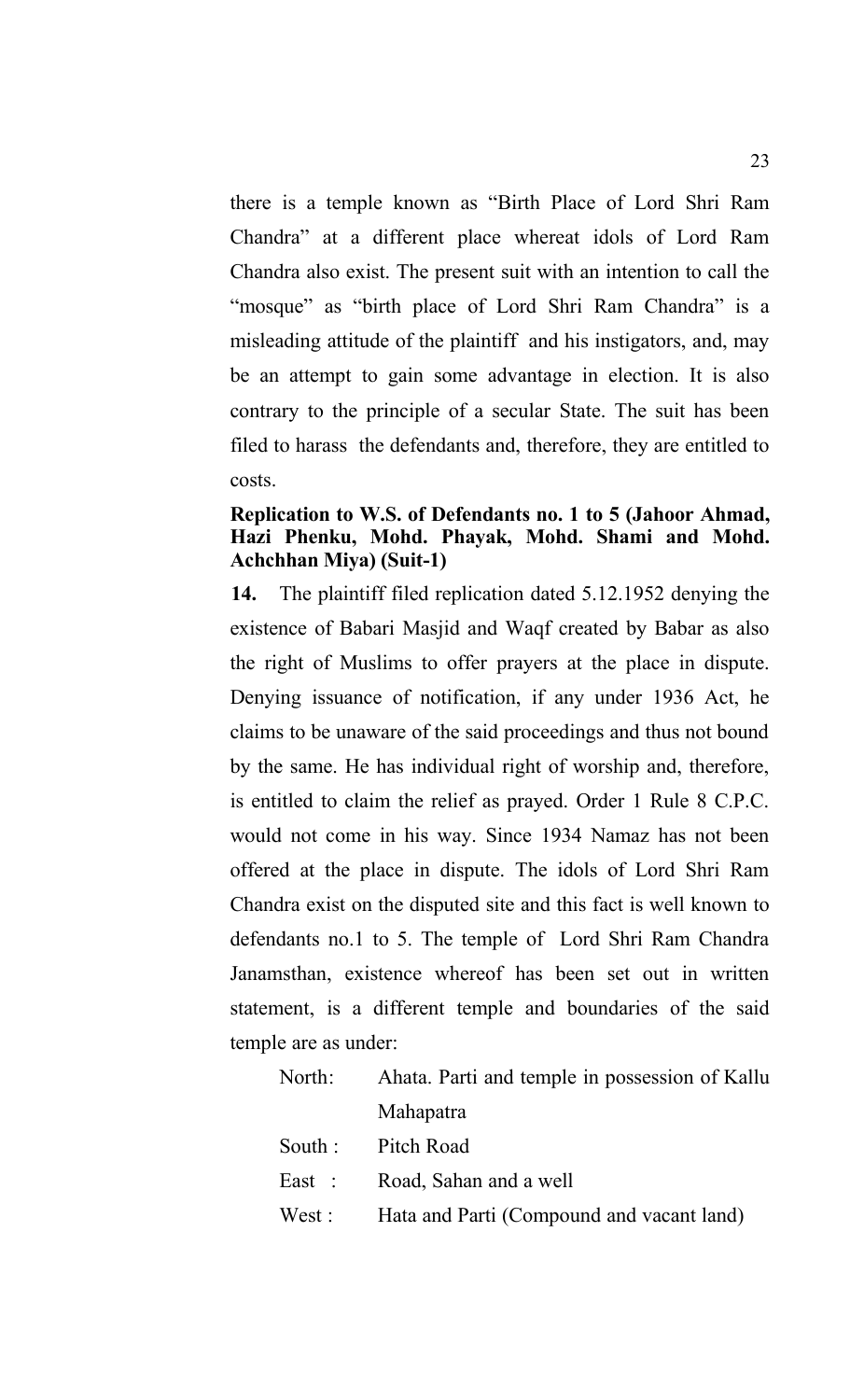**15**. He also said that in Ayodhya almost every temple has idol of Lord Shri Ram Chandra which has nothing to do with the site in dispute and reference to election etc. is wholly irrelevant. The plaintiff is an Advocate practising before the local Indian Rulers (Deshi Rajware) in the earlier times and has a lot of own property. After constitution of Indian Union, he has now a right to practice. Even if there existed Babari Masjid as claimed by the defendants, yet it is a fact that since 1934 Muslims have neither entered the said premises nor offered Namaz or prayer thereat. Since then the place in dispute is in possession of Hindu people who visit the said place continuously treating it to be a temple. Any proceeding initiated by the Muslims collusively in any Court is all fictitious and not binding either on Hindu public or on plaintiff in particular.

## **Written statement dated 25.4.1950 of Defendant no. 6 (United Provinces, Uttar Pradeh State, Lucknow) (Suit-1)**

**16.** On behalf of defendant no. 6 a separate written statement dated 25.4.1950 has been filed denying allegations made in the plaint and raising objection of want of notice under Section 80 C.P.C., non-description of the property in dispute properly, lack of cause of action and under-valuation. It is also averred that property in suit is known as Babari Masjid and has been in use as a mosque for worship by Muslims. It has not been used as a temple of Lord Shri Ram Chandra Ji. In the night of 22.12.1949 idols of Lord Shri Ram Chandra Ji were surreptitiously and wrongly put inside it. Apprehending disturbance of public peace and tranquility, the authorities intervened and passed an order under Section 144 Cr.P.C. on 23.12.1949 prohibiting carrying of firearm, swords, etc. and assemblance of more than five persons within the limits of Faizabad and Ayodhya municipalities. On 29.12.1949 Sri Markandey Singh, the then Additional City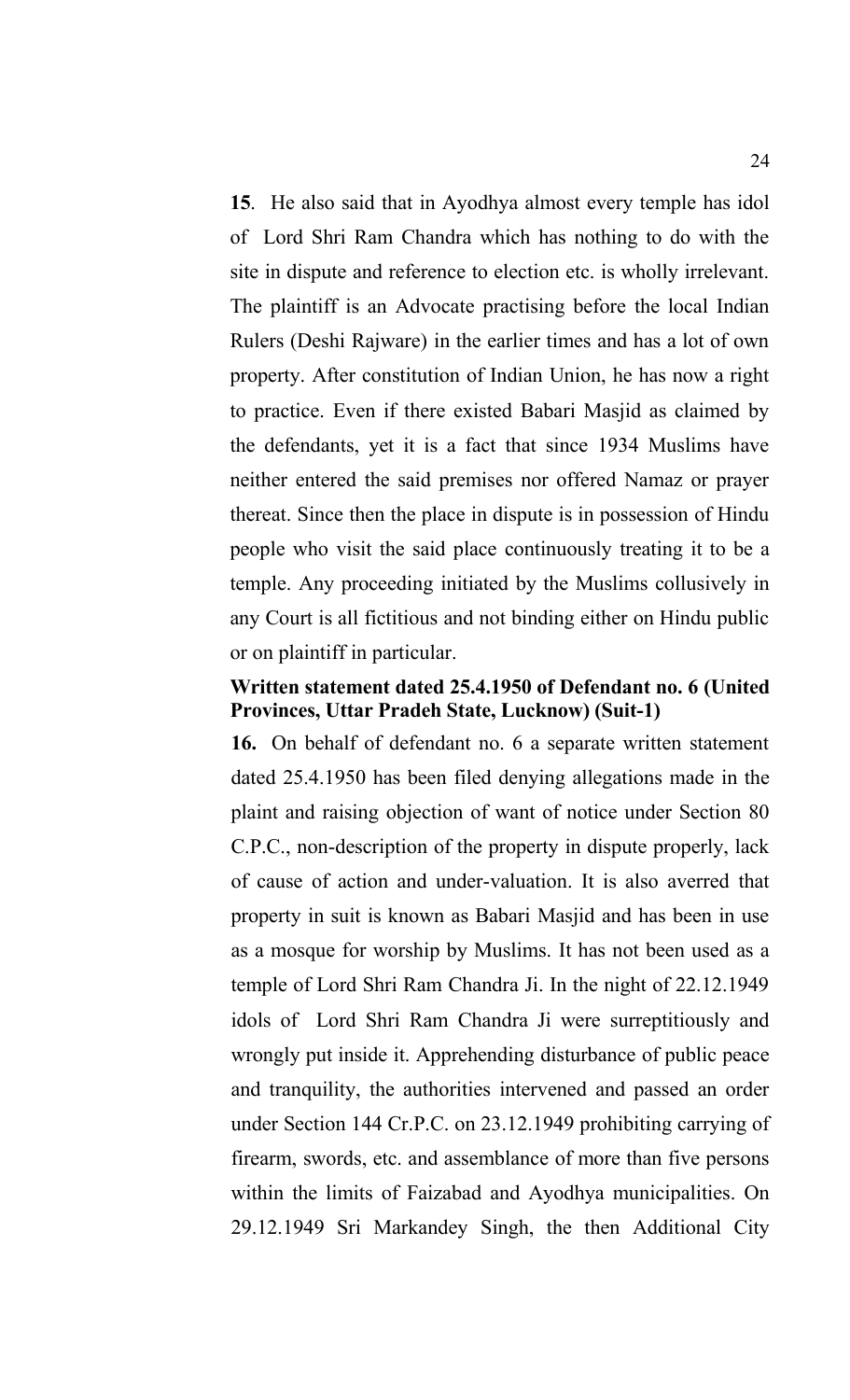Magistrate on police report and other information passed an order under Section 145 Cr.P.C., calling upon the claimants of the premises in question to appear and file their written statement by 17.1.1950 in his Court. The said Magistrate also formed an opinion of emergency, attached the said property and appointed Sri Priya Dutt Ram, Chairman, Municipal Board, Faizabad, Ayodhya as Receiver of the said property, authorizing him to take care thereof and also to submit a scheme for its management. The authorities have acted in accordance with law fraught with a situation of serious danger to public peace and tranquillity. The Court has no jurisdiction to grant any injunction causing interference in the performance of public duty by a department of the Government.

## **Written statement of Defendants no. 8 and 9 (Sri Markandey Singh, Additional City Magistrate, Faizabad and Sri Ram Kripal Singh, Superintendent of Police, Faizabad ) (Suit-1)**

**17.** Defendants no. 8 and 9 have filed written statements separately but the contents thereof are similar to the written statement of defendant no.6.

# **Written statement dated 24.2.1989 of Defendant no. 10 (U.P. Sunni Central Waqf Board) (Suit-1)**

**18.** After impleadment, defendant no. 10, U.P. Sunni Central Waqf Board also filed a separate written statement dated 24.2.1989. The pleadings are similar as those in the written statement of defendants no. 1 to 5, and thus, are not being detailed herein but may be referred as and when occasion arises.

# **O.O.S. No. 3 of 1989 (earlier registered as Regular Suit No. 2 of 1959)**

**19.** This suit was filed on 17.12.1959 by Nirmohi Akhara through its Mahant Raghunath Das (now substituted by Jagannath Das) and another in the Court of Civil Judge, Faizabad. It was registered as R.S. No. 26 of 1959. However,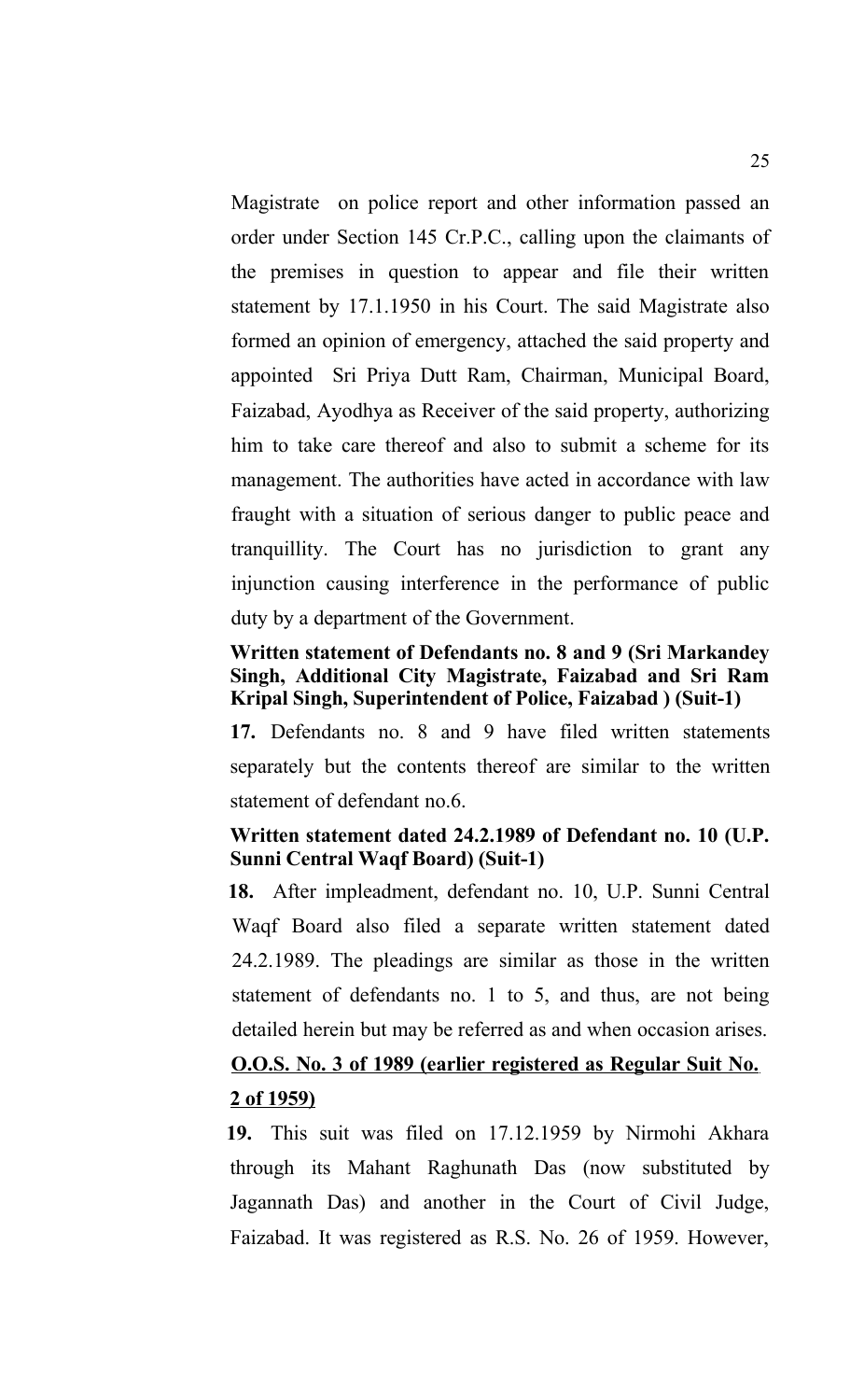after transfer to this Court it has been re-registered as O.O.S. No. 3 of 1989 *(hereinafter referred to as "Suit-3")*. Initially, when it was filed, Nirmohi Akhara and Mahant Raghunath Das were plaintiffs. Sri Babu Priya Dutt Ram, Receiver as well as the State of Uttar Pradesh and its authorities were impleaded as defendants no. 1 to 5. Three persons from Muslim community were impleaded as defendants no. 6 to 8 as representatives of the Muslim community. Subsequently, however, from time to time the array of parties has undergone amendments on various dates due to death etc. Presently plaintiffs are, Nirmohi Akhara through Mahant Jagannath Das (plaintiff no. 1) and Mahant Jagannath Das (plaintiff no. 2). The defendants are as follows :

"1. Sri Jamuna Prasad Singh, 2. State of Uttar Pradesh, 3. Deputy Commissioner, Faizabad, 4. City Magistrate, Faizabad, 5. Superintendent of Police, Faizabad, 6. Haji Mehboob, 7. Haji Abdul, 8. Mohd. Faiq, 9. U.P. Sunni Central Board of Waqfs through its Secretary, Lucknow, 10. Umesh Chandra Pandey and 11. Mohd. Farook."

(The defendants no. 9, 10 and 11 were impleaded on their application allowed by the Court vide orders dated 23.8.1989, 28.1.1989 and 3.12.1991 respectively).

**20.** The plaintiffs have sought relief of grant of a decree for removal of defendant no. 1 from the management and withdrawal of charge of the temple of Janam Bhumi and to deliver the same to the plaintiffs through Mahant and Sarbarahkar Mahant Jagannath Das.

## **Plaint (Suit-3)**

**21.** The case set out in the plaint dated 17.12.1959 is that since the days of 'Yore' there exists an ancient Math or Akhara of "Ramanand Bairagis" called 'Nirmohis' with its seat at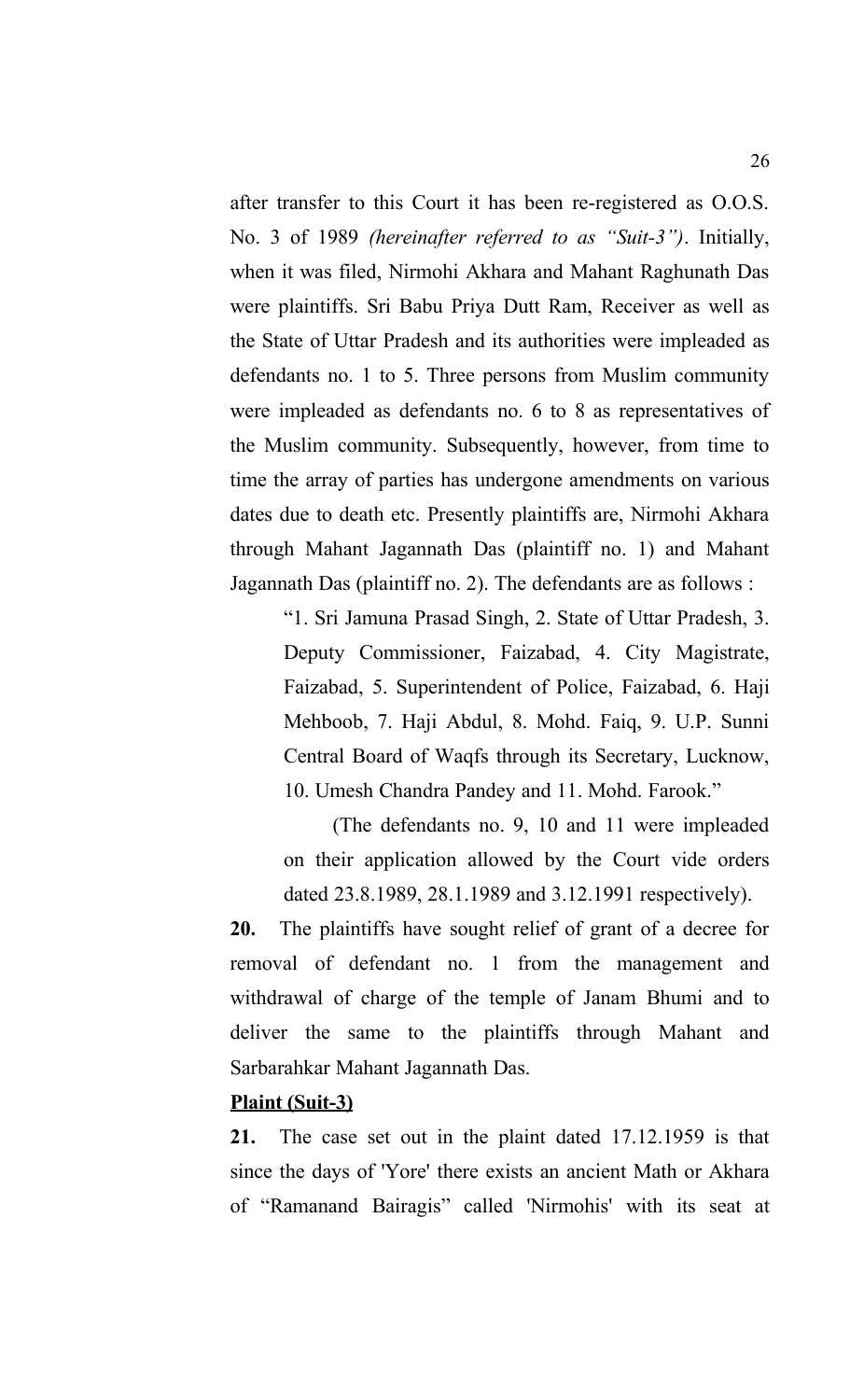"Ramghat" known as "Nirmohi Akhara". Plaintiff no. 1, Nirmohi Akhara is a religious establishment of a public character and plaintiff no. 2 is the present Head as its Mahant and Sarbarahkar. The Janam Asthan commonly known as 'Janam Bhumi', the birth place of Lord Ram Chandra at Ayodhya always belong to plaintiff no. 1 who through its reigning Mahant and Sarbarahkar has ever since been managing it and receiving offerings made thereat in the form of money, sweets, flowers, fruits, other articles and things. The said Asthan of Janam Bhumi is of ancient antiquity. It is existing since before the living memory of men and lies within the boundaries shown by letters "A B C D" in the sketch map appended with the plaint within which there stands a temple building of Janam Bhumi marked by letters "E F G K P N M L E". The building denoted by letters "E F G H I J K L E" is the main temple of Janam Asthan wherein the idol of Lord Ram Chandra is installed with Lakshamanji, Hanumanji and Saligramji. The said temple has ever been in the possession of plaintiff no. 1 and none others, but Hindus have ever since been allowed to enter or worship therein and make offerings in various forms which were received by plaintiffs through their Pujaris. Nirmohi Akhara is a "Panchayati Math" of "Ramanandi sect of Vairagies" and as such is a "religious denomination" following its own religious faith and pursuit according to its own customs prevalent in Vairagies sect of Sadhus. The customs of Nirmohi Akhara have been reduced in writing on 19.03.1949 by a registered deed. The plaintiff, Nirmohi Akhara owns several temples and manages all of them through Panch and Mahants of Akhara. The temples and properties vest in Akhara being a Panchayati Math. It acts on a democratic pattern. The management and right of management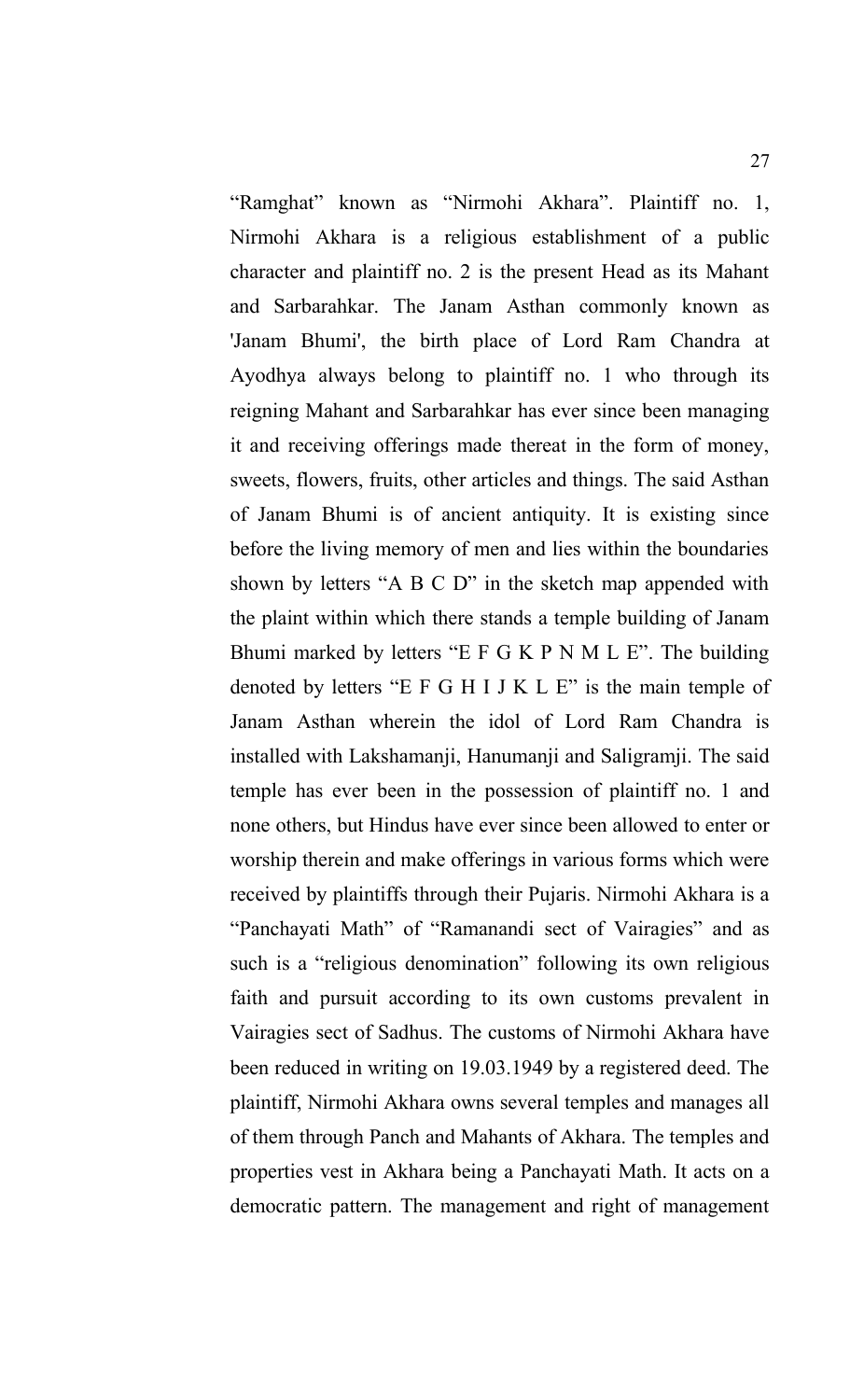of temples and Akhara vest absolutely with the Panch. No Mohammadan could or ever did enter the said temple/building. Even if it is attempted to prove that any Mohammadan ever entered it, at least from 1934 none has been allowed to enter or even attempted to enter the said premises. In 1950, City Magistrate, Faizabad (defendant no. 4) without any lawful cause, with the active connivance of defendants no. 2, 3 and 5 and on wrong persuasion of defendants no. 6 to 8 who claimed themselves to be the representatives of Muslim community, attached the main temple shown by letters E F G H I J K L E in the said sketch map with all the articles mentioned in list 'A' appended with the plaint in a proceeding under Section 145 Cr.P.C. and placed the temple and articles under charge of defendant no. 1 as Receiver on 05.01.1950. The plaintiffs claim to have been wrongfully deprived of charge and right to manage the said temple. The attachment is continuing with the connivance of all the defendants. There is no likelihood of early revival of charge since defendant no. 4, in connivance with other defendants, has refused to handover charge and management of the temple to the plaintiffs and, therefore, filing of the suit became inevitable. The plaintiffs are entitled for delivery of charge and management of the temple from defendant no. 1. Defendants no. 6 to 8 alleging themselves to be the representatives of Muslim community are exercising undue influence on defendants no. 1 to 5 to continue with the charge of temple and management in the hands of Receiver. They are being sued in representative capacity on behalf of entire Muslim community with the permission of the Court. The cause of action arose on 05.01.1950 when defendant no. 4 appointed defendant no. 1 as Receiver, and management and charge of the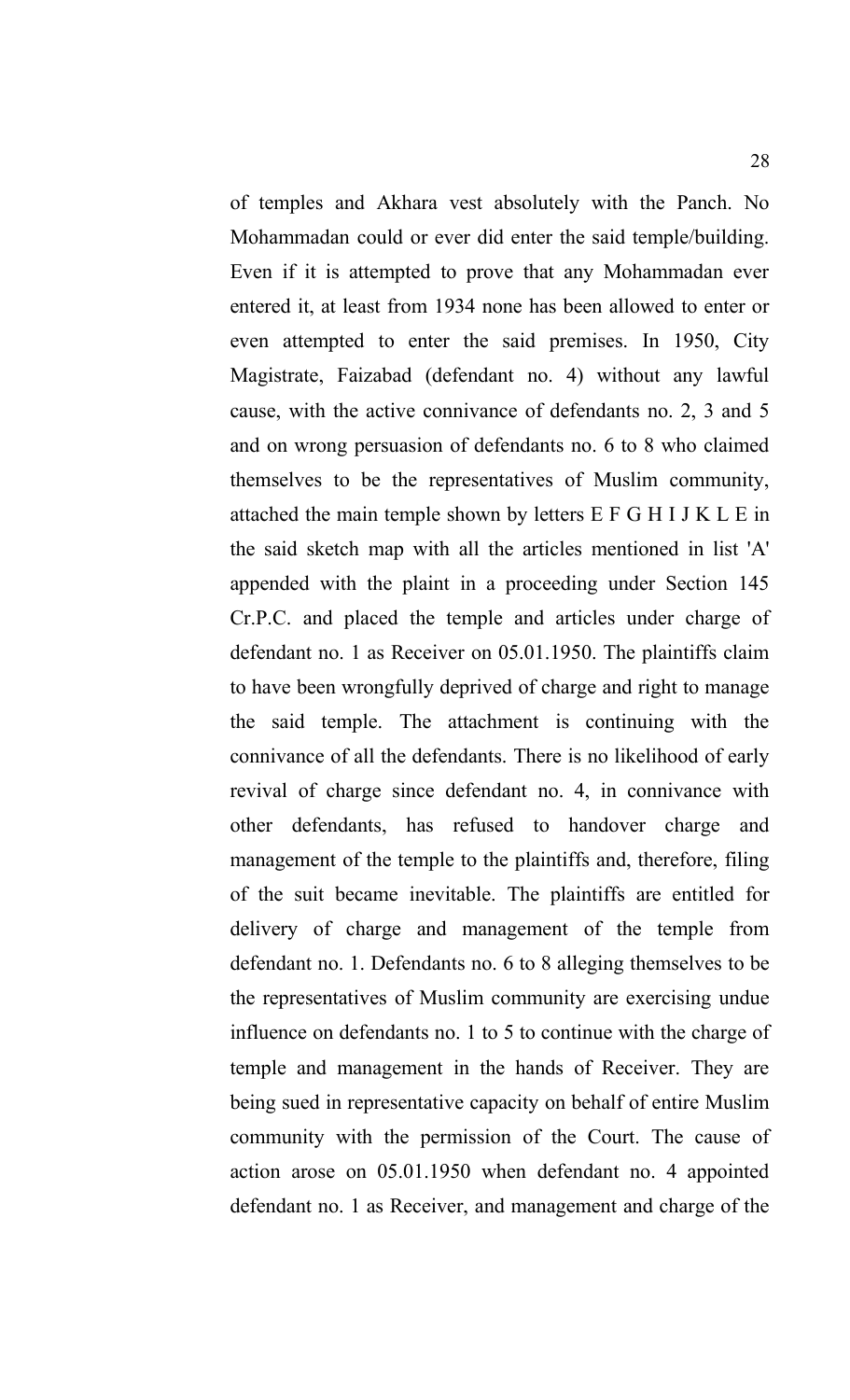temple alongwith articles as stated was entrusted to him. A notice under Section 80 C.P.C. was given to defendants no. 1 to 5. It was delivered on 06.10.1959 and 12.10.1959 and replied by them through defendant no. 3, intimating their decision to defend the suit.

**22.** After demolition of the disputed building on 06.12.1992, the plaint was amended and now it has been stated that on 06.12.1992 the temples of Nirmohi Akhara were also demolished by some miscreants who have no religion, caste or creed. The main temple was demolished on 06.12.1992.

# **Written statement dated 28.3.1960 of Defendants no. 6 to 8 (Hazi Phenku, Hazi Mohd. Fayaq and Mohd. Achhan Mian) (Suit-3)**

**23.** On behalf of defendants no. 6 to 8, a written statement dated 28.03.1960 has been filed. The allegations of the plaint in general are denied. In defence it is said that Shahanshah-E-Hind 'Babar' got constructed a building known as 'Babari Masjid' which is the property in dispute over which claim has been staked by the plaintiffs. The aforesaid building was constructed by Shahanshah Babar through its Wazir Mir Baqi in 1528 and made a Waqf-E-Aam for Muslims who got a right to offer prayers in the said building. For repairs and maintenance of the said building Shahanshah Babar provided Rs. 60/- per annum as grant from Royal Treasury which, since then, was being received continuously. Nawab Oudh not only continued the grant but also increased the amount to Rs. 302, 3 Anna and 6 Pai per annum. This grant was continued by British Government. In 1885 Mahant Raghubar Das of Janam Asthan Ayodhya filed a suit against Secretary of State in the Court of Sub-Judge, Faizabad wherein he also filed a map of the premises in question. The existing Masjid was shown very clearly and it was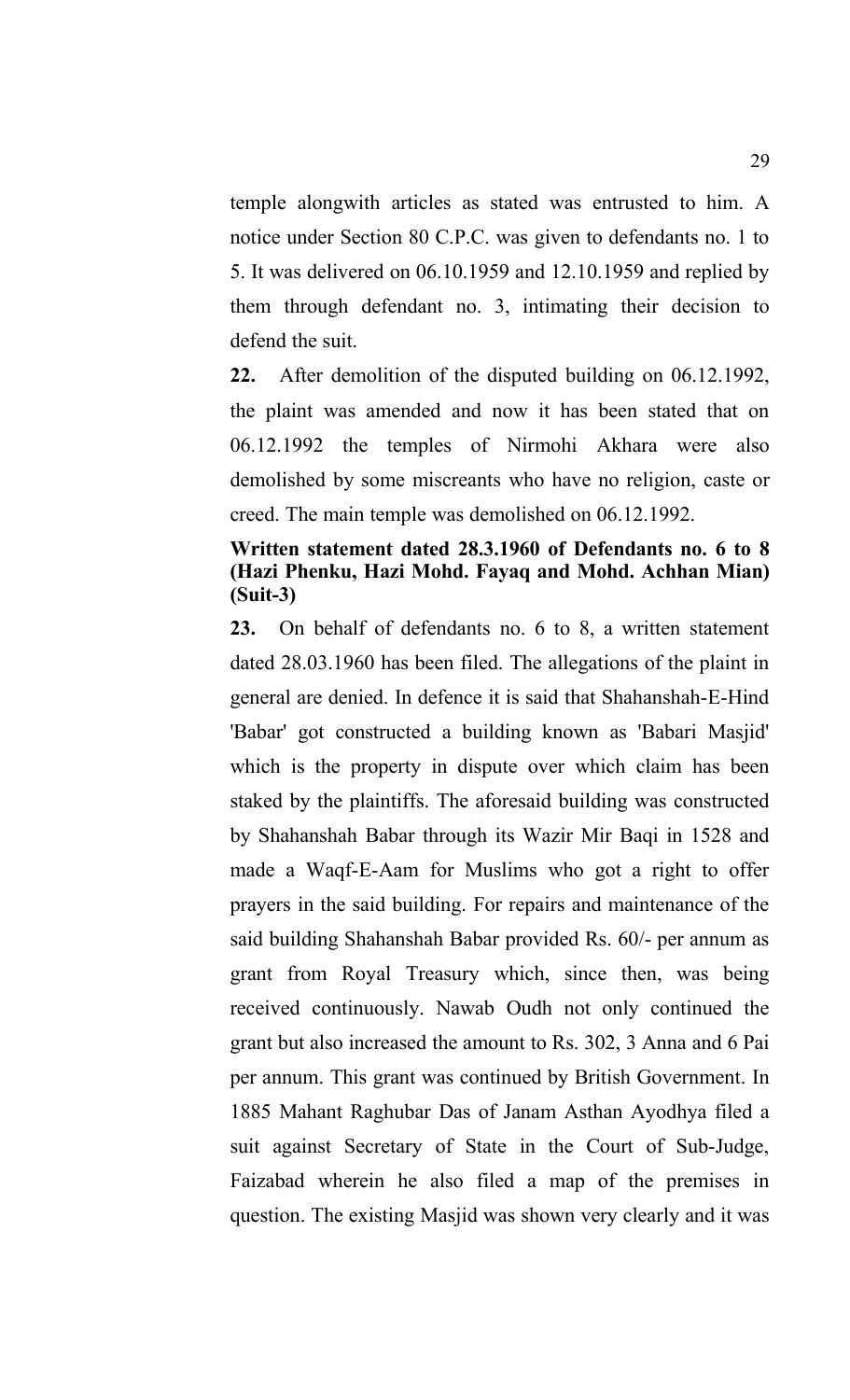never disputed. The relief claimed therein was confined to a "Chabutara". It is incorrect and without basis that the said building is a temple of Janam Bhumi. The suit has been filed falsely and with dishonest intention. The suit of Mahant Raghubar Das was dismissed on 24.12.1885 and the judgement was confirmed in appeal. The Sub-Judge in his judgement also rejected the claim of the said plaintiff in respect of Chabutara. The said finding was confirmed in appeal. In the aforesaid suit various Mahants of Ayodhya and general Hindu public were very much interested. At that time the suit was very sensational and pursued by Hindu public in general. They had, therefore, knowledge of the said proceedings. Under U.P. Muslims Waqf Act, 1936 (hereinafter referred to as "UP Act, 1936"), a Chief Waqf Commissioner was appointed who made spot inspection and concluded that the building in question was Babari Masjid. Since Babar was a Sunni, therefore, it was held to be a "Masjid" belong to Sunni Waqf Board. A notification in this regard was also issued which has attained finality. The Muslims have possession over Babari Masjid since 1528 till date. Even if it is proved by the plaintiffs or any other Hindu that there existed any temple before construction of Babari Masjid, though it is denied, still for the last more than 400 years Babari Masjid exists on the place, maturing the rights of Muslims at the said premises by "adverse possession". The plaintiffs have no right or possession over the premises in dispute at any point of time. They have not given any notice under Section 80 C.P.C. to defendants no. 1 to 5. The existence of idol inside Babari Masjid is denied. On 16.12.1949 Namaz was offered and till then no idol existed therein. If subsequently somebody has placed any idol with a bad intention, it is an offence and contrary to Muslim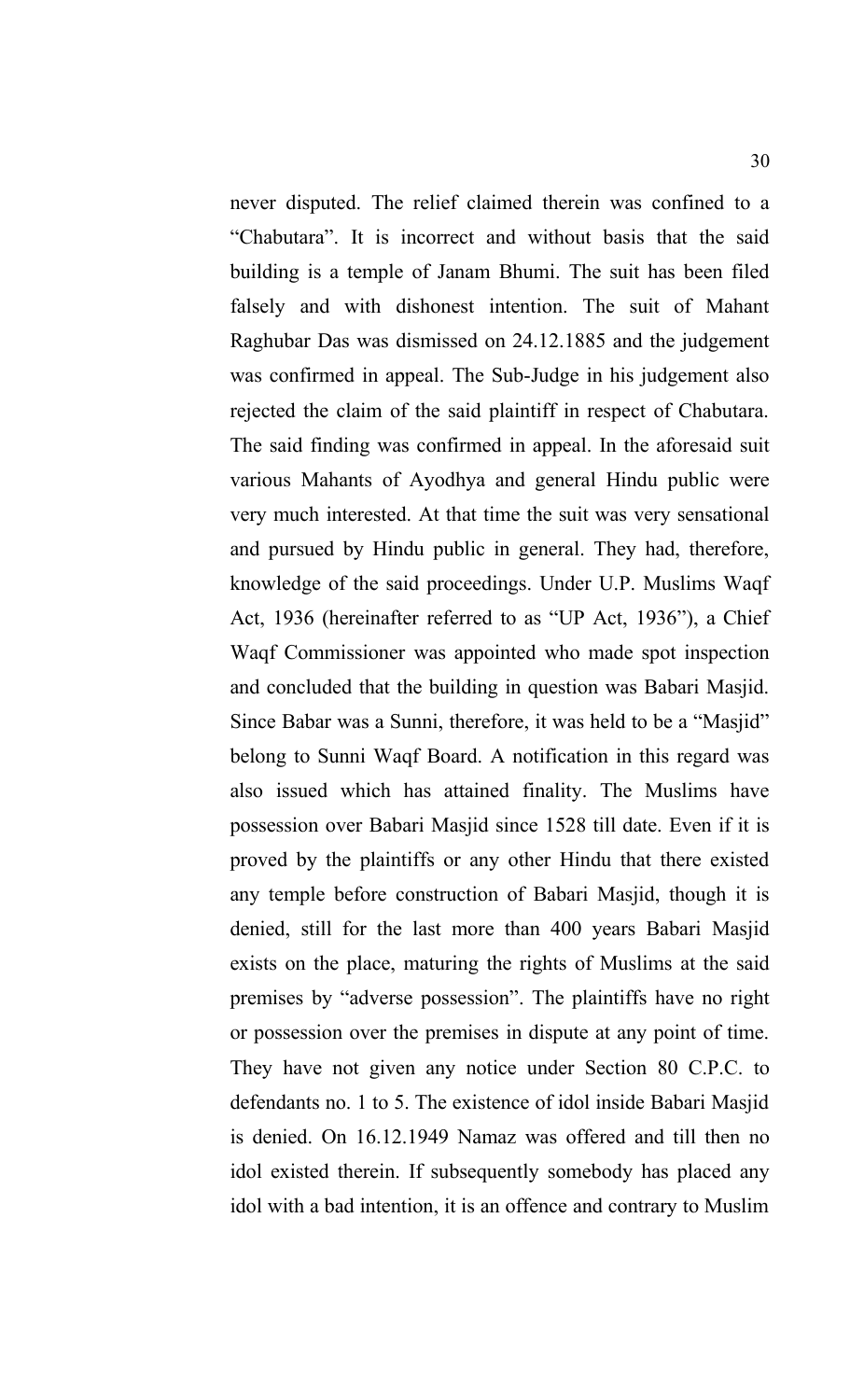religion and rights. Any such action would not confer any right upon the plaintiffs to claim interest in a Muslim religious place i.e. Masjid. As per the knowledge of defendants no. 6 to 8, defendants no. 1 to 5 initiated proceedings under Section 145 Cr.P.C. and passed order appointing a Receiver at the premises in dispute which was in collusion with some Hindu people. At Ayodhya there exist a temple of Lord Ram Chandra. Mandir Janam Asthan is separate from the premises in question. The placement of idols at Babari Masjid and claim thereon by the plaintiffs is a collusive act on their part with an intention to get certain advantage in elections. The site mentioned in the appended copy is wrongly shown and is incorrect. There does not exist any "Shankar Chabutara" or "Sita Koop" or "Lomas Chaura" nor there exists any idol of Hanuman or Varah Bhagwan. The claim is fictitious and arbitrary having been made with mala fide. The plaintiffs have not shown as to how they got interest in the premises in question. One suit has been filed by one Sri Gopal Singh 'Visharad' and another by Param Hans Ram Chandra Das claiming their rights on Babari Masjid and, therefore, they are also liable to be impleaded in this suit. Building in question is clearly a Masjid. Government and everyone has always accepted and treated the same as such. The orders impugned have been issued under Section 145 Cr.P.C. and, therefore, the suit is not maintainable and liable to be dismissed. The plaintiffs have not impleaded the real persons who would have effectively represented the entire Muslim community. The defendants are not appropriate persons to represent the entire community. They have been impleaded only with an intention to harass them.

**Replication to written statement of Defendants no. 6 to 8 (Hazi Phenku, Mohd. Fayak and Mohd. Achhan Mina) (Suit-**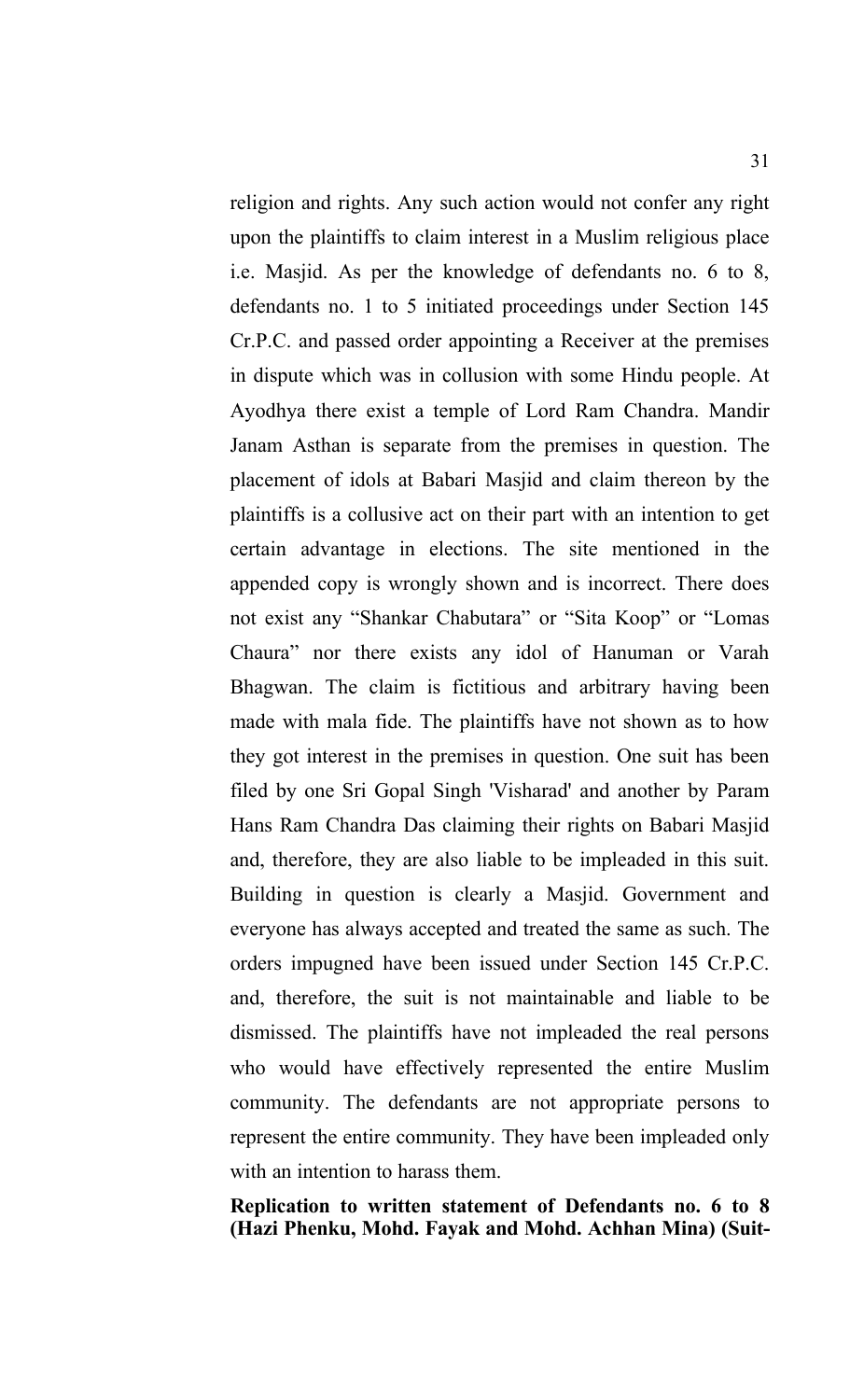**3)**

**24.** The plaintiffs' replication states that the property in suit is neither a mosque nor is known as Babari Mosque. It was not built by Emperor Babar through Mir Baqi nor made a Waqf. The property in suit is a temple of Janam Bhumi. Janam Asthan is a different temple unconnected with the temple of Janam Bhumi. The temple of Janam Asthan is situated to the north of the temple of Janam Bhumi across the road passing between Janam Bhumi and Janam Asthan. The plaintiffs are not aware of the suit said to have been filed by Mahant Raghubar Das. The Chief Commissioner of Waqf has no jurisdiction to declare the temple Janam Bhumi as mosque. The declaration is a nullity and has no effect in law. The plaintiffs were never intimated of any such proceedings held by the Chief Commissioner regarding temple Janam Bhumi building and if any proceedings were conducted separately, they have no effect in law. Notification, if any, is neither final nor binding on the plaintiffs. The Muslims were never in possession of the building in suit. The allegations regarding perfection of their right over the building by adverse possession is purely fictional and concocted. The plaintiffs have always been in peaceful possession of the building and there is no question of expiry of the period of limitation in this regard. The defendants have no right to take the plea of want of notice under Section 80 C.P.C. The Muslims and the entire community including the defendants know that the idols of Deity are installed in the building in suit i.e. in the temple of Janam Bhumi and regular Pooja of the idol is performed under the receivership of the defendant. No prayers were ever offered by any Muslim in the said building and suggestion otherwise of the defendants is false. The building is not a mosque. The relief sought is within the competence and jurisdiction of civil court.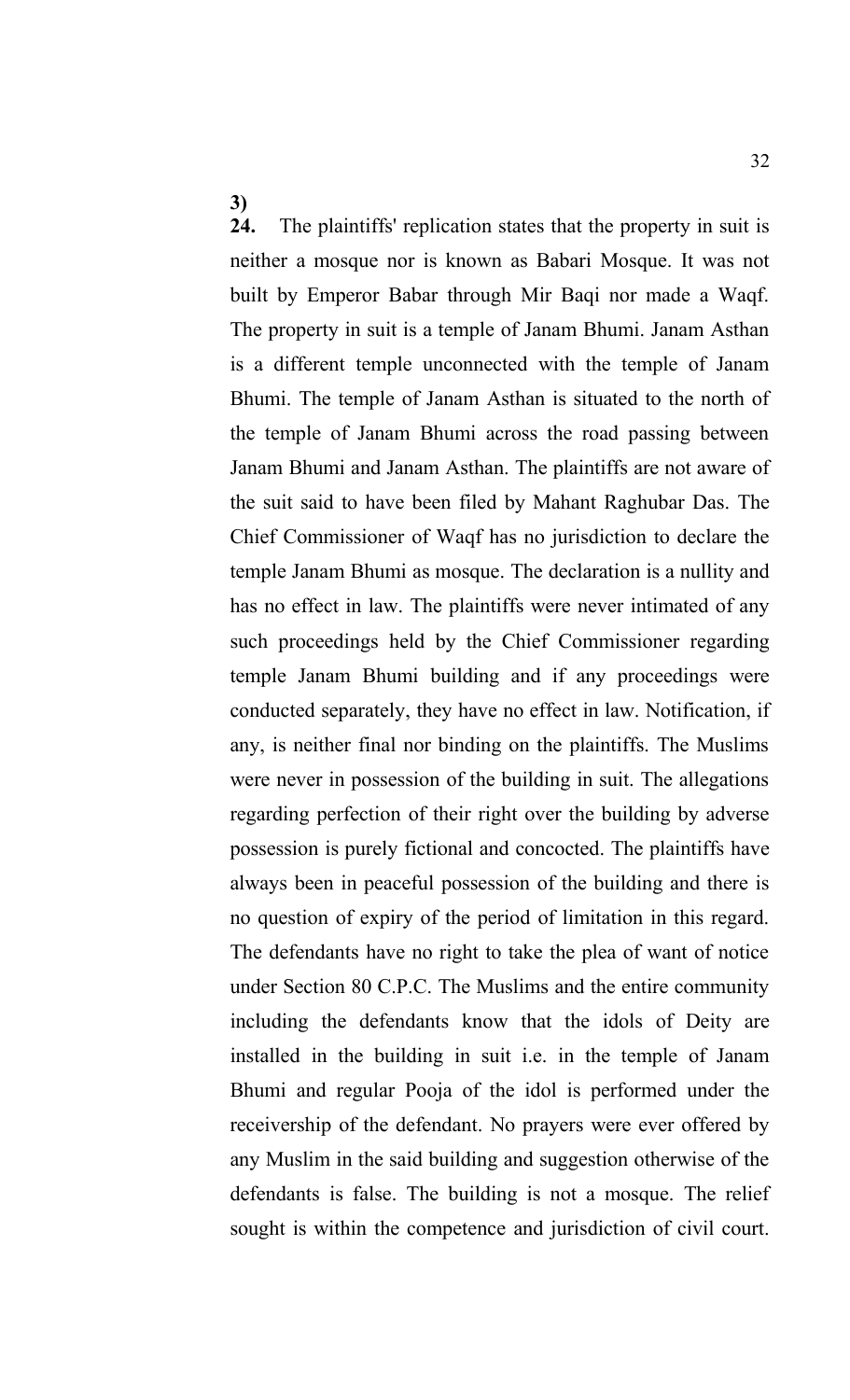The proceedings under Section 145 Cr.P.C. were initiated in respect of Janam Bhumi temple and not of any mosque. It is admitted that the proceedings under Section 145 Cr.P.C. were illegal since the plaintiffs have right of management of the said temple and defendants have no interest in the building in suit. No question of invasion of rights of defendants, therefore, arises. It is the plaintiffs who have suffered on account of appointment of Receiver since it is their right of management which has been impaired by appointment of Receiver. The old temple built on the sacred place at Ayodhya, admitted on the part of defendants is to create a confusion by referring the temple Janam Asthan and identifying it with the temple of Janam Bhumi is illegal. The defendants are encouraged by the proceedings under Section 145 Cr.P.C. so as to set up their claim over the land and building in dispute. The description of property has been correctly made in the plaint. The sketch map is absolutely correct. The plaintiffs are in possession and management of the temple Janam Bhumi since living memory of men and it belongs to them who are managing it through its Mahant. Non acknowledgement by the Government of the temple Janam Bhumi is simply preposterous and collusive. The plaintiffs are in possession from time immemorial. The evidence of construction of temple by plaintiff no. 1 through Mahant Sarbarahkar, may not be traced due to lapse of immemorial age and for want of written record. The plaintiffs have acquired title by open and adverse possession for a period, larger than living memory of men.

# **Additional written statement dated 24.8.1995 of Defendant no. 9 (U.P. Sunni Central Board of Waqfs) (Suit-3)**

**25.** Defendant no. 9 has filed an additional written statement dated 24.8.1995 disputing the assertions of amended plaint as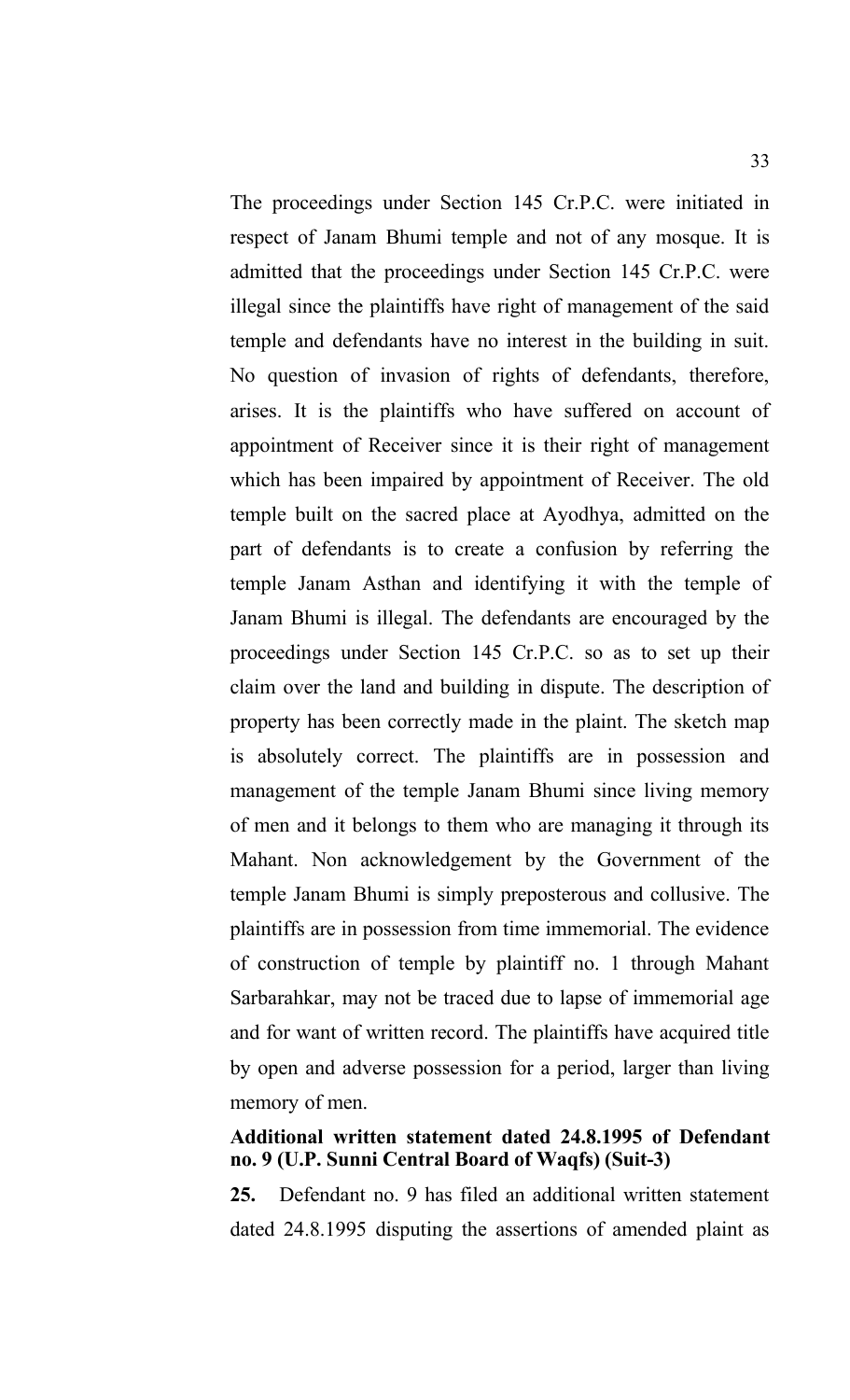contained in paragraphs 4-A, 4-B, 4-6 XI and XII and 10. It is said that since the plaint is not with respect to Chabutara, its demolition does not give any cause of action to the plaintiffs.

# **Written statement dated 21.10.1991 of Defendant no. 10 (Umesh Chandra Pandey) (Suit-3)**

**26.** In the written statement dated 21.10.1991 filed by Umesh Chandra Pandey, defendant no. 10, it is said that Janam Asthan is a holy place of worship and belong to Deity of Bhagwan Shri Ram Lala Virajman. Neither it ever belong to nor could have belonged to plaintiff no. 1 and assertion of managing it at any point of time is denied. The holy Janam Asthan or Janam Bhumi is actually a very old temple while the Akhara of plaintiffs owes its existence for about 200 years. The correctness of sketch map and boundaries of the temple are not disputed. However, it is said that the main presiding Deity of the temple is Bhagwan Shri Ram, although there are several other idols of other deities termed as "Ram Darbar" and are worshipped. Besides, there are other symbols such as, "Charan", "Sita Rasoi" etc. through whereof the Deity of Bhagwan Shri Ram is worshipped. Shri Ramjanambhumi is in addition to the Asthan of Shri Ramjanambhumi which by itself is a Deity and worshipped as such. A Hindu temple is deemed to be possessed and owned by a Deity. The principal Deity of Shri Ramjanambhumi is Bhagwan Shri Ram. Any offering must have been received by the Manager of the same from time to time. It appears that in the first war of independence in 1857 AD, the Britishers, to divide Hindus and Muslims, acted mala fide and divided the said Asthan creating an inner enclosure, describing the boundary within the inner enclosure as a mosque. No Muslim who is a true Muslim would ever visit such a place for offering Namaz since it is prohibited by Shariyat. Even Aurangzeb issued a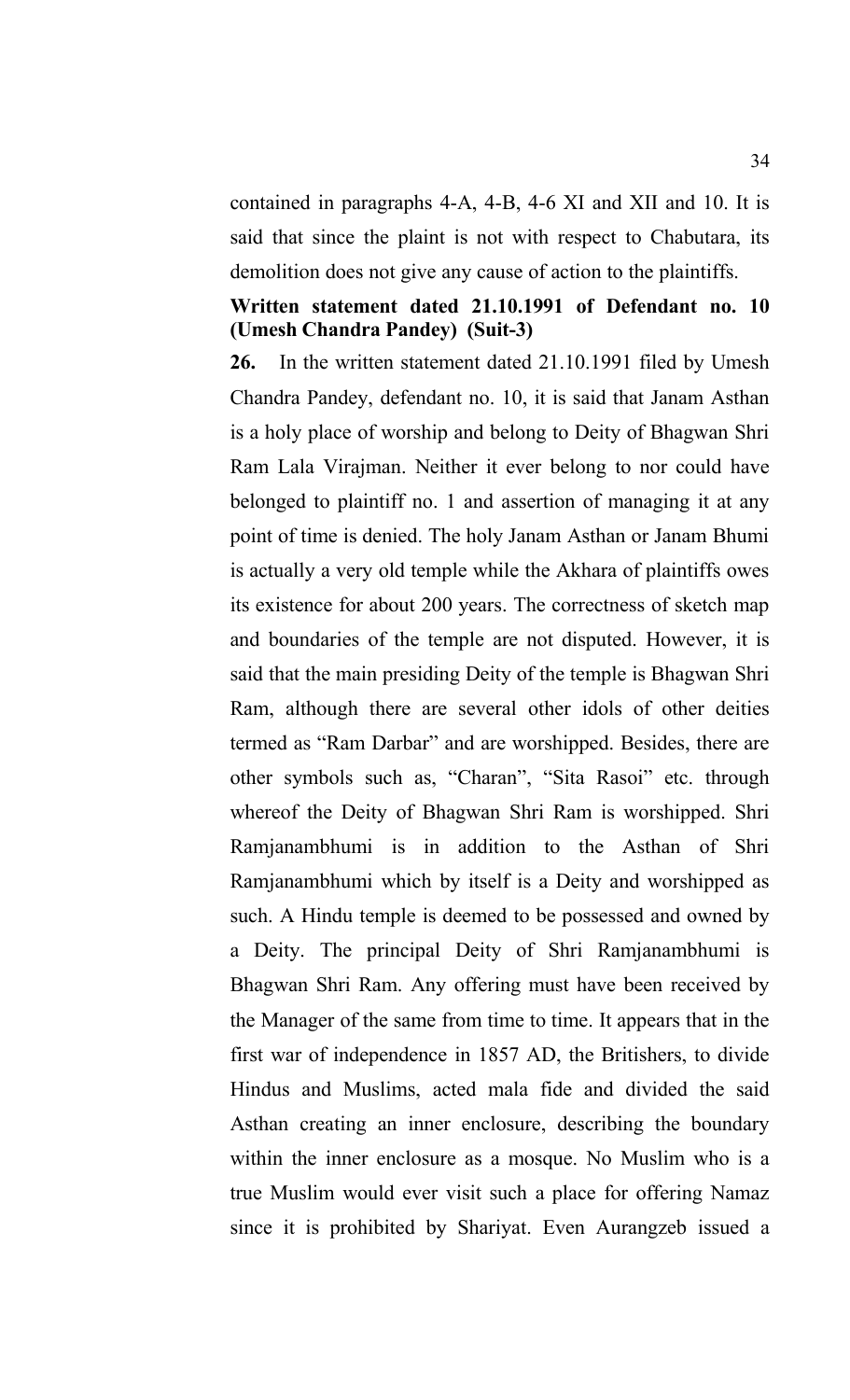mandate known as Fatwa-E-Alamgiri, prohibiting offering of Namaz by Muslims at such places. Moreso, the "Kasauti pillars" and the carvings of Gods and Goddesses clearly show that this place could not be used by a true Muslim for offering his prayer thereat. The place was wrongly alleged as mosque. It is landlocked by Hindu temples where the worship of Deities was going on. Entry to this inner enclosure was also prohibited. The Britishers tried to set up the descendants of Mir Baqi, a Shiya Muslim, as Mutwalli, but they denied the Taulkat and never looked after the disputed place in any capacity. The building was attached and Receiver was appointed by order dated 29.12.1949 by the Court of Additional City Magistrate, Faizabad in proceedings under Section 145 Cr.P.C. Since the proceedings were initiated at the behest of Muslims represented by defendants no. 6 to 8 who have died, no cause of action survives and the suit stands abated. The suit is barred by time. The plaintiffs did not file any revision against the order of attachment and appointment of Receiver in proceedings under Section 145 Cr.P.C. No individual Muslim came to contest the suit as representative of Muslim community. Defendants no. 6 to 8 are Sunnis and cannot represent Shiya community of Mohammadans and their representative capacity for Muslims is also denied. The permission granted to defendants no. 6 to 8 to represent all Muslims in representative capacity is bad. The suit is bad for mis-joinder and non-joinder and barred by time. The suit i.e. regular Suit No. 12 of 1961 is already pending involving similar issues wherein the plaintiffs are also parties and they can get their relief in the said suit.

## **Replication dated 8.11.1991 to written statement of Defendant no. 10 (Umesh Chandra Pandey) (Suit-3)**

**27.** The replication dated 8.11.1991 states that defendant no.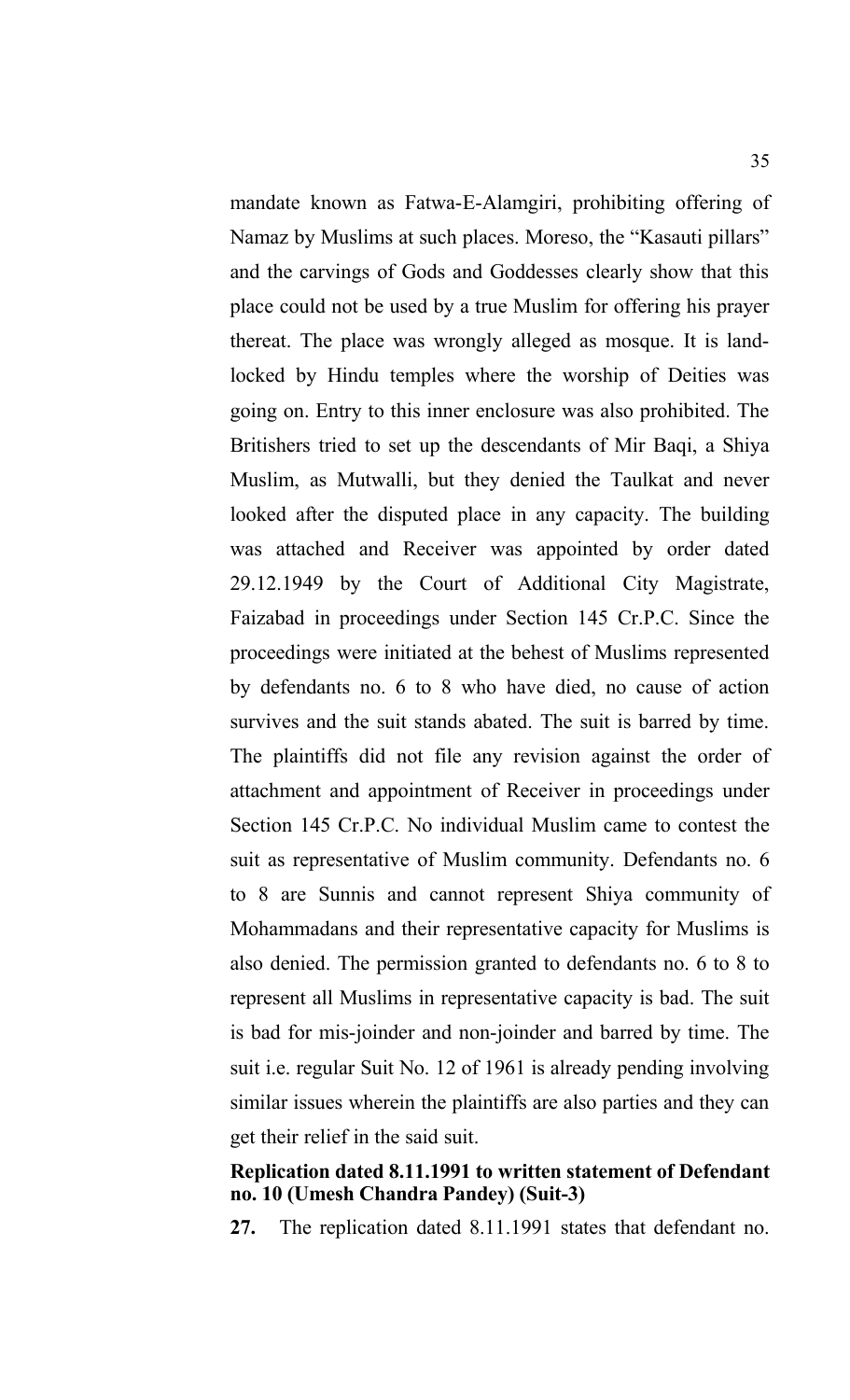10 has been used as a tool and lever by certain group of persons to defeat the claim of plaintiffs. Giving the history of the origin of "Nirmohi Akhara" it is said that its origin is more than 500 years ago. The entire hierarchy of persons has been mentioned. There was a great religious preceptor Shankaracharya at the end of  $7<sup>th</sup>$  Century AC who established for the first time "Hindu Maths" in four corners of India i.e. Goverdhan Math at Puri, Jyotir Math at Badrinath, Saroda Math at Dwarka and Sringeri Math at Tungabhadra. The said practice was followed by other religious teachers and first in time was "Shri Ramanujacharya" followed by "Shri Ramanand". Shri Ramanand founded a sect of Vaishnavas known as "Ramats" which contains a large element of aesthetic population found in Banaras and Ayodhya. Ramanand established several Maths. Ramanadi Maths consist only of celibates. They obey no caste rules and admit even Sudras in their brotherhood. The "Ramats" worship one God in the form of 'Rama' and they call themselves "Dass" (servants of Lord). About 500 years ago, Shri Swami Brijnand Ji and Sri Balanand Ji, of Ramanandi Sect of Vairagies, established three Annis known as (1) Nirmohi, (2) Digamber and (3) Nirwani for protection and improvement of "Chatuha Rama Nandi Sampradaya". This comprised of seven Akharas namely, (1) Sri Panch Ramanandi Nirmohi Akhara, (2) Sri Panch Ramanandi Nirwani Akhara, (3) Sri Panch Ramanandi Digambari Akhara, (4) Sri Panch Ramanandi Santoshi Akhara, (5) Sri Panch Ramanandi Khaki Akhara, (6) Sri Panch Ramanandi Niralambi Akhara and (7) Sri Panch Ramanandi Maha Nirwani Akhara.

**28.** The Akharas as "Panchayati Maths" act on democratic pattern and real power vests in Panch. The appointment of Mahant is through election by Panchayat. The Mahant is the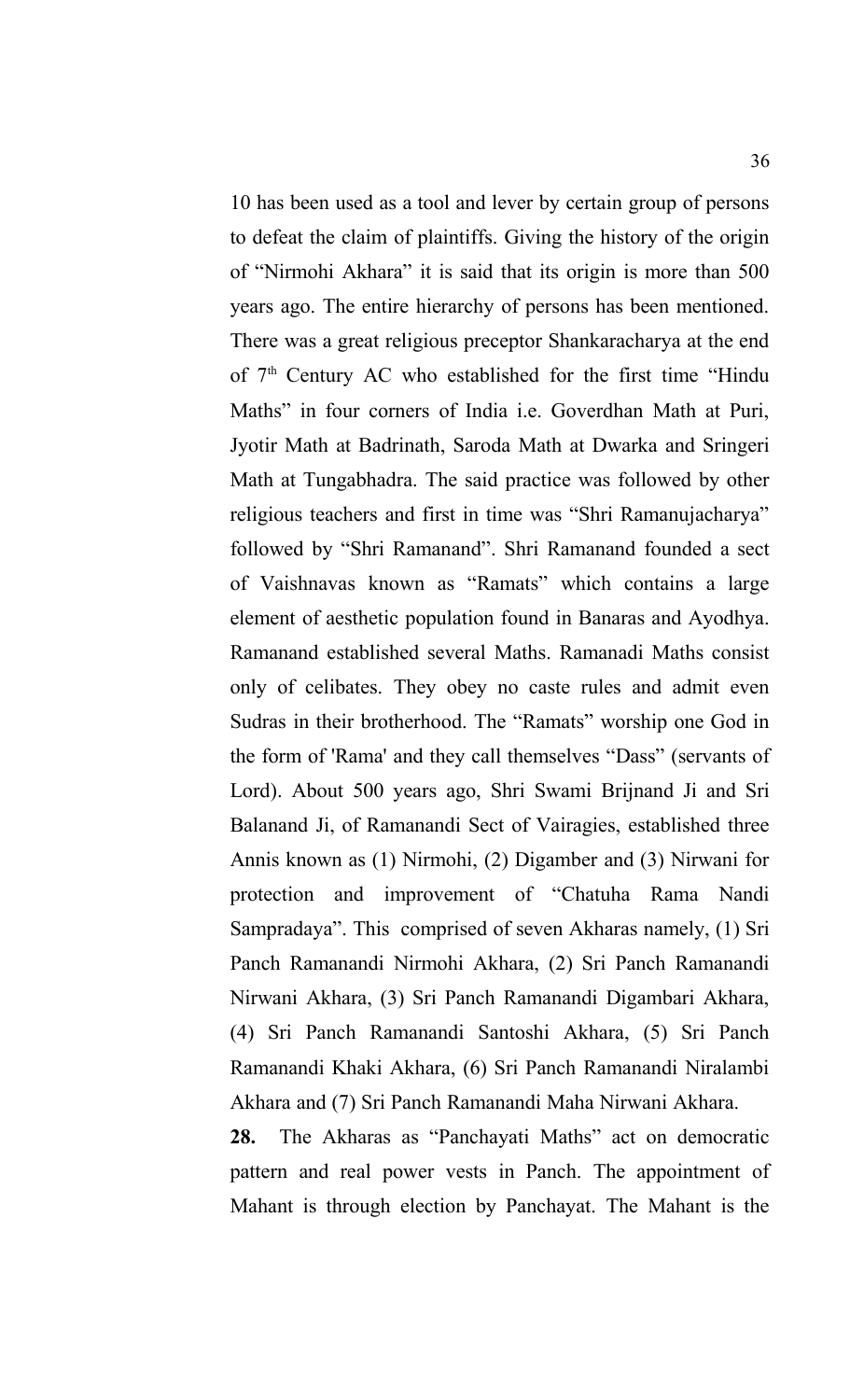formal head of institution. The Nirmohi Akhara, being a Panchayati Math, own several temples and one of such is Ram Janam Asthan i.e. birth place of Lord Rama. Plot No. 163 of first regular settlement of 1861 has been a very big plot having 5 Bighas and 19 Biswas of land but when in the year 1895, amended map was prepared, a road bifurcated Janam Asthan. Sita Rasoi of Gudar Das Ka Asthan was separated. "Ram Janam Asthan" now known as "Ramjanambhumi" lies towards south of the road whereas "Janam Asthan of Gudar Dass" lies towards north side leading from Hanuman Garhi to Janam Bhumi Road shown in the last settlement of 1937 AD by Kistwar No. 159 and 160 (Appendix-1A, B to this judgment). At the time of attachment of main building, outer enclosure comprised of Ram Chabutara where Deity of Bhagwan Ram Lala Ji and Shatrughan Ji in a cage (Gufa) situate alongwith Sri Hanuman Ji. The said outer enclosure had Panchmukhi Shanker Ji, Ganesh Ji etc., with Chhatti Pujan Asthan where Holy Footprints of Lord Ram (Charo Bhaiya) exist which are perennial source of worship by followers of brotherhood of Rama Nandi Vairagies. This outer enclosure was in possession of Nirmohi Akhara as depicted by the Fard of 145 Cr.P.C. proceedings itself prior to attachment in February 1982. This attachment order was passed by Shree Pati, the then City Magistrate, Faizabad in the case under Section 145 Cr.P.C. Against final order of attachment dated 06.03.1982, Criminal Revision No. 60 of 1982, Dharam Das Chela Abhiram Das Vs. Sri Panch Rama Nandi Akhara was preferred which was dismissed on 13.05.1983 by IV Additional Sessions Judge, Faizabad. "Nirmohi Akhara" is a religious denomination. It had been maintaining and managing the disputed temple since long. Baba Baldeo Das was Pujari. His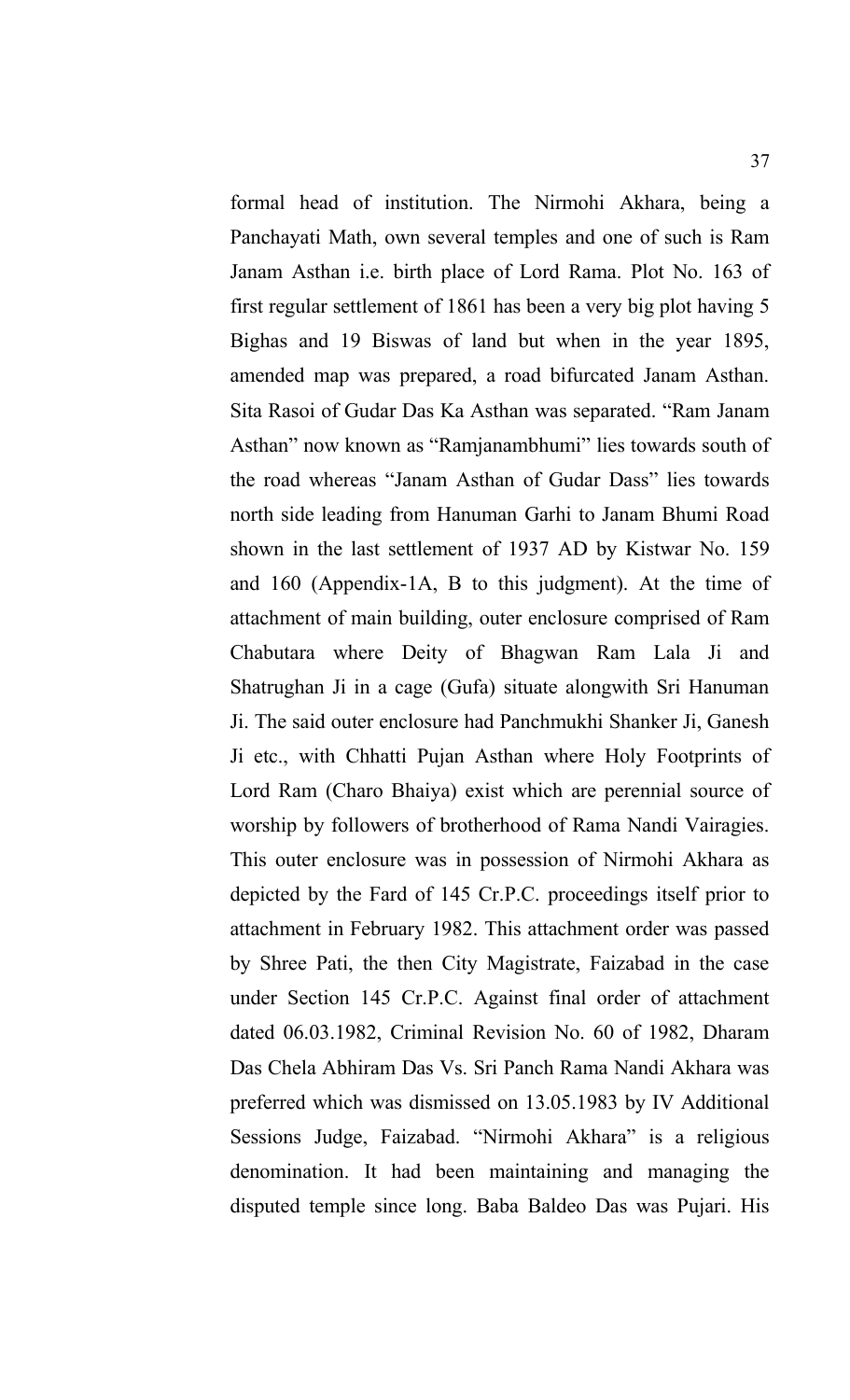disciple Bhaskar Das now Up-Sarpanch and general agent of Nirmohi Akhara was there with him discharging the duties of Pujari. According to customs of Nirmohi Akhara, 5 Sadhus, 3 Pujaries, 2 cooks and one Panch always used to live at Shri Ramjanambhumi. Building certificate for outer enclosure has always been made in the name of Mahant Raghunath Das of Akhara. Idol of Lord Ram Chandra installed in main temple belong to Panchayati Math of Nirmohi Akhara. The big Deity of Lord Ram Chandra installed therein is Achal Deity. A small Ram Lala Ji, as called, which according to custom prevalent in Vairagi sect of Sathus in Ayodhya, is used to discharge certain outside ceremonies like Sharad Puno etc. Besides, there are six Shaligram Bhagwan. There are two Singhasans (Thrones) of Silver, one idol of Hanuman Ji and other Parshads as detailed in para 3 of the plaint. The Panch of Nirmohi Akhara and Nirwani Akhara fought together against many evil forces to save Hanuman Garhi and Ramjanambhumi. Hanuman Garhi belong to Panch Rama Nandi Nirwani Akhara. Similarly Shri Ramjanambhumi belong to Panch Ramanandi Nirmohi Akhara and same custom/riwaz/Parampara is applicable to Hanuman Garhi used to be observed for Darshan by Hindu public at large and by Nirmohi Akhara prior to attachment. In the year 1967 outer enclosure was released by Court of City Magistrate, Faizabad in favour of Ram Lakhan Das, a Panch of Nirmohi Akhara. Again in 1973, Regular Suit No. 9 of 1973 was filed in the Court of Civil Judge, Faizabad and several disputes inter se were raised which continued upto Regular Suit No. 39 of 1982. The judicial record and its decision are in favour of Nirmohi Akhara proving its title and possession. Since 1982 the outer enclosure is in possession of the Receiver appointed by the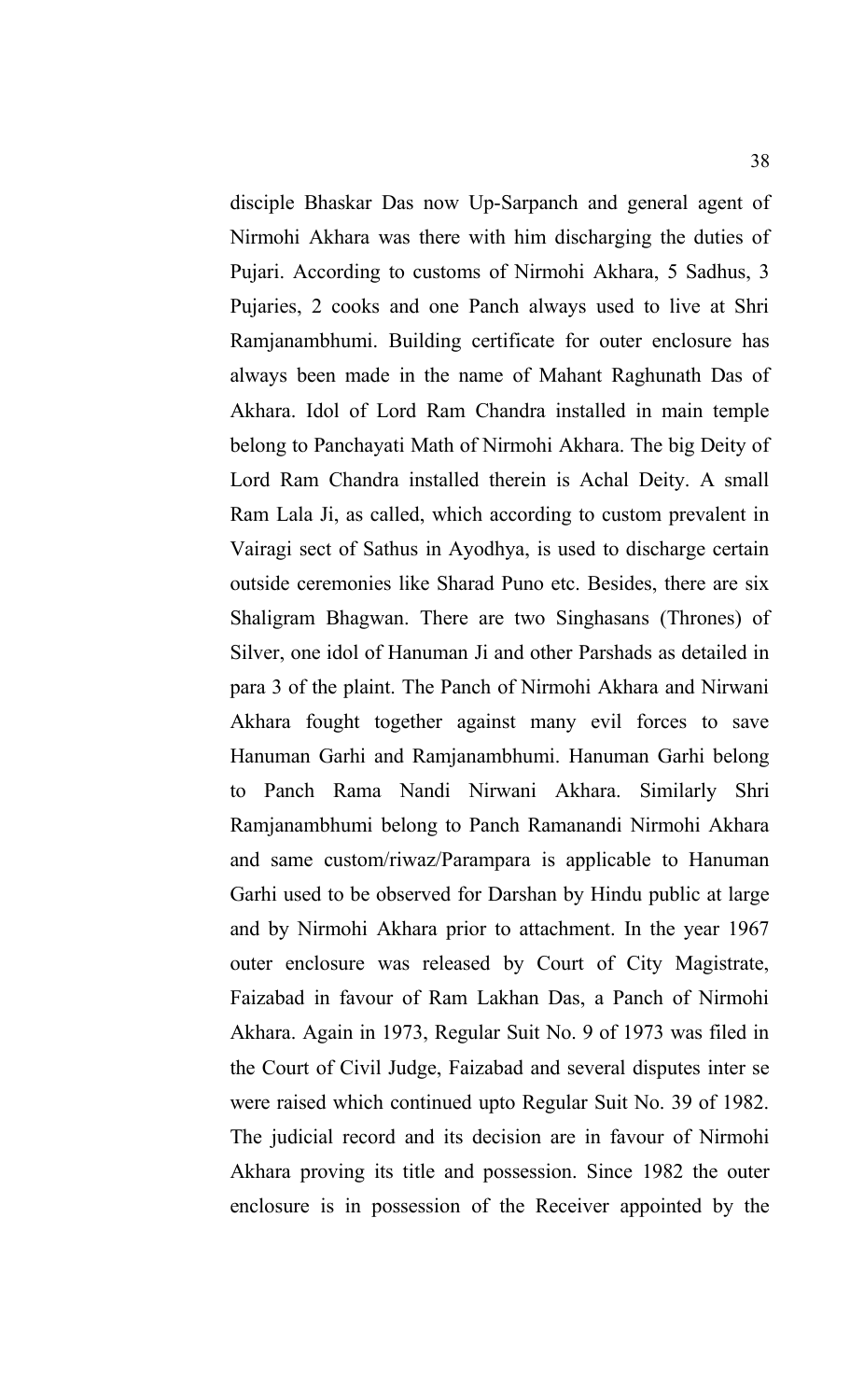Court in Regular Suit No. 39 of 1982 pending in the court of Civil Judge, Faizabad. The Nirmohi Akhara vehemently fought proceedings under Section 145 Cr.P.C. and has filed affidavits in its favour. Defendant no. 10 has been utilised by Vishwa Hindu Parishad only as a lever for some ulterior motive.

# **O.O.S. No. 4 of 1989 (earlier registered as Regular Suit No. 12 of 1961)**

**29.** The aforesaid suit was initially registered as regular Suit No. 12 of 1961 in the Court of Civil Judge, Faizabad and after transfer to this Court has been re-registered as OOS No. 4 of 1989 *(*hereinafter referred to as "Suit-4"*).* 

**30.** It was filed by the Sunni Central Board of Waqfs, U.P., Lucknow *(hereinafter referred to as "Sunni Board")* through Shah Ghyas Alam, it's Secretary and nine others, namely, Molvi Mohammad Qasim, Haji Mohammad Ehtaram Ali, Molvi Mohammad Faiq, Molvi Mohammad Naseer, Shahabuddin, Mohd. Hashim, Vakiluddin, Mahmud Ahmad and Zahoor Ahmad who were impleaded as plaintiffs no. 2 to 10 respectively. During the pendency of this suit, Haji Mohammad Ehtaram Ali, Molvi Mohammad Faiq and Molvi Mohammad Naseer died and not substituted. Therefore, their names have been struck off/deleted under the orders of this Court. Plaintiff no. 2, Molvi Mohammad Qasim, plaintiff no. 6, Shahabuddin, plaintiff no. 8, Vakiluddin and plaintiff no. 10, Zahoor Ahmad have also died and in their place Mohd. Siddiq, Ziauddin, Maulana Mahfoozurahman and Farooq Ahmad have been impleaded as plaintiffs no. 2/1, 6/1, 8/1 and 10/1 respectively. Accordingly, besides Sunni Central Waqfs Board, presently, there are only six more plaintiffs.

**31.** Similarly, 10 defendants were impleaded initially but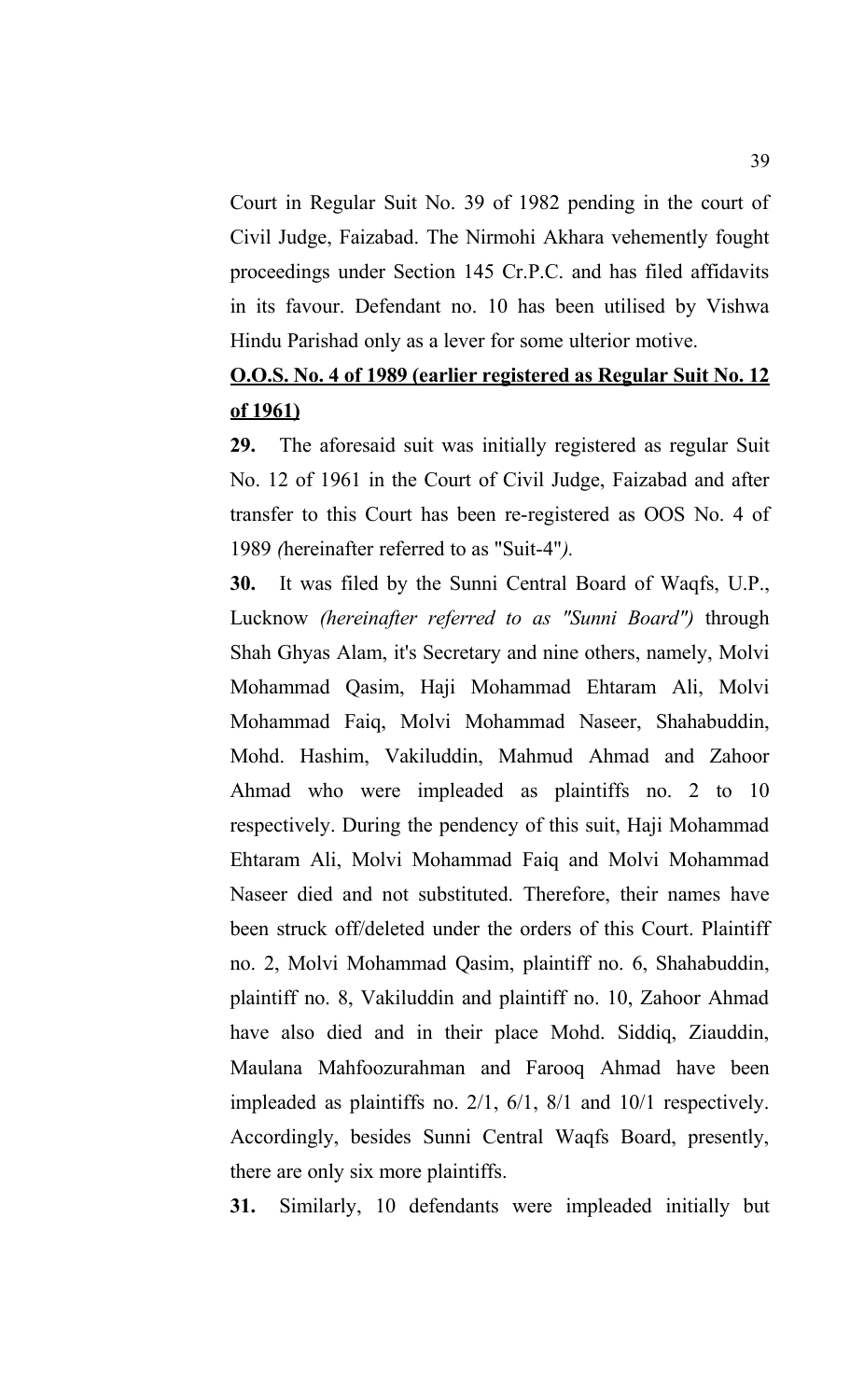thereafter many have been added, substituted and deleted. Presently the defendants in the suit are as under:

2. Mahant Suresh Das, 3. Nirmohi Akhara, 5. The State of Uttar Pradesh, 6. The Collector, Faizabad, 7. The City Magistrate, Faizabad, 8. The Superintendent of Police, Faizabad, 9. B. Priya Dutt, 10. President, All India Hindu Maha Sabha, 11. President, Maha Pradeshik Sabha, 12. President, All India Sanatan Dharm Sabha, 13/11. Dharam Das, 14. Pundrik Misra, 17. Ramesh Chandra Tripathi, 18. Mahant Ganga Das, 19. Shri Swami Govindacharya, 20. Madan Mohan Gupta and 22. Umesh Chandra Pandey. (in all 17 defendants)

**32.** The relief sought is :

*"(a) A declaration to the effect that the property indicated by letters A B C D in the sketch map attached to the plaint is public mosque commonly known as 'Babari Masjid' and that the land adjoining the mosque shown in the sketch map by letters E F G H is a public Muslim grave yard as specified in para 2 of the plaint may be decreed.* 

*(b) That in case in the opinion of the Court delivery of possession is deemed to be the proper remedy, a decree for delivery of possession of the mosque and graveyard in suit by removal of the idols and other articles which the Hindus may have placed in the mosque as objects of their worship be passed in plaintiff's favour, against the defendants.* 

*(bb) That the statutory Receiver be commanded to hand over the property in dispute described in the Schedule 'A' of the Plaint by removing the unauthorised structures erected thereon.*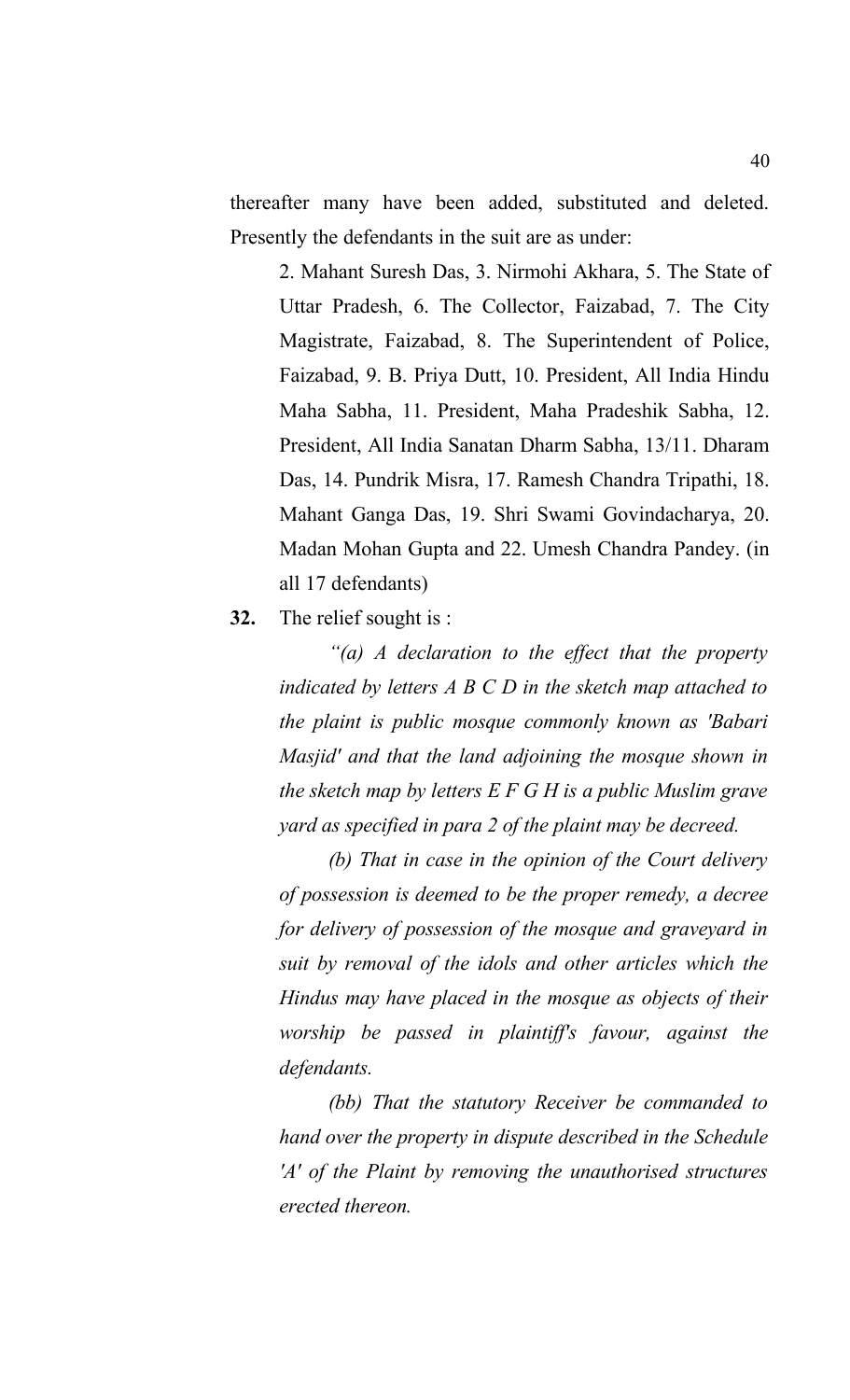*(c) Costs of the Suit be decreed in favour of the plaintiffs.* 

*(d) Any other or further relief which the Hon'ble Court considers proper may be granted."*

#### **Plaint (Suit-4)**

**33.** The case of the plaintiffs is that at Ayodhya, Pargana Haveli Oudh there exists an ancient historic mosque commonly known as 'Babari Masjid' built by Emperor Babar about 433 years ago, after his conquest of India, and occupation of the territories including Ayodhya town. The said mosque was for the use of Muslims in general as a place of worship and performance of religious ceremonies. In the sketch map attached alongwith the plaint the construction of the mosque has been shown by letters A, B, C and D and the land adjoining the mosque in the east, west, north and south is the ancient graveyard of Muslims who lost their lives in the battle between Emperor Babar and the rulers of Ayodhya. The mosque and graveyard vest in the Almighty. The mosque since the time of its construction has been in use of Muslims for offering prayers, and, graveyard is used as such. It is situated in Mohalla "Kot Ram Chander" also known as "Ram Kot", Town Ayodhya. Khasra numbers of the mosque and graveyard are shown in Schedule-A appended to the plaint i.e. 238, 579-588, 590, 593, 595, 603, 606, 607, 610, 619, 620, 621 and 628, Ram Kot Ayodhya (Nazool Estate, District Faizabad). A cash grant used to be received from the Royal Treasury for maintenance of the mosque and other connected expenses. The grant was continued by the Emperors of Delhi and thereafter by Nawab Saadat Ali Khan and Nawab Wazir of Oudh. After annexation of Oudh, British Government also continued it till 1864 and thereafter the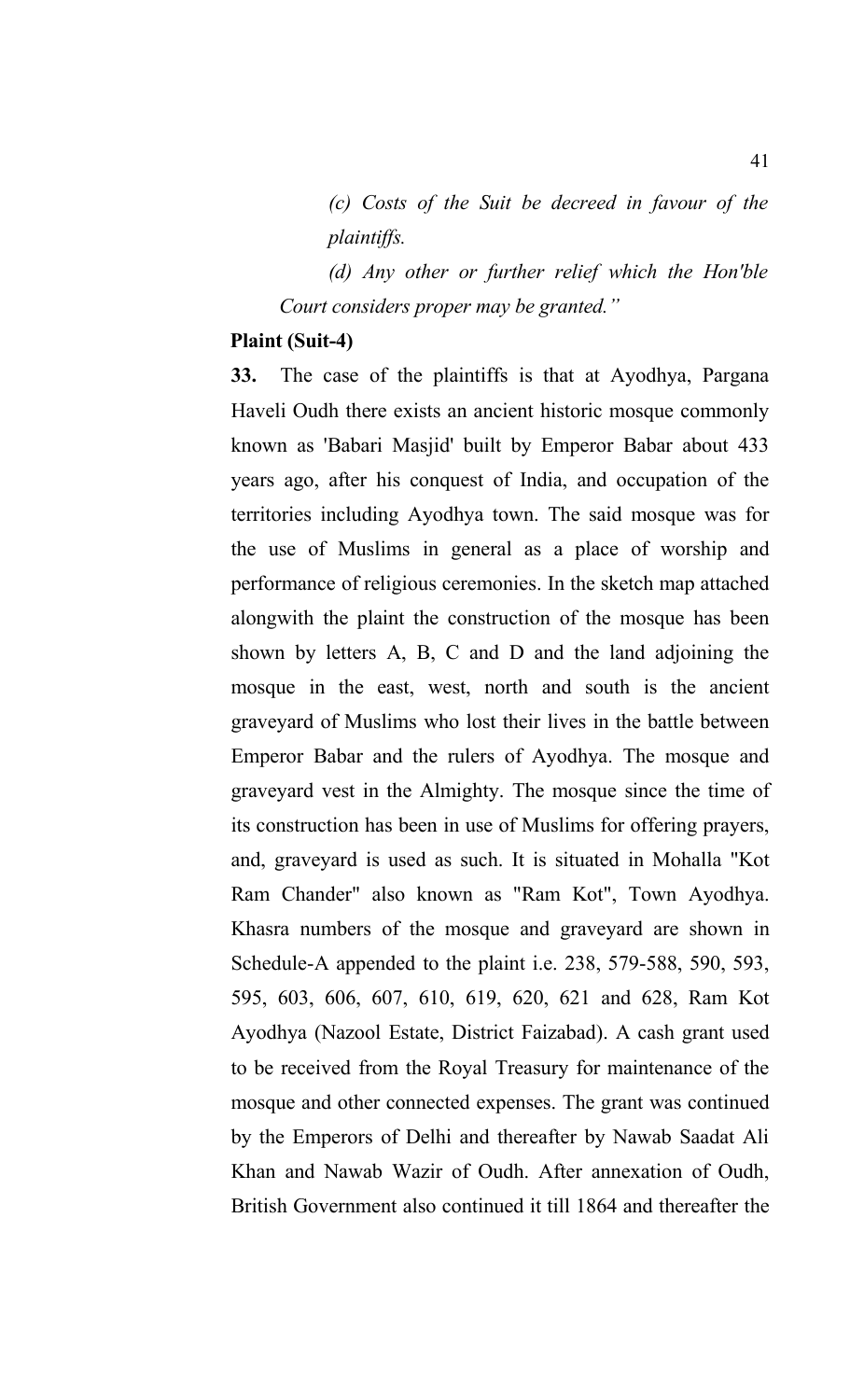cash *Nankar* grant was substituted by granting revenue free land in Village Sholapur and Bahoranpur (situate in the vicinity of Ayodhya). In the mosque, but outside the main building thereof, a Chabutara, size 17 feet/21 feet, existed. There was a small wooden structure in the form of a tent. In 1885 one Mahant Raghubar Dass instituted a suit (OS No. 61/280 of 1885) alleging himself to be the Mahant of *Janam Asthan*. The said suit was filed against the Secretary of State for India in Council and Mohammad Asghar, Mutawalli of Babari Masjid for permission to build a temple on the Chabutara size, 17"/21". The aforesaid suit was dismissed by the Sub Judge, Faizabad and appeal being Civil Appeal No. 27/1885 was also dismissed by the District Judge. In the aforesaid suit a sketch map was filed alongwith the plaint wherein the entire building with the exception of Chabutara 17"/21" was admitted to be a mosque and was shown as such. The cause of action for the said suit arose due to refusal to grant permission to Mahant Raghubar Dass, Mahant of *Janam Asthan* for construction of a temple by Deputy Commissioner, Faizabad on the representation of some Muslims on the ground that a temple could not be permitted to be built on a land adjoining the mosque i.e. Babari Masjid. The aforesaid suit was filed by Mahant Raghubar Dass on behalf of himself, *Janam Asthan* and the whole body of persons interested in *Janam Asthan* impleading Mohammad Asghar, Mutawalli of Babari Masjid, as defendant. The suit was contested by the aforesaid Mutawalli stating that the land on which temple is sought to be built is neither the property of Mahant nor *Janam Asthan* but the said land lies within the Ahata of Babari Masjid and is property of Muslims. The issues directly and substantially in the aforesaid suit were about the existence of Babari Masjid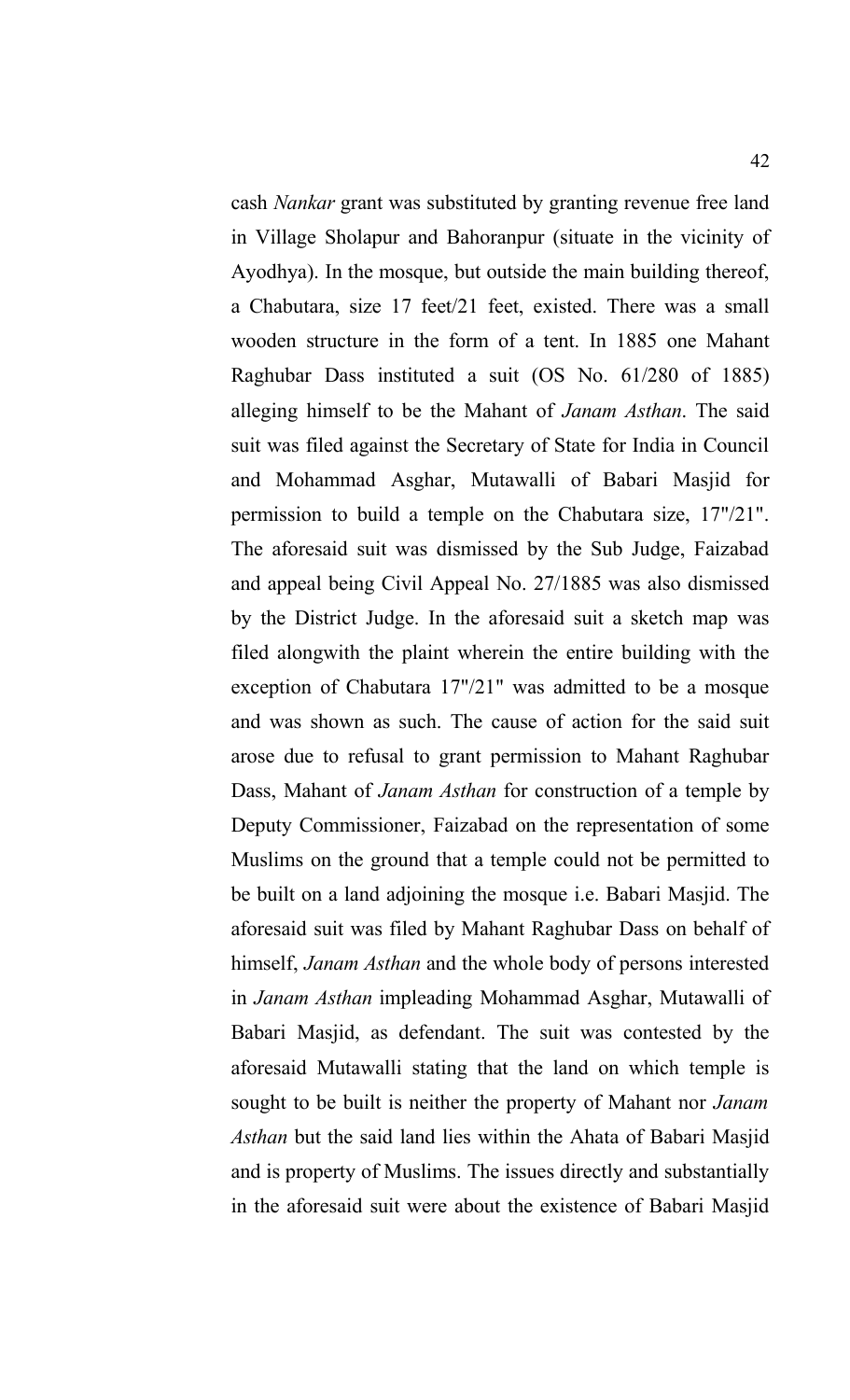and the rights of Hindus to construct temple on land adjoining Masjid. The existence of mosque was admitted by the said plaintiff. The suit was dismissed, besides others, on the ground of public policy also. The decision of the aforesaid suit operate as "resjudicata" against the present suit for the reason that the construction was admitted to be a mosque therein. It was a sensational case wherein the entire Hindu Public and more specially all Mahants of Ayodhya and other respectable Hindus of Faizabad were deeply interested. In 1934 there was a communal riot in Ayodhya when a portion of Babari Masjid was damaged. However, it was rebuilt at the cost of Government through a Muslim Thekedar. In 1936, U.P. Act 1936 was enacted. The Commissioner of Waqfs made an inquiry and held that Babari Masjid was built by Emperor Babar who was a Sunni Mohammadan and that the mosque was a public Waqf. The report was forwarded by the State Government to the Sunni Waqfs Board who published the same in the official gazette dated 26.02.1944. The said report was not challenged by any person on the ground that it was not a Muslim Waqf but a Hindu Temple. The Muslims have been in peaceful possession of the aforesaid mosque and used to recite prayer therein till 23.12.1949 when a large crowd of Hindus with a mischievous intention of destruction and damage, defiled the mosque and to insult Muslim religion entered and desecrated it by placing idols inside the mosque. The aforesaid conduct of Hindus amount to an offence punishable under Section 147, 295 and 448 I.P.C. Even if it is assumed that at one point of time, there existed a Hindu Temple as alleged by defendantrepresentatives of Hindus, at the site where Emperor Babar built the mosque about 433 years ago, the Muslims by virtue of their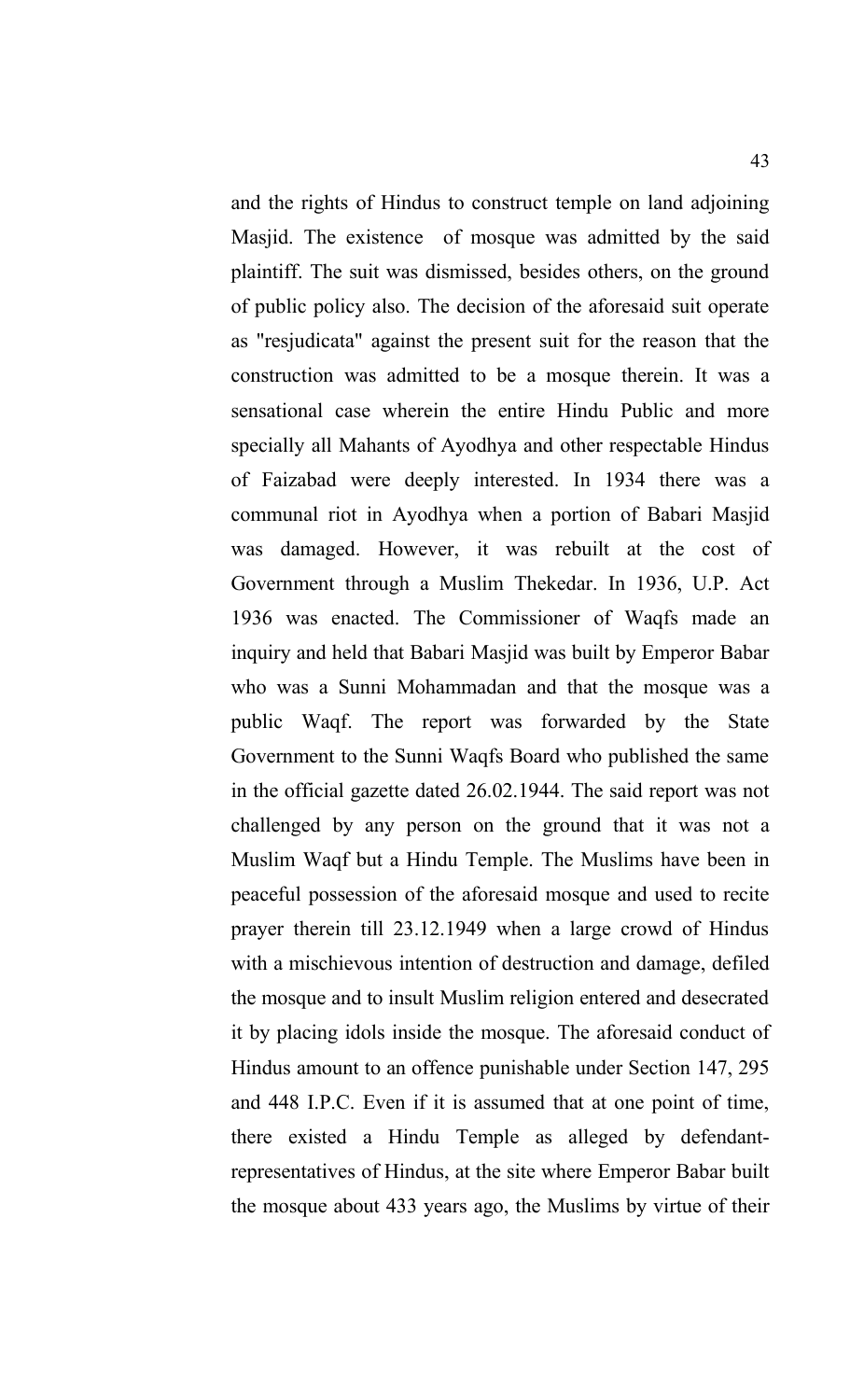long, exclusive and continued possession, beginning from the time the mosque was constructed and continuing up to the time when some mischievous persons entered the mosque, have perfected their title by "adverse possession". The right, title or interest of the temple and of Hindu public, if any, extinguished. The incident that occurred on 23.12.1949 was reported by the Constable on duty (Mata Prasad) at Police Station, Ayodhya and the Sub-Inspector registered a report and proceeded to make inquiry on the spot. The City Magistrate, Faizabad cum Ayodhya initiated proceedings under Section 145 Cr.P.C. By order dated 29.12.1949 he attached the mosque premises and handed over possession to Sri Priya Dutt Ram, defendant no. 9 as Receiver who continued to be in possession. The Muslims thus are deprived of their legal and constitutional rights of offering prayers in the said mosque. The action of City Magistrate, Faizabad is illegal, fraught with injustice to the plaintiff and has the effect of depriving large Muslim citizens in India from exercising their legal right guaranteed under the Constitution. On 16.01.1950 defendant no. 1 filed Regular Suit No. 2 of 1950 (Suit-1) in the Court of Civil Judge, Faizabad in his personal capacity for declaration and injunction on false allegation that the building in suit was a temple and deities are installed in it. After sometime defendant no. 2 also filed Suit No. 25 of 1950 in the Court of Civil Judge, Faizabad against the same set of defendants with identical relief. The only difference was that first suit was filed without notice under Section 80 C.P.C. to the State Government and its officers but the second suit was filed after giving the aforesaid notice. Another Suit No. 26 of 1959 (Suit-3) was filed by Nirmohi Akhara and Mahant Raghunath Dass, defendants no. 3 and 4 against defendants no.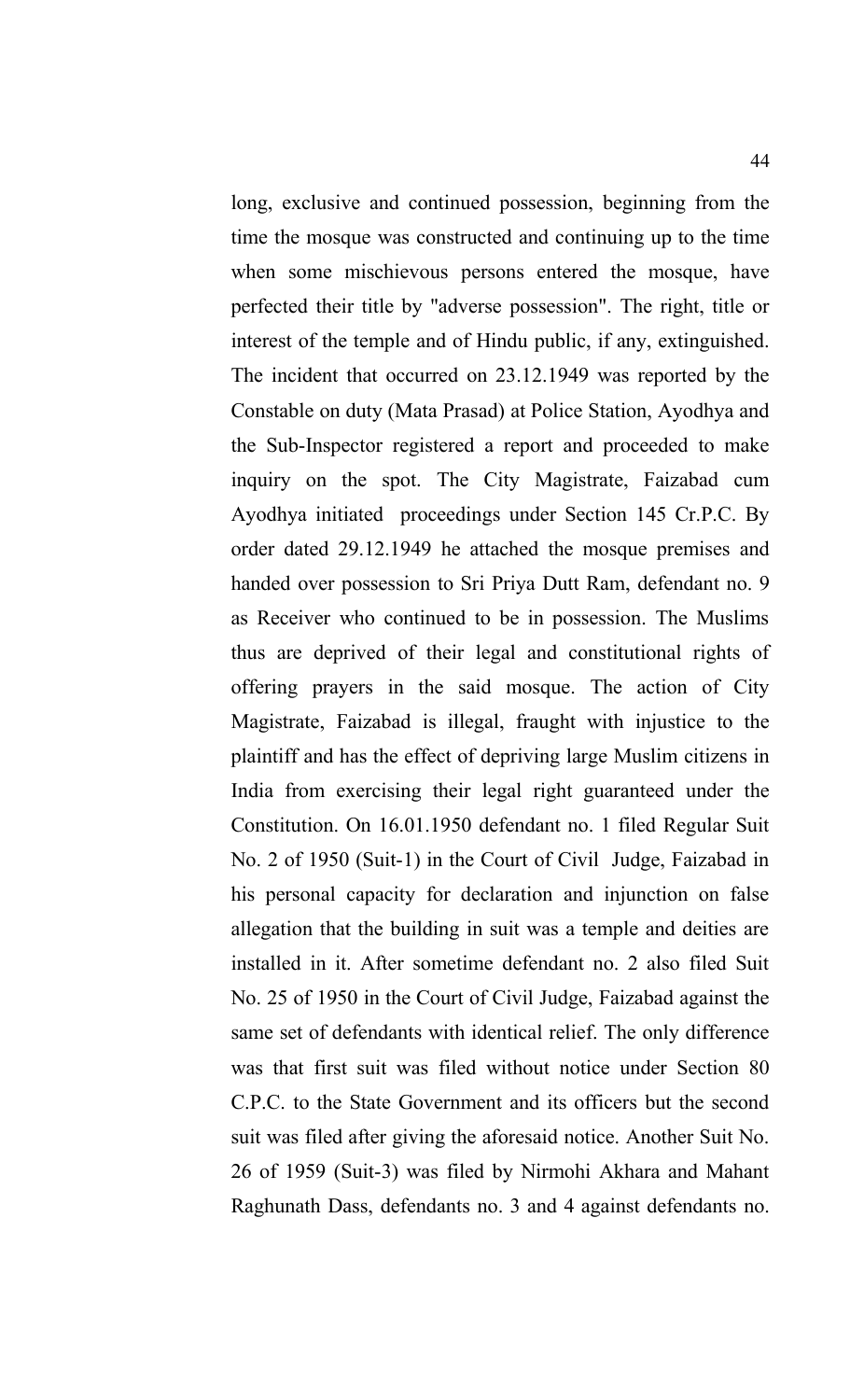5 to 9 and certain Muslim persons under Order 1 Rule 8 C.P.C. seeking removal of defendant no. 9 from the management of building which the Hindu public call temple of *Janam Asthan* and for delivery of possession to defendant no. 4 i.e., Mahant Raghunath Dass. On the application of plaintiff in Suit No. 2 of 1950 (Suit-1) a temporary injunction was graned restraining defendants of that suit from removing idols from the mosque in dispute and from interfering in Pooja etc. of Hindus as a result whereof the learned Civil Judge while permitting Hindus to perform their religious rights namely, Pooja of the idols placed by them in the mosque, has denied to the Muslims even entry in the mosque. The Muslims thereby are deprived of their just and legal rights and are disallowed even entry to the mosque constructed about 433 years back, declared to be a public Waqf and used as such by generations of Muslims. The order of injunction thus has caused injustice and this has necessitated the filing a suit by Muslim public under Order 1 Rule 8 C.P.C. against the Hindu public so that the decision may be binding on the Hindu community at large. The suit is being filed by plaintiffs in representative capacity for the benefit of the entire Muslim community alongwith an application for necessary permission under Order 1 Rule 8 C.P.C. The defendants are shown as representing the entire Hindu community and for that purpose also an application seeking permission under Order 1 Rule 8 C.P.C. has been filed alongwith the plaint. The building in suit claimed by plaintiffs as Muslim Waqf is in the possession of the Receiver holding for the real owner and is liable to be released in favour of the plaintiffs in case their suit succeeds, but, if for any reason, the Court finds it necessary that there ought to be a suit for possession, the plaintiffs, in the

45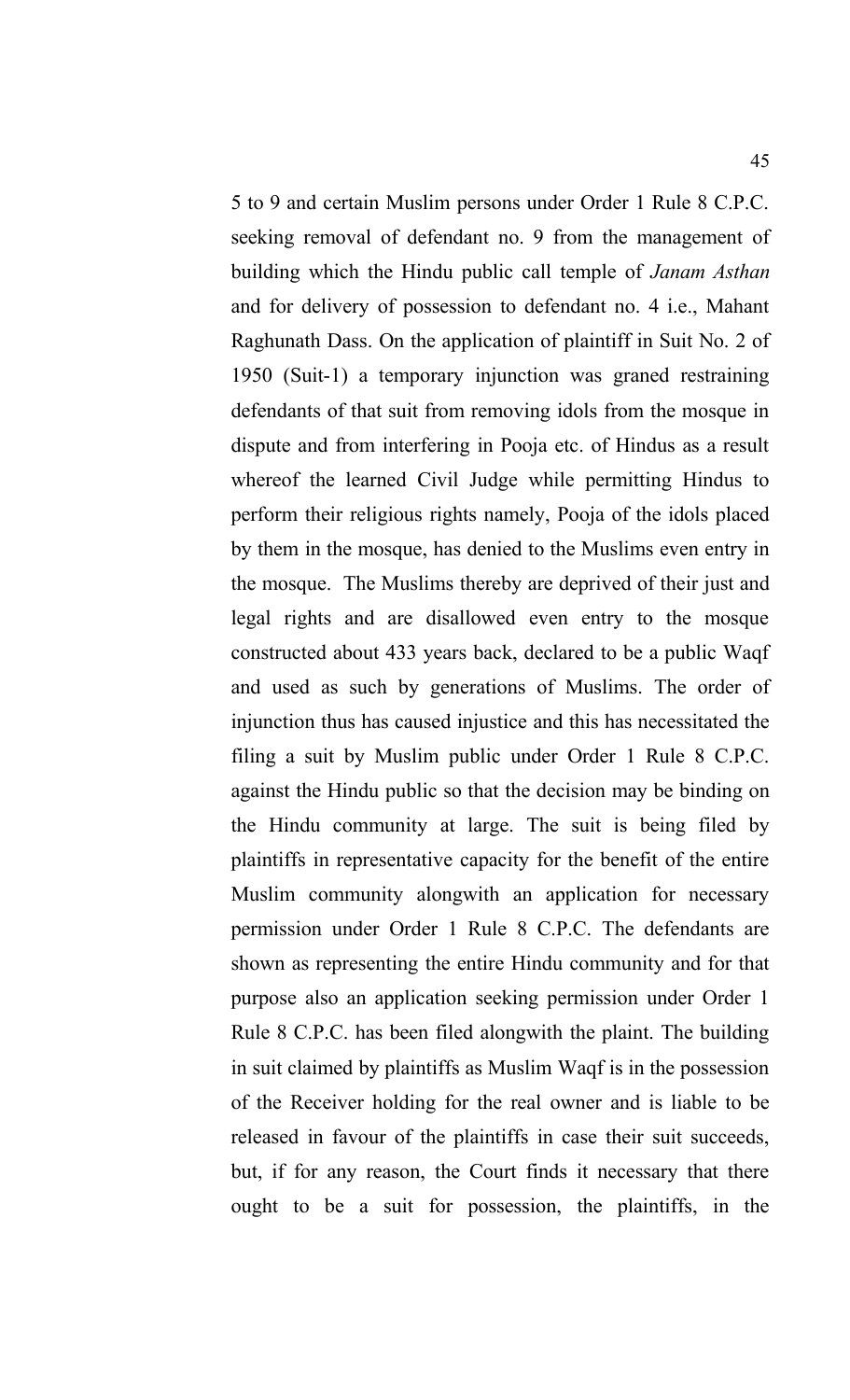alternative, pray for delivery of possession. A notice under Section 80 C.P.C. sent to defendants no. 5 to 9 by registered post on 19.06.1961, was delivered to defendants no. 5 to 8 on 20.06.1961. Defendant no. 9 has refused to take delivery of notice on 23.06.1961. The suit has been filed after expiry of 2 months period of notice.

**34.** During the pendency of Suit-4, on 06.12.1992, the building in dispute was demolished. Thereafter by way of an amendment the plaintiffs got inserted paragraphs 21-A to 21-C pleading the following facts.

**35.** On 06.12.1992, in violation of interim orders dated 03.02.1986, 14.08.1989 and 07.11.1989 of this Court, and the order dated 15.11.1991 of the Apex Court, Babari Masjid in question was demolished, idols wrongly placed in the night of 22-23.12.1949 were removed, and thereafter an illegal structure was created on 07.12.1992. These acts of demolition and destruction were carried out by the miscreants and criminals with the connivance of the then State Government of Bhartiya Janta Party and in defiance of various Court's order. The plaintiffs, therefore, are entitled for restoration of building as it existed on 05.12.1992. Under the Muslim Law, a mosque is a place where prayers are offered publicly as a matter of right. It neither requires any structure nor any particular mode of structure is provided. Even on an open place prayers may be offered and it would be a mosque. Thus despite demolition of mosque building by miscreants, the land over which building stood is still a mosque and Muslims are entitled to offer prayers thereon. On 07.01.1993, vide Ordinance No. 8 of 1993 (replaced by Central Act No. 33 of 1993) the land of the mosque and the entire land appurtenant thereto including the land in suit was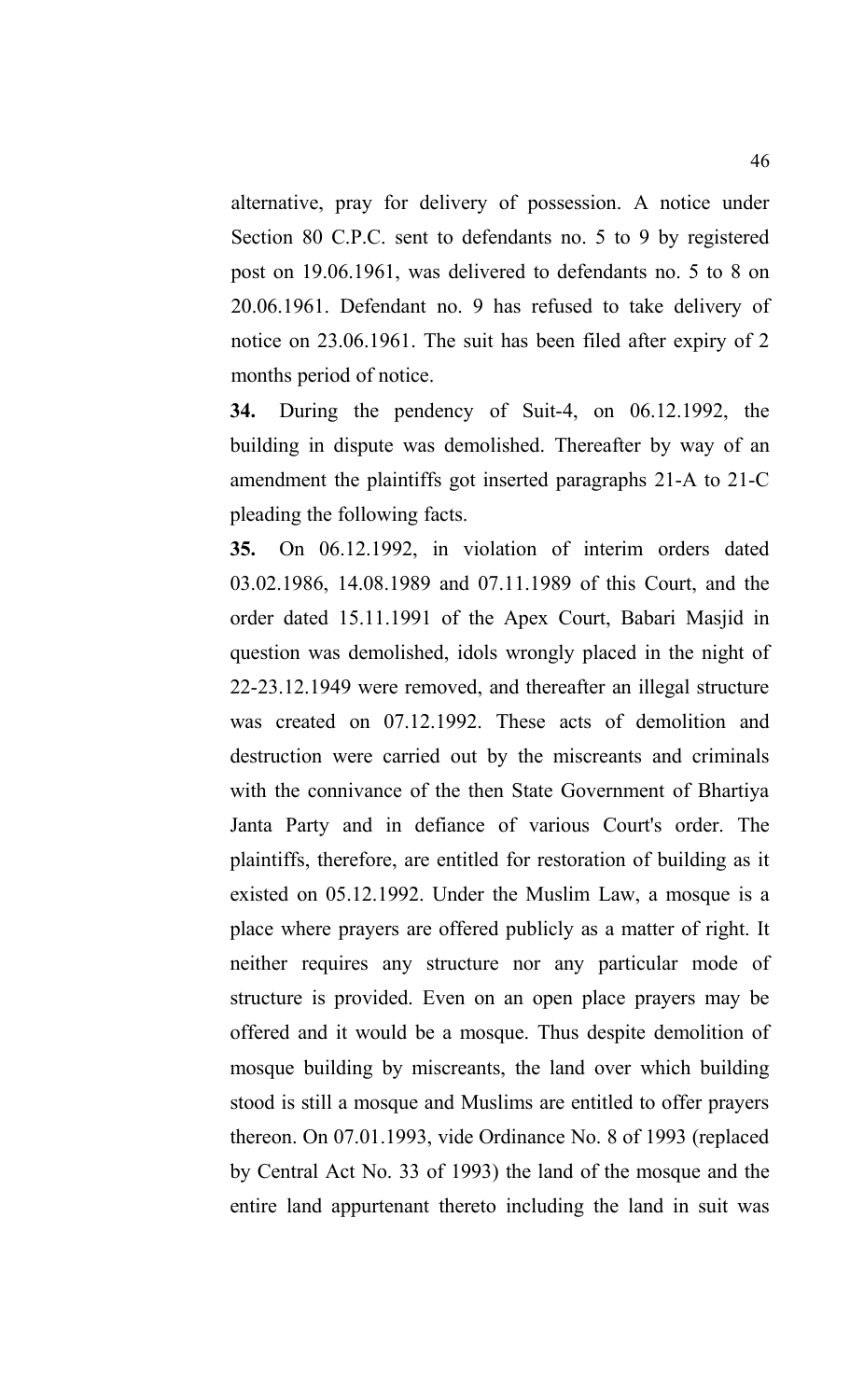acquired by the Central Government. However, a writ petition challenging vires of the aforesaid Statute was filed. The Hon'ble Apex Court vide judgement dated 24.10.1994 has held Union of India to be a statutory Receiver of the land covered by the said mosque and has further provided that the land appurtenant and adjacent shall be provided for enjoyment of the crucial area of the mosque portion as per requirement in accordance with the judgement of the suits. The Commissioner, Faizabad is presently working as Authorised Person on behalf of the Government. Valuation of the suit is 22,000/-, whereon Court fees has been paid. The cause of action arose on 23.12.1949 at Ayodhya, District Faizabad when the Hindus unlawfully entered and desecrated the mosque by placing idols causing obstruction and interference with the rights of Muslims in general of offering prayers. They are also causing obstruction to the Muslims going to the graveyard and recite Fatiha to the dead persons buried thereat. The aforesaid injury is continuing. It arose against the defendants no. 5 to 9 on 29.12.1949 on which date the defendant no. 7 attached the mosque in suit and handed over possession to defendant no. 9 (Receiver) who assumed charge on 05.01.1950. The State Government and its official defendants no. 6 to 8 have failed in their duty to prosecute offenders and safeguard the interest of Muslims.

#### **Written statement dated 12.3.1962 of Defendant no. 1 (Gopal Singh Viscera) (Suit-4)**

**36.** Defendant no. 1 in his written statement dated 12.3.1962 while generally denying the averments of the plaint, said that no battle took place between Babar and Ruler of Ayodhya nor any graveyard or mosque was built as dictated by Babar. He filed case against a few Muslims and certain Government Officials for injunction and declaration and defendant no. 2 also filed a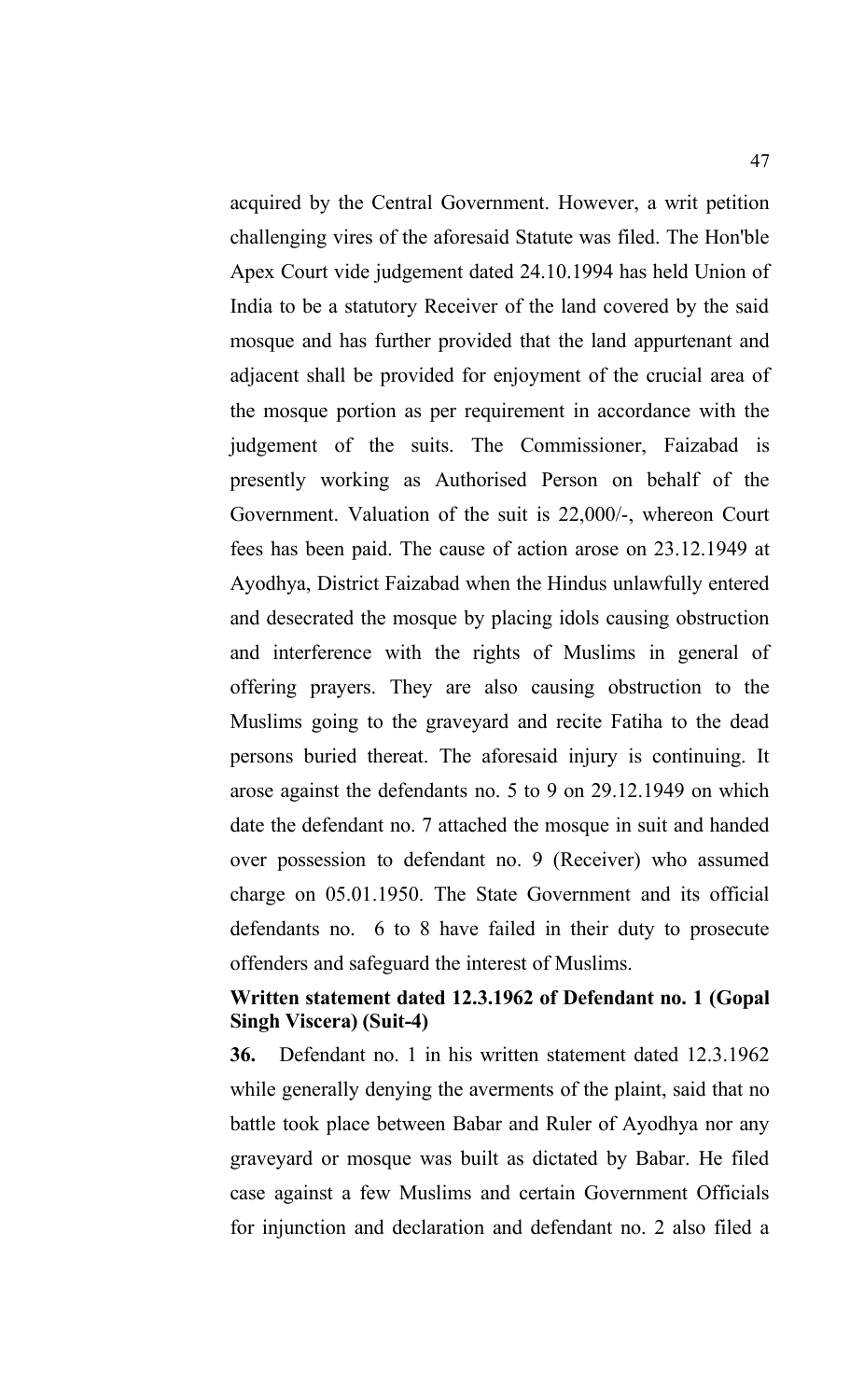suit. Hindus perform pooja in "Janam Bhumi Temple" and Muslims are not allowed to go near that temple. They (Muslims) wrongly and maliciously describe the said building as mosque. The plaintiffs have no right to treat the defendants as representing the entire Hindu community, which extends from Madras to Kashmir and from Dwarika to Calcutta. None of the defendants represents all the Hindus of India. "Janam Bhumi Temple" is a public charitable institution and defendant no. 1 contests the suit as well as the previously instituted suit in his individual capacity. The suit is barred by time. Muslims are not in possession of the property in dispute since 1934 or even earlier. The suit deserves to be dismissed. In additional pleas, it is said that the Muslims were never in possession of the temple of Ramjanambhumi. In the alternative, if they were in possession of the so-called Babari mosque, the same ceased to be since 1934 and since then Hindus are having possession over the temple which has ripened into statutory adverse possession since 1934. Prior to 1934, continuous daily pooja in that temple was performed by Hindus. Muslims have never offered prayer since 1934 in the temple falsely described as Babari mosque. The temple in dispute is a public charitable institution and do not belong to any sect, group, Math or individual or Mahant or any Akhara and is a public place of worship open to all Hindus. No individual Hindu or Mahanth can be said to represent the entire Hindu community so far as the said ancient temple is concerned. The suit is time barred as no action was taken in time commencing from the order of the City Magistrate under Section 145, Cr.P.C. The suit is time barred as the plaintiffs were never in possession over the temple in dispute since 1934. Hindus are holding it adversely, to them (plaintiffs) overtly and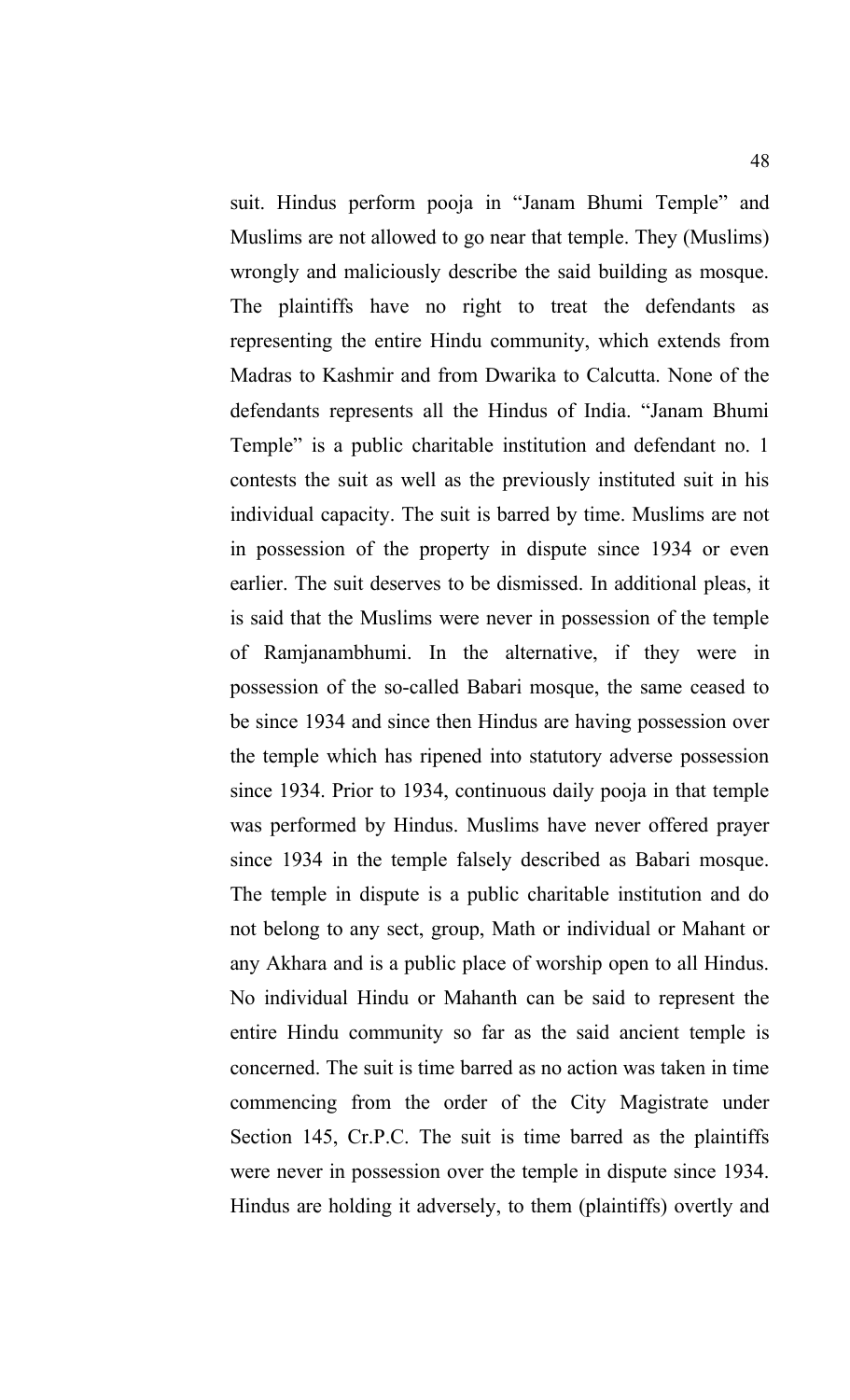to their knowledge. On equitable ground also, the suit deserves to be rejected since Hindu pooja is going on in the said temple from the past at least 28 years, i.e., from 1934, and, admittedly from January, 1950 when the City Magistrate directed defendant no. 9 to carry on pooja as usual in the said temple. The suit deserves to be stayed since same issues are being tried in suits no. 2 of 1950 and 25 of 1950 between the same parties. Suit under Order 1 Rule 8 C.P.C. is bad as no one, representing the Hindu community, has been made a defendant and is also liable to be dismissed with special cost since plaintiffs, knowing that defendants no. 1 to 4 and 9 do not represent the Hindu community, have impleaded them though only their individual interest is involved.

# **Additional written statement dated 31.10.1962 of Defendant no. 1 (Gopal Singh Visharad) (Suit-4)**

**37.** An additional written statement dated 31.10.1962 has also been filed by defendant no. 1 stating that U.P. Act, 1936 is ultra vires of Government of India Act, 1935 *(hereinafter referred to as "GOI Act, 1935")* as it does not come under any of the items of the List-II of Provincial list or List-III. Even on principles of pith and substances, the aforesaid legislation can not sustain. It cannot be validated under Section 80 (3) of the former Government of India Act, 1919 after the repeal of the said Act by Section 478 of the GOI Act, 1935. Even otherwise, the suit not being one relating to the administration of Waqf, taking of accounts, appointment and removal of Mutwallies, putting the Mutwallies in possession or settlement or modification of any scheme of management for which powers and duties have been specified under Section 18(2)(e) of the Act No. XIII of 1936, is misconceived and not maintainable having been filed on behalf of plaintiff no. 1, who can perform only such duties and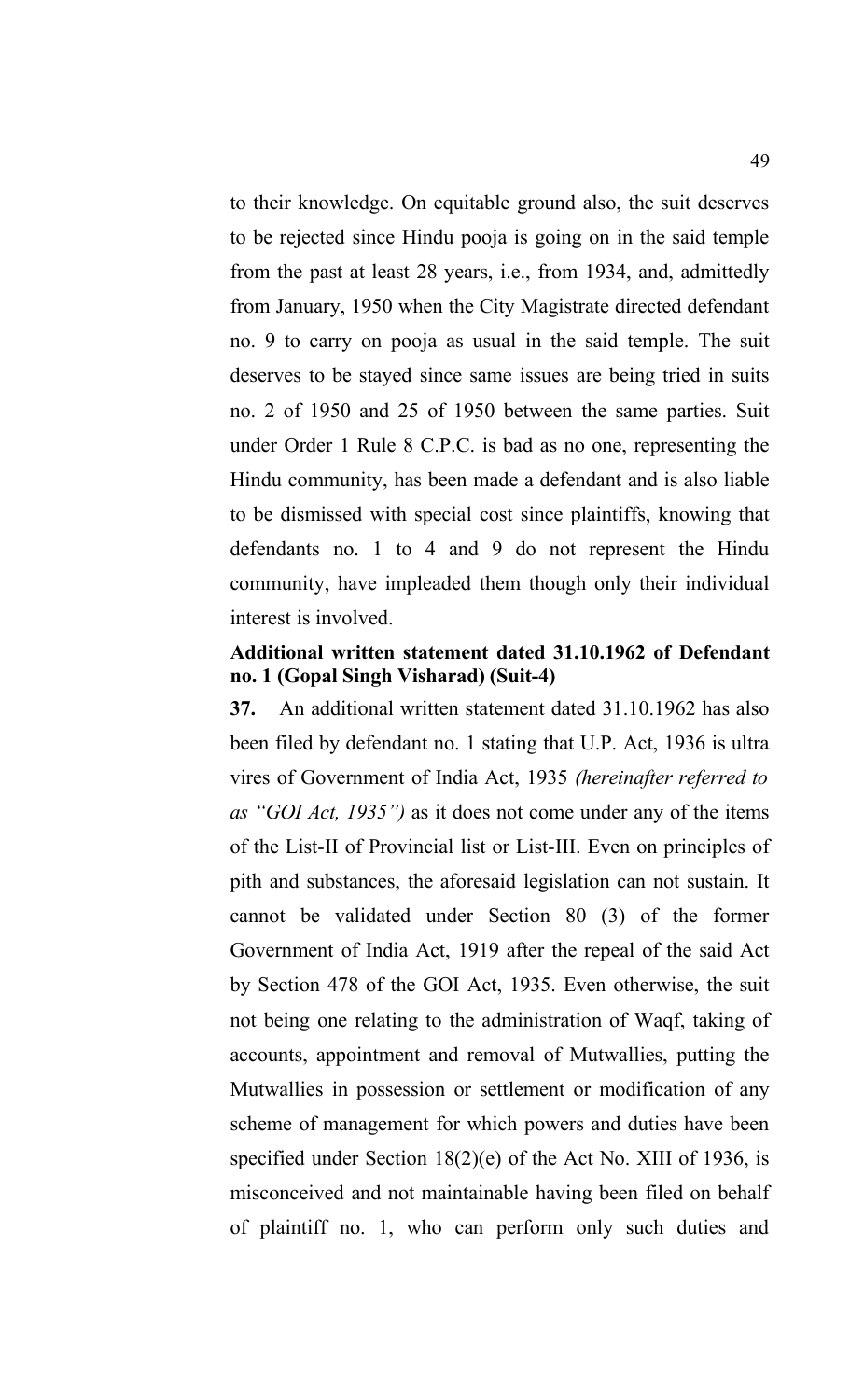functions as are permitted under the Act. Section 5(3) of the Act is hit by Article 14 and 16 of the Constitution. The above Act has been repealed by U.P. Act 16 of 1960 vide Section 85(2). The saving clause in the subsequent enactment only saves the operation of the repealed Act in regard to any suit or proceeding pending in any Court or to an appeal or application in revision against any order that may be passed in suit or proceeding subject thereto anything done or any action taken in exercise of powers conferred by or under those Acts unless expressly required by any provision of later enactment. Since, there is no saving with respect to decisions under Section 5(3) in proviso to Section 85(2) of the Act, the finality attached by Section 5(3) vanished after the repeal of the former enactment. The building on land in suit lie in the Province of Oudh and subject to Lord Canning's proclamation, all previous rights became non est. Since no fresh grant in respect of the property in suit has been made after proclamation, the plaintiffs or the Muslim community have no right to sue. The Commissioner of Waqfs under the Act has limited right of making enquiry about the number of Waqfs of Shia and Sunni in the District, nature of Waqfs, gross income from property transferred to the Waqfs, the revenue, expenses and whether it is deposited under Section 2. The Commissioner has only to see whether any transaction is Waqf or not, to which sect the Waqf belongs, whether such Waqf is or not exempted under the Act. It has to do everything in accordance with Section 3 (1) of UP Act, 1936. The finality attached to such order of the Commissioner would not confer jurisdiction to decide the question of title against non Muslims. Section 5 (2) of the Act nowhere provides that the Court shall take judicial notice of the report of the Commissioner of Waqfs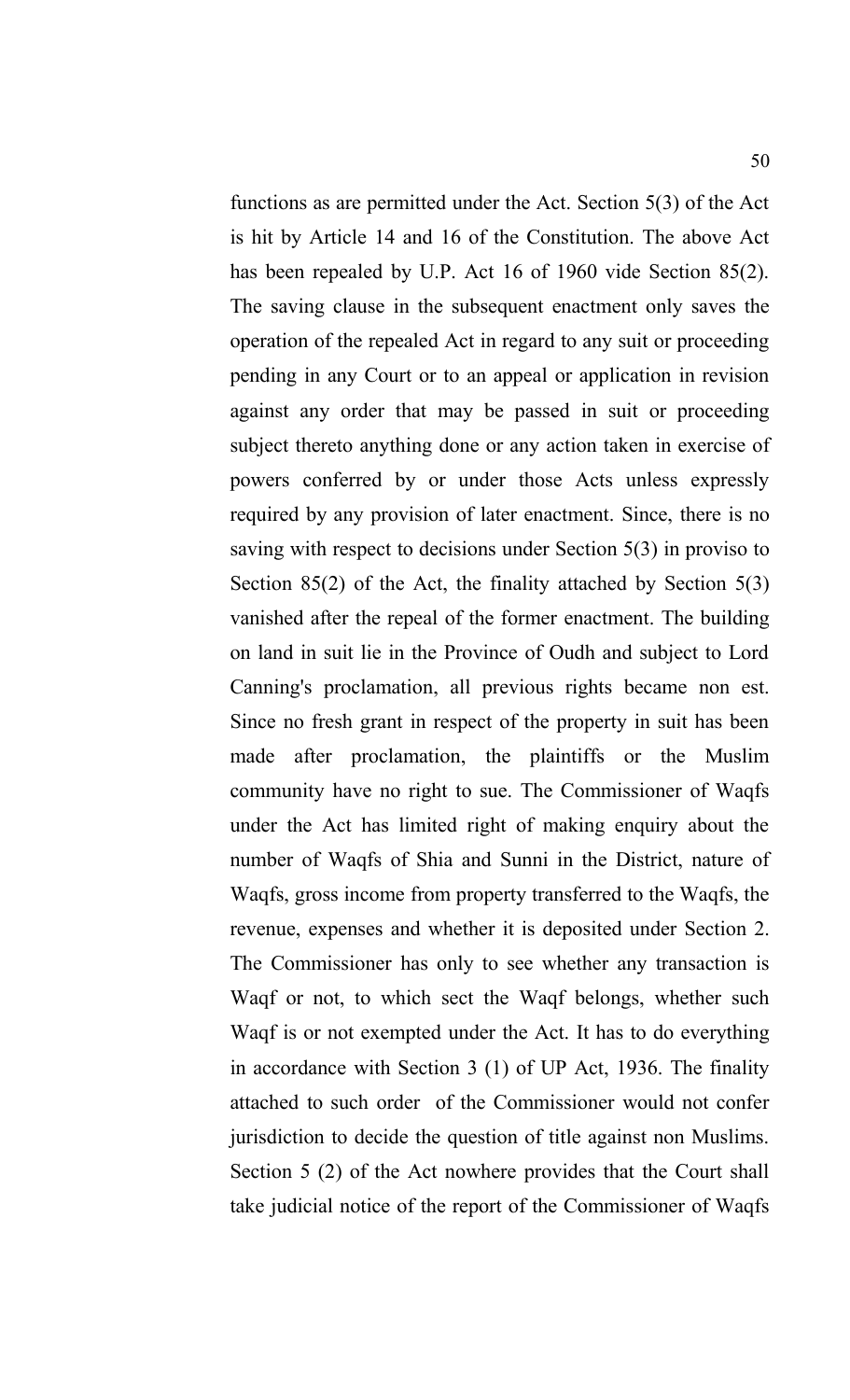and shall regard them as conclusive evidence that the Waqfs mentioned in such report are Muslim Waqfs as was done in Section 10 of the O.E. Act. There is no legal publication of alleged report and hence, no question of finality arises. The purpose of publication is to show as to which sect the Waqf belong. It does not call upon objection or suit by a person not interested in what is held to be a 'Waqf' or not viz. non Muslims.

# **Written statement dated 25.1.1963 of Defendant no. 2 (Sri Paramhans Ram Chander Das) (Suit-4)**

**38.** The written statement dated 25.1.1963 of defendant no. 2 is more or less similar to the written statement and additional written statement dated 31.10.1962 filed by defendant no. 1 except of certain additions, namely, that the earlier suits were neither filed in representative capacity nor they represent all Hindus and, therefore, would not bind the defendants or other Hindus, who are not party therein. Similarly, the defendants of the earlier suit neither represent the Muslims nor the Sunnis in general and the plaintiffs of the suit cannot be legally considered as claiming through the defendants in that suit. The issue in question nowhere directly or substantially arose therein and there is no res judicata or constructive res judicata. The Hindus are worshipping the land in dispute (site of Janam Bhumi) from time immemorial and they are entitled to continue worship. It was not a matter in dispute in earlier case.

#### **Replication dated 11.9.1963 to written statement of Defendants no. 1 and 2 (Gopal Singh Visharad and Paramhans Ram Chander Das) (Suit-4)**

**39.** Replication dated 11.9.1963 of the plaintiffs in reply to the written statements of defendants no. 1 and 2 states that the Hindu community never held the mosque and Ganje-Shahidan in their possession nor performed pooja therein since 1934 as alleged by them. It is also said that the property has not been a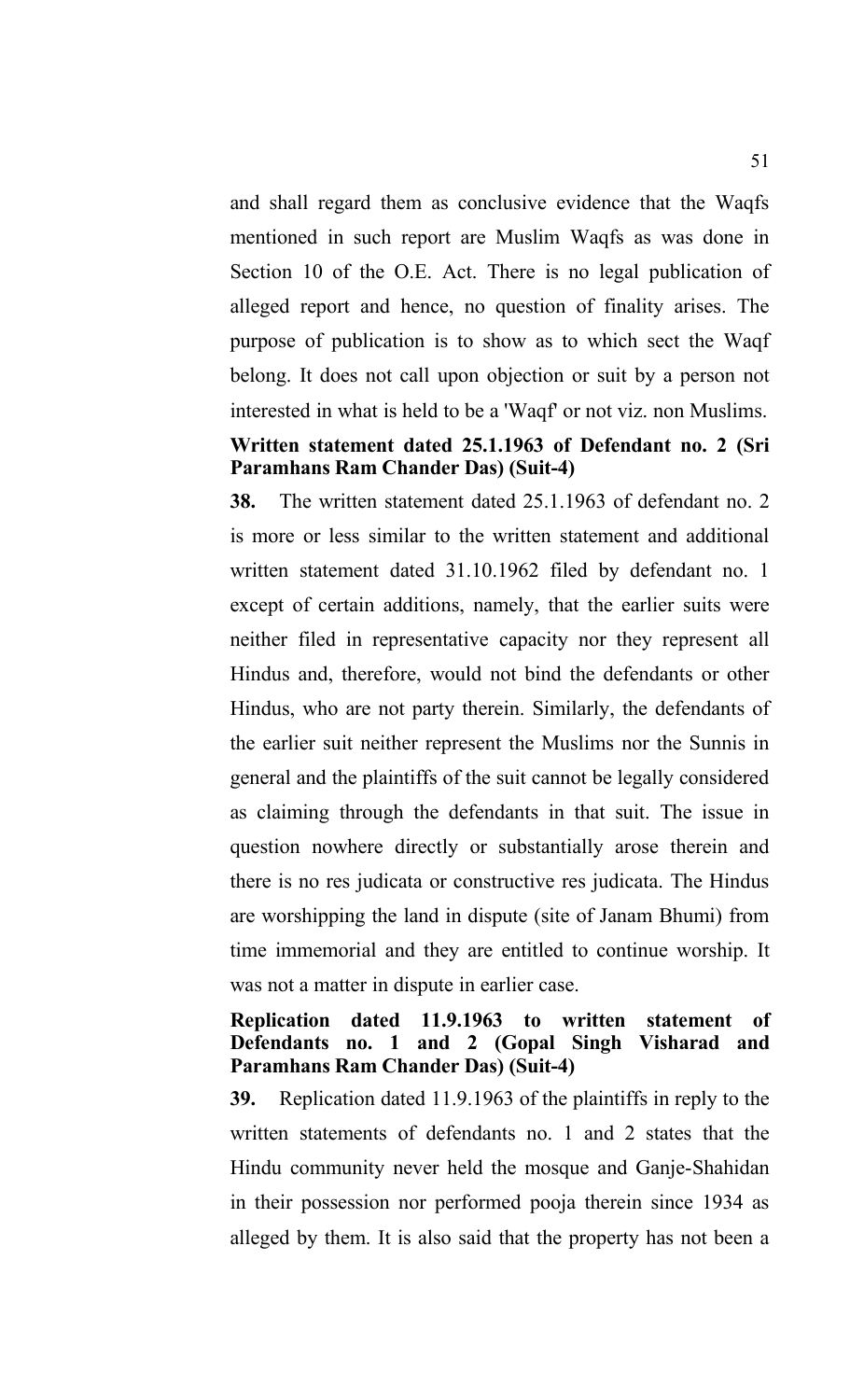temple as alleged by the defendants and, on the contrary, the Muslim public has been in possession for the last 450 years when it was constructed. The property has been placed in possession of a Receiver appointed by the Court of City Magistrate- $1<sup>st</sup>$  Class, Faizabad. It is also denied that the Hindu public took possession of the property in question in 1934, holding the same since then, and, has completed title by adverse possession. The possession of the Muslim community continued since ever and they have been offering prayer in the mosque as such. Hindu public in 1934 did some mischief to destroy the mosque and damage was caused to some extent, which got repaired by the Government at its own cost and the Hindu Public was charged with punitive tax. The Hindu public never came in possession, much less peaceful possession of the property in suit. The Muslim public as representative of the Waqf has been in continuous possession of the property in suit for the last 450 years, i.e., since the time the mosque was constructed. Even if the Hindu public had any interest whatsoever in the property in suit before the said period, the Muslim public representing the Waqf perfected its title to the property in suit by their long undisturbed open possession against the interest of Hindu public which amounts to adverse possession and thus title or interest, if any, of Hindu public has extinguished.

#### **Written statement dated 22/24.8.1962 of Defendants no. 3 and 4 (Nirmohi Akhara and Mahant Raghunath Das) (Suit-4)**

**40.** The defendants no. 3 and 4 have filed their separate written statement dated 22/24.8.1962 through Mahant Raghunath Dass. While denying generally the allegations made in the plaint, they have said that there did not exist any mosque known as Babari Masjid in Ayodhya nor any mosque was built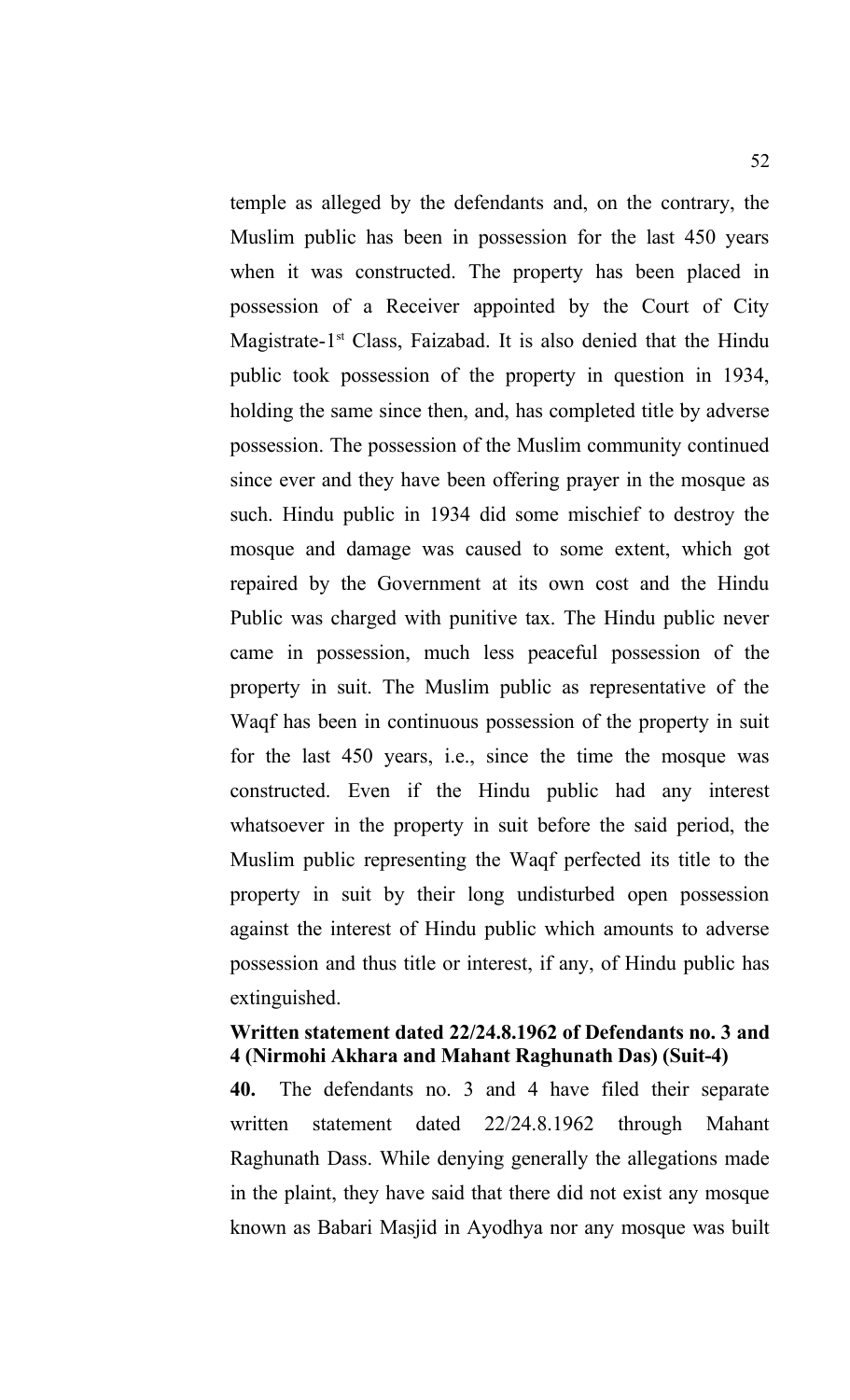by Emperor Babar more than 460 years ago, as alleged, nor did Babar conquest or occupy any territory in India at the time alleged in the plaint. The story of the mosque as set up in para 1 of the plaint is purely fictitious. The sketch map is entirely false, imaginary and outcome of plaintiffs' fancy. On the khasra numbers mentioned in the plaint, no mosque or graveyard exist. The story of the alleged battle between Babar and previous ruler of Ayodhya, whose name has not been mentioned in the plaint, is a pure canard. Neither did any Muslim lost his life in a battle on the land of the said khasra numbers nor there is any grave or graveyard of Muslim. No question, therefore, arises of any mosque or graveyard having been vested or vesting in the Almighty. The allegations of Muslims with respect to offering payer or using the land covered by the said Khasra numbers as graveyard are altogether false and concocted. The real facts are that the said Khasra numbers pertain to the 'Temple of Janam Bhumi' and other land appurtenant thereto. Since no mosque exists, the question of its upkeep and maintenance does not arise. The existence of mosque is denied as well as that of Chabutra. The defendants have also denied knowledge of any suit filed by a person known as Mahant Raghubar Dass styled as Mahant of Janam Asthan. The Janam Asthan is situated in north of temple of Janam Bhumi across the road passing between Janam Bhumi and Janam Asthan. Any map filed by Raghubar Dass along with the alleged plaint would be false, fictitious and is not binding on defendants 3 and 4. The existence of alleged Babari Mosque is denied. The alleged damage, rebuilding or reconstruction at anybody's cost or through any Thekedar (contractor) is denied and is fictitious. Even if any communal riot is proved to have occurred in Ayodhya in 1934, no mosque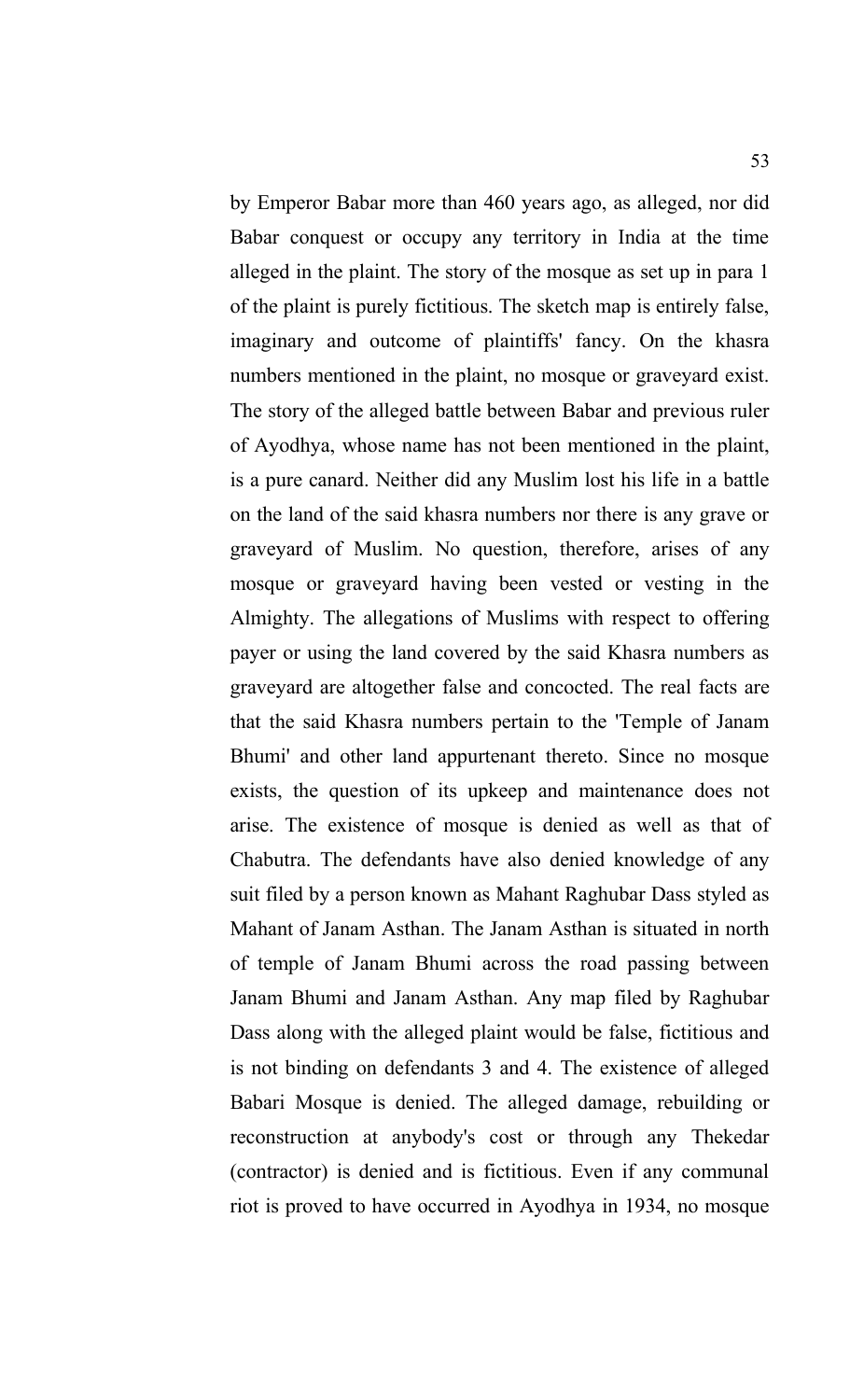whatsoever was damaged. Enactment of UP Act, 1936 is admitted. Any enquiry or report in pursuance thereto and publication thereof in the Gazette is denied. It is also said that even if such enquiry is proved and its report was published, the same was ex parte, having been made secretly and surreptitiously, without any intimation or information to the said defendants and, thus, is not binding on them. Since the defendants were not aware of any such enquiry report, the question of challenging the same in a suit would not arise and absence thereof would not convert a Hindu temple in a Muslim Mosque. The mosque never existed and, hence, the question of a Muslim or the Muslim community in peaceful possession thereof and reciting prayers till 23.12.1949 would not arise. The building has been wrongly described as 'Babari mosque' since it has always been the temple of Janam Bhumi with idols of Hindu Gods installed therein. The allegation regarding placement of idols inside the mosque is false. No such incident, as stated in para 12 of the plaint ever took place and if any report was made by any Constable, the same is mischievous and in connivance of plaintiffs. The proceedings under Section 145 Cr.P.C. initiated by City Magistrate are not disputed but it is said that he passed an order attaching the temple of Janam Bhumi and placing it under the custody of defendant no. 9 as Receiver, who still continues as such and performs pooja at the premises. The Muslims have no right to offer prayer in the said temple.

**41.** By amendment of the written statement (allowed by the Court's order dated 21.8.1995) paragraphs no. 13 A, B and C have been inserted. It is said that on 7/10 October 1991, the U.P. Government issued a notification for acquisition of the property in dispute, the details whereof are as under :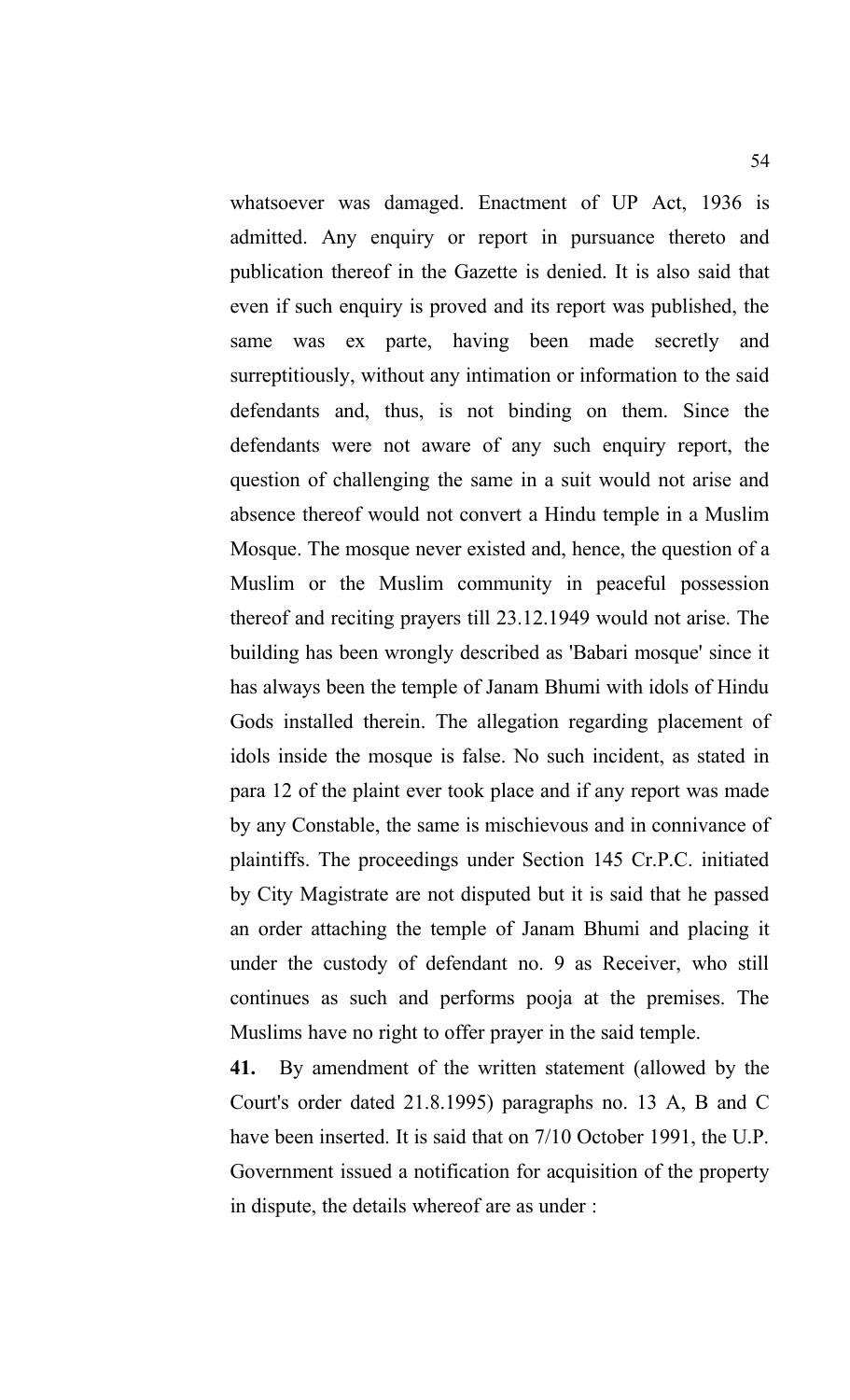| Settlement Plot nos. |       | Area (in acres) | Village                                                         |
|----------------------|-------|-----------------|-----------------------------------------------------------------|
| 159 (Part)           |       | 0.3600          | Kot Ramchandra,<br>Pargana Haveli<br>Awadh, Distt.<br>Faizabad. |
| 160 (Part)           |       | 1.0706          | $-do$ -                                                         |
| 171 (Part)           |       | 0.4375          | $-do$ -                                                         |
| 172 (Part)           |       | 0.9063          | $-do$ -                                                         |
|                      | Total | 2.7744 Acres    |                                                                 |

**42.** On 22.3.1992, the B.J.P. Government in U.P. with the active connivance of local administration demolished the temples knows as Sumitra Bhawan etc. Bhagwan Ramlala Birajman in temple known as Sita Koop carries the Deity of Bhagwan Ramlala and prayer is being offered from time beyond the human memory. Bhagwan Ramlala Birajman at Mandir Loomarsh Chabutra is situated in plot no. 160 and part of plot no. 159. A big plateaxi known as 'Laxman Thekri' also exists over the disputed property. According to customs of Ramanandiya Akhara, Panch of Nirmohi Akhara used to live in vicinity of "Janam Bhumi Temple" and that is why these Holy places like Sumitra Bhawan, Sita Koop, Laxman Tekri, Loomarsh Chabutara which were in existence from time immemorial, before demolition, were all places of worship and situate within the disputed property marked by letters "E F G H I" of the sketch map filed along with the written statement of defendants no. 3 and 4. The notification of acquisition was struck down by this Court on 11.12.1992 and, therefore, the act of demolition by B.J.P. Government was wholly illegal. Before the judgment on 11.12.1992, the temple of Nirmohi Akhara along with Chatti Pujan Asthan and Panch's residential place were demolished on 6.12.1992 by some miscreants having no religion, caste or creed. The temple Ram Chabutra had a history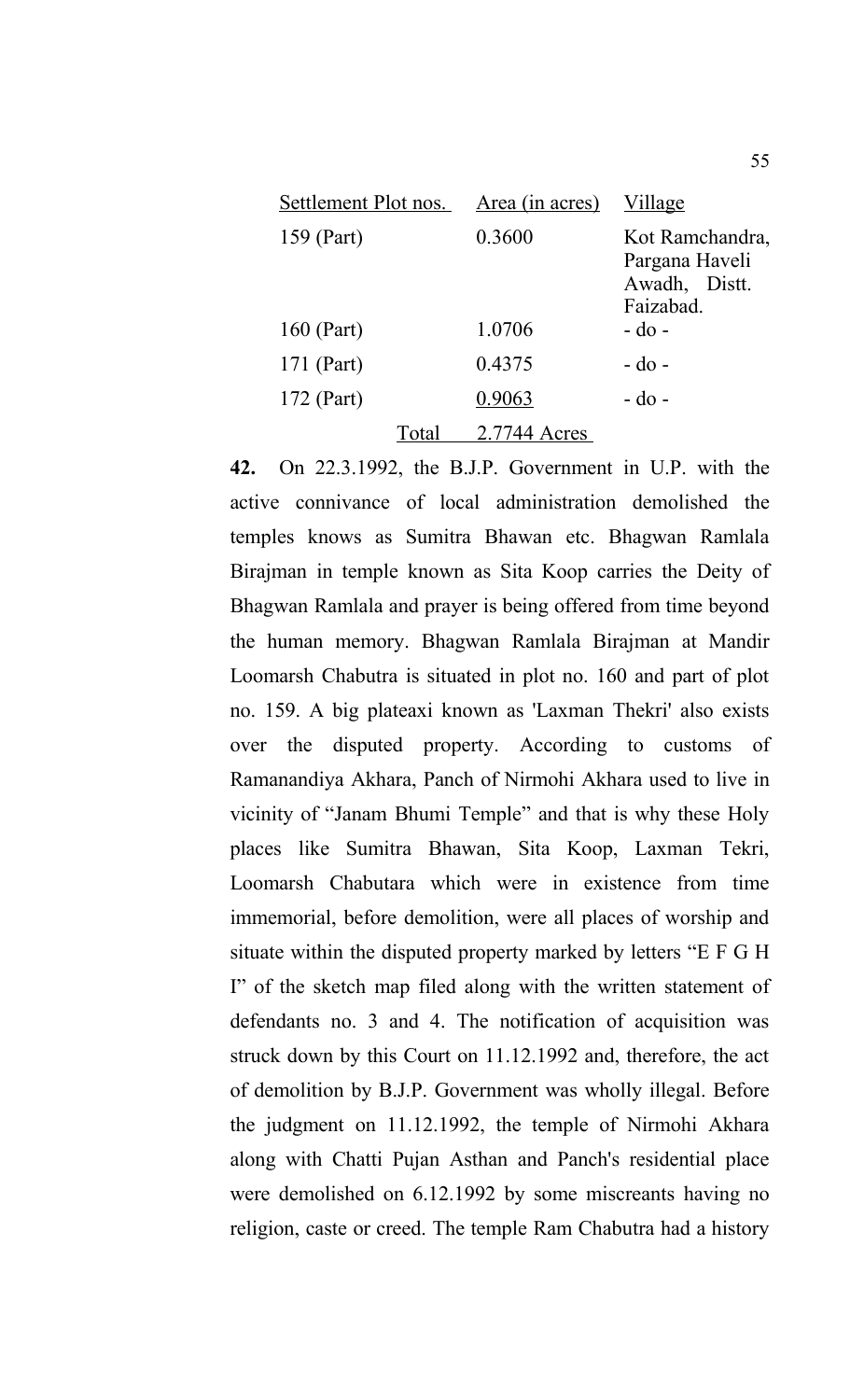of judicial scanning since 1885 and its existence and possession over temple Ram Chabutra ever since was with Nirmohi Akhara. No other but Hindus were allowed to enter and worship there and put offerings in the form of money, sweets, fruits, flowers etc., which have always been received by Panch of Nirmohi Akhara. The Muslims are not entitled to exercise any right in respect of the temple of Janam Bhumi. The defendants, being not party in the suit referred to in para 15 of the plaint, are not aware of any such suit. However, it is correct that the building in the present suit is a temple. Similarly, in respect of the suit referred to in para 16 of the plaint, the defendants are not parties and hence not aware of such facts. Suit no. 25 of 1950 has been filed against the entire Muslim community under Order 1 Rule 8 C.P.C. and not against certain individuals of Muslim community. The building in question in that suit is, in fact and in reality, the temple of Janam Bhumi. The defendants are not aware of the proceedings in Suit No. 2 of 1950 as they are not party in that suit and are also not aware of any order of injunction or result thereof. It is denied that the temple of Janam Bhumi is under attachment and in the custody of Receiver. Pujaries of the defendants only are allowed to enter the inner compound of the Temple which is guarded by armed police. The Muslims have no right to enter the temple. The assertions of building being a mosque, its construction, declaration as public waqf and use of it by Muslims as a mosque for prayer, are denied. The Sunni Board cannot represent the Shia community and the suit contemplated under Order 1 Rule 8 C.P.C. is misconceived. All the individual plaintiffs are Sunnis and cannot represent the Shia Community. Babar was a Shia and not a Sunni. The custody and management of the temple of Janam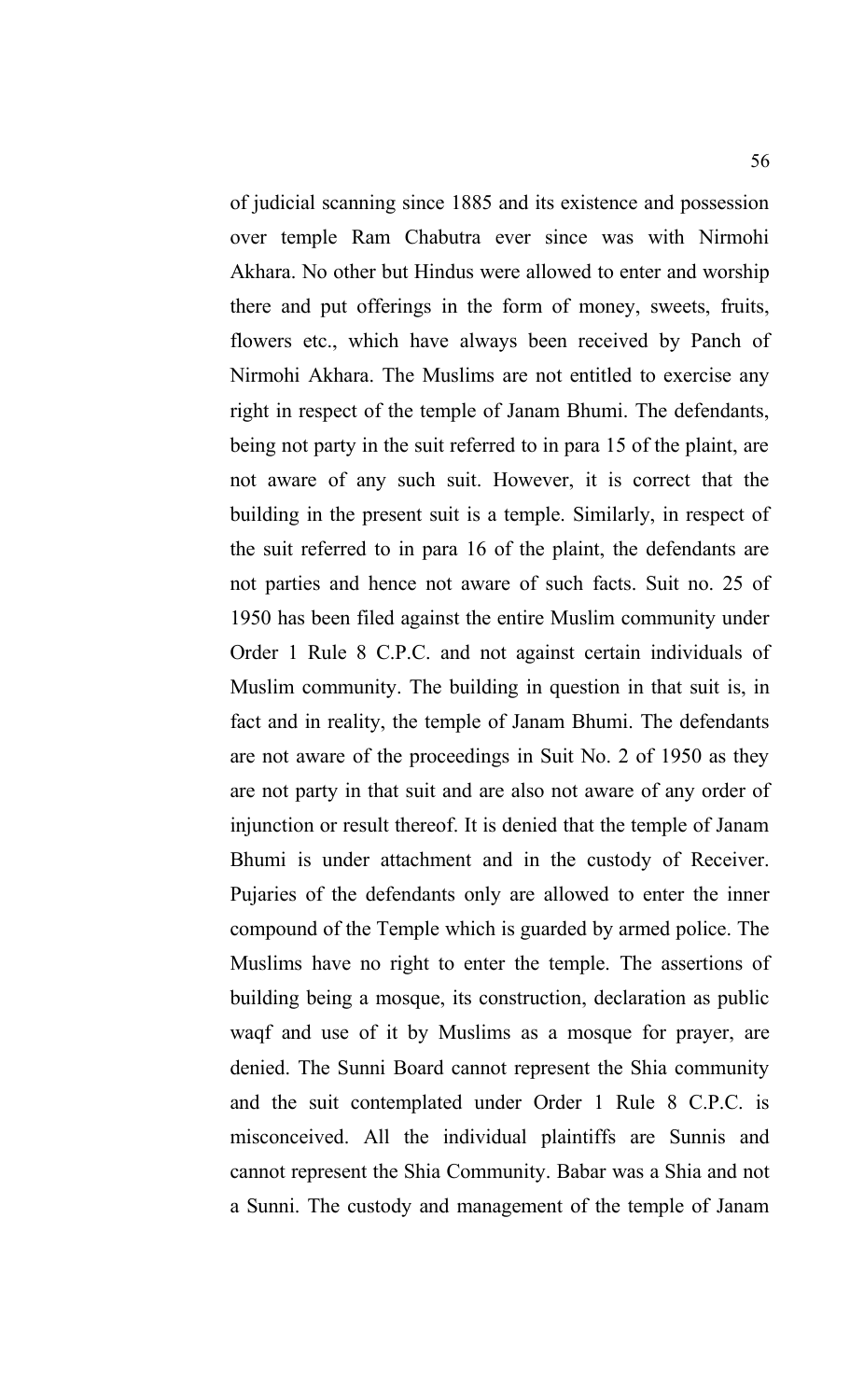Bhumi, at present, by a Receiver is admitted. Knowledge of any notice served upon other defendants is denied. The existence of Mosque and graveyard is denied. There is no cause of action.

**43.** In the additional pleas, the details given in the sketch map attached to the plaint are denied and the sketch map appended to the written statement of the said defendants is claimed to be correct. There exists in Ayodhya since the days of Yore, an ancient Math or Akhara of Ramanand Vairagis called 'Nirmohis' with its seat at Ramghat known as "Nirmohi Akhara", which is a "religious establishment" of public character. Defendant no. 4 is Mahant and Sarbarahkar thereof. The temple in question is known as Janam Bhumi, the birth place of Lord Ram Chandra, situated in Ayodhya. It belong to defendant no. 3 who through its reigning Mahant and Sarbarahkar has ever since been managing and receiving offerings made thereat in the form of money, sweets, flowers and fruits etc. The said Asthan of Janam Bhumi is of ancient antiquity and is existing since before the living memory of men and lies within the boundaries shown in sketch map (Annexure-A to the written statement) within which stands the temple building of Janam Bhumi. Within temple premises, there installed are idols of Lord Ram Chandra with Lakshmanji, Hanumanji and Shaligramji. The said temple has ever since been in possession of defendant no. 3. None other but the Hindus have ever since been allowed to enter or worship therein and make offerings like money, sweets, flowers and fruits etc. No Mohammedan could or ever did enter the said temple building. Even if some attempt is proved, no one has entered at least since 1934. In 1950, the City Magistrate, Faizabad without any lawful cause, and, with active connivance of defendants no. 5, 6 and 8, and wrong persuasion by some of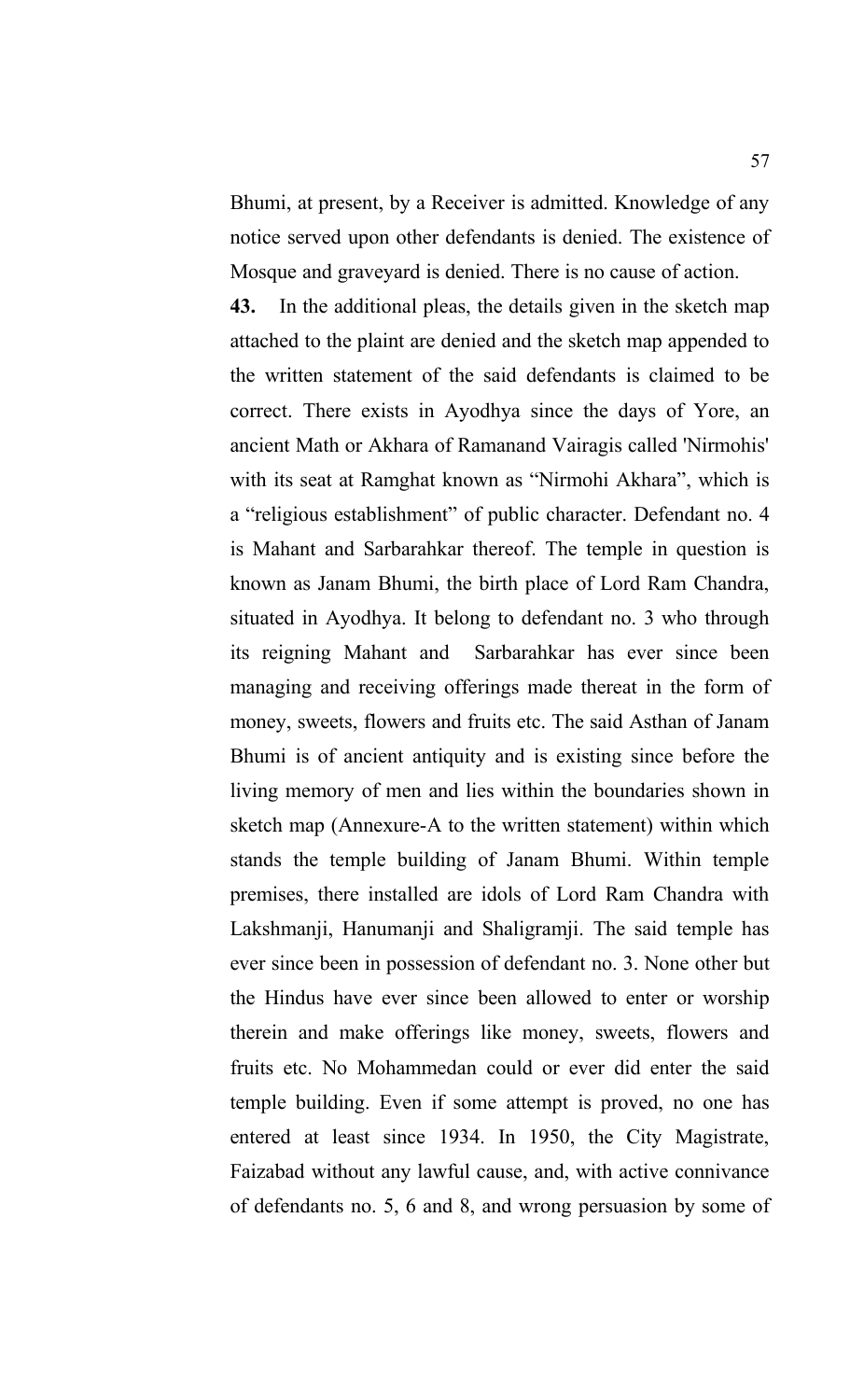the plaintiffs, attached the main temple of Janam Bhumi in a proceeding under Section 145 Cr.P.C. and placed it with all the articles mentioned in List B, appended with the plaint under the charge of defendant no. 9 as Receiver on 5.1.1950. The defendants have wrongly been deprived of their management and charge of the said temple for delivery of which they filed suit no. 25 of 1959 by removing the Receiver. The aforesaid suit of defendants has been filed against Muslim public under Order 1 Rule 8 C.P.C. The suit is time barred. The Muslim community or any of its members have never been in possession within limitation over the property in dispute. Even if the plaintiffs succeed in showing that any Muslim ever offered prayers in the building in question or used the same as a Mosque for sometime, but since 1934 no one has ever entered therein and, therefore, defendants, being in possession thereof, have matured their title by adverse possession.

## **Additional written statement dated 25.01.1963 of Defendants no. 3 and 4 (Nirmohi Akhara and Mahant Raghunath Das) (Suit-4)**

**44.** One additional written statement dated 25.1.1963 has been filed stating that even if it is proved that any person known as Mahant Raghubar Dass made any admission or statement or averment in the said suit, the same is not binding upon the defendants and would not affect the title and interest of the said defendants in the temple of Janam Bhumi in any manner. The building in dispute is certainly a temple, not a mosque and the decision in respect thereto, in the alleged suit filed by Sri Raghubar Dass, cannot and would not operate as res judicata nor the said decision has any evidentiary value in the present suit. The building is Janam Bhumi and not a mosque. The defendants are not bound by the proceedings of suit no. 61/280 of 1885.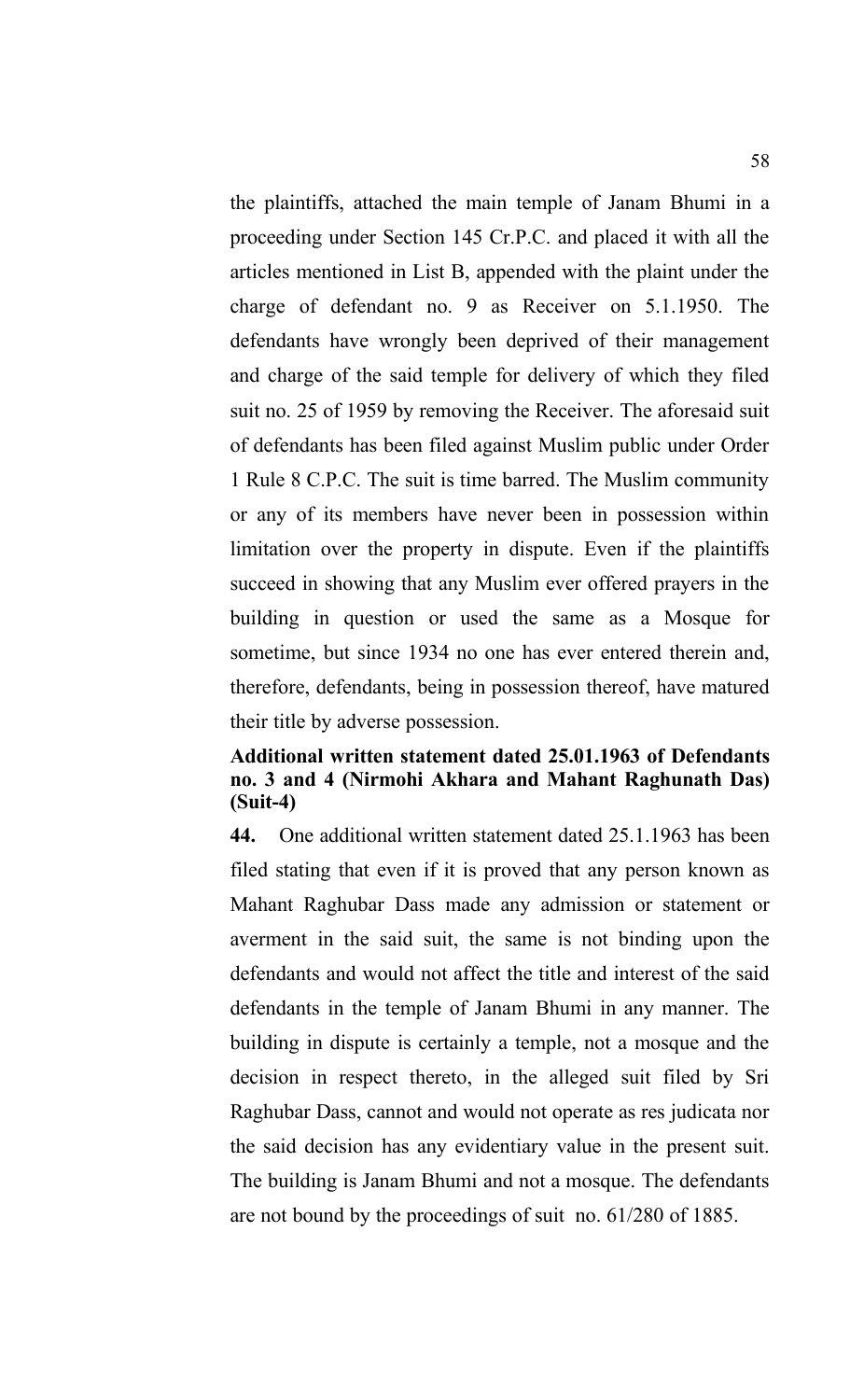### **IInd Additional written statement dated 28/29.11.1963 of Defendants no. 3 and 4 (Suit-4)**

**45.** Another written statement dated 28/29.11.1963 has been filed alleging that Babar never built mosque as alleged by the plaintiffs and Muslims were never in possession of building in question. The allegation that some mischievous persons entered the mosque and demolished it, is incorrect. No question of Muslims perfecting their title by adverse possession or by extension of right, title or interest in the temple of Hindu public at all arises as the Muslims were never in possession.

#### **IIIrd Additional written statement W.S. dated 21.08.1995 of Defendant No. 3 (Suit-4)**

**46.** Additional written statement dated 21.8.1995 filed on behalf of defendant no. 3 says that plaintiffs were not in possession of property in dispute either on the inner side or the outer side. The narration of Receiver's possession is only with respect to inner disputed site, i.e., main temple bound by letters "B, B1, B2, B3, D2, D1" and letters "D, C, B" shown in Annexure 'A' attached to the written statement. The outer part of the disputed site comprised of Shri Ram Chabutara temple, Chhatti Pujan Sthal, Panch Mukhi, Shanker Ganesh Ji Kirtan Mandap, Bhandar, House of Panch of Nirmohi Akhara, all belong to Nirmohi Akhara and have ever been in the possession of Nirmohi Akhara through Panch from before the human memory, and even on the date of attachment, when order dated 29.12.1949 was passed. The real facts regarding Shri Ram Chabutara temple, Chhatti Pujan etc. have been concealed and purposely not adverted in para-21 A of the amended plaint. The facts in this regard are that the Sub Judge, Faizabad, held that Charan (feet) is embossed on the Chabutara which is being worshipped, whereover Idol of Thakurji is installed, which is in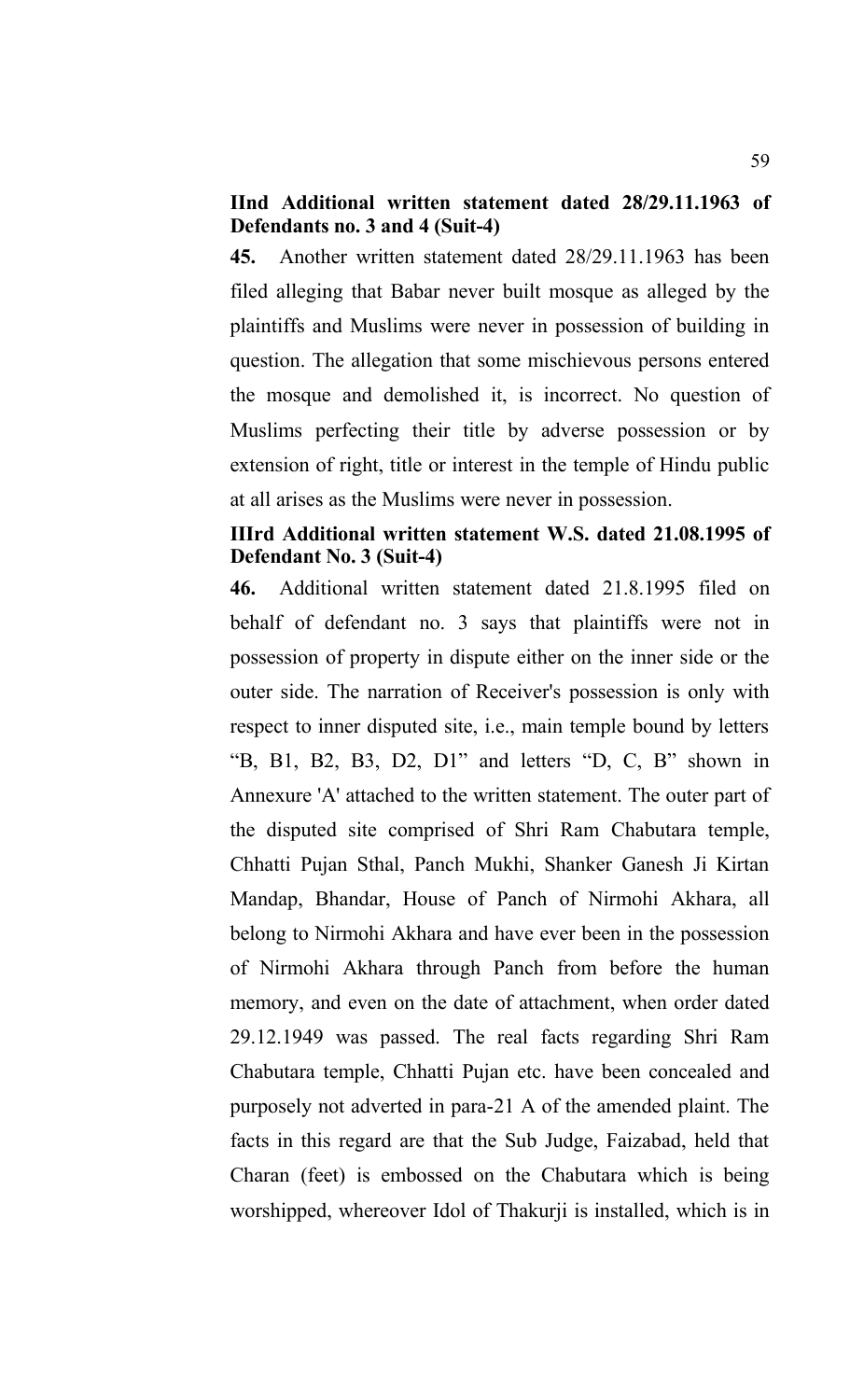possession of defendant no. 3, Nirmohi Akhara. The District Judge, held that it is most unfortunate that a Masjid should have been built on a land specially held sacred by Hindus. Regular Suit No. 256 of 1922 was contested between Mahant Narottam Das and Mahant Ram Swaroop Das with regard to realising dues from hawkers in the area belong to the parties, the statement made by counsel on behalf of Mahant Narottam Das was as under :

*"The land marked red in the map was all along parti land till the defendant made the constructions in dispute. The land belongs to the Nazul and the plaintiff as Mahant of the Janam Asthan and his predecessor have all along been in possession and has basis of his title on possession. No lease from Nazul has been taken. They have been holding the land under an Iqrarnama from the Shahi times. There has been no settlement decree."*

**47.** The defendant's pleader in suit of 1922 admitted the said averments and said that the land never belong to Nazul Department. In suit no. 95 of 1941 between Mahant Nirmohi Akhara, namely Ram Charan Das and Raghunath Das, a commission report was prepared wherein at item no.-2 description of temple Ramjanambhumi belong to Nirmohi Akhara was specifically mentioned. At Item no. 3, name of Sita Koop belong to Nirmohi Akhara was also mentioned. The main temple of Shri Ramjanambhumi has always been surrounded by the Holy and pious places like Sumitra Bhawan temple, Sita Koop temple etc. and Holy water has always inspired religious faith. Muslims had no way to access the inner structure of suit property since long back. The temple of Shri Ram Chabutara, Chhatti Pujan, Gufa temple of Chabutara shown in the map, in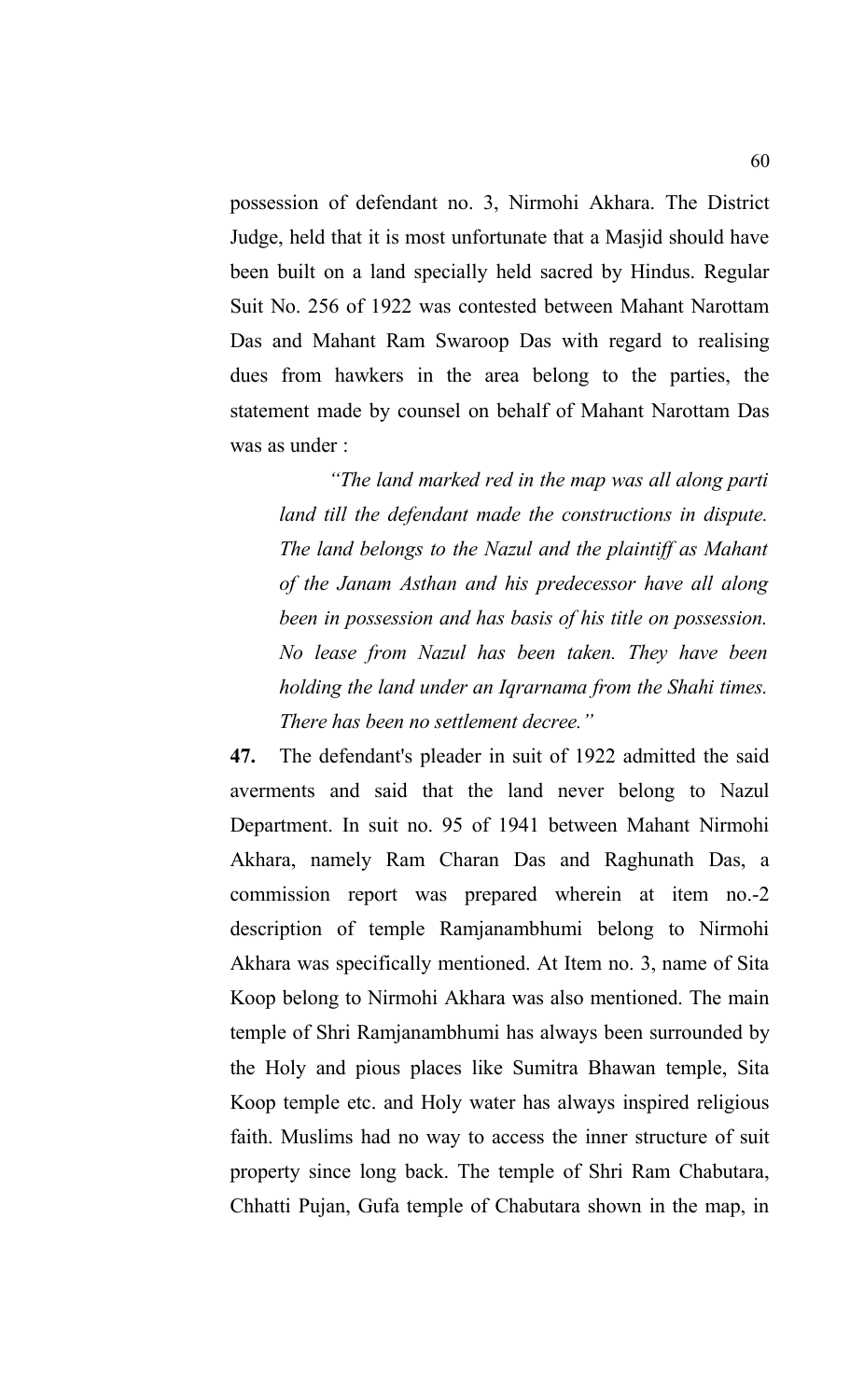the outer part of disputed site, with main structure were demolished by miscreants and it is only defendant no. 3, who is entitled to get it restructured as it existed on 5.12.1992 and is also entitled to restore other pious places of temple of defendant no. 3, which were demolished on 22.3.1992 by U.P. Government. Denying para 21-B of the amended plaint, it is alleged that full description of the outer courtyard has not been given by the plaintiff purposely. "Nirmohi Akhara" is a Panchayati Math of Rama Nandi sect of Vairagies and, as such, is a religious denomination following its own religious faith and pursuit according to its own customs prevalent in Vairagies sect of Sadhus. The customs of Nirmohi Akhara have been reduced in writing on 19.3.1949 by a registered deed. The Akhara owns several temples and manages them through Panch and Mahant of Akahra. The whole property vests in Akhara. On 23.2.1992, the State of U.P. illegally demolished various temples including Sumitra Bhawan Temple, Lomash Chabutara temple and Sita Koop temple surrounded on eastern and southern places to main Ramjanambhumi Temple. Shri Ram Chabutara temple belong to Nirmohi Akhara who filed contempt petition in High Court. On 6.12.1992, the outer portion which included Chabutara Ram temple, Chhatti Pujan, Sita Rasoi and Bhandar Grih of Nirmohi Akhara were also demolished along with main temple.

# **Replication dated 11.09.1963 to written statement of Defendants no. 3 and 4 (Nirmohi Akhara and Mahant Raghunath Das) (Suit-4)**

**48.** Replication dated 11.9.1963 to the written statement of defendants no. 3 and 4 has been filed by plaintiffs reiterating that the map attached to the plaint is correct; property in suit is not a temple and has never been in possession of the defendants and the Muslim public have always been offering prayers and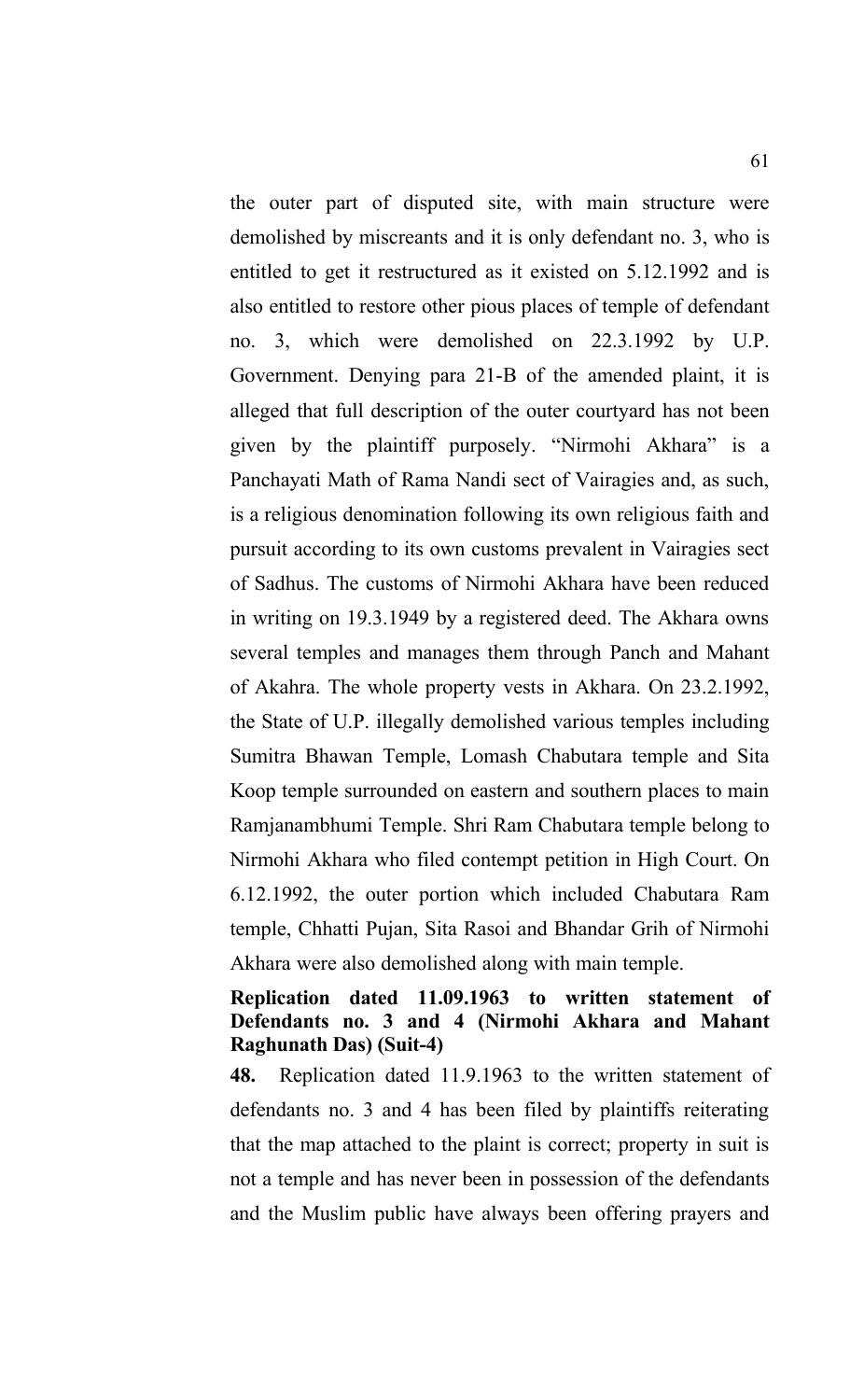visiting the mosque and Ganje-Shahidan which is the property in suit for the last 450 years, when the mosque was built. Attachment of the mosque under Section 145 Cr.P.C. is admitted and appointment Sri Priya Dutt Ram as Receiver is also not disputed. It is said that he still continues as the Receiver. The defendants were never in possession or in-charge of the property in suit. The matter pending before the Additional Civil Judge, Faizabad has already been transferred to the High Court. The plaintiffs and Muslims were in possession of the property in question for the last 450 years. In 1934, the Hindu public and others, out of some mischief, attempted to destroy the mosque at places which was repaired by the Government on its own expenses and Hindu public was penalized by punitive tax. The Muslims remained in possession till December 1949 when Hindu public forcibly entered the mosque by breaking open the lock of the mosque and desecrated the mosque by placing idols inside therein. Pursuant thereto, proceedings under Section 145 Cr.P.C. were drawn resulting in appointment of a Receiver. The interest, if any, of Hindus in the property in suit prior to last 450 years has extinguished since Muslim public is in possession for the last 450 years as representative of waqf and has perfected title to the property in suit by virtue of adverse possession thereof.

#### **Application dated 21.4.1962/28.5.1962 of Defendants no. 5 to 8 (State of Uttar Pradesh, Collector, Faizabad, City Magistrate, Faizabad and Superintendent of Police, Faizabad) (Suit-4)**

**49.** On behalf of defendants no. 5 to 8, an application dated 21.4.1962/28.5.1962 has been filed stating that they are all State officials and State Government is not interested in the property in dispute and as such, they do not propose to contest the Suit. The State officials had taken a bonafide action in respect of the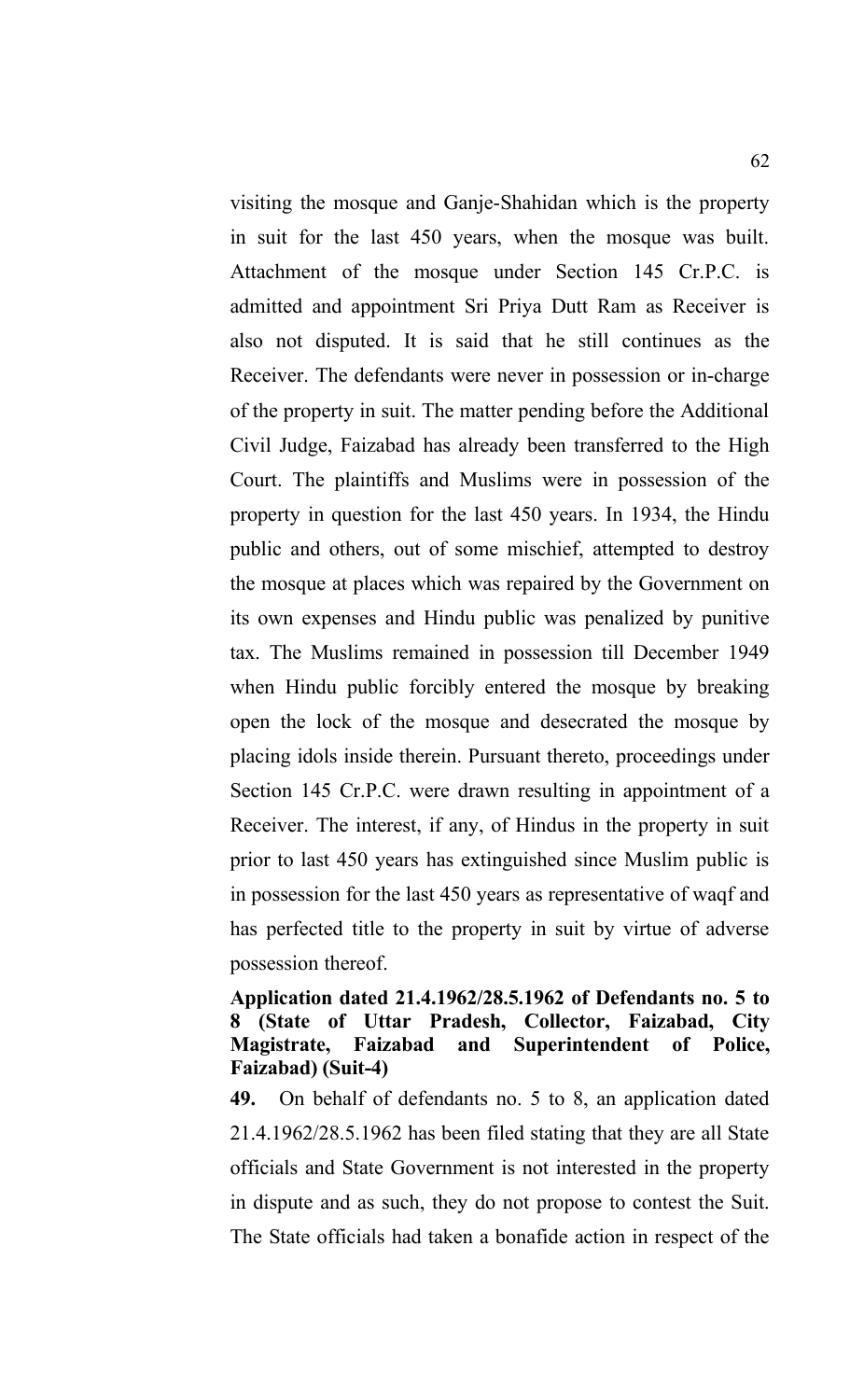property in dispute and in due discharge of their official duty. Therefore, they be exempted from the cost of the suit.

# **Written statement dated 27/28.7.1962 of Defendant no. 9 (Priya Dutt Ram, Receiver) (Suit-4)**

**50.** On behalf of the defendant no. 9, i.e., the Receiver, a written statement dated 27/28.7.1962 has been filed wherein he has admitted the factum about his appointment as Receiver and said that the tent shaped structure as alleged in para 5 perhaps refers to small temple with idols installed belong to Nirmohi Akhara which stands outside the walls of the building in dispute and its existence is admitted.

# **Written statement dated 16.2.1990 of Defendant no. 10 (President, All India Hindu Maha Sabha) (Suit-4)**

**51.** Defendant no. 10 has filed written statement dated 16.2.1990 wherein general contents of plaint are denied stating that U.P. Act, 1936 was an atrocity committed by the British Rulers and after regaining independence, when two nations theory was accepted, the part of India, now known as 'Bharat' is Hindu nation in which no such Act is ever acceptable unless adopted by a lawfully constituted Government of Union of India. After independence, all the old Hindu laws are revived and Country is to be ruled totally according to Hindu laws and canons and Hindu jurisprudence. The question of alleged legal constitutional right of plaintiffs does not arise.

**52.** In the additional pleas, it is said that the plaintiffs were never in possession of the property in dispute nor had any right to take possession thereof or make any construction thereon under the law of the Country. The property in dispute has been throughout in uninterrupted possession of Hindu Community as a whole and in the ownership of Lord Shri Ram. The plaintiffs have no concern with the property in dispute. They have no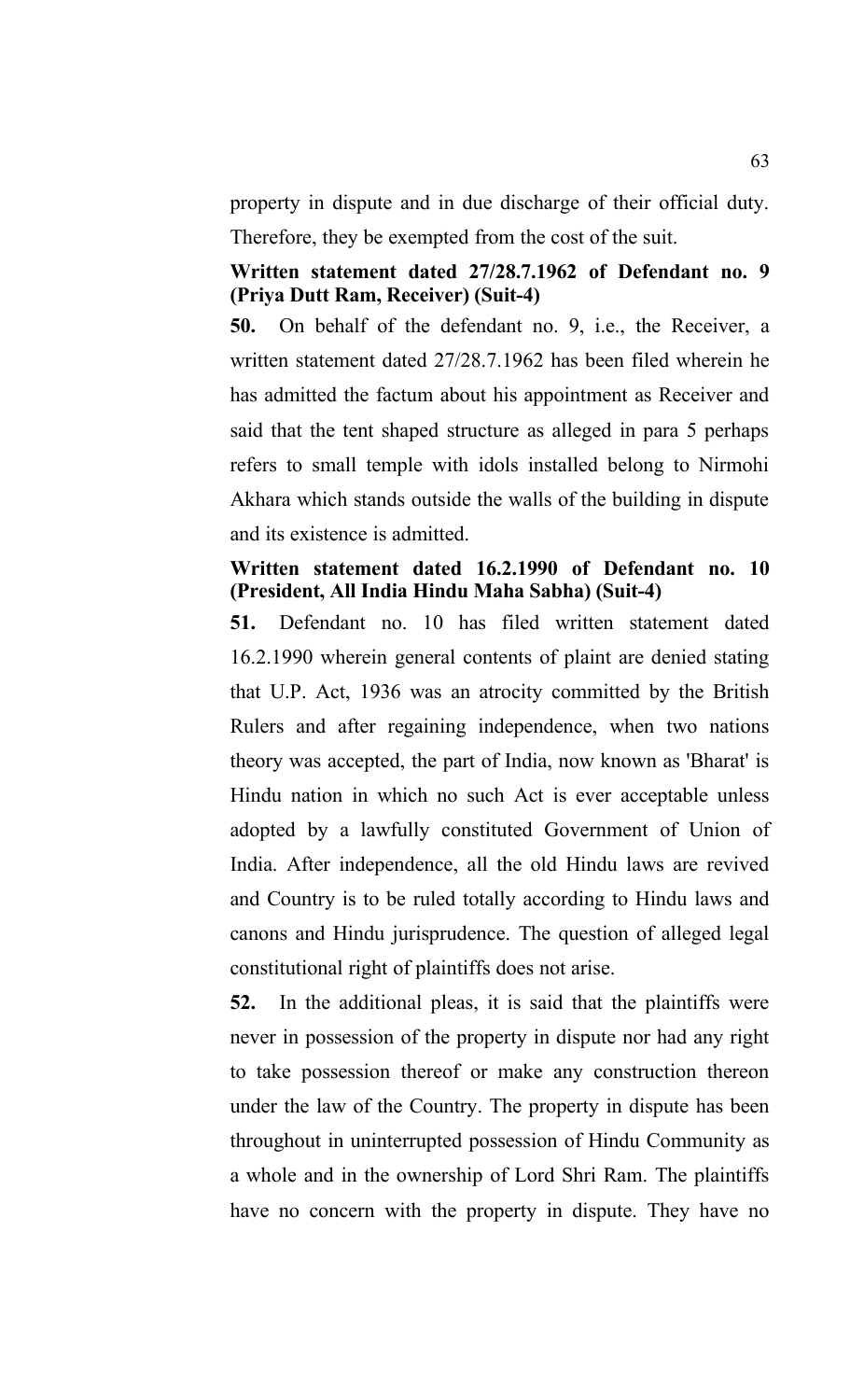locus standi to file the suit. It is bad for non joinder of necessary parties and barred by limitation. Suit is undervalued and no proper Court fee has been paid for the reliefs claimed. Community of Hindus is being harassed by the plaintiffs for no fault. The dispute can be settled by the Union of India represented by a lawfully constituted Government only by enacting a law and is beyond the scope of jurisdiction of the Court. The President of India promulgated Ram Janma Bhumi-Babri Masjid (Acquisition of Area) Ordinance, 1990 (Ordinance No. 9 of 1990) and the consequences followed are:

- i. That the First Ordinance was implemented fully.
- ii. That the land in question vested in the Government and the same was freed and discharged from any trust obligation, mortgage, charge, lien and all other encumbrances affecting them.
- iii. That any order of attachment, injunction, decree or any order of court restricting the use of such property in any manner and also the order appointing the receiver in respect of the whole or any part of such property were withdrawn.
- iv. That with the commencement of the First Ordinance, the pending suits, appeals or any other proceedings of whatever nature in relation to the property in question pending before any Court stood abated.
- v. That the Central Government took the management of the property in question and also appointed authorised person who took charge of the property in question under Section 7 of the First Ordinance.
- vi. That the Commissioner of Faizabad Division was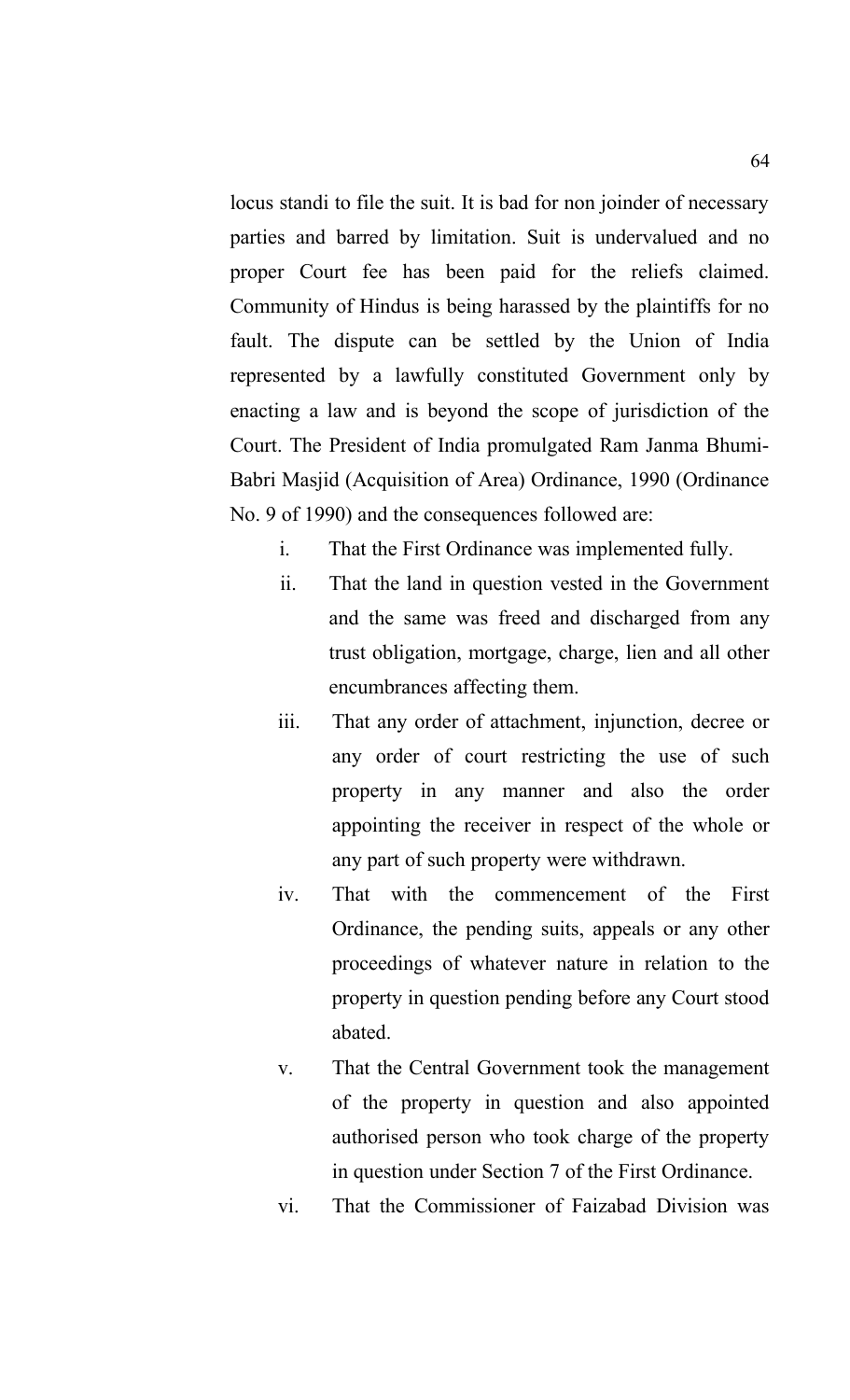appointed as authorised person to take possession of all the properties in question under Section 7 of the First Ordinance as also the entire management from the Receiver and in consequence of that, the possession as well as the management of the property in question was taken over by and on behalf of the authorised person.

**53.** However, subsequently the said Ordinance was withdrawn under pressure of certain fundamentalists and the issues kept alive so as to utilise them as a weapon in the election, by a second Ordinance, i.e., Ram Janam Bhumi-Babri Masjid (Acquisition of Area) Withdrawal Ordinance, 1990 (Ordinance No. 10 of 1990). Thereafter, property was sought to be restored though it could not have been restored once it stood transferred to the Government. Once the property vests in the Government, it cannot be re-transferred to original owner or owners specifically when the owners have not been named in the Ordinance. The Court neither can pass a judicial order restoring the suits and the proceedings which have abated as a consequence of acquisition of the property in dispute nor can revive the interim orders passed earlier by the Court. The Parliament cannot revive a matter once abated and, therefore, the President also could not have issued an Ordinance exercising co-extensive power with the Parliament since the power to issue an Ordinance is legislative. The revival of the proceedings etc. is illegal. The Ordinance issued by the President is an example of misuse of power. The second Ordinance hits the basic structure of the Constitution. The first Ordinance has been repealed by the second Ordinance which has been withdrawn. There is a difference between repeal and withdrawal. The suit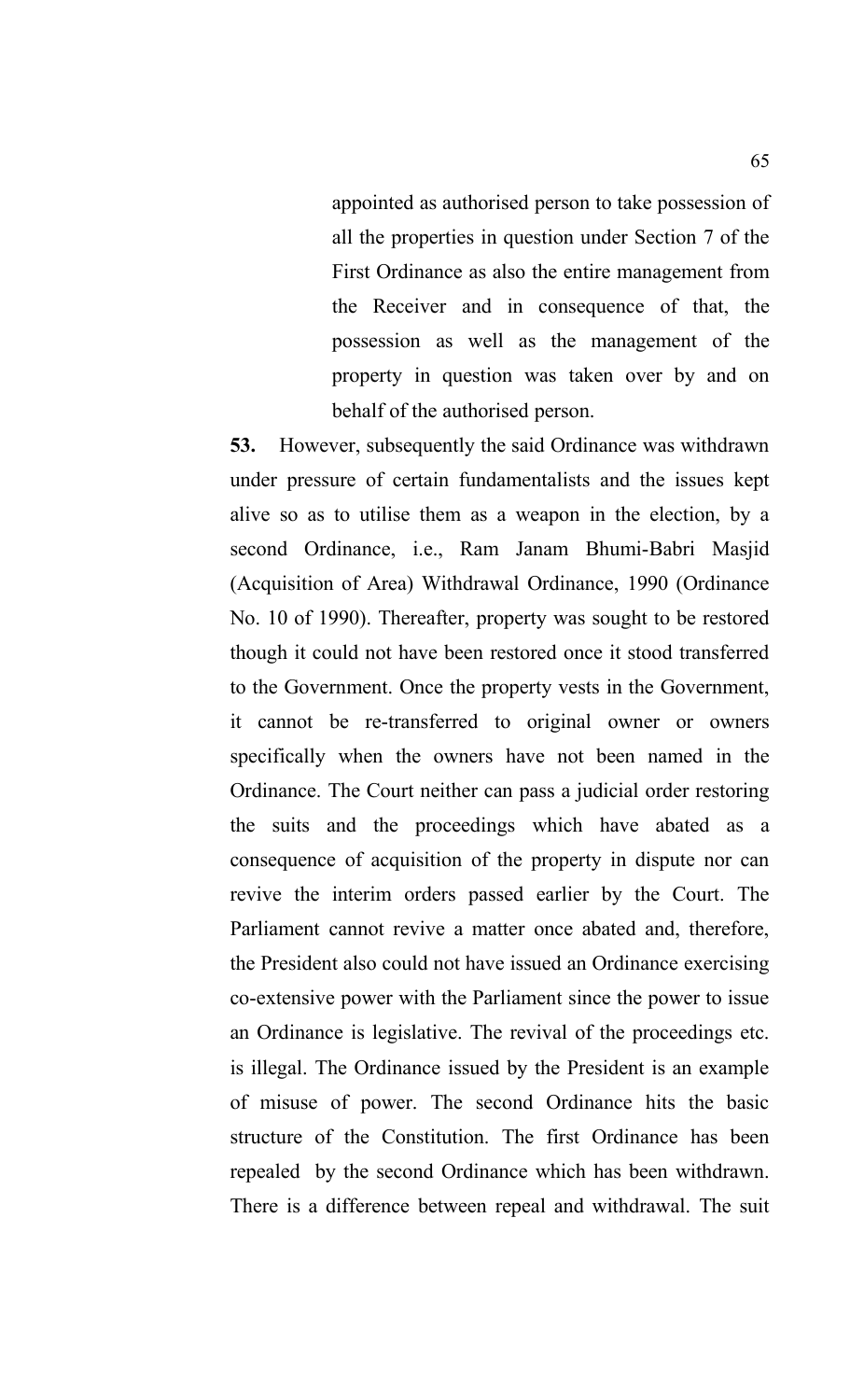filed by the Sunni Board having already been abated, cannot be revived by operation of law. The suit is not maintainable as Section 92 C.P.C. and Section 14, Religious Endowments Act have not been complied with. The plaint has not been verified by person of Waqf Board and has been verified by plaintiff no. 4 without any sanction, authority or power from the Waqf Board. Under Section 64 of the Waqf Act, only Waqf Board can file a suit. The suit has not been filed by Waqf Board as the same has not been verified by any authorised person of the Waqf Board. Waqf Board cannot file suit with private persons nor can it file suit against the State being an instrumentality of the State. No State authority can file suit against any particular community in respect of communal activities. Waqf Board is not a person within the meaning of Order 1 Rule 8 of C.P.C. and, therefore, cannot file the suit. It is time barred. No specific prayer has been made.

## **Replication dated 18.11.1991 to written statement of Defendant no. 10 (President, All India Hindu Maha Sabha) (Suit-4)**

**54.** The plaintiff has filed replication dated 18.11.1991 to the written statement of defendant no. 10 stating that the land in dispute including the mosque could not have been acquired. The property never stood transferred to the State or its authorities. The property in question, in fact, was not acquired by the first Ordinance. Similarly, in the second Ordinance also the same was left untouched. Since the property was not covered by first Ordinance, the question of its acquisition, transfer, vesting or divesting does not arise. The suit had never abated as a result of promulgation of first Ordinance and, therefore, question of its revival also would not arise. The suit always remained to be pending before the competent Court.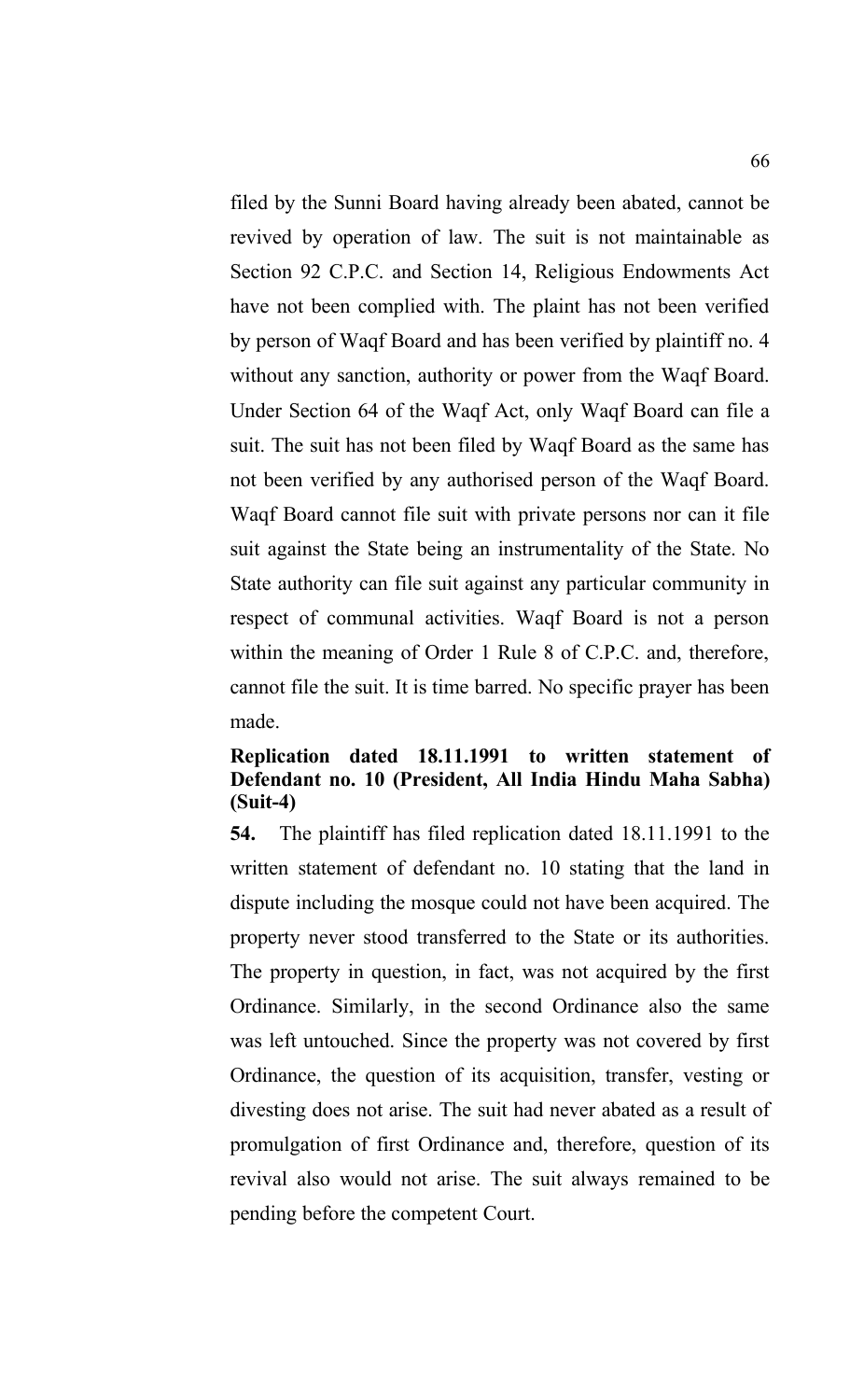#### **Supplementary Replication dated 27.11/3.12.1991 to amended written statement of Defendant no. 10 (President, All India Hindu Maha Sabha) (Suit-4)**

**55.** It is said that the State cannot interfere with the rights of parties as guaranteed under Article 25 of the Constitution and, therefore, if the Ordinance by the President has any such effect, the same would be violative of Articles 25 and 26 of the Constitution of India.

## **Additional written statement dated 12.9.1995 of Defendant no. 10 (President, All India Hindu Maha Sabha) (Suit-4)**

**56.** Defendant no. 10 in additional written statement dated 12.9.1995 states that no Masjid or Babari Masjid existed over the land in question and, therefore, no question of its demolition on 6.12.1992 arises. Idols were in existence at the place since time immemorial and it is incorrect to say that the idols were placed only in the night of 22/23.12.1949. Babar was an invader and had no legal authority to construct Masjid at the sacred place of Hindus, i.e. the birth place of Lord Shri Ram. Mugal invader Babar through his commander Mir Baqi tried to demolish the old glorious temple of Lord Shri Ram at the place in question but could not succeed in its mission. After the riot in 1934, three domes of the temple were damaged. Prior to that date, the outlook of the building was of pure Hindu temple, but while carrying out repair works, the Britishers tried to give it the shape of a mosque and three domes were constructed over Kasauti pillars which were of temple. The Hindus have all along been in possession over the entire area of Shri Ramjanambhumi. The land in question has all along been in possession of Hindus and devotees of Lord Shri Ram. The worship of Lord Shri Ramlala Virajman is going on since the time immemorial. With a view to renovate the old temple and to construct a new one, Kar Sewa was performed and the said action was not in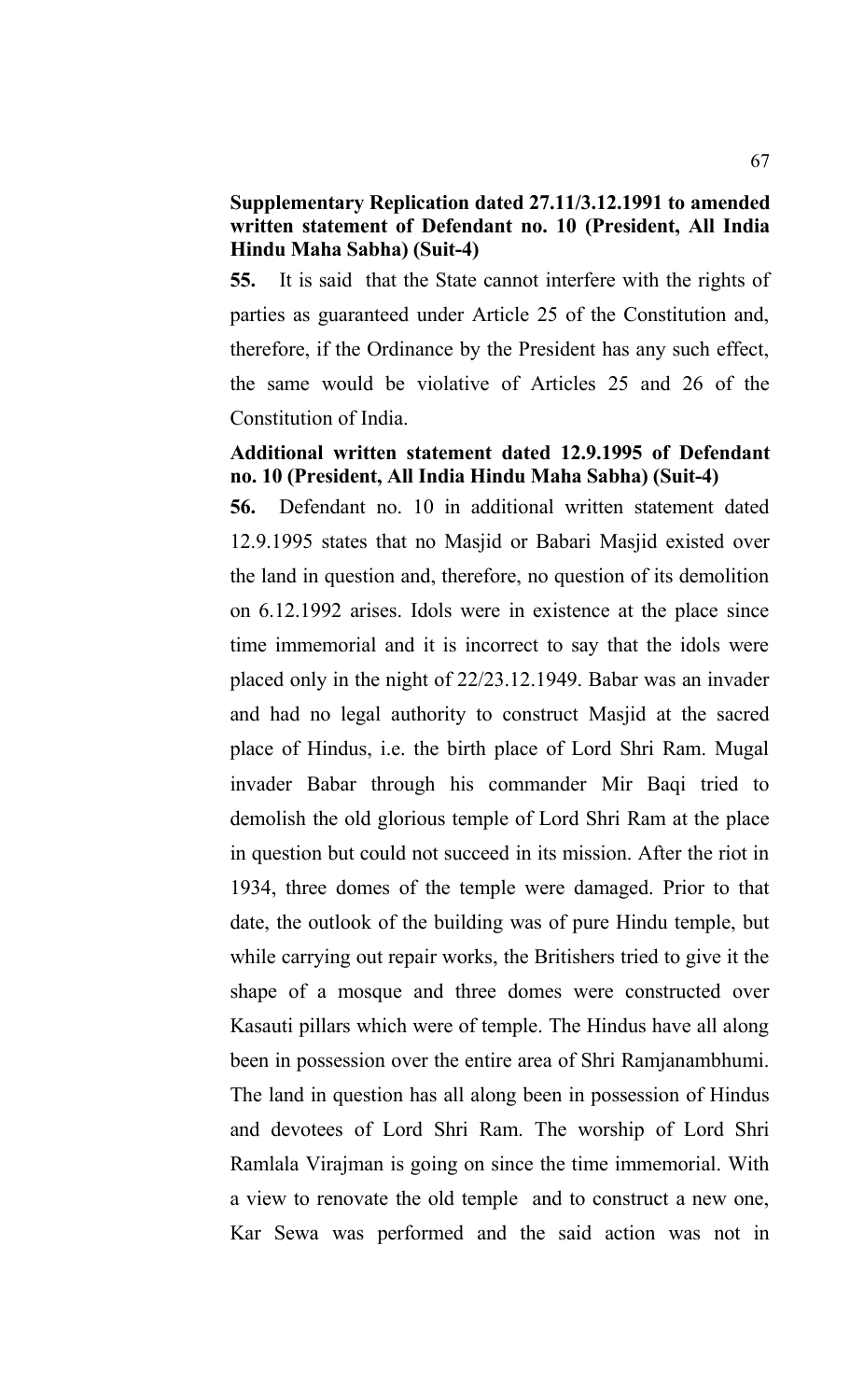violation of any order passed by any Court. There was no order in force against Hindus in respect of the temple property/structure. The Hindus have never been fanatic. They allowed every religion to flourish in Bharatvarsh. There is no evidence in history to show that the Hindus ever demolished any mosque or place of worship of any other religion. On the contrary, every Mughal invader and ruler from Mohammad-bin-Quasim to Aurangzeb and even thereafter demolished, destroyed and looted the temples of Hindus. The plaintiffs never had any concern with the land in question and are not entitled for restoration of the building or its possession. Muslim law in India is subject to the Constitution. Muslims cannot use open place of land in question for offering prayers. They also cannot encroach upon the land of religious places of Hindus. Under Shastrik law applicable to Hindus, the property once vested in the Deity continues to remain of the Deity. The entire property in question belongs to Shri Ramlala Virajman who is in existence from the time immemorial and is being worshipped by His devotees at the place in question without any interruption till date. The place of dispute has got no significance for the plaintiffs as they can offer prayer at any place. It would be appropriate and in consonance with the principles of 'secularism' that the Muslims do not offer prayers within the vicinity of the birth place of Lord Shri Ramlala Virajman, which is sacred for Hindus and offer their prayers beyond the area of Panchkoshi Parikrama. That will create brotherhood and peace. Over the land in question, no mosque ever existed and the Muslims are not entitled to encroach upon the land in question or offer prayer at that place. The Apex Court has never held that the land covered by the Act No. 33 of 1991 belong to any mosque or that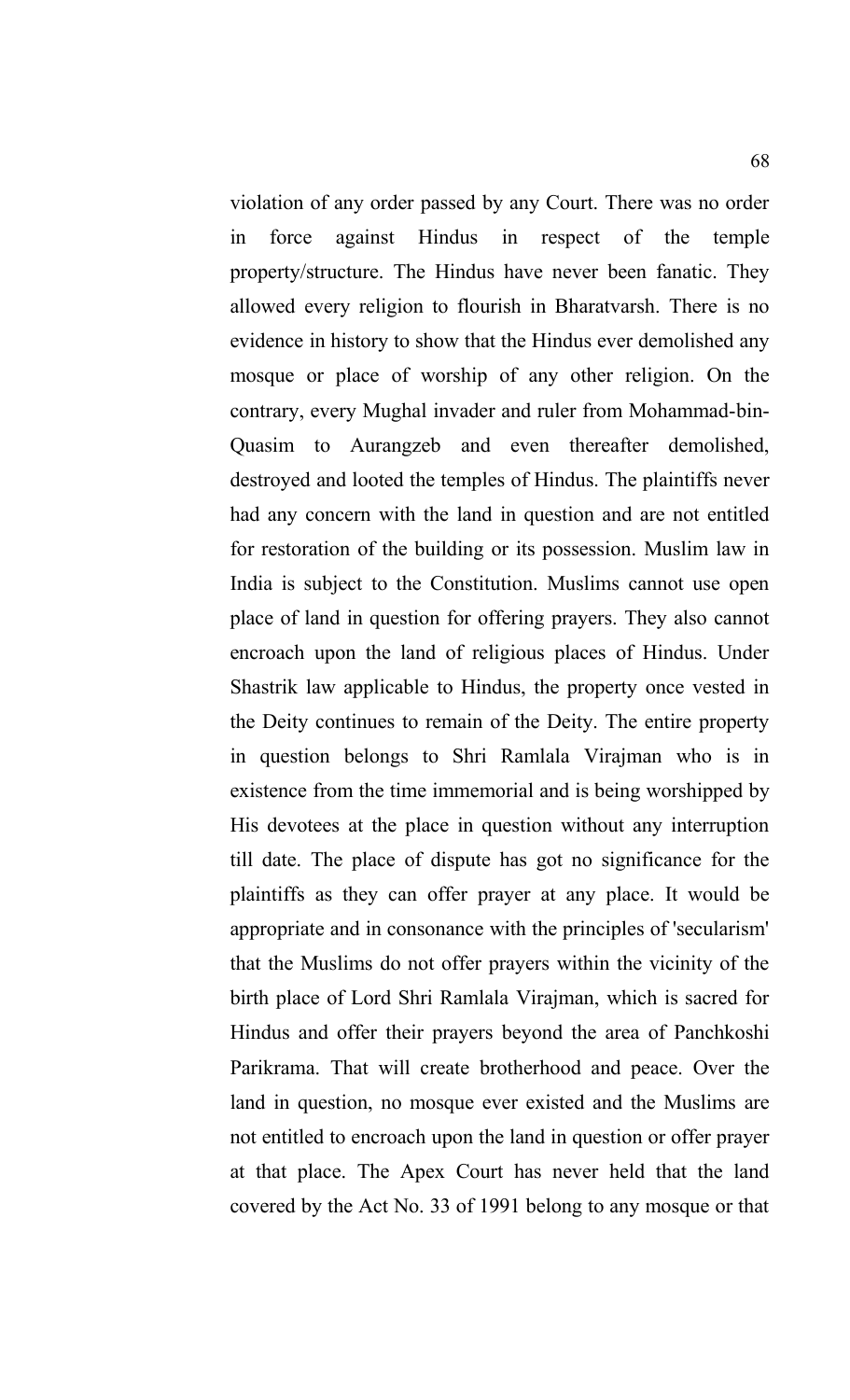the adjacent area will be provided for enjoyment of the crucial area of mosque portion as per requirement. The property in dispute has not been described in Schedule-A to the plaint since its dimensions, width, survey number etc. are not mentioned for the purpose of identification. The plaintiffs are not entitled for possession of the structure standing at the site as the land in question and the adjacent area belong to Hindus and devotees of Lord Shri Ram. In the additional pleas, it is said that Bharatvarsh was divided on the basis of the religion. Pakistan was created for Muslims and the rest part of Bharatvarsh remained for Hindus. Consistent with Vedic scriptures, secularism was adopted in the Constitution. The rights of other religions, groups or community are subject to rights of Hindus. Lord Ram, Lord Krishna and Lord Shiva are cultural heritage of India which has been recognized by the Constituent Assembly. In the original Constitution signed by the members, pictures of recognized cultural heritage exist which include scene from Ramayana (conquest over Lanka and recovery of Sita by Lord Ram). Thus the citizens of Country are entitled to pay homage to their Lord at His birth place. Being sacred place for Hindus it cannot belong to Muslims or any other community or religious group. Therefore, the claim of Muslims over the land in question is unconstitutional and is also against Islamic laws. The plaintiffs cannot claim themselves to be Muslims entitled to file suit. Even if it is correct that Hindus came into possession of the disputed structure on 22/23.12.1949 and placed idols, the act is not wrong. The Hindus have rectified the curse of Mughal slavery before the commencement of the Constitution. The action of invaders had no sanction of law and after independence, it is the right of citizens to nullify every misdeed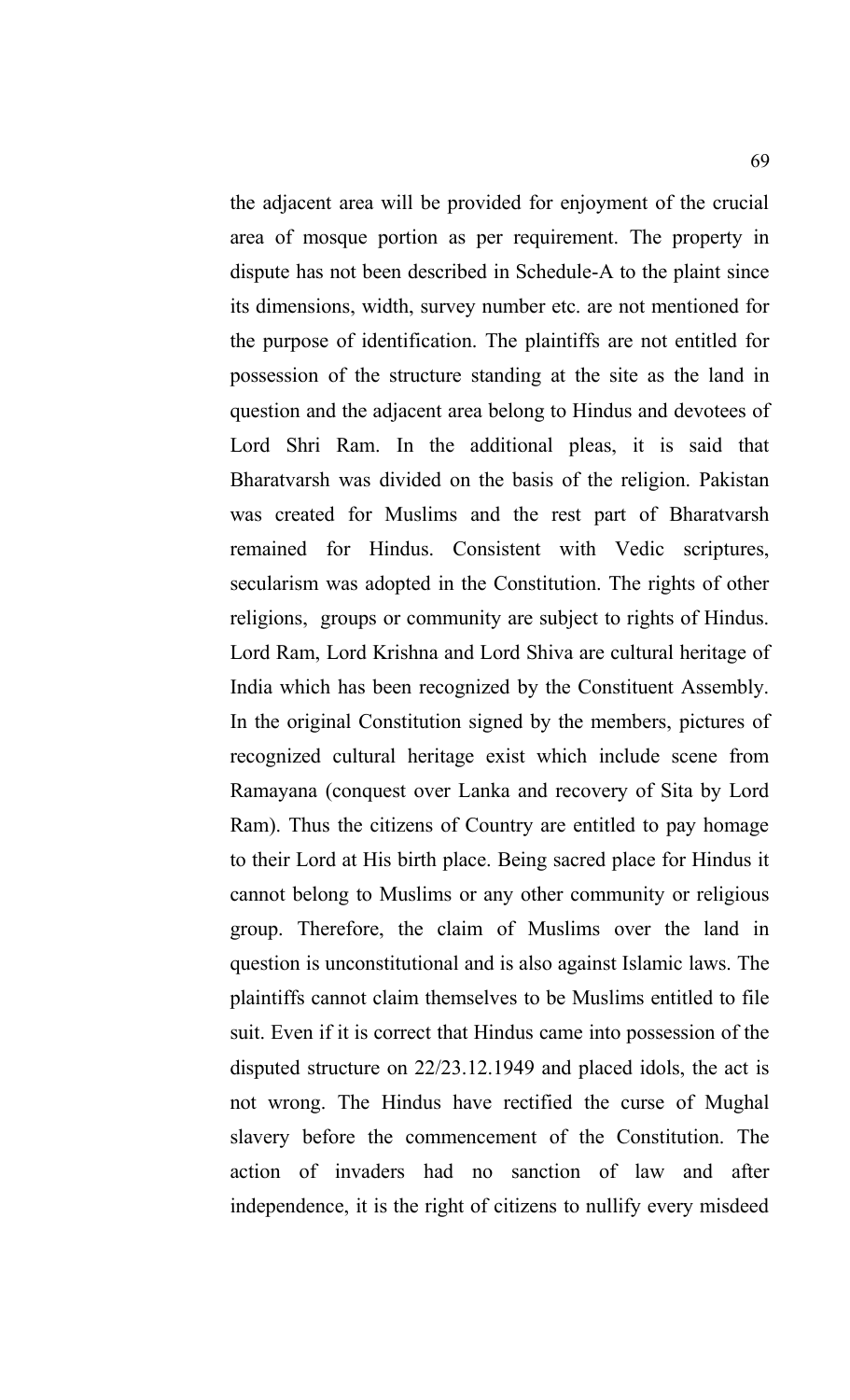and wrong action of the invaders. The entire area including the place in question belong to Deity Lord Shri Ramlala Virajman and His devotees. The worshippers are entitled to offer prayers, Pooja, Arti, Bhog etc. and to pray their great Lord. They also have a right to construct a glorious temple. Under the debris of demolished temple structure, a lot of signs and material concerning temple was found. A very big Chabutara beneath the present structure exists which also reveals that there existed a glorious and big temple of Lord Shri Ram. There is no evidence, sign or material at all to show that there was any mosque. The State has not been arrayed as a party to the suit and, as such, plaintiffs cannot claim any relief against the Receiver. The Sunni Waqf Board has no legal authority to file the suit. The suit is time barred. Amended relief cannot be granted. The suit has to be decided on the principles of justice, equity and good conscience. Prayer of injunction deserves to be refused as it does not come within the four corners of the principles of injunction.

#### **Written statement dated 20.7.1968 of Defendant no. 13 and 14 (Baba Abhiram Das and Pundarik Misra) (Suit-4)**

**57.** Baba Abhiram Das, defendant no.13, and Pundarik Misra, defendant no.14 filed their common written statement dated 20.7.1968. It is said that neither any battle took place between Babar and the Ruler of Ayodhya nor any graveyard or mosque was built by Babar. The Muslims wrongly described the building in question as mosque. They were not allowed to go near the temple where Hindus performed Pooja etc. on the Janam Bhumi temple. The plaintiffs have no right to make defendants to contest suit in a representative capacity as a selfappointed representative of Hindu community which extends from Madras to Kashmir and Dwarika to Calcutta. None of the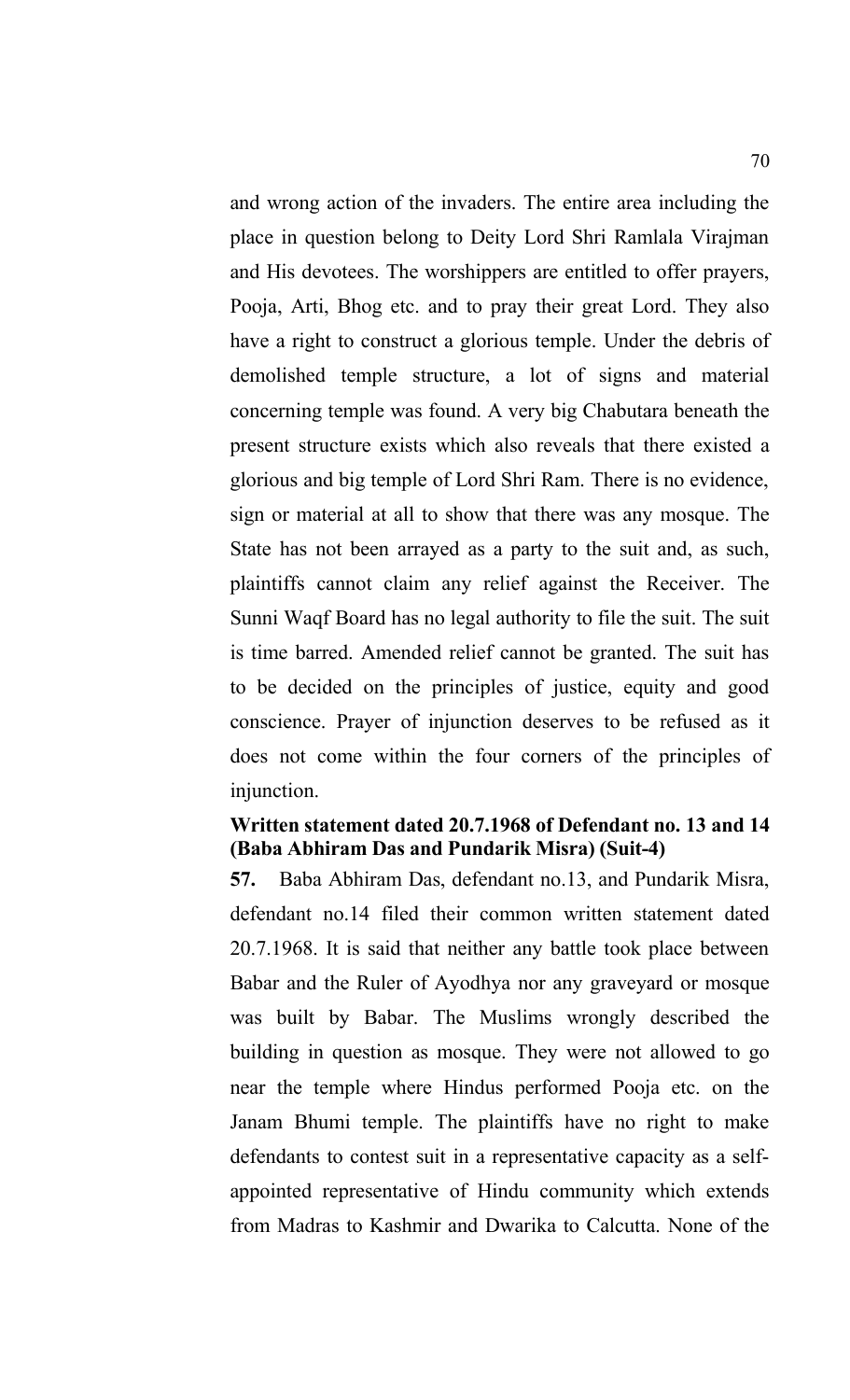defendants can represent all Hindus in India. Janam Bhumi Temple is a public charitable institution and the aforesaid defendants contest the suit in individual capacity. The other averments of the plaint are generally denied. The suit is barred by time. Muslims are not in possession of the property in dispute since 1934 and earlier.

**58.** In additional pleas it is said that the Hindu community from time immemorial has been worshipping the site of Janama Bhumi upto this time by virtue of their rights. Muslims were never in possession of the temple called "Ramjanambhumi". If ever, they were interrupted in possession of the falsely called "Babri Mosque". The same ceased on/in 1934 and since then Hindus are holding the temple in their possession and their possession has ripened in statutory adverse possession. Even prior to 1934 continuous daily Pooja by Hindus had been performed in the said temple. The Muslims never offered prayer in 1934 in the temple falsely described as "Babri Mosque". The temple being a public charitable institution no individual belong to any sect, group, Math or otherwise has any right to represent all Hindus as it is a public place of worship open to all the Hindus. In any case, from January 1950 when the City Magistrate directed defendant no. 9 to carry on Pooja as usual in the said temple, it is being performed by Hindus without any interference by Muslims. The suit under Order 1, Rule 8 C.P.C. is bad as no one representing Hindu community has been made defendant and also for the reason that the plaintiffs have impleaded defendants no.1 to 4 and 9 knowing fully well that they do not represent Hindu community but have their individual interest only. The plaintiffs' claim based on U.P.Act No. 13 of 1936 is baseless for the reason that (a) the aforesaid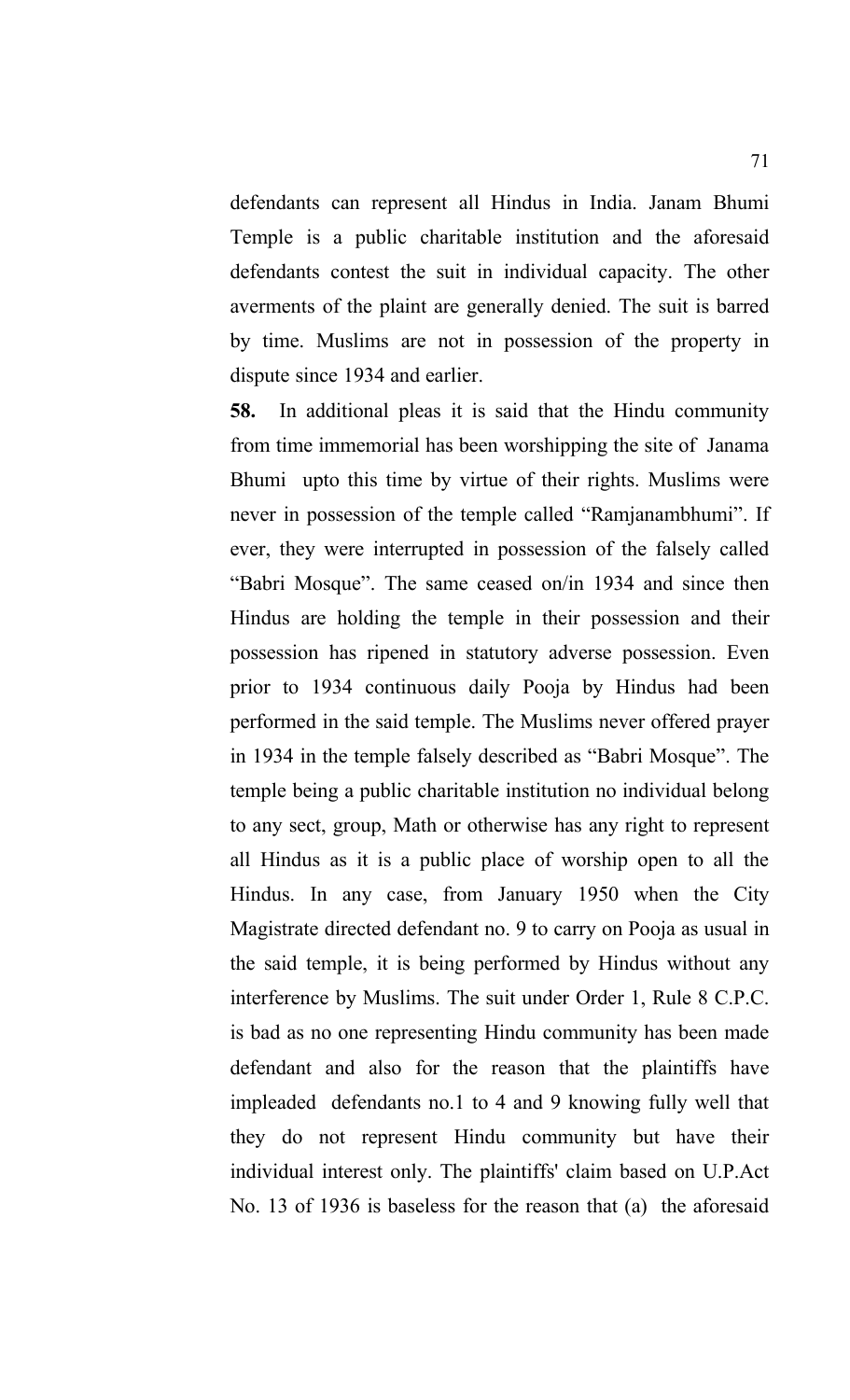Act is ultra vires; (b) the Government of India Act 1935 came into force before passing of the above Act; it does not come under any of the items of List 2 of the Provincial List or list 3 of the Concurrent list. Item no.9 of the Concurrent List or item no. 34 of the Provincial List cannot save the above legislation on the principle of pith and substance. Item no. 28 of list 3 of the Constitution has been remodelled. Any sanction under subsection 3 of Section 80-A of the former Government of India Act will not validate legislation after the repeal of the said Act by Section 321 of Government of India Act 1935. Even if the Act is treated to be *intra* vires, the suit is not related to administration of Waqf , taking of accounts, appointment and removal of Mutwallis, putting Mutwallis in possession or settlement or modification of any scheme of management for which powers and duties have been specified under section 18 (2) of the Act. The suit on behalf of the plaintiffs is not maintainable. The Act containing privileges based on classification of Waqf on the ground of religion, particularly, Section 5(2) is hit by Articles 14 and 19 of the Constitution. After the enforcement of U.P. Act of 16 of 1960, the suit in question is not one which is saved under section 85(2) of the said Act. Further Section 9(2) of the said Act would not save the finality of the decision of the Commissioner of Waqfs from being affected by provisions of Chapter I of Act 16 of 1960, particularly when there is no saving clause with respect to decision under Sections 5(2) and 9(2). The finality attached by Section 5(3) will vanish after the repeal of the enactment. The building and land in question lying in the Province of Oudh became subject of Lord Canning's proclamations and all previous rights became non est. No fresh grant in respect of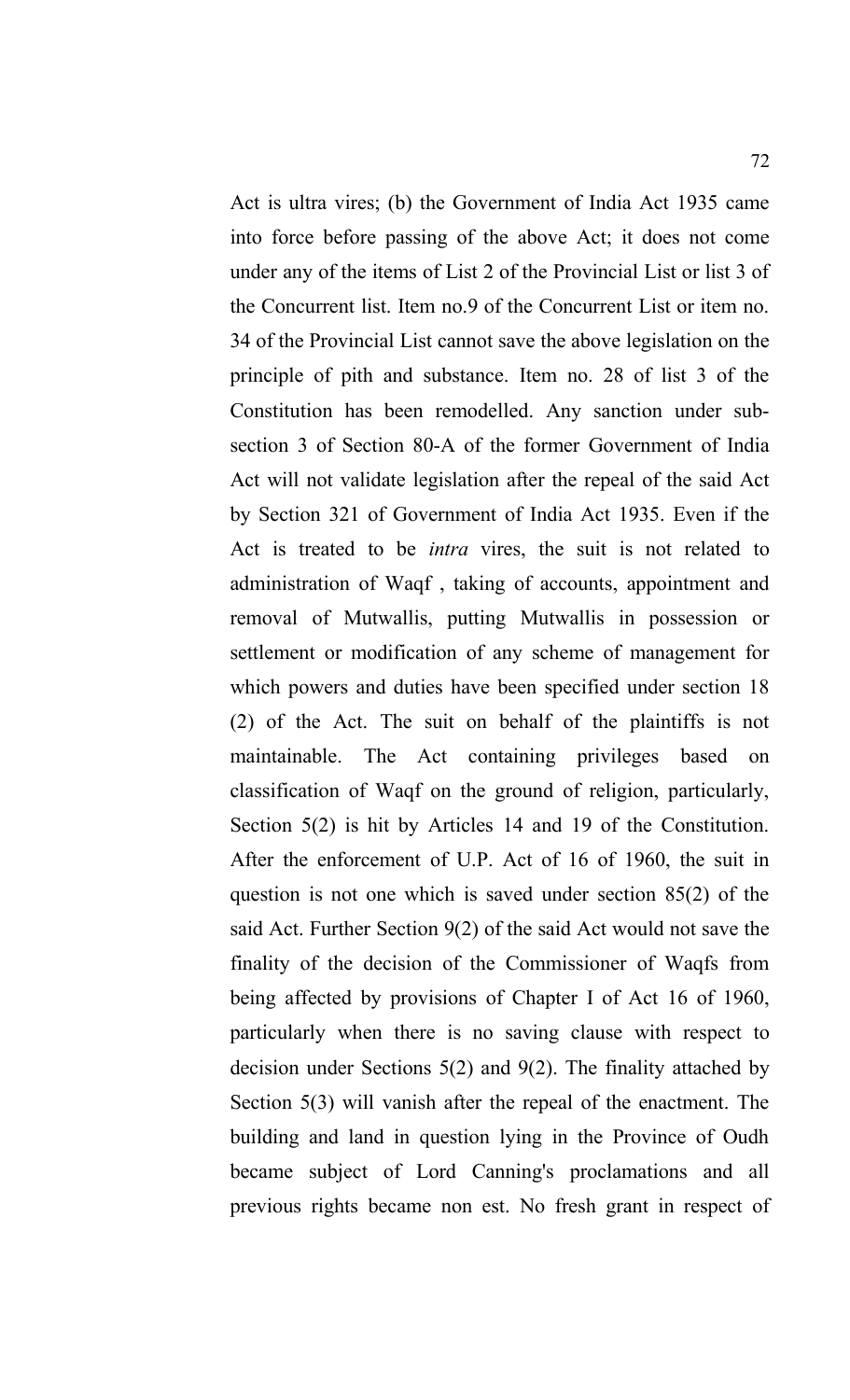property in suit having been made after the proclamation, the plaintiffs or Muslim community have no right to sue. The Commissioner of Waqfs only had to make an inquiry about the number of Shia and Sunni Waqfs in the District, the nature of each waqf, the Government revenue, expenses and whether it is one exempted under Section 2. The Commissioner had only to see as to whether any transaction is Waqf or not; as to which sect the Waqf belong and whether such Waqf is or is not exempted by Section 2 of the Act. He had to discharge above duties in accordance with definition of Waqf in Section 3(1) of Act No. 13 of 1936. The Act exclusively is meant for certain classes of Muslim Waqfs. It does not confer any power to decide the question of title against non-Muslims. Section 5(3) nowhere says that the Court shall take judicial notice of the report of the Commissioner of Waqfs and shall record it as conclusive evidence. Moreover, there has been no legal publication of the said report, hence, there is no question of its finality. The capacity of plaintiffs as well as defendants acting as representatives of Hindu and Muslim in general is denied. Any judgment between some individuals or group of individuals would not be binding on others, and, therefore, there is no question of res- judicata. The land in question is being worshipped from time immemorial as site of Janam Bhumi and they are entitled to worship thereat. The issues involved in the present case were not those involved in earlier suits, therefore, the question of *res judicata* or constructive *res judicata* does not arise.

# **Written statement dated 4.12.1989 of Defendant No.13 (Dharam Das) (Suit-4)**

**59.** Defendant no. 13 Dharam Das has filed a very detailed written statement dated 4.12.1989 which was also amended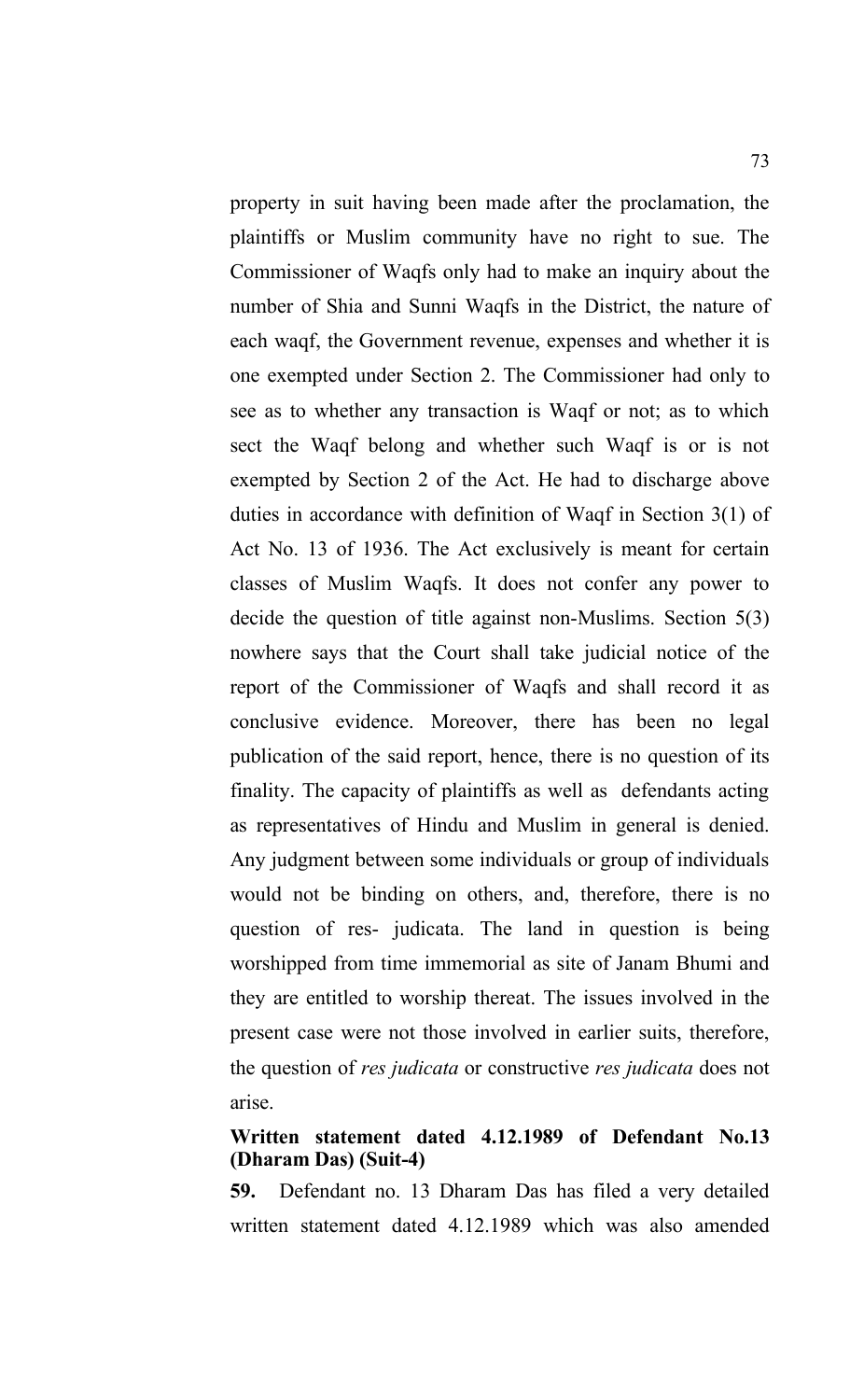subsequently. The defence taken is that Babar was not a fanatic but a devout Muslim who did not believe in destroying Hindu temples. It was Mir Baqi who was a Shia and commanded Babar's orders, who demolished ancient Hindu temple of the time of Maharaja Vikramaditya at Shri Ramjanambhumi and tried to raise a mosque like structure in its place with its material. Babar was not an emperor. He was a marauder. What was constructed was not a mosque nor it was constructed for use of Muslims in general. It was not known as Babri Masjid but described as Masjid Janamsthan in British times. The objective evidence of demolition of ancient temple and attempted construction of mosque at Ramjanambhumi existed in the form of 14 Kasauti pillars, sandal wood beams and other structural features of the building. Mir Baqi did so on account of his superstitious influence of so called "Faqir Fazal Abbas Qalandar" who had demanded destruction of ancient temple at Shri Ramjanambhumi and construction of a mosque for him thereat to offer prayers. The aforesaid act, however, is opposed to the tenets of Islam as disclosed by holy "Quran" and *Fatwas* issued by Muslim theologians. The sketch map attached to the plaint is disputed. It is said that there is no graveyard anywhere at Shri Ramjanambhumi nor any existed within 12 years of the institution of the suit. Neither any mosque nor a graveyard existed which might have vested in the almighty of Muslims namely, Allah. According to Islamic faith as explained in Fatwa-E-Alamgiri Volume VI, page 214, it is not permissible to build a mosque on an unlawfully acquired land. There may be many forms of unlawful acquisition, namely, if some people forcibly take somebody's house or land and build a mosque or even Jama Masjid. Namaz in such a mosque will be against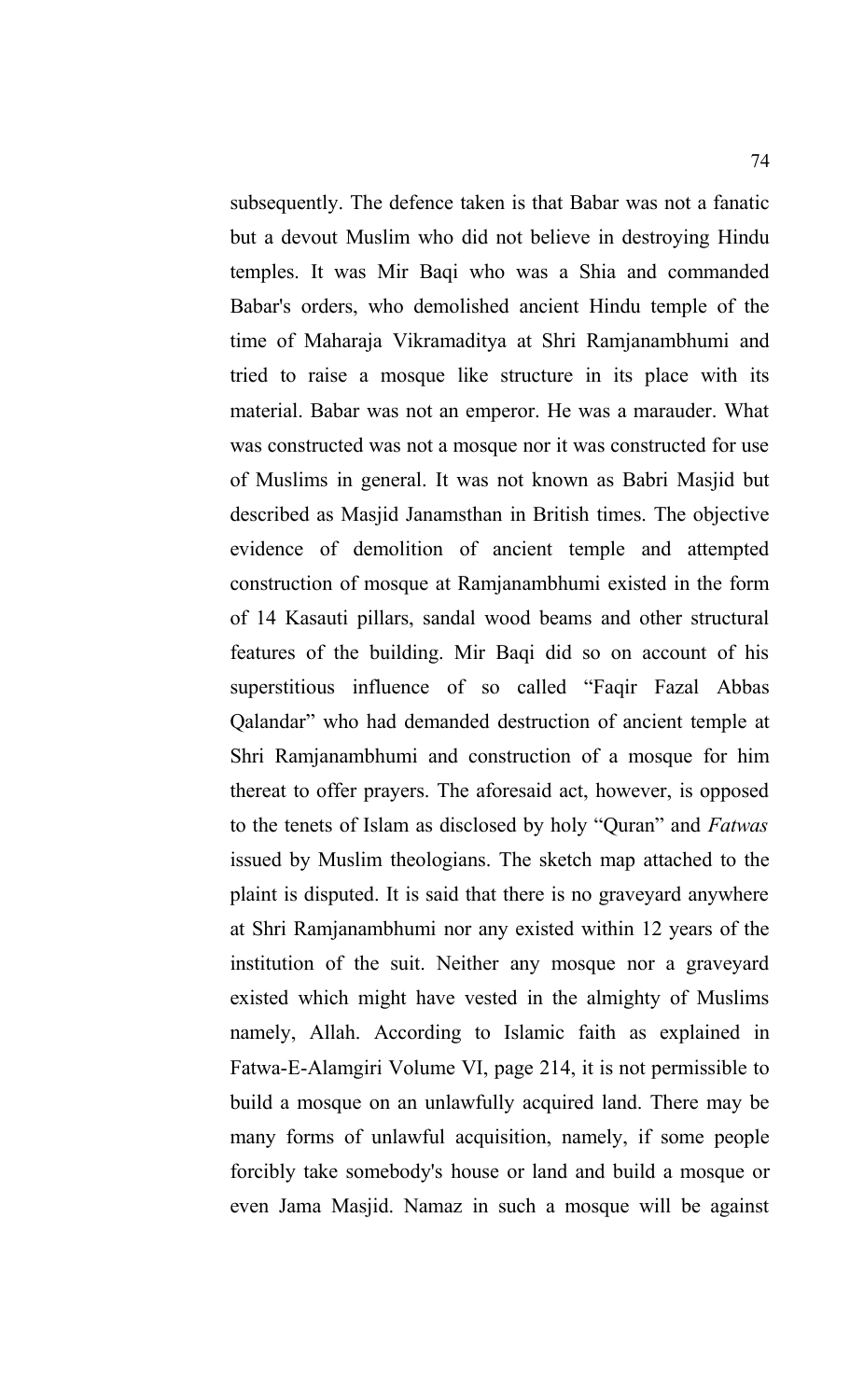Shariat. The assertion with respect to loss of many lives appears to be with reference to the battle fought between Babar's hordes led by Mir Baqi and the Ruler of Ayodhya relating to demolition of ancient Hindu temple at Shri Ramjanambhumi and hence not disputed. The assertion that graves of Muslims who lost their lives in that battle more than 450 years ago situated on or near Janam Bhumi is denied. Mosque and graveyard according to the tenets of Muslims cannot go together. Offering of prayer except funeral prayer on the death of a person buried is prohibited to be made at a graveyard. Khasra numbers of the alleged mosque at graveyard are imaginary, fictitious and not identifiable at the site. There was no mosque, hence the question of its upkeep and maintenance does not arise. There is no evidence of any expenditure from the alleged grant on the upkeep or maintenance of the building alleged to be "Babri Masjid". The alleged grant if any, in cash or by way of revenue free land described as "Nankar" must have been for personal services rendered or promised to be rendered by the grantee to the British in enslaving India for suppressing the First War of Independence of 1857 miscalled as "Sepoy Mutiny". The existence of Chabutara within the premises of building is admitted but the facts about its construction as stated in para 5 are denied. It is said that it was a temple of Bhagwan Shri Ram Lala. Originally, there was a temple erected at that place after the demolition of ancient temples of Maharaja Vikramaditya's time. No Muslim ruler could have permitted raising of temple in the premises which would have been a mosque. On demolition of that temple by Aurangzeb, the worship of Bhagwan Ramlala was carried on at that Chabutara. There was a small temple existing thereon and not merely a wooden structure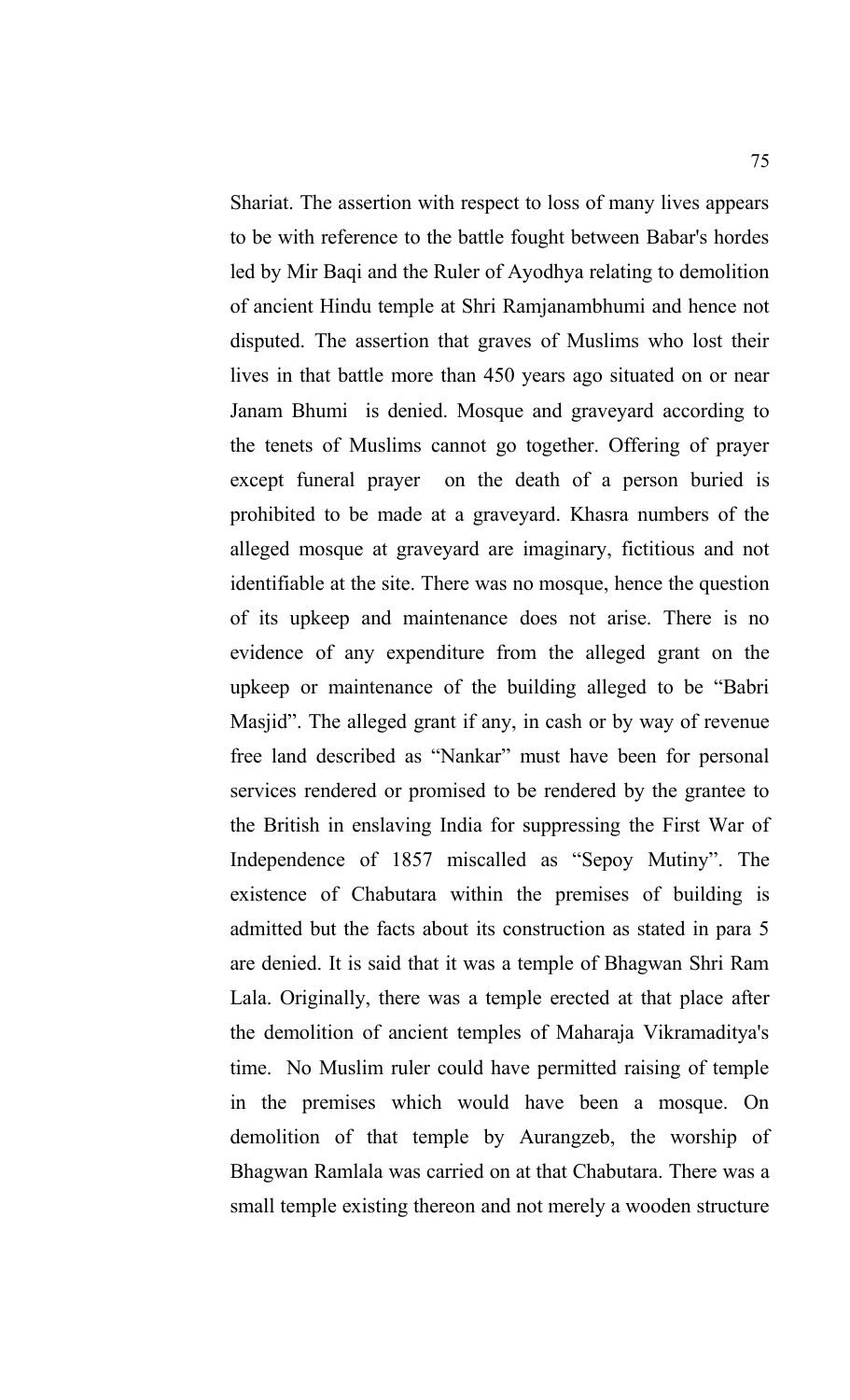in the form of tent. The Deity stalled therein had been continuously worshipped without any break or interruption and the place is called Ram Chabutara. Filing of suit by Mahant Raghubar Das against the Secretary of State is not denied but rest of the facts are incorrect. The suit was for permission to erect a permanent temple in place of the then existing structure at Ram Chaubtara. It is denied that the alleged mosque at Janamsthan was a mosque or that Mohd. Asghar was its Mutwalli. He was added later as a defendant on his own request. The plaintiffs' suit and result thereof is wholly irrelevant for the present suit and is not binding either on the answering defendant or the Hindus in general or worshippers of Bhagwan Shri Ramlala Virajman at Shri Ramjanambhumi in particular. The Sthan of Shri Ramjanambhumi called as Janamsthan is a sacred place of Hindu worship of Bhagwan Shri Ram being incarnation of Lord Vishnu and symbolised by the existence of objects of worship like Sita Rasoi, Charans and the idols of Bhagwan Shri Ramlala Virajman at Chabutara within the precincts of the building at Janamsthan alleged to be a mosque. There was no access to the said place except through the place of worship of Hindus by which it was landlocked. Such a building could not be a mosque according to the tenets of Islam. The UP Act, 1936 as such is not disputed but the report of inquiry alleged to have been made by the Commissioner of Waqfs is disputed and is an ex parte affair not binding on Hindus. The Muslims were never in possession of the alleged mosque nor they ever recited any prayer therein and at least till 23.12.1949 or on any date even remotely within 12 years of the institution of the suit. The construction of mosque by Babar at a place where the ancient Hindu temple existed is denied. It is also denied that he was an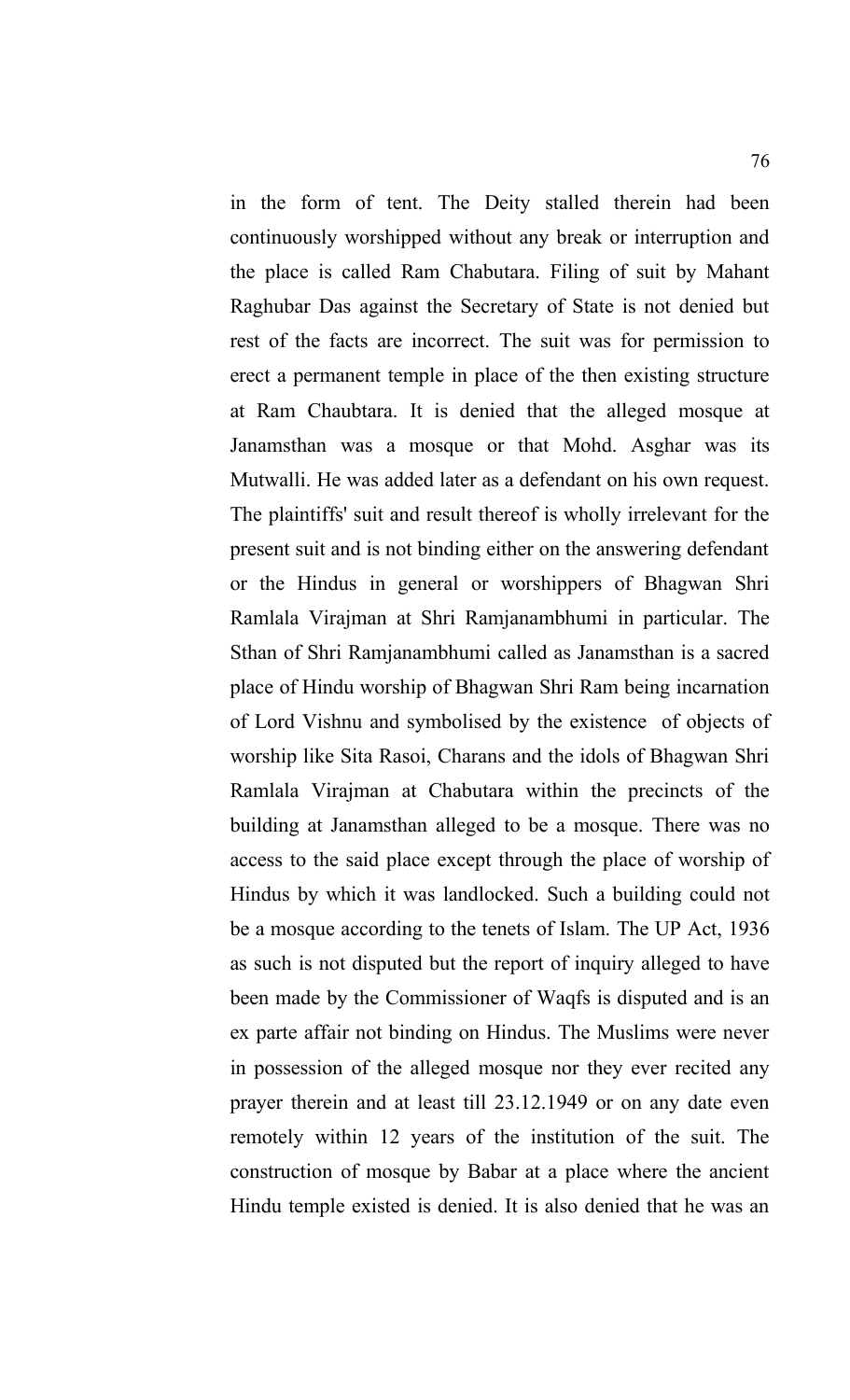Emperor. The possibility of the building in question to be a mosque is also disputed. The question of possession of property in question by Muslims does not arise since the Hindus considered it to be a place of worship. Shri Ramjanambhumi by itself is an object of worship, it has the status of juridical person in the eyes of law. The act of demolition of temple and entering thereupon was a wrongful act of trespass impermissible under the tenets of Islam. Allah does not accept waqf of any property or thing taken by force or by illegal act. The attempt to raise a mosque like structure failed and no mosque deemed to be Waqf according to Muslim law, ever came into existence. The act of Mir Baqi was a fleeting act of trespass and not an act of entering into adverse possession by a person claiming ownership. No Muslim by an act of trespass or its repetition could confer any right, title or interest in the nature of Waqf in favour of Allah for the purpose of mosque. According to the Muslim Law, Allah alone is the owner in possession of all Waqf property. A Mutwalli is a mere manager and neither the Mutwalli nor the beneficiaries of a Muslim Waqf can claim or have any right of ownership or possession as an owner for and on behalf of Allah. Title by way of a Muslim Waqf cannot, therefore, be acquired by adverse possession for Allah through an artificial act of adverse possession. Ramjanambhumi being itself a deity and worshipped as such since ever, has a juristic personality of its own, continued to own and possess the property rights of ownership and possession of the space at Ramjanambhumi at Ayodhya without any dent by any such act of trespass or demolition of temple or attempt to raise a mosque like structure thereat. The act of installation of Deity of Bhagwan Ram under central dome of the building at Shri Ramjanambhumi in the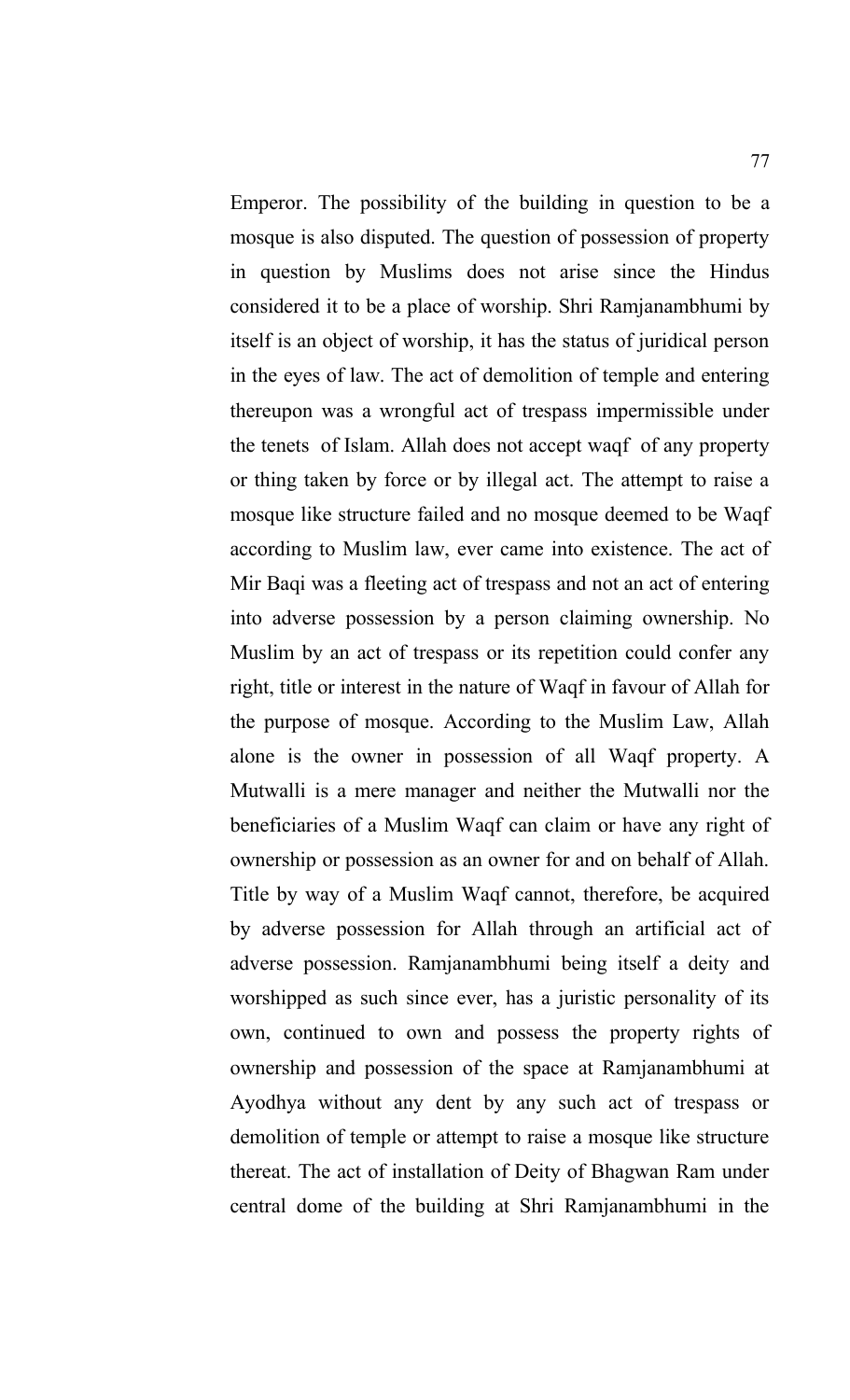form of idol of Bhagwan Shri Ramlala by his worshippers led by others namely, defendants Guru Baba Abhiram Das, was not a mischievous act but a perfectly lawful exercise of their right and that of Hindus to worship the Deity. The Muslims did not get any title by adverse possession and the pre-existing right, title and interest of the defendants continue to exist uninterrupted and unaffected by such act of Mir Baqi. The Hindus' act on *Pausa Shukla 3, Vikram Samvat* 2006 was in furtherance and re-assertion of pre-existing property right of the Deity and their own right of worship. It was an act of manifestation of Bhagwan Shri Ram himself. Even the Muslim Havaldar Abdul Barkat who kept guard at the police outpost experienced manifestation by its grace. Since then, this day is celebrated as "Prakatya Divas" every year at Ayodhya. Muslims, in any case, have lost any right or interest. The alleged report with respect to incident of 23.11.1949 is not disputed. The proceedings under section 145 Cr.P.C. are also admitted. The order allowed Sri Priya Dutt Ram Receiver to worship the Deity of Bhagwan Shri Ram Lala Virajman, meaning thereby the Muslims were prohibited from entering the building premises and the surrounding area at Shri Ramjanambhumi. They had no right to offer Namaz in the building or doing anything else at that place. The action of City Magistrate was illegal. If the plaintiffs claim that the said order affected them by ousting entry, they ought to have challenged the same. Since the order was passed before the enforcement of the Constitution, it cannot be said that the order of the Magistrate is unconstitutional. Filing of suit by Sri Gopal Singh Visharad is not disputed. Representation by the plaintiffs of the entire Muslim community is disputed. In the civil suit, an injunction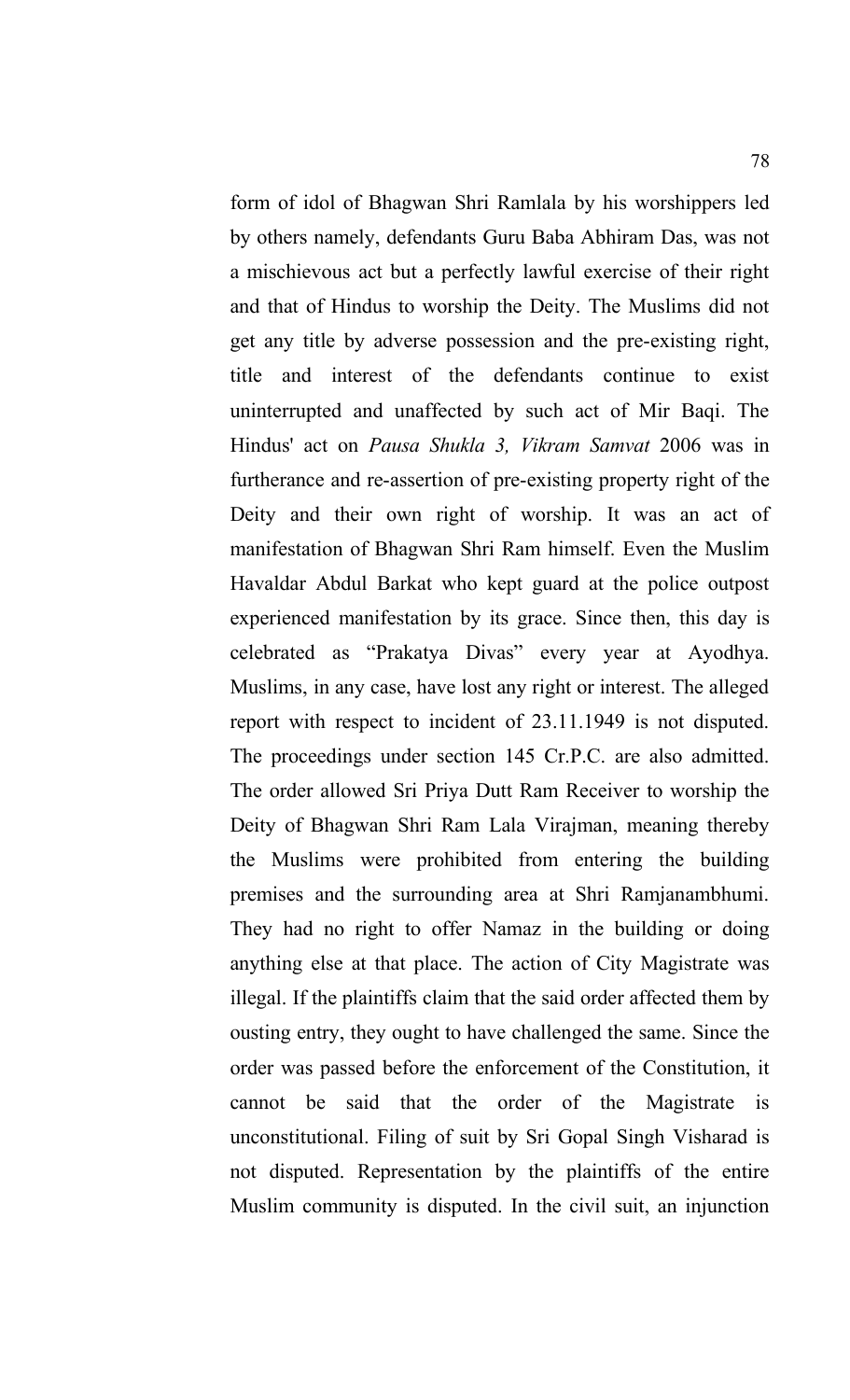was granted which was confirmed in appeal upto the High Court vide judgment dated 26.4.1955. Filing of suit no. 25 of 1950 is not disputed. The earlier suit no. 2 of 1950 and the latter one, both were consolidated. Similarly, filing of suit no. 26 of 1959 is not disputed. The suit for possession over a mosque can only be filed by a Mutwalli and no others. The plaintiffs neither claim themselves to be Mutwallis nor, in fact, so, hence, the suit is not maintainable and is stillborn. It is barred by limitation.

**60.** In the additional pleas, it is said that in history, there was an ancient temple of Maharaja Vikramaditya's time at Shri Ramjanambhumi which was demolished by Mir Baqi. The dominant motive of iconoclast was the prejudice born of ignorance/misconception that Hindu temples were places of idolatory which was condemned by Quran. As per Quran, a mosque cannot be built on the place of a Hindu temple and that too after forcible demolition. Allah does not accept Namaz offered at a place taken by force or in a mosque built on a land obtained by Gasba or forcibly taken without title. The structure was never intended to be used as a mosque and never used as such. It was with an objective of putting down idolatry. From the public records and relevant books of authority it is established that the premises in dispute is a place where Bhagwan Shri Ram manifested himself in human form as incarnation of Bhagwan Vishnu according to traditions and faith of Hindus. According to Hindu faith Ganga originates from the nail of the toe of Bhagwan Vishnu and cleanses and purifies whatever is washed by or dipped into its water. Bhagwan Vishnu having manifested himself in human form of Maryada Purshottam Shri Ram Chandra Ji Maharaj at Shri Ramjanambhumi, those who touch the earth or footprints of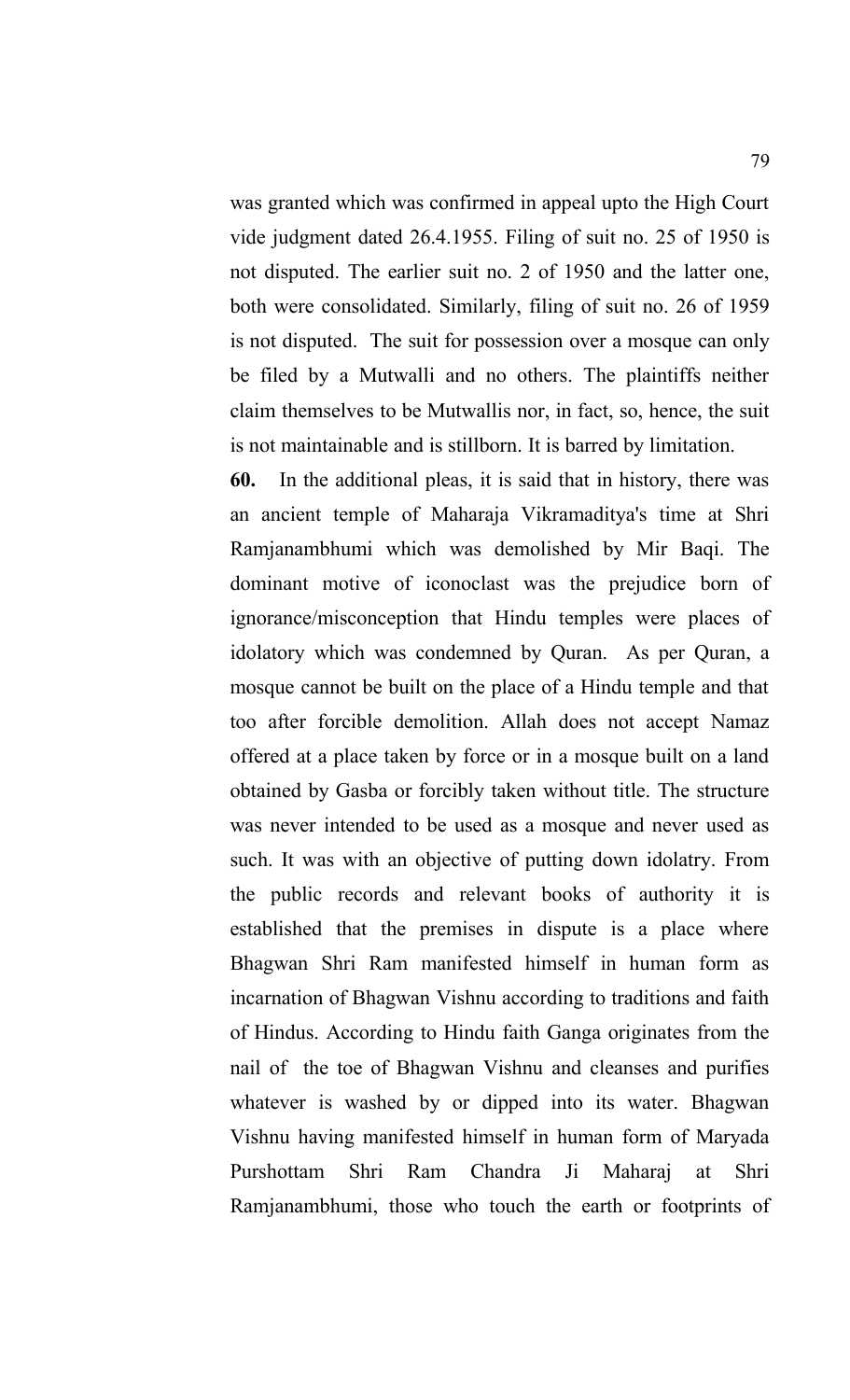Bhagwan Shri Ram symbolised by Charans at that place are cleansed of their sins and get purified. The earth at Shri Ramjanambhumi could not have acted differently towards Muslims who went there. They were also cleansed and purified by the touch of Bhagwan Shri Ram's footprints, which, like the water of Ganga purify all without any discrimination. The place like water of Ganga remains unsullied. It has been an object of worship with a juridical personality of its own as a Deity distinct from juridical personality of the presiding Deity of Bhagwan Shri Ram installed in the temple thereat. It has existed since ever, even before the construction of first temple thereat and installation of the idol therein. It is the Divine spirit which is worshipped. An idol is not indispensable. There are Hindu temples without any idol. The Sthan Shri Ramjanambhumi has existed immovable through the ages and has ever been a juridical person. The actual and continuous performance of Pooja at Shri Ramjanambhumi was not essential for the continuous existence and presence of Deity at that place. They have continued to remain present and shall continue to remain present so long as the place lasts since the land is indestructible. Deities are immortal being the Divine spirit or Atma and may take different shapes and forms as idols or other symbols of worship according to faith and aspiration of the devotees. Indisputably there was an ancient temple of Maharaja Vikramaditya's time at Shri Ramjanambhumi, Ayodhya. It was partly demolished and was attempted to be constructed a mosque by Mir Baqi, Commander of Babar's hordes. He was a Shia. Although demolition of a temple for constructing a mosque is prohibited by Islam, he attempted to do so under the superstitious influence of so called Faqir named, Fazal Abbas

80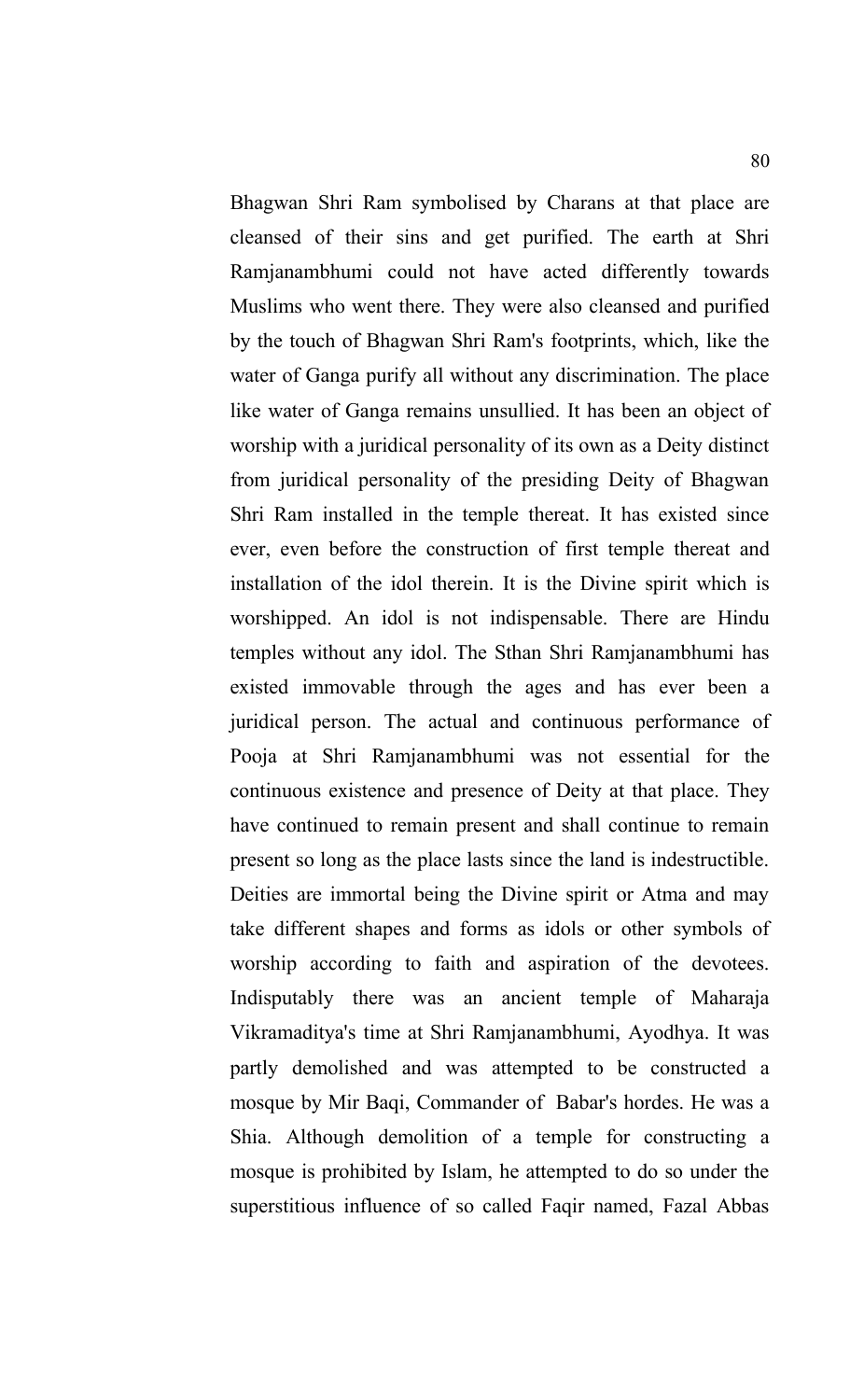Qalander. He, however, could not succeed. As the story goes, whatever was constructed during the day fell down during the night and it was only after making certain material concessions in favour of Hindus for continued preservation of the place, as a place of Hindu worship, that the construction of three dome structure was somehow completed. The construction of minarets and certain other features of a public mosque were not undertaken. The facts which would show that the three domed structure raised by Mir Baqi was not a mosque are:

(a) Allah does not accept dedication of property for purposes recognised as pious and charitable like Waqf from a person who is not its rightful owner, like Allah would not accept stolen property from a thief. The act of trespass supported by violence for erecting a mosque on the site of ancient Hindu temple at Sthan Shri Ramjanambhumi after demolishing it by force of arms, Mir Baqi violated all the true tenets of Islam. It was a highly un-Islamic action. Allah did not forgive him and in the ensuing battle he was killed without mercy. The whole history of rise and fall of Mughal empire in India stand testimony to it. Babar who did not believe in iconoclasm founded the rule of Mughals in India. Akbar his grandson by tolerance and secularism expanded it on all sides and converted the Mughal Rule into an Empire. Auranzeb, the iconoclast fanatic, destroyed the Empire which was at the pinnacle of its glory when deposed and imprisoned his own father Shahjahan to grab the crown. (b) Despite what Mir Baqi did with the temple, the space always continued to be in possession of Deity of Bhagwan Shri Ram Virajman and the Sthan Shri Ramjanambhumi.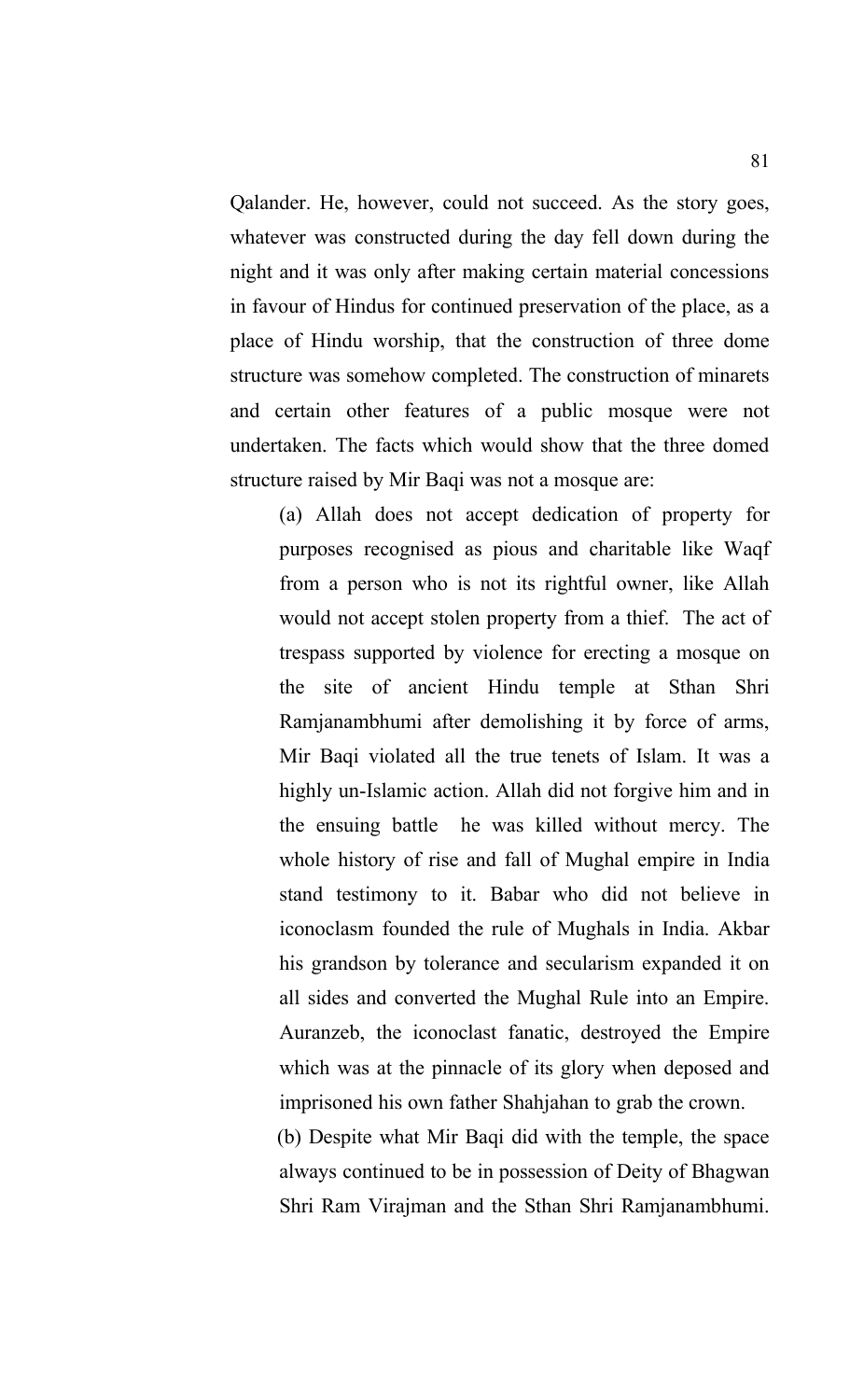The worshippers continued to worship through such symbols as the Charans, Sita Rasoi and the idol of Bhagwan Shri Ramlala Virajman on Chabutara, called Ram Chabutara. No one could enter the three domed structure except after passing through the aforesaid places of Hindu worship. According to tenets of Islam, there could be no idol within the precincts of a mosque. The passage to a mosque must be free and unobstructed, open to the faithful at all times. It can never be landlocked by a Hindu place of worship. There can be no co-sharing in the title or possession with Allah particularly in the case of a mosque. His possession must be exclusive.

(c) A mosque which is a public place of worship for Muslims must have a minaret for calling Azan. According to 'Baillie', a prayer without Azan is private instead of public and the place could not be a Masjid. According to P.R. Ganapathi Iyer's "Law relating to Hindu and Mahomedan Endowments", (2nd Edition, 1918, Chapter XVII, at p. 388), after first half century from the Flight, there has been no mosque without a minaret.

(d)There was no arrangement for storage of water for Vazoo and there were Kasauti pillars with the figures of Hindu Gods inscribed on them. The sandalwood beam were there. Such a place can never be a mosque.

(e) In Faizabad Gazetteer, it is mentioned that 75 Muslims were buried at the gate of Janamsthan and the place was known as "Ganje Shahidan" after the battle of 1855 between the Hindus and Muslims in which Hindus succeeded and resumed control over the premises including the three domed structure. There is no graveyard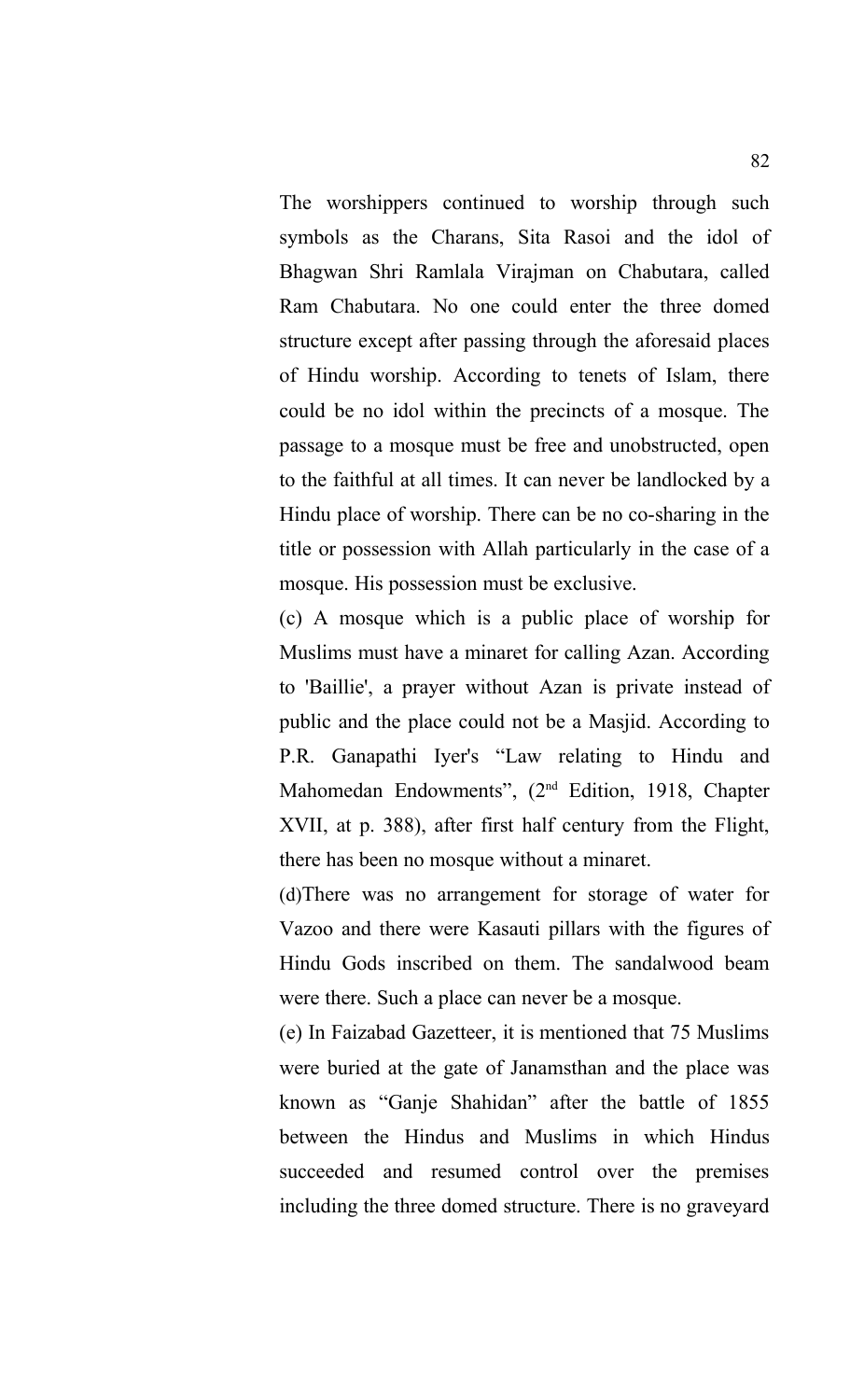anywhere near the building or its precincts or the area appurtenant thereto or surrounding it for the last 50 years at least. If the building was surrounded by a graveyard soon after the annexation of Oudh by the British, the building could not be a mosque and could not be used as a mosque for offering prayers or Namaz except funeral prayers.

**61.** The worship of Bhagwan Shri Ram Virajman thus continued through the ages at Shri Ramjanambhumi, Ayodhya. The space belongs to Deities. No valid Waqf was or could ever be created at Shri Ramjanambhumi or any part of it in view of the title and possession of the said Deities thereon, which has all along been pervasive and continuous. No person living or juridical was there to claim ownership or possession as owner of the said premises or any part thereof. Occasional act of trespass by iconoclasts were successfully resisted and repulsed by the Hindus from time to time. There had been no blemish or dent in the continuity of the title and possession of the said Deities over Shri Ramjanambhumi. No title could or did vest in Allah over any part of Shri Ramjanambhumi by adverse possession. Neither Allah nor any person on His behalf had any possession over any part of the premises at any point of time. Muslims never acquired any right to worship at the place as a mosque by adverse possession because the consequence of violation of any injunction of Quran could not be worked out by lapse of time howsoever long, as per the Muslim Law. So far as the right of prayer is concerned, every single Muslim has a right to pray in a mosque in his own independent and individual character. He does not derive that right from anyone else. Such rights are similar to all Muslims independent of each other. Even duly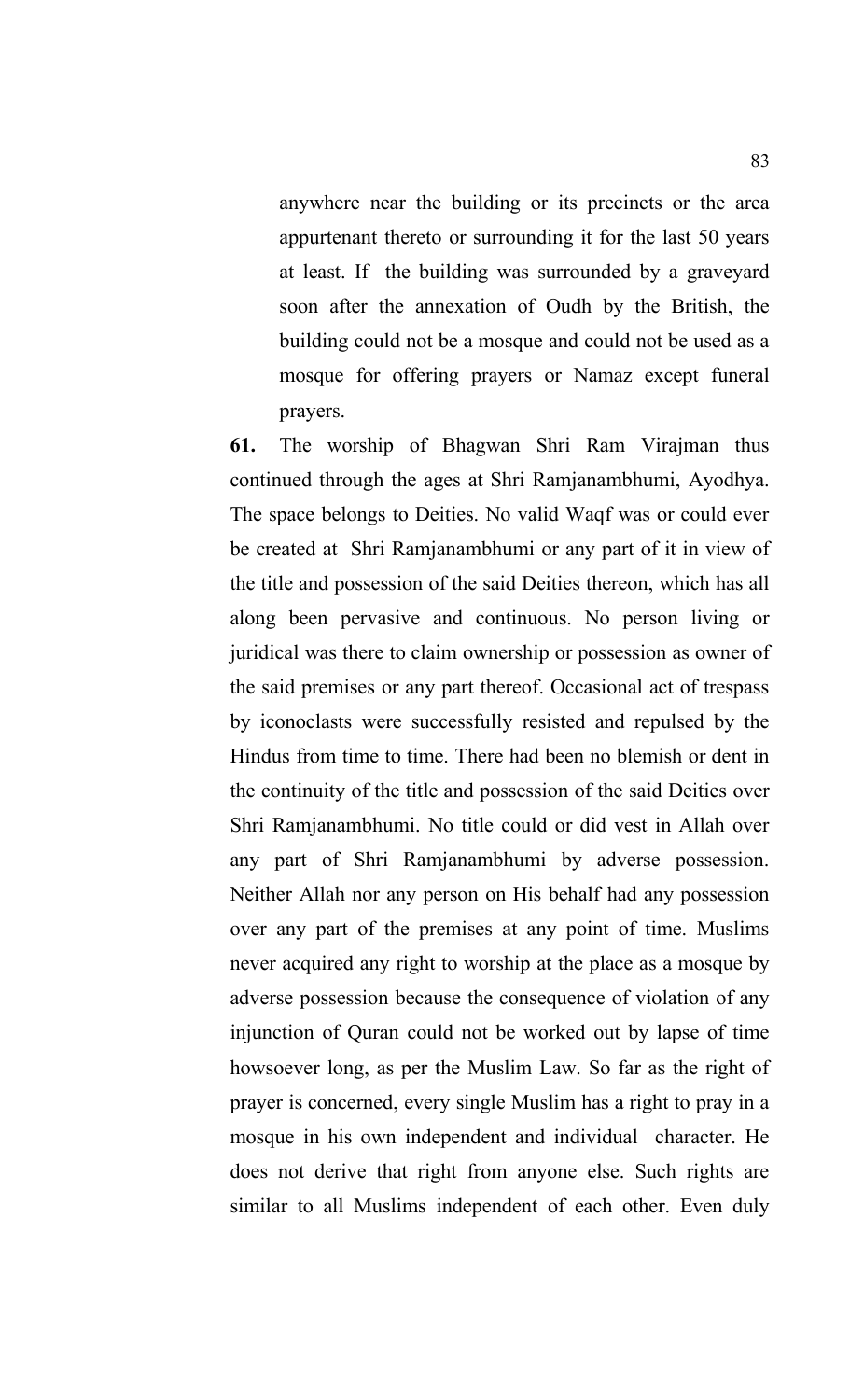converted Muslim gets that right on conversion although none of his ancestors or members of his family had any such right. It is impossible to say in law that those who have a right to pray in a mosque are in possession of that right in the mosque as a community. Fluctuating body of individual Muslims have this right as individual to go into the mosque and pray therein but only so long as the mosque continues to exist as a mosque. This right to pray cannot be tagged on by a Muslim to the similar right of another Muslim and cannot form the basis of any adverse possession in law or acquisition of title of land by prescription as a Waqf for the mosque. The body of worshippers is only an undulating, ever changing body of individuals and not a corporation. The claim of right to worship by going to a place as a mosque is not a claim of right to possession of the place as its owner. The factum of occupation of a place without any claim to title as owner cannot clothe the occupier with the ownership of the place. The true owner's title remains unaffected by any such occupation, howsoever long it may be. A place can become a mosque only when Namaz is offered there with the permission of the owner and publicly in a group after calling of the Azan. After the annexation of Oudh and the First War of Independence miscalled as 'Sepoy Mutiny' by the British, an inner enclosure for the three domed structure was created by raising a boundary wall with iron gratings in the courtyard of the building which separated Ram *Chabutara*, the Charans and the Sita Rasoi from the building and divided the courtyard in two parts. The inner part in which the three domed structure situated was landlocked by all sides by the outer part in which the Ram Chabutara, the Charan and Sita Rasoi situated. The British thus tried to confine the Hindus to worship their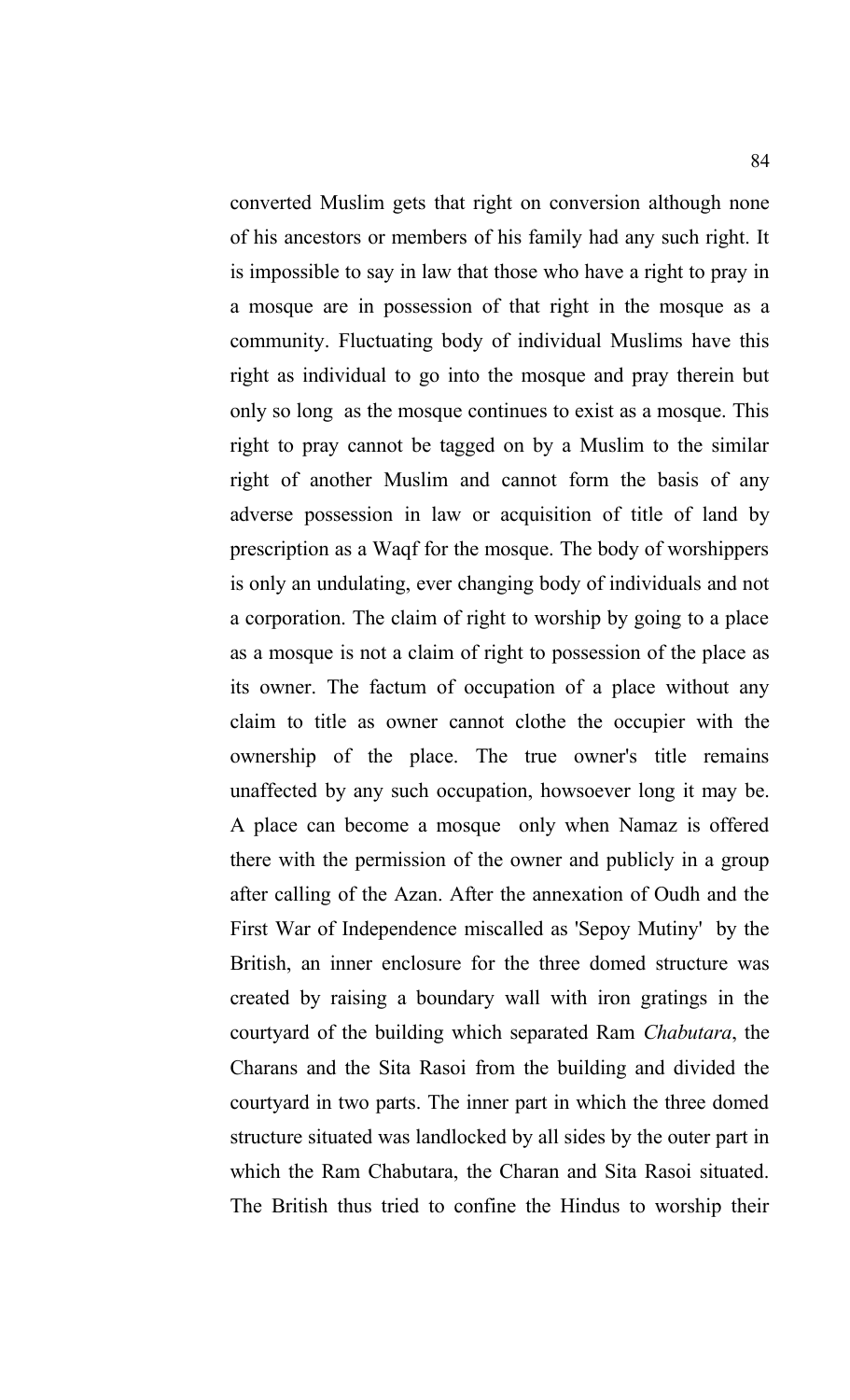Deities in the outer part of the courtyard, but no Muslim could enter the inner part of the courtyard or the three domed structure within it, without passing the outer courtyard which had Hindu places of worship and was in their exclusive and constant occupation. This laid the seeds of trouble off and on whenever any Muslim wanted to go inside. The result was that no Namaz was offered inside the three-domed structure, despite attempt of the British Government to induce the Muslims to do so by raising the inner boundary wall. This was a calculated attempt by the Britishers to encourage the Muslims to use the abandoned place as a 'Mosque', and create differences between their Hindu and Muslim subjects with the object of maintaining their power particularly in the context of the First War of Independence in which Hindus and Muslims had fought with the British power neck to neck as brothers. This attempt failed. There was overwhelming number of Hindus living all around the place and local Muslims knowing that it was not a place for offering Namaz, Hindus never left the place and continued to worship Charan Sthan, Sita Rasoi and idols of Bhagwan Shri Ramlala Virajman on the Ram Chabutara within its precincts. The attempt of Britishers to reconstruct damaged structure in 1934 at the cost of the then Government was another attempt to create rift in the two communities. It appears that there was no Mutwalli otherwise he would have taken care of the said building. The Britishers were in fact sowing the seeds of the two nation theory which ultimately led to the partition of India. However, despite the British efforts, no prayers were ever offered in the three domed structure at Shri Ramjanambhumi even after its reconstruction and renovation since the Muslims knew that the building was not a mosque for offering Namaz. In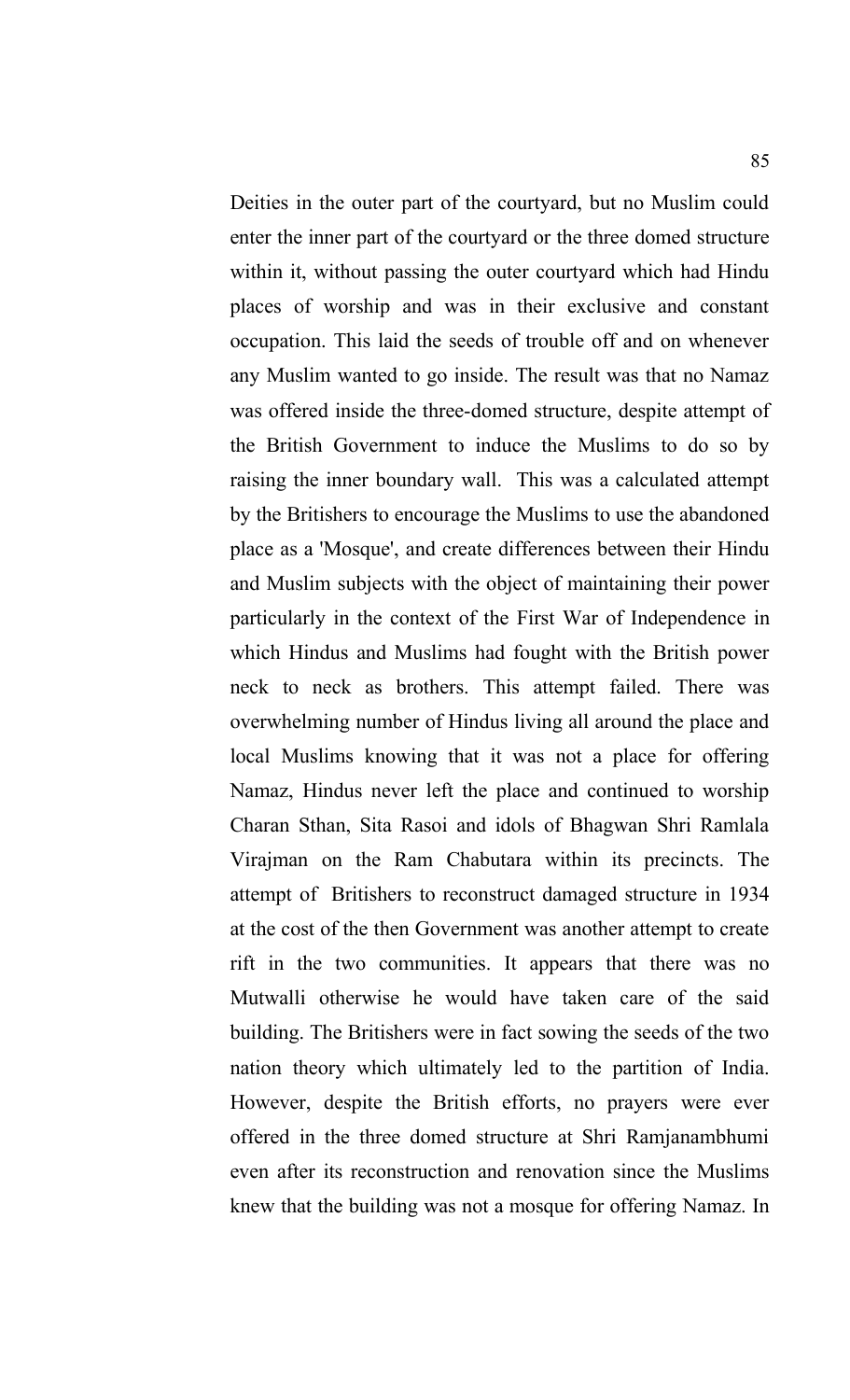1936, U.P. Muslim Waqfs Act was passed whereby two Central Boards of Waqfs, one for Sunni and other for Shia were established to supervise and control Muslim Waqfs. No notification was issued in respect of the building in question declaring it to be a Waqf. The plaintiff Waqf Board has no jurisdiction in respect of the premises even if it were a mosque. It took no action or positive steps for the custody or the care of the building or its establishment as a mosque. No one was appointed or acted as its Mutwalli, or Mauazzinn or Imam, or Khatib or Khadim. The descendant of Mir Baqi sought to be set up as Mutwalli by the British was an opium addict. He denied that the grant of revenue free land was for the purposes of the mosque. On the contrary, he claimed that it was his Nankar for services rendered to the British and he never looked after the alleged mosque at all. At the time of independence, acting upon the two nations theory resulting in partition, Baba Abhiram Das, Guru of the answering defendants concerned alongwith Paramhans Ram Chandra Das, defendant no.2 and Sri Gopal Singh Visharad, defendant no.1 and several others resolved to restore the sacred Janamsthan of Ramjanambhumi to its pristine glory, in particular by removing the three-domed structure raised thereat by Mir Baqi which was an object of national shame for the Hindus. Pursuant to such resolution they took collective vow at a public meeting held on 2.10.1949, which was the day in that year, of Vijyadashami, for restoration of Ramjanambhumi as the first step towards fulfilment of dream of Mahatma of establishing Rama Rajya in Bharatvarsha after independence from British bondage. First they cleared up the scattered mounds of earth which the Muslims claimed to be their graves, in the areas around Shri Ramjanambhumi. This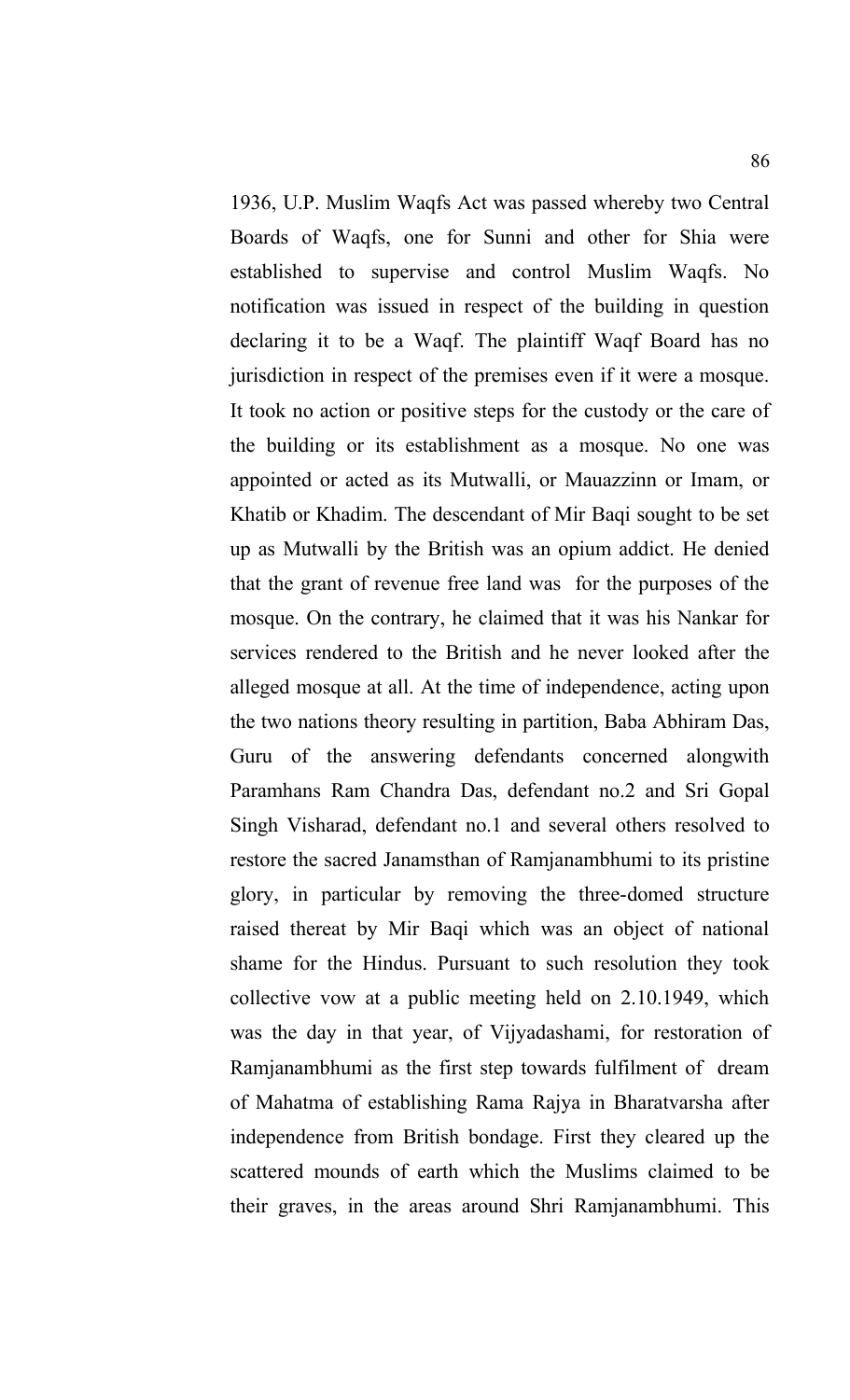followed up by Navahna Pathas, Japa and Sankirtan at Shri Ramjanambhumi. The first batch of 108 Navahna Pathas commenced on 16.10.1949 which was followed by 1108 batches of Navahna Pathas. Japa and Sankirtan performed continuously. They continued in and outside the three domed building, within its precincts and on the adjacent land all around, unabated, resulting in the great manifestation of Bhagwan Shri Ram Lala within the three-domed building, under its central dome, to be more precise, by the installation of idol of Bhagwan Shri Ram Lala with all due ceremony at the auspicious hour of Brahmamuhurta during Shrawan Nakshatra and Tula Lagna in the most auspicious constellation of the planets, named, Harshan Yoga, on Thursday, Pausha Shukla 3 of Vikram Samvat 2006. At that time although the planet Sun was Dakshinayana but Sanyasis and Vairagis are permitted by the Shastras to instal a Deity even during Dakshinayan. The idol of Bhagwan Shri Ram Lala is Chala and seated on a silver Singhasan (throne). Akhand Sankirtans and Japa have continued ever since without any break for the last about 40 years at Shri Ramjanambhumi. The suit is bad and not maintainable in law inasmuch as the Deity of Bhagwan Shri Ram Lala Virajman under the Central dome of the building on the Ram Chabutara with such symbols of worship as the Charan and Sita Rasoi have not been made parties to the suit. It is also bad for want of Mutwalli of the alleged Waqf. The Sunni Central Board of Waqfs, U.P. has no jurisdiction or competence to meddle with the alleged waqf or the alleged mosque or to sue in respect thereof for want of proper and valid notification in its favour under section 5 of the U.P. Muslims Waqfs Act 1936. The notification dated 26.2.1944 having already been held to be invalid by the Court's finding on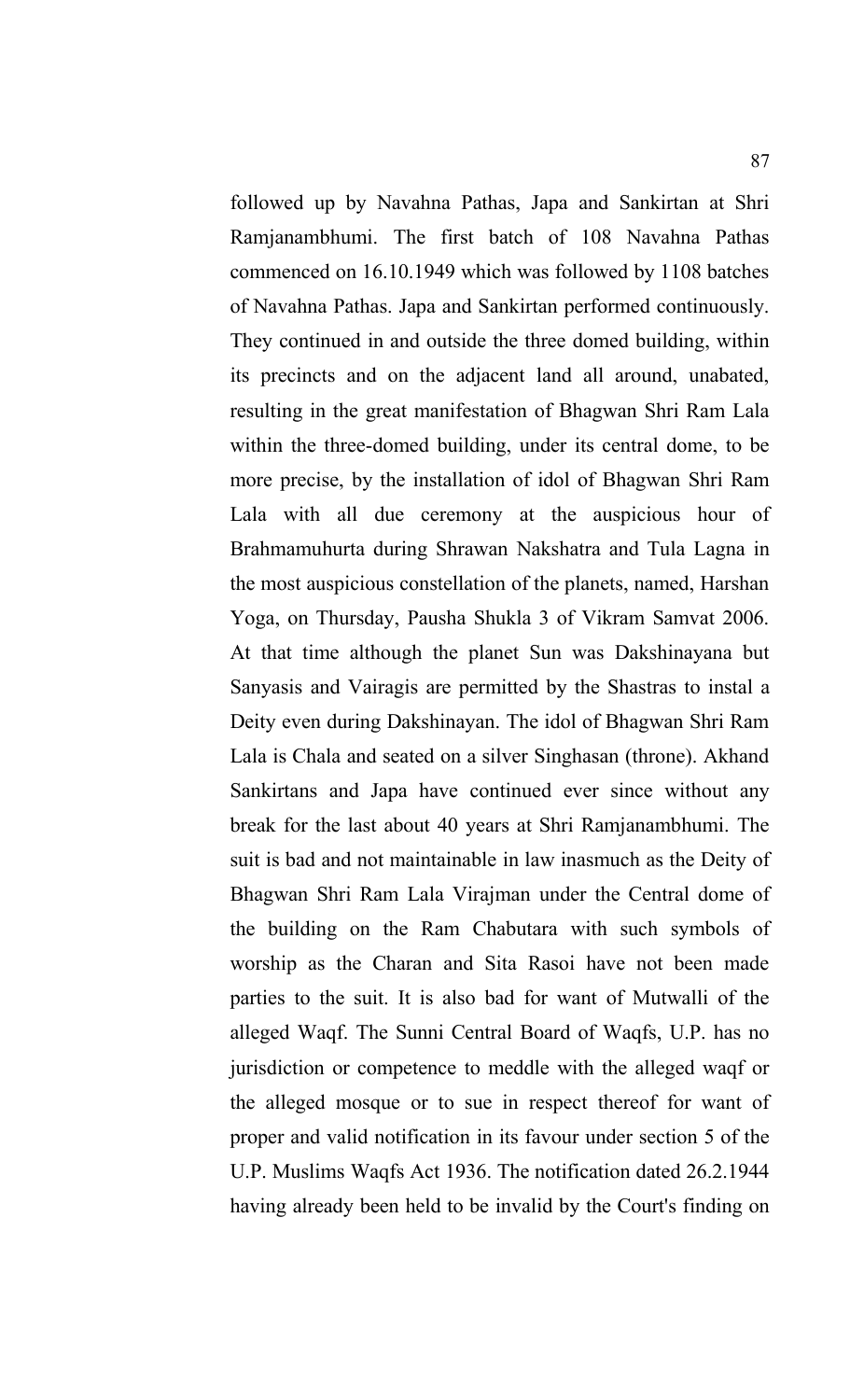issue no.17, has become final and irreversible between the parties. Even otherwise, the suit when filed in 1961 was barred by the provisions of U.P. Muslim Waqfs Act, 1960 and the civil court had no jurisdiction to entertain it. The suit is incompetent and not maintainable under Order 1, Rule 8 C.P.C. The permission granted by the Court to the plaintiff to sue in the representative capacity for all the Muslims is liable to be revoked, particularly because the plaintiffs are all Sunnis, while the Shias did not claim the alleged mosque and waqf to be a Shia Waqf. The defendants named in the suit cannot represent various sects of Hindus in India. None of the plaintiffs has any right to sue for possession over the alleged mosque. The relief for possession by removal of the idols and other articles of Hindu worship is, in fact and in law, a relief for mandatory injunction and is barred by six years' limitation prescribed by Article 120 of the Schedule to the Indian Limitation Act, 1908. Even otherwise, a person other than Mutwalli of a mosque cannot sue for its possession and can sue only for a declaration that it is a mosque and if it is out of possession or dispossessed, that its possession be made over to the Mutwalli. To such suit also Article 120 applied and not Article 142 or 144 of the Schedule, Limitation Act 1908. Even otherwise, the suit is barred by Article 14 of the Schedule, Indian Limitation Act 1908. It is not a case of continuing wrong within the meaning of Section 23 of the Limitation Act and, therefore, the suit is barred by limitation. It is in the interest of parties that this matter be decided at the earliest. The defendant is willing to arrive at a negotiated settlement with the Muslim community under the supervision or mediation of the Court. The mosque building may be shifted since place of birth of Lord Rama cannot be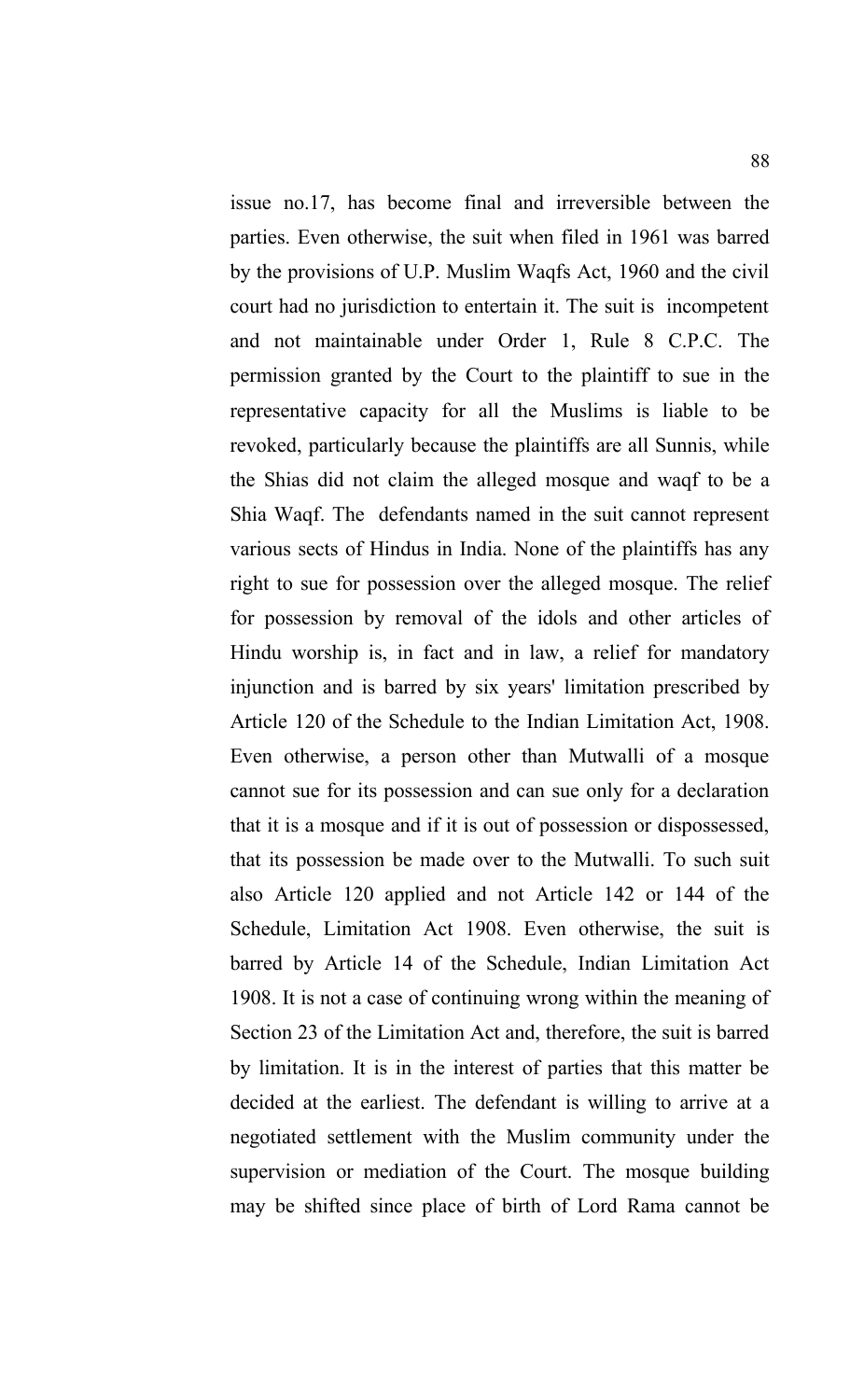changed. There are no Muslims residing anywhere near the place who may require a mosque there for offering prayers. The number of existing mosques at Ayhodhya is so large as compared to the need for them that some of them have fallen due to disrepair and have ruined for want of maintenance. Such a statement was made by Prince Anjum Qader, the President of All Indian Shia Conference and a descendent of Nawab Wajid Ali Shah who ruled Avadh when it was annexed by the British, in reply to the suit no. 236 of 1989 filed on behalf of the Deities in the Court of Civil Judge, Faizabad, now re-registered as O.O.S. No. 5 of 1989 in this Court.

**62.** On 27th July 1937 Mahatma Gandhi also expressed similar views that it is great sin to occupy by force any religious building of worship. During Mughal time due to religious fanaticism, Mughal Rulers had occupied many such Hindu religious places which were sacred places of worship for the Hindus. Many of them were looted and destroyed and many of them were given shape of a mosque. Although a temple and a mosque are both sacred places for worship of God and there is no difference between them but the traditions and forms of worship of Hindus and the Muslims are different from each other. From the religious point of view, a Muslim can never tolerate placing of an idol by a Hindu in his mosque where he has been worshipping Khuda and in the same way, a Hindu will not suffer demolition of a temple where he has been regularly worshipping Rama, Krishna, Shankar, Vishnu and Devi and construction of a mosque in its place and, therefore, both should try to resolve all such disputes by returning such places to each other. The three domed structure excluding the Kasauti columns and sandalwood beams can be constructed near the Mazar of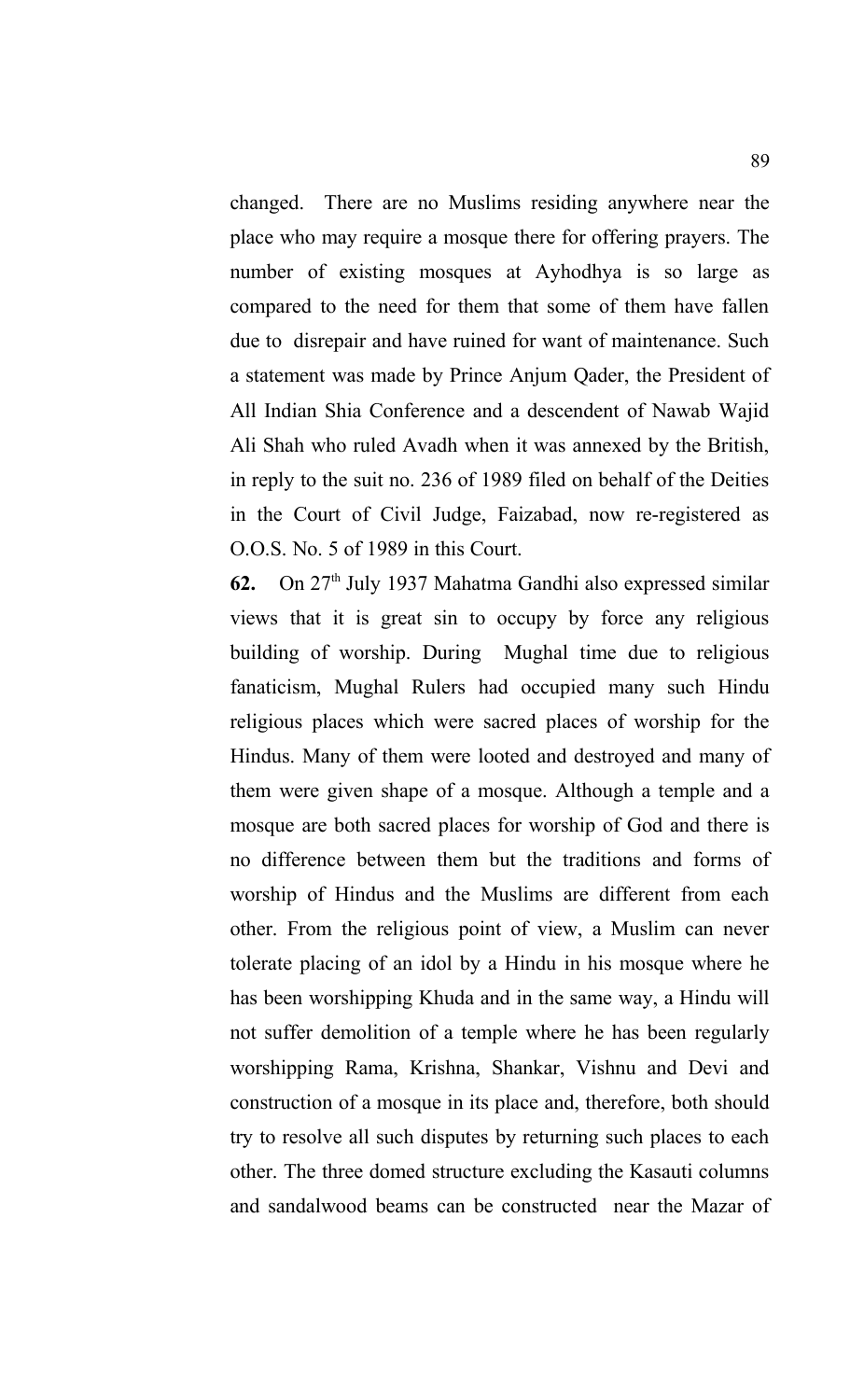Mir Baqi at village Sahanwa, or at any other place where the Muslims have sizeable population and agree to its re-erection on the land provided by them. In view of the Apex Court's decision dated 24<sup>th</sup> October 1994 the acquisition of the area excluding the one described by the Apex Court as Ramjanambhumi-Babri Masjid, situated in a part of plots no. 159 and 160 of village Kot Ram Chandra Ayodhya by Ayodhya Act 1993, was absolute. There is no cause of action. In any case, after demolition of the three domed structure, no cause of action survies. Sunni Central Board of Waqfs has not been constituted for the past many years validly and as such it has no right to file the suit. Sunni Board or the Shia Central Board of Waqf cannot represent the entire Muslims generally and more particularly, when the mosque claimed is a Shia Mosque and, therefore, they cannot file the present suit in representative capacity.

# **Additional written statement dated 29.8.1995 of defendant no. 13 (Mahant Dharam Das) (Suit-4)**

63. An additional written statement dated 29<sup>th</sup> August 1995 has been filed by defendant no.13 Mahant Dharam Das replying the amended paragraphs of the plaint. It is said that the building which was demolished on 6.12.1992 was not a mosque and could not be called "Babri Masjid". Demolition of structure did not constitute violation of any order of the Court. No relief for restoration of building can be granted to the plaintiffs. Correct details for identification of the land in question have not been provided. The suit is rendered infructuous and even otherwise is not maintainable.

# **Additional written statement dated 14.9.1995 of defendant no. 17 (Ramesh Chandra Tripathi) (Suit-4)**

**64.** It says that allegation of placement of idols in the night of 22nd/23rd December, 1949 is false. On the contrary, they existed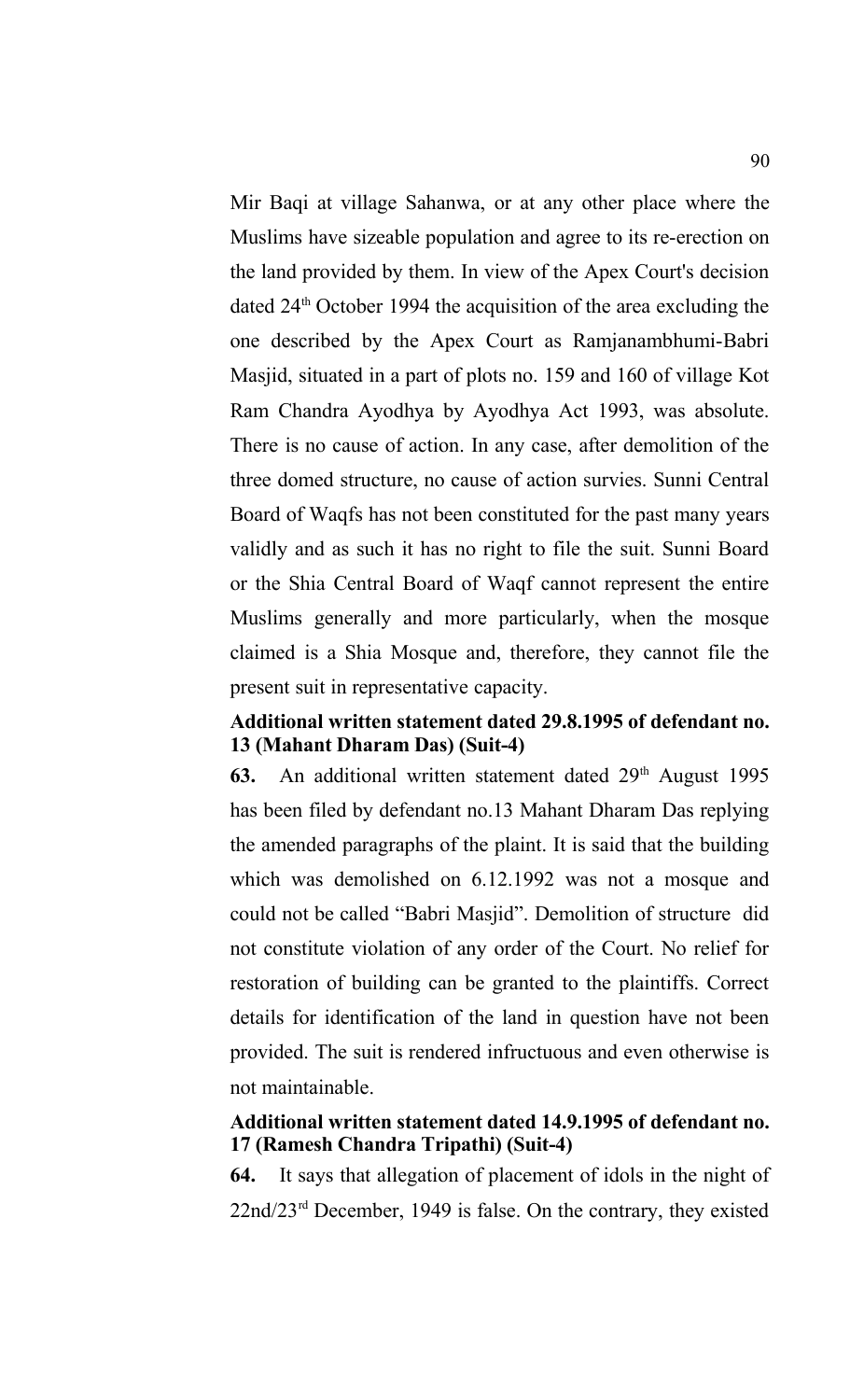at the place in question from time immemorial. Babar was an invader. He had no legal authority to construct a Masjid at the sacred place of Hindus, i.e., the birth place of Lord Shri Ram. Mughal invader Babar through his Commander Mir Baqi tried to demolish the old glorious temple of Lord Shri Ram at the place in question but could not succeed in his mission. Some further details have been given in additional pleas of the written statement of respondent no. 17 similar to that contained in written statement filed on behalf of defendant no.13, therefore, we are not repeating the same and shall refer later as and when the occasion arises.

## **Written statement dated 18/19.7.1969 of defendant no. 18 (Mahant Ganga Das) (Suit-4)**

**65.** A separate written statement dated 18/19<sup>th</sup> July 1969 has been filed by defendant no.18. Damage to the building allegedly called Babri Masjid in 1934 has been denied in para 8 of the written statement. The report, if any, with respect to Waqf is ex parte and not binding upon the defendants. The capacity of Sunni Board to represent the entire Muslim community including Shia is disputed. In the additional pleas, it is said that sketch map was totally incorrect and misleading. The temple in question is known as Janam Bhumi, the birth place of Lord Ramachandra situate in Ayodhya and belong to defendant no.3. The defendant-3 has been doing Darshan and Pooja at the place in question for the last 30-32 years.

# **Written statement dated 5.11.1989 of defendant no. 20 (Madan Mohan Gupta) (Suit-4)**

**66.** He has filed written statement dated 5.11.1989. Any battle between Babar and the then Ruler of Ayodhya has been denied. Existence of graveyard or mosque is also denied. Sketch map said to have been filed by Raghubar Das is not binding on the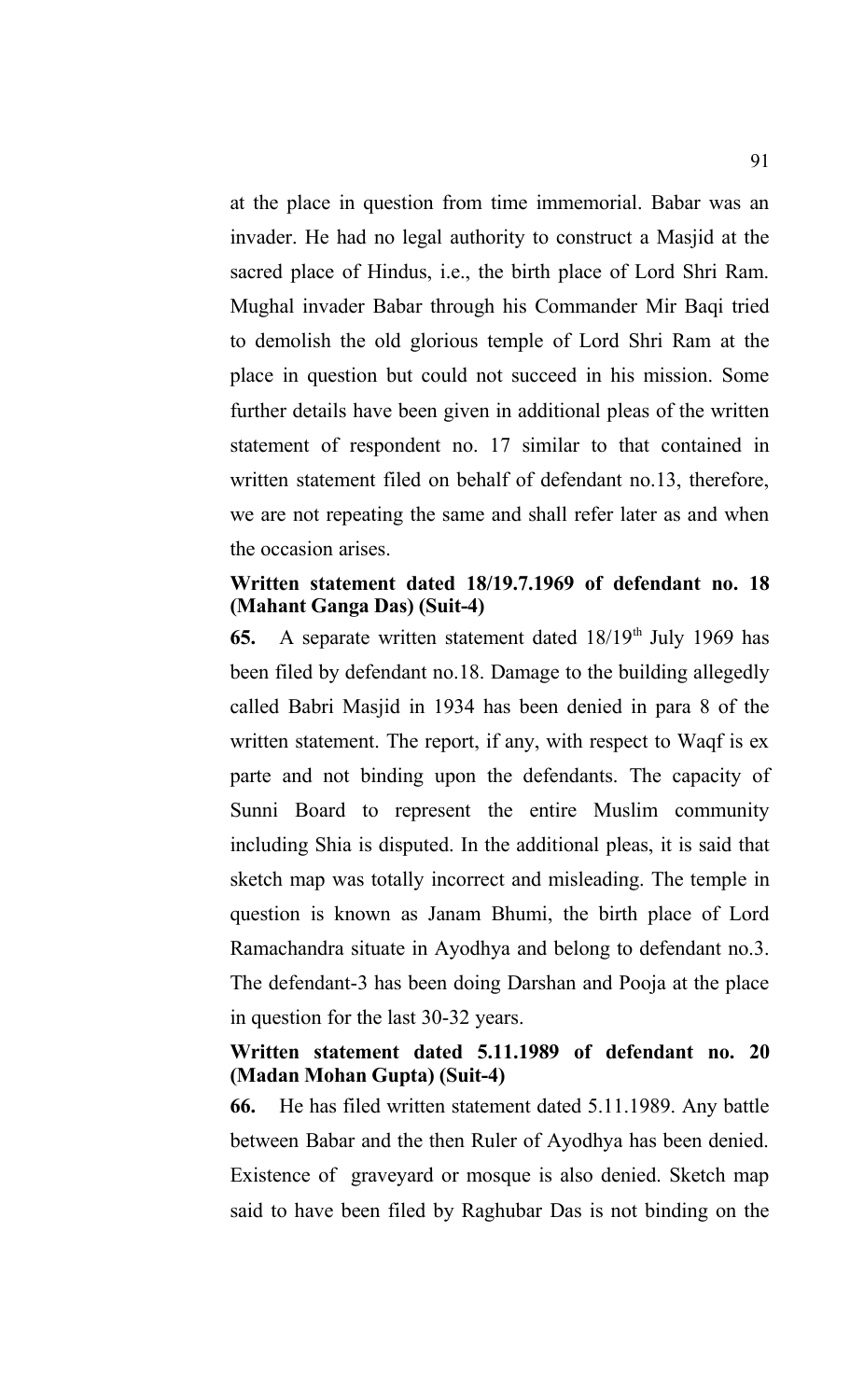defendants. The building in question is a temple and not a mosque. The decision of earlier suit is not binding or would not operate as res judicata. Neither the defendant nor Hindu public in general derive any title from the said Mahant Raghubar Das or his representatives and are neither bound by any of his action or conduct, nor the decision in Suit no. 61/280 of 1985 is binding on them. Inquiry, if any, by the Waqf Commissioner is ex parte and not binding on Hindus as such. The building throughout has been Ramjanambhumi Temple with idols of Hindu Gods throughout. The Muslims have no legal or constitutional right of offering prayer at the site of Ramjanambhumi since the building was a temple. Installation of deities in the temple as alleged in para 15 of the plaint is denied. In the additional pleas it is said that Lord Shri Ram an incarnation of God, took birth thousands of years ago in Ayodhya. His birth place is known as Ramjanambhumi or Ram janam Sthan. This birth place is worshipped for the last many thousand years by Hindu public who believe in Divine presence at Ramjanambhumi in Ayodhya and have a devout faith that by offering worship at that place, they are recipients of the bounties and blessings of God, which constitute the features of a temple in Hindu religion. A holy temple stood at that place in ancient times. Later on Maharaja Vikramaditya reconstructed and resuscitated Ramjanambhumi temple. For Hindus, it is a spiritual base of Hindu religion. According to Hindu scriptures and traditions, Lord Ram was born in between the end of Treta Yuga and beginning of Dwapar Yuga. The span of Dwapar Yuga was about eight Lac years. He was God incarnate and took birth in human form to protect the saints, to destroy evils, to establish Dharma and save the world. Since then, from time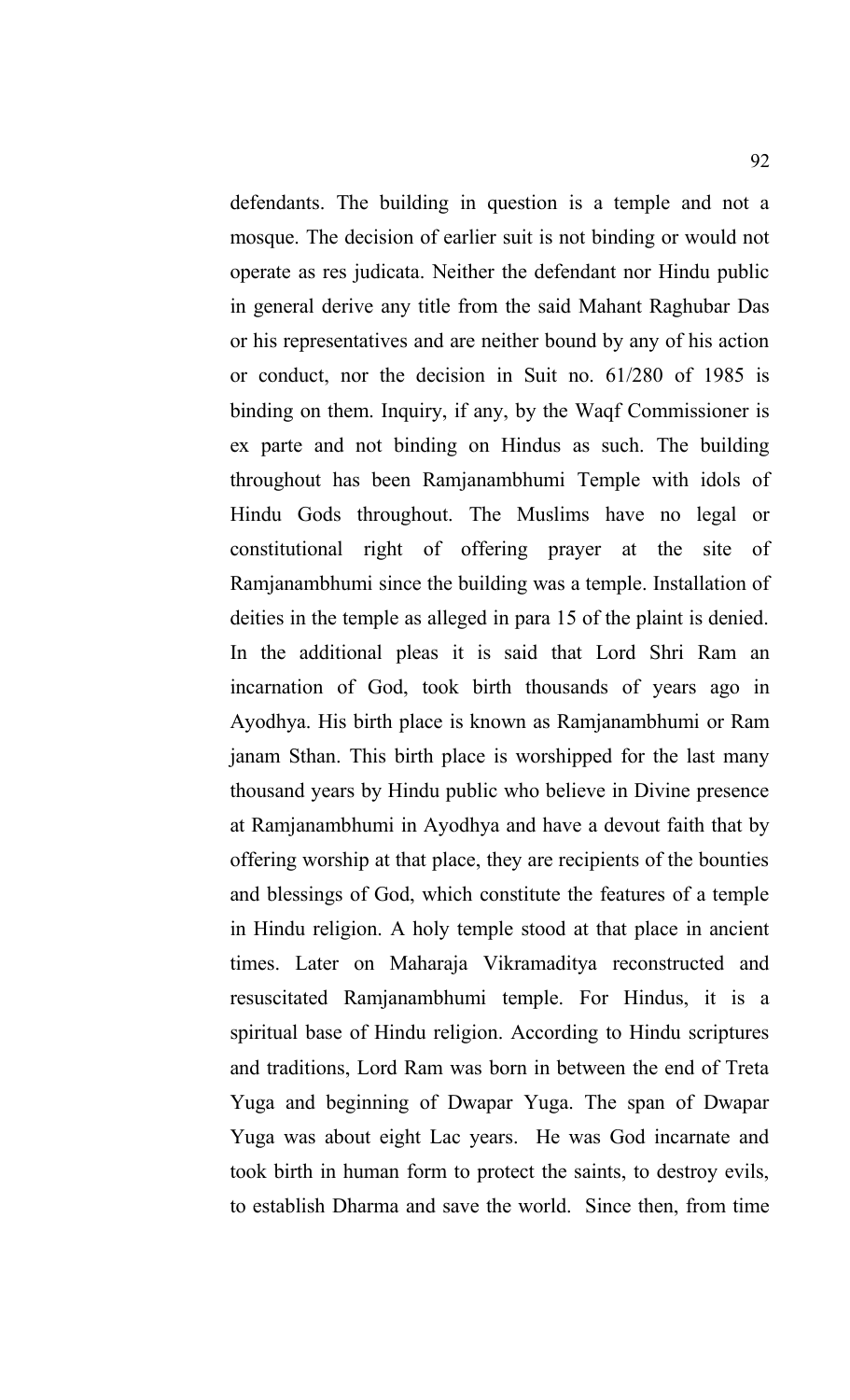immemorial, He is being worshipped by Hindus with highest devotion and reverence. The literature is full with the narration of ideal life lived by Lord Ram on this earth, beginning with Ramayana of sage 'Valmiki', who according to the evidence in the treatise was a contemporary of Ram. Thereafter, the sage 'Vyasa' mentioned Ram at many places in 'Mahabharat' and has written a summary in his holy Biography in 'Ramopakhayan Parva', which is part of 'Bara Parva'. 'Purans', 'Arthshastras of Kautilya', 'Raghubansh of Kalidas', 'Satrabandha of great Bhakta King Prabarsein' and multitudes of other books in many languages of India describe the life of Ram. In all this literature, Ayodhya and its sanctity is repeatedly described. In 'Uttarkand' of 'Ramcharitra Manas' written by 'Goswami Tulsidas' (1497- 1623 AD) who was a contemporary of four Mughal Emperors viz., Babar, Humayun, Akbar and Jahangir, the devotion with which the functions of Ram Janam (birth of Ram) were celebrated in Ayodhya is described. Not a single word is to be found in this great treatise about the existence of Babri Masjid or performance of Namaz at Ramjanambhumi. Ram is most renowned and respected incarnation born in India. He was born on Navami in the month of Chaitra according to Hindu calendar which is popularly known as 'Ramnavami'. He killed devil 'Ravana' and the entire episode is celebrated every year as 'Dushera' in every part of India. After the conquest of Lanka when Ram returned to Ayodhya, the said occasion was celebrated with great enthusiasm and 'Diwali' was celebrated, which is still continuing and participated by members of all religions, communities and sects. The father of Nation Mahatma Gandhi was a devotee of Lord Ram. In an ancient book known as 'Ayodhya Mahatamya' (a Guide for travellers), (the original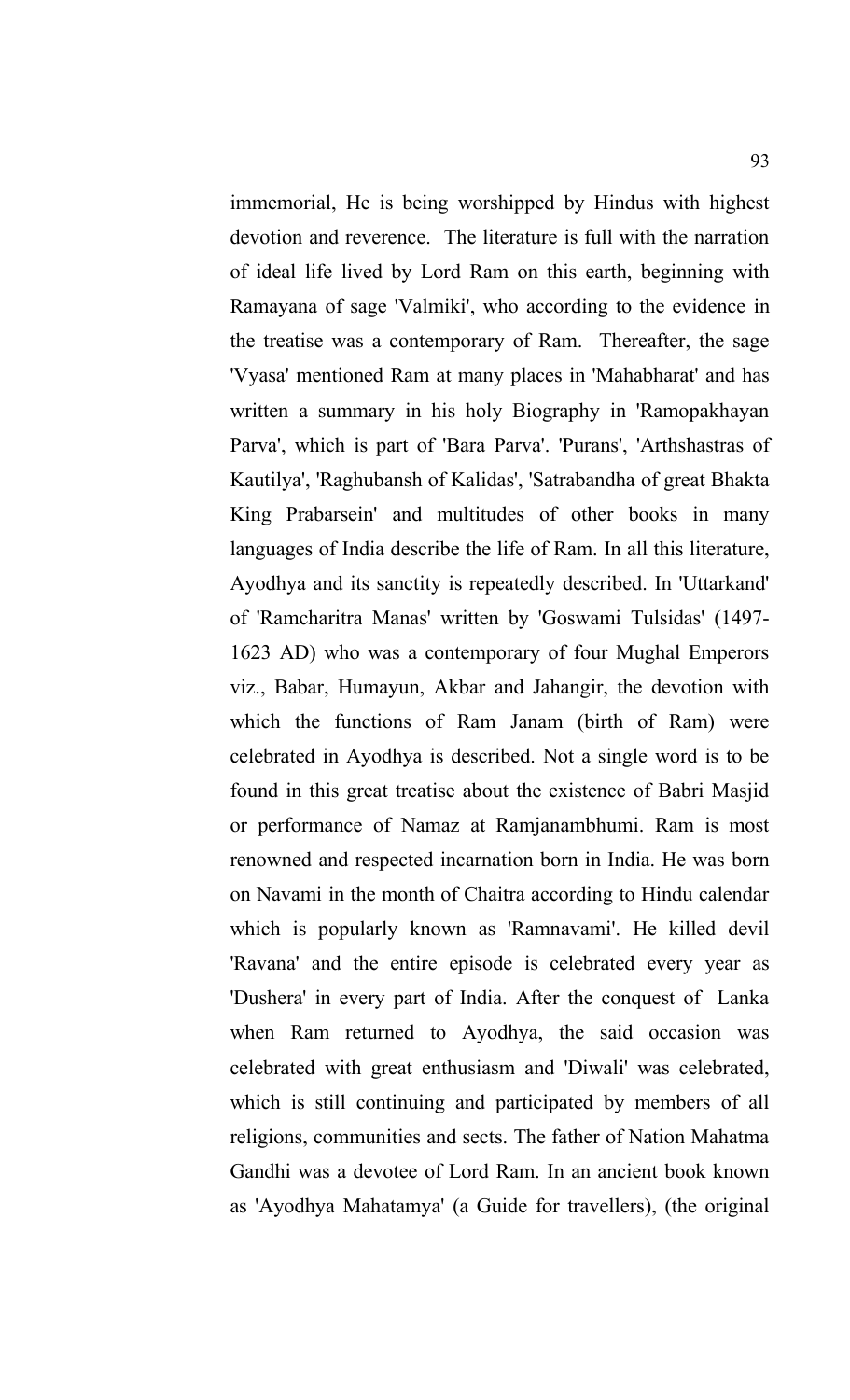of which is in Sanskrit, but its translation by Ram Narain has been published in the journal of the 'Asiatic Society of Bengal', Volume 54, Part I, Chapter I-C-4-1875,Calcutta 1875), it is said that all the four sons of Emperor Dashrath were born in the palaces of their respective mothers. At one place, it is described that Sita Rasoi is in Kaushalya Bhawan, the Janamsthal. The researchers have concluded that this ancient book appears to have come into existence during the period of Emperor Akbar. There is no description of so called Babri Masjid alleged to have been constructed by Emperor Babar. 'Faizabad Gazetteer', Volume 43, of the District Gazetteer of the United Provinces of Agra and Avadh, compiled by Sri 'H.R. Nevill', ICS, published by Government Press in 1905 under the topic 'Directory' while dealing with Ayodhya at page 12-F, affirmed that Janamsthan was in Ramkot and marked the birth place of Lord Ram. Later on it is said that the mosque has two inscriptions, one on the outside and the other on pulpit and both are in Persian bearing the date 935 Hizri. On the authenticity of the inscriptions there can be no doubt but no record of visit of Babar has been found by Muslim historians. It must have occurred about the time of his expedition to Bihar. There is nothing to show about the visit of Babar to Ayodhya. Only on the basis of these two inscriptions, the conclusion is being drawn all around that the mosque was built by Babar. It is very doubtful that it was so built. It appears to be a creation of Britishers sometimes in 19<sup>th</sup> Century in order to create hatred between the two communities of India, viz. Hindus and Muslims and thereby implement the policy of communal disharmony and create problems of law and order effectively so that their annexation of Avadh may be justified on moral grounds. The script of the outer inscription of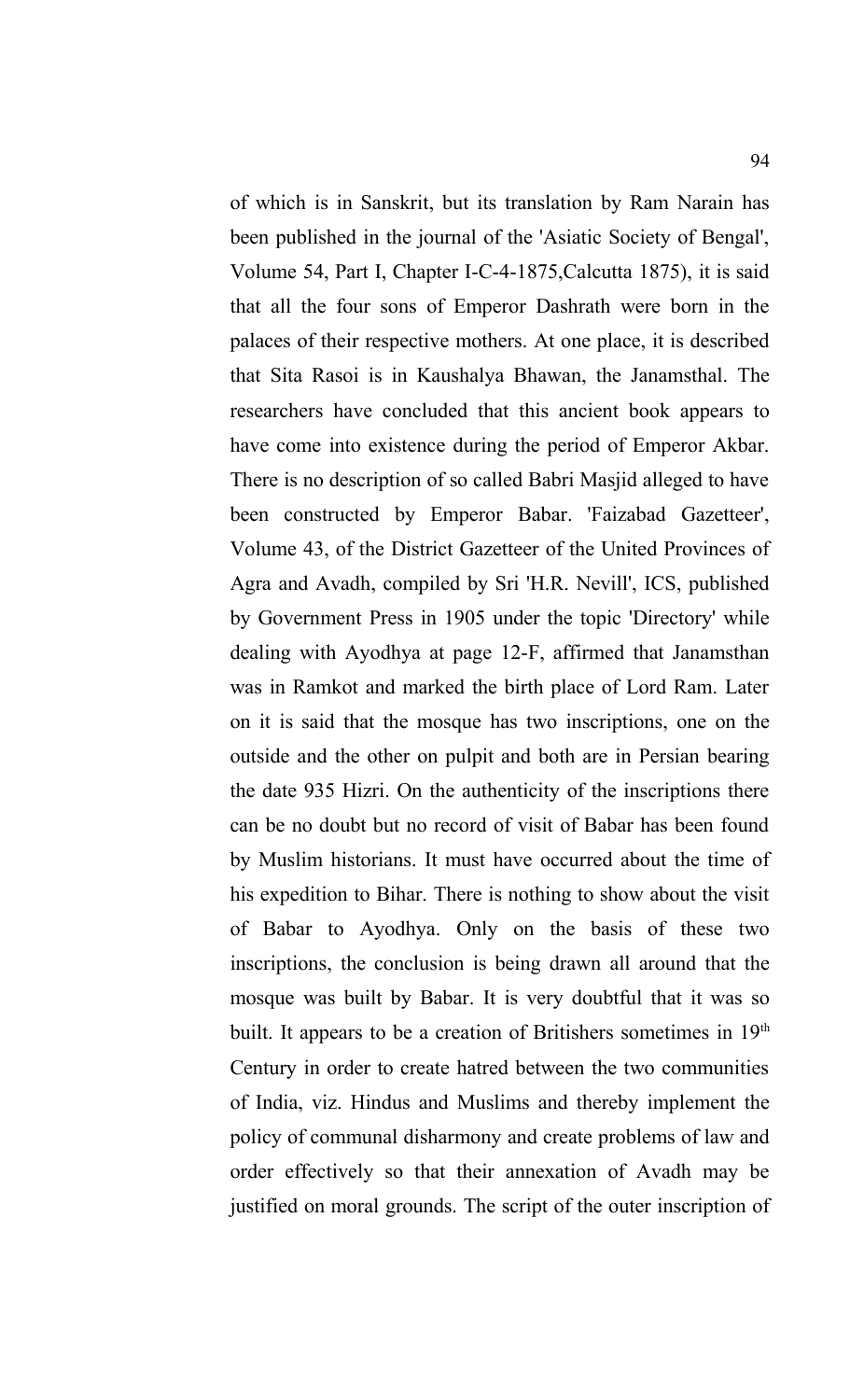mosque is pretty bold and more artistic, a style which was developed sometimes in the middle half of the  $19<sup>th</sup>$  century while the inner inscription is very fine and thin, a style developed in the latter half of the  $19<sup>th</sup>$  century. It is, therefore, absolutely certain that on the basis of these two inscriptions it cannot be concluded that either the mosque was built in 1528 AD or in 935 Hizri or it was built by 'Emperor Babar' or his Governor 'Mir Baqi' as stated therein. "U.P. District Gazetteer Faizabad" published in 1960 by the U.P. Government and edited by Smt. Esha Basanti Joshi, at page 47, quotes the inscription inside the mosque and relies on it for the purpose of date of construction of the mosque. To determine the year of construction and the authority who got it constructed, only these inscriptions are being relied and nothing else. In the 'Babarnama' translated by 'Annette Susannah Beveridge', Volume II, published by Sayeed International, New Delhi in Appendix 'U', the heading is "The inscriptions of Babar's Mosque in Ayodhya (Avadh)". While reproducing the inscription inside the mosque and translating it at page XXVIII, after quoting the couplets and giving its translation and working out the number 935 to identify the year, the author at the bottom appended a note creating doubt. For the first time, a book was published in 1813 by Leyden and known as "Memoirs of Zahiruddin Mohd. Babar, Emperor of Hindustan" and for the first time therein it was said that in March 1528 Babar passed through Ayodhya. Even though Leyden did not mention anything about the demolition of Hindu temples in Ayodhya and building of mosque in their place, yet the British Rulers gave currency to this false news that Babar demolished Ramjanambhumi Mandir and constructed Babri Masjid thereat. The translated 'Babarnama' published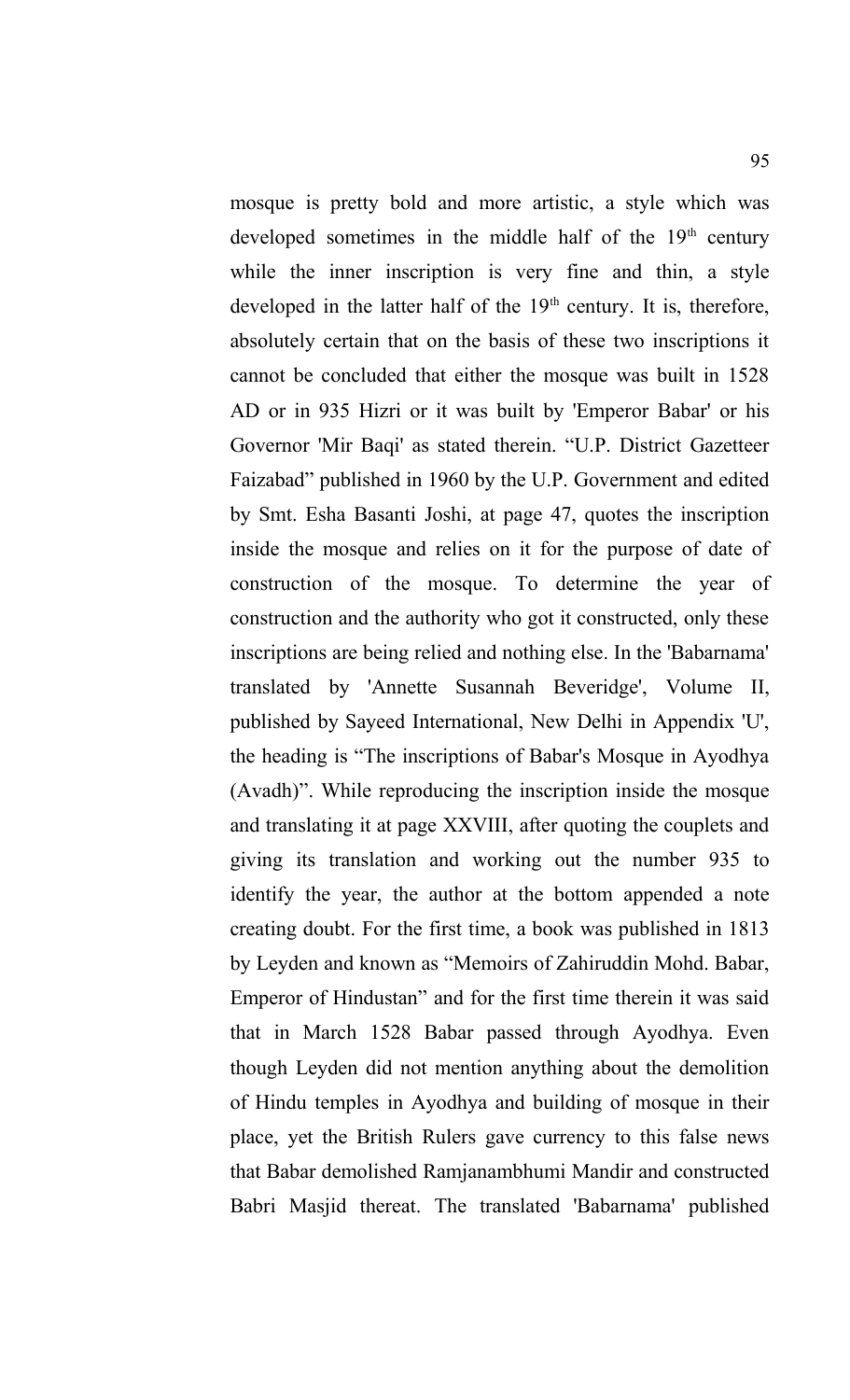thereafter has mentioned that Babar never interfered with the religion of others and he visited various Hindu temples and appreciated their archaeological beauties. There is no evidence of Babar ever having arrived at Ayodhya and demolished Hindu temple. Claim of construction of mosque 400 years ago by Babar is wholly wrong. In Faizabad Gazetteer of 1960 at page 352 it is said that at the time of Muslim conquest there were three important Hindu shrines (Ayodhya) and little else, the Janamsthan temple, the Swargadwar and the Treta Ke Thakur. The Janamsthan was in Ramkot and marked the birth place of Ram. Till 1855 also there was no mosque. It is established from Faizabad Gazetteer 1960 at page 63. In Faizabad Gazetteer 1905 at page 174 it is said that the desecration of the most sacred spot in the city caused great bitterness between the Hindus and Musalmans. On many occasions the feelings led to bloodshed and in 1855 an open fight occurred. The Musalmans occupied Janamsthan by force and thence making a desperate assault on the Hanumangarhi. They charged up the steps of the temple but were driven back with considerable loss. It resulted in death of seventy five Mussalmans who were buried at the spot called 'Ganje Shahidan'. In A-in-i Akbari also there is no mention of the existence of Babari Masjid. In Faizabad Gazetteer of 1960 at pages 351 and 352 it is said that with the departure of the Court, the Hindus were left to themselves and numerous temples and monasteries sprang into existence. Naval Rai, Deputy of Nawab Safdar Jung built a fine house in Ayodhya which still stands on the river front. Probably this rise in importance was due to the popularity gained of Ramcharitra Manas of Tulsidas. The progress of this place became more rapid after annexation of Avadh by the British. Before the middle of nineteenth century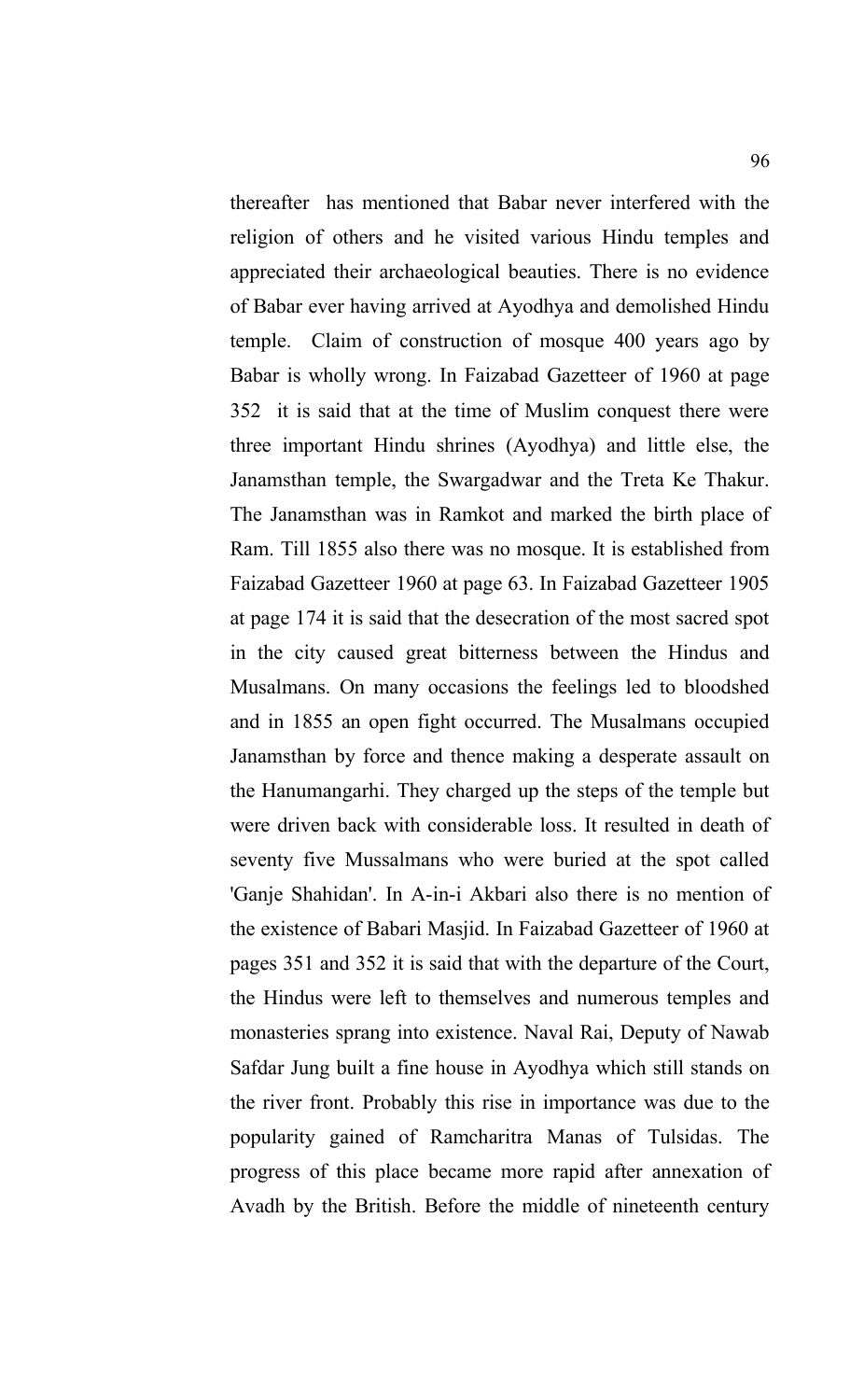Ayodhya was regarded as a stronghold of Hinduism.

**67.** There are some more facts to establish that neither the mosque in dispute was built by Babar in 1528 nor is it a mosque at all:

- i. The tomb of the disputed Masjid if looked from behind would show that it is not in the style developed by Turks during fifteenth century, nor the Mehrab of Masjid in that style is to be found. There is no tomb in the disputed Masjid as is found in other mosques generally.
- ii. On the north door, in the front, facing each other, there are two tigers. They are in the style of taking leap and their tails are just in the same style when a tiger takes leap. Between these two tigers there is a peacock. This is not a characteristic of a mosque.
- iii. Various Hindu idols are painted or their inscriptions are to be found in the disputed mosque.
- iv. There is no provision for reciting Namaz. To this day it has no minarets and no place for storage of water for Vazoo.
- v. The Muslim Faith as adumbrated in Holy 'Quran' does not permit construction of a mosque at the site of temple after demolishing it.
- vi. Babar never dedicated property of disputed mosque to Allah. Even supposing without admitting that Babar constructed the disputed mosque, yet as it has been done by committing trespass by demolishing the temple, the abode of God, either by Babar or at his instance by Mir Baqi , the Governor of Oudh, the dedication is wholly invalid and void. The material of the old temple was largely employed in building the mosque and a few of the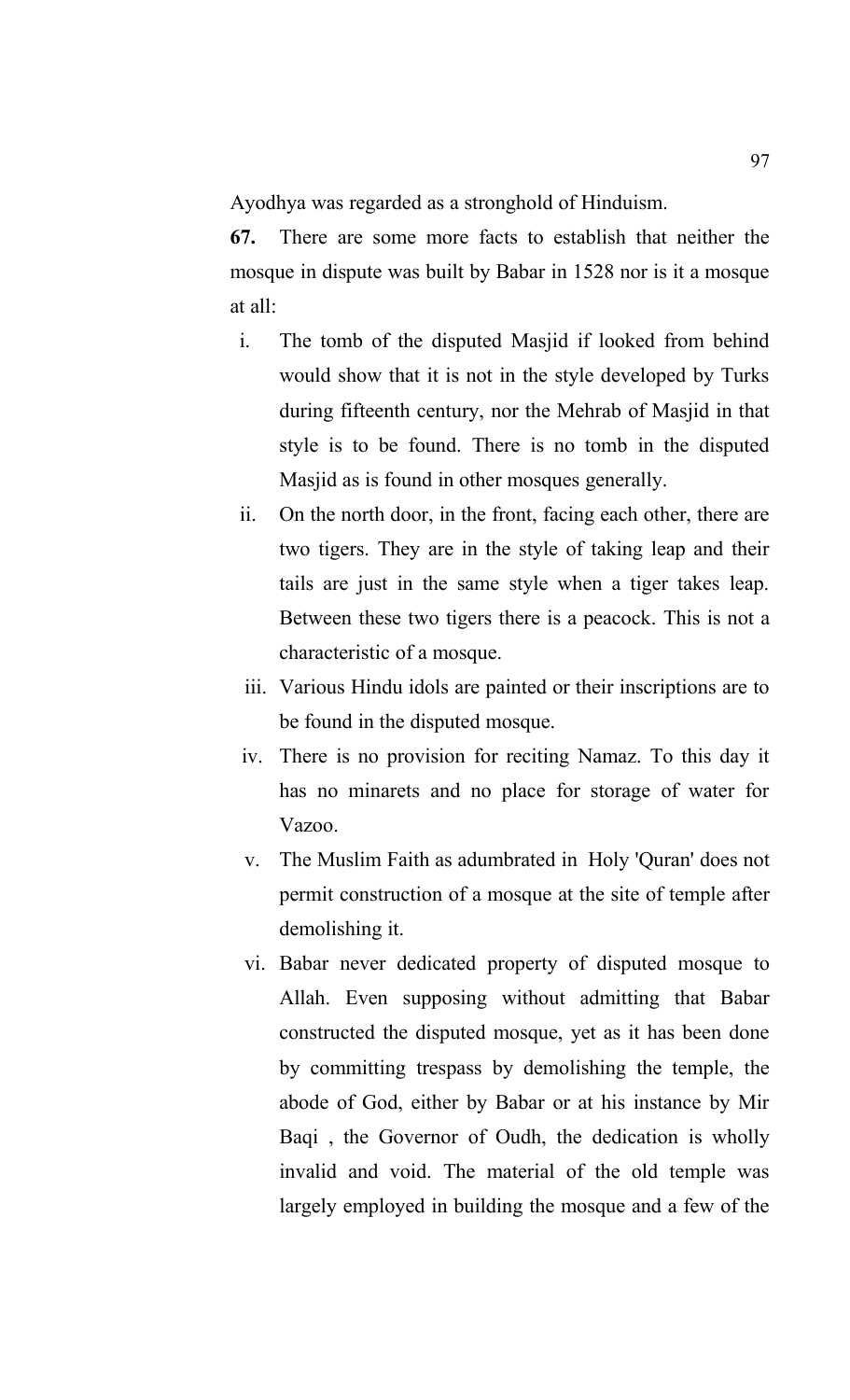original columns are still in good preservation. They are of close grained black stone (Kasauti) bearing various Hindu Vase-reliefs. The outer beam of the main structure being of sandalwood, the height of the columns is 7 to 8 ft., the shape of the vase, the middle section and the capital is square, the rest being round or octagonal. There are two inscriptions in Persian. One on the outside and the other on pulpit bearing the date 935 Hizri. Subsequently, Auranzeb also desecrated the shrines of Ayodhya which led to prolonged bitterness between Hindus and Musalmans. Latter also occupied Janamsthan by force and also made an assault on Hanumangarhi. Attacks and counter attacks continued under the leadership of 'Maulvi Amir Ali' (See page 353 of Faizabad Gazetteer 1960).

- vii. A mosque must be built in a place of peace and quiet and near a place where there is a sizeable and large number of Muslim population. According to the tenets of Islam, a mosque cannot be built at a place which is surrounded on all sides by temples where the sound of music of Conch Shells or Ghanta Ghariyals always disturb the peace and quiet of the place.
- viii. A mosque must have a minaret for calling Azan. According to 'Baille', an assembly of worshippers pray in a Masjid with permission, i.e., delivery. But it is a condition that prayers be with Azan or the regular call and be public and not private, for though there should be an assembly yet if it is without Izah and the prayers are private instead of public, the place is not a Masjid according to the true disciples. Indeed there has been no mosque without a minaret after the first half century fight.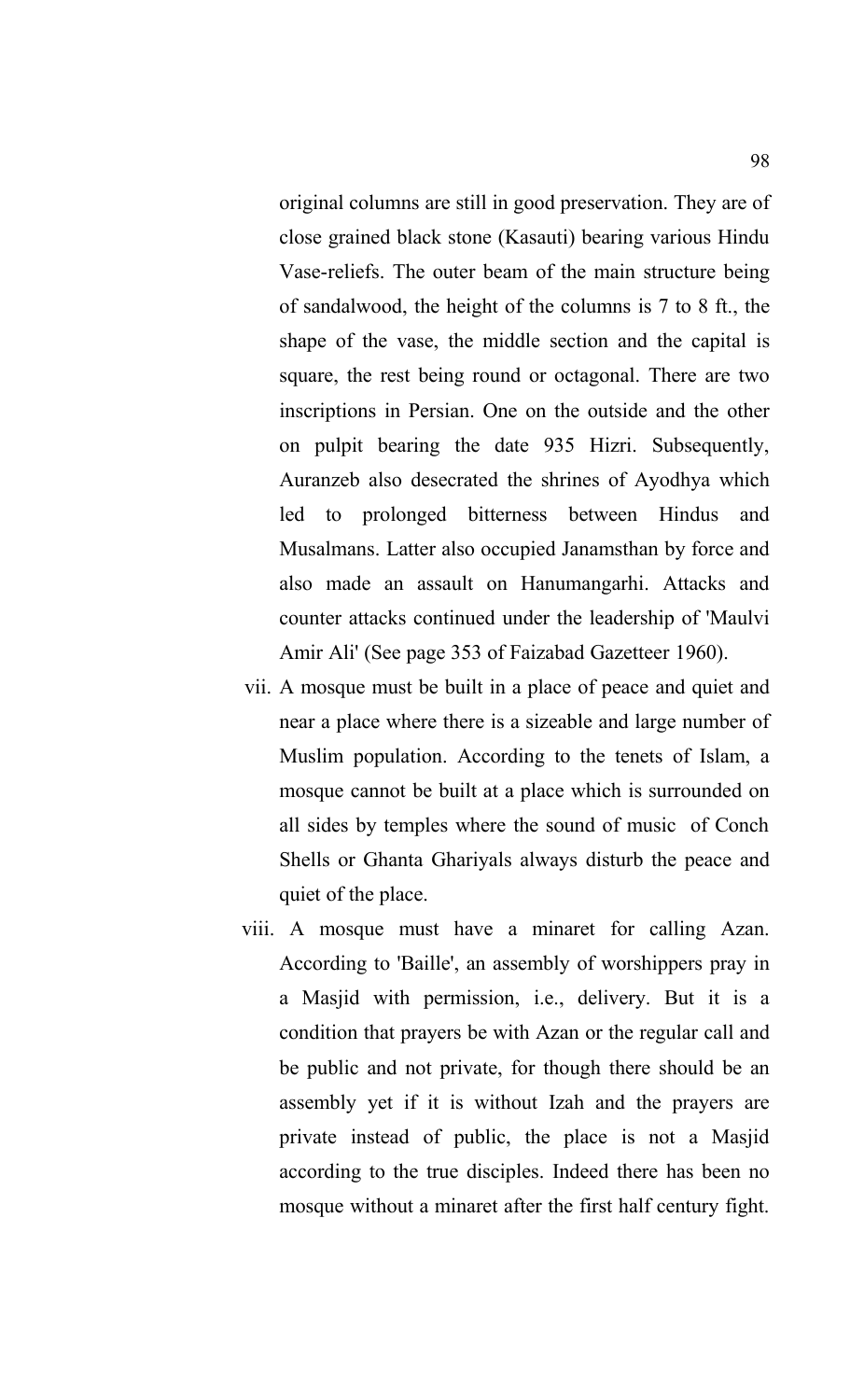(See Ganpathi Iyer's law relating to Hindu and Muhammadan Endowments 2<sup>nd</sup> Edition 1918 Chapter XVII, page 388).

 ix. According to the claim laid by Muslims in the present suit, the building is surrounded on sides by a graveyard known as Ganje Shahidan. There is a mention in the Faizabad Gazetteer also of the burial of seventy five Muslims at the gate of Janamsthan and the place being known as Ganje Shahidan after the battle of 1855. Although there are no graves anywhere near the building of Shri Ramjanambhumi or in its precincts or in the area appurtenant thereto for the last more than 50 years and if the building was surrounded by a graveyard during the British times, soon after the annexation of Oudh by them, the building could not be a mosque and could not be used as a mosque for offering prayers except funeral prayers.

**68.** Mere displacement of a part of the ancient Hindu temple of Ramjanambhumi Sthan will not take away the religious sanctity of the temple and the site, inasmuch as, the Hindu religion believes the presence of the Divine spirit at Ramjanambhumi Sthan. The act of vandalism perpetrated either by Babar or by any other person after him would neither take away the religious sanctity of the place nor destroy the religious belief of Hindus attached to that place nor the place as such would be deemed out of possession of the Hindus as such. It is a place of great antiquity and Hindus have always been worshipping through the ages and always remained in possession thereof. Babri Masjid is a Sunni Waqf, but its Mutwallis being the descedants of Mir Baqi were Shia Muslims, and this itself demolishes the case of the plaintiffs. In any case,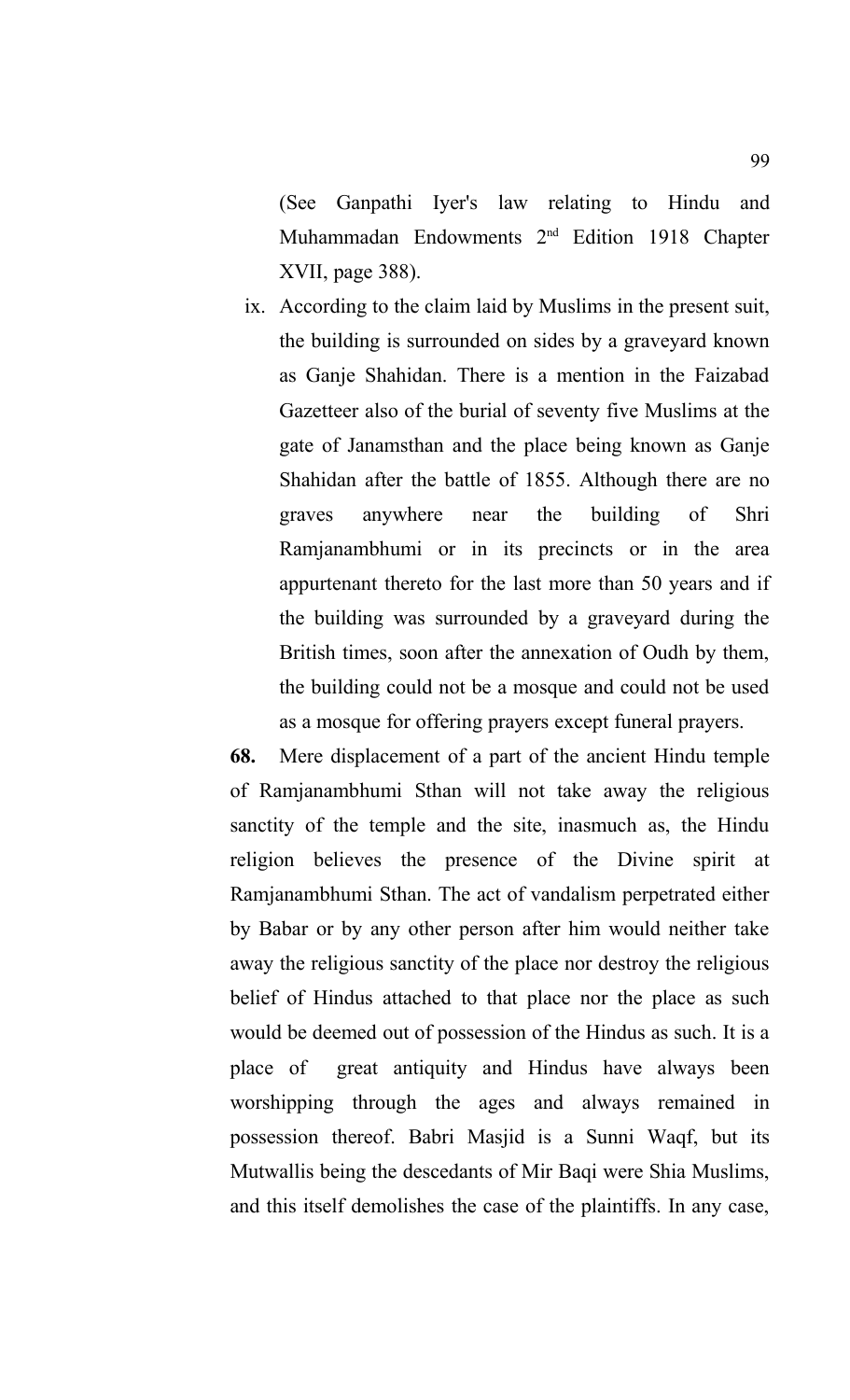it was inter se dispute between Shia and Sunni, Hindus were not party. Upto middle of the  $19<sup>th</sup>$  century, Ayodhya was regarded as a stronghold of Hindus. Ramjanambhumi was at all material time accessible to Hindus. In 1949 some Muslim members tried to raise a dispute resulting in proceedings under section 145 Cr.P.C. and thereby also Hindus were allowed to continue worship and Muslims were restrained from entering the building. Faizabad Gazetteer 1960 has recorded an important fact at page 50 as under:

*"William Finch, the English merchant, who travelled through the Mughal Empire (1608-1611) says that Avadh is "a citie of ancient note, and seate of Potan King, now much ruined; the castle built foure hundred yeeres agoe. Heere are also the ruines of Ranichand(s)<sup>3</sup> castle and houses, which the Indians acknowledge for the great God, saying that he tooke a flesh upon him to see the tamasha of the world. In these ruines remayne certaine Bramenes who record the names of all such Indians as wash themselves in the river running thereby; which custome they say, hath continued foure lackes of yeeres (which is three hundred nintie foure thousand and five hundred yeeres before the world's creation)."*

 At the footnote against the number (3) which is indicated in the citation against the word '*Rani Chand*' it is explained as follows :-

*"Ram Chandra, the Hero of Ramayan. The reference is to the mound known as Ram-kot or fort of Rama."* 

**69.** Even from the above, it is evident that during the time of Emperor Akbar, Ramjanambhumi Sthan was worshipped by Hindus which was noticed by the English Traveller as well. The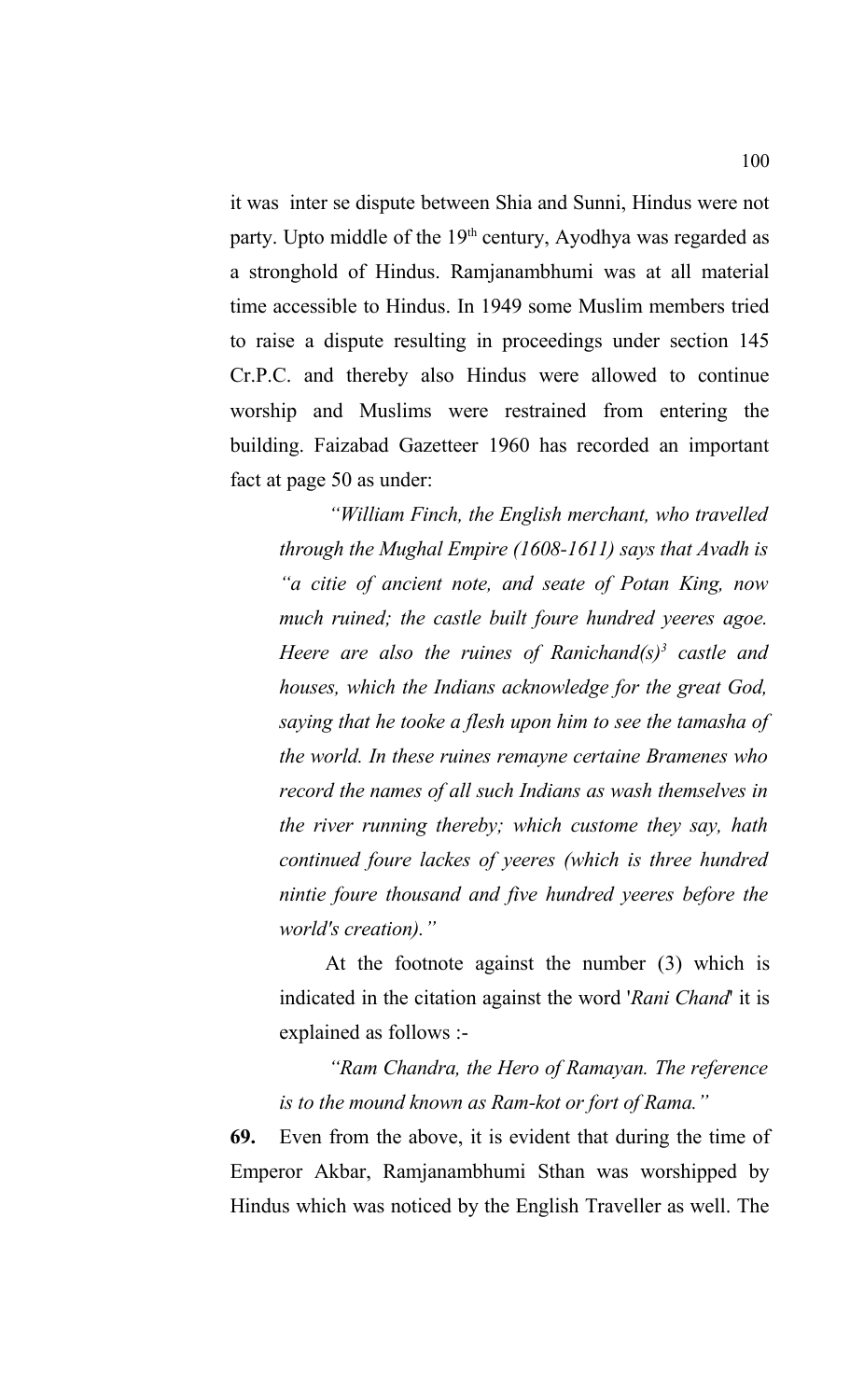temple and the Sthan has always been the public religious worship place for the last several years and the alleged act of Babar could not take away its spirituality. The presence or absence of idols would neither in any way affect the right, title and interest of Hindus over the Sthan and the temple in dispute nor will it affect in any way the religious character of Ramjanambhumi as a place being a part of Hindu religion. For example, Lord Krishna left this world at the place near Somnath in the State of Gujarat. The place is known as Prabhas Patan (Somnath) but at this place there is no idol of Lord Krishna. Yet the place is a very holy place for Hindus and is worshipped. The Hindus firmly believe that worship at that place would be conducive to their spiritual well being and peace. In the present case, what is of the maximum religious importance for Hindus is the birth place of Lord Ram, i.e. the Janamsthan. The presence of idols on the place are of later origin when Vikramaditya repaired and resuscitated the temple for the benefit of the worshippers who subsequently started imagining a particular image in which God Ram is manifesting himself as a Divine person to them. It is said that ouster of Hindu community from Ramjanambhumi never took place. Hindus have always been and are still today in lawful possession over the site in dispute. Alternatively, even otherwise, they have regained possession by exercising their right of worship peacefully, and to the knowledge of the plaintiffs for more than twelve years and thus have perfected their title in the eyes of law. The suit is barred by limitation. Babar is alleged not to have made any endowment or waqf, nor he could. An emperor does not *ipso facto* become the true owner of the whole earth of which he may be a Ruler. There is no such concept that the Ruler becomes the true owner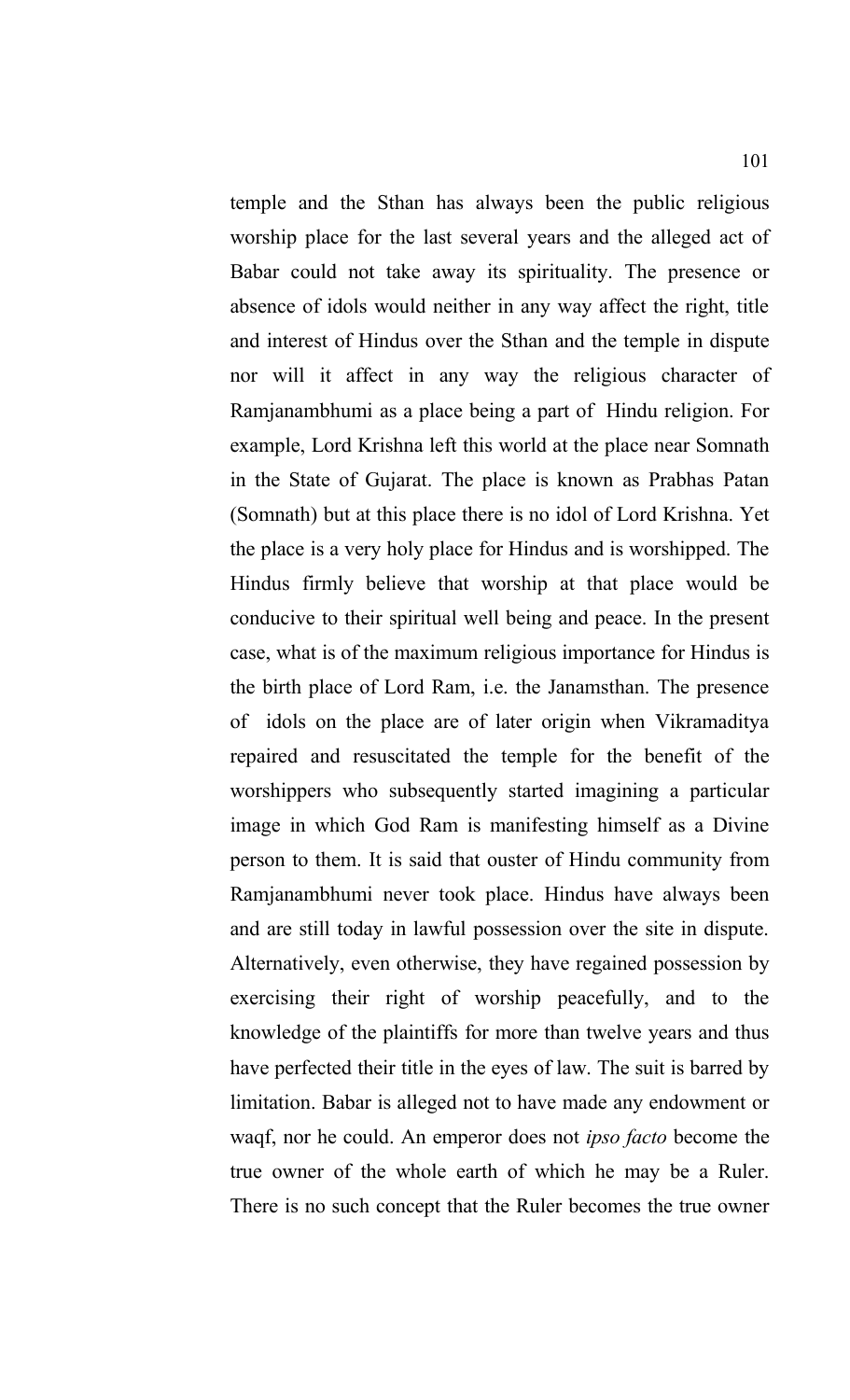of all the land in his kingdom ipso facto. The site in dispute admittedly belongs to Hindus for the last thousands of years. The Ruler might have a superior right to levy taxes etc. but could not be deemed to be the actual owner. In the circumstances, the claim of the plaintiffs that Babar by annexation, which is emphatically denied, as there was no annexation as such, became the owner and made a waqf. There was no battle between Babar and Raja of Ayodhya and no question of annexation of territories arose. The general religious notions of Hindu community prior as well as subsequent to Babar have always been that the temple and the Janam Bhumi sthan, i.e., Ramjanambhumi, the birth place of the Creator Lord Ram are and have always been for religious benefit of the Hindus, for the benefit of the truth and good as against evils and vices and the worship for which the place was used and stood dedicated had at no time been taken away. Neither the plaintiffs nor the Muslims acquired the right, title or interest in the suit property. Babar had no right to give religious place of Ramjanambhumi of Hindus in perpetuity to Muslims or create any right in favour of Muslims over the religious place of Hindus, which is against all canons of justice, morality and good conscience. Moreover, a place already dedicated cannot be rededicated. The birth place of Lord Ram is located at a particular spot in Ayodhya. It cannot be shifted to any other place in the world. It is of the same status for Hindus as Mecca for Muslims. As Mecca cannot be shifted, so Ramjanambhumi cannot be shifted. On the basis of national policy, while assigning the weightage to a particular place of a particular religion or a particular community, the belief and religious feelings of Hindus in this regard be given supreme importance. A mosque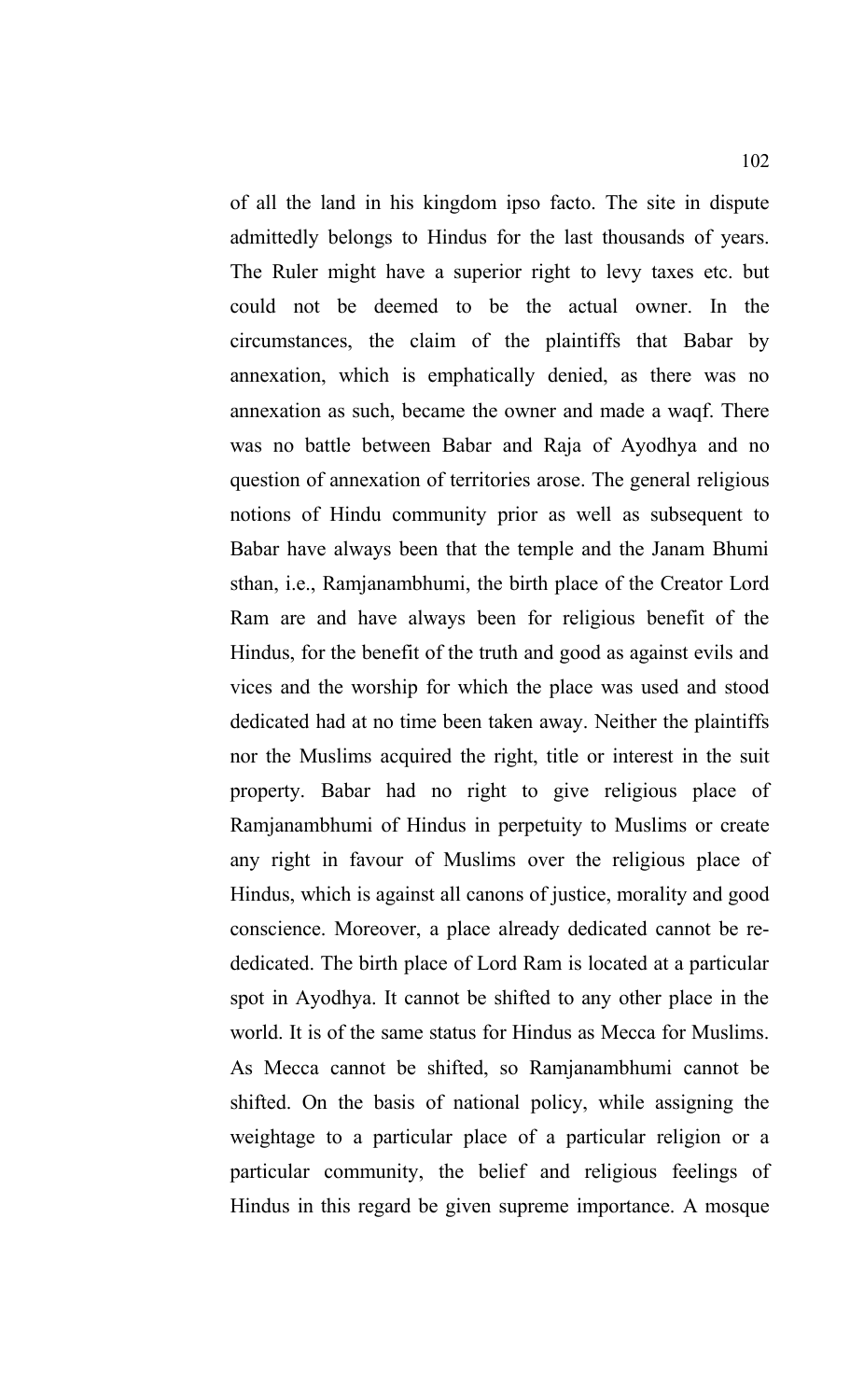can be built in any other part. Following the same, the Government of India under the regime of Pt. Jawahar Lal Nehru and Sardar Patel permitted reconstruction of Somnath Temple in Gujarat inspite of opposition of some Muslims fundamentalists. Likewise, the claim of Christian fundamentalists on Vivekanand rock was brushed aside and the Government of India okayed the construction of Vivekanand Mandir near Kanya Kumari. The plaintiffs have no right to maintain the suit and the same is liable to be dismissed.

#### **Additional written statement dated 17.10.1995 of defendant no. 20 (Madan Mohan Gupta) (Suit-4)**

70. An additional written statement dated 17<sup>th</sup> October 1995 says that Babar when invaded India and sought to construct a mosque at Ayodhya, he partly destroyed the said temple. He is said to have constructed a mosque by keeping the lower structure as such and only constructed the upper structure with the *malba* (debris) of the temple. Pillars of the temple were also used in its construction and the figures of Hindu Deities and holy signs over the pillars were the evidence that Hindu temple was not completely destroyed. Thus the temple structure existed and it is wrong to claim that a new mosque was constructed by Babar and handed over to Muslim community. Due to engraved figures of Hindu deities on the pillars of the disputed structure, the Muslims were not offering prayer therein. It is denied that the Muslims offered Namaz for the last more than 46 years. The nature of Ramjanambhumi will never be changed and it shall always remain Ramjanambhumi even if Muslims have offered Namaz therein at some point of time. In case the court directs for reconstruction of demolished structure, it is necessary that it should be built in the original shape and model having 14 pillars with the figures of Hindu Deity, lotus, Swastik, Ram Chabutara,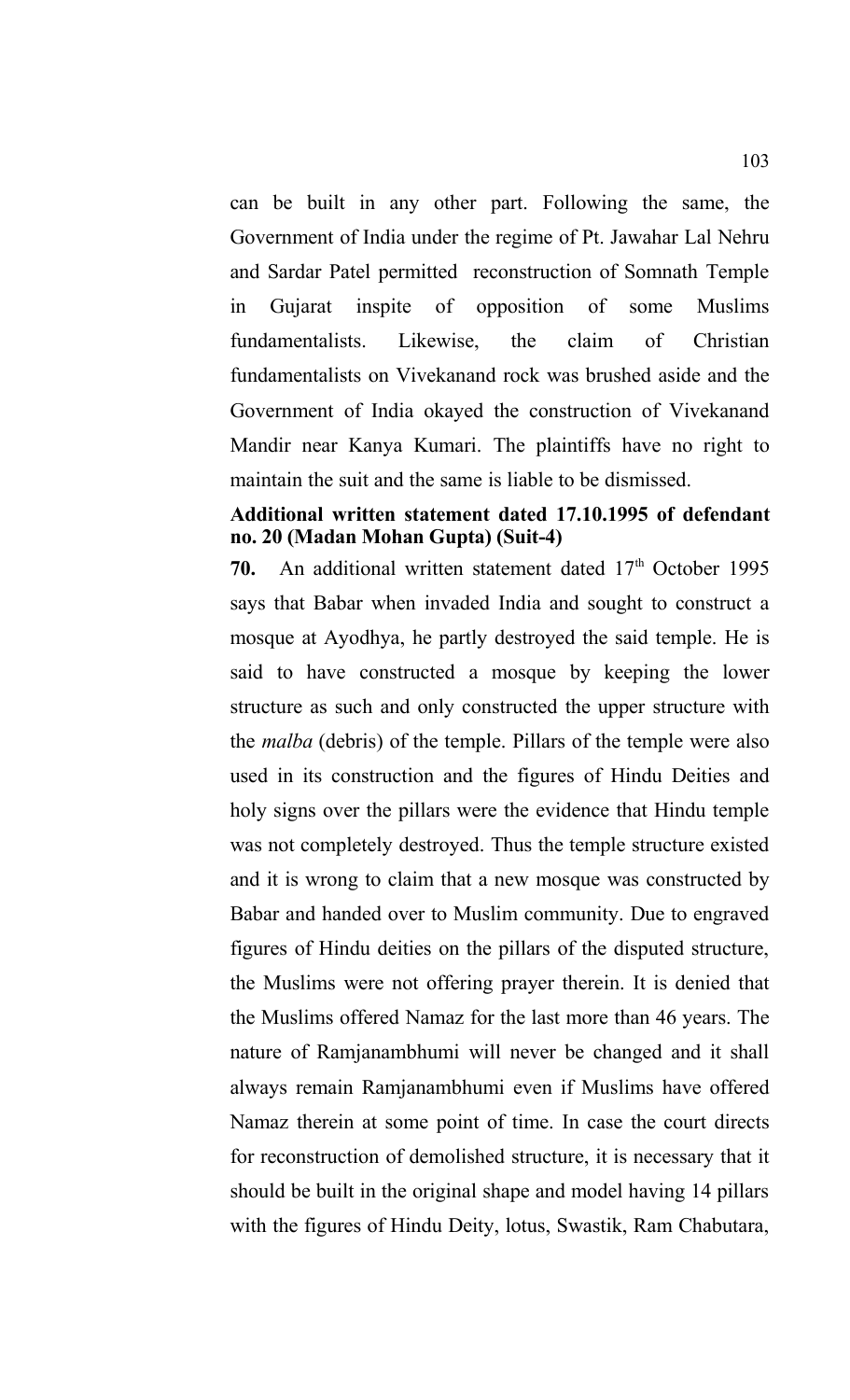Sita Rasoi and temple of Ram Lala. Babar never became an Emperor of India. He was only an invader. However, no King or Government had a right to hand over or give religious land to any person, as such, Babar had no right to construct a mosque over Ramjanambhumi and give it to Muslims, nor Muslims have any right to claim Ramjanambhumi.

# **O.O.S. No. 5 of 1989 (earlier registered as Regular Suit No. 236 of 1989)**

**71.** The aforesaid suit was filed in the Court of Civil Judge, Faizabad on 1.7.1989 by three plaintiffs namely, (1) Bhagwan Shri Rama Virajman at Shri Rama Janam Bhumi, Ayodhya, represented by next friend Sri Deoki Nandan Agarwala, (2) Asthan Shri Rama Janama Bhumi, Ayodhya represented by next friend Sri Deoki Nandan Agarwala and (3) Sri Deoki Nandan Agarwala himself. It was registered as Original Suit No. 236 of 1989 but after transfer to this Court has been renumbered as O.O.S.No. 5 of 1989 (hereinafter referred to as "Suit-5"). Initially there were 27 defendants but for one or the other reasons some of the defendants have been deleted or substituted and presently, the defendants are as under (not arranged according to the serial number of the defendants' arrays)

1. Sri Rajendra Singh

2. Param Hans Mahant Ram Chandra Das of Digambar Akhara, Ayodhya

3. Nirmohi Akhara Mohalla Ram Ghat, Ayodhya through its present Mahant Jagannath Das

4. Sunni Central Board of Waqfs, U.P.

5. Sri Mohammad Hashim

6. Sri Mohammad Ahmad

7. State of U.P. through the Secretary, Home Department, Civil Secretariat, Lucknow.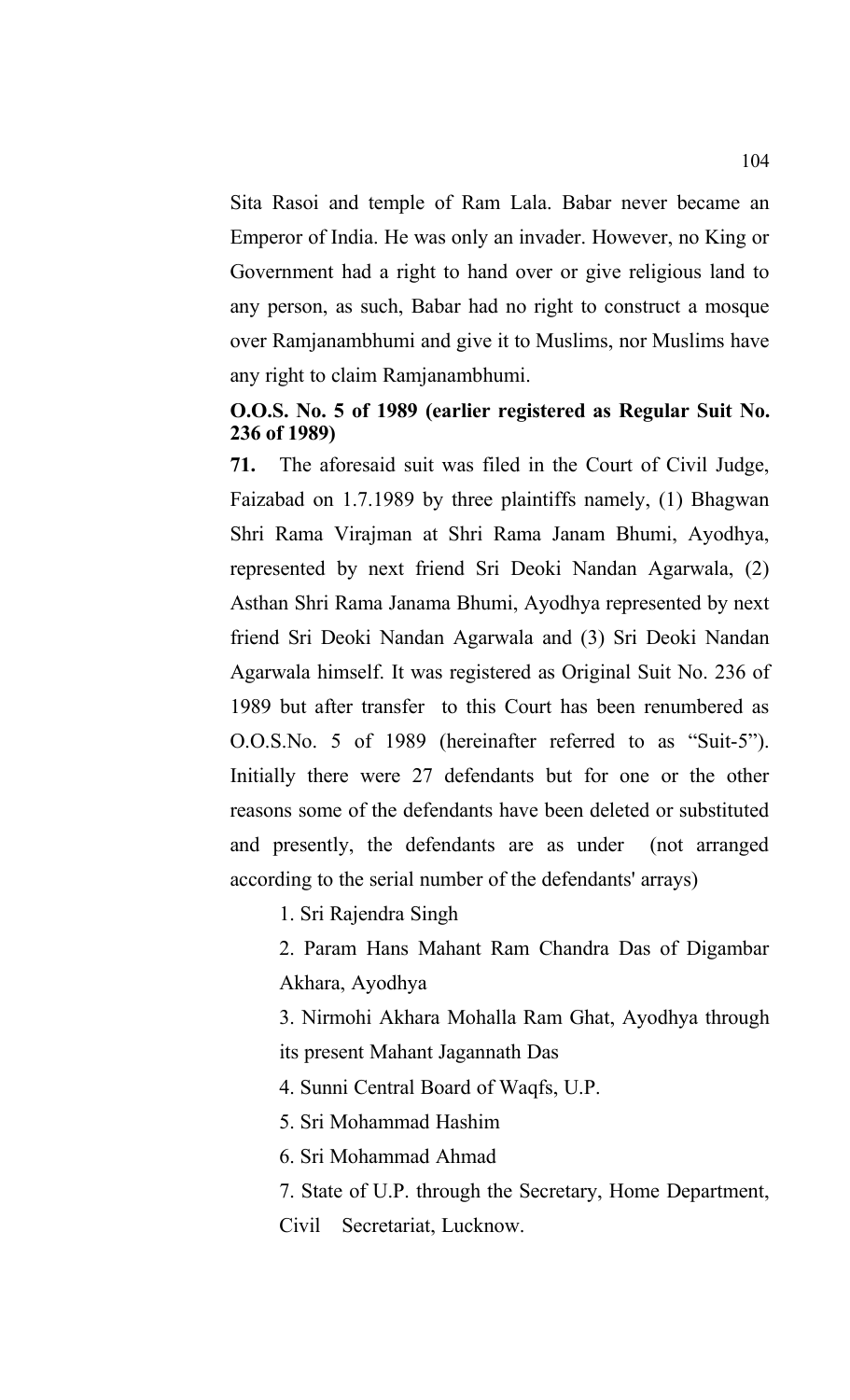8. The Collector and District Magistrate, Faizabad

9. The City Magistrate, Faizabad

10. The Senior Superintendent of Police, Faizabad

11. The President, All India Hindu Mahasabha, New Delhi.

12. The President, All India Arya Samaj, Dewan Hall, Delhi.

13. The President, All India Sanatan Dharma Sabha, Delhi

14. Sri Dharam Das, Chela Baba Abhiram Das

15. Sri Pundarik Misra

16. Shri Ram Dayal Saran

17. Shri Ramesh Chandra Tripathi

18. Sri Umesh Chandra Pandey

19. Shri Ram Janam Bhumi Nyas,

20. Shia Central Board of Waqfs, U.P. Lucknow.

21. Prince Anjum Quder, President All India Shia Conference,

22. All India Shia Conference, through Sri S.Mohammad Hasnain Abidi, Honorary General Secretary

23. Hafiz Mohd. Siddiqui, General Secretary Jainaitul Ulema Hind, U.P.

24. Vakeeluddin.

## **Reliefs (Suit-5)**

**72.** The reliefs sought in the suit are (a) a declaration that the entire premises of Shri Ramjanambhumi at Ayodhya, as described by Annexures I, II and III belong to plaintiff Deities and (b) a permanent injunction against the defendants prohibiting them from interfering with or raising any objection to, or placing any obstruction in the construction of the new Temple building at Shri Ramjanambhumi, Ayodhya.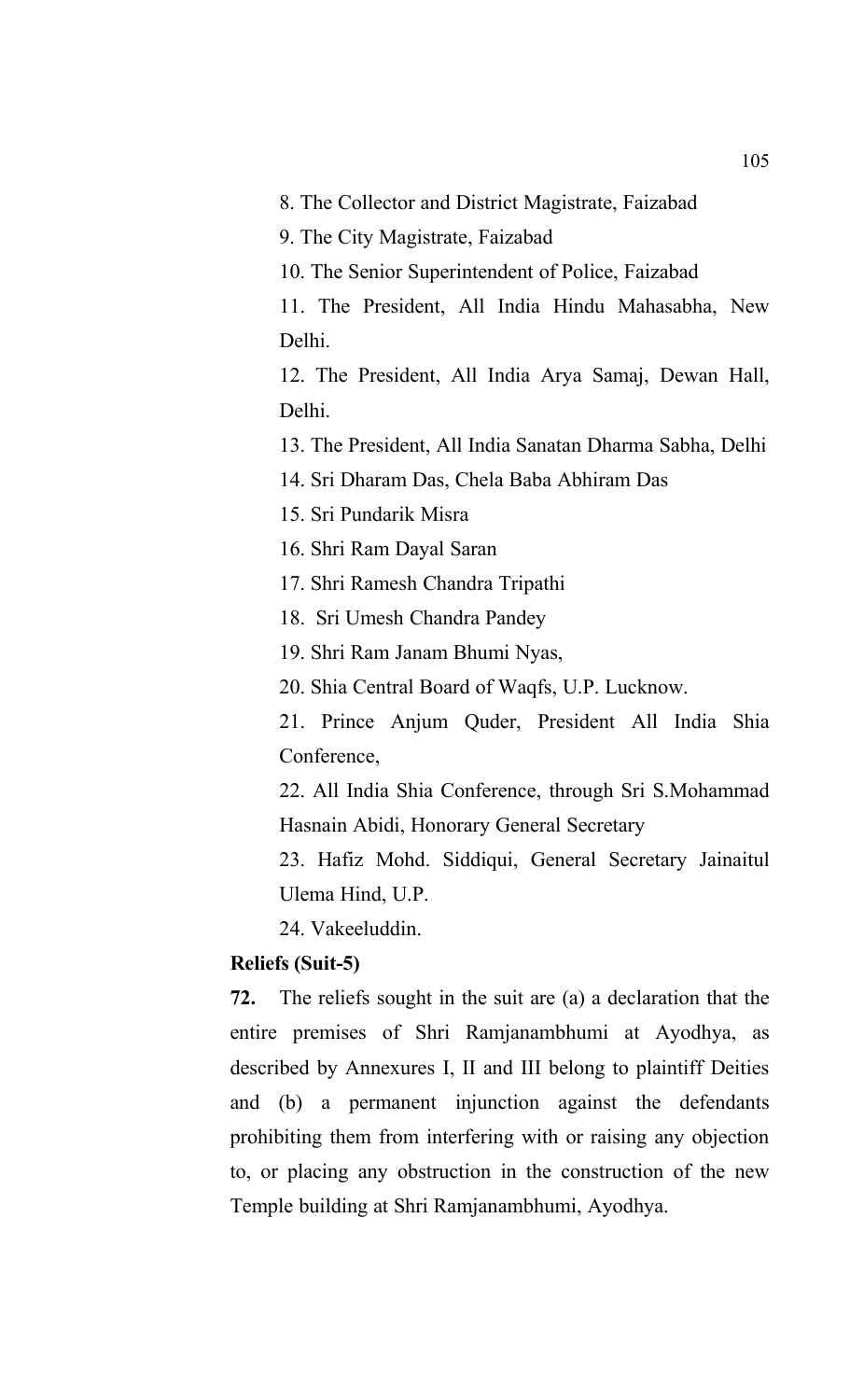#### **Plaint dated 1.7.1989 (Suit-5)**

**73.** The case set up by the plaintiffs in the plaint is that plaintiffs no.1 and 2 are juridical persons with Bhagwan Shri Ram as the presiding Deity of the place, namely, Shri Ramjanambhumi, Ayodhya. Plaintiff no.3 is a Vaishnav Hindu and seeks to represent the Diety and the Sthan as the next friend. The site of Shri Ramjanambhumi building premises and that of adjacent area of Shri Ramjanambhumi is as per the site plan, prepared by Sri Shiv Shankar Lal, Pleader, in discharge of his duty as Commissioner appointed by the Court of Civil Judge, Faizabad in O.S. No. 2 of 1950 (O.O.S. no.1/1989), alongwith report dated 25.5.1950 filed as Annexures no.1 and 2 to the plaint. Suit No. 2 of 1950 (Suit-1) mentioned above was filed on 16th January 1950 by Sri Gopal Singh Visharad impleading five individuals as defendants no.1 to 5, the State of U.P. and its officials as defendants no.6 to 9. The plaintiff Gopal Singh Visharad died and was substituted by his son, who has been impleaded as defendant no.1. Defendants no. 1 to 5 of suit no. 2 of 1950 have also died and, therefore, their names have been struck off under the orders of the Court in the aforesaid suit. Those persons have not been substituted by anyone. Defendants no.6 to 9 of Suit No. 2 of 1950 have been impleaded as defendants no.7 to 10 in the present suit. A similar suit being O.S. No. 25 of 1950 (Suit-2) was filed after few months of filing the earlier suit no. 2 of 1950 by Paramhans Ramchandra Das who has been impleaded as defendant no.2 in the present suit. Defendants no.1 to 5 in the aforesaid suit were the same persons who were impleaded as defendants no.1 to 5 in O.S. No. 2 of 1950 and, being dead, have not been impleaded in the present suit. The third suit namely, O.S. No. 26 of 1959 (Suit-3) was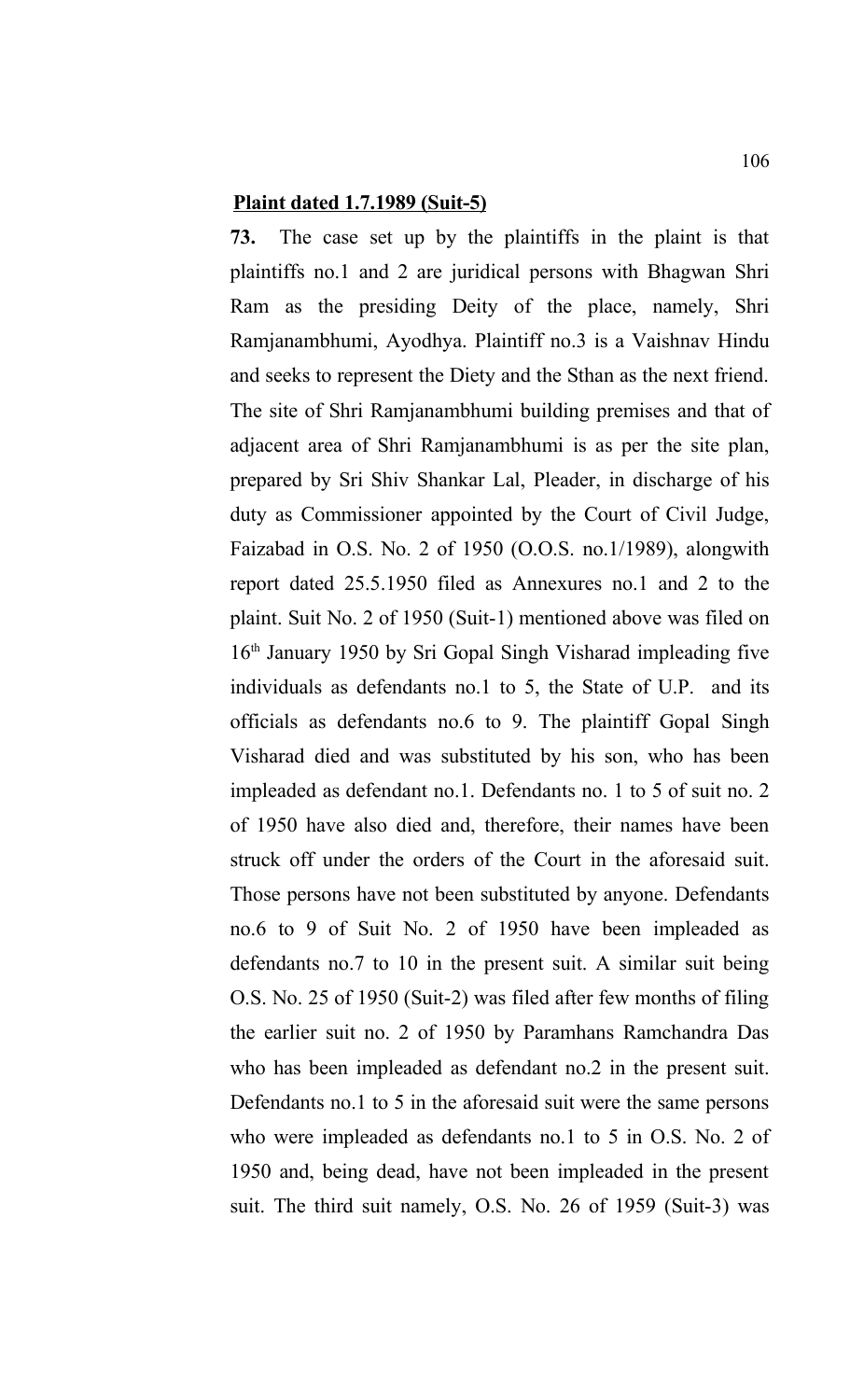filed in the Court of Civil Judge, Faizabad by Nirmohi Akhara, Ayodhya who has been impleaded as defendant no.3 in the present suit. Defendants no.2 to 5 of the said suit are already impleaded as defendants no.7 to 10 in the present suit. Defendant no.1 therein was the Receiver appointed in proceedings under Section 145 Cr.P.C. Rest of the defendants have already died and, therefore, there is no occasion to implead them in the present suit. Then there is fourth suit also, being O.S. No. 12 of 1961 (Suit-4) filed by Central Sunni Board of Waqfs and 8 other Sunni Muslims. Central Sunni Board of Waqfs is being impleaded as defendant no.4 and the remaining surviving plaintiffs no.7 and 9 of the the said suit are already impleaded as defendants no. 5 and 6 in the present suit. Rest of the defendants are other defendants of the said suit and are impleaded as defendants no. 1, 11 to 19.

**74.** By an order dated 4.8.1951 of the Civil Judge, Faizabad, Suits no. 2 and 25 of 1950 were consolidated. Later on by order dated 6.1.1964, all the four suits were consolidated making suit no. 12 of 1961 as leading case. In suit no. 2 of 1950 an interim injunction was granted on 16.1.1950 permitting continuance of Pooja, etc; the parties were restrained from removing idols in question from the site in dispute and the same is continuing till date. Initially, Sri Babu Priya Dutt Ram, was appointed as Receiver but later on replaced by Sri K.K. Ram Verma in 1970. Thereafter Sri L.P.N. Singh was appointed Receiver and thereafter by order dated 22.11.1988 Sri Jamuna Prasad Singh was appointed Receiver. The suits remained pending for almost two and half decades and could not be decided. The worshippers, however, continued to be prevented from a closer Darshan of the Deity. Hence, an application was filed, which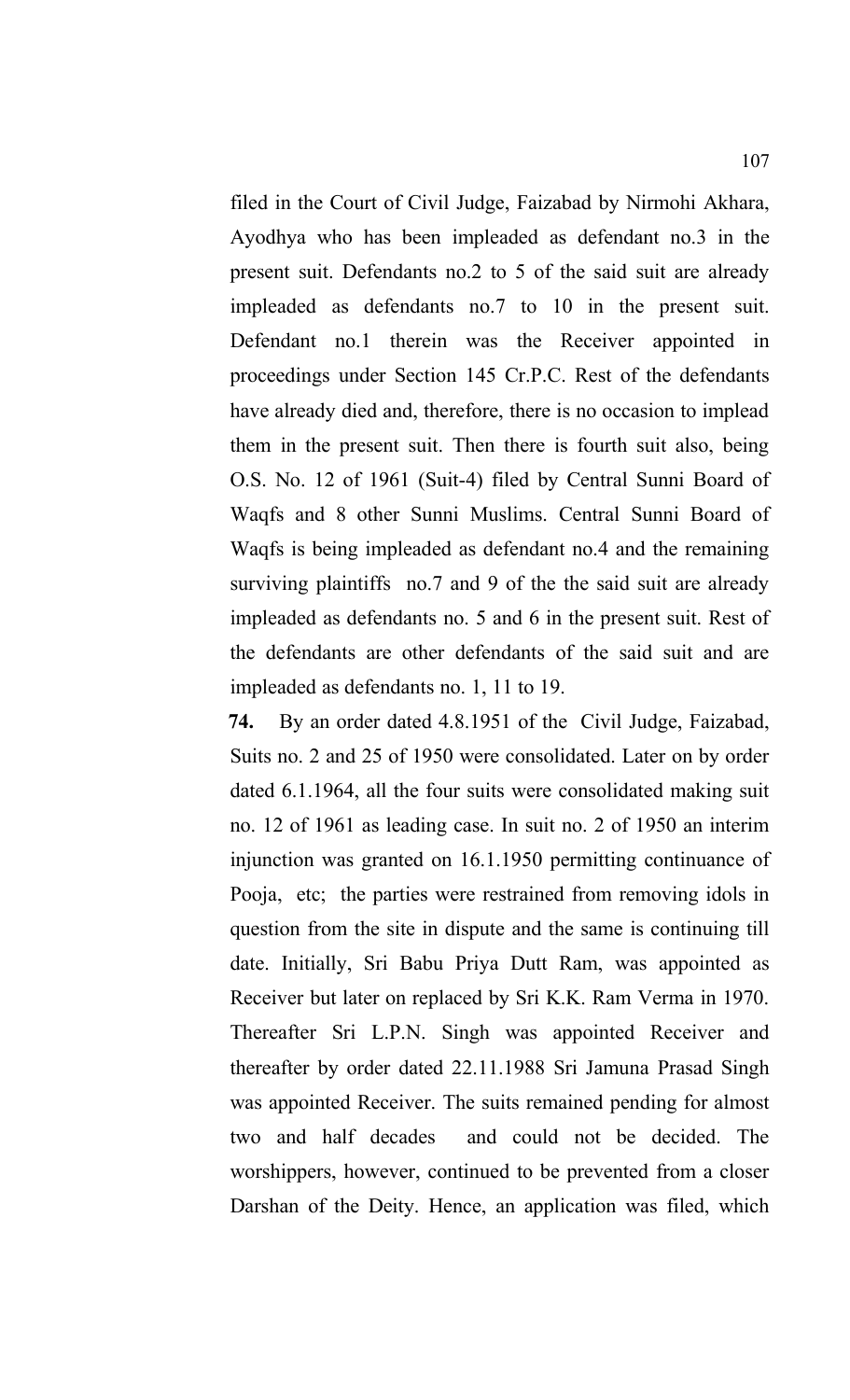was rejected by the Court of Munsif, Sadar, but in appeal, vide order dated 1.2.1986, the then District Judge, Faizabad directed the authorities to remove the barrier by opening the locks on the gates 'O' and 'P' of the map annexed as Annexure-1 to the present suit. The plaintiff Deities and their devotees are extremely unhappy with the prolonged delay in disposal of the suits and deteriorating management of the affairs of the Temple and are desirous of having a new Temple constructed, befitting to its pristine glory, after removing the old structure at Shri Ramjanambhumi, Ayodhya. In order to improve the temple administration and to reconstruct a new Temple, the duty of management and performance of religious functions, like Sewa, Archana and Pooja etc., by an unanimous public opinion, was entrusted to Jagadguru Ramanandacharya Swami Shivaramacharya of Kashi who was the Head of the Ramananda Sampradaya to which most of the Sadhus and Vairagis of Ayodhya belong. The trust so reposed in him by the Hindu public was formally declared by him by Deed of Trust dated December 18, 1985, registered on the same day with the Sub Registrar, S.D. No.1, at Delhi, vide no. 16510 in Additional Book No.4, Volume 1156, pages 64 to 69. Besides the aforesaid named Shankaracharya, who declared himself to be the first Trustee for life and Pramukh and Dharmakarta of the Trust, other persons were also appointed as Trustees for life, whose names are mentioned in para 16 of the plaint. Shri Ramjanambhumi Nyas (Trust) is directly interested in the Sewa, Pooja and other affairs of the plaintiff Deities and is impleaded as defendant no.21 in the present suit.

**75.** The four suits were pending for long. Since they did not result in settlement of the dispute, it led to various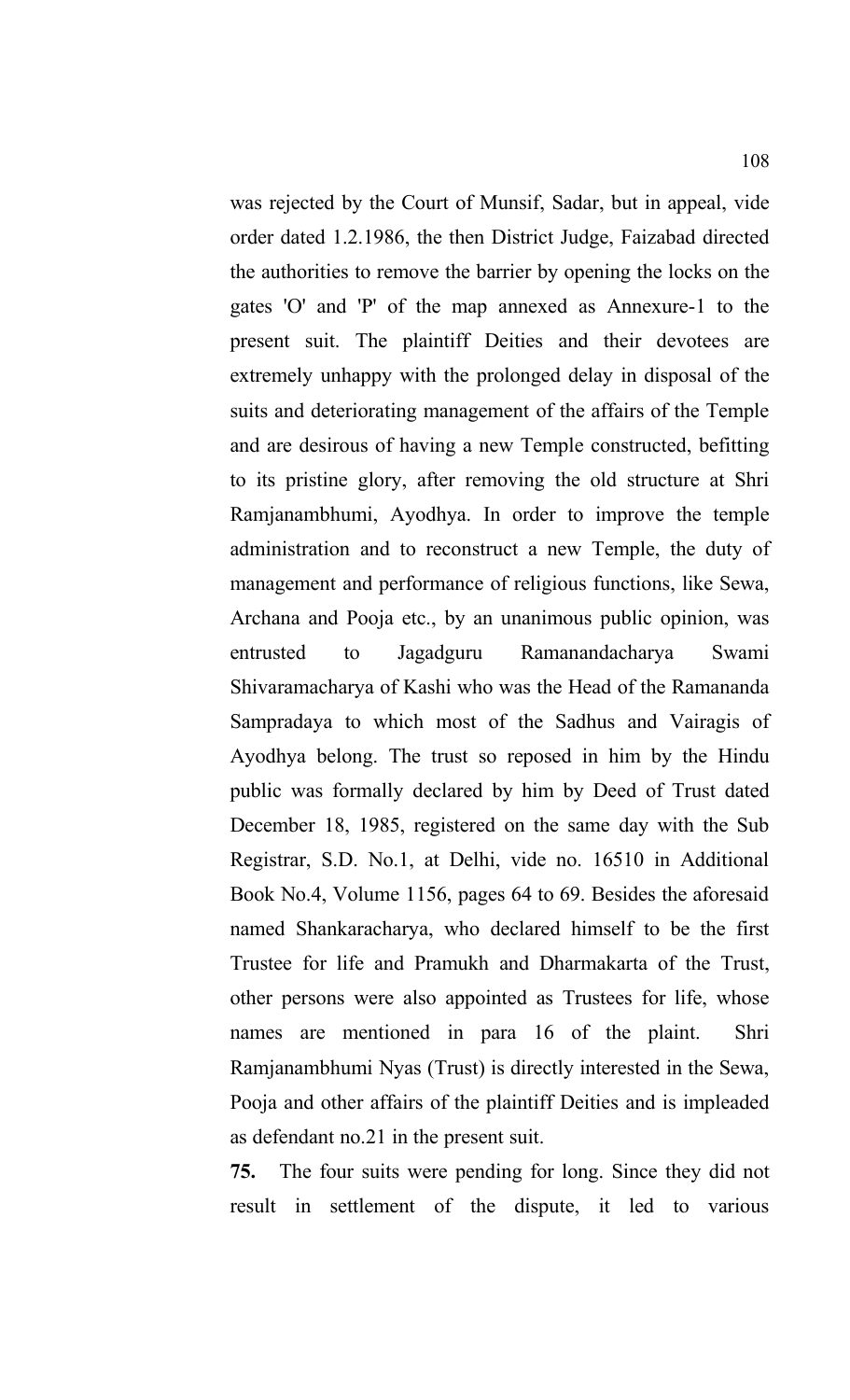complications. Besides, there are some technical defects also, namely, the Presiding Deities who are juridical persons and others were not impleaded. Plaintiffs have been advised to file a fresh suit of their own for proper adjudication of the dispute relating to Ramjanambhumi, the land and the building appurtenant thereto.

**76.** The facts stated in the plaint are virtually repetition of the defence taken by defendant no.13 in his written statement and additional written statement filed in Suit-4 but since they are assertions made in the plaint of a suit separately filed on behalf of Deities, we are mentioning the same in brief though it may appear to be more in the nature of repetition.

**77.** It is averred that from the public record of unimpeachable authority, it is established manifestly that the premises in dispute is the place where Maryada Purushottam Shri Ramchandra Ji Maharaj was born as the son of Maharaja Dashrath of Solar Dynasty. According to the traditions and faith of devotees of Bhagwan Shri Ram, it is the place where he manifested himself in human form as an incarnation of Bhagwan Vishnu. The place has since ever been called Shri Ramjanambhumi by all and sundry through the ages. The place itself has been the object of worship as a Deity by the devotees of Bhagwan Shri Rama as it personifies the spirit of Divine, worshipped in the form of Shri Ramlala or Lord Ram, the child. The Sthan was thus deified and has a juridical personality of its own even before the construction of a Temple building or the intallation of idol of Bhagwan Shri Rama thereat. Hindus do not worship the stone or the metal shaped into the form of their Ishta Deva or the stone of Saligram which has no particular shape at all. They worship the Divine, which has no quality or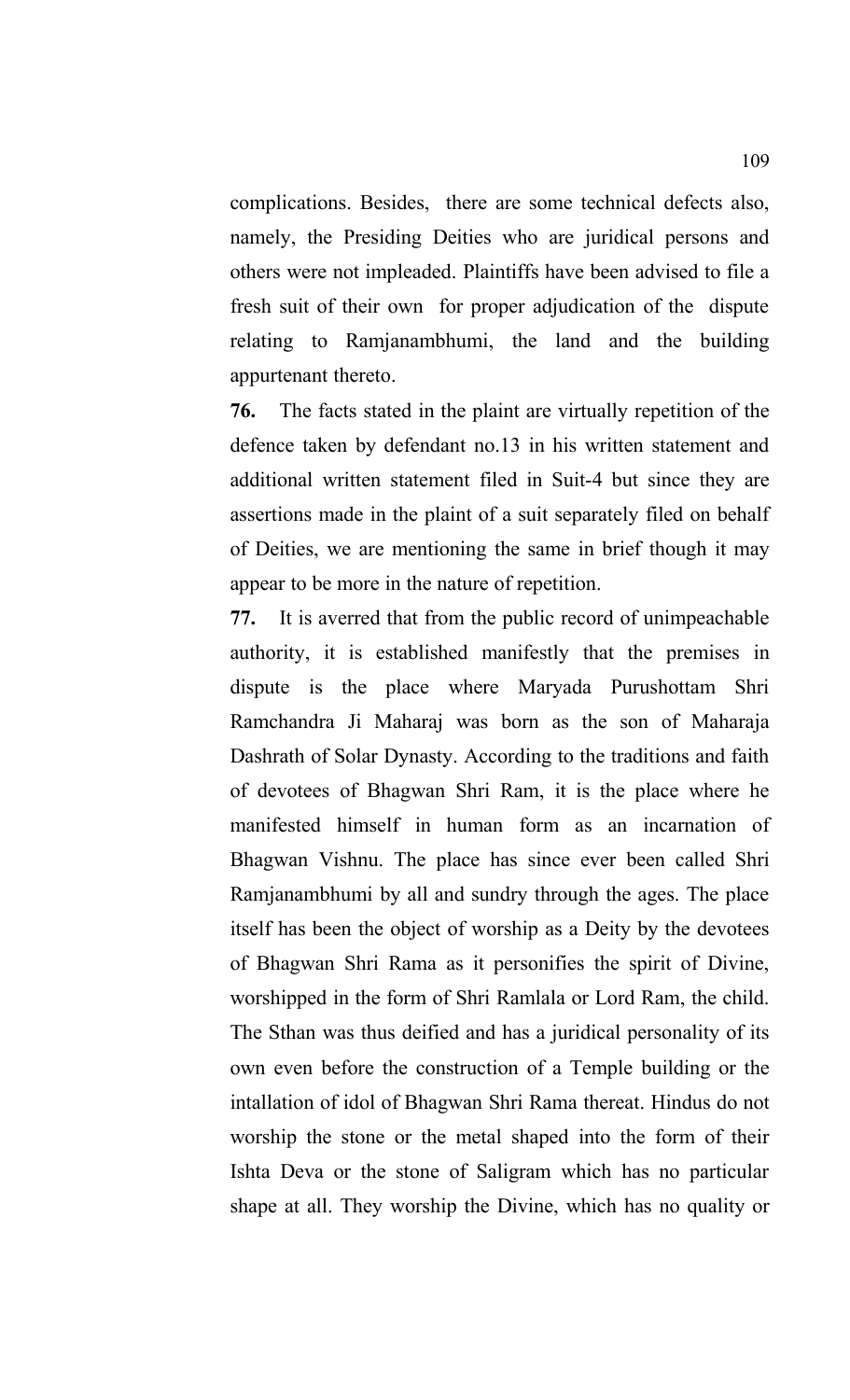shape or form, but can be known only when it manifests itself in the form of an incarnation and, therefore, adopt the form of his incarnation as their Ishta Deva. Some persons meditate upon formless and shapeless Divine and aspire for knowledge of him through his grace. It is the spirit of the Divine which is worshipped by most Hindus and not its material form or shape of an idol. The spirit of Divine in an idol is invoked by the ritual of Pranpratistha. The spirit of Divine is indestructible and ever remains present everywhere at all times for anyone to invoke it in any shape or form in accordance with his own aspiration. Different persons are at different levels of realization of reality. Some find it helpful to pursue a particular set of rituals for their spiritual uplift. A large section of Hindus follow Bhakti Marga, and Bhagwan Shri Rama or Bhagwan Shri Krishna is their Ishta Deva. According to faith of the devotees of Bhagwan Shri Rama Lala, it is the **spirit of Bhagwan Shri Ram as the Divine child which resides at Sthan Shri Ramjanambhumi** and can be experienced by those who pray there and invoke that spirit for their spiritual uplift. **That spirit is the Deity**. An idol is not necessary for invoking Divine Spirit. Another example of such Deity is Kedar Nath where there is no idol in the temple. It is the undulating surface of stone which is worshipped there as the Deity. Another example is the Vishnupad Temple at Gaya where too there is no idol. The place is believed to have borne the footprints of Bhagwan Vishnu which is worshipped as Deity. Similarly, at Ayodhya, the very Sthan Shri Ramjanambhumi is worshipped as a Deity through such symbols of the Divine Spirit as the Charan and the Sita Rasoi. The place is a Deity. It exists in this immovable form through the ages and has ever been a juridical person. Actual and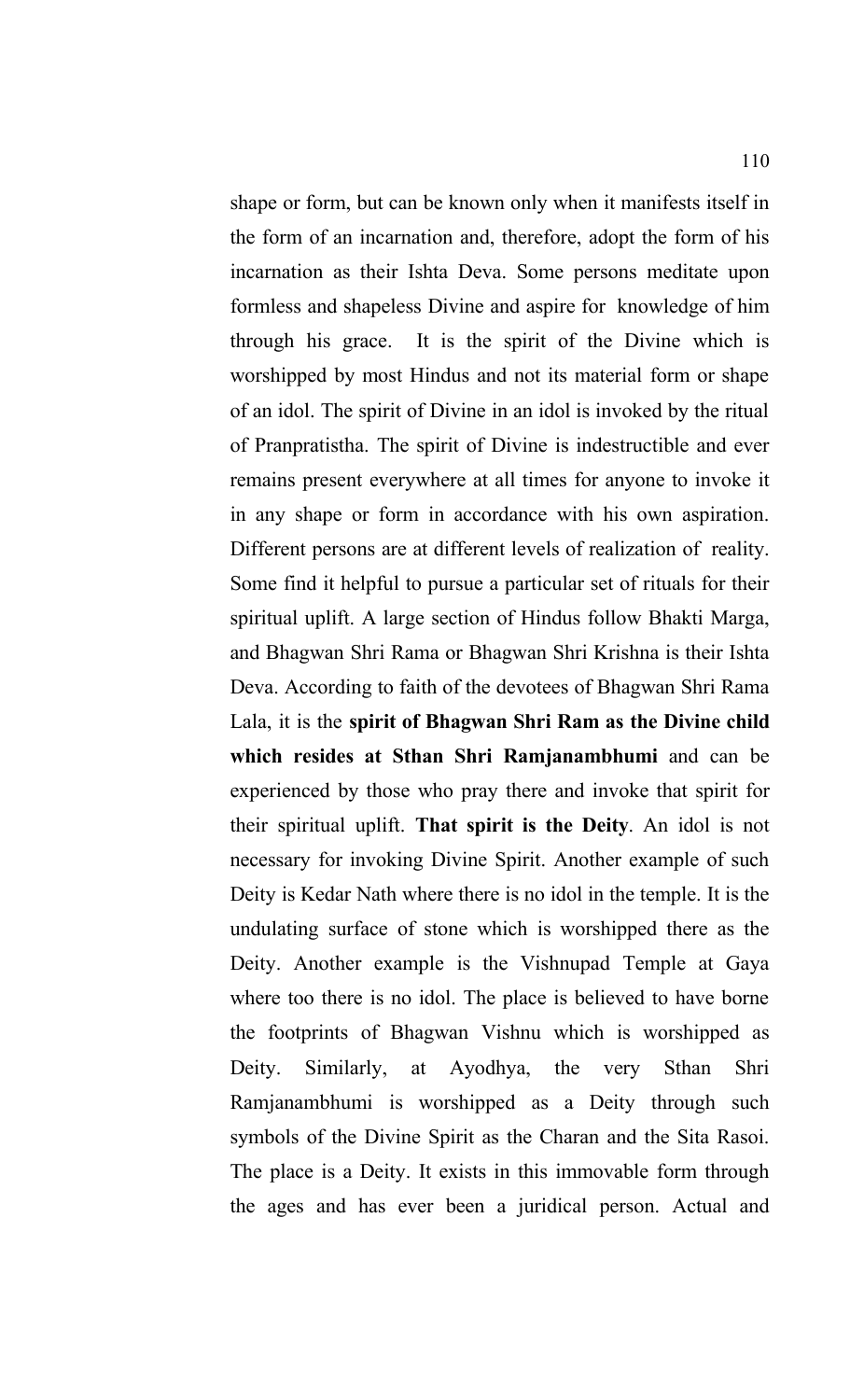continuous performance of Pooja of such an immovable Deity by its devotees is not essential for its existence as a Deity. The Deity continues to exist so long as the place exists and being land, it is indestructible. The Sthan Shri Ramjanambhumi is an indestructible and immovable Deity who has continued to exist through the ages. Books of history and public record of unimpeachable authenticity establish undisputably that there was an ancient Temple of Maharaja Vikramaditya's time at Shri Ramjanambhumi, Ayodhya. That Temple was destroyed partly and an attempt was made to raise a mosque thereat by force of arms of Mir Baqi, a Commander of Babar's hordes. The material used was almost taken from the Temple including its pillars of Kasauti or touchstone with figures of Hindu Gods and Goddesses carved on them. There was great resistance by the Hindus and many battles were fought from time to time by them to prevent the completion of the mosque. Presently, it has no minarets and no place for storage of water for Vazoo. Many lives were lost in these battles. The last battle occurred in 1855. The building and the place was in possession and control of Hindus at that time.

**78.** According to Faizabad Gazetteer published by the Government Press, U.P. (at page 179), Ayodhya is preeminently a city of temples. It is locally affirmed that at the time of the Musalman conquest there were three important Hindu shrines at Ayodhya and little else. These were the Janamsthan temple, the Swargadwar and the Treta-Ka-Thakur and each was successively made the object of attention of different Musalman rulers. The Janamsthan was in Ramkot and marked as the birthplace of Lord Ram. In 1528 Babar came to Ayodhya and halted there for a week. He destroyed the ancient temple and at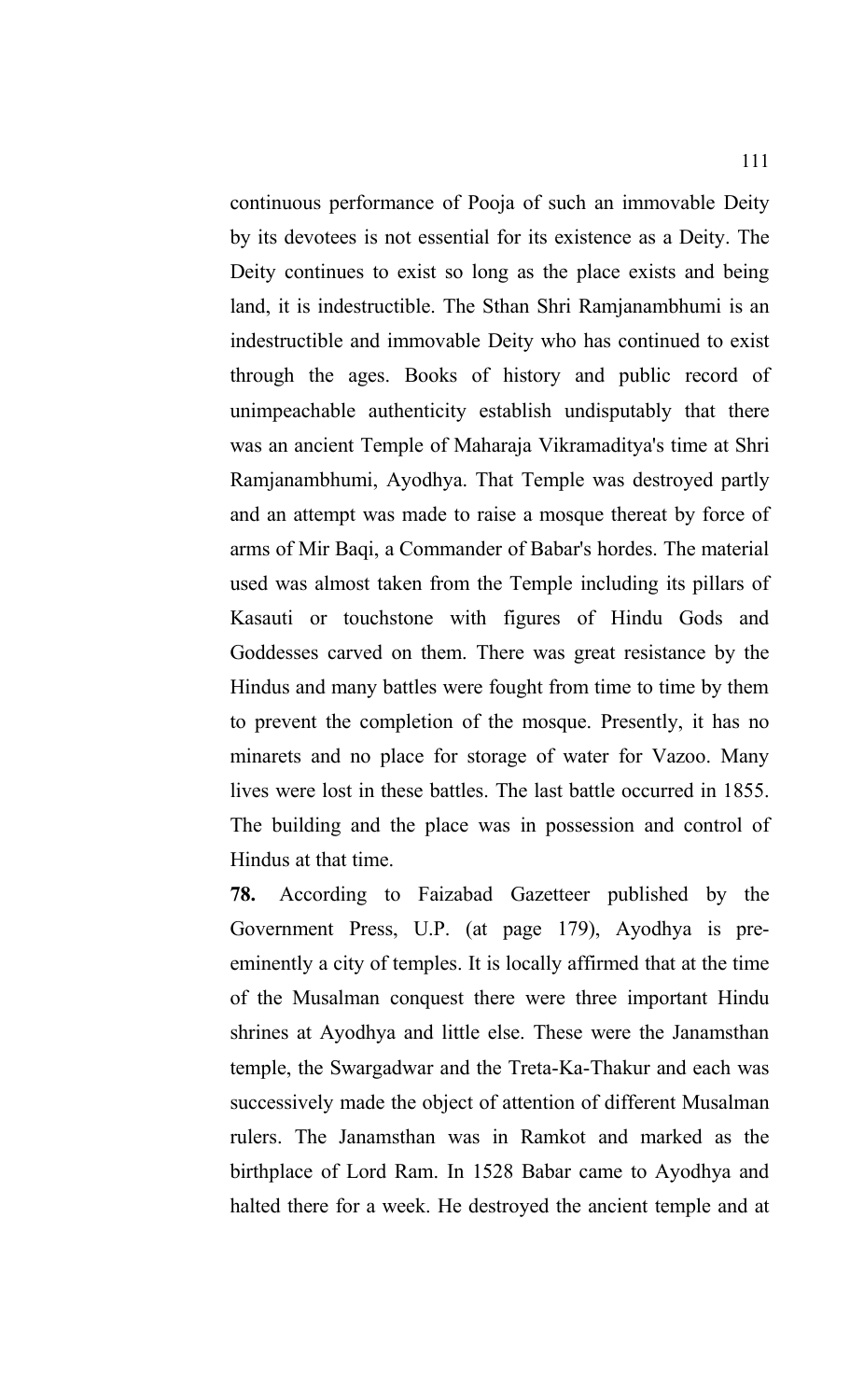its site built a mosque, still known as Babar's mosque. The material of the old structure was largely employed and many of the columns are in good preservation. They are of close-grained black stone, called by the natives 'Kasauti' and carved with various devices. Their length is from seven to eight feet, and the shape square at the base, centre and capital, the rest being round or octagonal. The mosque has two inscriptions, one on the outside and the other on the pulpit, both are in Persian and bear the date 935 Hijri. In the same Gazetteer (at page 180), it is mentioned as under:

*"This desecration of the most sacred spot in the city caused great bitterness between Hindus and Musalmans. On many occasions the feeling led to bloodshed, and in 1855 an open fight occurred, the Musalmans occupying the Janamsthan in force and thence making a desperate assault on the Hanuman Garhi. They charged up the steps of the temple, but were driven back with considerable loss. The Hindus then made counter-attack and stormed the Janamsthan, at the gate of which seventy-five Musalmans were buried, the spot being known as the Ganj Shahidan or the martyrs' resting-place. Several of the king's regiments were present, but their orders were not to interfere. Shortly afterwards Maulvi Amir Ali of Amethi in Lucknow organised a regular expedition with the object of destroying the Hanuman Garhi, but he and his forces were stopped in the Bara Banki district (Gazetteer of Barabanki, p. 168). It is said that upto this time both Hindus and Musalmans used to worship in the same building; but since the mutiny an outer enclosure has been put in front of the mosque and the Hindus, who are forbidden access to the*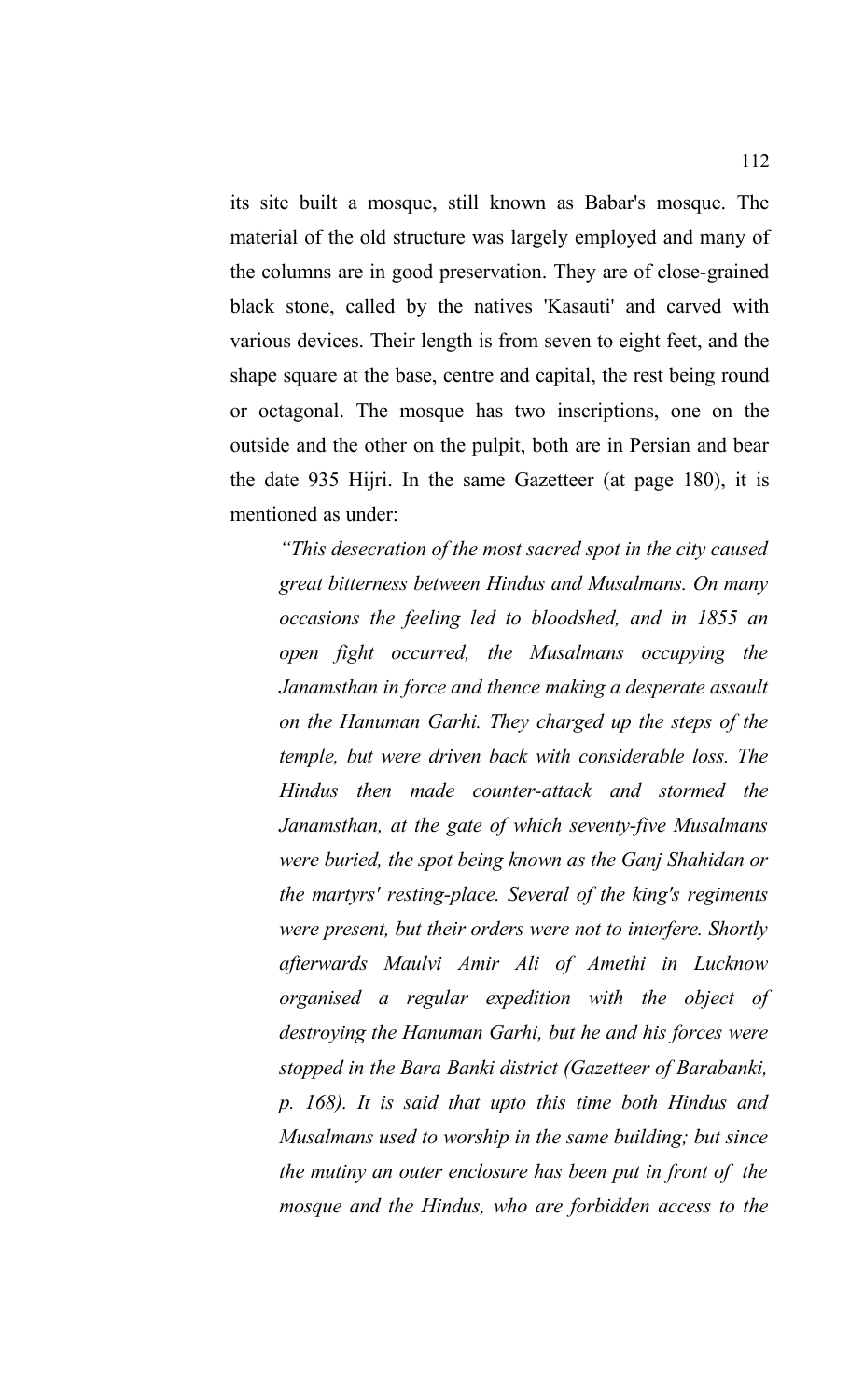*inner yard, make their offerings on a platform which they have raised the outer one."* 

**79.** Such a structure cannot be a mosque having been made after destroying the temple using its material including Kasauti pillars with figures of Hindu Gods carved thereon. Despite the Britishers treated it as a mosque but it could not become so. Some of the reasons for not treating the building as a mosque are that it is not in accordance with the Tenets of Islam, some of which are stated in para 24, sub paras (A) to (G) which are similar as we have already reproduced while noting down the pleadings in the written statement of defendant no.13 in Suit-4. The plaintiff Deities have continued to be worshipped since ever throughout the ages at Shri Ramjanambhumi. The place belongs to the Deities. No valid Waqf was ever created or could have been created at that place or any part of it, in view of the title and possession of the plaintiff Deities thereon, contrary to the Islam religion. No prayer was ever offered thereat. Treating it a Waqf under U.P. Act No. 13 of 1936, is also illegal for the reasons stated in detail in paras 25 and 26 which are similar to the additional written statement of defendant no.13 in Suit-4. After independence from British Rule, the Vairagis, Sadhus and the Hindu public, dug up and levelled whatever graves had been left in the area surrounding Ramjanambhumi Sthan and purified the place by Akhand Patha and Japa by thousands of persons all over the area. Ultimately, on the night between the **22nd and 23rd December, 1949, the idol of Bhagwan Shri Rama was installed with due ceremony under the central dome of the building**. Since there was no Muslim residing anywhere near the place, no resistance was put by any Muslim to those acts. However, the local authorities acting with *mala fide* lodged a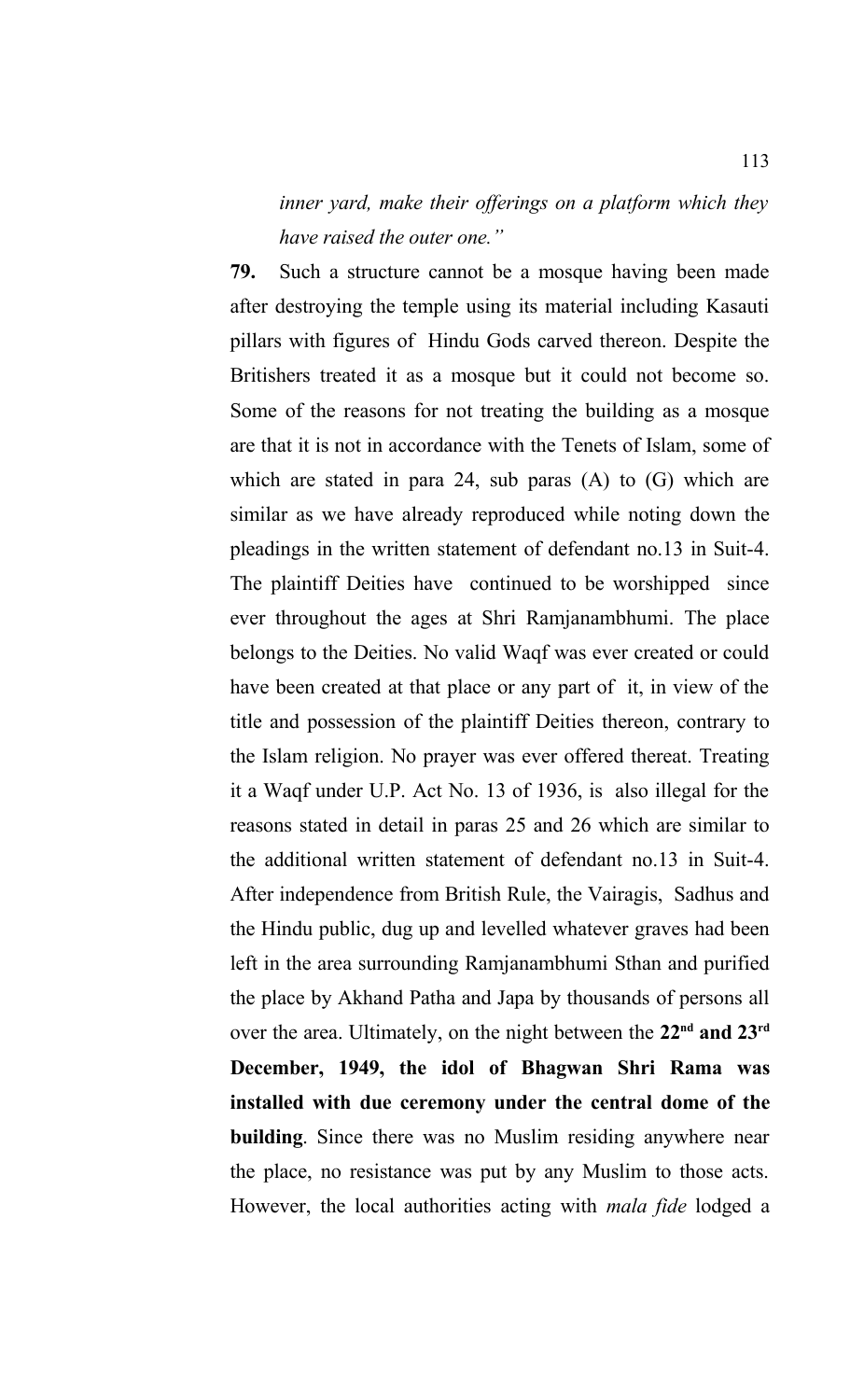first information report of their own resulting in initiation of proceedings under Section 145 Cr.P.C. and issuance of preliminary order dated 29.12.1949. The aforesaid attempt was a device to take over the administration of Janambhumi Mandir by the Government by appointing a Receiver which had continued thereafter, though the City Magistrate had dropped the proceedings under Section 145 Cr.P.C. by order dated 30.7.1953 with the finding that there was no apprehension of breach of peace any longer. The appointment of Receiver however continued thereafter under order passed by the Civil Court in pending suits. Plaintiff Deities were not parties in any of the earlier four suits filed by different parties in which the order of appointment of Receiver was passed. The Receiver derived power solely from the orders of the Court and was not authorised to remove any person from the possession or the custody of the premises. In fact, he never interfered with the possession of plaintiff Deities. The Receiver acted like a Shebait and did not disturb the possession of plaintiff Deities. The period of possession of the plaintiffs over the building in question since the installation of Deities, i.e., since the intervening night of 22nd and 23rd December, 1949, is admitted by all concerned parties. Thus, independent of original title of the plaintiff Deities, which continued all along, the admitted position of their possession places the matter of their title beyond any doubt or dispute. Even if any person is claiming title to the property in dispute adversely to the plaintiff Deities, that would have extinguished by their open and long adverse possession which created positively and affirmatively a proprietary title to the premises in the plaintiff Deities.

**80.** Hindu public and devotees of plaintiff Deities are keenly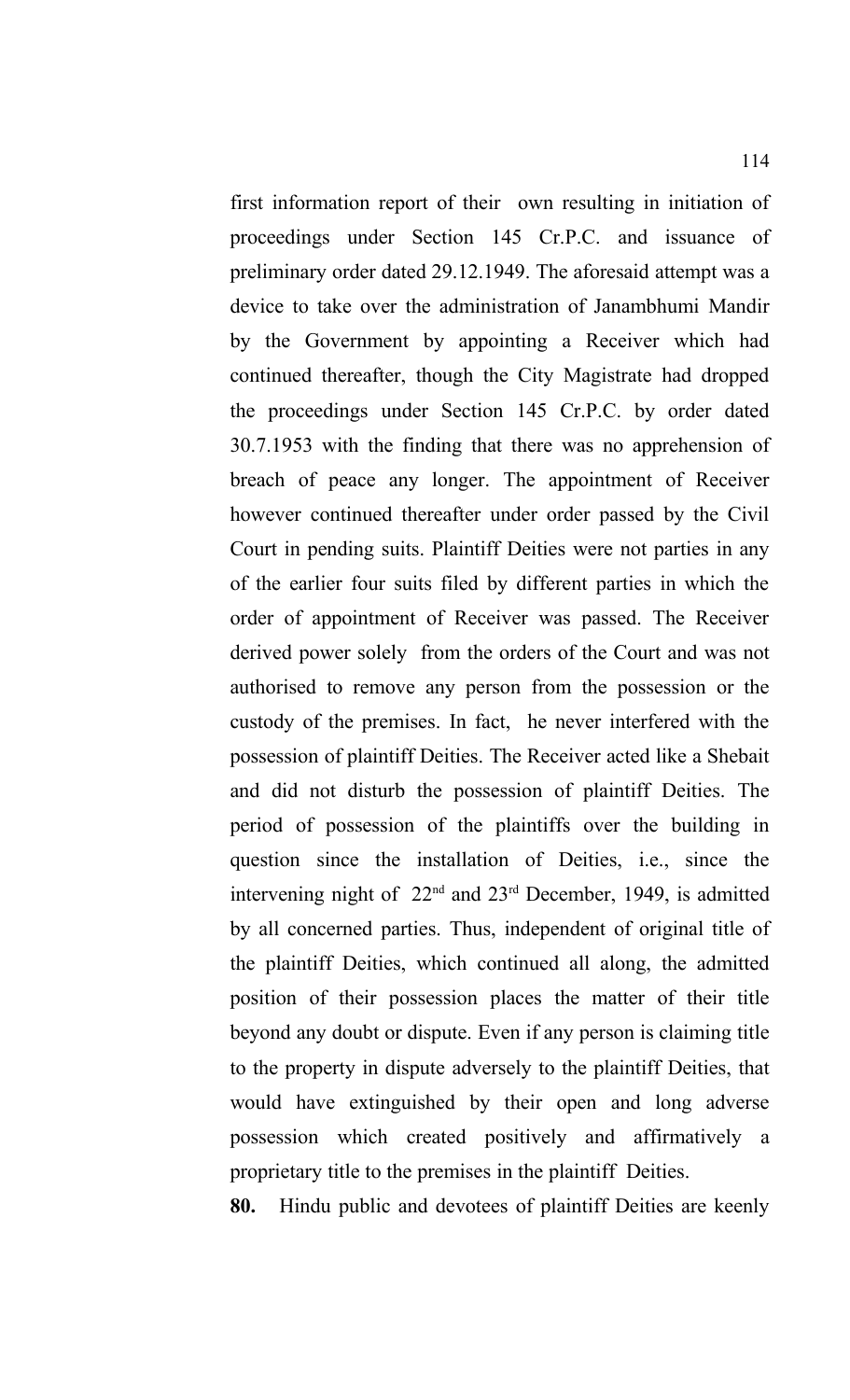desirous of restoring Janamsthan to its pristine glory. A plan to this effect has already been drawn and the active movement is planned to commence from September 30, 1989. Foundation stone shall be laid down on November 9, 1989. The plaintiff Deities not being a party to any of the suits pending in the Courts were not bound or affected by anything which may be decided or not decided in any of the four suits pending as aforesaid for the last so many years. Plaintiff no.3 felt that the pendency of the said suits may present a hindrance, inasmuch as, a declaration has been sought by the Sunni Board frivolously in suit no. 12 of 1961 that the building at Shri Ramjanambhumi, Ayodhya is a mosque known as 'Babri Mosque' and that the adjacent land is a Muslim Public graveyard, known as 'Ganje Shahidan' and the Court had permitted the plaintiffs of that suit to sue the defendants no.1 to 4 thereof as representatives of the entire Hindu community. The plaintiffs of that suit cannot represent the entire Muslim community as they are all Sunnis and thus only a segment of the Muslim population who have wide ranging differences with other sects of Muslims, particularly, the Shias. Similarly, defendants no.1 to 4 are also not capable of representing the entire world of Hindus. Defendants no. 1 and 2 of that suit have categorically stated that they do not represent anyone else except themselves. The defendant no. 3 has put forward a personal interest in the management of the plaintiff Deities. In the circumstances, the plaintiff no.3 has been advised to file this suit as the next friend for and on behalf of the Deities against all the contending parties. According to the case taken up by defendants no. 4, 5 and 6 and the documents filed by them or on their behalf, the Babri Masjid was a Sunni Waqf but its Mutwallis, being the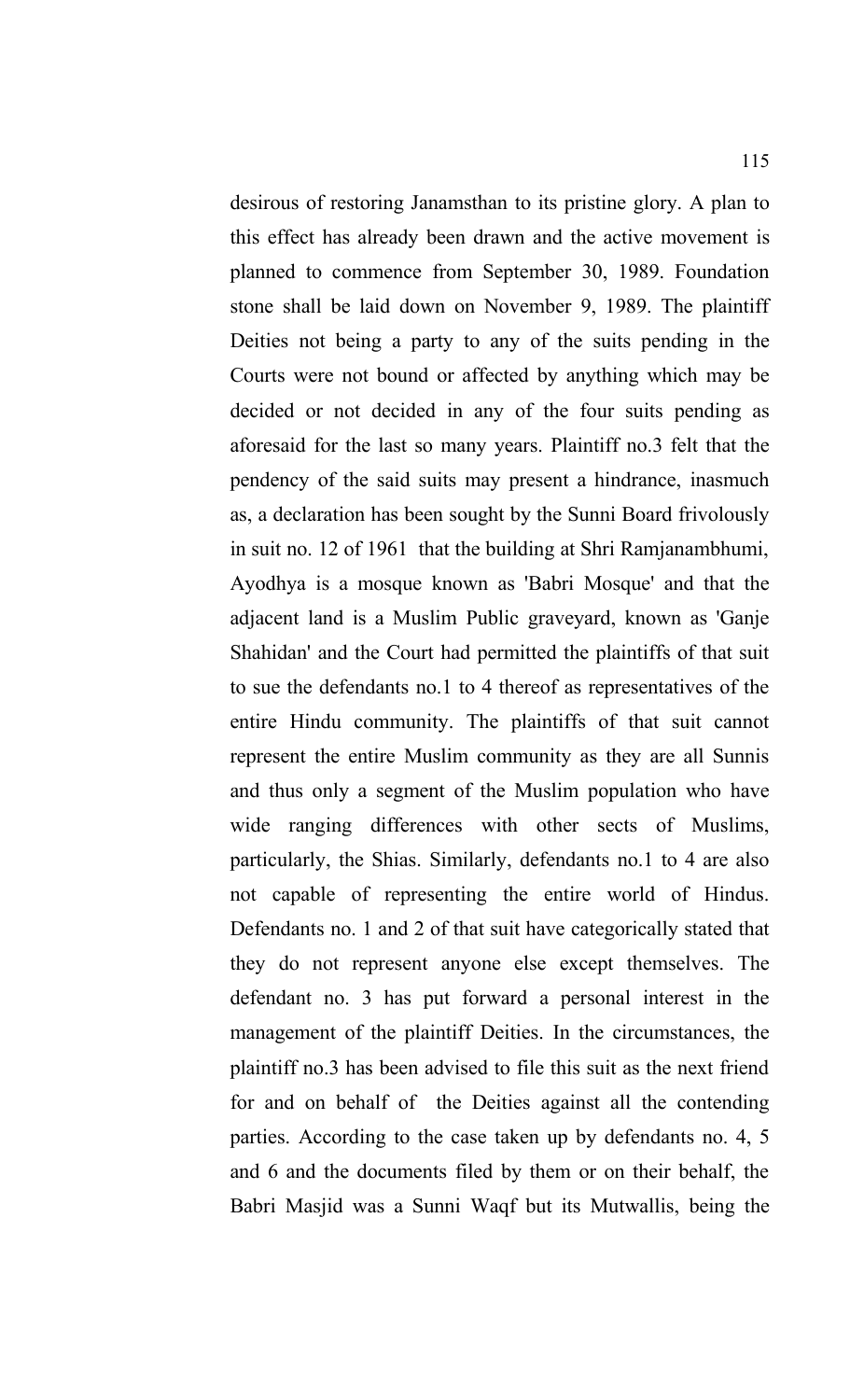descendants of Mir Baqi were Shia Muslims. A judgment dated 30.3.1946 of Sri S.Hasan, Civil Judge, Faizabad in suit no. 29 of 1945 where Shia Central Board of Waqfs U.P. was plaintiff and the Sunni Central Board of Waqfs U.P. was the defendant, has been produced in this context although the judgment has not been relied on or referred in the plaint of suit no. 12 of 1961 to show that Waqf of Babri Masjid was a Sunni Waqf and its Mutwallis were Shias. This position is incomprehensible in law. The waqf created by a Shia Waqif would be a Shia Waqf and could not be a Sunni Waqf. Admittedly, as per their case, the mosque was built by Mir Baqi who was a Shia and that he being a Waqif his heirs were the Mutwallis one after the other, but the Shia Central Board of Waqfs U.P. did not agitate the case any further either because of negligence or collusion in those difficult days of communal conflict immediately before the partition. In any case, the judgment is not binding. According to the report dated 10.12.1949 of Mohd. Ibrahim, Waqf Inspector and an office note signed by the Secretary, Sunni Central Board of Waqfs, U.P. dated 25.11.1948, Sri Javed Husain, the Numberdar of village Sahanwa and in the line of descendants of Mir Baqi was the Mutwalli of the Waqf though he did not act and submit to the jurisdiction of the Waqf Board. Shia Waqf Board and Sri Javed Hussain are also impleaded as defendants no. 22 and 23. Prince Anjum Qader, who is the President of All India Shia Conference has also been impleaded as defendants no. 24 and 25 in the suit.

**81.** The entire premises of Shri Ramjanambhumi,Ayodhya, besides Deity of plaintiff no.1, has other idols of Deities, i.e., Ram *Chabutara*, the Charan and the Sita Rasoi etc alongwith the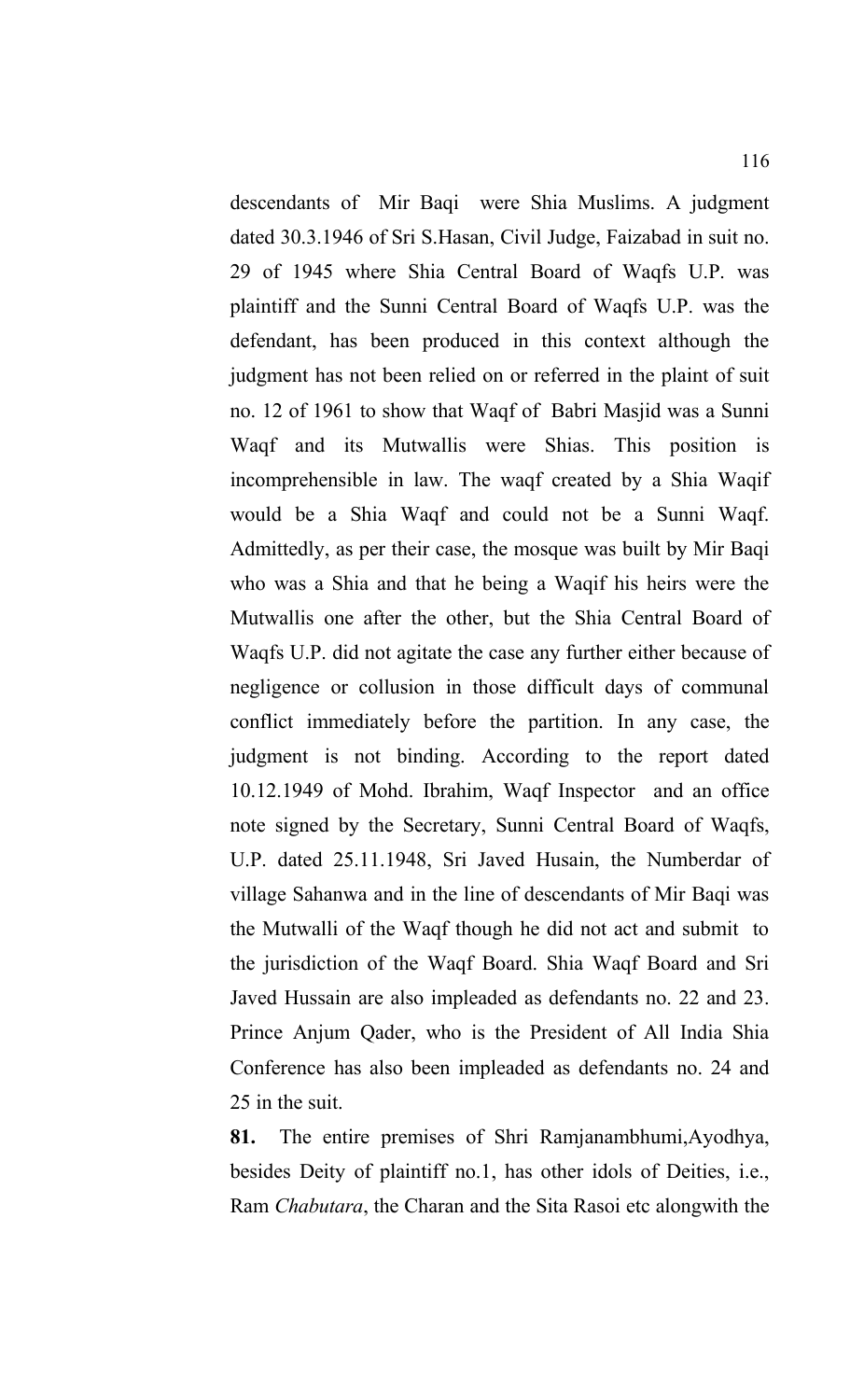yards, enclosures and buildings, including Sita Koop and all that constitute one integral complex. They have a single identity. The claim of the Muslims represented by defendants no. 4, 5 and 6 is confined to the building and the area enclosed within the inner boundary wall, erected after annexation of Avadh by the British. The rest of the area has not been claimed as Babri Masjid. The claim that the surrounding area is a Qabristan known as Ganj Shahidan is vague and unidentified. There are no graves anywhere for the last fifty years at least. The claim of the aforesaid defendants is hollow and even otherwise they do not represent the entire Muslim community. Defendant no.23, the present Mutwalli of the Babri Masjid since before 1948 had not joined as plaintiff or defendant in Suit No. 12 of 1961 despite well established position in law that only a Mutwalli of a mosque can sue for its possession and even when a worshipper sues in respect of an existing mosque, he must sue for possession being delivered to the Mutwalli and that he cannot ask for possession being delivered to him. Some of the Muslims tried to settle the dispute suggesting for removal of mosque to a suitable place. Though the plaintiffs do not admit that the building at Ramjanambhumi or any part of its precincts had ever been mosque, they are not averse to the proposal of removal of mosque building except the Kasauti pillars. The building will in any case have to be demolished for construction of a new Temple which they propose to construct at the place. The situs of Shri Ramjanambhumi cannot be changed considering the nature and significance of the 'Sthan' as the birth place of Lord Ram. On the other hand, under the tenets of Islam a mosque can be shifted under certain circumstances and its shifting would not in any way be contrary to Islamic tenets.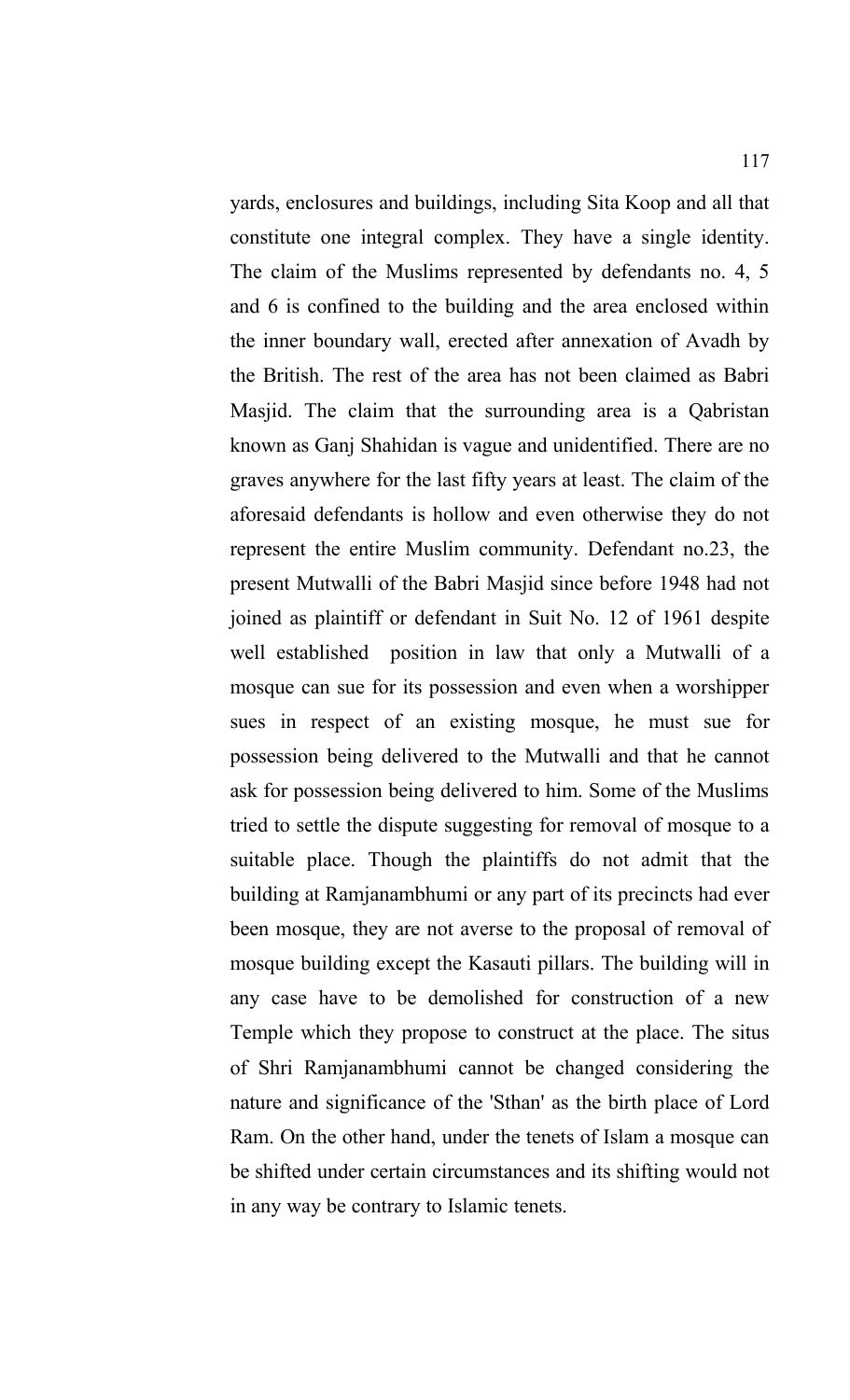**82.** In view of later events, major amendments made in the plaint. It says that due to long delay in disposal of the matter, the Hindu saints from time to time resolved to take steps for construction of a Temple and in a meeting held at Ujjain during May 1992 resolved to start Kar Sewa for the construction of a New Temple. On 9.7.1992, in their assembly at Ayodhya, the resolution was reaffirmed. The entire building was brought down by Kar Sewaks with their bare hands in just about five hours after 11 A.M. on 6.12.1992. The debris was collected and carried away by the Kar Sewaks as holy momentos leaving the place where the Deity of Bhagwan Shri Rama Lala was installed under the central dome of the demolished structure flat in the form of *Chabutara* on which the Deity was immediately reinstalled. The place was enclosed by a brick boundary wall and a canopy was also erected for the protection of the Deity and *Pooja* was continued as of yore. The then Chief Misnister of U.P., owning the entire responsibility resigned from his office in the evening of 6.12.1992 and the President imposed President's Rule in the State in the midnight. On 7.1.1993 the President promulgated the "Acquisition of Certain Area at Ayodhya Ordinance" (No. 8 of 1993) and simultaneously referred the matter to the Hon'ble Apex Court under Article 143(1) of the Constitution the following question:

"*Whether a Hindu temple or any Hindu structure existed prior to the construction of the Ram Janam Bhumi-Babri Masjid (including the premises of the inner and outer courtyards of such structure) in the area on which the structure stood.*"

**83.** The object and purpose of both the said measures adopted by the President was to settle the long-standing dispute relating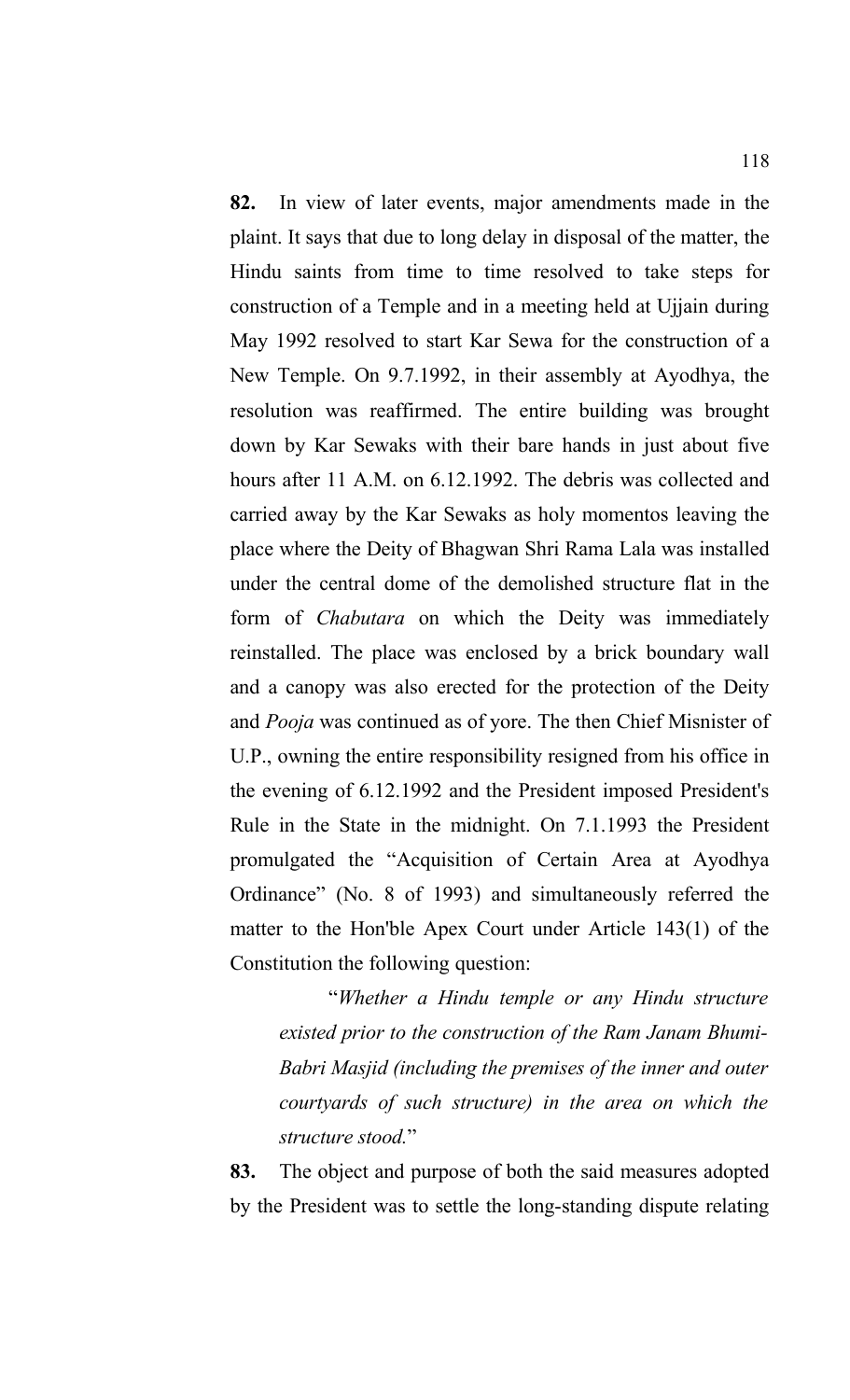to the structure. The reference shows that the area in which the structure stood, is located in Revenue Plot Nos. 159 and 160 in Village Kot Ramchandra. The said Ordinance was replaced and re-enacted as Parliament's Act No. 33 of 1993 and came into force w.e.f. 7.1.1993. The plaintiff Deities who are juristic person in law could not, nor do they appear to have been acquired under the said enactment. The rights of Hindus in general and the devotees of Shri Ram in particular, to worship the said Deities also could not have been acquired or taken away. Right to manage their property includes the arrangement to be made for maintaining their worship on the Shebaiti rights which in themselves constitute heritable property under the Hindu Law. The same seems to be taken away and entrusted for the time being to the Commissioner, Faizabad Division, Faizabad, (*ex offico)* under Section 7 of the said Act. The validity of the said Act was challenged in several writ petitions in this Court which were withdrawn by the Supreme Court for hearing and decision alongwith the hearing of the preliminary objection to the maintainability of the Presidential Reference under Article 143(1) of the Constitution of India. The said Act was also sought to be challenged in Connected O.O.S. No. 3 and 4 of 1989 in this Court as well but proceedings were stayed by the Apex Court while withdrawing the writ petition against acquisition from this Court for hearing and decision. Vide judgment dated 24.10.1994, a three Judges Bench of the Apex Court in **Dr. M. Ismail Faruqui (supra),** declared sub-section (3) of Section 4 of Act No. 33 of 1993 unconstitutional and invalid but upheld the validity of other provisions thereof subject to the interpretation put thereon by the Apex Court and the Reference was returned unanswered to the President of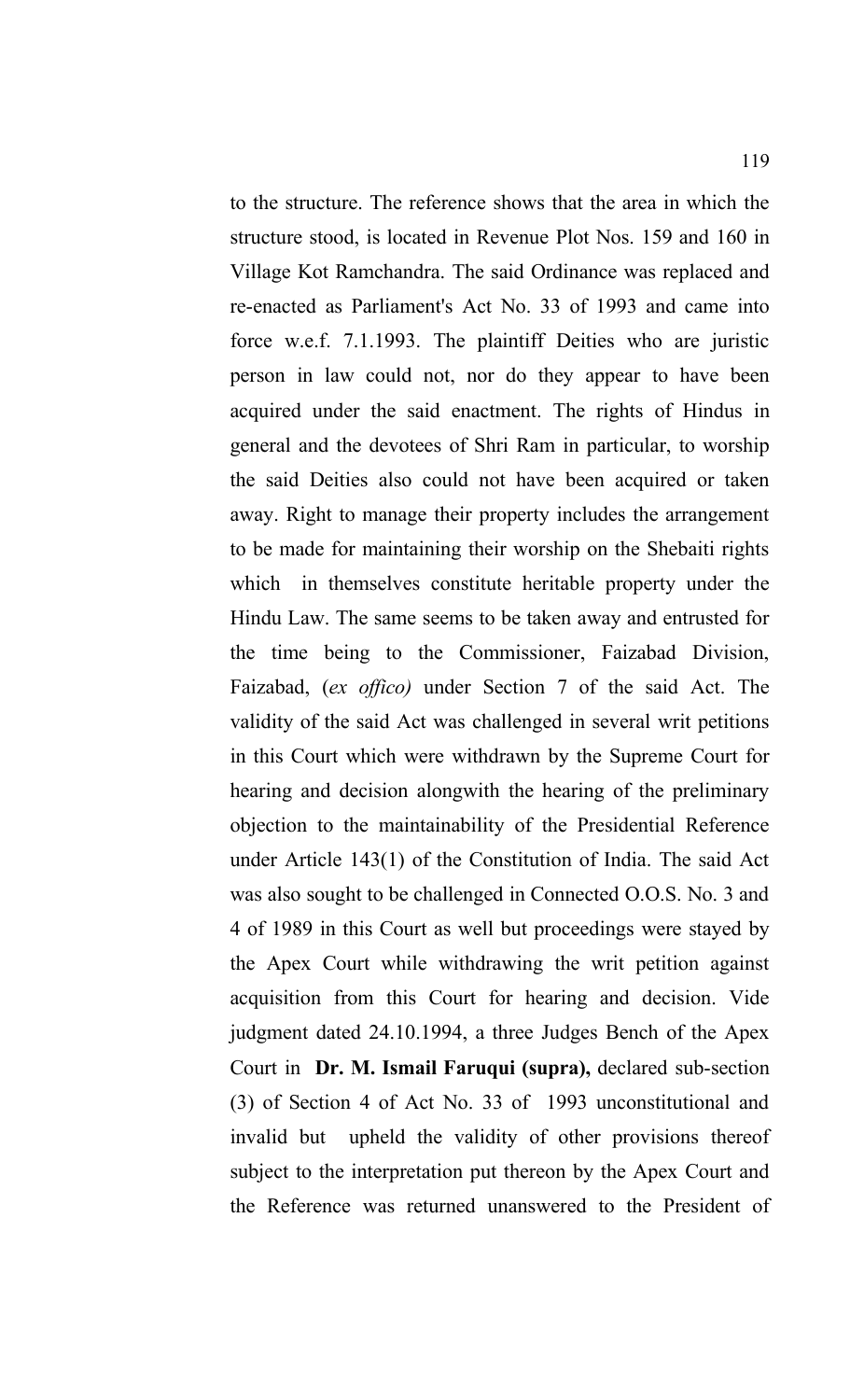India. The cause of action for filing the suit accrued day today, particularly recently when the plan of Temple reconstruction is sought to be obstructed by violent action from the side of certain Muslim communalists.

#### **Written statement dated 14.8.1989 of Defendant no. 3 (Nirmohi Akhara) (Suit-5)**

**84.** Defendant no.3 Nirmohi Akhara has filed its written statement dated 14.8.1989 reserving its right to file a supplementary written statement on the ground that due to paucity of time, it could not collect entire material. It is said that the suit is malicious and designed to damage the title and interest of the defendant. Plaintiff no.3 has no right to act as next friend of plaintiffs no.1 and 2. Plaintiffs are not even a juridical person nor have any personal right to file the suit. It is denied that Bhagwan Shri Ram is also called Ram Lala Virajman. Impleadment of plaintiff no.1 is also said to be wrong. Bhagwan Shri Ram is said to have been installed not at Janambhumi but in the Temple known as Janambhoomi Temple for whose delivery of charge and management, the defendant had filed suit no. 26 of 1959 (Suit-3). Virajman is said to be neither a name or title of any Deity and is wholly vague. Sthan Shri Ramjanambhumi, Ayodhya is also said to be a meaningless phrase as 'Sthan' simply means a place and not a juridical person. It is also denied that plaintiff no.3 (Deoki Nandan Agarwal) is a Vaishnavite. He is not even a worshipper of the Deity installed in Shri Ramjanambhumi Temple and has no right to sue, nor can he represent the Deity or the so-called Sthan. He is not at all interested in the welfare of the Deity in question. He lives in Allahabad and is not at all interested in Shri Ramjanambhumi Temple but to obtain cheap popularity, maliciously, by raising a slogan of constructing a new Temple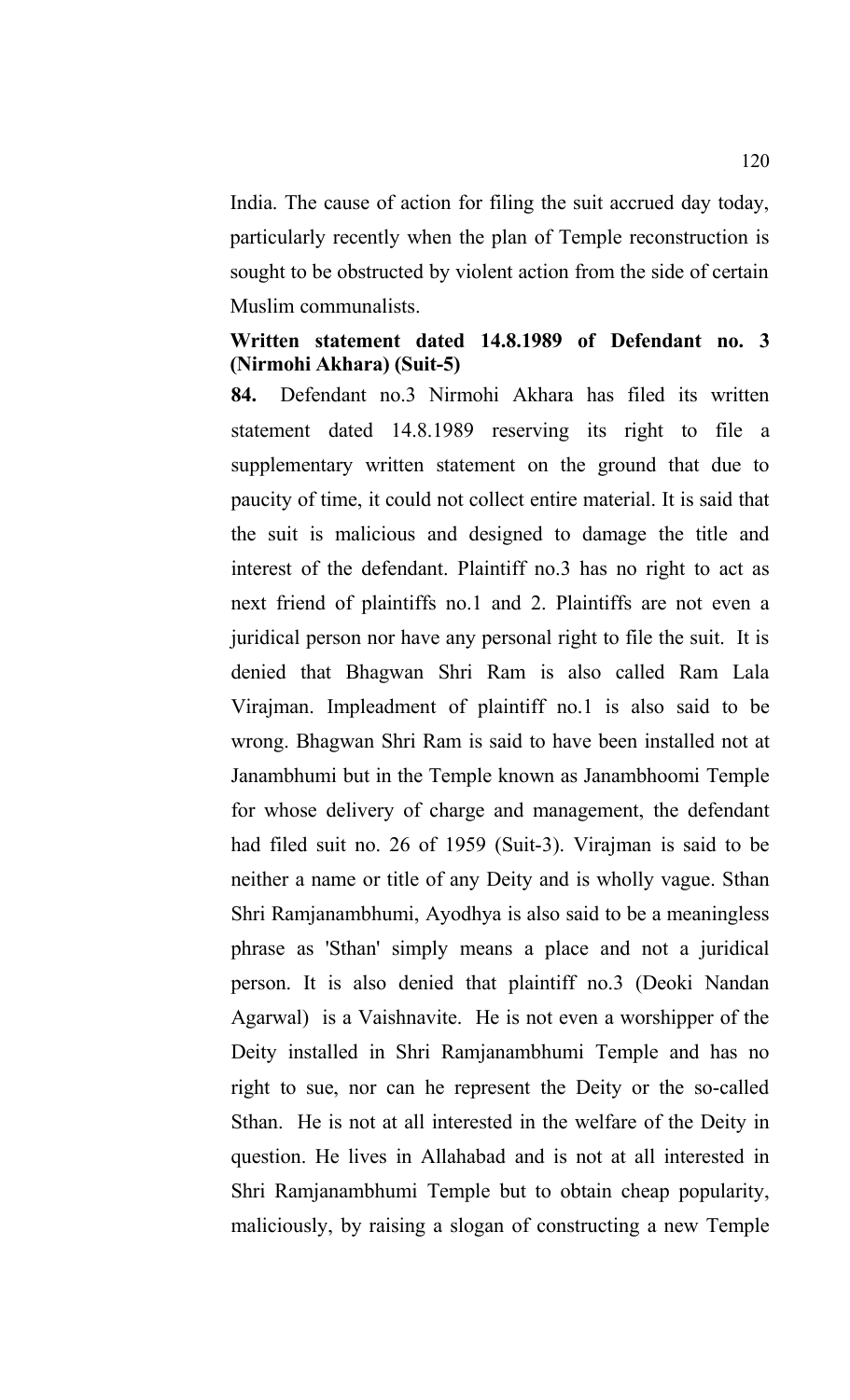has arranged to spend Rs. 25 Crores. The temple belongs to defendant no.3. However, the birth place of Lord Ram is not disputed. The whole world knows that his birth place is in Ayodya where the Temple Ram Janambhumi stands in Mohalla Ramkot, Ayodhya which is in dispute in various suits transferred to this Court. Muslims claim thereat a mosque while defendant no. 3 claims it to be a Temple of Bhagwan Shri Ram under the charge and management of Nirmohi Akhara as Shebait of Bhagwan Shri Ram. Annexures I, II and III to the plaint are incorrect. Many important places of the temple have not been shown in the said annexures. They pertain to another suit and have no evidentiary value. It is said that Nirmohi Akhara alone has right to control, supervise and repair or even to reconstruct the temple, if necessary. Knowledge of any trust is denied. It is said that the Trust has no relevance at all to the dispute. Inclusion of the name of Mahant Ramkewaldas as Trustee would not make any difference so far as the rights of defendant no.3 are concerned. Relevance and continuity of the Trust of the disputed property is denied. It is, however, not disputed that no prayers have ever been offered by any Muslim in the Ramjanambhumi Temple which is claimed by some Muslims as mosque though it never was. The idol of Bhagwan Ram is said to have always existed over there. Proceedings under Section 145 Cr.P.C. were initiated illegally affecting the rights of defendant no.3. There was no movement for construction of a new Temple in place of the present temple nor anyone else has a right to construct a new temple in its place. The plaintiffs have no real title to sue. They have wrongly been advised to file the suit only to harass defendant no.3 and try to encroach upon its rights of management of the temple. The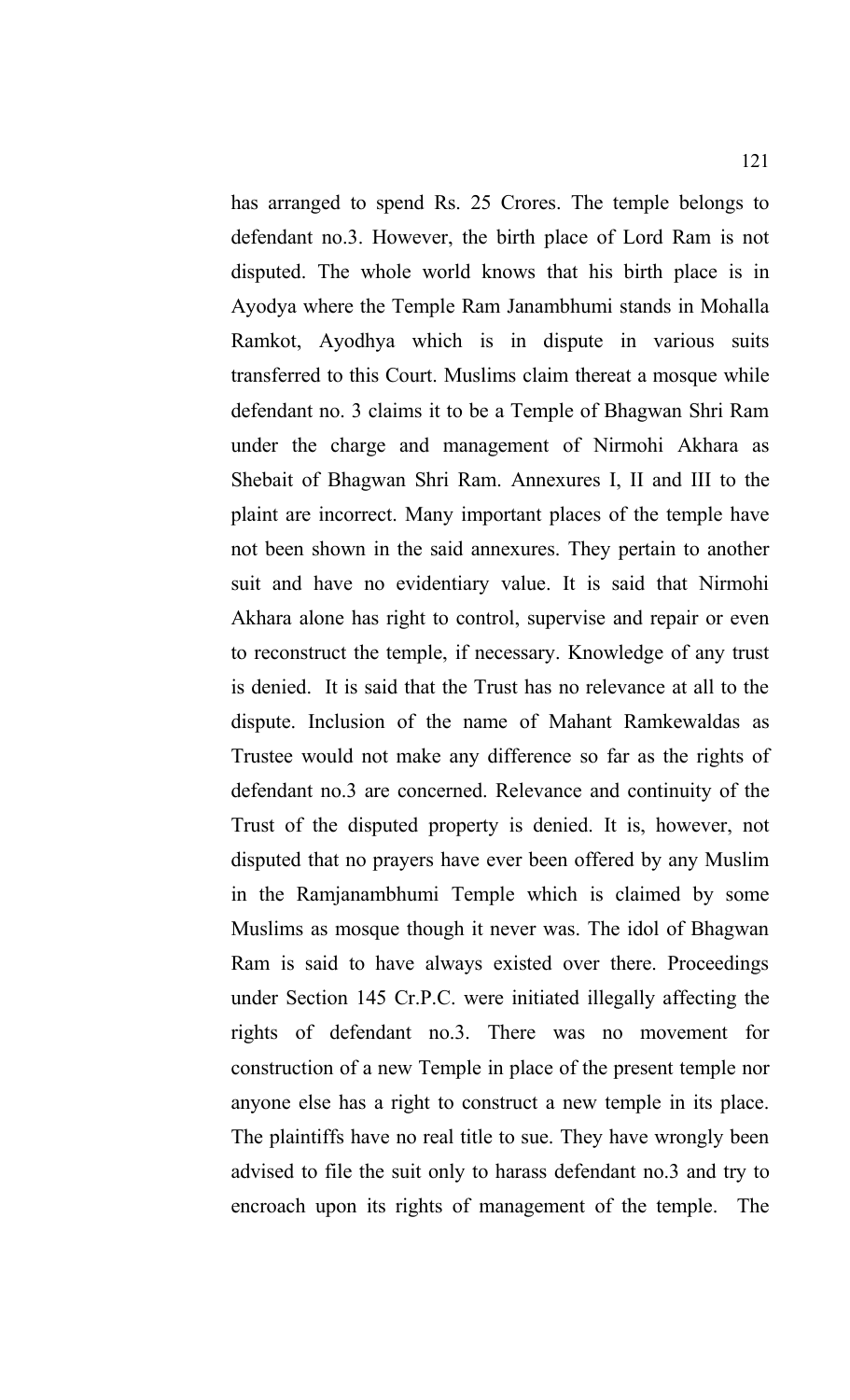entire premises belong to Nirmohi Akhara. There is no question of any mosque as Babri Masjid or any Qabristan thereat.

#### **Additional written statement dated 20.4.1992 of Defendant no. 3 (Nirmohi Akhara) (Suit-5)**

**85.** An additional supplementary written statement dated 20.4.1992 has also been filed stating that site plan annexure II to the plaint does not bear any plot number nor is it bounded so as to give definite identity of the property. The Temple Shri Vijay Ragho Ji Sakshi Gopal has never been subject matter of any of the suit i.e., O.O.S. Nos. 3 of 1989 or 4 of 1989, pending before this Court. Sumitra Bhawan is another temple shown in the site plan, which is the temple of Sheshawatar Laxmanji Maharaj which has been in possession of Mahant Raj Mangal Das, one of the Panch of Nirmohi Akhara. Nazul Plot no.588 measuring 1-6- 13-15 Kachwanceis of Mohalla Ram Kot is recorded with Deity Laxamanji Maharaj through Ramdas Nirmohi who is Guru of Raj Mangal Das. Mahant Ramdas is recorded in settlement plot no. 168 to 174 as Qabiz of Sumitra Bhawan. Similarly, Lomash Chaura Mandir, Sita Koop Mandir, Kuti shown in the said map have distinct Deity of Bhagwan Ram Lalaji managed by other Panches of Nirmohi Akhara, namely, Mahant Dwarika Das, Mahant Naval Kishore Das and Ram Gopal Das. Sankatmochan Mandir has been omitted in the map whereas it did exist on the date of filing of suit. It has its Deity Sankatmochan Hanuman Ji and Thakur Ram Janki represented by Sarbarakar Ram Dayal Saran, Chela of Ram Lakhan Saran, who was Naga Chela of Golaki Ram Lakhan Das one of the old panch of Nirmohi Akhara. The outer Sahan carried a small temple of Bhagwan Ramlalaji alongwith other place, regularly worshipped according to prevailing customs amongst Ramanandi Vairagies. The outer part of the temple Ram Lalaji and Deities have always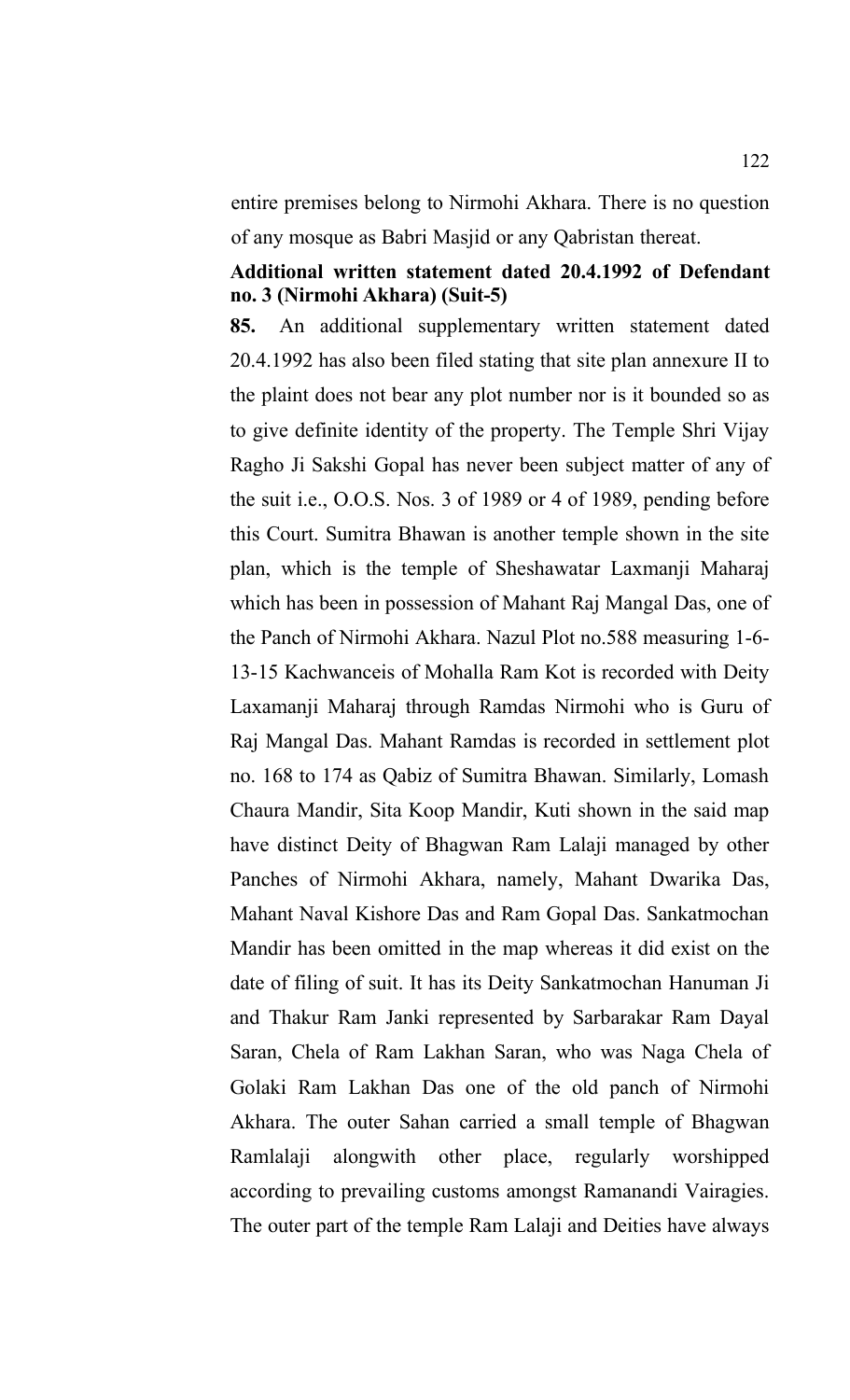been in management and charge of Nirmohi Akhara as Shebait till this outer portion with Bhandar was attached under Section 145 Cr.P.C. A Receiver was appointed in Suit No. 239 of 1982, Shri Ram Rama Nandi Nirmohi Akhara Vs. K.K. Ram Verma etc. due to lootpat committed by Dharam Das. Plaintiff no.3 has himself named Dharam Das as witness. The suit by plaintiffs no.3 is not maintainable for want of possession and is also barred by Section 34 of Specific Relief Act. The outer portion consists of Bhagwan Ram Lala on Shri Ram *Chabutara* along with other Deities, "Chhathi Pujan Sthan" and 'Bhandar' (store) with eastern outer wall carrying engraved image of Varah Bhagwan with southern and northern wall and also western portion of wall carrying the present municipal nos. 10/12/29 old 506, 507 and older 647 of Ram Kot Ward of Ayodhya City, which have been referred in many litigations since 1885 till Regular Suit No. 239 of 1982 in the Court of Civil Judge, Faizabad. The suit is bad for want of necessary party, as "Nirmohi Akhara" was also held in possession and management of the temple in every case. Bhagwan Ramlalaji installed by it on the Ram *Chabutara* is a distinct legal entity owned by defendant no.3. Attachment of the property was wholly illegal and bad. Plaintiff no.3 is an office bearer of V.H.P. and is also a member of defendant no.2, the alleged Nyas (Trust), who has no concern with the matter. They are trying to usurp the property of defendant no.3. Outer portion with surrounding temples, were illegally acquired by VHP backed by B.J.P. Government, vide notification dated 7.10.1991, which is under challenge in a writ petition. However, it is void and illegal in view of section 52 of the Transfer of Property Act.

**IInd additional written statement dated 13.5.1994 of Defendant no. 3 (Nirmohi Akhara) (Suit-5)**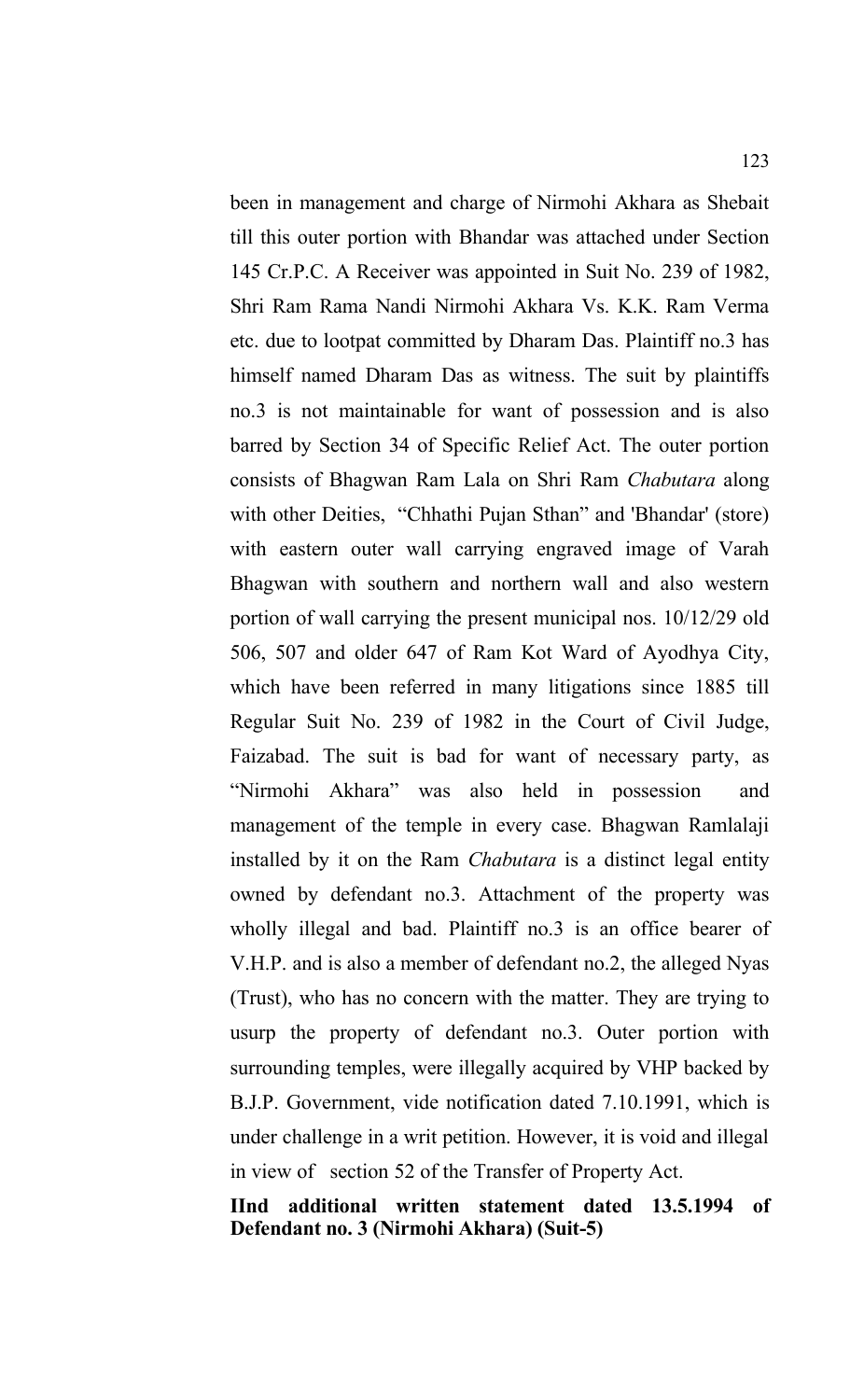**86.** The second additional written statement dated 13.5.1994 has been filed on behalf of defendant no.3 challenging the very existence of alleged Trust. It is illegal and void. Jagadguru Ramanand himself had condemned the alleged Trust. The disputed property belongs to Nirmohi Akhara and the Trust is a non-constitutional body devoid of any title of disputed property.

# **Written statement dated 26/29.8.1989 of Defendant No. 4 (Sunni Central Board of Waqfs) (Suit-5)**

**87.** The defendant no. 4 has filed a very detailed written statement dated 26/29.08.1989. Denying the claim of the plaintiffs about being juridical persons, it is said that neither of the plaintiffs are juridical persons nor there is any presiding deity of Shri Ram Chandraji at the place in dispute nor the plaintiff no. 3 has any locus standi or right to represent the so called and alleged deity and Asthan as next friend. The plaintiffs no. 1 and 2 have no right to file this suit as they are not legal personalities. It is denied that there has been any installation of deity within the premises of the disputed place of worship known as Babri Masjid. The idol in question, it is said, was stealthily and surreptitiously kept inside the mosque in the night of 22/23.12.1949 by some mischief-mongers against whom a first information report was lodged at Police Station Ayodhya on 23.12.1949. Plan and report submitted by Sri Sheo Shanker Lal, Commissioner made part of the plaint do not depict the correct position of the spot hence cannot be relied upon for identification and description of the property in suit. The plaintiffs are obliged to give correct boundaries of the property in suit and the plaint is defective in this respect.

**88.** Filing of Suit-1 by Sri Gopal Singh Visharad and Zahoor Ahmad is not disputed but rest of the contents of para 3 of the plaint are denied. It is denied that the original plaintiff of the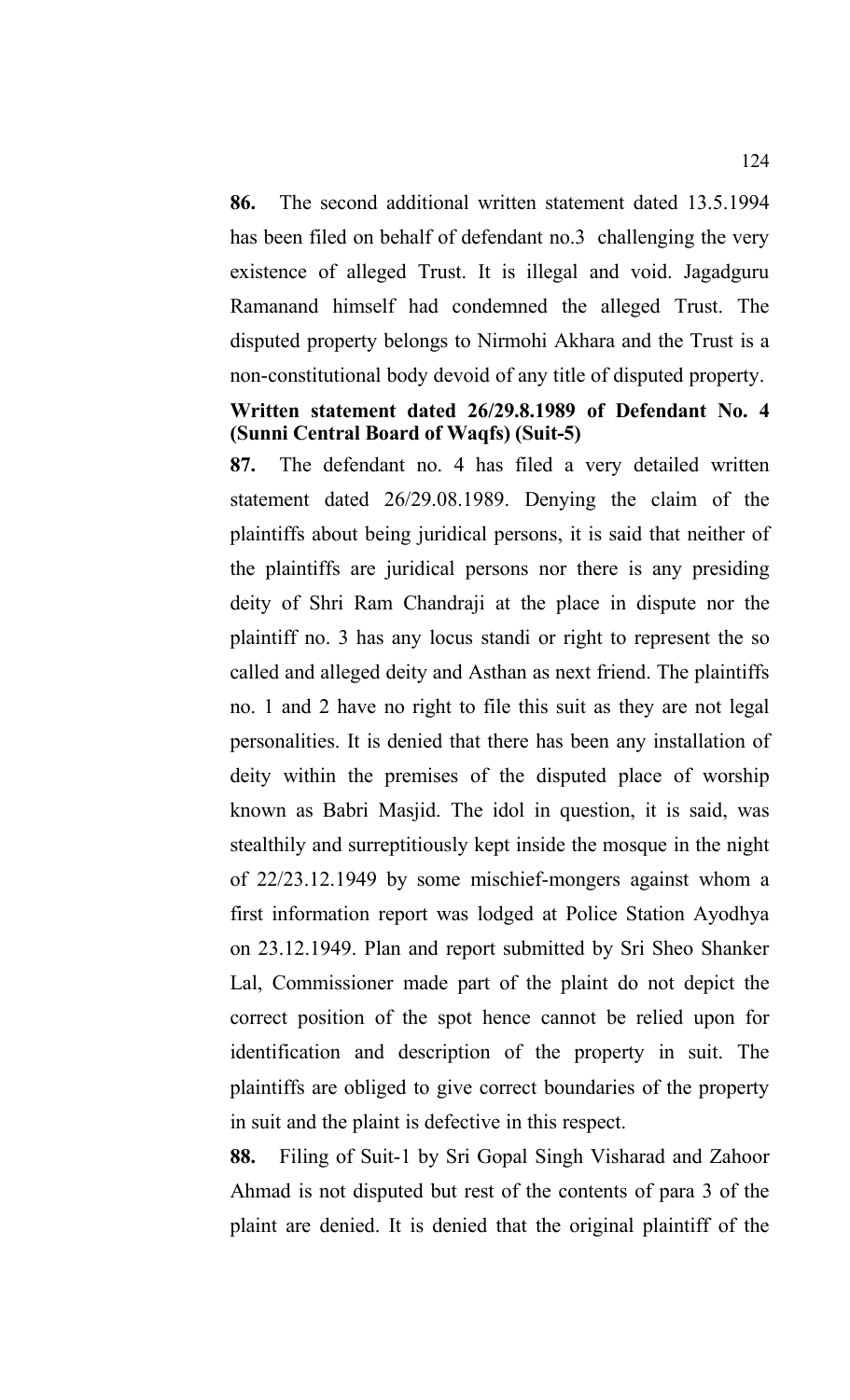said suit has died recently. It is said that in fact he had expired several years ago and no application for substitution was filed within the prescribed time hence the suit stood abated much before 1986. The order of substitution passed in favour of the defendant no. 1 is illegal and improper. The names of Muslim defendants of the said suit is said to have been wrongly struck off. The heirs of the Muslim defendants were liable to be substituted in place of the original Muslim defendants. For verification of the contents, the record of the aforesaid suit itself may be perused.

**89.** Similarly, filing of Suit No. 25 of 1950 (Suit-2) is not disputed but the rest of the contents of para 5 may be verified from the plaint of the suit. The Suit No. 25 of 1950 (Suit-2) also suffers from the defects as in Suit-1.

**90.** The filing of Suit-3 is also not disputed but in respect to the averments contained therein it is said that the same may be verified from the plaint of the suit. The idols of Shri Ram Chandraji were never installed in the premises of Babri Masjid which has wrongly been described as Janam Bhumi. The suit is defective and not maintainable. Heirs of Muslim defendants have not been substituted though the cause of action survives against them and all of them ought to have been impleaded. The property in suit is a mosque and it has never been admitted that the said building was a temple.

**91.** Filing of Suit No. 12 of 1961 (Suit-4) by defendant no. 4 and some other Muslims is also not disputed but for the reliefs claimed therein it is said that the plaint of the suit itself may be perused. Any defect in the suit is denied. The Suit-4 has been filed in representative capacity. The application for permission to sue in representative capacity was allowed by the Court.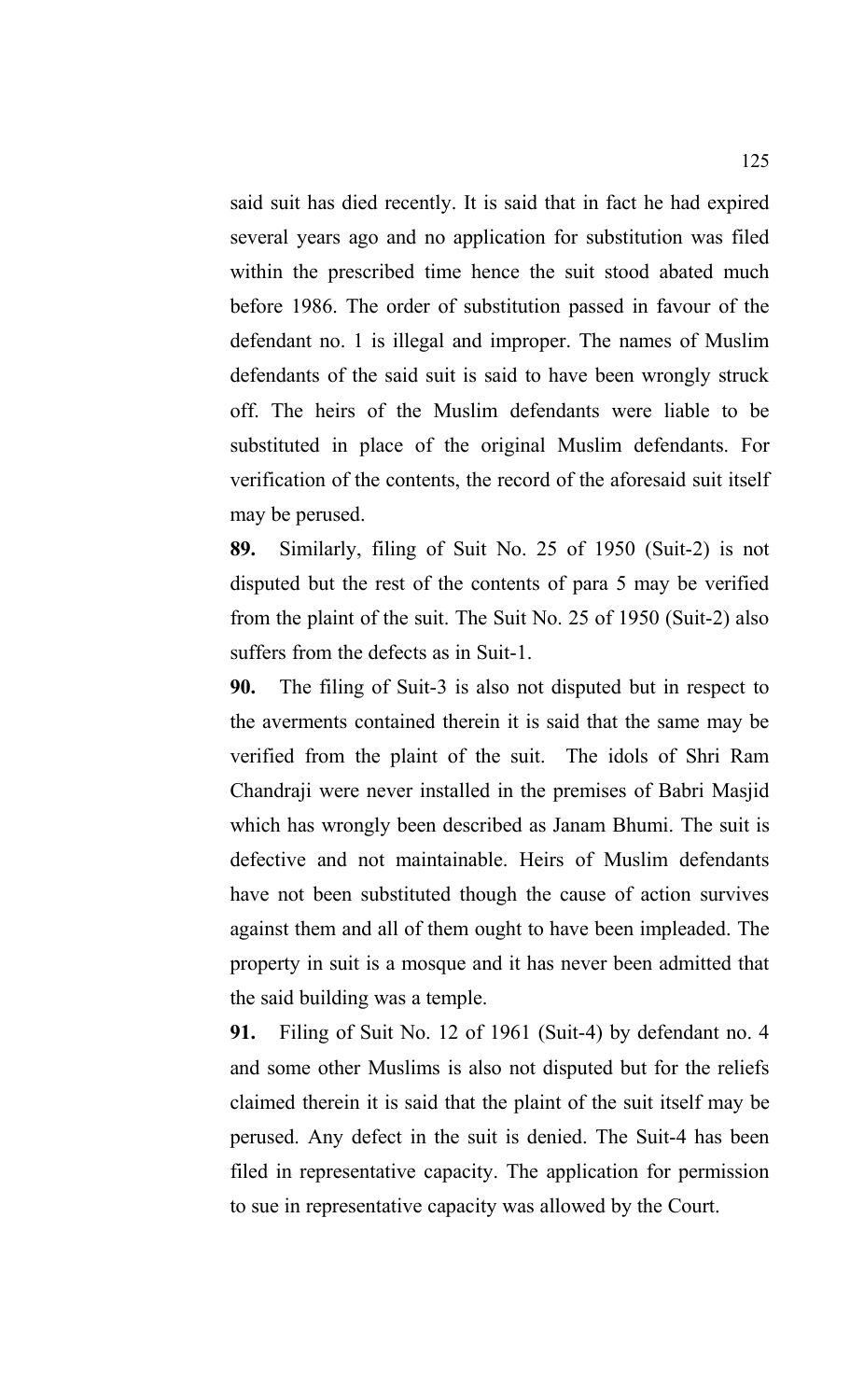**92.** All the four suits have been consolidated and Suit-4 is the leading suit. There is no question of Pooja or Sewa in the premises in question since the alleged deities did not exist in the building in question and the idols kept therein could not be treated as deities. Only a restricted Pooja was carried on 16.01.1950 which cannot be treated as Sewa and Pooja of the alleged deity. There is no likelihood of the suits being decided in a manner that a close Darshan of the idols would be permissible. Defendant no. 20 had no right to title or locus stand to move the application for opening of the gate of the mosque for close Darshan. He was not a party in any of the aforesaid two suits and had no *locus standi*. The District Judge, Faizabad illegally passed order dated 01.02.1986 whereagainst two writ petitions are pending in this Court. The building in dispute is not Janambhumi of Shri Ram Chandraji and no idols of Shri Ram Chandraji were installed therein, hence, there arises no question of right or claim of defendant no. 20 or anyone else to perform Pooja or Darshan thereover. The fact is that the property in dispute is an old mosque known as Babri Masjid, constructed during the regime of Emperor Babar. There is no question of construction of any new temple over the site of Babri Masjid. The plaintiff or anyone else has no right or locus standi to claim removal of old structure of mosque. Prior to 22/23.12.1949, no idols were kept in the said mosque. It was never used for performing Pooja and Darshan etc. prior to the aforesaid date. Due to unnecessary and unusual delay in disposal of the suits and continuance of the order of attachment of the mosque for the last about 39 years condition of the building has also deteriorated. The Receiver appointed by the Court is not taking proper interest in maintenance of the building. Despite Court's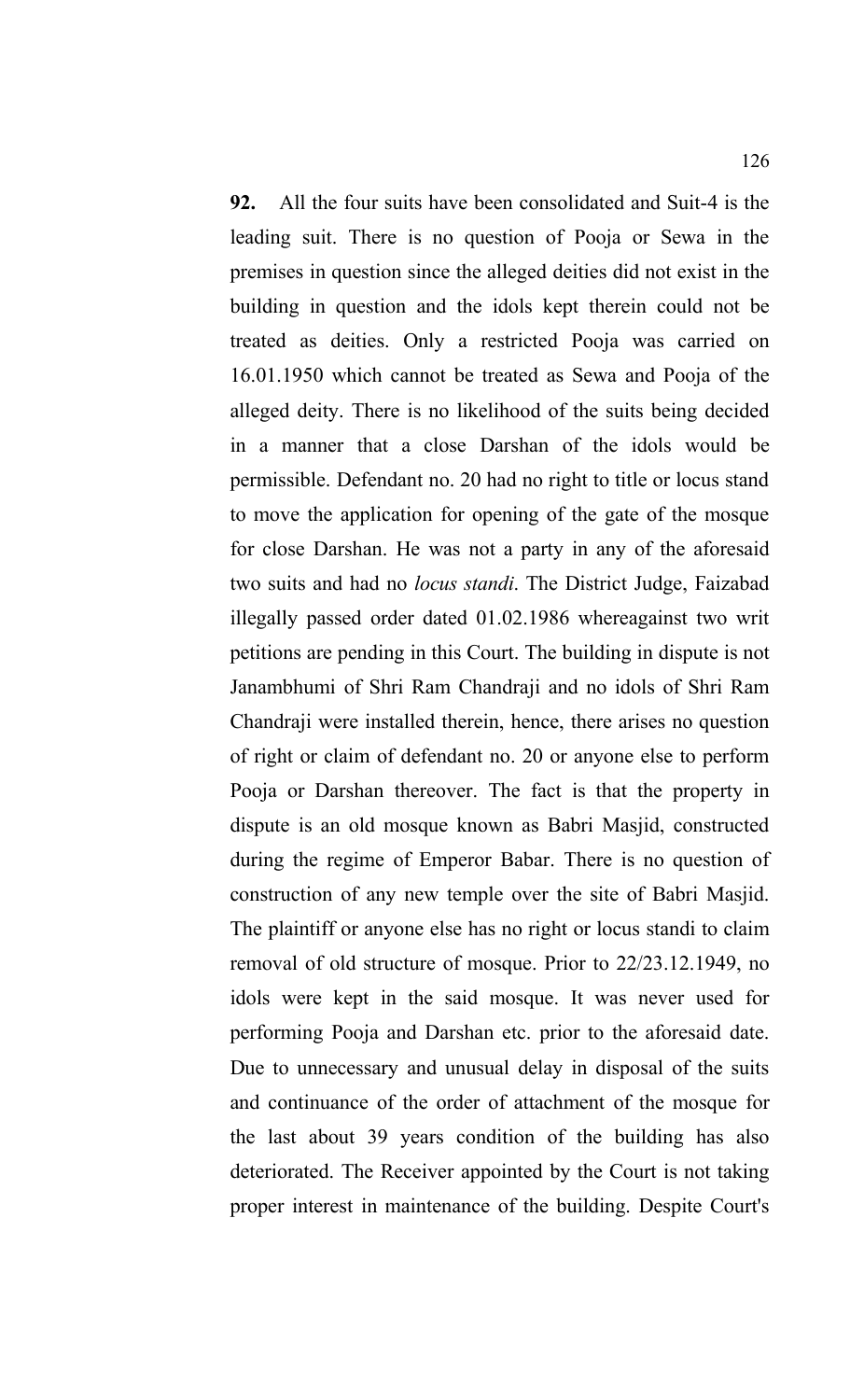order, no repairs of the buildings has been undertaken for the last several years. The alleged desire of removing the structure of mosque and construction of a new temple on the site is wholly uncalled for, unwarranted and mischievous. Any such attempt is fraught with very dangerous consequences besides being an offence and also in violation of the restraint order of this Court in Writ Petition No. 746 of 1986, Mohd. Hashim Vs. State of U.P. and others. Since there existed no temple, the question of improvement in the administration or reconstruction thereof or managing performance of alleged Sewa and Pooja does not arise. Since there is no deity, the question of protection, renovation, reconstruction and development of alleged temple premises does not arise. The building in question being a mosque, the occasion for creation of any Trust does not arise. The entire exercise is based on imaginary concept of Ramjanambhumi Temple though no such temple ever existed over the premises in question. The so called Ramjanambhumi Nyas has no connection with the building in dispute. It is not a legal person and there is no question of impleadment of the Trust as defendant no. 21. Even the idol surreptitiously placed on 22/23.12.1949, has not been installed in accordance with the traditions and rituals of Hindu Law. The ceremony prescribed by Hindu Law for installation of Idols has not been observed. The idols kept in mosque are not legal entity and question of their impleadment does not arise. The suit is barred by time having been filed after more than 39 years after the attachment of the property in suit and, therefore, is not maintainable. There is no public record, much less any record of unimpeachable authority, showing that the premises in dispute is the place of birth of Shri Ram Chandraji. There is no historical or judicial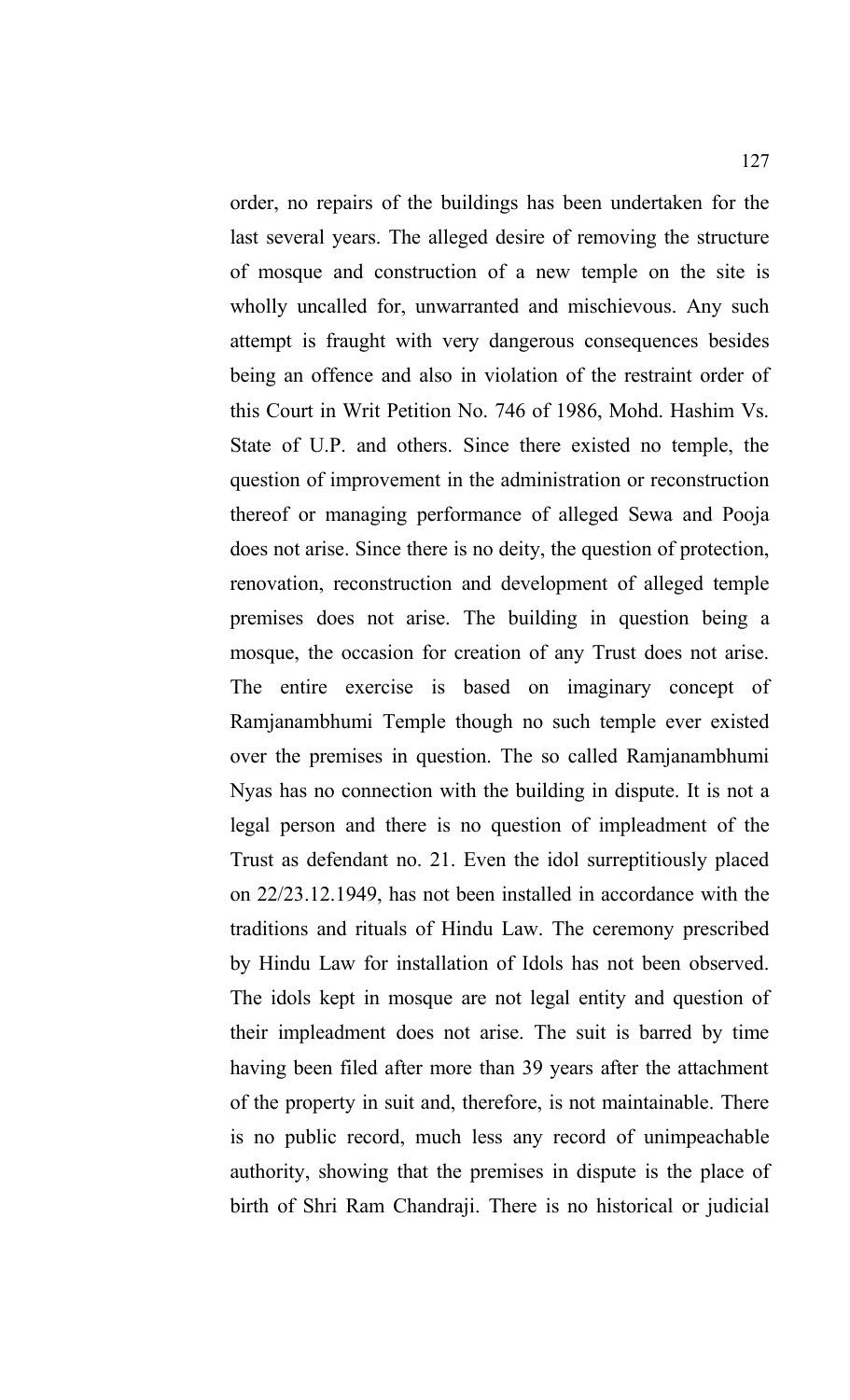record to testify the said fact. The religious books as well as the writings of Hindu Scholars make it very doubtful whether the personality of Shri Ram Chandraji is historical personality. There are several versions about the place of birth of Shri Ram Chandraji. It is not at all settled even amongst the Hindu Scholars as to where and in what period such a religious leader known as Shri Ram Chandraji was born. The booklets circulated at Ayodhya by Vishwa Hindu Parishad and other Hindu organisations as well as other books of Hindu mythology describe the period of Shri Ram Chandraji as that of Treata Yug, meaning thereby that he was born more than nine lakh years ago. According to Hindu mythology there were three Maha Pralayas during which period the entire earth got submerged into water. Accordingly, as per Hindu Mythology itself no specific place can be said to be the birth place of Shri Ram Chandraji. The greatest author in the recent history on Shri Ram Chandraji is Goswami Tulsidas who has written Ramcharitmanas during the regime of Mughal Emperor Akbar, the grandson of Mughal Emperor Babar. The said book was composed by Goswami Tulsidasji at a place known as "Datun Kund" situate at a distance of about 1 km. from Ayodhya in District Faizabad. Had there been any birth place of Shri Ram Chandraji in Ayodhya, Goswami Tulsidasji must have specifically mentioned about the same in his book Ramcaritmanas. As a great devotee of Shri Ram Chandraji, Goswami Tulsidas cannot be expected to have skipped over, concealed or kept quiet over such an important fact of life history of Shri Ram Chandraji. If there would have been any iota of truth about the story of Shri Ramjanambhumi Temple at Ayodhya at the site of Babri Masjid during the regime of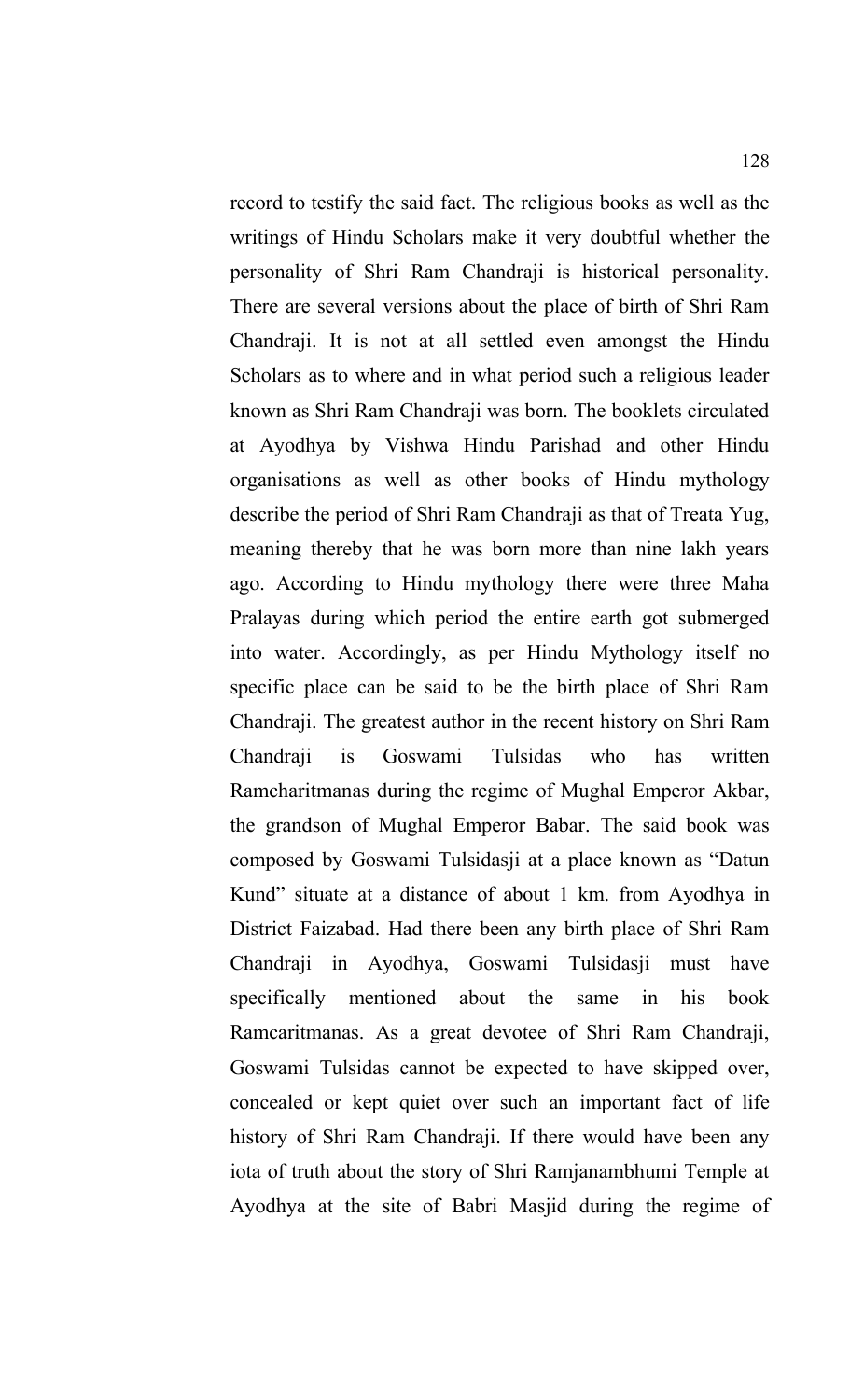Emperor Babar or prior thereto, and, had there been any incident of demolition of such temple and construction of Babri Masjid over the same, it would have been mentioned by Goswami Tulsidas in his book. He also would have taken up this matter in the Court (Darbar of Emperor Akbar) who must have undone the alleged wrong. The Court of Emperor Akbar was full of advisers, counsellors and ministers of Hindu community and his own Queen was Jodha Bai, a Hindu lady. Even the location of present Ayodhya does not tally with the location of Ayodhya as given in Valmiki Ramayan. This creates doubt about there being any place of birth at the present Ayodhya situate in District Faizabad. According to Valmiki Ramayan, Ayodhya was situated about a distance of one and half Yojan (equivalent to about 14-1/2 miles) from river Saryu flowing East to West which is presently running quite adjacent to the present Ayodhya from West to East. It is incorrect that any historical or other evidence exists to the effect that Shri Ram Chandraji manifested himself in human form at the place where idols are kept presently in the mosque in question. Prior to December, 1949, the place known as Babri Masjid was never called as Shri Ramjanambhumi. In 1885, Mahant Raghubar Das, Mahant of Janam Asthan of Ayodhya, filed a suit against Secretary of State for India in Council and Mohd. Asghar, Mutawalli of the mosque in the Court of Sub-Judge, Faizabad. He annexed a site plan alongwith plaint wherein the mosque in question was specifically mentioned in the western side of Chabutra in respect whereof the suit was filed seeking permission to erect temple over the said Chabutra but could not succeed as the suit was dismissed on 24.12.1885 by Sub-Judge, Faizabad. The first appeal was dismissed by District Judge, Faizabad and second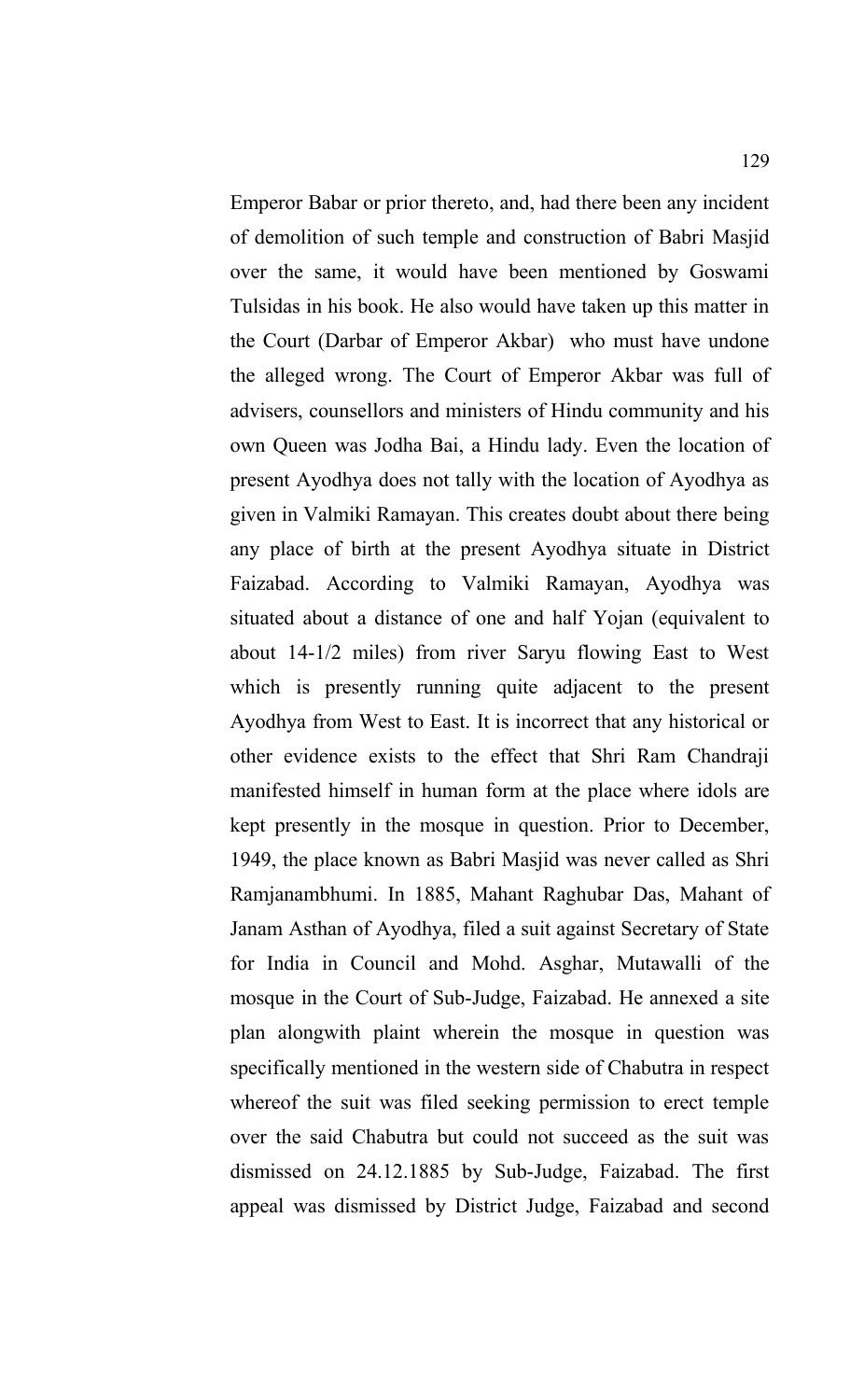appeal was dismissed by the Judicial Commissioner of Oudh. The suit was filed in representative capacity on behalf of other Mahants and Hindus of Ayodhya and Faizabad. The plaintiff, therefore, cannot claim that any portion of Babri Masjid has been deified or has become a juridical personality by the name of Asthan Ramjanambhumi. There is no installation of any deity at the premises in question. The plaintiffs are estopped from claiming the mosque in question as Janam Bhumi of Shri Ram Chandraji. The predecessors of the plaintiffs namely, Mahant Raghubar Das confined his claim to Chabutra (platform) of 17 ft. x 21 ft. outside the mosque as being Janam Asthan of Shri Ram Chandraji. There already exists another temple known as Janam Asthan Temple at a distance of 100 yards only from Babri Masjid and from its southern side. Mythological concept of incarnation etc. is irrelevant for the purpose of suit in question. A Hindu Officer himself has lodged first information report about surreptitious placement of some idols in the mosque in the night of 22/23.12.1949 by some mischievous elements, which resulted in registration of a criminal case as also initiation of proceedings under Section 145 Cr.P.C. due to communal tension flared up in the area concerned. The building was attached on 29.12.1949. A Supurdagar/ Receiver was appointed for its care and custody who drew a scheme of management which was submitted to the Court on 05.01.1950. The spirit of Shri Ram Chandraji as the divine child cannot be said to reside at any place or in the idol kept inside the mosque. No idol or place of mosque can be said to be Deity. There is no comparison of Kedarnath or Vishnupad Temple of Gaya with the Babri Masjid. There is no Charan or Sita Rasoi within the premises of Babri Masjid. The place known as "Sita Rasoi" is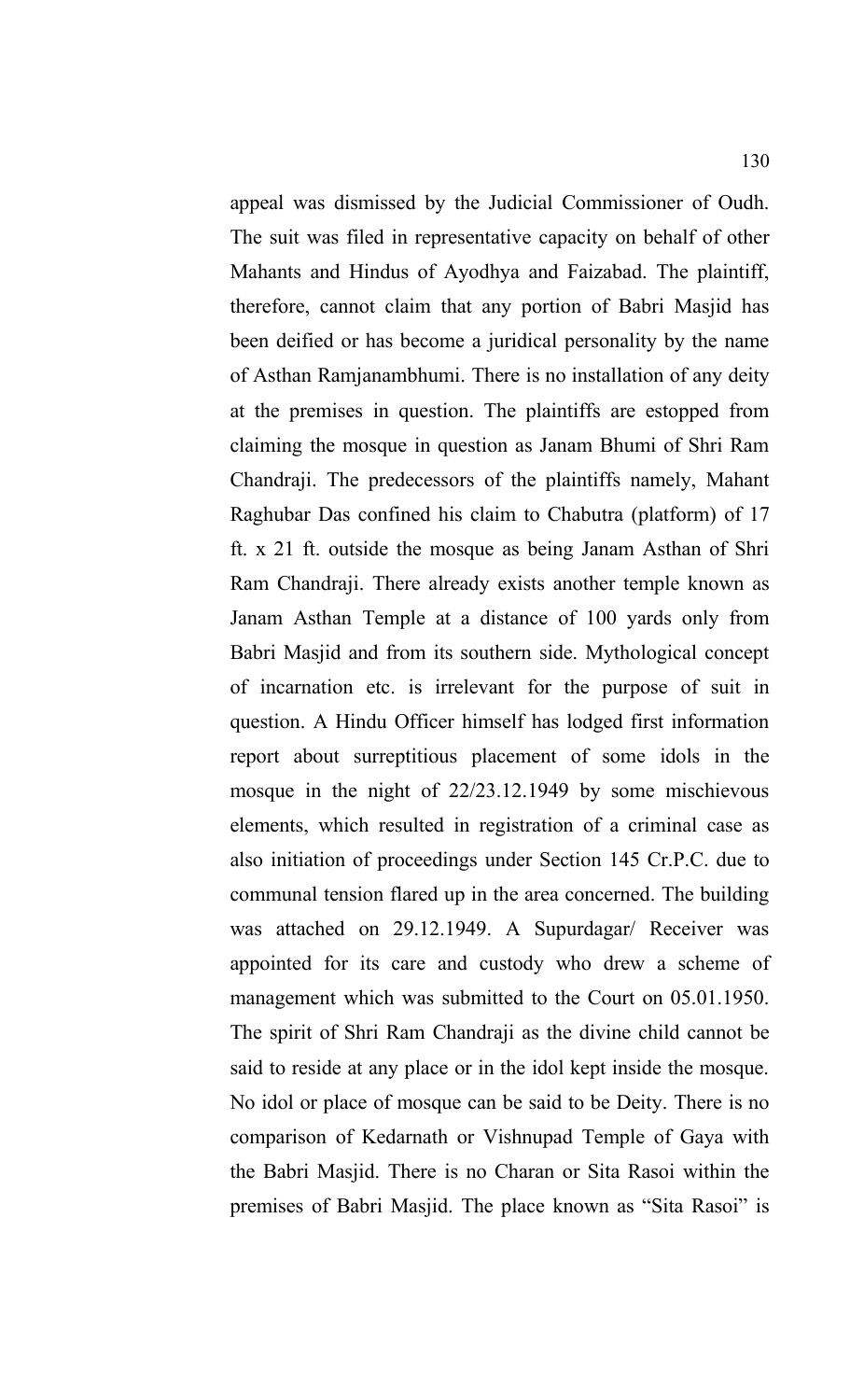situate outside the premises of the mosque. No Pooja was ever performed inside the mosque at any time prior to 23.12.1949. There was no temple of Maharaja Vikramadittya's time at the site of Babri Masjid. No authentic book of history or public record of unimpeachable authenticity is citable in this respect. The averment of construction of mosque in question at the site of temple or after destruction of any temple by force or arms is incorrect. Use of material after alleged destruction in the construction of mosque is also denied. It is also denied that the pillars of the mosque were brought out of Kasauti or touchstone with figures of Hindu God and Goddess carved on them. Such pillars are available at some other places also. The alleged resistance put up by Hindus or battle fought from time to time to prevent construction of mosque is also denied. Regarding the shape, it is said that there is no requirement of any specific type of construction or structure for a mosque. Existence of minarets or domes is not at all required for any mosque. There is no necessity of any place for storage of water for Vazoo. In the close vicinity of Babri Masjid a well is there for taking out water for Vazoo. There are several other mosques in India and even in Faizabad which have no minarets or domes. One of such mosques is situate within the premises of Dargah Hazrat Jahangir Samdani in Kachaucha Shareef, District Faizabad in which there are no domes or minarets. Another is in District Lucknow in which there are five domes but no minarets. No life was lost in any battle fought in respect of Babri Masjid and no battle had taken place in respect thereto till 1885. The place in question was not in possession and control of Hindus since the date of its construction during Babar's time. The facts contained in Faizabad Gazeteer are based on hearsay and is not true. They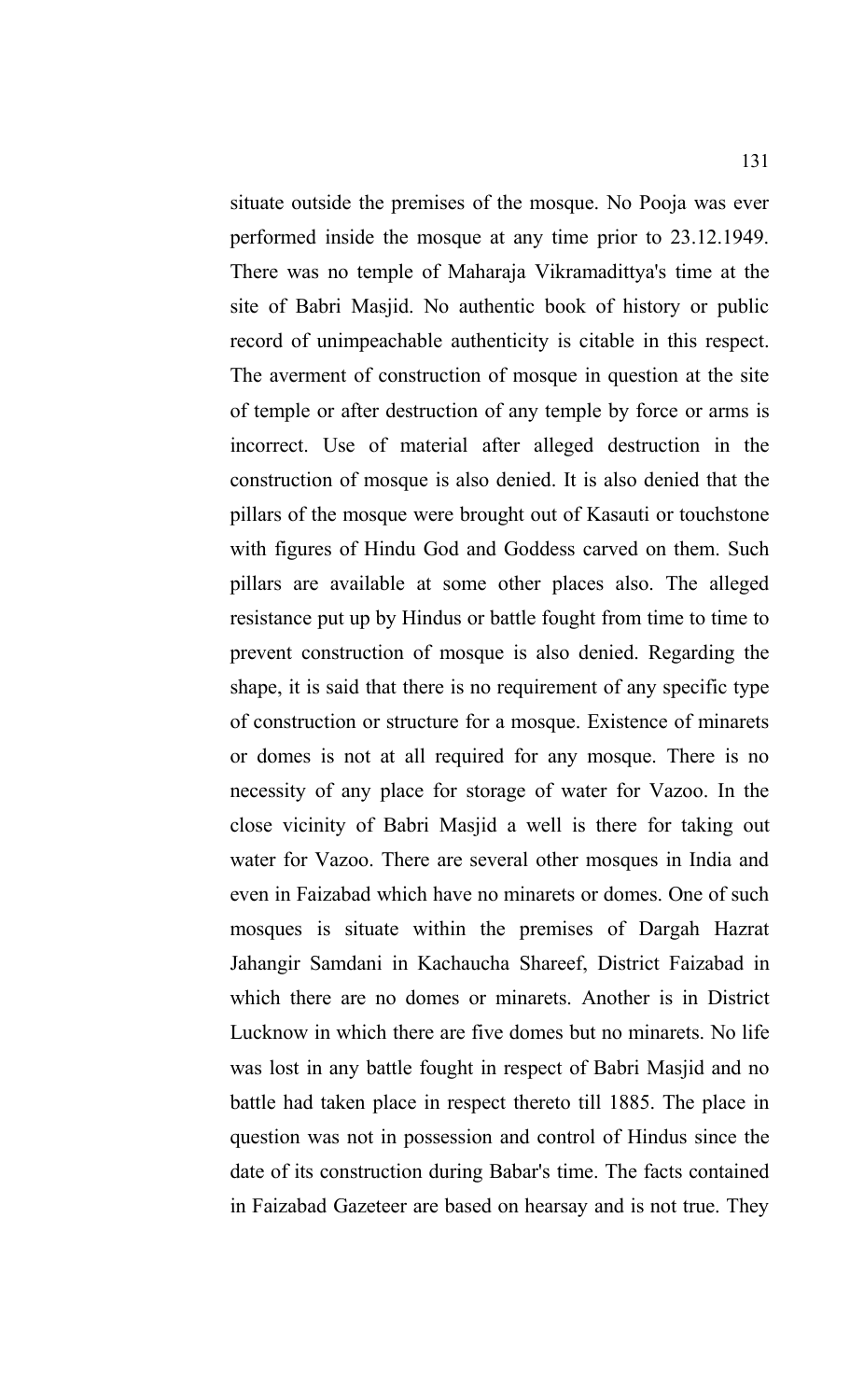are incorrect and are unreliable piece of evidence. Bitterness had been created between Hindus and Muslims in respect of the mosque situate inside Hanuman Garhi. It was on the report of the demolition of that mosque that some muslims tried to take up arms under the command of Maulvi Ameer Ali but they could not succeed on account of the army of Nawab as well as British posted for facing such challenge. The expedition of Maulvi Ameer Ali has no concern with Babri Masjid. The observations to the contrary in the Gazeteer of Faizabad and Barabanki are incorrect and unreliable. At no point of time Hindus and Muslims both worshipped at the place known as Babri Masjid. Had it been so, it would have been mentioned by Mahant Raghubar Das in his plaint of Original Suit No. 61/280 of 1885. The quotation of Quran in para 24(A) is totally out of context and it is said that it is not even correct and complete. The land in question undoubtedly belong to the State when the mosque in question was constructed on behalf of State and as such it cannot be said that it could not be dedicated for the purpose of mosque. Emperor Babar was a "Sunni Muslim". The Babri Masjid was built on the vacant land in the State territory of Emperor Babar. It did not belong to anyone and could very well be used by his officers for the purpose of mosque specifically so when the Emperor Babar himself consented and gave approval for the purpose of construction of mosque. The site in question was never the site of any temple and no temple was destroyed by Meer Baqi. Had any such incident taken place, the same would have been reported in the authentic books of Mughal history. It is denied that the entry of mosque would not be possible except after passing through the place of Hindu worship. The concept of mosque has wrongly been described

132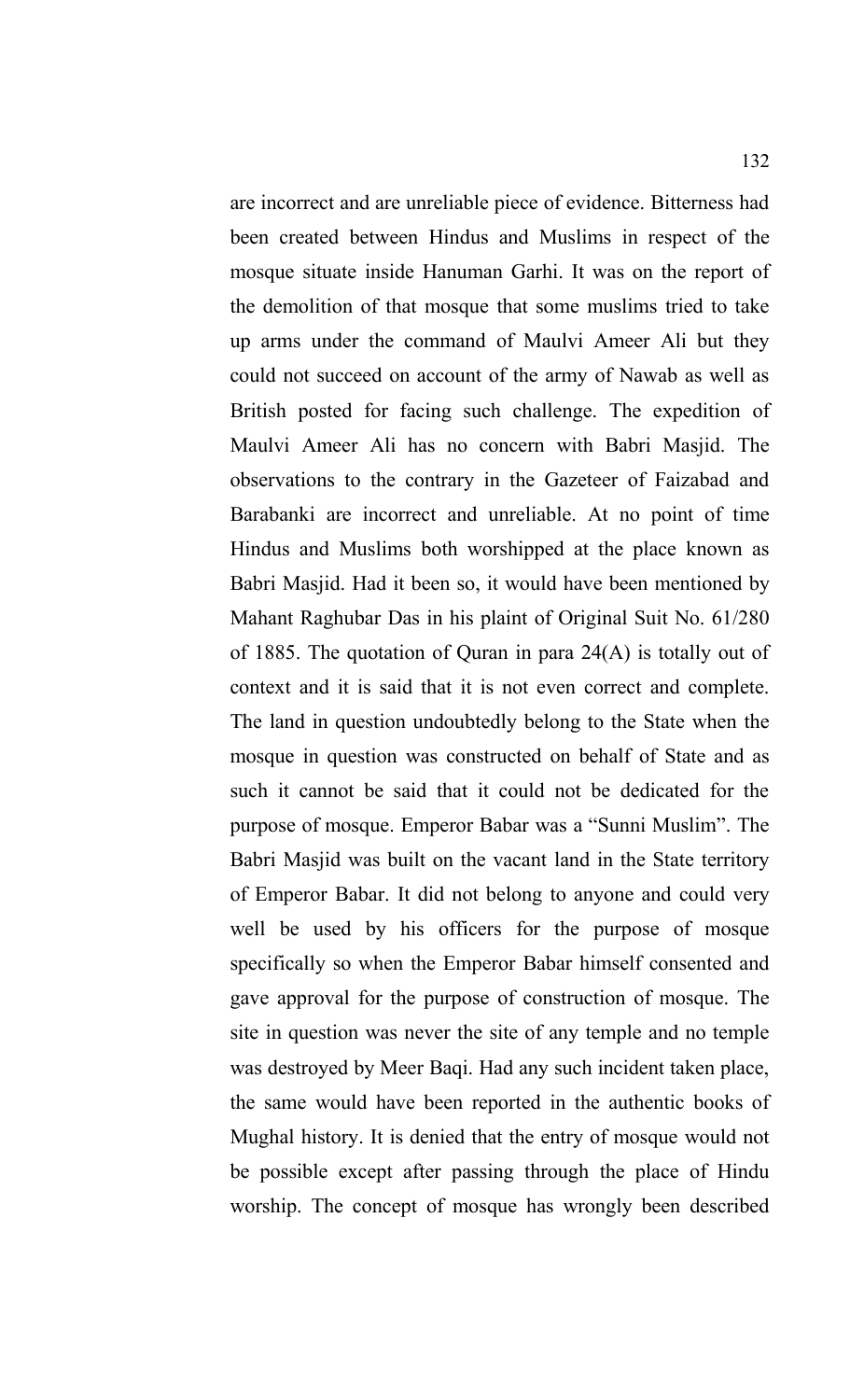and, therefore, denied. There is no such condition that the mosque should be constructed at a place of peace, quiet and near a place having sizable Muslim population. It is also incorrect that the mosque cannot be built in a place surrounded by the temple where the sound of music and Konch shell, Ghanta Ghariyal would disturb the site of peace of that place. There is no specific shape of building of a mosque and no mandatory requirement of minarets. There is also no requirement of any specific place for calling the "Azan". The contents in para 24(E) of the plaint are incorrect. Non existence of graves near the building of the mosque is denied. The graves were existing in Ganj-Shaheedan but have been mostly demolished by Bairagis and that is how they are now not visible. The mosque in question was used for offering regular five times prayer (namaz) up to 22.12.1949 and even Friday prayer was offered therein till 16.12.1949. The Imam of the said mosque who used to lead prayers in 1949 namely, Maulvi Abdul Ghaffar son of late Mohd. Abdul Qadir has filed his affidavit in Writ Petition No. 746 of 1986, Mohd. Hashim Vs. District Judge, Faizabad and others. It is denied that no valid Waqf of the mosque was ever created. The possession of Muslims remained uninterrupted and continuous from the date of construction of the mosque till 22.12.1949. The alleged right or title, if any, of anyone else stands extinguished on account of adverse possession of Muslims for more than 420 years. The alleged communal riot of 1934 has nothing to do with Babri Masjid. However, some Bairagis damaged a portion of the mosque. The District Magistrate, Faizabad got the same repaired through a Muslim contractor. It is incorrect to say that after 1934 no one dared to offer Namaz in the said mosque. It is denied that there was no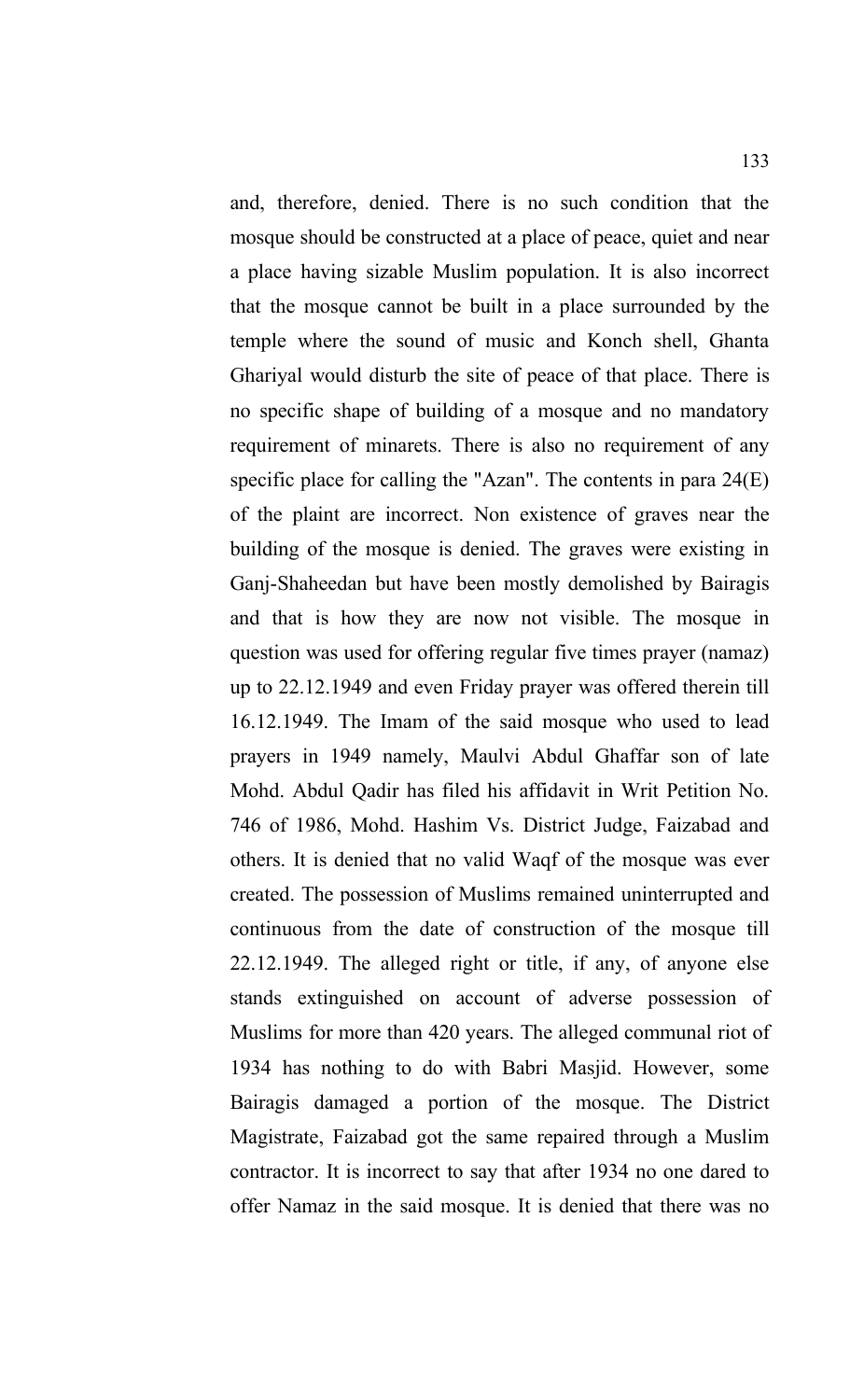Mutawalli or Moazzim or Imam or Khatib or Khadim of the said mosque. The Mutawalli of the mosque finds mention even in the Gazette of 1944 declaring the said mosque as Waqf. Even at present there is a Committee of Management of the said mosque appointed by defendant no. 4. The graves existing near Babri Masjid were dug-up and levelled mainly after 1949 and not just after independence. In the night of 22/23.12.1949 some Bairagis forcibly and illegally entered the mosque and kept idols therein below the middle dome of the mosque. Some of the culprits are named in the first information report. It is incorrect that no Muslim has been residing near Babri Masjid and no resistance was offered by them. In fact Muslims reside not only behind the mosque but also in the localities situated in the southern and eastern side of the mosque. Since no one was aware of the incident which took place in the late hours of the night, hence could not offer resistance at that time. On 23.12.1949 they came to know of the said incident, collected and insisted for offering Friday prayers in the said mosque but the District Magistrate present over there persuaded them not to offer prayer and assured that the idols stealthily kept in the mosque would be removed by the next Friday. In the circumstances, the Muslims exercised restraint being law abiding citizens and started pursuing legal remedies. This resulted in the proceedings under Section 145 Cr.P.C. which were not dropped but has been consigned to record due to filing of civil suit and were likely to be revived after decision of the civil suit. The idols were kept in connivance of some district officials, the then District Magistrate, Sri K.K. Nayyar. The then Prime Minister and Chief Minister asked the District Magistrate, Faizabad to get the idols removed from the mosque. One Akshay Bramhachari, the then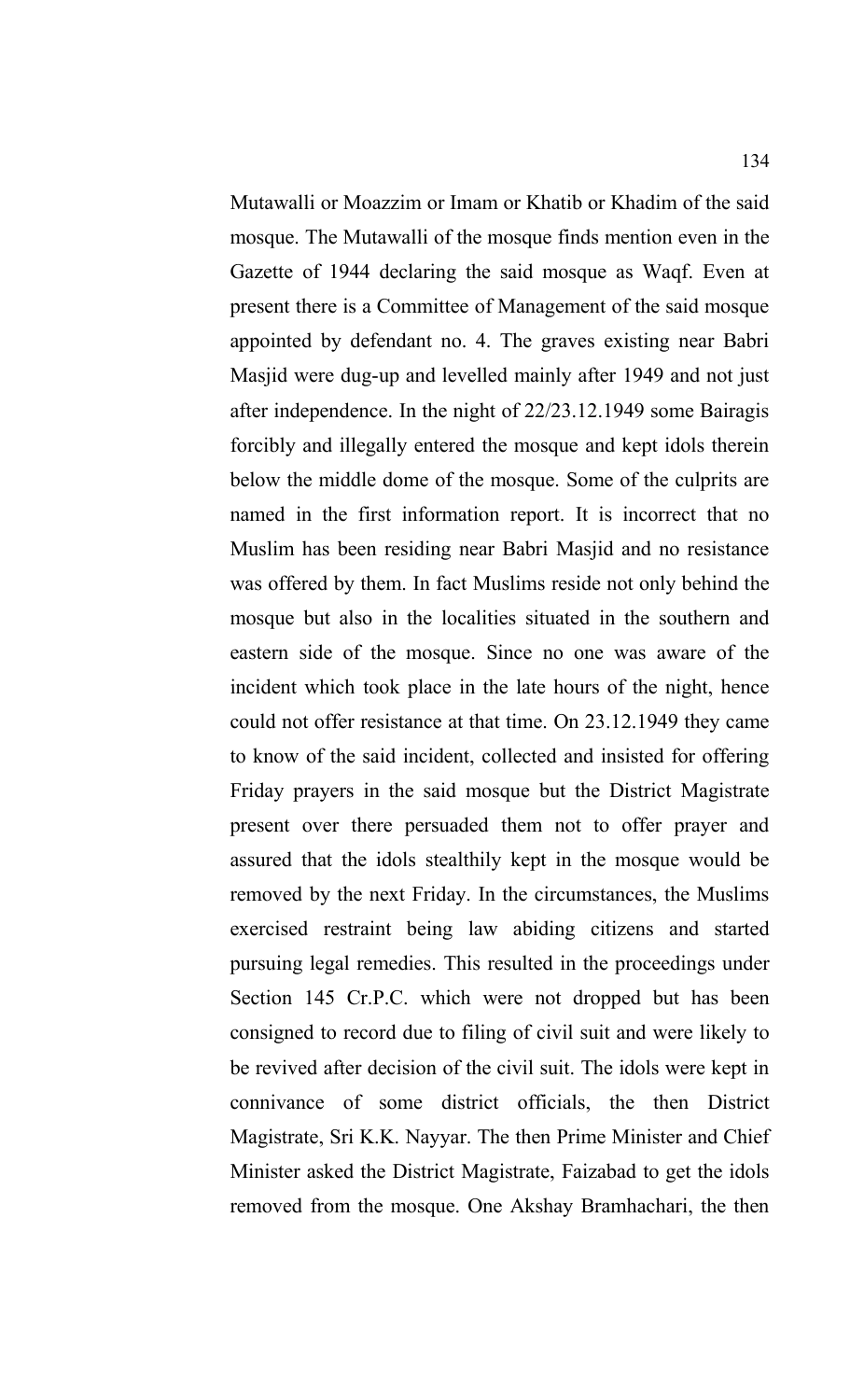President of the District Congress Committee, Faizabad went on fast to press his demand for removal of idols from the said mosque but deferred the same on the assurance given by the then Chief Minister, Pt. Govind Ballabh Pant. The proceedings under Section 145 Cr.P.C. were dropped on 30.07.1953 after recording the finding that there was no apprehension of breach of peace of any order any longer. Due to the injunction order restraining removal of idols, the same could not have been removed. It is incorrect to say that the Receiver acted like a Shebait. There is no question of creating any right in favour of the plaintiffs due to alleged long adverse possession. The theory of restoration of the alleged Janam Asthan is wholly imaginary. Mahatma Gandhi never considered or treated Babri Masjid to be Janam Asthan of Shri Ram Chandraji. His disciples have also disapproved the forcible placement of idols in the mosque. The demand of demolition of mosque and construction of a new grand temple of Shri Ram Chandraji is being raised by some disgruntled elements having vested interest and they are misleading the large number of persons as if the said Babri Masjid is the birth place of Shri Ram Chandraji. The alleged wide ranging differences amongst Shias and Sunnis sects of the Muslims in respect of mosque in question is incorrect. The Shia sect has nothing to do with the Waqf of mosque in question and this matter has already been settled by Civil Judge, Faizabad in 1946 holding that the Babri Masjid is a Sunni Waqf. It is incorrect that Mutawallis of mosque in question were Shia Muslims or the distant relatives of Mir Baqi. The judgement dated 30.03.1946 in Suit No. 27 of 1945 given by Civil Judge, Faizabad in this respect is final. There is no legal bar in appointment of a Shia Mutawalli to a Sunni Waqf or vice versa.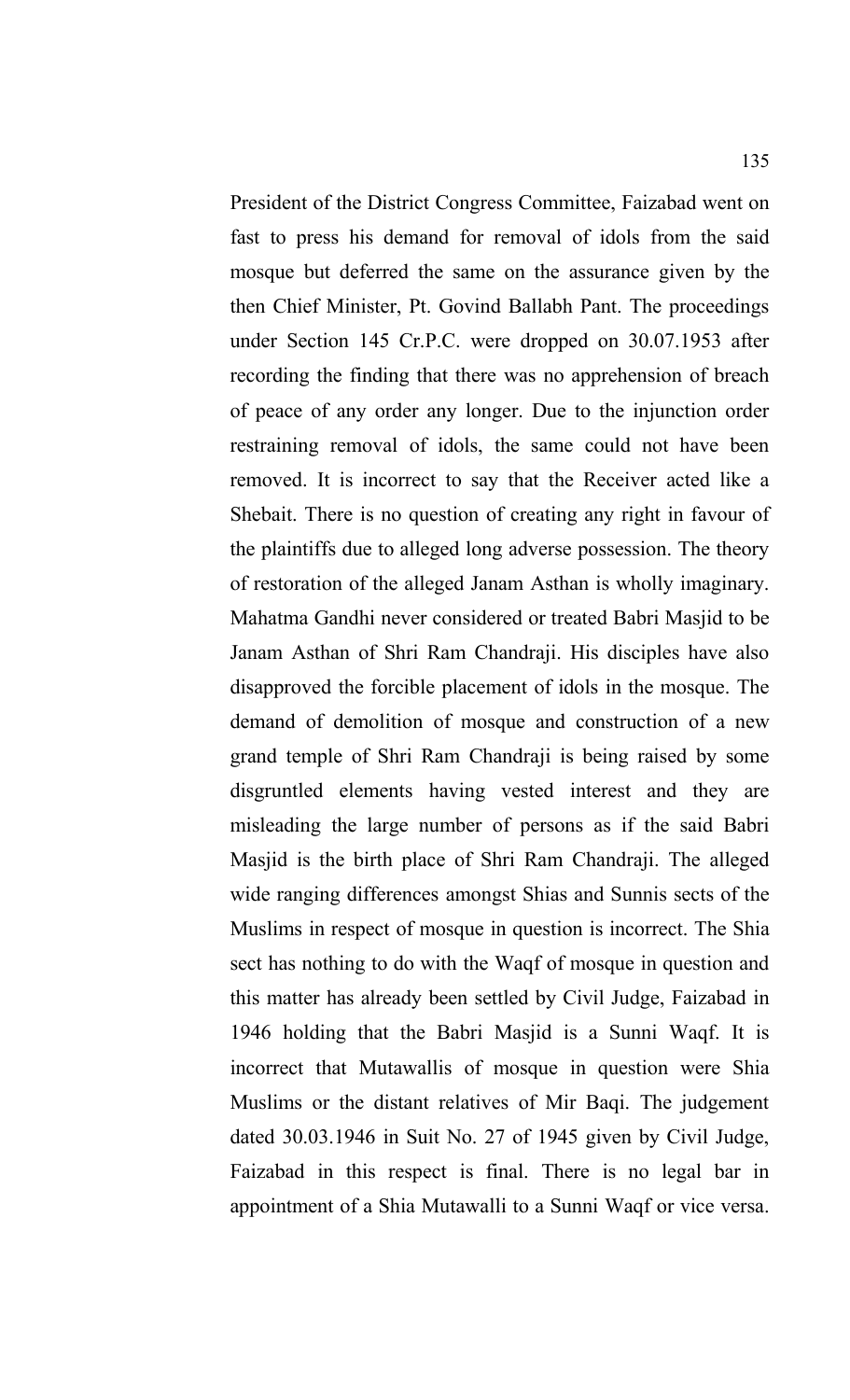A person who constructs a mosque or under whose supervision a mosque is constructed does not become a Wakif of the said mosque ipso facto specially when an Officer or General of a Army of a King constructs a mosque on behalf of the King. The Waqf would be said to have been created by the Emperor and not by the Officer. From the record of Sunni Waqf Board it is not borne out that Sri Jawwad Hussain was ever recorded a Mutawalli of the said Waqf. He is wrongly impleaded as the defendant in suit. Similarly, defendants no. 22, 24 and 25 have also been wrongly impleaded. The suit is bad for misjoinder of parties. The alleged Charan and Sita Rasoi do not constitute one integral complex having a single identity. Defendant no. 23 is not admitted to be the present Mutawalli of Babri Masjid since before 1948. At present the mosque in question has got a Managing Committee appointed by defendant no. 4. It is incorrect that a Mutawalli of the mosque can sue for its dispossession. The "Board" is a statutory body created by U.P. Muslim Waqf Act, 1936 and is continuing under the U.P. Muslim Waqf Act, 1960. Under Section 19 the Board has general powers of supervision of all the Waqfs, institute and defend suit and proceedings in any Court of Law relating to all Waqfs etc. It is denied that Anjum Qudar, defendant no. 24, or any sensible and sizeable section of the Muslim community would not approve the course adopted by defendants no. 4 to 6. Any responsible Muslim has not made any suggestion of removal of mosque to any other place. The concept of removal of the structure of mosque to any other place is quite foreign to the Muslim law and there is no possibility of any such course being accepted by the Muslims in respect of the mosque in question. The concept of mosque is that the entire area below as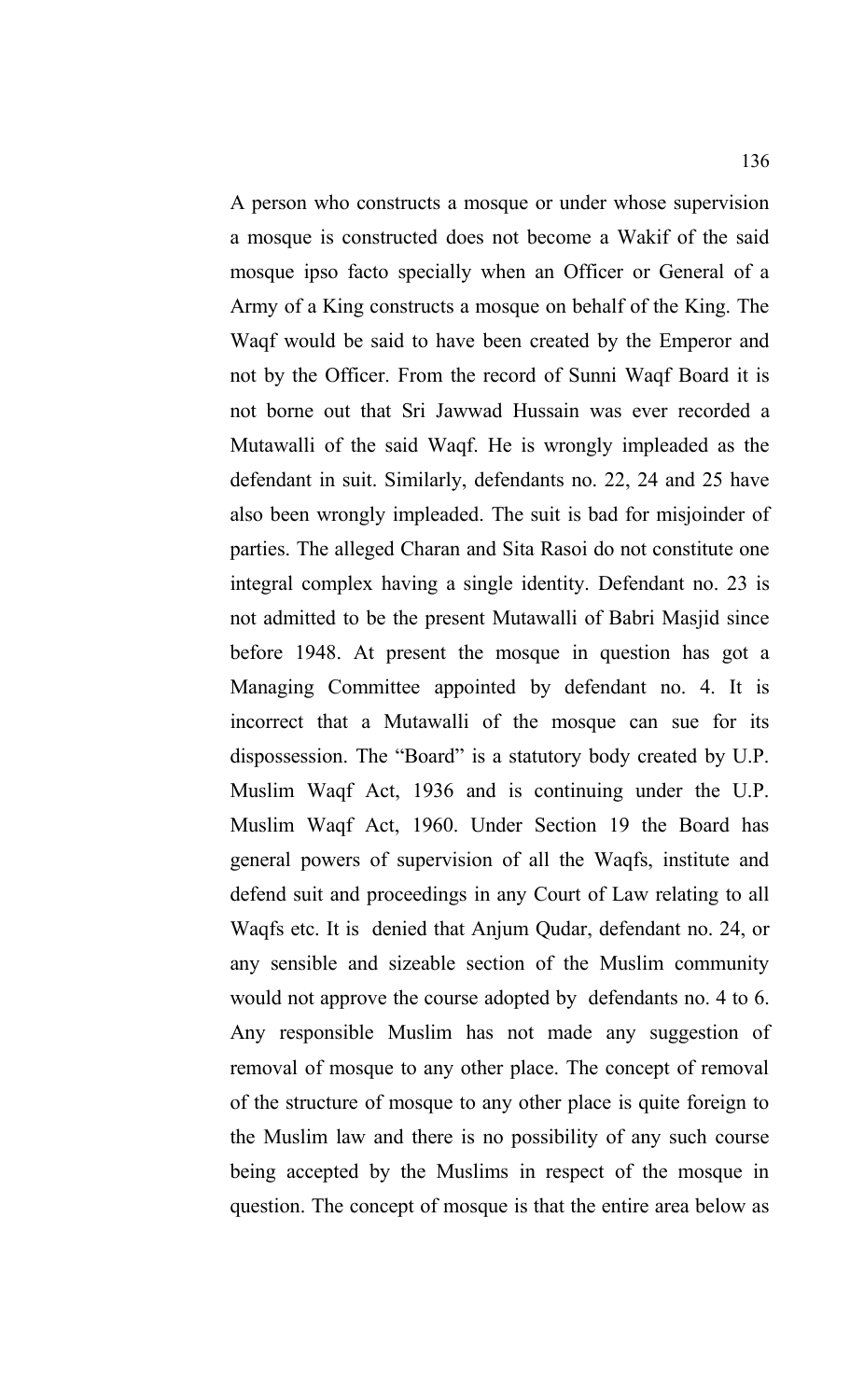well as above the portion of the mosque remains dedicated to God Almighty. It is not the construction or structure of a mosque alone which is important but more important is the land on which mosque stands constructed because the land also stands dedicated to God Almighty and the same cannot be removed. If any person bearing the Muslim name makes any suggestion for removal of mosque to any other place, that is of no value and significance as the principles of Islamic law do not permit any such removal. It is also preposterous to suggest that the building in question will have to be demolished for construction of a temple in place thereof. While making such a statement, the plaintiffs do not appear to be conscious about the grave and disastrous consequences that will follow, if any such proposal is given effect to. The Muslims will never tolerate demolition of mosque for construction of a temple at the site thereof. There is no dispute that all human beings including Muslims and Hindus are creation of one and the same God. The plaintiffs of Suit-4 as well as other Muslims also believe in the policy of living in amity and goodwill with members of all communities and religious denominations. That, however, does not mean that the gesture of goodwill and amity should be shown to such persons, who are bent upon demolishing mosque. The site in question has nothing to do with the place of birth of Shri Ramchandraji, and, as such, the same has got no significance of the alleged Asthan Shri Ramchandra Janam Bhumi. The entire propaganda and publicity in this respect is being carried out by Vishwa Hindu Parishad, Ramjamanbhumi Yagya Samiti, their associates and allied bodies and it is nothing but sheer concoction. It is being done with vested interests and political ambitions. It is not at all difficult for the plaintiffs of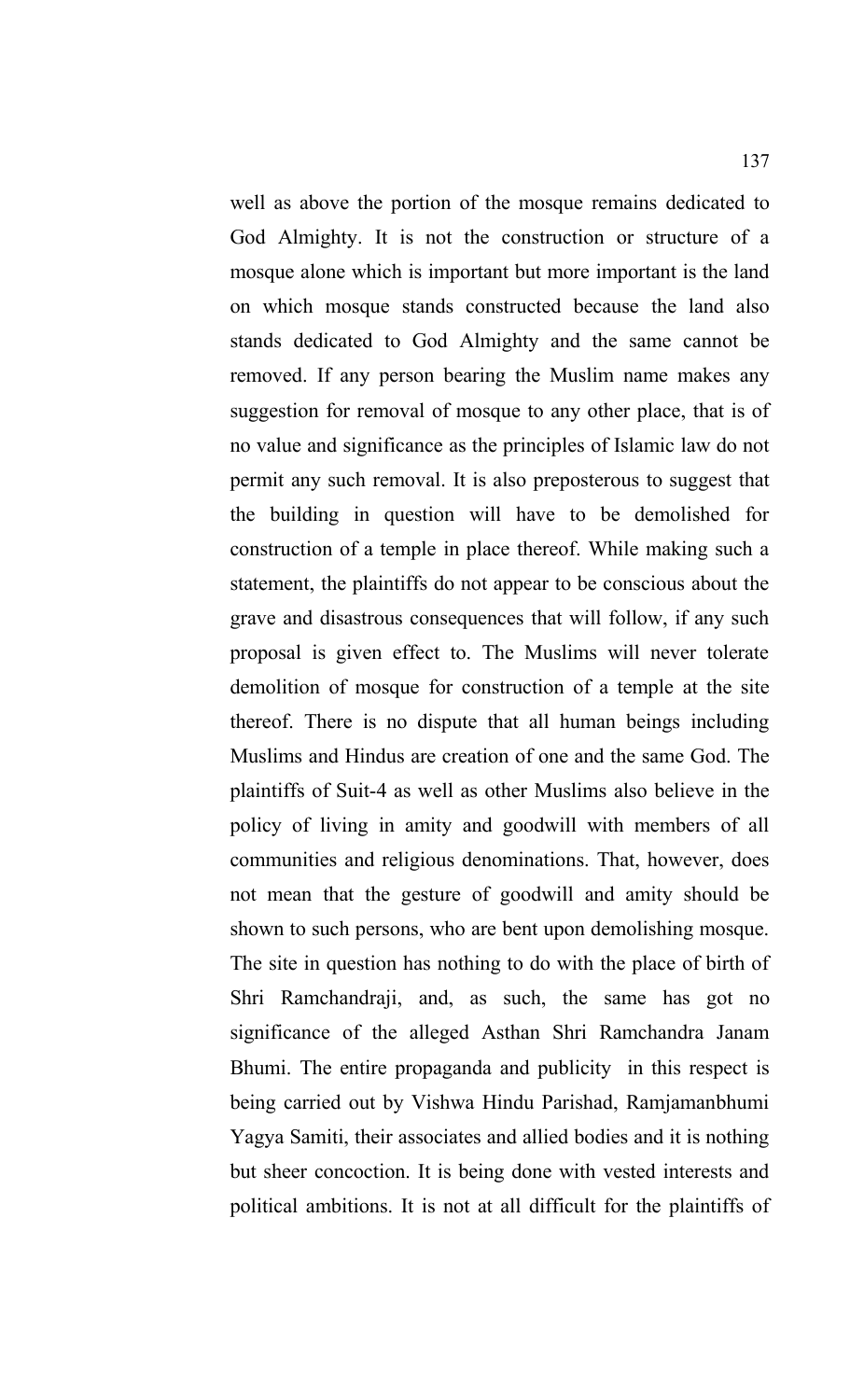the suit as well as for the defendants of Regular Suit No. 12 of 1961 to abandon their claim over the mosque in question and to construct magnificent and grand temple of Shri Ramchandraji at any other free site which may not be property of any other person or community. It is incorrect that under the tenets of Muslim law, a mosque can be shifted under certain circumstances. No cause of action accrued to the plaintiffs as they were never associated with the management and administration of the property in question. Even if any cause of action in respect of the property in suit can be said to have accrued to plaintiff no. 3, the same must be deemed to have accrued in December, 1949, when the property in question was attached and when the Muslims had categorically denied the alleged claim of Hindus to perform Pooja in the mosque in question and that being so, the present suit is highly barred by limitation. Plaintiff no. 3 is required to give specific date, month and year when the alleged cause of action accrued as no such description has been given. The averment of cause of action is incomplete and defective. The plaint is liable to be rejected as there is no cause of action. The suit is not properly valued. The Court fee paid is insufficient. The plaintiffs are not entitled to any relief.

**93.** In the additional pleas, it is said that plaintiffs no. 1 and 2 are neither Deities nor can be treated as juristic person. Plaintiff no. 3 cannot claim himself to be the next friend of Bhagwan Shri Ram. None of the plaintiffs has any right to file the suit. The plaint lacks the material facts and particulars. Notice under Section 80 C.P.C. was not given to the defendants no. 7 to 10. The property in question is a Waqf property registered as a Waqf in the Register of Waqfs maintained by Sunni Waqf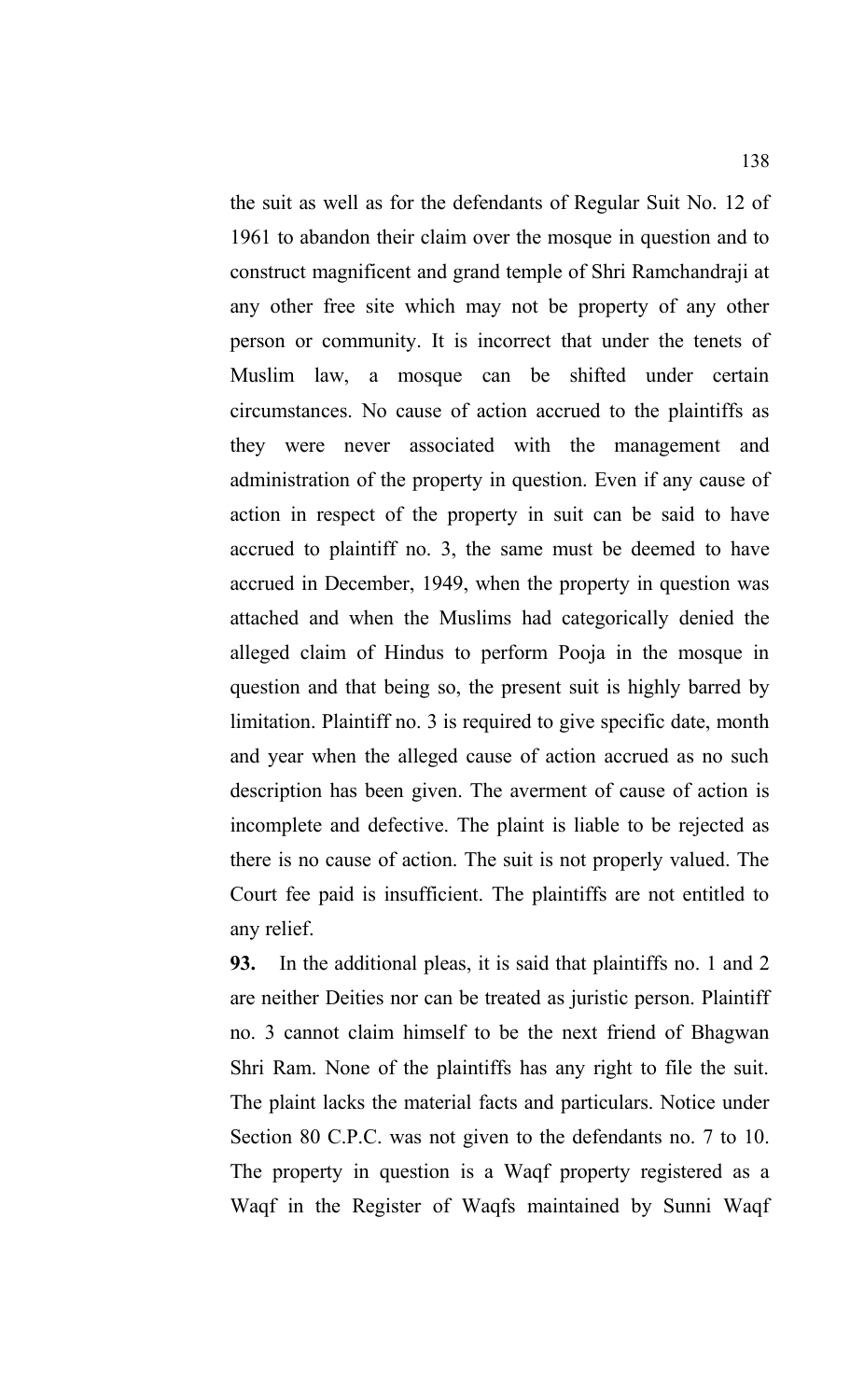Board under Section 30 of the Waqf Act. A Gazette notification of this effect was issued by the State Government in 1944, and even in the revenue and other Government records, the same stands recorded as a mosque. The State Government and its officers also have accepted it as mosque in their written statement filed in Suit 1 and 2. Even the reports of Archaeological Experts have been to the effect that there appear to be no symptoms of human habitation in the present Ayodhya of more than 700 B.C. There also appears to be no symptom of any Fort or Palace or old temple at the site of Babri Masjid. The suit is barred by Section 34 of Specific Relief Act as well as mis-joinder and non-joinder of parties.

#### **Written statement dated 14/21.8.1989 of Defendant no. 5 (Sri Mohammad Hashim) (Suit-5)**

**94.** Defendant no. 5 has filed a separate written statement dated 14/21.8.1989 and basically the averments therein are similar to that contained in the written statement of defendant no. 4. The additional averments, contained therein, are that existence of mosque as Babri Masjid is established by recordshistoric, judicial and revenue. There is no evidence, historic or otherwise, to indicate that Shri Ram Chandraji was born at the place in dispute. It is all a later concoction and there is no question of devotees. The so called Asthan is not a juristic person, hence, the suit is not maintainable. The concept of Hindu religion as well as philosophical and spiritual elements sought to be invoked by the plaintiffs in para 21 and 22 are irrelevant. The quotation of Quran in para 24 is incorrect. There is no evidence of demolition of any temple. The entire complex belongs to the waqf Babri Masjid. According to inscriptions in the mosque, the BabriMasjid was constructed by Mir Baqi, one of the Commanders of Babar in 1528 and since then it has been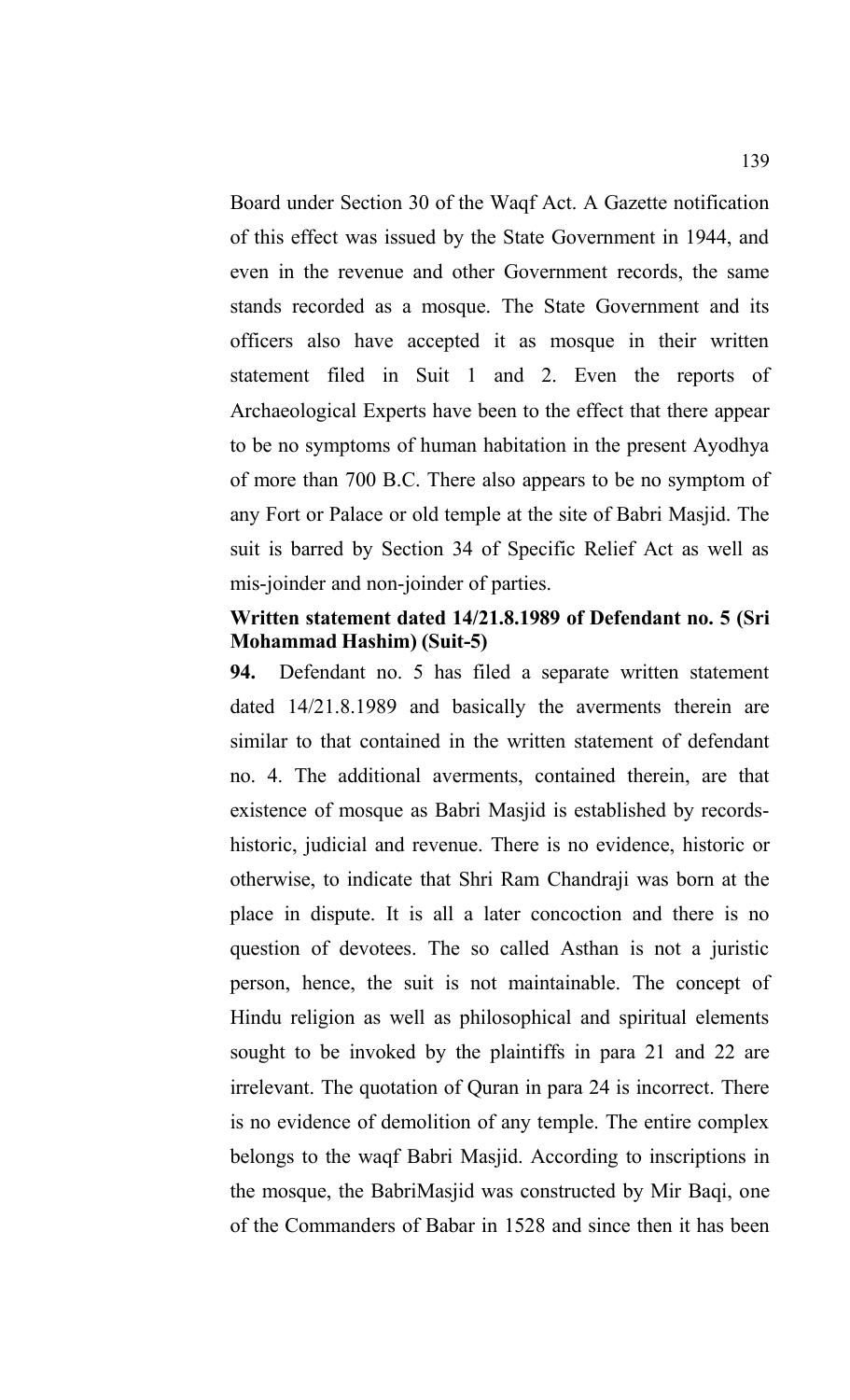in use as mosque. The Muslims always regularly offered namaz in it till the attachment. Some averments of the plaint contain a threat and constitute contempt of courts of law including an excitement to violence and disregard for the rule of law. Lord Rama, in whose name controversy in question has been created, according to authoritative text of the historians and other scholars of Hindu religion is mere an epic, an imaginary figure and never existed in fact. There have been authoritative pronouncements by various historians that Lord Rama never existed. It is mere an epic. Besides above, no period and place could be fixed till date. After long research Holy Barahmins have come to conclusion that it is all mere an epic and legend. As per Valmiki's Ramayan, which is supposed to be the only authoritative source of Lord Rama, the city Ayodhya, where the property in question situate, is not the place described in that book. It is incorrect that there existed any temple which was demolished at the behest of Babar and at that site Babri Masjid was constructed. Shri Tulsidas, author of Ramcharitmanas has elevated the status of Lord Rama from Maryadapurushottam to Bhagwan in his book, which was written after construction of Babri Masjid, at Datoon-Kund in Ayodhya itself which situates at a short distance from the Babri Masjid. Before Tulsi's Ramcharitmanas, there were no temples of Lord Rama in any part of India and instead there were temples of other Gods and Goddesses. The contention, therefore, regarding demolition of Ram Mandir is baseless, designed to thatch up communal disharmony and hatred between the two communities. Recent scientific investigations and C-14 test, which is a radio carbon dating method, have revealed that the stones used in the building in question are less than 500 years in age. The claim that the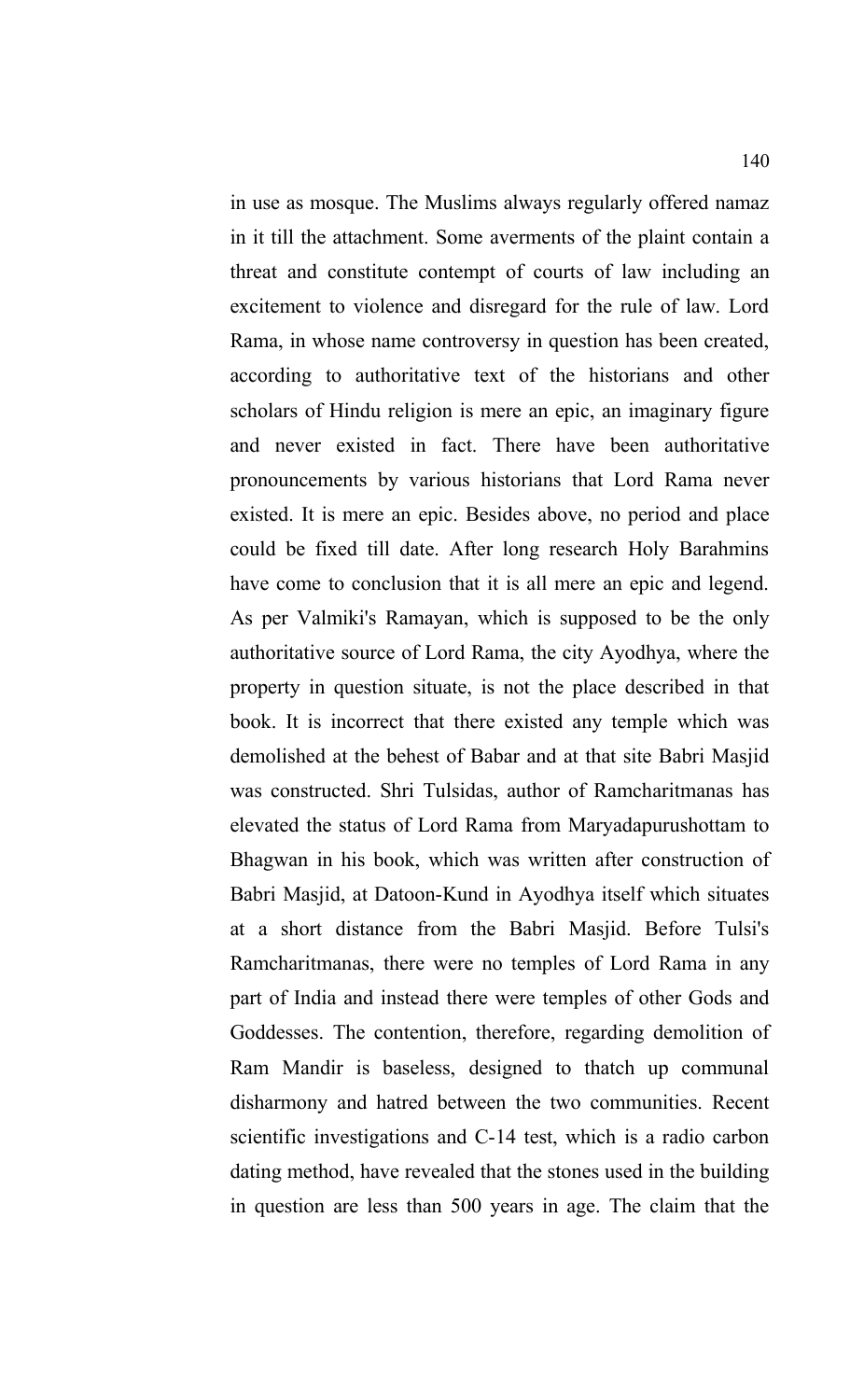temple was demolished and same material was used to build the mosque, therefore, stands falsified. The property in question is continuously recorded in revenue records from prior to first settlement and the said entry remained unchallenged and is final. Notification under the Waqf Act, 1936 was issued after due enquiry and survey. The same has not been challenged. The mosque, since very beginning, was receiving grant from Emperor Babar, which was continued by the British regime also. Suit No. 57 of 1978 filed on behalf of and in the name of alleged Deity for the very property has been dismissed by the Court of Munsif, Faizabad and the said order has not been set aside by any other Court and, hence, it operates as res judicata. Suit on behalf of a Deity cannot be filed through next friend and, therefore, is not maintainable. No period of birth of Ram Lala has been given. Lord Rama, Janki or any person having faith in them has no concern with the land in question over which Babri Masjid exists and the adjoining area of graveyard. The mosque and the graveyard cannot be the subject matter of any other type of Pooja. Practice and Astha could not give a right of demolition of mosque. Manifestation in human form is beyond comprehension and vague. Property, once vested in the God, becomes "Waqf property" and cannot be divested.

#### **Additional written statment dated 22.8.1995 of defendants no. 4 and 5 (Sunni Central Board of Waqfs and Mohammad Hashim) (Suit-5)**

**95.** It contains reply to the amended paragraphs added in the plaint, i.e., paragraphs no. 35-H to 35-U. Demolition of Babri Masjid is a pre-planned, deliberate and intentional act on the part of miscreants and criminals. So called construction of make-shift temple and placement of idols therein can not be described as Deity under Hindu law. Most of the paragraphs of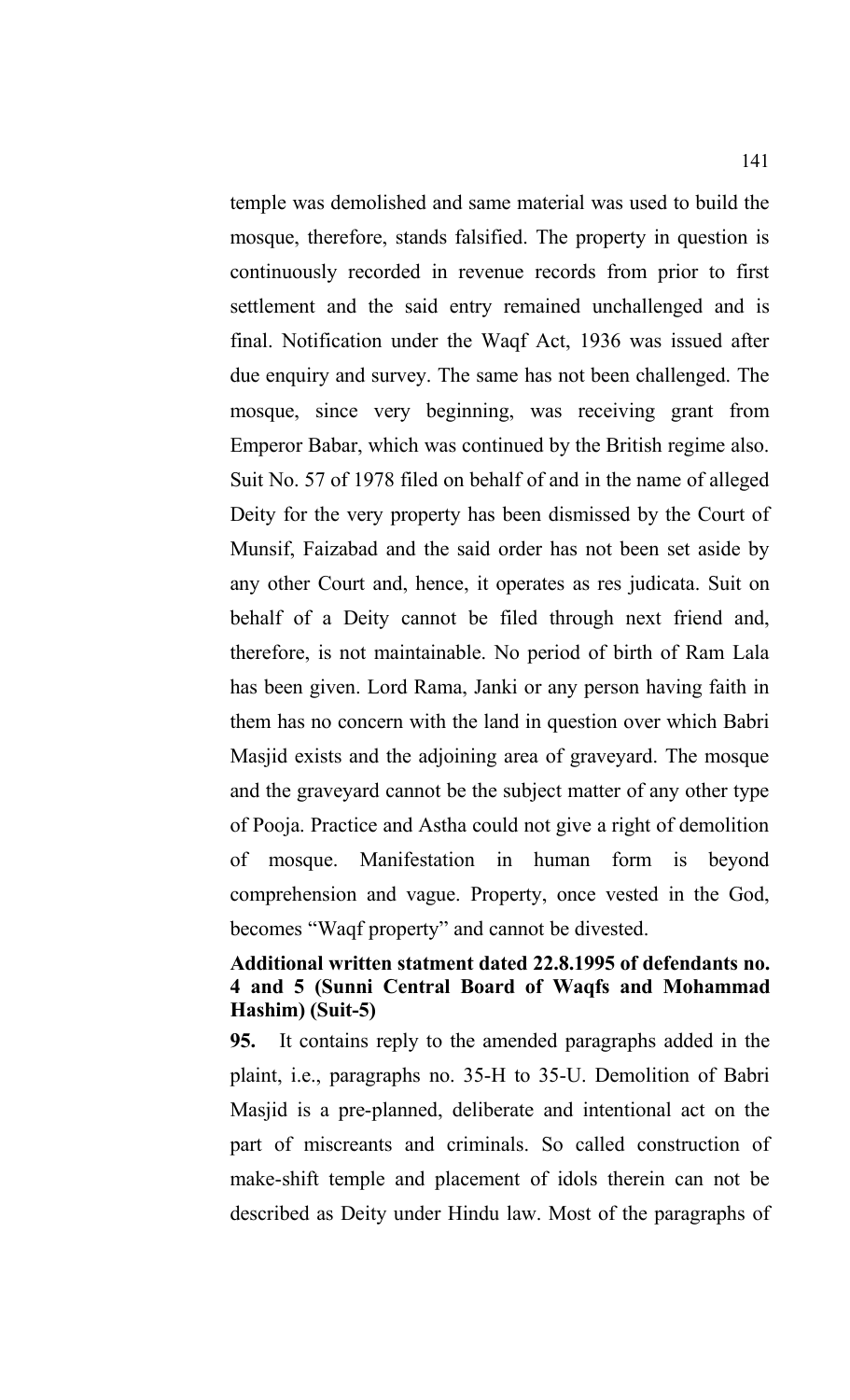the amended plaint have been denied being irrelevant, vexatious and frivolous and it is said that the plaintiffs have no right, title or claim over the property in suit. It is also said that on removal of the idols on 6.12.1992 from the site, the claim, if any, stood extinguished.

## **Written statement dated 21/22.8.1989 of Defendant no. 6 (Mahmood Ahmad) (Suit-5)**

**96.** Defendant no. 6, Mahmood Ahmad, vide his application dated 21/22.8.1989 has adopted the written statement of defendant no. 5 and has said that he does not propose to say anything further.

## **Written statement of Defendant no. 11 (President, All India Hindu Maha Sabha) (Suit-5)**

**97.** It has supported the case of the plaint and said that the All India Hindu Mahasabha is cooperating for construction of new

Ram temple at the site in question for performing Pooja etc.

# **Written statement dated 14.8.1989 of Defendant no. 17 (Ramesh Chandra Tripathi) (Suit-5)**

**98.** Similarly, defendant no. 17, vide his written statement dated 14.8.1989 has supported the plaint in its entirety.

## **Written statement dated 18.9.1989 of Defendant no. 23 (Sri Javed Husain) (Suit-5)**

**99.** Defendant no. 23, though has filed his separate written statement dated 18.9.1989 disputing the claim of the plaintiffs, but its reply is virtually similar to that as given in the written statement of defendant no. 4.

## **Written statement dated 4.9.1989 of Defendant no. 24 (Prince Anjum Quder) (Suit-5)**

**100.** The written statement dated 4.9.1989 of defendant no. 24, while denying the claim of the plaintiffs, states that the holy Deity and Asthan cannot be made party to the suit. Plaintiff no. 3 has not secured any authority to file suit on behalf of plaintiffs no. 1 and 2. The defendant considers Lord Ram above the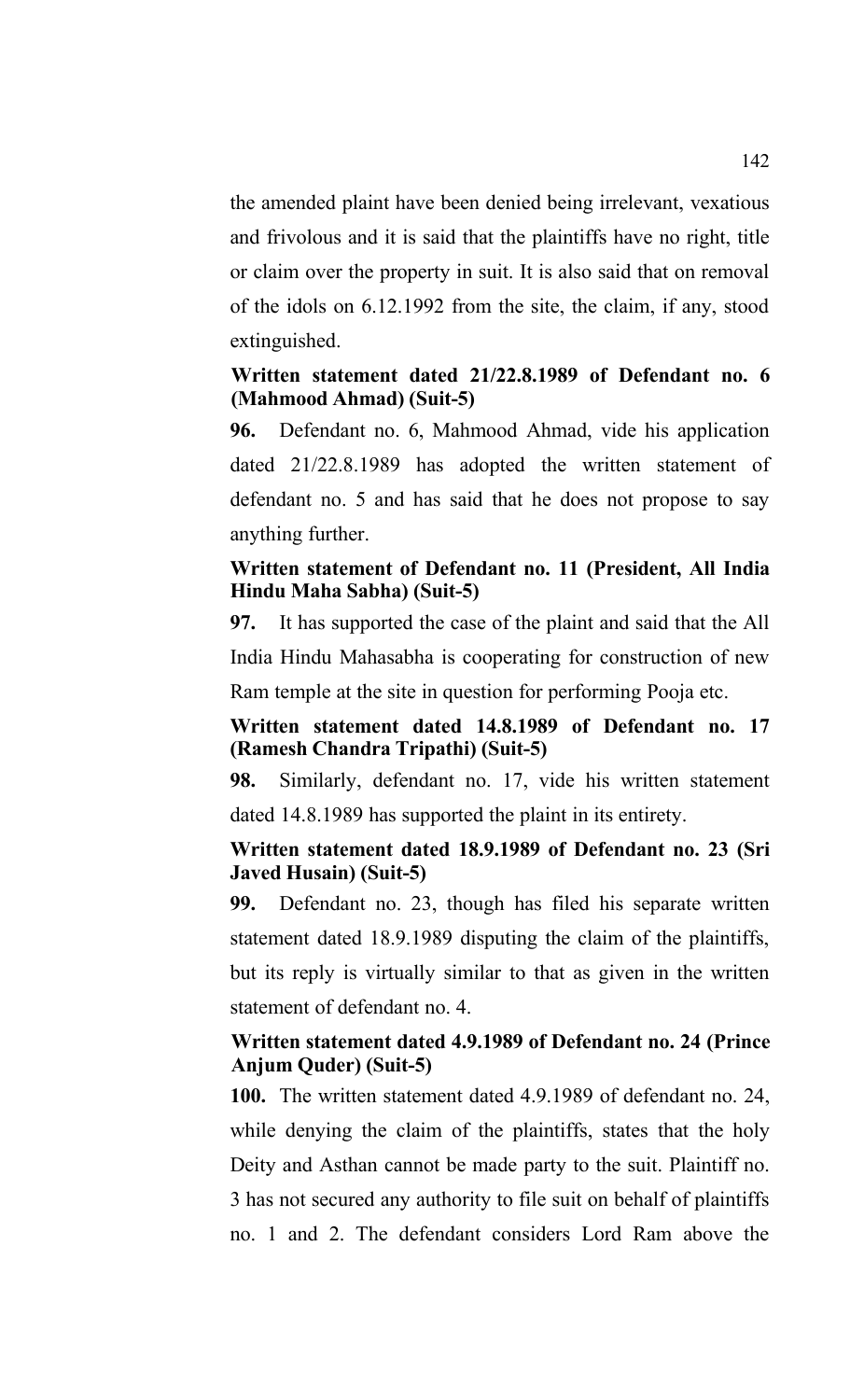jurisdiction of the Court and it is sacrilege to drag the name of Lord Ram into these mundane proceedings. Plaintiff no. 3 has impleaded plaintiff no. 1 to ensure his victory since Lord Ram cannot be defeated and this attempt cannot be allowed to succeed. The defendant has no knowledge of Shri Ramjanambhumi by which it meant the exact spot of birth of Lord Ram. As per his version, there are at least three spots in Ayodhya claimed as the exact spots where Lord Ram was born :

1. The spot being presently claimed by the plaintiffs known as Ram Janam Bhumi only since 22.12.1949. 2. The Ram Chabutra, in the court-yard outside the Babri Masjid structure, is known as Ramjanambhumi only since 1855.

3. The Janamsthan site Rasoi Mandir, facing the Babri Masjid across the street, is traditionally known as Ramjanambhumi since time immemorial.

**101.** The items at (b) and (c) are the spots, which have not been abandoned by believing devotees in Ayodhya. Reference to various suits is not within his knowledge since he (defendant no. 24) was not a party in those cases, but in his view, this matter should be decided without any further delay. Against the order dated 1.2.1986 of District Judge, Faizabad, the writ petition, which is pending before this Court should also be disposed of simultaneously with the pending suits. The structure popularly known as Babri Masjid cannot lawfully be removed to make way for a Mandir. Formation of a Trust comprising the disputed property is illegal so long as the dispute pertaining to ownership etc. in the pending suits is not decided. The act of plaintiff no. 3 is collusive since he is one of the trustees, yet has impleaded the Trust as defendant no. 21 and, therefore, he represents both the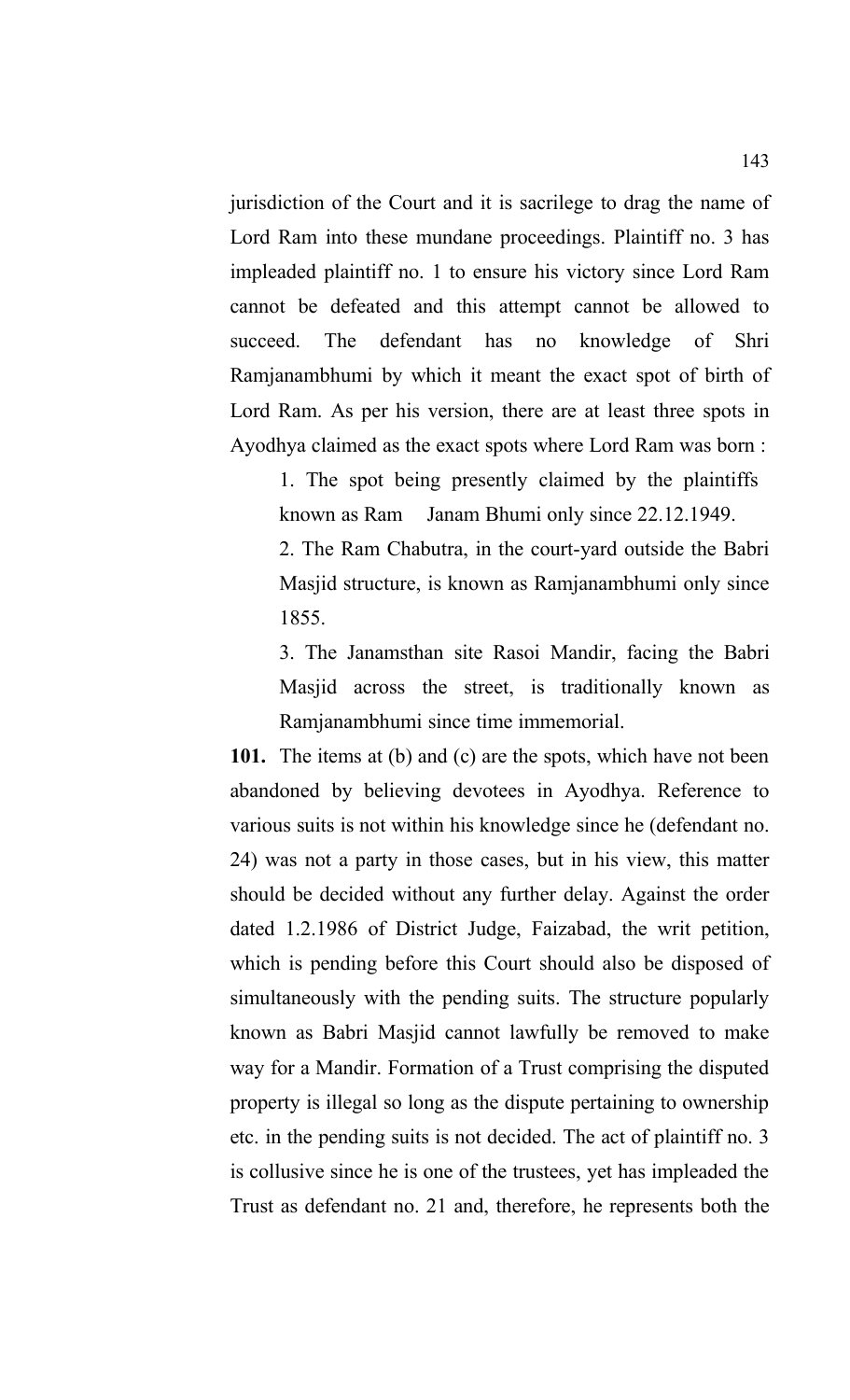plaintiffs as well as defendants. The defendants and the Muslims of India have highest regard for Lord Ram. These sentiments of Muslims are best reflected in the poem entitled "Ram" composed by the greatest Muslim thinker of India, namely, Muhammad Iqbal, and one verse of the long poem shows what Muslims of India think of Shri Ram Chandraji:

# *"Hae Ram ke wajood pe Hindostan ko naaz Ahl-e Nazar Samajht-e-hein usko Imam-e-Hind."*

**102.** The meaning of the said verse is that the India is proud of the existence of Ram. The intelligentia consider him as the leader of India. The defendant think if Lord Ram himself could help it, he could not have been dragged into this unseemly and undignified controversy. Impleadment of the great names of plaintiffs no. 1and 2 is unauthorised and unwarranted. Plaintiff no. 3 has not obtained consent to make the Deity and Asthan as plaintiffs no. 1 and 2 from the said plaintiffs nor has been authorised by them. Politicians and communal minded fundamentalists have set up plaintiff no. 3 to file this frivolous suit in the name of the Asthan and Bhagwan Shri Ram to serve their own narrow political and selfish ends. Lord Ram would not have subordinated himself, the way, his devotees have done him. It is denied that Lord Ram was born at the premises in dispute. Such belief came into existences only on 22.12.1949. If any documentary or recorded evidence is produced by plaintiff no. 3 establishing beyond doubt that the present belief existed before 22.12.1949 also, this defendant will surrender all his opposition. When the Babri Mosque was being constructed in 1528, no such belief existed in Ayodhya or elsewhere that the place where the mosque was built was Ramjanambhumi. Goswami Tulisdar has also not made any such complaint in his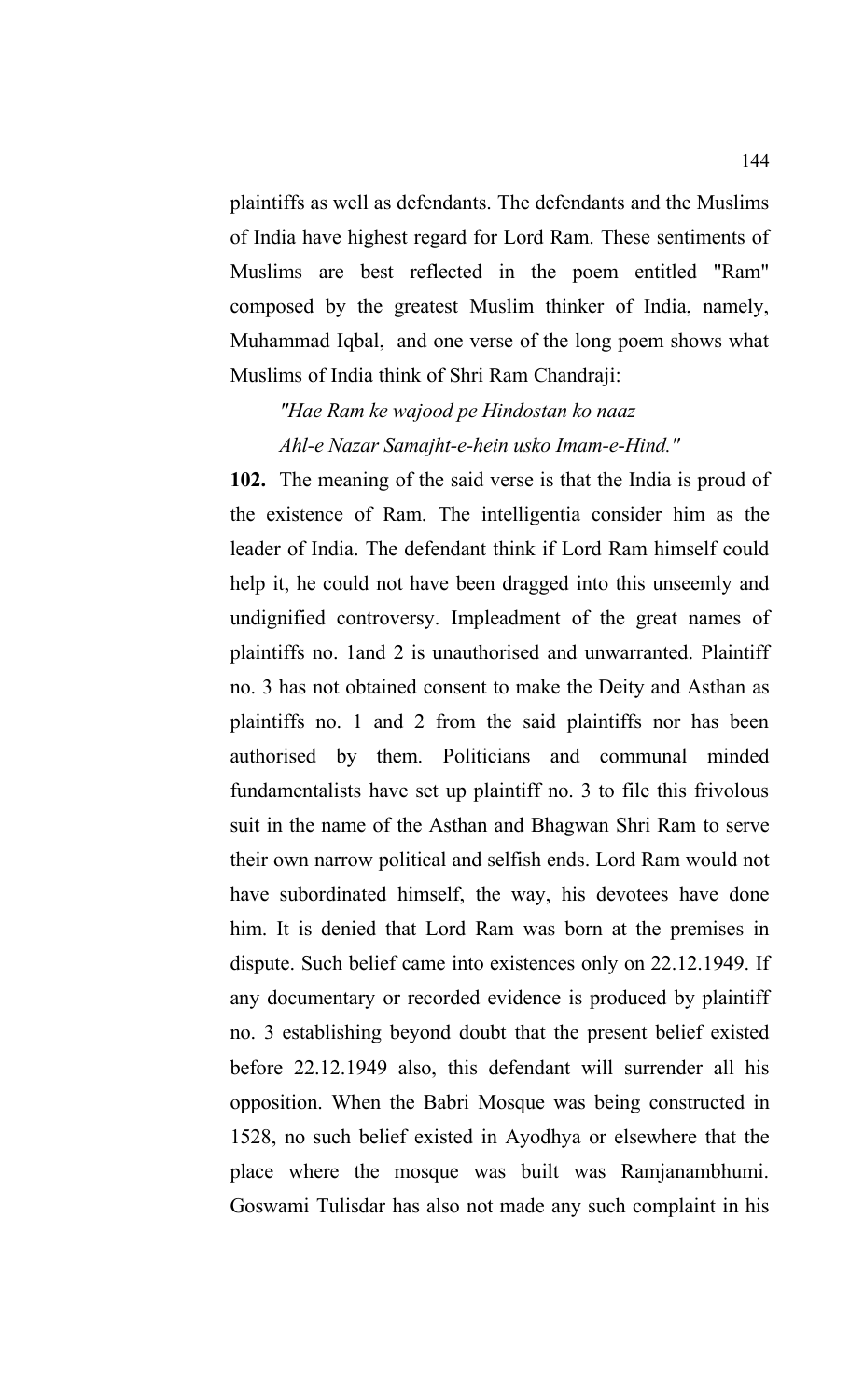epic biography "Ramcharitmanas" written about the year 1558. Balmiki also did not identify the present contentious spot as Ram Jaman Asthan. In none of the other Ramayans written in several other languages, the spot in question is mentioned as place of birth of Lord Rama. The averments in para 12 of the plaint are strongly contested. The idea of Ram Janamasthan was first floated by British East India Company's agents in 1855 in order to destabilise the regime of this defendant's forebear, the King of the realm, Wajid Ali Shah. At that time, a spot outside the structure of the Babri Masjid, in a corner of the court-yard was claimed as Ram Janam Asthan. But the King settled the dispute by partitioning out the plot 17 ft. X 12 ft. naming it as Ram Chabutara, by giving it to Hindus to do "Paaths" of Ramayana and peace was then restored. Again for the first time on 22.12.1949, the Ram Jamanasthan claim was shifted from Ram Chabutara to right inside the mosque just beneath the main large dome of the Babri Masjid. Prior to 1855, the undisputed Ram Janamasthan was the old Janam Asthan, Sita Rasoi Mandir, across the street on a mound facing Babri Masjid. The first two sentences of paragraph 23 of the plaint are the most important. All the Muslims of India are willing that the issue be decided and the dispute be settled one or the other way. The plaintiffs has relied on a Faizabad Gazetteer, 1928 Edition and the story mentioned therein about the visit of Emperor Babar to Ayodhya and destruction of ancient temple at Janamsthan to build Babri Mosque, but it is a well known fact of history that Emperor Babar never came to Ayodhya. Babri Mosque was made by Mir Baqi and not by Babar. In Babarnama, a daily diary, Babar has not mentioned about Ayodhya visit, destruction of Mandir or building of mosque thereat, although in other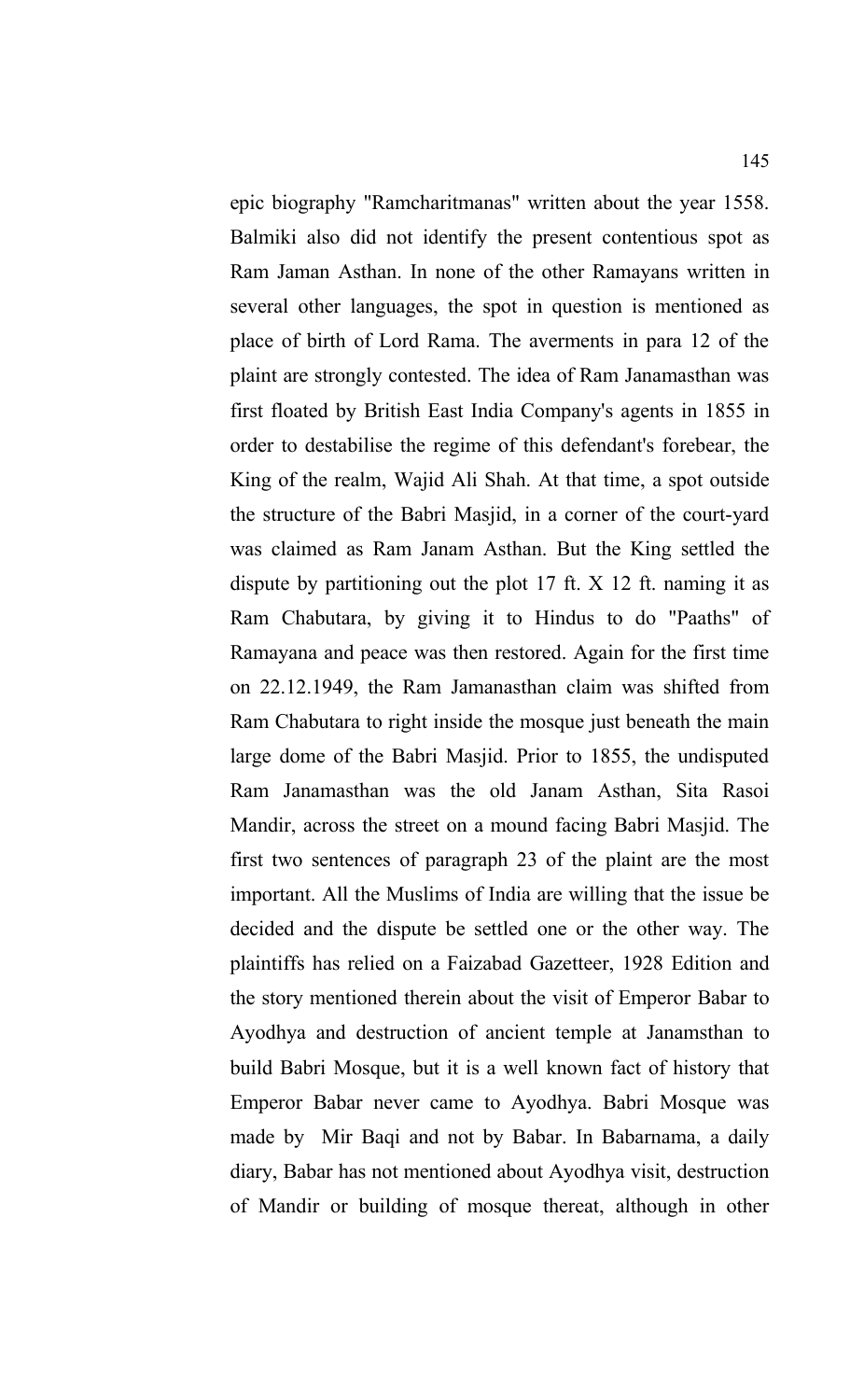pages of Babarnama, many things adverse are also mentioned. Faizabad Gazetteer of 1877 does not contain any mention of destruction of any Mandir and building of Babri or any Masjid on the Mandir land. Out of the two Gazetteers, the one contemporary and more near to the date concerned will have to be relied on. District Gazetteers of the British Government, as is well known, are not work of history. They only reflect the policy of the alien Government to divide the vast population of India by creating conflicts such as the present one and to perpetuate minority rule of the foreign imperialist power. All the aforesaid and other conflicting facts need to be investigated by this Court or by a Commission of Experts of history and archaeology to arrive at the truth. It is submitted that if it is proved that a Mandir was demolished and Babri Masjid was built on the Mandir land, the defendant and all other Muslims will gladly demolish, shift the mosque and return the land for building of Mandir thereon and if it is not a fact, then the BabriMasjid must in all fairness be returned to Muslims. Jagad Guru Shankeracharya, Swami Swaroopananda Saraswati in a quotation published in national newspaper on 14.5.1987 stated that an Authority should be constituted to resolve Ramjanambhumi-Babri Masjid tangle. He also said that if Mandir was demolished for construction of the mosque, Hindu must get it otherwise it must be given to Muslims. Same is the statement given by Muslim historian and scholar Maulana Syed Sahabuddin Abdur Rahman in his well known treatise "Babri Masjid" at page 5. In the monumental theological work Fatawae-Alamgiri, Volume 6 Page 214, the following ruling is given :

*"It is not permissible to build mosque on unlawfully acquired land. There may be many forms of unlawful*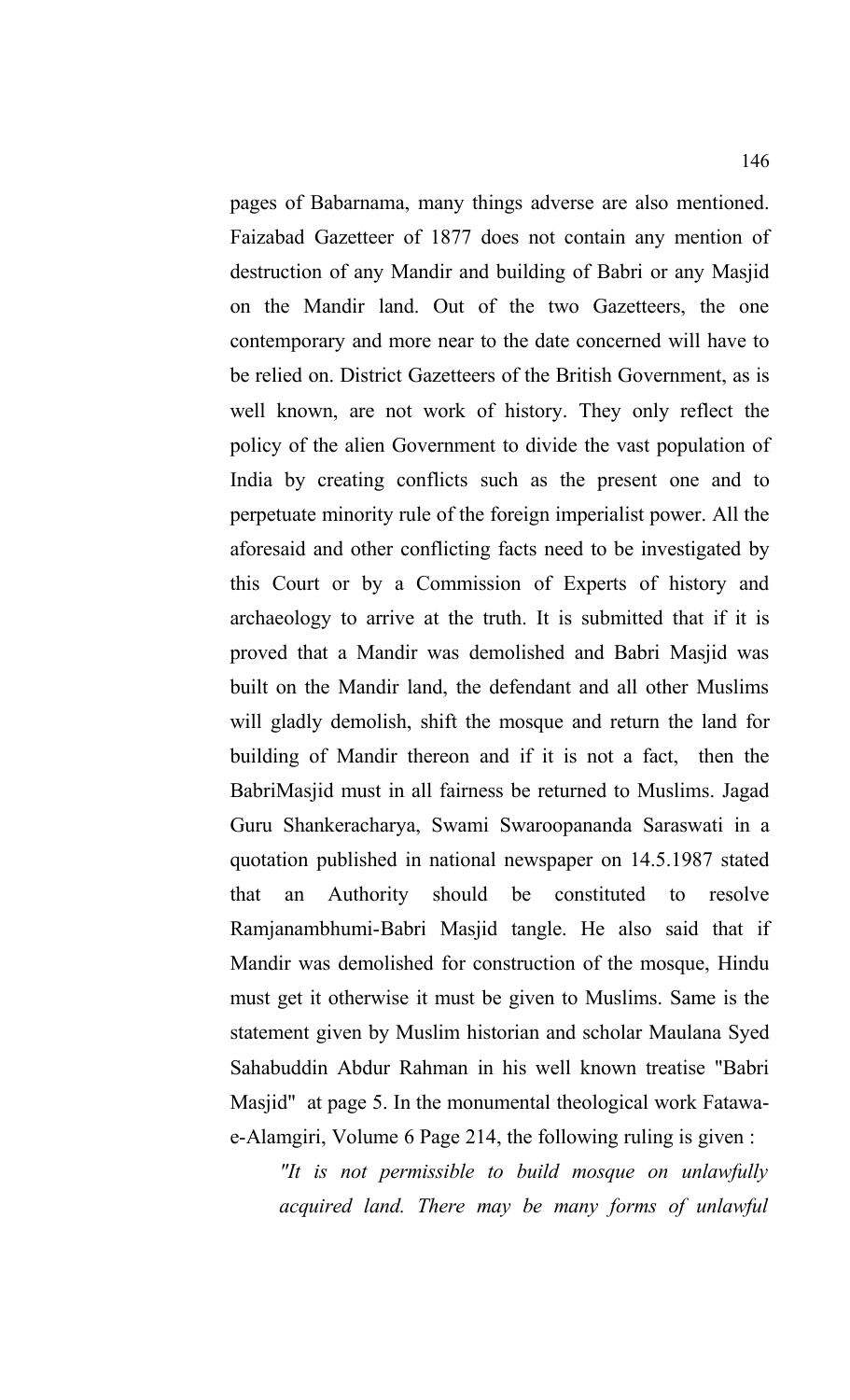*acquisition. For instance, if some people forcibly take somebody's house (or land) and build a mosque or even Jama Masjid on it, then Namaz in such a mosque will be against Shariat."*

**103.** Plaintiff no. 3 is not competent to interpret Quran, Islamic Shariat and Islamic customs and practices as referred to in para 24 and the defendant contests the same and submits that the same is wholly irrelevant. Emperor Babar or Mir Baqi did not destroy or demolish any Mandir. The mosque was not constructed on the land or on the ruins of any Mandir. It was built on a vacant land. Sanctity of Babari mosque was not affected by creation of Ram Chabutara in the courtyard or by the mosque being surrounded by Mandirs. There is no tenet of Islam against existence of a mosque in a noisy place or in a non-Muslim locality. Minaret is not an essential part of a mosque. Non existence of a water reservoir would not effect the status of a mosque. Friday Namaz used to be regularly held in Babri Masjid and the last Namaz was held on 22.12.1949. The Imam who led the prayers regularly till 22.12.1949, was Maulana Haji Abdul Gaffar and he is alive and lives at Mohalla Qaziana, Ayodhya, District Faizabad. What happened in the night between 22/23.12.1949 is best narrated by the then Deputy Commissioner of Faizabad himself in an affidavit filed by him on behalf of the State in Regular Suit no. 25 of 1950, the relevant portion whereof is annexed as Annexure 'A' to the written statement. The destruction of the graveyard was an act of sacrilege and was illegal. Protection of religious rights of all communities is the constitutional obligation of the Government. The claim of adverse possession in respect of religious places like Babri Masjid is unjustified and illegal. The defendant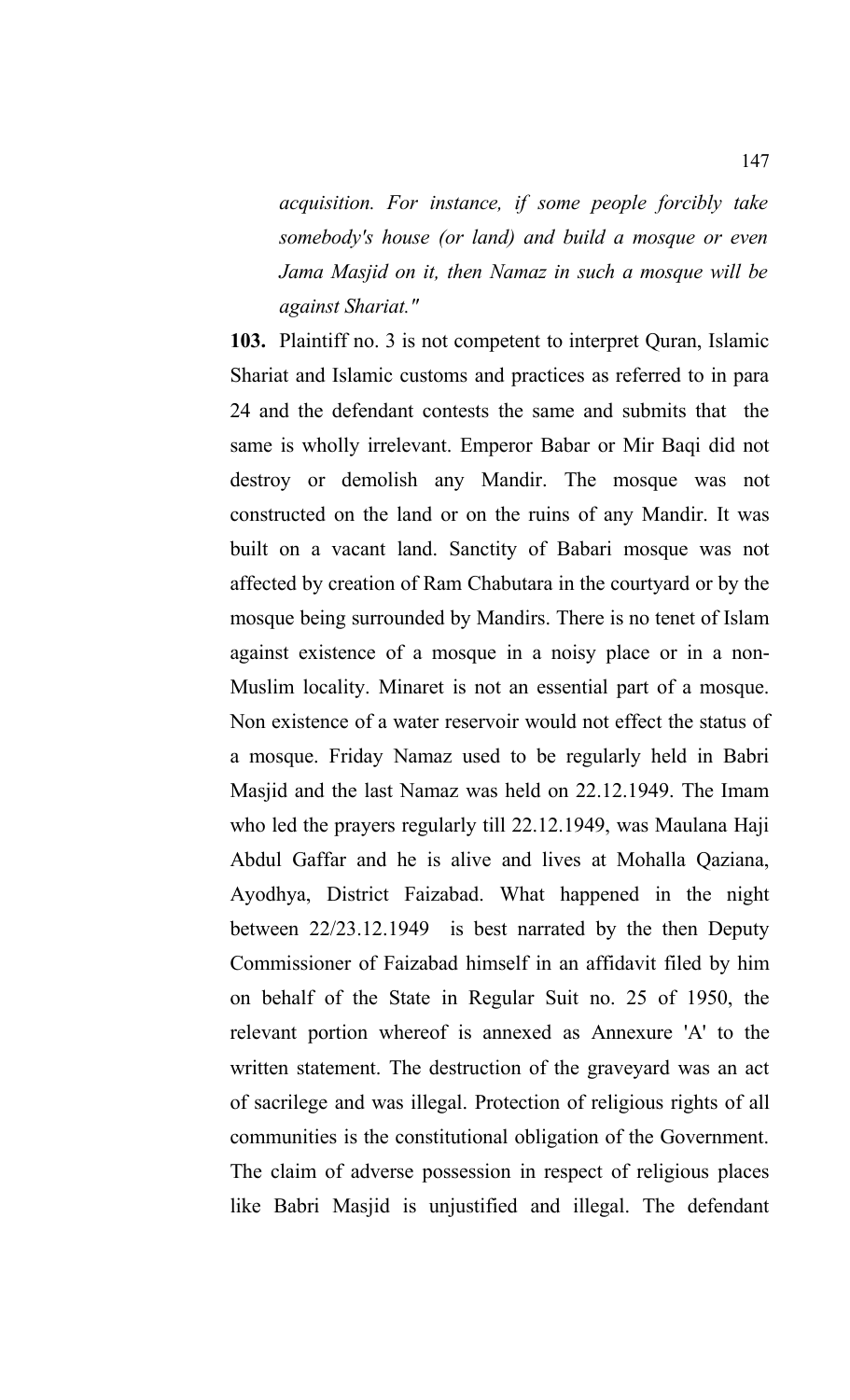believes that the Hindu population of India has always been, by and large, secular, when a small minority amongst Hindus are those who believe and think like defendant no. 3 though they do not represent even one or two per cent of Hindus. The Hindus will never commit an act of Adharma by demolishing Babri Masjid and constructing a Mandir over it by illegal means particularly when this Court is seized of the matter. The present suit is nothing but an attempt to cover the shortcomings of other original suits. For the purpose of Namaz, both Shia and Sunni Muslims used to offer Namaz in Babri Masjid. Every mosque is a public property and all Muslims regardless of their sect are beneficiaries. Every member of the Muslim community has right to represent the case of a mosque. The Sunni Central Waqf Board has full support of Shias represented by All India Shia Conference. The defendant is deadly against any form of sacrilegious action. No place of worship of any religion should be destroyed and no place of worship should be constructed on the ruins of the destroyed one. The defendant firmly believes that the Babri Masjid was certainly not built after destroying Vikramaditya Mandir or any other temple. However, if any such thing is proved, or if it is proved that the site where the Babri Masjid existed was a place known as Ram Janamasthan spot then the defendant will withdraw his opposition. Once it is admitted that the mosque was built hundreds of years ago and used as such, it became waqf by user irrespective of the fact whether or not legal formalities for creating a Waqf were observed. The suit is barred by limitation and the claim is also barred by principle of estoppel.

# **Written statement dated 16/18.9.1989 of Defendant no. 25 (All India Shia Conference) (Suit-5)**

**104.** A separate written statement dated 16/18.9.1989 has been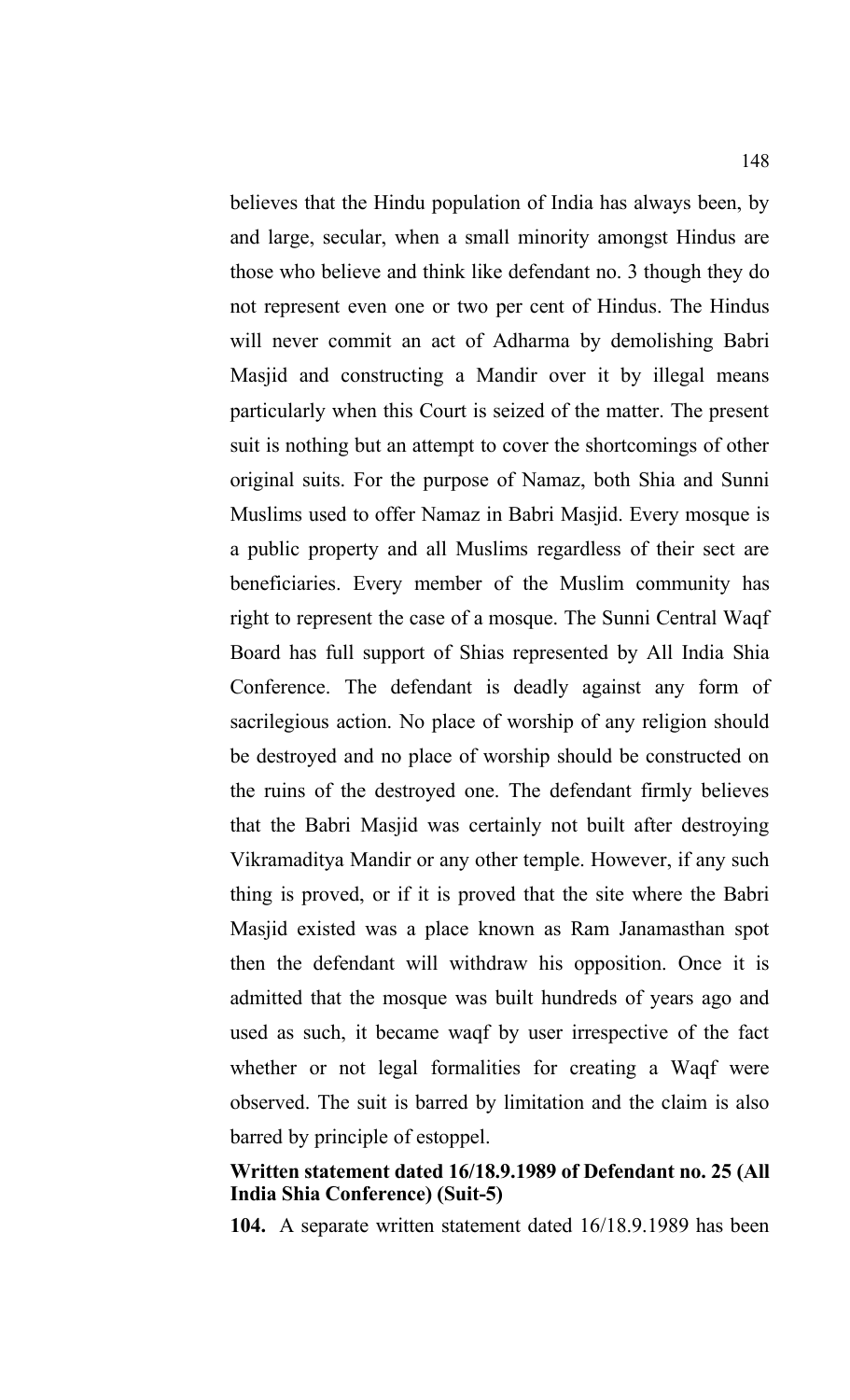filed by defendant no. 25, but substantially it contains similar defence as has been given in the written statement of defendant no. 4 as well as 24 and, therefore, is not being given in detail, but wherever necessary, shall be referred later on.

# **PROGRESS OF THE SUITS - JOURNEY IN THE LAST MORE THAN 61 YEARS AND SOME IMPORTANT STAGES - A BRIEF RESUME**

**105. Proceeding under Section 145 Cr.P.C.:** First we propose to have a bird eye view of the proceedings relating to Section 145 Cr.P.C.

**106.** The present chain of litigation resulting in the suits in question commenced on 22/23.12.1949 when a First Information Report *(in short 'FIR')* was lodged by Sub-Inspector, Ram Dev at Police Station Ayodhya alleging that as per information received from Constable, Mata Prasad, certain persons broke open the lock of the inner courtyard of disputed building and placed the idols of Lord Ram in the disputed structure beneath the central dome in the night of 22/23.12.1949 after tresspassing the inner courtyard.

**107.** Sri Markandey Singh, the then Additional City Magistrate, First Class, Faizabad-cum-Ayodhya issued a preliminary order dated 29.12.1949 in purported exercise of powers under Section 145 Cr.P.C. stating that the dispute between Hindu and Muslims over the disputed structure raising question of right of proprietorship and worship is likely to lead a breach of peace and accordingly he directed the parties to appear before him on 17.01.1950 at 11.00 a.m. at Ayodhya Police Station in person or through pleader and put in written statement of their respective claim with respect to the facts of actual possession of the subject of dispute. He described the parties as follows:

1. The Muslims who are bona fide residents of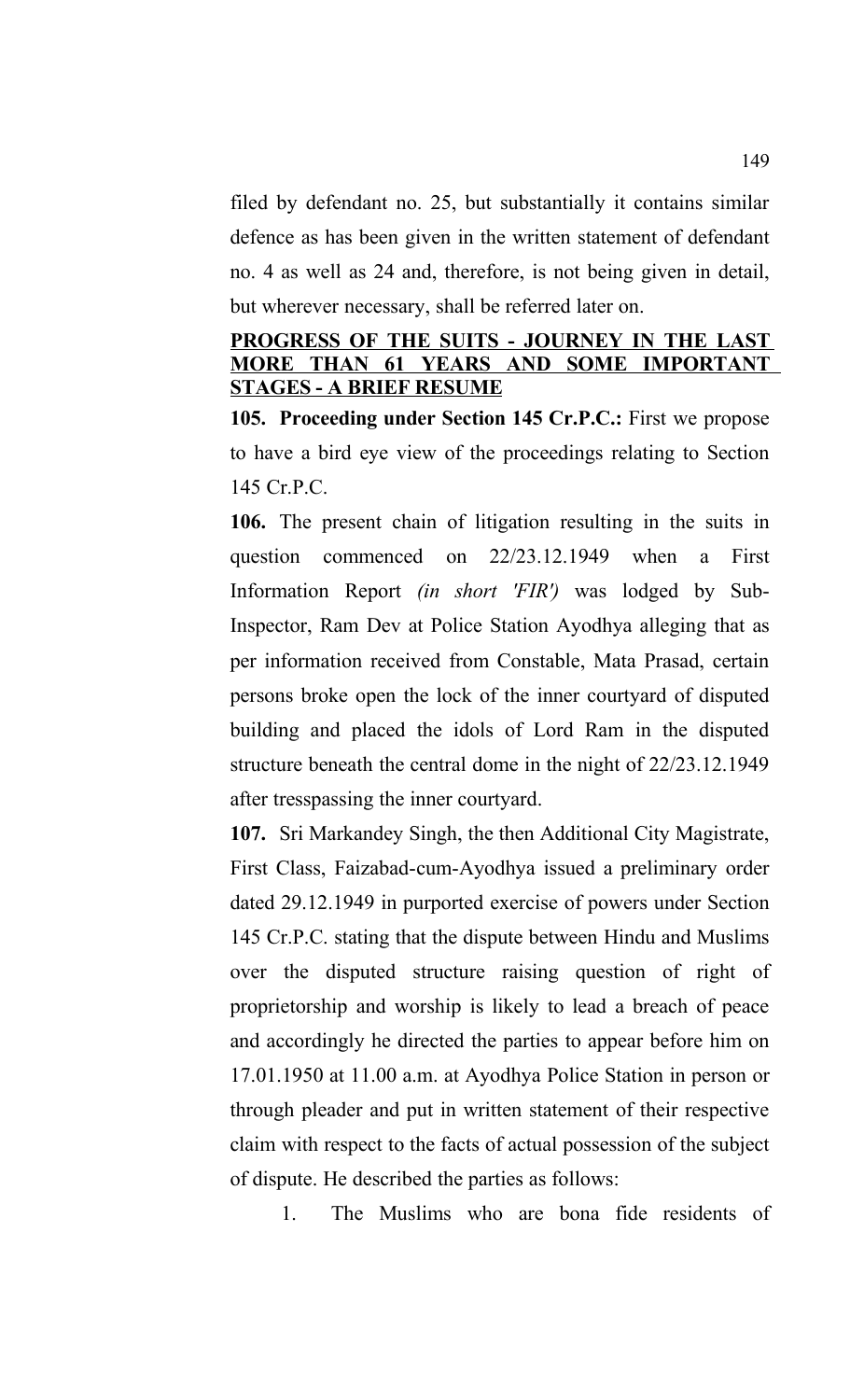Ayodhya or who claim right of proprietorship or worship in the property in dispute;

2. The Hindus who are bona fide residents of Ayodhya or who claim right of proprietorship or worship in the property in dispute;

**108.** Recording his satisfaction of the case being one of emergency, he directed for attachment of the said building pending decision. He further directed that the attachment would be carried out immediately by Station Officer, Police Station, Ayodhya, who would then place the attached property in the charge of Sri Priya Dutt Ram, Chairman, Municipal Board, Faizabad-cum-Ayodhya who would thereafter be the "Receiver" of the said property and would arrange for care of the property in dispute. He also directed the Receiver to submit a scheme for management of the property in dispute for approval during attachment and the cost of management was to be defrayed by the parties to the dispute in proportions as may be fixed from time to time. The order was directed to be published in three newspapers for giving information to parties besides affixing the same on the walls of the building in dispute and the notice board at Ayodhya Police Station.

**109.** The Receiver, Priya Dutt Ram took charge of the premises on 05.01.1950 and executed a Supurdaginama (Inventory) verifying the following items he received/attached :

"1. मूर्ती ठाकूर जी 1–(अ) श्रीराम ललाजी दो मूर्ती एक बड़ी एक छोटी (ब) श्री शालीगराम जी की 6 मूर्ती।

*"1. Idols of Thakur Ji* 

*1-(a) Two idols of Sri Ram LalaJi, one big and another small.*

*(b) Six idols of Sri Shaligram Ji.*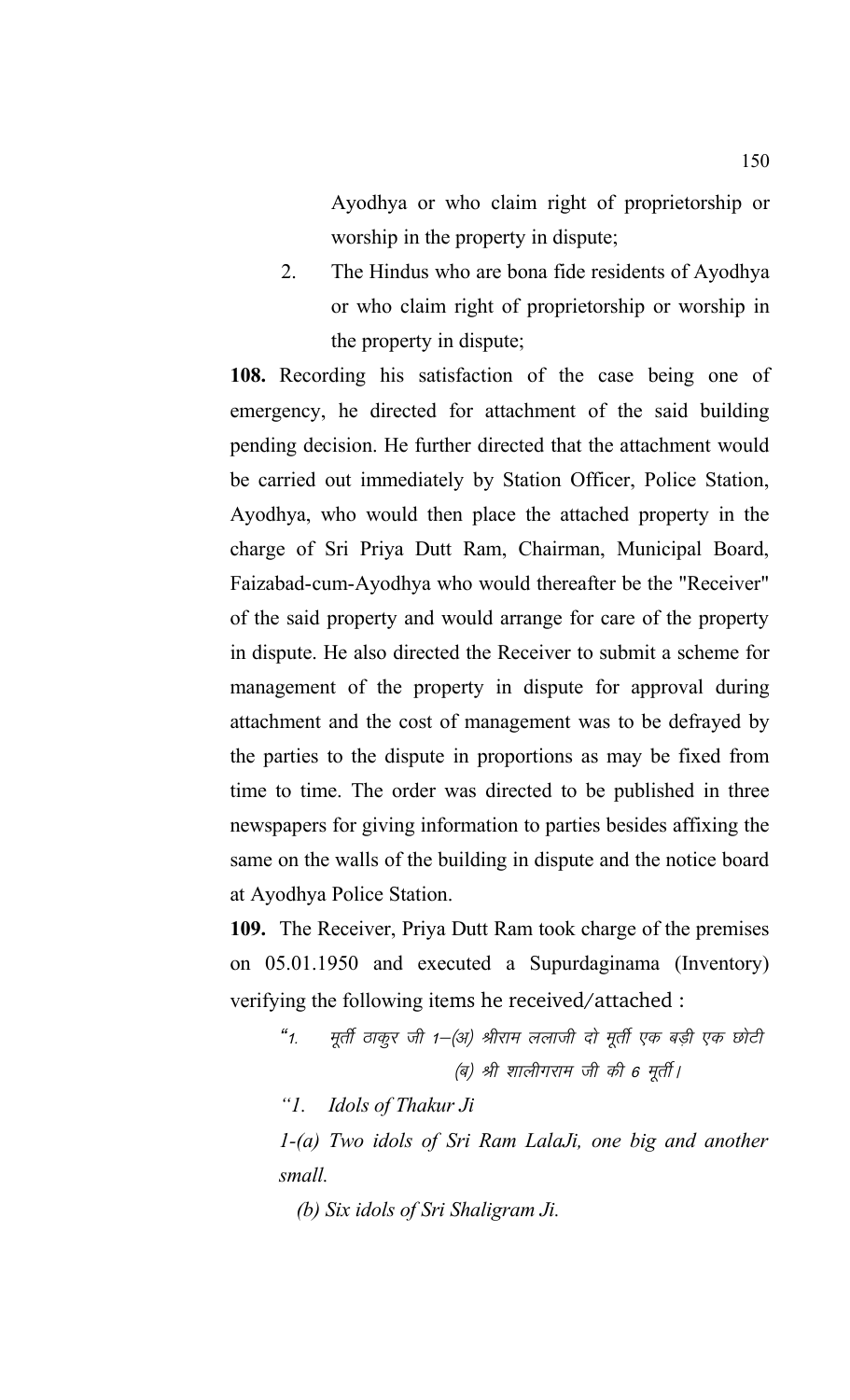- 2. सिंघासन चांदी दो फीट ऊचा एक।
- <sup>2</sup>*. A two feet high silver throne.*
- 3. मूर्ती हनुमान जी की एक।
- *3. One idol of Hanuman Ji.*
- 4. *(a)* गिलास जर्मन सिलवर का एक।
	- *(a) One glass of German Silver.*
		- *(b)* गिलास चांदी का छोटा एक।
		- *(b) One small glass of silver.*
		- *(*c) गिलास चांदी का बड़ा एक।
		- *(c) One big glass of silver*
- 5. गरुड़ घंटी एक।
- *5. One Garun bell.*
- 6. धूपदानी एक।
- *6. One incensory.*
- 7. आरती एक।
- *7. One Arti vessel.*
- 8. दीवट एक
- *8. One lamp stand*
- 9. हुरसा व चंदन एक।
- *9. 'Hursa' and one sandal.*
- 10. फोटू बड़ी राम जानकी की दो।
- *10. Two big photographs of Ram Janki.*
- 11. गमला चार |
- *11. Four flower pots.*
- 12. फोटू बद्रीनाथ जी (छोटा) एक।
- *12. One (small) photograph of Badrinath Ji.*
- 13. फोटू राम चन्द्र जी छोटा एक।
- *13. One small photograph of Ramchandra Ji.*
- 14. मगवान के आभूषण दो टोपी राम लला जी और एक हनुमान जी की टोपी। तथा भगवान के वस्त्र आठ लगा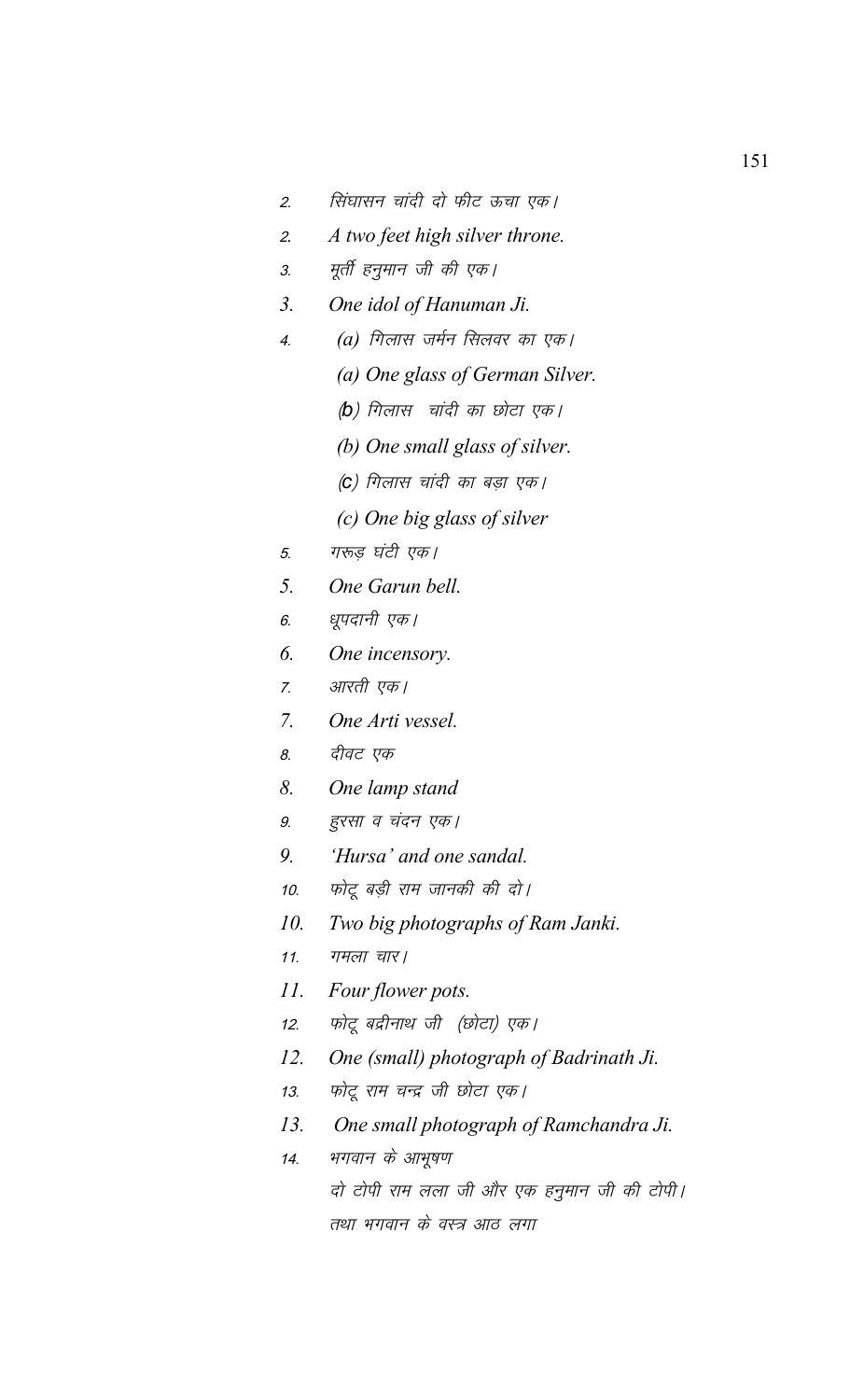- *14. Ornaments of Deity Two caps of Ramlala and one cap of Hanuman Ji. And eight robes of Deity.* 15. इमारत – तीन गुम्बद दार इमारत मै सहन के तथा चहार दीवार जिसकी चौहदुदी नीचे लिखी है। उत्तर:- हाता छट्टी आंगन और निर्मोहीं अखाड़ा दक्षिण:-- आराजी परती व परिक्रमा पूरब:– चबूतरा मन्दिर राम जी का ममलूक निर्मोही अखाड़ा व सहन मन्दिर हाता पश्चिम:— परिक्रमा
- *15. Building- Three domed building with courtyard and boundary wall, which is bounded as under. North- Premises comprising Chhathi courtyard and Nirmohi Akhara.*

*South-Vacant land and 'Parikrama' (circumambulation path)*

*East- 'Chabutara' (platform) of Ram temple under possession of Nirmohi Akhara, and courtyard of temple premises.*

*West- Parikrama' (circumambulation path)*

- 16. छोटा पीतल का गिलास
- *16. Small brass glass*
- 17. चन्दन की फूल की कटोरी एक।
- *17. One bowl of 'Phool' (an alloy) for sandal.*
- 18. पंज्य पस तथा थाली पीतल की एक।
- *18. 'Panch Pas' and one brass plate.*
- 19. तशतरी पीतल की छोटी एक।
- *19. One small brass plate.*
- 20. छोटा पटरा लकड़ी का एक।"
- *20. One small wooden board."*

*(English Translation by Court)*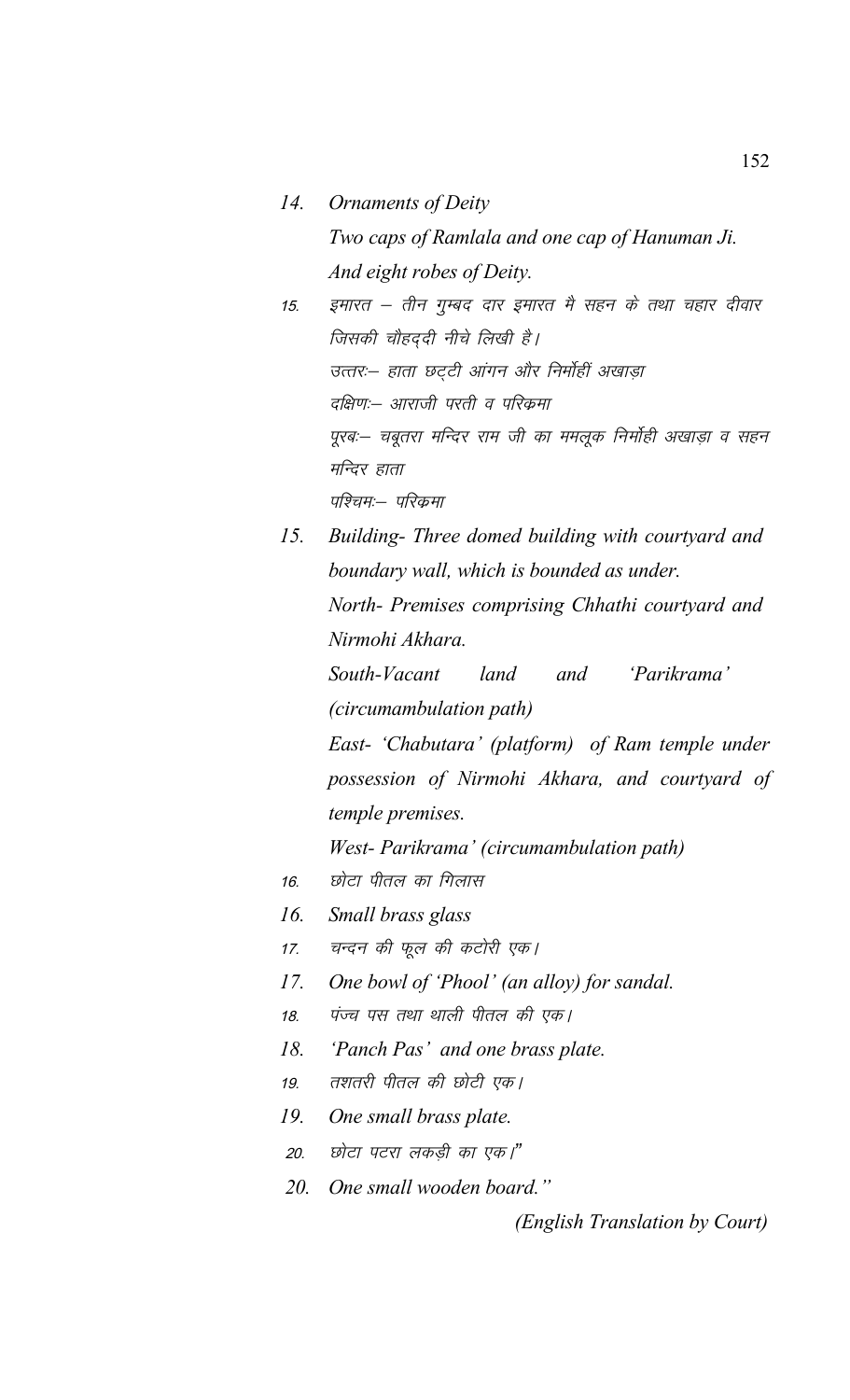**110.** One Sri Anisur Rahman son of Maulvi Waziruddin filed an application dated 17.01.1950 before the Addl. City Magistrate stating that he proposed to move an application of transfer in the High Court and, therefore, proceedings be stayed, to enable him to move the said transfer application. The Addl. City Magistrate on the same date passed an order staying the case subject to furnishing of personal bond of the applicant to the effect that he will put in transfer application in the High Court before 15.02.1950. Sri Anisur Rahman furnished the aforesaid bond on the same date.

**111.** Sri Anisur Rahman thereafter filed Criminal Transfer Application No. 208 of 1950 in this Court under Section 526/528 Cr.P.C. on 02.02.1950 seeking transfer of the said case from the Court of Addl. City Magistrate, Faizabad to some other Court of competent jurisdiction outside the District Faizabad and also prayed for stay of the proceedings in the meanwhile.

**112.** This Court (Hon'ble Raghubar Dayal, J., as His Lordship then was) stayed further proceedings on 03.02.1950 and passed the following order:

*"Issue notice. Stay meanwhile. A copy of the order may be handed over to the learned counsel on payment of the necessary charges."*

**113.** The then District Magistrate, Faizabad, Sri K.K. Nayar was changed meanwhile and in his place one Sri J.N. Ugra took over charge on 14.03.1950 (afternoon). He brought this fact to the notice of this Court vide his letter dated 06.04.1950.

**114.** The Transfer Application came up for hearing before Hon'ble V. Bhargava, J. (as His Lordship then was) on 30.05.1950. Considering the fact that the allegations against the City Magistrate were not substantiated and those made against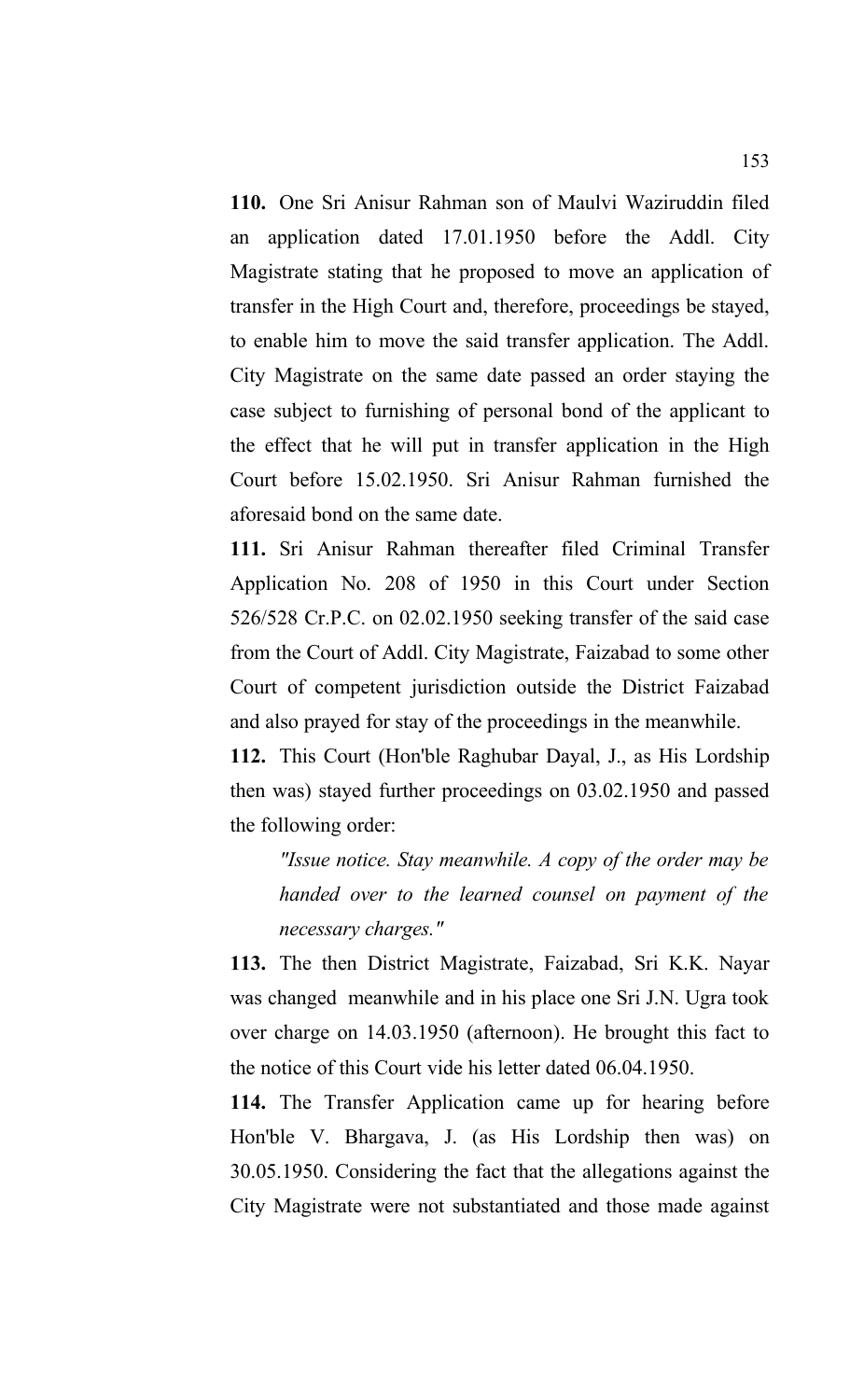the District Magistrate, Sri Nayar were of no help since the officer had changed in the meanwhile, this Court rejected the Transfer Application observing as under:

*"The allegations have been made without giving grounds on which they are based. These allegations are denied by the learned Magistrate who is trying the case. There were specific allegations against Shri K.K.K. Nayar who was District Magistrate, Faizabad at the time when this transfer application was presented. It now appears that he has since been transferred and another District Magistrate has taken over charge. These specific allegations against Shri Nayar need not, therefore, be considered at all, as whatever apprehensions could have arisen on account of those circumstances have now disappeared with the change of the District Magistrate.* 

*There is nothing at all in the circumstances appearing within would show that the case would not be tried impartially by the learned Magistrate before whom it is pending. This application for transfer is rejected."*

**115.** It appears that a number of affidavits were filed before the City Magistrate by certain individual Muslims stating that since 1934, 1935 and 1936, Muslims have not offered any prayer in the disputed building and it is in possession of Hindus since then, and, they have no objection if the disputed premises be allowed to remain in possession of Hindus.

**116.** Sri Anisur Rahman, however, filed his objection dated 08.07.1950/29.12.1950 stating that Namaz had been offered in the disputed premises till 16.12.1949 and some miscreants have kept idols illegally in the night of 22/23.12.1949 in respect whereto a first information report has been lodged. The building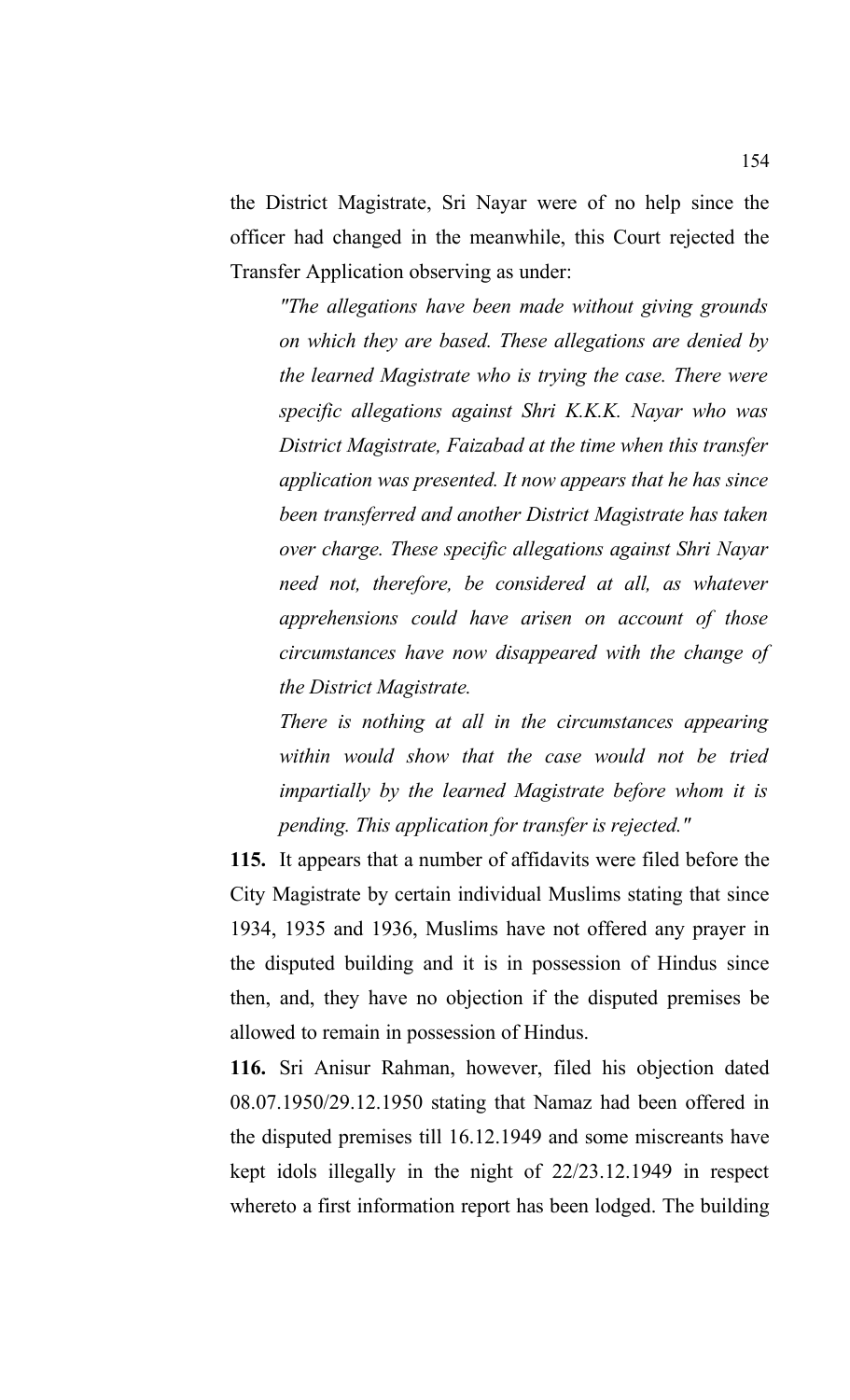in dispute is a mosque and is registered as Waqf with the Sunni Board hence its possession be handed over to him after removal of idols from the disputed premises. He also said that the building in dispute was constructed by Emperor Babar in 1528 who made a Waqf in favour of Muslims for offering prayer therein and since then it is in possession of Muslims.

**117.** Some other objections were filed, by Baba Abhiram Das on 29.12.1950, Baba Baldev Das on 27.12.1950/29.12.1950, Sri Salar Mohammad and Sri Srivastava N.P. Singh etc on other dates.

**118.** Since in the meantime Suit 1 was filed by Sri Gopal Singh Visharad wherein interim injunction was granted on 16.01.1950 as modified on 19.01.1950 and 03.03.1951, consequently, Sri Prem Shanker, the then City Magistrate, Faizabad passed an order on 30.07.1953 the relevant extract whereof is as under :

*"The disputed property i.e. Babri mosque/Janmabhumi premises are already in possession of the receiver. Sri Priya Dat Ram appointed by the Additional City Magistrate under his order dated 29th December, 1949 referred to above and the said receiver has been looking after the property since 5.1.1950, the date of assuming charge. As the finding of the civil court will be binding on the criminal court it is no use starting proceedings in this case under Sec. 145 Cr.P.C. and regarding evidence specially when a temporary injunction stands, as it cannot be said what may be the finding of this court after recording the evidence of parties. From the administrative point of view the property is already under attachment and no breach of peace can occur.* 

*I therefore order that the file u/s 145 Cr.P.C. be consigned*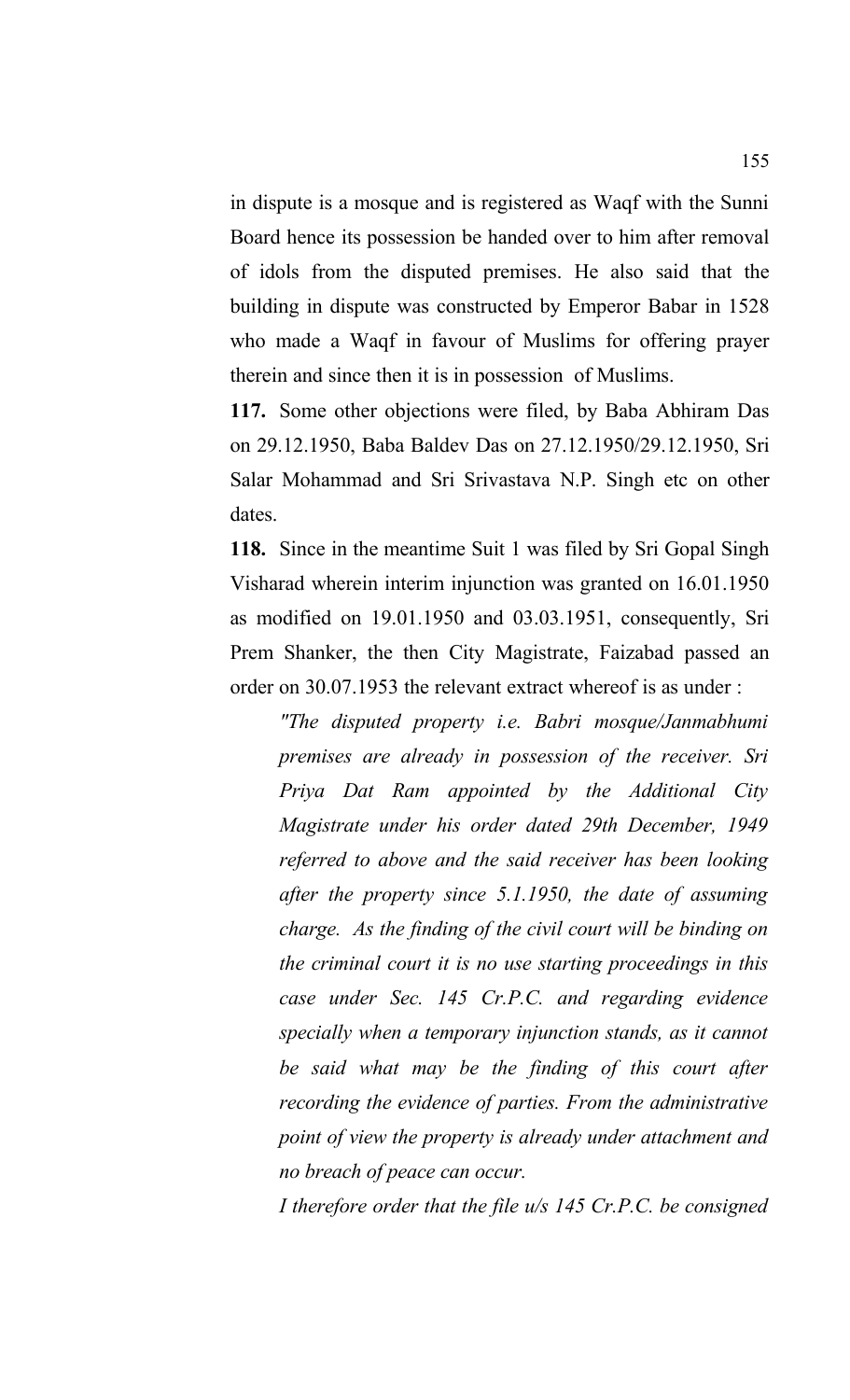*to records as it is and will be taken out for proceeding further when the temporary injunction is vacated."*

**119.** The office of the City Magistrate thought that the proceedings have been finalized and, therefore, the record may be weeded out. Consequently, an application dated 22.07.1954 was filed by Sri Gopal Singh Visharad, plaintiff (Suit 1), requesting that since certified copies of about 20 affidavits filed in the case under Section 145 Cr.P.C. were obtained and filed in the pending civil suits, and, the file itself may be required by the Civil Court, therefore, the record may not be weeded out. He pointed out therein that besides Suit 1 another suit i.e. Suit 2 has also been filed and both have been consolidated on the application of Muslim defendants and are being heard together.

**120.** It appears that thereafter when the suits from the Trial court were transferred to this Court, the record of the case under Section 145 Cr.P.C. was also summoned by this Court and received vide letter dated 22.11.1991 of the City Magistrate, Faizabad.

#### **SUIT 1- (FROM 16.1.1950 TO 1963)**

**121.** Suit 1 was presented before the Court of Civil Judge, Faizabad on 16.01.1950 alongwith an application under Order 39 Rule 2 and Section 151 C.P.C. It was registered on the same date and notices were issued to the defendants. An interim injunction in the meanwhile, as prayed, was granted on 16.1.1950 fixing 18.02.1950 for disposal of injunction application.

**122.** The prayer in the application for ad interim injunction was as under:

*"Therefore, the applicant prays that a temporary injunction be issued against the defendants to the effect that they*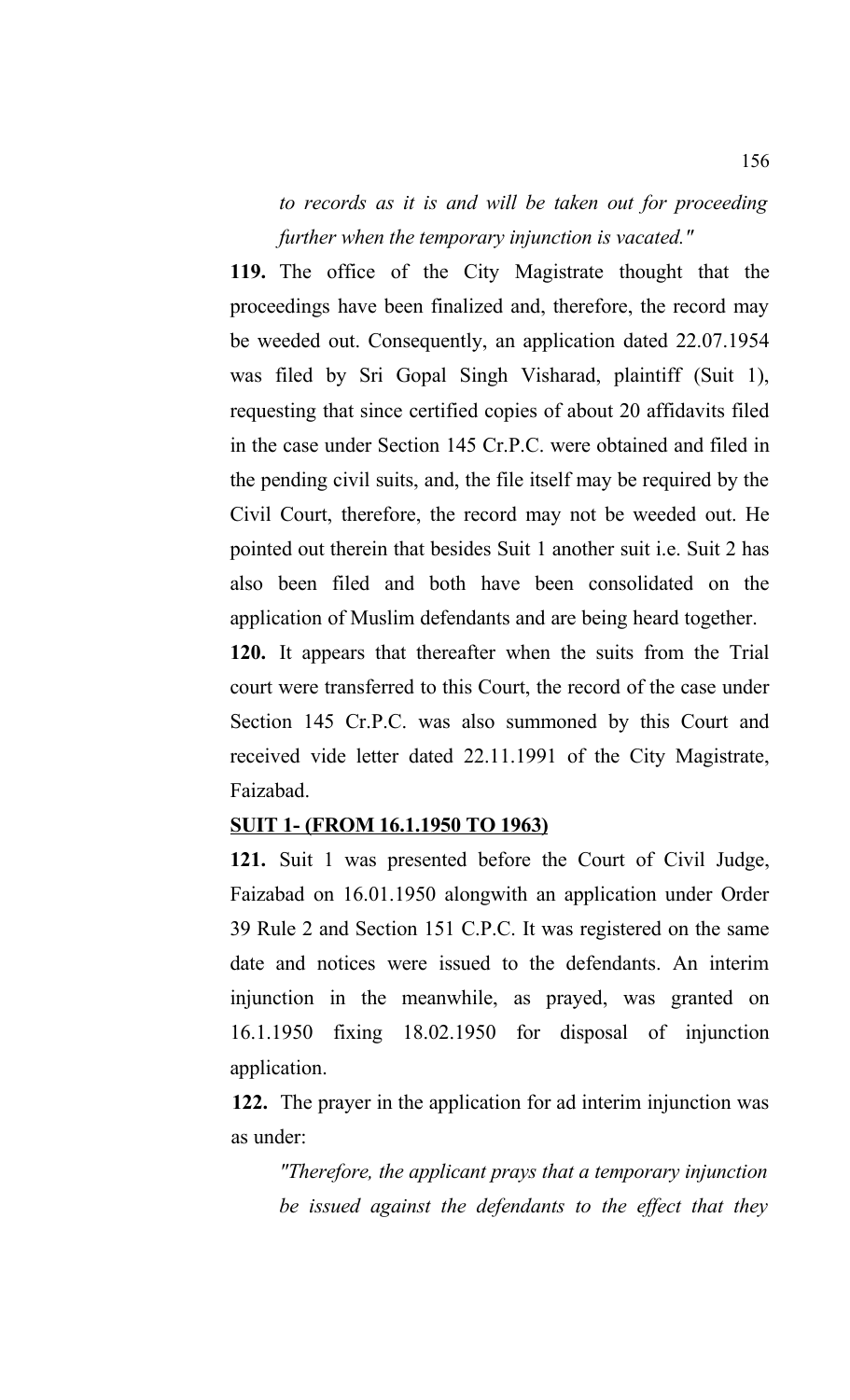*should not remove the idols of Shri Bhagwan Ram Chandra and others from Asthan Janam Bhumi, the details of which are given in the plaint, till the decision of the case, and they further be ordered not to close the Pravesh Dwar and other passages of ingress and egress to the visitors and also that they should not place any obstacle in the Pooja and Darshan."*

**123.** On 19.01.1950 the Civil Judge modified the injunction order dated 16.1.1950, on an application filed on behalf of defendants no. 7 to 9, in the following manner:

*"The opposite parties are hereby restrained by means of a temporary injunction to refrain from removing the idols in question from the site in dispute and from interfering with "Puja" etc. as at present carried on. The order dated 16.01.1950 stands modified accordingly."*

**124.** An objection dated 13.02.1950 was filed on behalf of defendants no. 1 to 5. It alleged that the disputed site was part of the Babri Mosque which was built by Emperor Babar and it had been in the use of Muslims as a Mosque ever since. Hindus never worshipped or performed any Pooja thereat. The idols at the site in question were recently planted.

**125.** On 25.03.1950, after hearing the parties on the objections filed against ex parte injunction dated 16.1.1950, the Civil Judge decided to get a map of the locality and building prepared through a Commissioner and ordered accordingly. One 'Shri Shiv Shanker Lal, (Vakil)', was appointed 'Commissioner' to prepare the map and one 'Shri Bashir Ahmad, Vakil' was appointed as 'Commissioner' to take photographs.

**126.** On 25.05.1950 Shri Shiv Shanker Lal, Commissioner submitted his report and map. Shri Bashir Ahmad, however,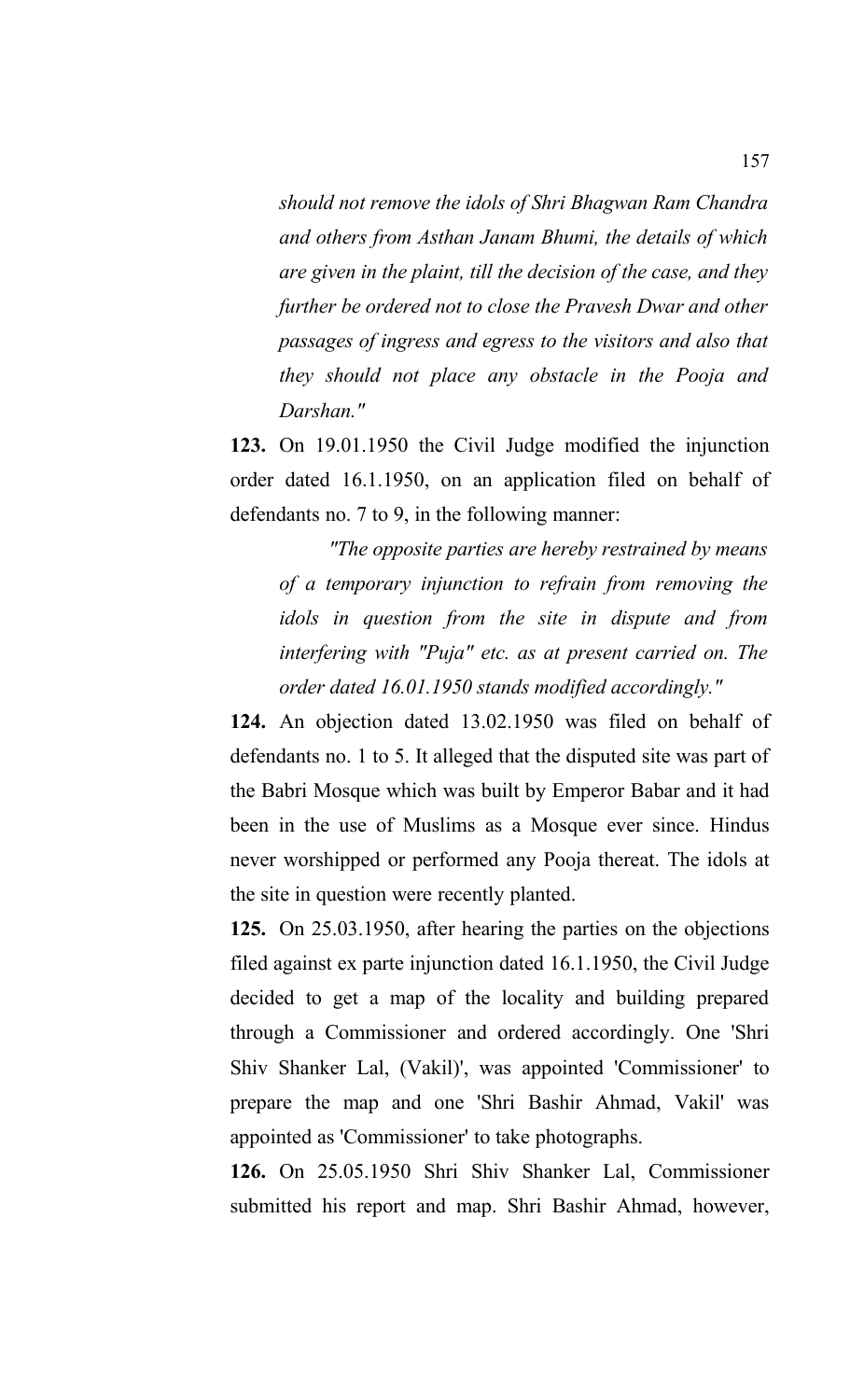sought some more time for photographs. Ultimately, on 3.8.1950 Shri Bashir Amhad filed 13 photographs of the disputed building alongwith his report.

**127.** The parties filed objections to the above reports of the Commissioners which were dealt with by the Civil Judge vide order dated 20.11.1950. He observed as under:

*"The defendants 6 to 9 object to the commissioner's report on the grounds that the learned commissioner has used wrong and erroneous nomenclature in describing the gates, images and foot prints. It is further objected that the learned commissioner has erred by naming certain structures as Samadhi, Chaura and Chabutra. It is also disputed that there is any pucca path round the building in dispute.* 

*It should be noted that the existence of gates, images and foot print in the premises in dispute are not disputed. Certainly the nomenclature given to these things by the learned commissioner is a matter of evidence. It will be open to the parties to prove the nomenclature by means of reliable evidence independent of the commissioner's report. As to certain structures being named Samadhi, Chaura and Chabutra I am of opinion that it is also a matter of evidence and that the learned commissioner's report on this point is not final. Nor can the Commissioner's report regarding the existence of so called Parikarma be held to be final. If the commissioner's report contains any irrelevant material, it will not certainly be considered to that extent.* 

*The defendants 1 to 5 object that the commissioner has prepared plan no. 2 beyond the terms of his*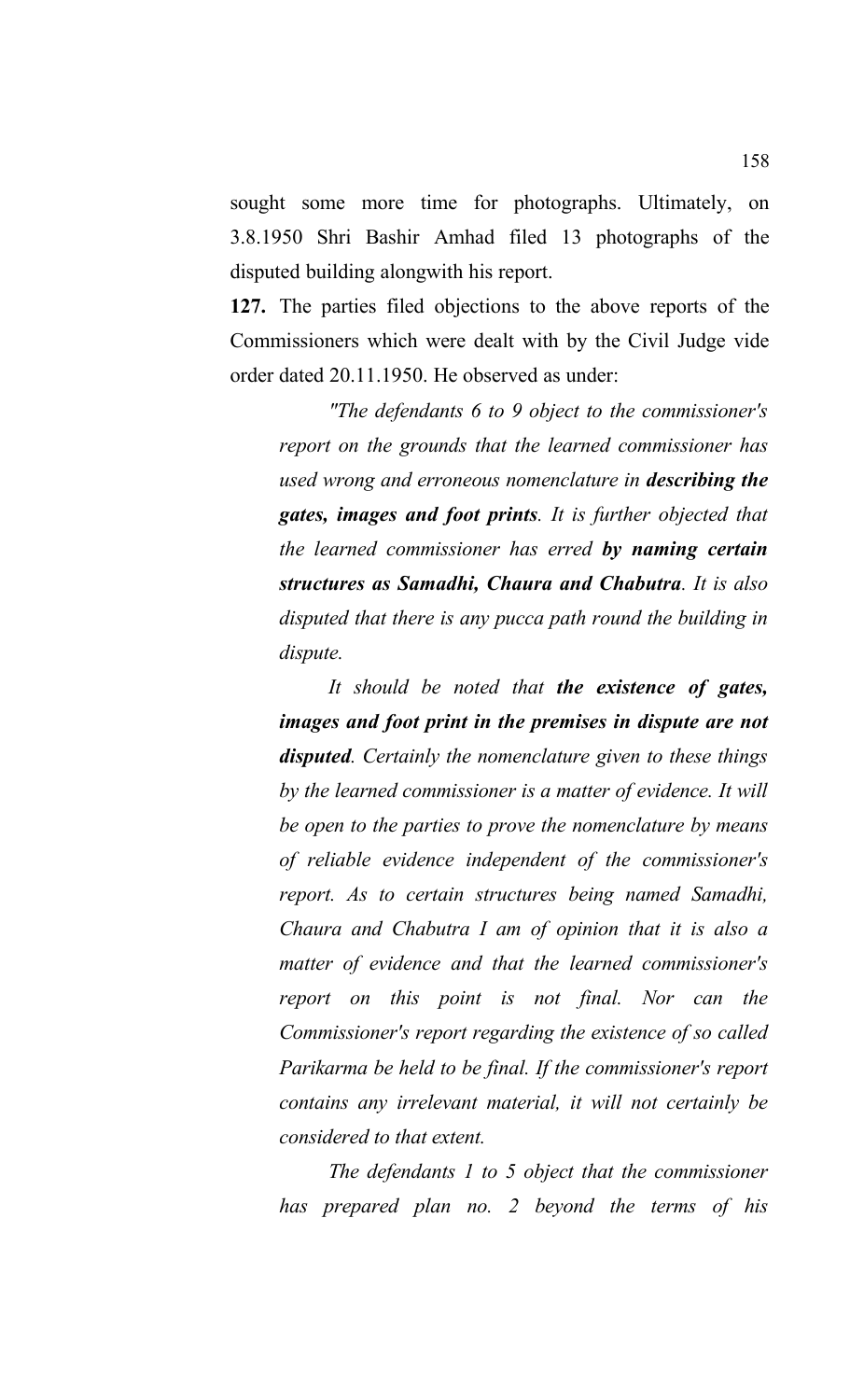*commission. If that is so, the plan no. 2 will not be considered. Whether a portion shown outside the yellow portion in plan II is a graveyard or not is clearly a question of evidence and it will be considered in the present case, only if it is found relevant and proved. It will be open to the parties to adduce evidence on this point, if relevant.* 

*It is further objected that the defendants were not allowed to enter the disputed building. The commissioner's report shows that they reached the spot rather too late. If the defendants want to enter the building for the purpose of pointing out any particular thing there, it is open to them to apply to the Court accordingly.* 

*Any opinion expressed or the nomenclature given by the learned commissioner can be disputed by the parties by adducing evidence. As already pointed out, the commissioner's report regarding the names of the images is nothing better than hearsay. The objectors contend that the images referred to in the report are the images in dispute and they were surreptitiously installed in December, 1949. If the learned commissioner has failed to show anything pointed out by the objectors, they can apply to the Court to inspect the building and then show these things to the Court.* 

*The rest of the objections relate to questions of facts. As already stated, the learned commissioner's report on those points is not final. It will be open to the parties to substantiate their objections by relevant and independent evidence.* 

*The plaintiff objects to Sri Bashir Ahmad's report dated 3.8.50 on the ground that it contains personal*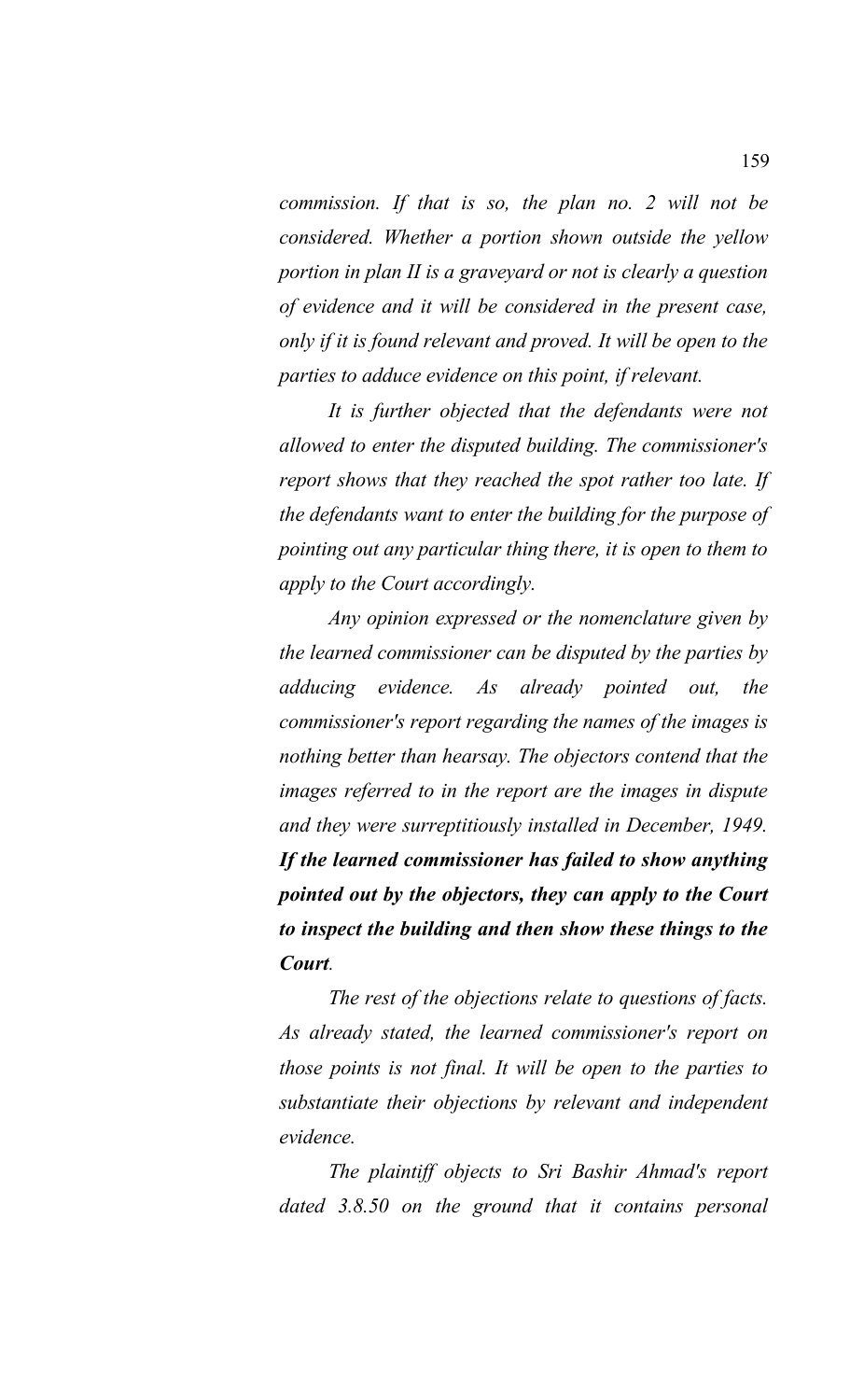*observations. In my opinion the learned commissioner's report is relevant only to the extent to which it helps in explaining the photographs for which he was appointed. Any opinion expressed by the learned commissioner is not final.* 

*Defendants 1 to 5 also object to certain extent to Sri Bashir Amhad's report and photographs. As already pointed out, the learned commissioner's report is not final. The parties may apply to the Court for further photographs, if they think that any more photographs are needed for clear decision of the case.* 

*Fix 09.12.1950 for disposal of the application for injunction."*

**128.** The objections to the ex-parte injunction dated 16.01.1950, modified on 19.01.1950 came to be considered on 03.03.1951. The trial court passed a detailed order and confirmed interim injunction. Relevant extract of the order is as under:

*"For the purpose of these proceedings, it has to be seen whether the plff has a fair question to raise as to the existence of the right alleged, whether he is in danger of losing that right, and whether irreparable injury or inconvenience is likely to result to him, in case the injunction order is withdrawn. It is conceded on all hands that the idols in-question were on the disputed site before the filing of the suit. It further appears from the copies of a number of affidavits of certain Muslim resident of Ayodhya that at least from 1936 onwards the Muslims have neither used the site as a mosque nor offered prayers there and that the Hindus have been*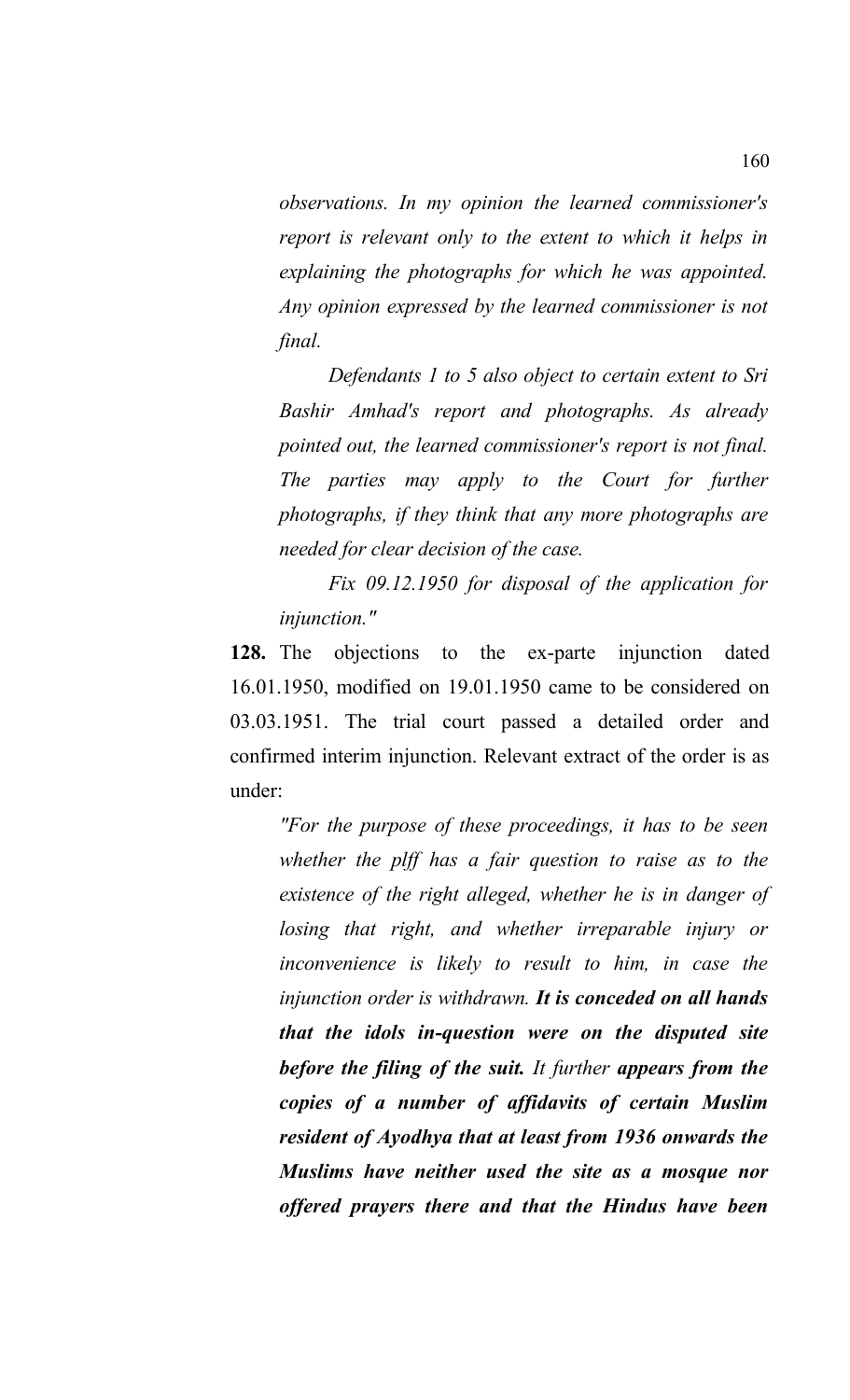*performing their Pooja etc. on the disputed site. Nothing has been pointed out to discredit these affidavits, which, along with the existence of the idols on the disputed site, clearly show that the plff has got a fair case to go to the trial. The defts 1 to 5 rely on a number of documents to show that the building in dispute has always been a mosque. It is not possible at this stage to anticipate any decision on this point, because it will have to be decided after considering all the oral and documentary evidence that may be adduced by the parties in this case. The undisputed fact remains that on the date of this suit the idols of Shri Bhagwan Ram Chandra and others did exist on the site and that worship was being performed by the Hindus including the plff, though under some restrictions put by the executive authorities. This coupled with the affidavits referred to above does make out a prima facie case in favour of the plaintiff.* 

*As to the balance of convenience, it is obvious that the affect of vacating the interim injunction at this stage is likely to deprive the plff of the right claimed by him in this suit. Moreover, it is a matter of admission between the parties that there are several other mosques in the mohalla in question. The local Muslims will not, therefore, be put to much inconvenience, if the interim injunction remains in force during the pendency of the case.* 

#### *Order*

*The interim injunction order dated 16.1.50 as modified on 19.1.50 shall remain in force until the suit is disposed of."*

**129.** On 15.09.1951 the Court recorded statement/answer of the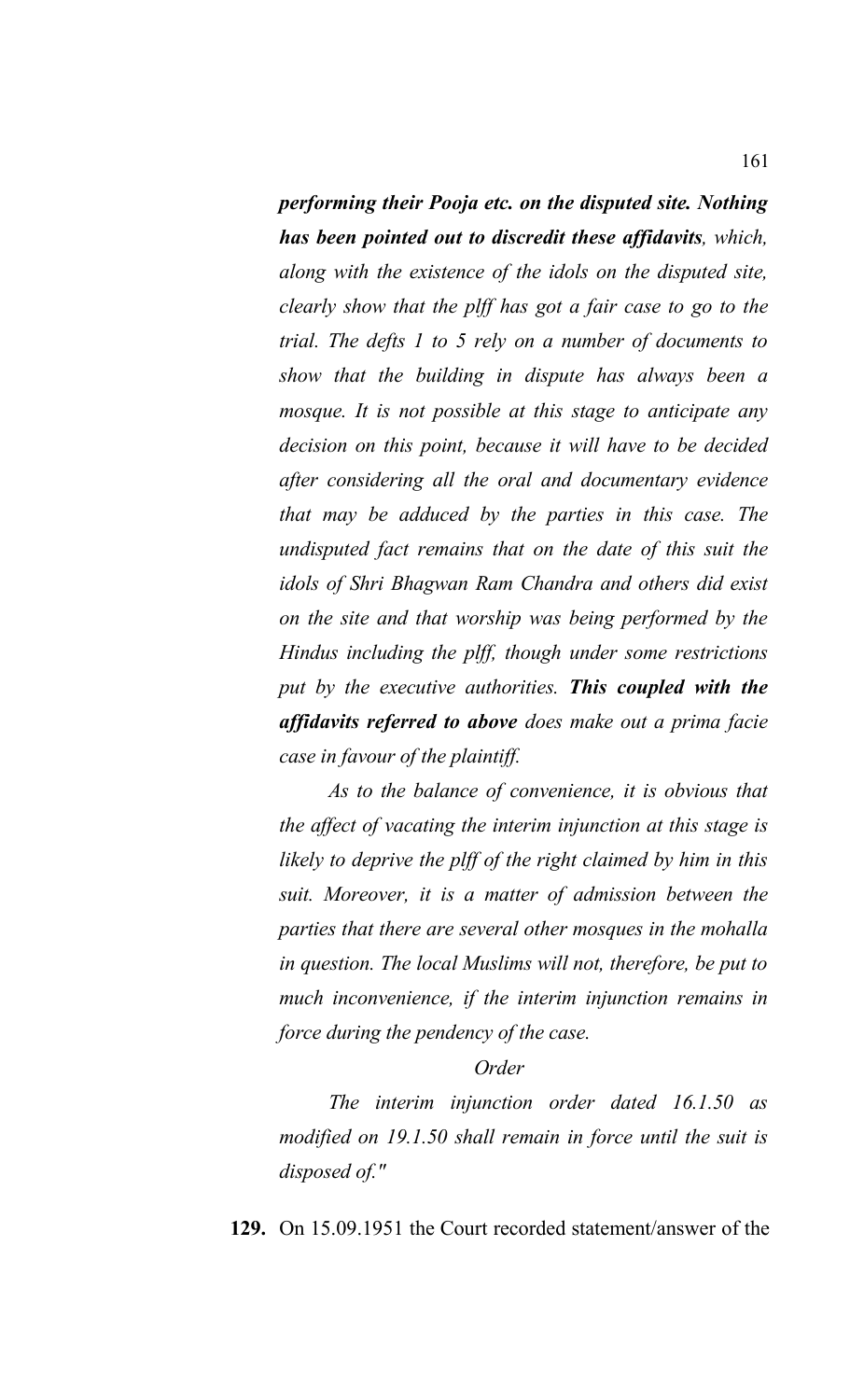plaintiff's counsel to certain questions put in by the Court, as under:

*"Q. In what capacity does the plff. seek to exercise the relief which he seeks in the plaint.*

*Ans. In my individual capacity.* 

*Q. What is your individual capacity.* 

*Ans. My individual capacity is distinct from public capacity and in this matter an idol worshipper.* 

*This shows that the plff counsel is not in a position to answer the Court question. The plff. must present himself personally in Court on the date fixed.*

*Q. Has your client any religion. Ans. the plff is a Sanatan Dharmi Hindu."*

**130.** Defendants no. 1 to 5 filed an application praying that the suit be treated as representative suit under Order 1 Rule 8 C.P.C. which was opposed by the plaintiff. The application was rejected on 27.10.1951.

**131.** Suits 1 and 2 both having been clubbed, a preliminary issue was framed on 08.01.1957 with respect to sufficiency of Court fees as under:

*"1. Whether the valuation for purposes of jurisdiction and court-fees is insufficient as alleged on behalf of the defendants?"*

**132.** For adjudication of the said preliminary issue an assessment from Public Works Department was sought vide Court's order dated 14.02.1958.

**133.** The assessment was made for Rs. 135265/- in respect whereto the Draftsman/Computer, Shri Zulfikar Ahmad son of Shri Ali Mirza was examined and cross-examined by the parties. The said issue was decided finally by order dated 21.01.1959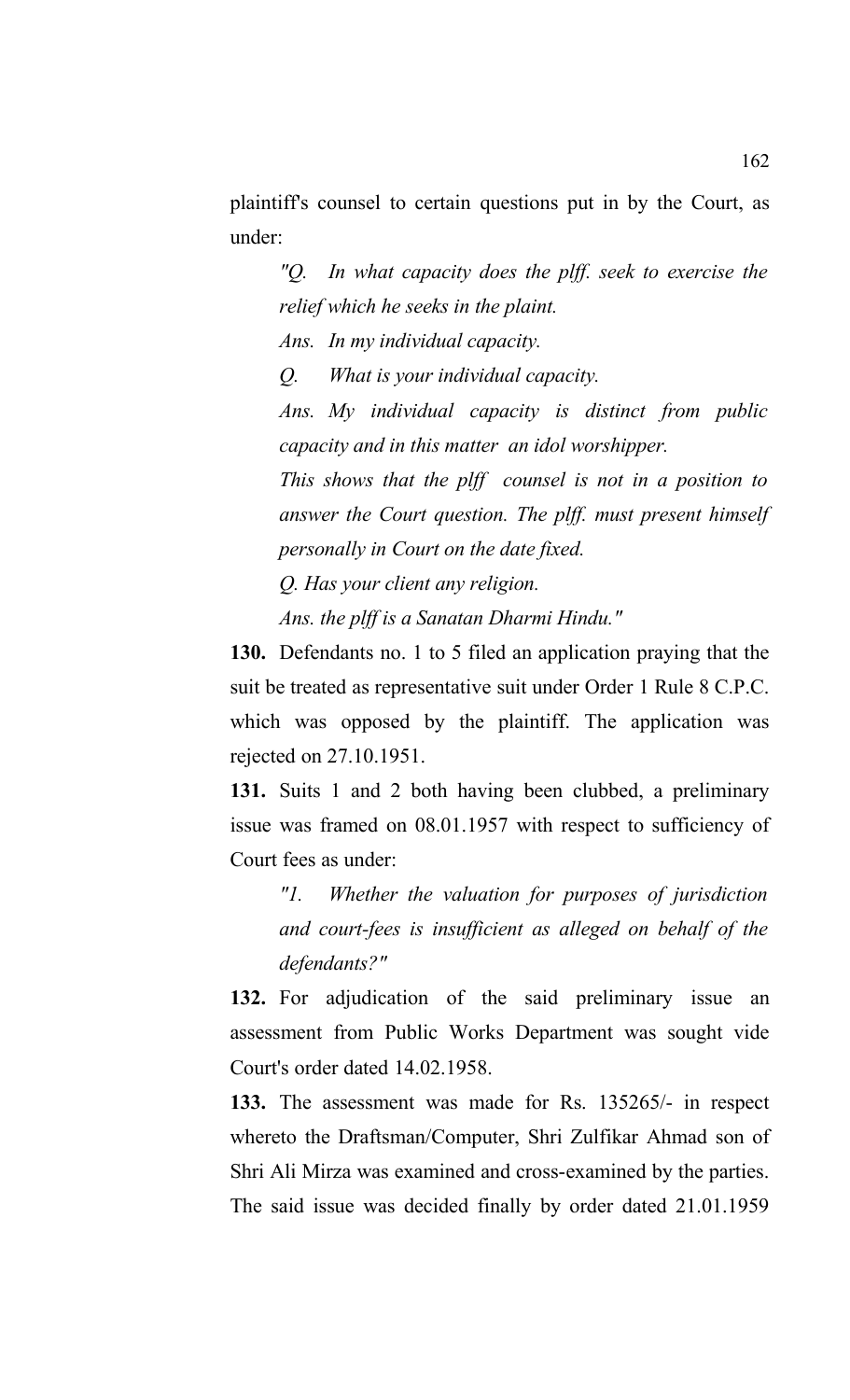holding that the Court fee paid is sufficient.

**134.** Two defendants, namely, Hazi Fenku and Mohammad Sami having died, applications filed for substitution of their legal heirs were, however, rejected by learned Civil Judge on 17.01.1962 and he directed that names of the said defendants be deleted from the array of the defendants in the two suits i.e. Suit No. 1 and 2.

### **SUIT-2**

**135.** Another Suit no. 25 of 1950 (on transfer to this Court, reregistered as O.O.S. No. 2 of 1989) was filed by Paramhans Ramchandra Das vide plaint dated 5.12.1950, seeking an injunction restraining the defendants from interfering in the worship of Lord Ramachandra at the place 'Janambhumi' details whereof are given at the end of the plaint and further not to disturb or remove the said idols from the place they are kept on that date nor to create obstruction in the worship of the idols. It was admitted on the same date, i.e., 5.12.1950 by the order of Civil Judge, Faizabad and on 01.02.1951 it was consolidated with Suit-1. Suit-2 since has been dismissed as withdrawn in 1990, we are not giving any further details in respect thereof.

#### **SUIT-3 ( FROM 1959 to 1963)**

**136.** Nirmohi Akhara filed Original Suit No. 26 of 1959 which was registered as Suit-3 on transfer to this Court. It was filed on 17.12.1959 and was registered on the same date. On 21.12.1959 the Civil Judge allowed the plaintiffs to sue defendants no. 6 to 8 in representative capacity. It appears that on 07.01.1961 the District Judge stayed further proceedings in Suit-3 and thereafter stay order continued pursuant to this Court's order which was vacated and communicated to the trial court on 02.05.1962. This suit was clubbed with other suits on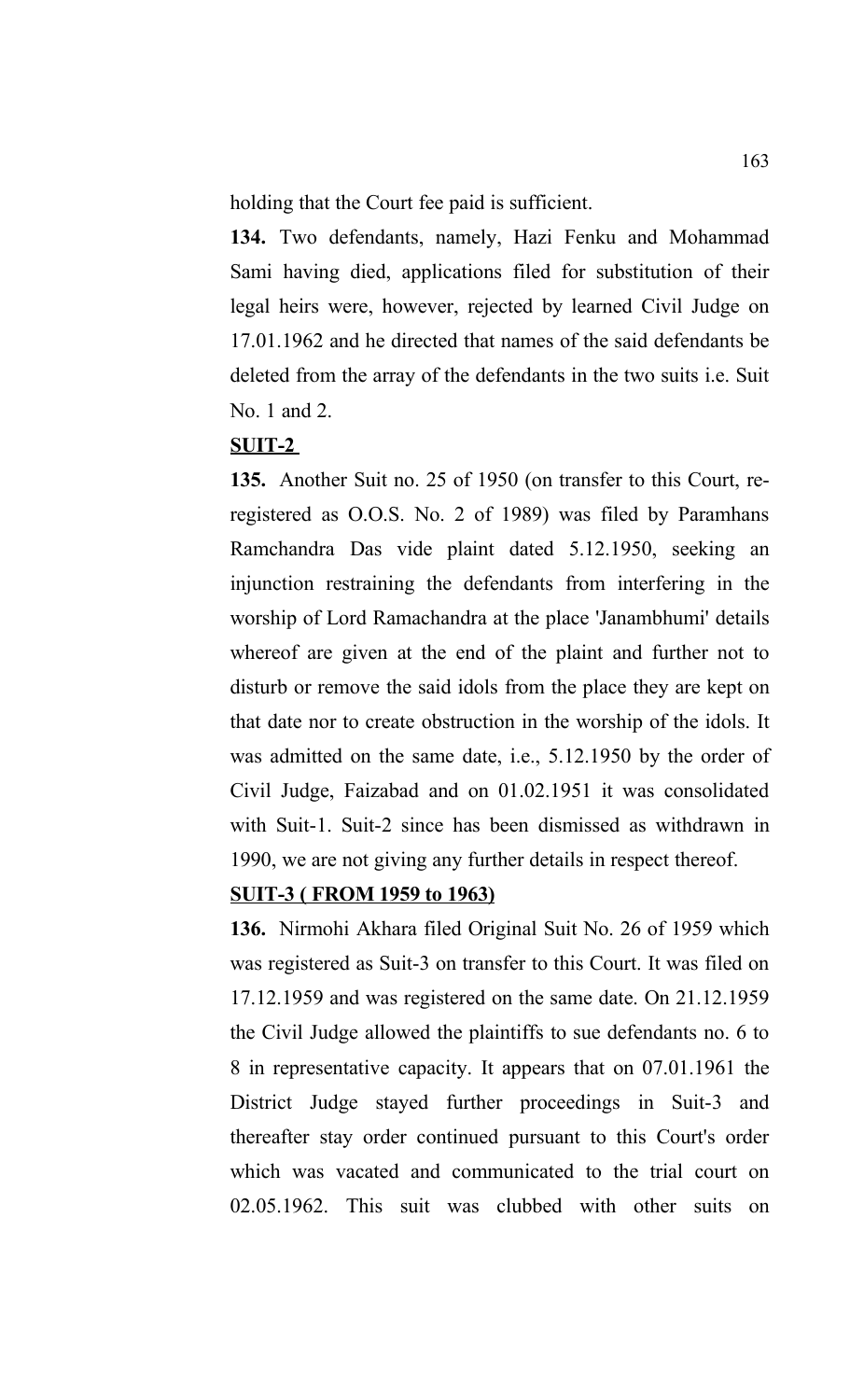06.01.1964.

# **SUIT-4 (FROM 9.12.1961 TO 1962)**

**137.** Suit-4 was filed on 18.12.1961. It was admitted and registered by the Court of Civil Judge, Faizabad by order dated 18.12.1961. On plaintiff's application for permitting them to pursue the suit in representative capacity, by order dated 8.8.1962 the Court allowed the plaintiffs to represent the entire Muslim community against defendants no. 1 to 4 representing the entire Hindu community.

**138.** On an application filed on behalf of defendant no. 1 in Suit-4, by order dated 20.3.1963 Civil Judge, Faizabad allowed impleadment of defendants no. 10 to 12.

### **SUIT 1 TO 4 (FROM 6.1.1964 TO 10.7.1989)**

**139.** On 06.01.1964 all the parties in Suit-1, 2,3 and 4 filed joint application requesting the trial court to consolidate the aforesaid suits and hear those matters collectively and jointly. The trial court allowed the application with the consent of learned counsels for the parties on the same date consolidating all the suits and to treat Suit-4 as leading case.

**140.** On 20.1.1964, the Civil Judge recorded statement of plaintiff's counsel Mohd. Ayub in the leading case under order X Rule 2 C.P.C.

**141.** On 5.3.1964, 16 issues were framed by the Civil Judge and vide order dated 17.07.1965, an additional issue was also framed. All the said issues framed initially by the learned Civil Judge, read as under:

### *Issue No. 1:-*

*Whether the building in question described as mosque in the sketch map attached to the plaint (hereinafter referred to as the building) was a mosque as*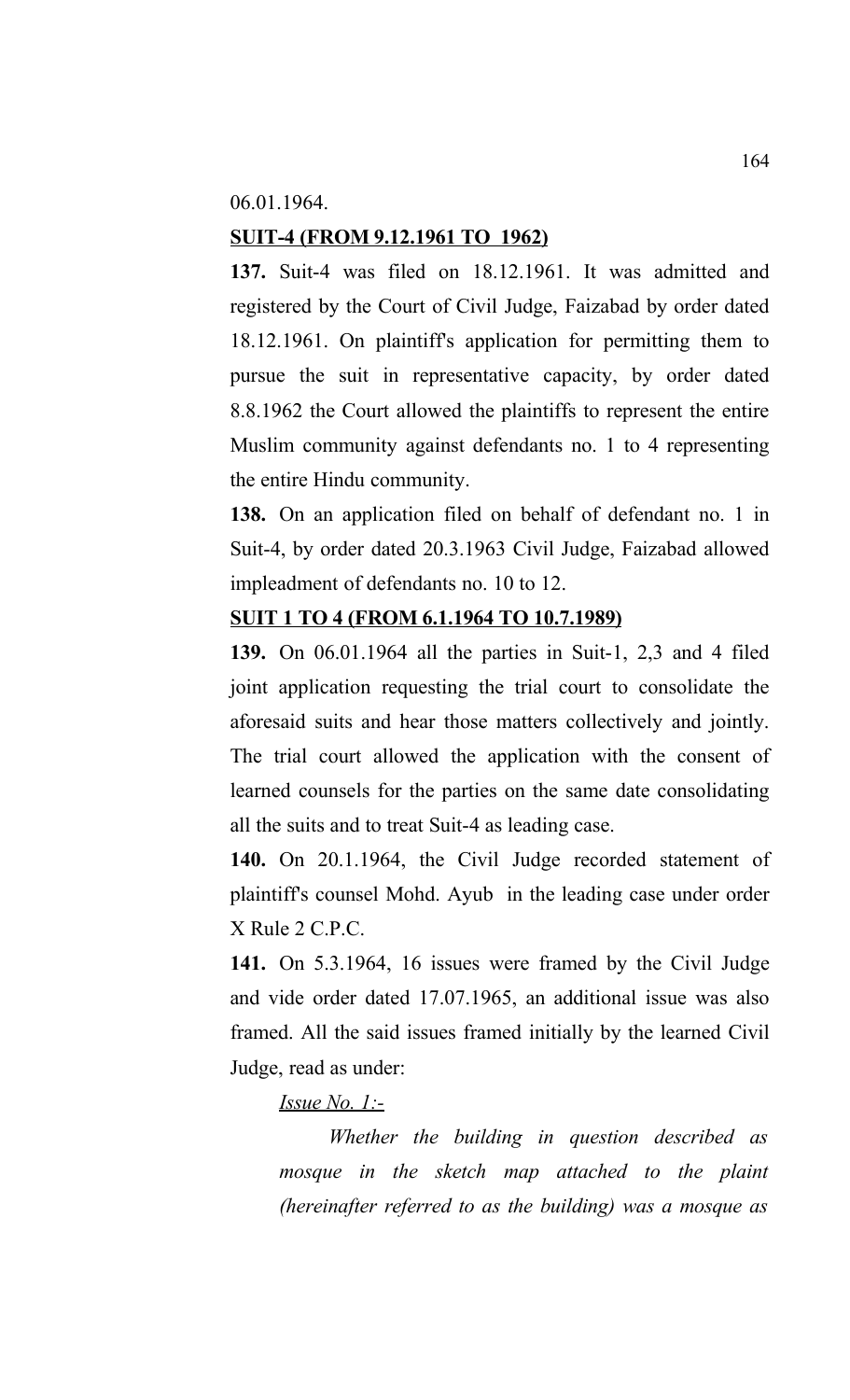*claimed by the plaintiffs? If the answer is in the affirmative-*

*(a) When was it built and by whom-whether by Babar as alleged by the plaintiffs or by Meer Baqi as alleged by defendant no.13?*

*(b) Whether the building had been constructed on the site of an alleged Hindu temple after demolishing the same as alleged by defendant no.13? If so, its effect? Issue No. 1-B(a) :-*

*Whether the building existed at Nazul plot no. 583 of the Khasra of the year 1931 of Mohalla Kot Ram Chandra known as Ram Kot, City Ayodhya (Nazul Estate) Ayodhya? If so its effect thereon?*

*Issue No. 1-B(b) :-*

*Whether the building stood dedicated to almighty God as alleged by the plaintiffs?*

*Issue No. 1-B(c) :-*

*Whether the building had been used by the members of the Muslim community for offering prayers from times immemorial? If so, its effect?*

*Issue No. 2 :-*

*Whether the plaintiffs were in possession of the property in suit upto 1949 and were dispossessed from the same in 1949 as alleged in the plaint?*

*Issue No. 3 :-*

*Is the suit within time?*

*Issue No. 4 :-*

*Whether the Hindus in general and the devotees of Bhagwan Sri Ram in particular have perfected right of prayers at the site by adverse and continuous possession as*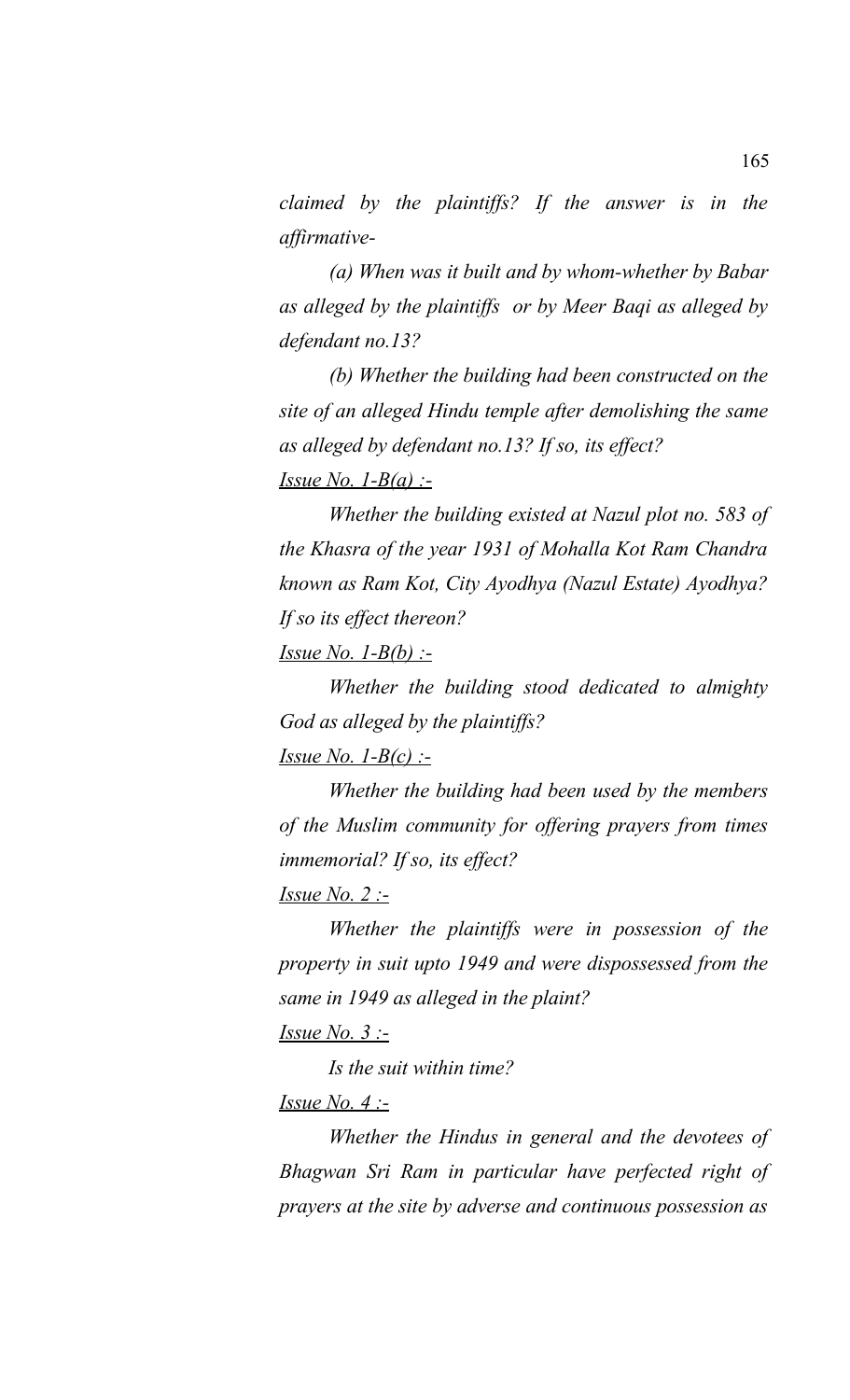*of right for more than the statutory period of time by way of prescription as alleged by the defendants? Issue No. 5 :-*

*(a)Are the defendants estopped from challenging the character of property in suit as a waqf under the administration of plaintiff no.1 in view of the provision of 5(3) of U.P. Act 13 of 1936?* 

*5(b) Has the said Act no application to the right of Hindus in general and defendants in particular, to the right of their worship?*

*5(c) Were the proceedings under the said Act conclusive?* 

*5(d) Are the said provision of Act XIII of 1936 ultravires as alleged in written statement?* 

*5(e) Whether in view of the findings recorded by the learned Civil Judge on 21.4.1966 on issue no.17 to the effect that "No valid notification under section 5(1) of the Muslim Waqf Act ( No. XIII of 1936) was ever made in respect of the property in dispute", the plaintiff Sunni Central Board of Waqf has no right to maintain the present suit?*

*5(f) Whether in view of the aforesaid finding, the suit is barred on account of lack of jurisdiction and limitation as it was filed after the commencement of the U.P. Muslim Waqf Act, 1960?*

#### *Issue No. 6 :-*

*Whether the present suit is a representative suit, plaintiffs representing the interest of the Muslims and defendants representing the interest of the Hindus? Issue No. 7 :-*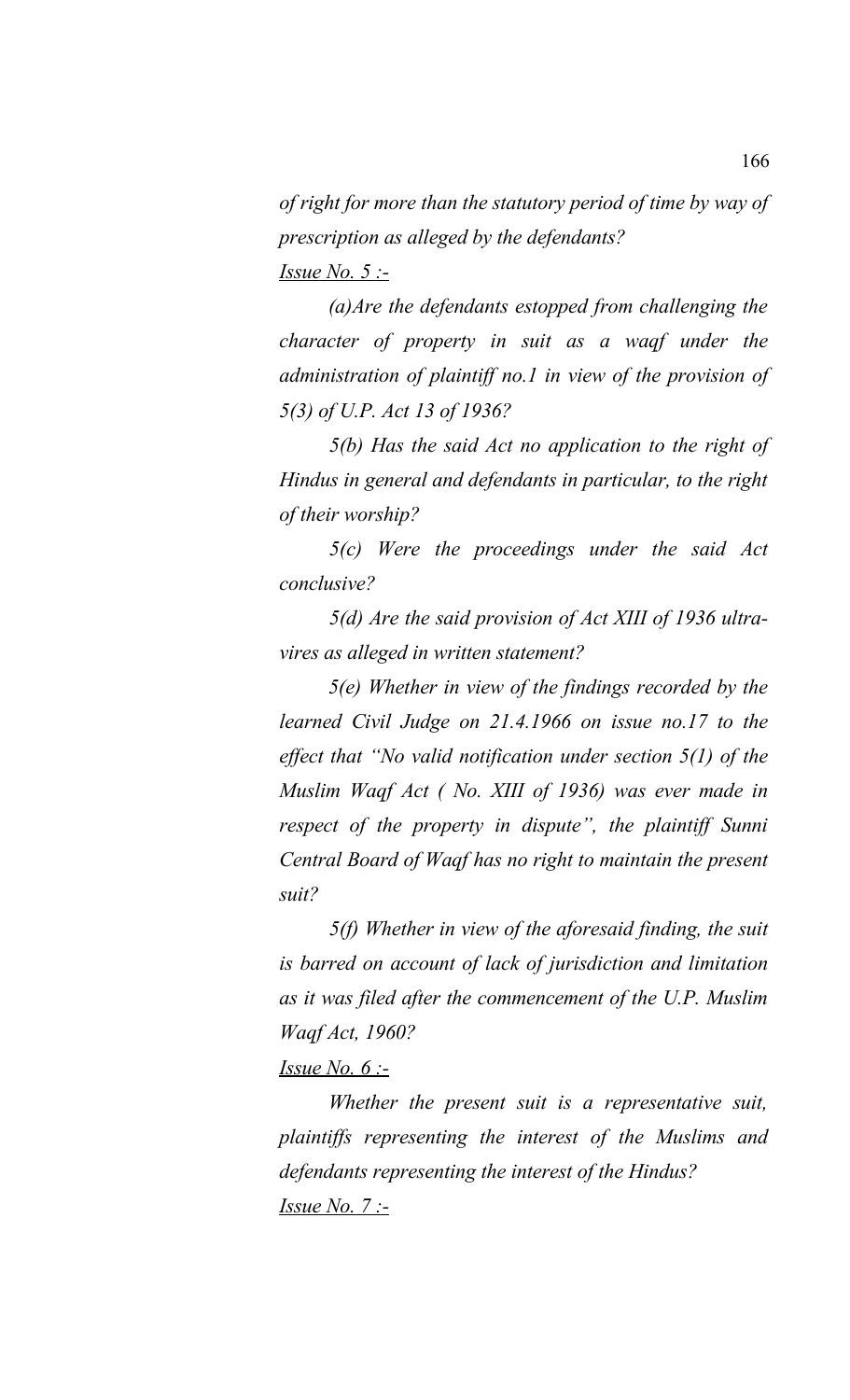*(a) Whether Mahant Raghubar Dass, plaintiff of Suit No. 61/280 of 1885 had sued on behalf of Janma Sthan and whole body of persons interested in Janma-Sthan?*

*(b) Whether Mohammad Asghar was the Mutwalli of alleged Babri Masjid and did he contest the suit for and on behalf of any such mosque?*

*(c) Whether in view of the judgment in the said suit, the members of the Hindu community, including the contesting defendants, are estopped from denying the title of the Muslim community, including the plaintiffs of the present suit, to the property in dispute? If so, its effect?*

*(d) Whether in the aforesaid suit, title of the Muslims to the property in dispute or any portion thereof was admitted by plaintiff of that suit? If so, its effect? Issue No. 8 :-*

*Does the judgment of case No. 6/281 of 1881, Mahant Raghubar Dass Vs. Secretary of State and others operate as res judicata against the defendants in suit? Issue No. 10 :-*

*Whether the plaintiffs have perfected their rights by adverse possession as alleged in the plaint?*

*Issue No. 11 :-*

*Is the property in suit the site of Janam Bhumi of Sri Ram Chandraji?*

# *Issue No. 12 :-*

*Whether idols and objects of worship were placed inside the building in the night intervening 22nd and 23rd December 1949 as alleged in paragraph 11 of the plaint or they have been in existence there since before? In either case, effect?*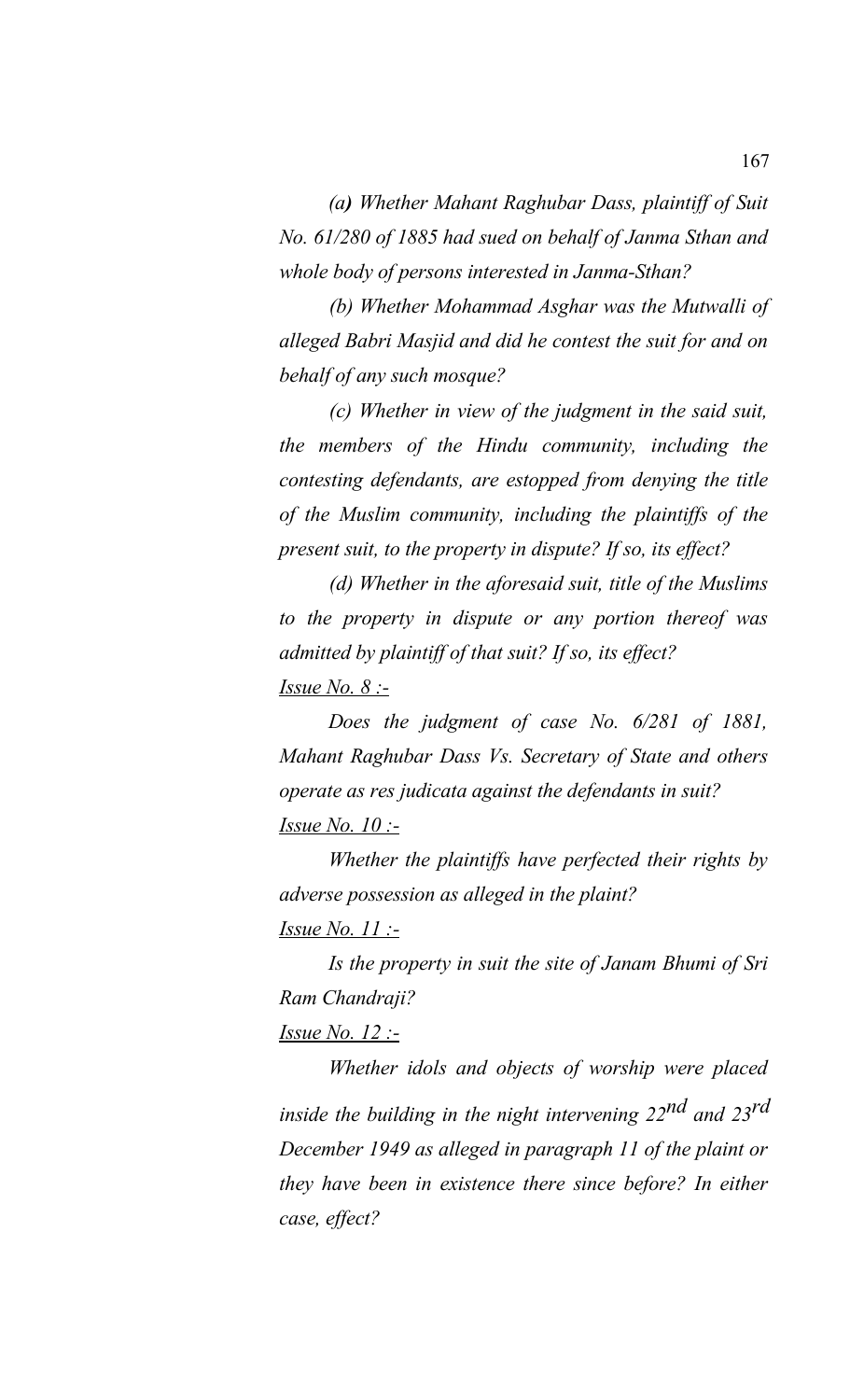#### *Issue No. 13 :-*

*Whether the Hindus in general and defendants in particular had the right to worship the Charans and 'Sita Rasoi' and other idols and other objects of worship, if any, existing in or upon the property in suit? Issue No. 14 :-*

*Have the Hindus been worshipping the place in dispute as Sri Ram Janam Bhumi or Janam Asthan and have been visiting it as a sacred place of pilgrimage as of right since times immemorial? If so, its effect? Issue No. 15 :-*

*Have the Muslims been in possession of the property in suit from 1528 A.D. Continuously, openly and to the knowledge of the defendants and Hindus in general? If so, its effect?* 

*Issue No. 16 :-*

*To what relief, if any, are the plaintiffs or any of them, entitled?*

#### *Issue No. 17 :-*

*Whether a valid notification under Section 5(1) of the U.P. Muslim Waqf Act No. XIII of 1936 relating to the property in suit was ever done? If so, its effect?* 

**142.** As agreed by learned counsels for the parties, issue No. 17 was taken up as a "primary preliminary issue" and vide judgment dated 21.04.1966 the Civil Judge, decided the same against plaintiffs (Suit 4) and in favour of the defendants therein. The Civil Judge, after reading the definition of 'Waqf' and 'Waqif' as contained in Section 3(1) of 1936 Act, held that whenever the word 'waqf' is conveyed to any person, it must necessarily convey simultaneously the idea or description or a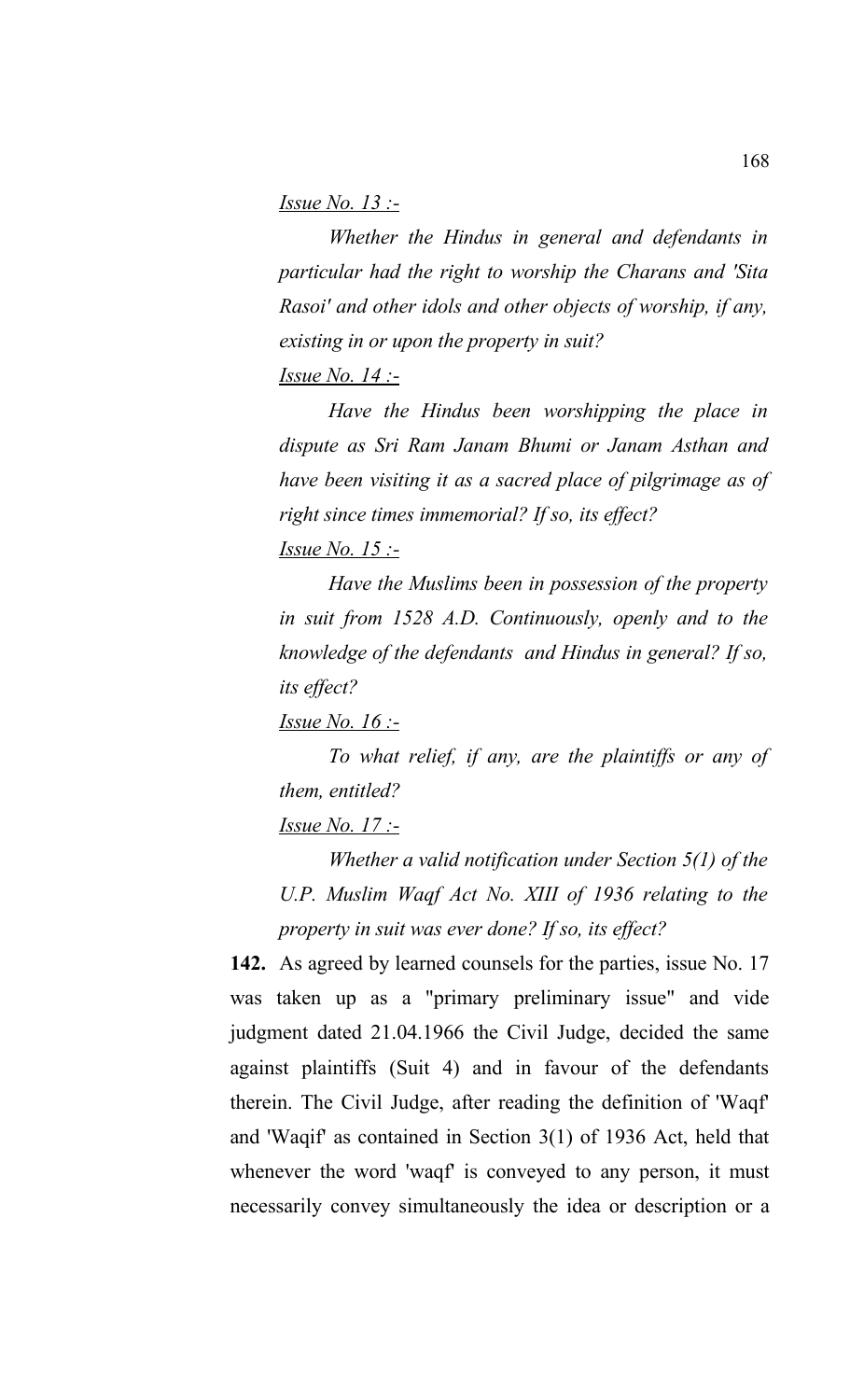tangible connotation about the existence of "any property" covered or included in the 'Waqf''. Meaning thereby, if someone wants another to know that a particular property is waqf, it would be necessary for him to mention simultaneously the description of atleast tangible connotation about the identity of the property of the waqf. After perusing the alleged notification dated 26.2.1944 said to have been published under Section 5 of 1936 Act, the Court found that Item 26, at which the alleged Waqf of Waqif Badshah Babar was mentioned, was blank in its last column and consequently it did not give any idea of the property of which Waqf was created. It held that the alleged Government notification at Item no. 26 was meaningless. Meeting the argument that the notification if not challenged within one year by the Hindus or defendants of the leading case would result in rendering the said notification to be final and conclusive, the Civil Judge held that the said principle would follow when a valid notification of the proposed Waqf property is made under 1936 Act. Since in his opinion, it was not a valid notification at all, failing to convey the idea or identity of necessary particulars about the property proposed by the Waqf Commissioner to be enlisted as Sunni Wqaf property dedicated by Badshah Babar, there was no question of rendering the said notification final and conclusive qua the property in dispute. He also held that; mere mention of the name of Badshah Babar as "Waqif" of a property in "Faizabad District" is not enough to convey the identity of the property in dispute since Badshah Babar was the Emperor of the Mughal Empire in India, who never resided in Faizabad District according to the pages of history of which a judicial notice can be taken by the Court; it is not known as to how many waqfs were created by Badshah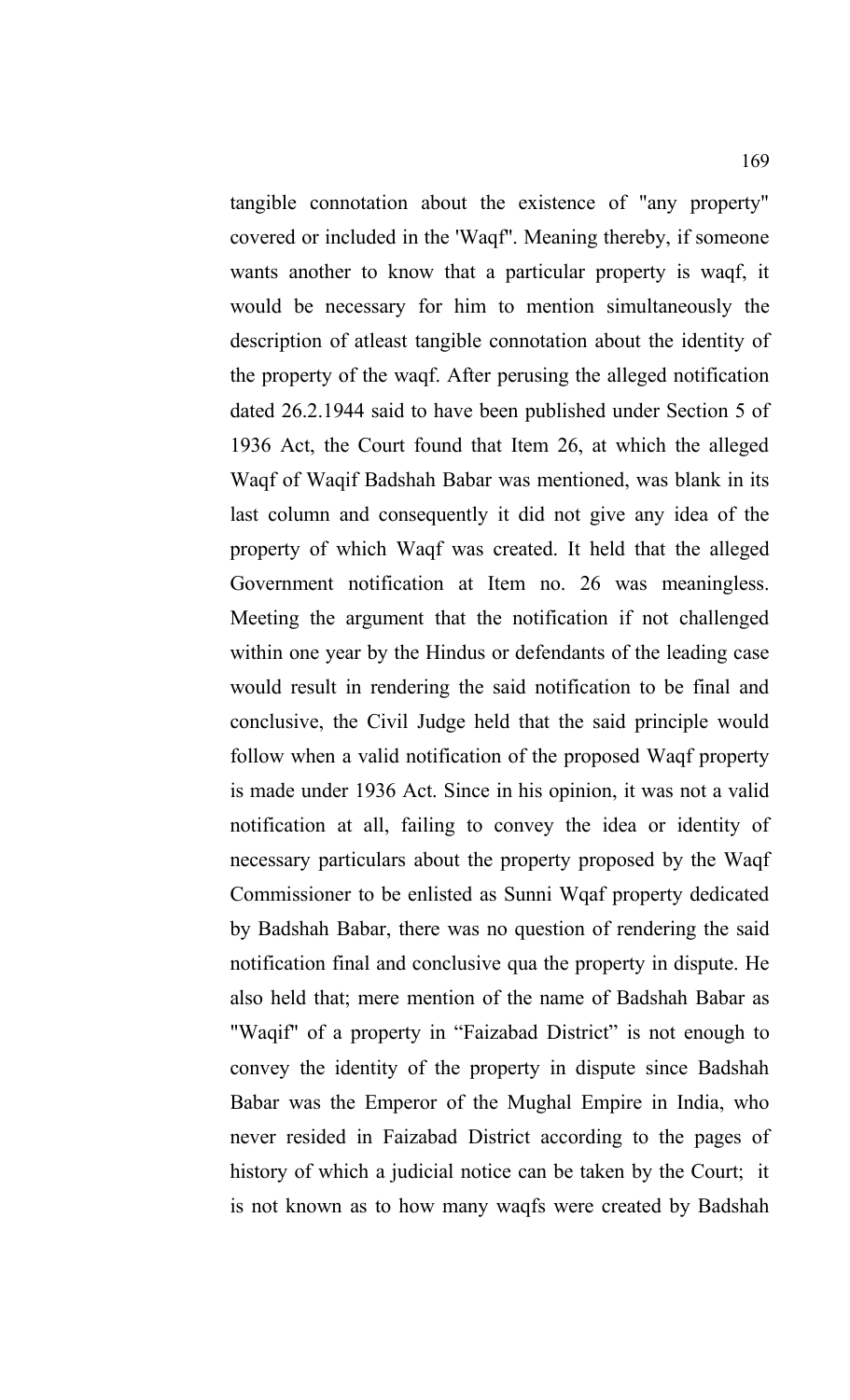Babar in various parts of Faizabad District; in Column-3, Item No. 26 of the notification, the Name of Mutwalli mentioned as Syed Mohammed Zaki, Mutwalli Masjid Babari, Qasba Shah Nawa, Dak-khana Darshan Nagar; judicial notice of the fact that qasba Shah Nawa lying within the jurisdiction of Post Office Darshan Nagar is at a distance of about 8 to 10 mile from Ayodhya was taken; and, therefore, the aforesaid entry shows on its face that the Mosque referred to therein is built by Emperor Babar in Qasba Shah Nawa, post office Darshan Nagar; it is not the case of the plaintiffs of the leading case that the property in suit was originally a temple, which was ever conquered by Emperor Babar, who got it remodelled in the shape of a mosque; the case of the aforesaid plaintiffs as contained in the plaint of the leading case, as well as in the statement of the plaintiffs' learned counsel made under order X, rule 2 C.P.C. on 10.1.64, at paper No. 187A, is that the property in suits was originally mosque, which was built for the first time at its place, by Emperor Babar in 1528 AD in the shape of a mosque which he had dedicated to the followers of Islam thereafter; the knowledge of the educated persons regarding the conquest of Emperor Babar derived from the pages of popular history books cannot profitably be utilised by the plaintiffs of the leading case because according to the plaintiffs' own case, the property in suits was not a conquered property but a property which was originally and for the first time built at its place by Emperor Babar for use of the Muslim public.

**143.** There were two more issues namely, issues No. 5(a) and 5(c) in Suit-4. In view of the findings recorded in respect to issue No. 17, the Civil Judge held that issues No. 5(a) and 5(c) also stand answered against the plaintiffs (Suit-4).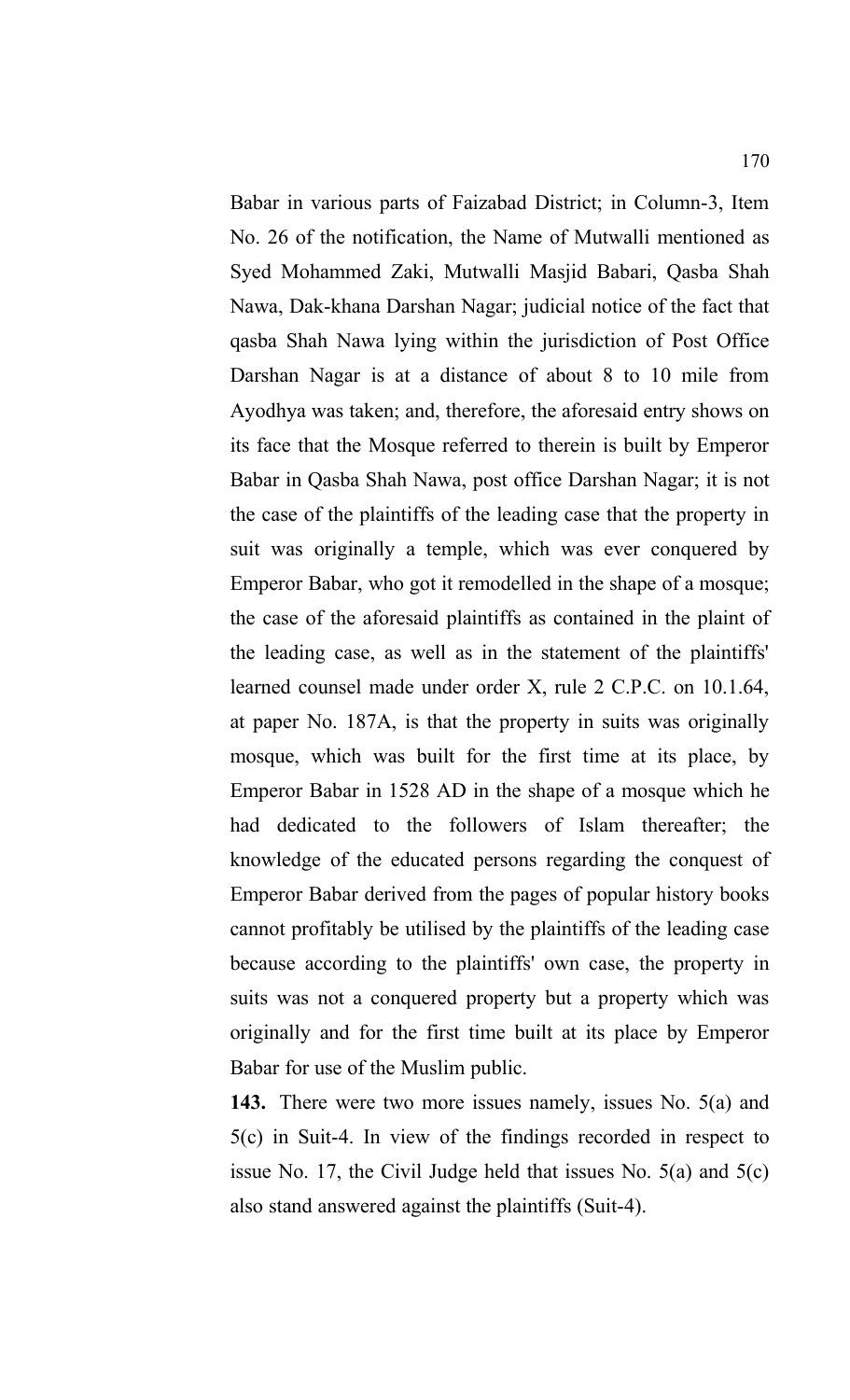**144.** There was another issue No. 5(d). Pursuant to the findings on issue No. 17, the defendant's counsel made a statement on 21.4.1966 that it is not necessary to press issue No. 5(d) (Suit-4) and the said stand was endorsed by other counsels also.

**145.** Two applications i.e. paper no. 132-C dated 15.10.1962 and 271-C dated 08.08.1966 relating to appointment of another Survey Commissioner came to be considered by learned Civil Judge on 26.08.1966 and the Court held :

*"The property in suit is admittedly situate on specific plots which have been detailed in the plaint. There is, therefore, no need for demarcation of those plots on a map by the Commissioner after survey. Whatever structures exists on the said plot are in dispute in these cases. The parties have already named them in their pleadings and statements under Order X Rule 2 CPC. The map of the Commissioner prepared earlier is already on record which gives an idea about the location. Consequently at this stage when the parties are required to establish their cases by their evidence there is no occasion or need to issue a fresh Commission."*

**146.** He also held that in case after recording evidence of both the parties, if necessary, the Court may decide to issue a Commission suo motu or otherwise or itself make local inspection and get necessary objects or sites or structures in suit photographed at the instance of any or both the parties. Besides, a large number of documents were also filed by the parties. The Court directed parties to endorse the said papers whether they admit or deny the same as early as possible.

**147.** Thereafter in the year 1970 a number of applications were filed seeking appointment of Civil Court Receiver and the same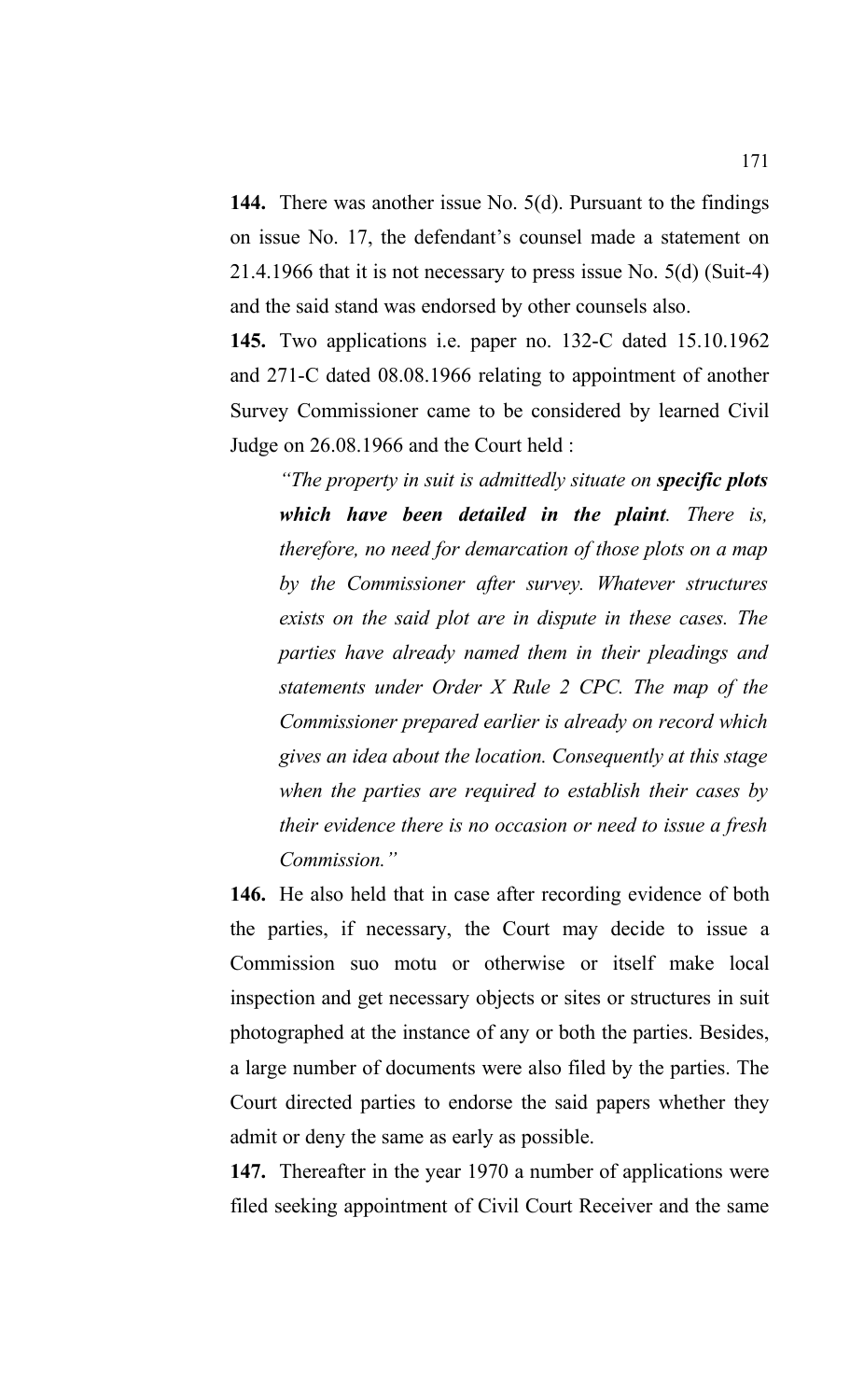were decided by order dated 17.11.1970 whereagainst FAFO 389 of 1970 was filed in which this Court granted an interim order. The FAFO was decided on 20.03.1974 and the matter was remanded to the court below.

**148.** An order dated 18.3.1975 was passed by the Civil Judge under Order 40 Rule 1 with respect to appointment of Receiver whereagainst again FAFO No. 81 of 1975 (renumbered as 17 of 1977) was filed wherein a stay order was passed on 9.5.1975 by this Court.

**149.** Though this Court had stayed the order dated 18.03.1975 of the Civil Judge but it appears that the trial court misread the order as if further proceedings in pending suit was stayed, and, did not proceed but simply adjourned the cases from time to time. In the circumstances no progress is shown from May, 1975 till January 1986. An application was filed in January, 1986 before Munsif Sadar, Faizabad by one Sri Umesh Chandra Pandey, Advocate in Suit 1 stating that the authorities are violating injunction order by not permitting unobstructed worship. The learned Munsif on 21.01.1986 referred to the interim order of this Court in F.A.F.O. 17 of 1977 and directed the parties to inform the latest position about the continuance of the said interim order and fixed 01.02.1986. It appears that another application was filed by Sri Umesh Chandra Pandey, Advocate seeking a direction to defendants no. 6 to 9 (Suit-1) not to create any obstruction in Darshan, Pooja etc. by keeping the premises under lock and key. On said application, the learned Munsif on 25.01.1986 directed District Government Counsel to file objections and fixed the matter for 28.01.1986.

**150.** On 28.01.1986 the District Government Counsel informed that the High Court by interim order dated 09.05.1975 has only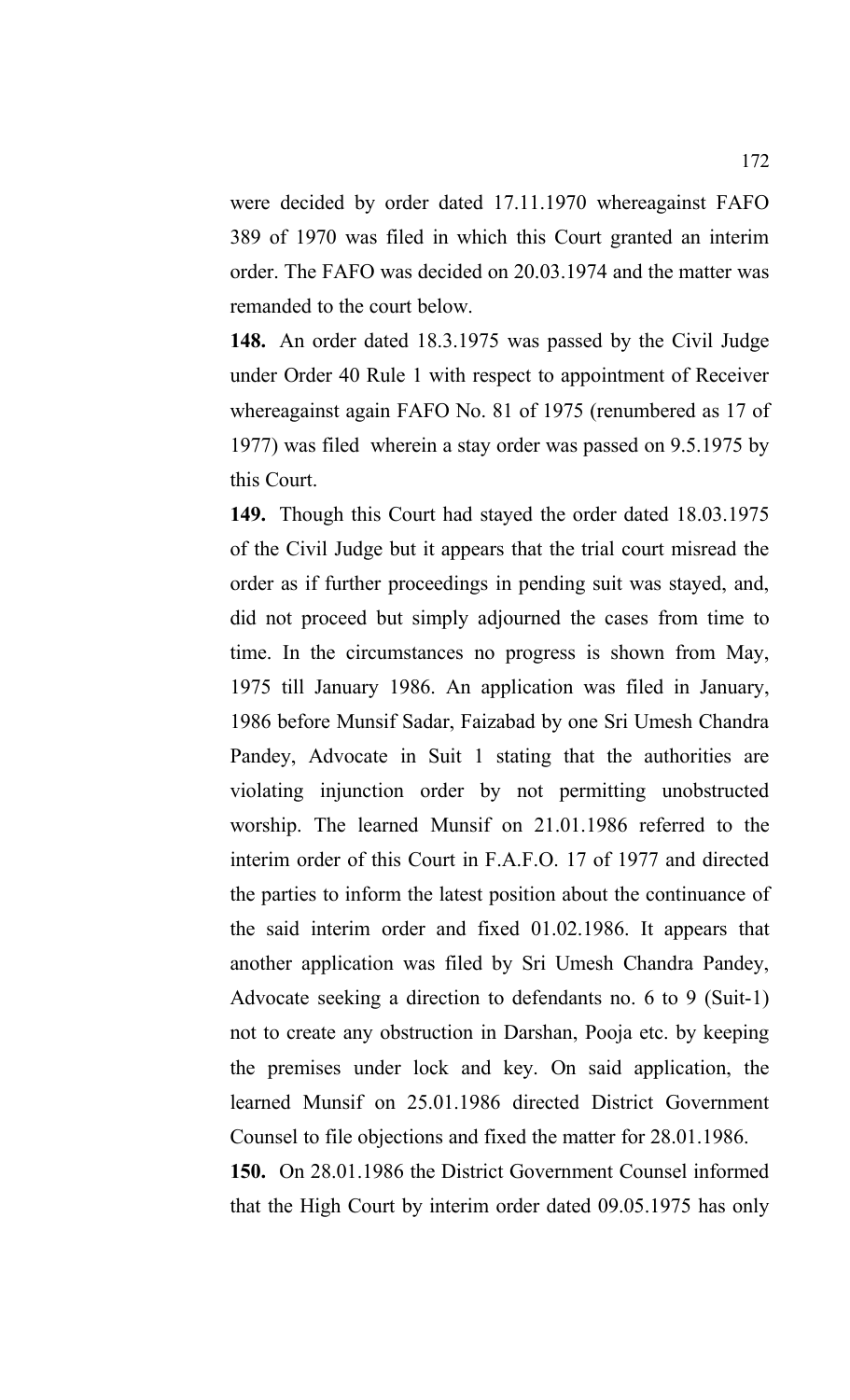stayed the order dated 18.03.1975 and there is no order staying further proceedings. He further pointed out that the defendants no. 6 to 9 (Suit-1) were not creating any obstruction in the matter. However, the learned Munsif deferred the matter observing that the original record of the leading suit had already been summoned by the High Court and in the absence thereof it is not proper to pass any order on the said application.

**151.** Thereafter a revision was filed before the District Judge, Faizabad who treated the same as Misc. Appeal and passed order dated 01.02.1986 directing to open the locks placed on the gate of the inner courtyard. Challenging the order dated 01.02.1986, **Writ Petition No. 746 of 1986** was filed by Mohd. Hashim. Another **Writ Petition No. 3106 of 1986** was filed by the U.P. Sunni Central Board of Waqf.

**152.** In the Writ Petition No. 746 of 1986 an interim order was passed by this Court on 03.02.1986 to the following effect:

*"Until further orders of this Court the nature of property in question as existing today shall not be changed."*

**153.** The Writ Petition No. 3106 of 1986 filed by Sunni Central Board of Waqf on 12.05.1986 was connected with the earlier one. Both are still pending.

**154.** The F.A.FO. No. 17 of 1977 was decided on 23.3.1987. This Court directed that record of all the four suits pending in the lower Court be placed before the District Judge, Faizabad, who will arrange to transfer all the suits to an Additional District Judge, Faizabad who may not be transferred out of Faizabad for about 18 months and that Addl. District Judge shall try these suits as early as possible. The stay orders in those suits were vacated. However the site position continued as such in view of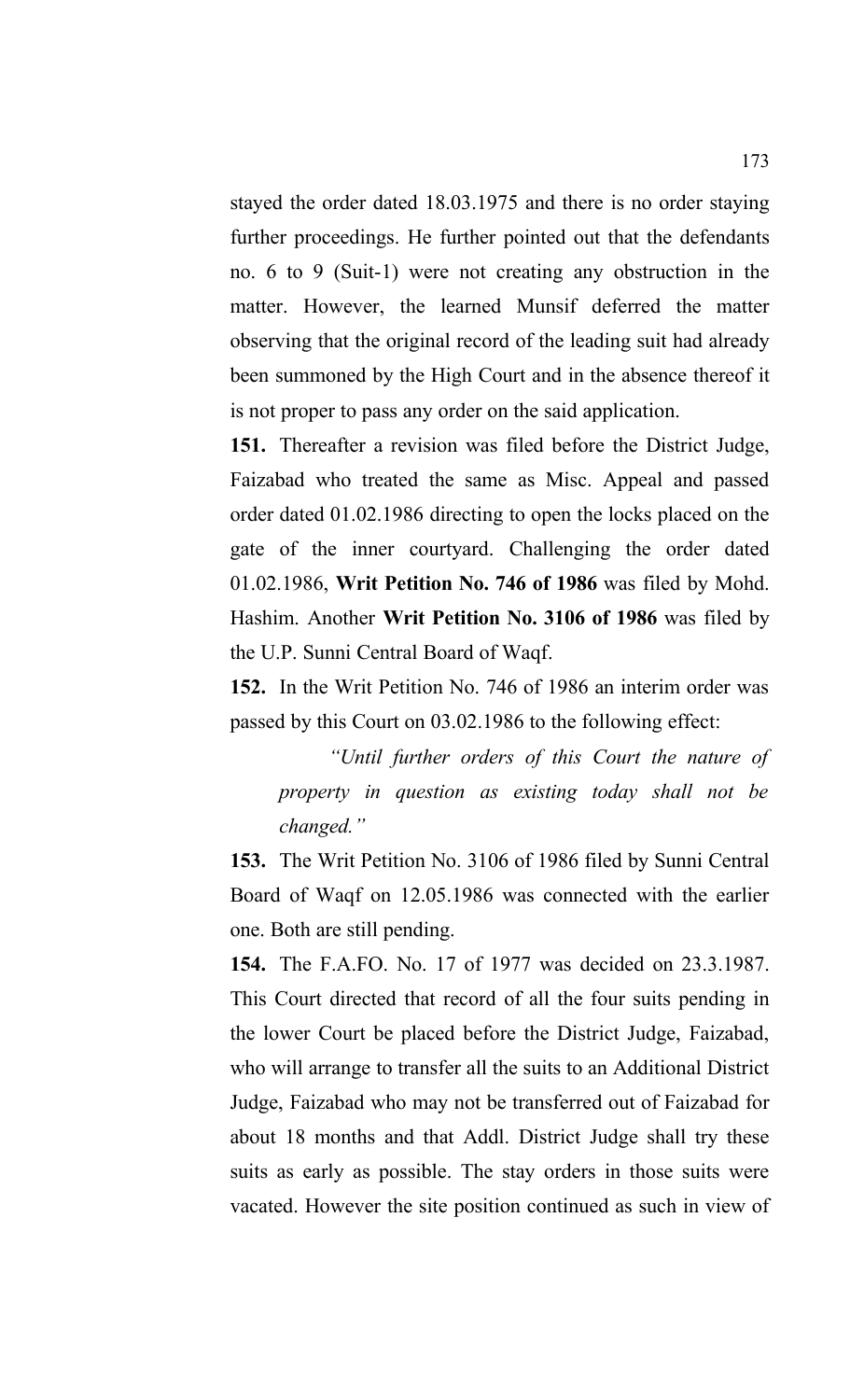interim order dated 3.2.1986 passed in Writ Petition No. 746 of 1986 by this Court.

**155.** The State Government on 15.12.1987 moved an application no. 29 of 1987 under Section 24 read with 151 C.P.C. requesting this Court to withdraw all the suits pending in the Court below at Faizabad for trial and disposal by this Court. Another Application No. 11 of 1989 for similar relief was filed in February 1989 on the administrative side requesting for early disposal of the applications filed under Section 24 C.P.C. The Government said that though the dispute is purely of civil nature but it has assumed importance in the context as it sometimes excites religious sentiments and generates tension between two communities. Since the State was concerned in preserving amity and brotherly relations between the two communities and, therefore, early disposal was necessary. These two applications were taken up for hearing on 23.2.1989 but could not be concluded.

**156.** When the said matter was pending, Suit-5 was filed as a fresh suit on 1.7.1989 in the Court of Civil Judge, Faizabad. The plaintiff (Suit-5) of the said suit also moved an application under 24 C.P.C. for transfer of all suits to this Court.

**157.** All the aforesaid applications were allowed on 10.7.1989 by a Division Bench of this Court comprising of Hon'ble Mr. U.C. Srivastava and Hon'ble S.H.A. Raza, JJ. This Court withdrew all the aforesaid suits from the Court of Addl. District Judge, Faizabad and Civil Judge, Faizabad for trial. The Court also observed that the historic city of Lucknow is famous throughout the world for its composite culture, softness and sweetness of its language, mild, tender and suave manners, has since centuries been free from communal hatred, bias or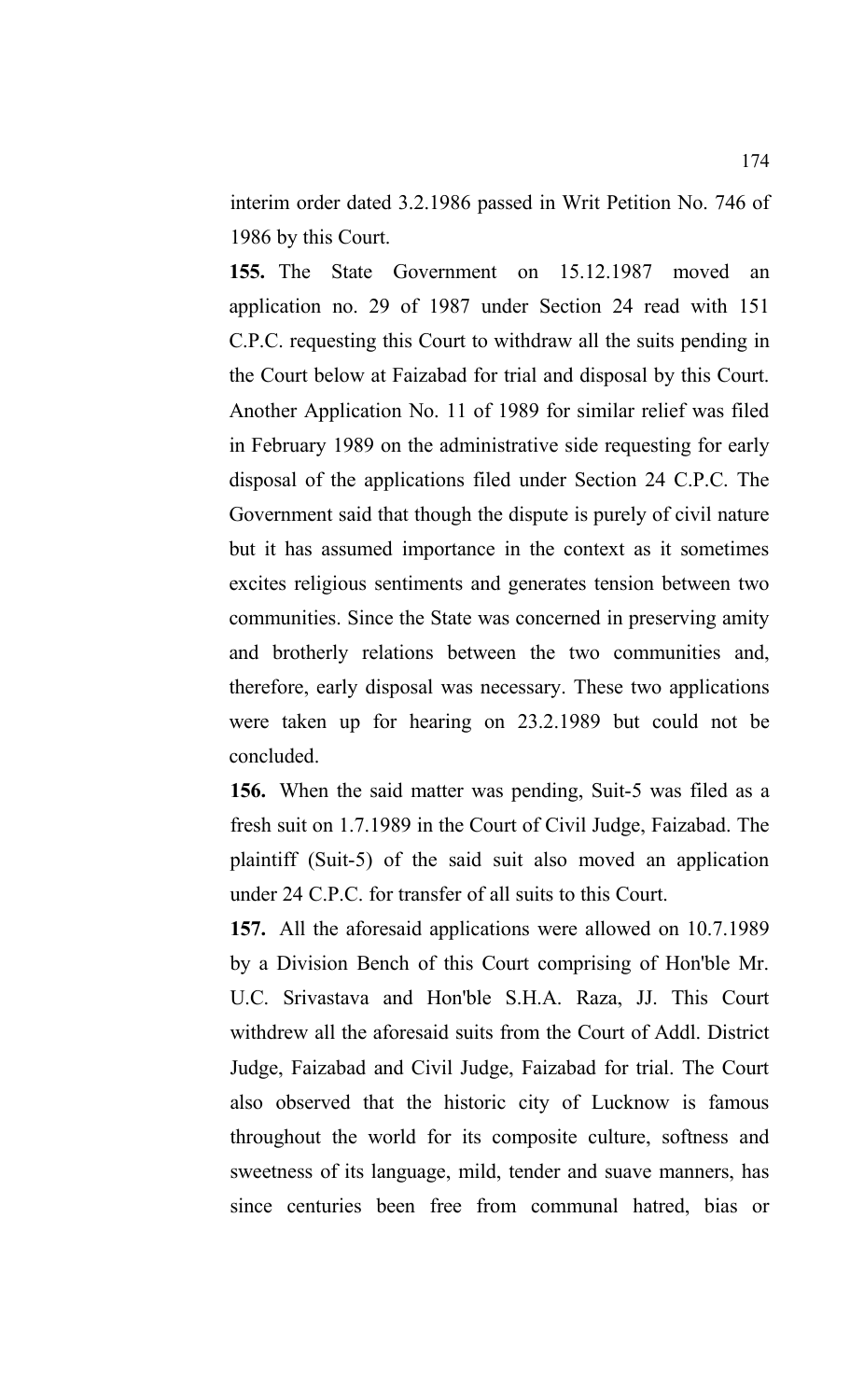prejudices and, therefore, the congenial, peaceful and amicable atmosphere of this City is best suited for the trial of such cases. The Court also requested the Hon'ble Chief Justice to nominate a third Judge so that a Full Bench may hear these matters.

**158.** On 21.07.1989 the Hon'ble Chief Justice constituted a Special Bench consisting of three judges.

**159.** On an application of the State of U.P. this Court passed an interim order dated 14.08.1989 directing the parties to maintain status quo with respect to property in dispute.

**160.** On 20.09.1989 the Court ordered Suit-5 to proceed ex parte against defendants no. 1, 7, 8, 9, 10, 11, 12, 13, 14, 15, 16, 20 and 21 who despite service failed to file their written statement.

**161.** The defendants no. 2 and 13 (Suit-4) moved Application No. 14(o) of 1989 in Suit-4 under Order 7 Rule 11 for rejection of plaint as barred by law and in particular clause (d) of Rule 11 Order 7 C.P.C. 1908. This Court vide order dated 23.10.1989 rejected the aforesaid application by two separate but concurrent judgments.

**162.** On Application No. 5(o) of 1989 of the State of U.P. filed under Order 39 Rule 1 and 2 read with Section 94 C.P.C., vide order dated 23.10.1989 the Court directed to maintain *status quo* until further orders in all the five connected suits and also for not changing the nature of the property in question. This Court also expressed its doubt about some of the questions involved in the suit, if soluble by judicial process.

**163.** By order dated 24.10.1989 this Court stayed proceeding of Suit-5 till the final disposal of four previously instituted suits on the application of the defendants no. 4, 5 and 6 (Suit-5) and as agreed by one of the plaintiff also. However, the said order was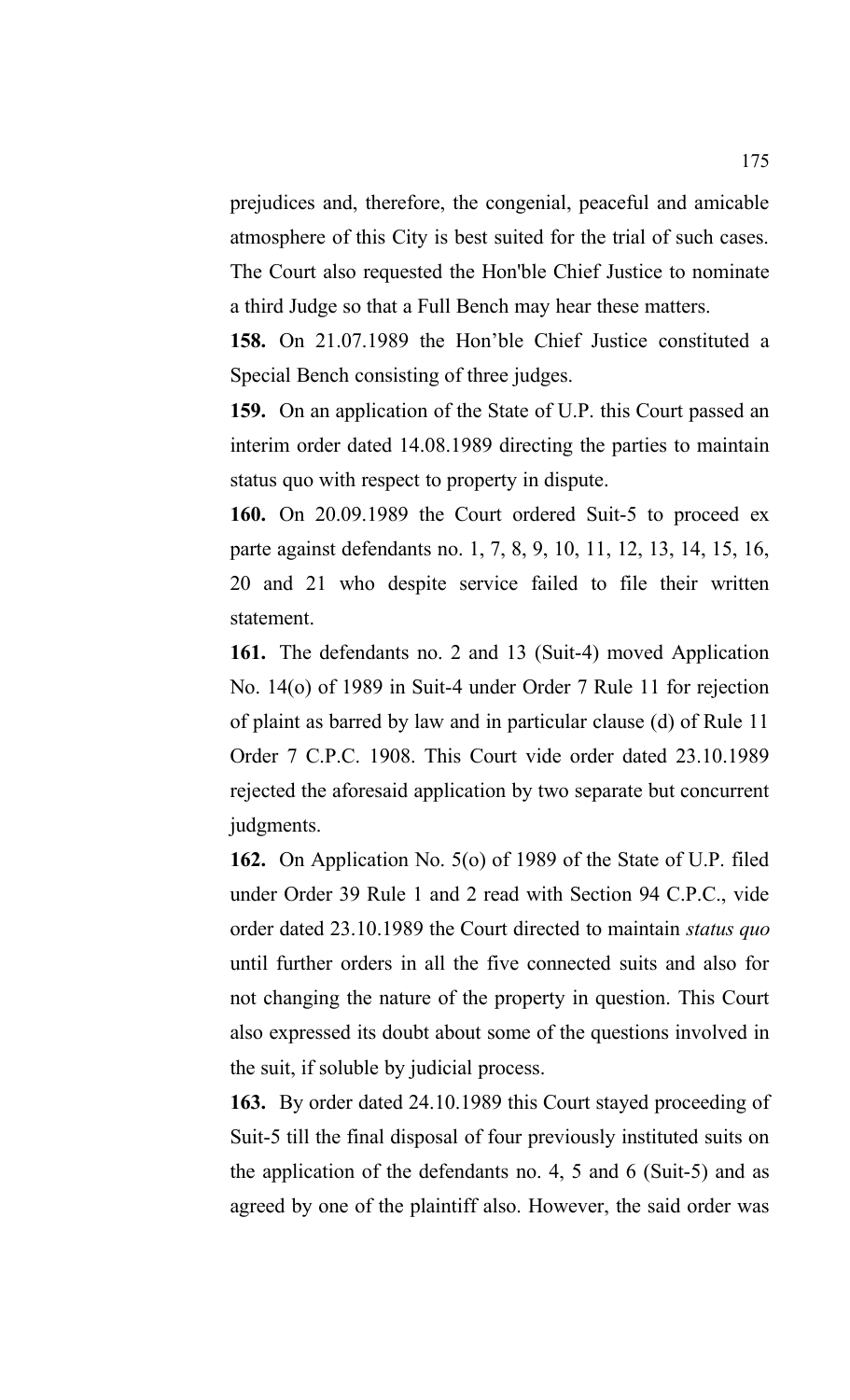recalled on 05.02.1992 on the application made by plaintiff no. 3 (Suit-5) and the Court directed that the aforesaid suit shall proceed alongwith Suit-4 and other connected suits.

**164.** On Application No. 48 of 1989 of the State of U.P., vide order dated 07.11.1989 the Court clarified that its order dated 14.08.1989 was in respect of the entire property mentioned in the suit including plot no. 586 in so far included within the boundary described by letters E F G H in the site plan.

**165.** Defendant No. 2 (Suit-4) filed Application No. 18(o) of 1989 under Order 14 Rule 2(2)(b) and Section 151 C.P.C. stating that in view of the findings recorded by the Civil Judge, Faizabad vide order dated 21.04.1966 on issue No. 17, the suit is liable to be dismissed without considering other issues.

**166.** The plaintiffs (Suit-3) were allowed by order dated 21.12.1989 to sue the defendants (Muslims) in representative capacity under Order 1 Rule 8 C.P.C..

**167.** It appears that the defendants (Suit-4) aggrieved vide order dated 23.10.89 passed in Application No. 14(O) of 1989 filed Special Leave Petition No. 14891 of 1989 which was disposed of vide order dated 12.01.1990 (clarified vide order dated 13.03.1990) by the Apex Court. The ultimate result was that no relief in effect was granted to the defendants (Suit-4) and the order dated 23.10.1989 remained intact.

**168.** Counsel for the plaintiffs also requested, accompanied by some respondents that issues No. 3, 5(b), 5(e), 5(f), 6, 18, 19(d), 19(e), 20(b) and 21 be heard and decided as preliminary issues. The said issues read as under:

*"Issue No. 3- Is the suit within time?*

*Issue No. 5(b)- Has the said Act (U.P. Act No. XIII of 1936) no application to the right of Hindus in general and*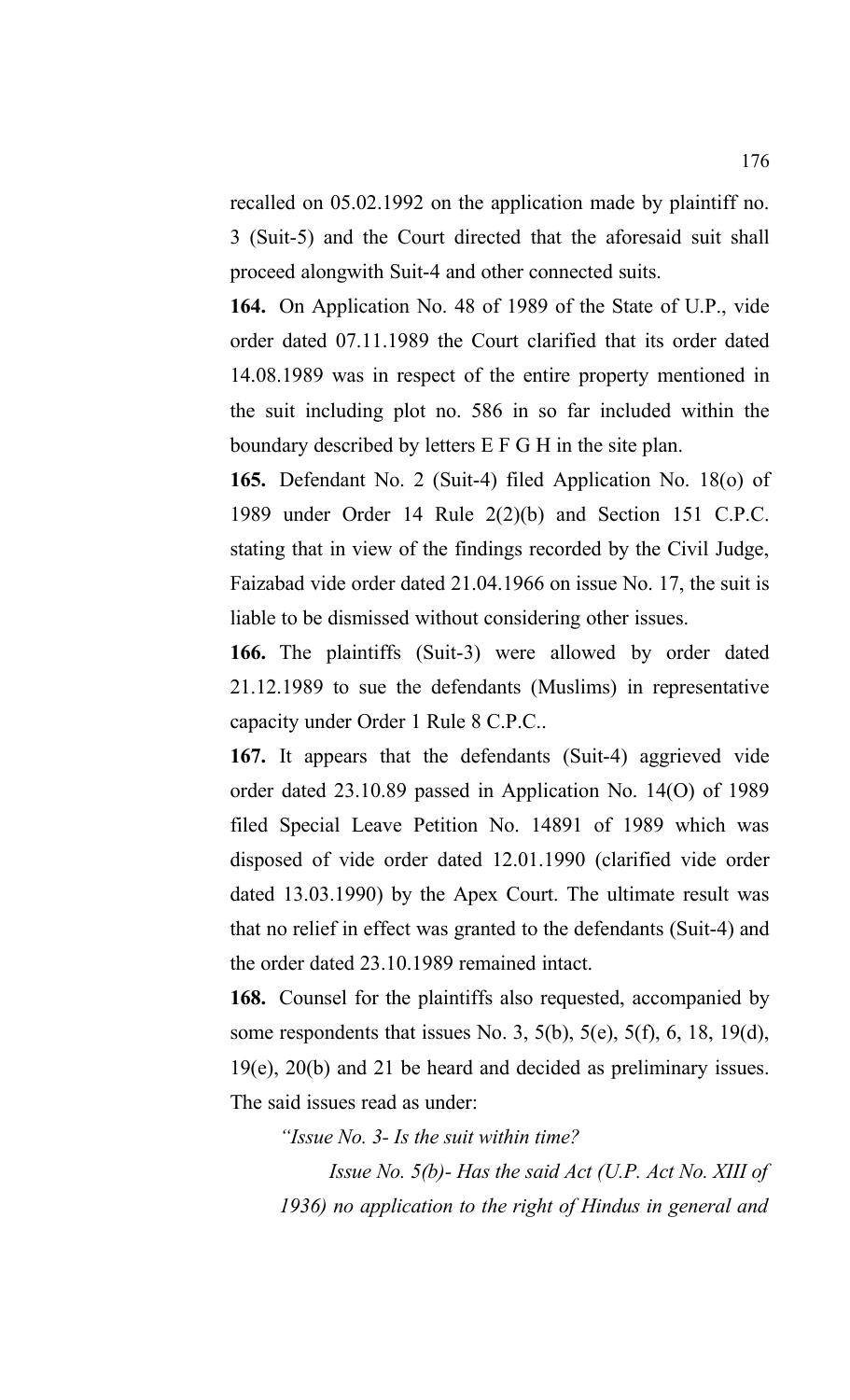*defendants in particular to the right of their worship?*

*Issue No. 5(e)- Whether in view of the findings recorded by the learned Civil Judge on 21.04.1966 on issue No. 17 to the effect that "no valid notification under Section 5(1) of the Muslim Waqf Act (No. XIII of 1936) was ever made in respect of the property in dispute", the plaintiff Sunni Central Board of Waqfs has no right to maintain the present suit?* 

*Issue No. 5(f)- Whether in view of the aforesaid finding the suit is barred on account of lack of jurisdiction and limitation as it was filed after the commencement of the U.P. Muslim Waqf Act, 1960?* 

*Issue No. 6- Whether the present suit is a representative suit, plaintiffs representing the interest of the Muslims and defendants representing the interest of the Hindus?*

*Issue No. 18- What is the effect of the judgment of their Lordships of the Supreme Court in Ghulam Abbas and others Vs. State of U.P. and others, A.I.R. 1981 S.C. 2198 on the finding of the learned Civil Judge recorded on 21.04.1966 on Issue No. 17?*

*Issue No. 19(d)- Whether the building in question cannot be a mosque under the Islamic Law in view of the admitted position that it does not have minarets?* 

*Issue No. 19(e)- Whether the building in question cannot legally be a mosque as contained vide order dated 23.08.1990 on order sheet on plaintiffs' own showing it is surrounded by a grave-yard on three sides?* 

*Issue No. 20(b)- Whether there was a Mutawalli of the alleged Waqf and whether the alleged Mutawalli not*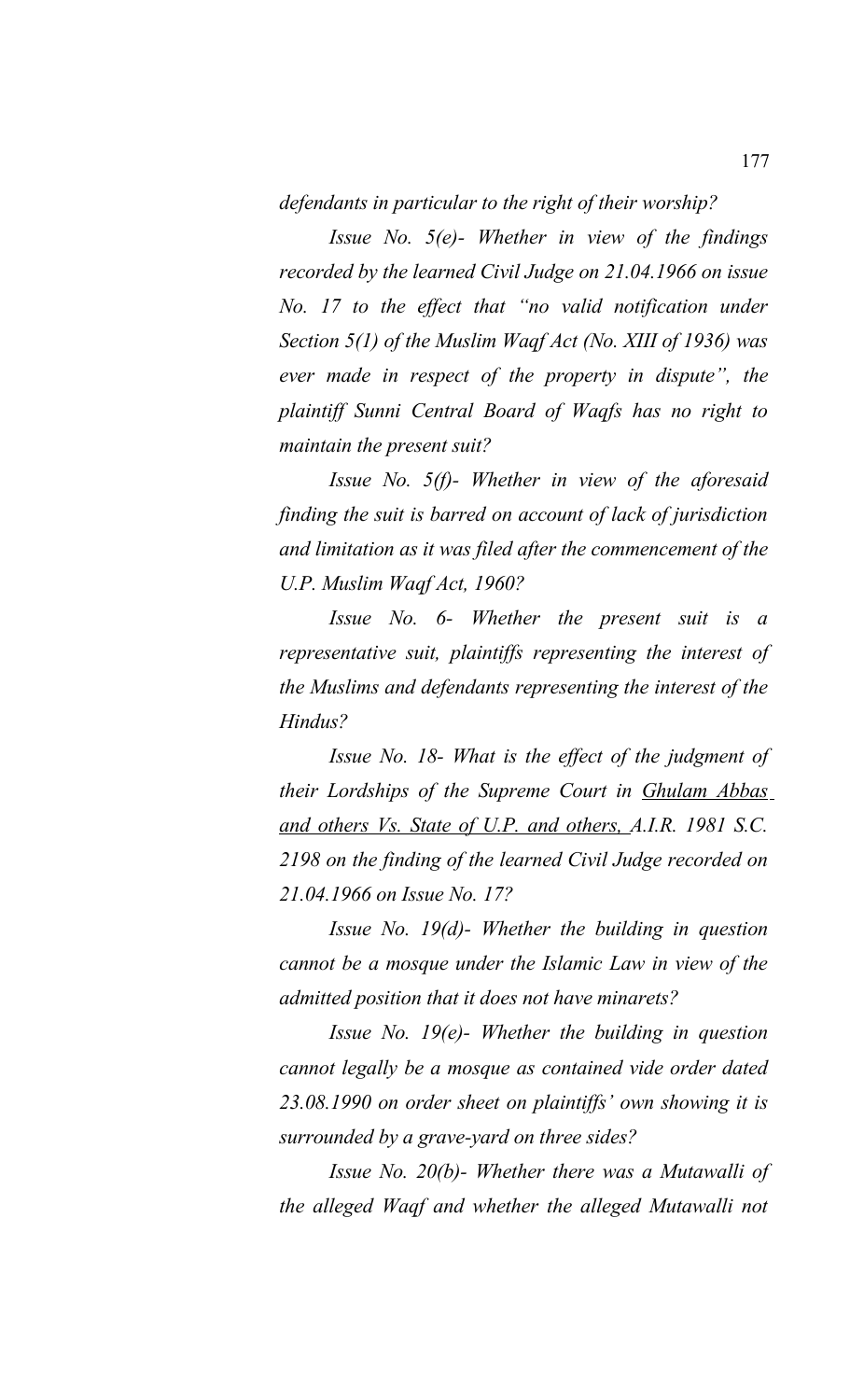*having joined in the suit, the suit is not maintainable so far as it relates to relief for possession?*

*Issue No. 21- Whether the suit is bad for non-joinder of alleged deities.?"* 

**169.** This Court vide order dated 22.08.1990 rejected the aforesaid application.

**170.** On 07.10.1990 the State of U.P. acquired certain land as described hereunder vide notification issued under Section 4(1) read with 17(4) of the Land Acquisition Act, 1894:

| "Settlement of<br>Plot number | Area<br>in acres | <u>Village</u>                             |
|-------------------------------|------------------|--------------------------------------------|
| $159$ (Part)                  | 0.3600           | Kot Ramchandra,                            |
|                               |                  | Pargana Haveli Oudh,<br>District Faizabad. |
| $160$ (Part)                  | 1.0706           | $-do-$                                     |
| $171$ (Part)                  | 0.4375           | $-do-$                                     |
| $172$ (Part)                  | 0.9063           | $-do-$                                     |
| Total:                        | 2.7744 Acres"    |                                            |

**171.** Another notification dated 10.10.1991 was issued under Section 6 of the Land Acquisition Act, 1894. The purpose of acquisition as disclosed in the notification was "development of tourism and providing amenities to pilgrims at Ayodhya, District Faizabad".

**172.** On 16.10.1991, Writ Petition No. 3540 of 1991 (M/B) was filed by Mohd. Hashim assailing the aforesaid notification. A Division Bench of this Court directed it to be placed before the Special Bench. On 25.10.1991 after hearing the parties, this Court passed an interim order. In the meantime, two more Writ Petitions No. 3541 (M/B) of 1991, Panch Ramanandi Nirmohi Akhara and others Vs. State of U.P. and others and 3542 (M/B) of 1991, Khalid Yusuf Vs. Union of India and others were filed wherein also the said interim order was extended. Later on Writ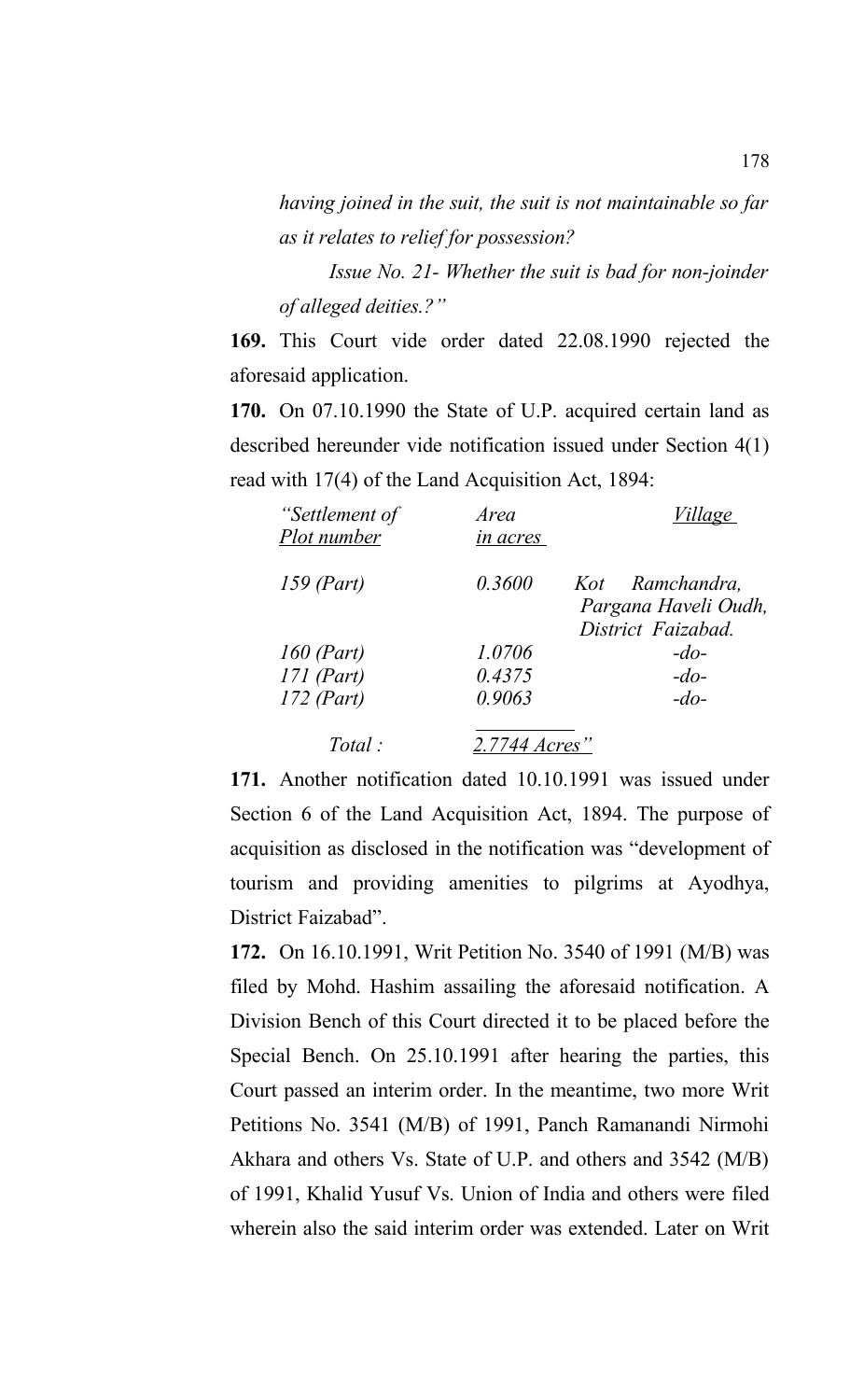Petitions No. 4183 (M/B) of 1991, Mohd. Aslam Vs. Union of India and others; 4184 (M/B) of 1991, Mohd. Aslam Vs. Union of India and others; 4185 (M/B) of 1991, Nabib Yar Khan Vs. State of U.P. and others; and, 4201 (M/B) of 1991, Jama-e-tul Ulma-e-Hind and others Vs. State of U.P. and others were also filed which were also connected with the leading case of Mohd. Hashim (supra). The aforesaid Writ Petitions were decided vide judgment dated 11.12.1992 and this Court struck down the aforesaid notifications of acquisition of land measuring 2.7744 acres.

**173.** On 19.10.1990, the Ramjanambhumi Babri Masjid (Acquisition of Area) Ordinance, 1990 (Ordinance No. 3 of 1990) was promulgated by the President of India in exercise of its power under Article 123 of the Constitution of India whereby all the pending suits were declared 'abated' and the property in dispute declared to be vested in the Government of India. However, on 23.10.1990 i.e. just within four days the aforesaid ordinance was repealed by Ramjanambhumi Babri Masjid (Acquisition of Area) Withdrawal Ordinance, 1990 (Ordinance No. 10 of 1990) and it further provided that all the pending suits etc. shall stand revived and continue as they were.

**174.** The State Government vide Application No. 3(O) of 1991 sought permission to carry out certain repairs in the disputed building which was damaged in October 1990. This Court in its order dated 3.9.1991 observed that the property is admittedly of religious significance and, therefore, the State Government's offer for maintaining the building should not reasonably be objected as the party which would succeed in the suit will be ultimate beneficiary. This Court, thus allowed repairs with further clarification that no addition or alteration to the property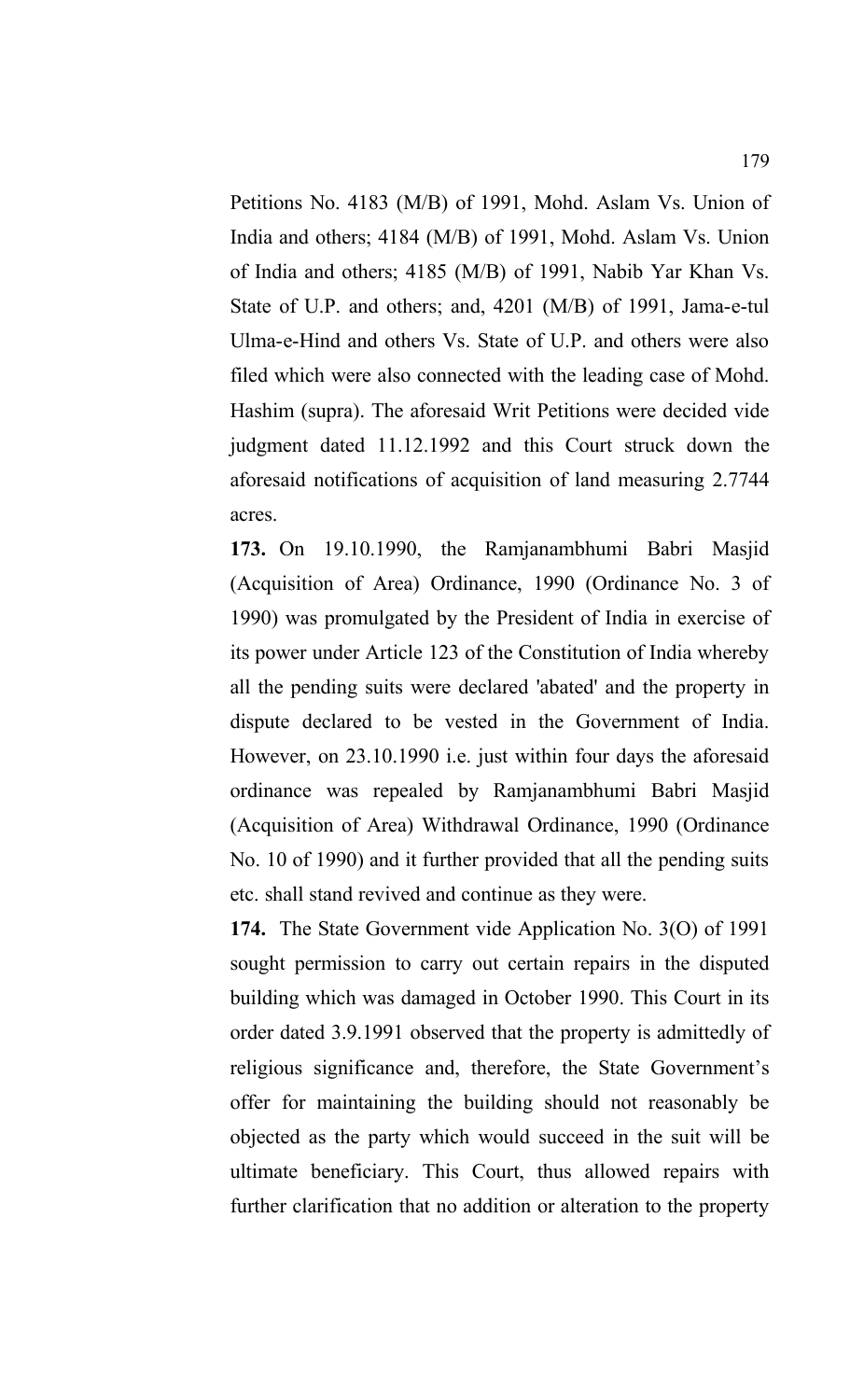shall be made and the property shall be restored only to its former position.

**175.** Application No. 18(O) of 1991 of defendant No. 10 (Suit-4) seeking framing of additional issues was rejected on 30.09.1991.

**176.** Application No. 32(O) of 1991 in Suit-4 was filed on behalf of defendant no. 10, stating that the constitution of the Full Bench was not in accordance with law as the matter is cognizable by a Single Judge and evidence should also be recorded by only a Single Judge so as to protect the time of two other Hon'ble Judges. This application was taken up by the then Hon'ble the Acting Chief Justice (Hon'ble P.S. Gupta, J.) and vide order dated 17.12.1991 it was disposed of observing that the constitution of Full Bench was in accordance with law and further that the evidence shall also be recorded by the Full Bench.

**177.** Vide order dated 15.04.1992 this Court also allowed the defendants no. 4, 5, 6, 22, 24, 25, 26 and 27 to defend Suit-5 as representatives of Muslim community. Application for review of the said order filed by plaintiff no. 3 (Suit-5) was rejected on 02.09.1992.

**178.** An application filed under Para 14 of U.P. High Court's Amalgamation Order, 1948 seeking transfer of the aforesaid suits from Lucknow to Allahabad by plaintiff no. 3 (Suit-5) was dismissed on 6.8.1992 by Hon'ble the Chief Justice (Hon'ble M.K. Mukharjee, CJ, as His Lordship then was).

**179.** Vide order dated 02.09.1992 this Court allowed plaintiffs (Suit-5) to abandon the suit against defendants No. 1, 2, 11, 12, 13, 14, 17 and 21 and allowed deletion of paragraphs no. 15, 16 and 17 of the plaint but rejected the prayer for deletion of the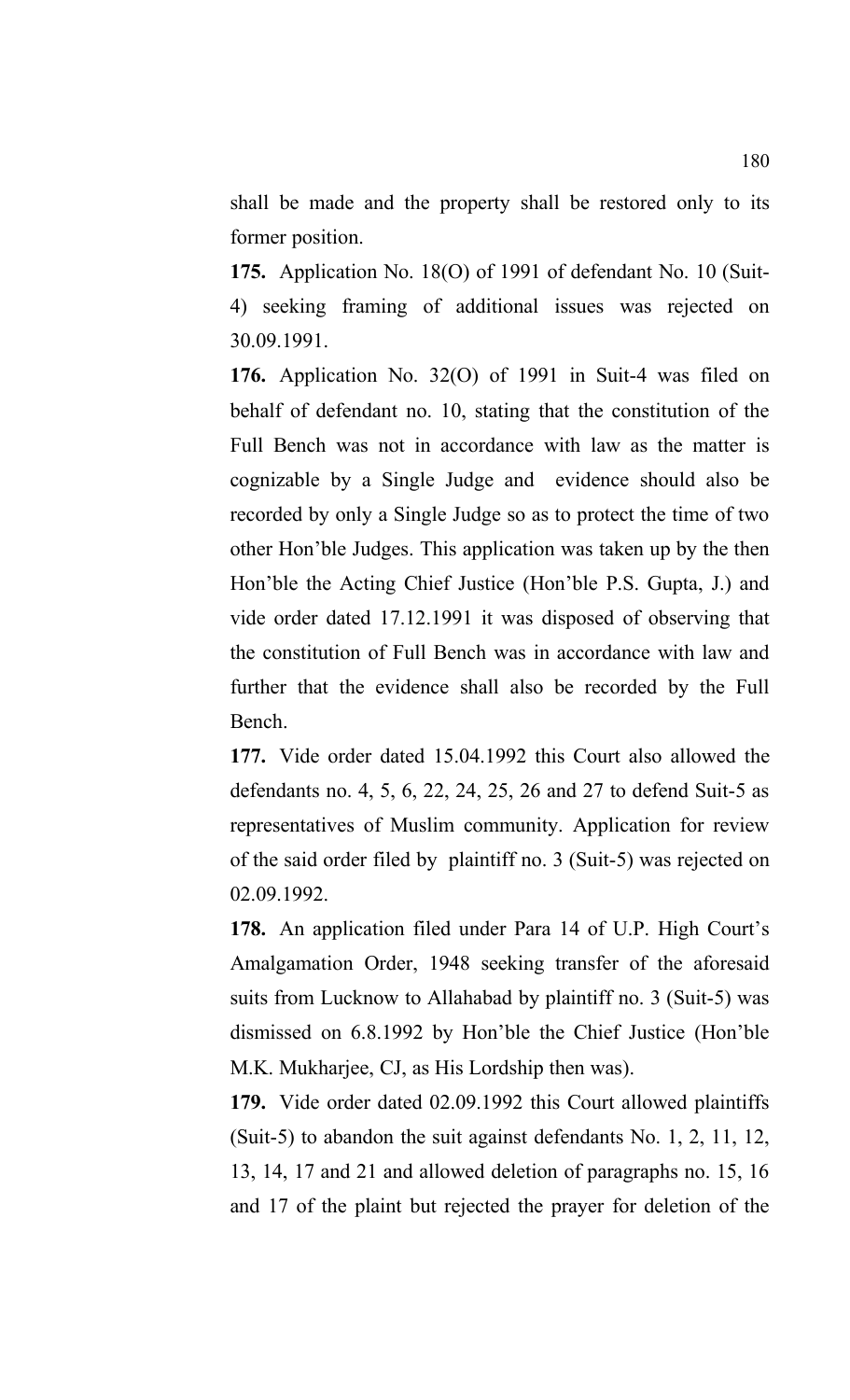names of the aforesaid defendants from the array of parties.

**180.** On 06.12.1992 the disputed structure namely, Temple Ramjanambhumi/ Babri Masjid was demolished. On 07.12.1992 a temporary structure was created where the worship and Pooja of Lord Ram/Ram Lala and other Deities continued by the Hindus. This resulted in substantial change in the situation, causing various amendments in the pleadings, which were allowed by this Court, as found fit. We are not giving details thereof to avoid volume though wherever necessary it would be referred later on.

**181.** The Central Government in its attempt to get the matter settled amicably out of Court, sought to acquire certain land including the land over which the disputed structure existed and consequently enacted Acquisition of Certain Area of Ayodhya Act, 1993 (Act No. 33 of 1993) *(hereinafter referred to as the "Ayodhya Act")* 

**182.** The Ayodhya Act was published in the Gazette of India, Extraordinary, Part II-Section 1 dated 3rd April, 1993 and vide Section 1(2) it came into force with effect from 7th January 1993. It has, in all, 13 Sections and a Schedule.

**183.** The statement of object and reasons contained in the said enactment is as under:

*"WHEREAS there has been a long-standing dispute relating to the structure (including the premises of the inner and outer courtyards of such structure), commonly known as the Ram Janma Bhumi-Babri Masjid, situated in village Kot Ramchandra in Ayodhya, in Pargana Haveli Avadh, in tehsil Faizabad Sadar, in the district of Faizabad of the State of Uttar Pradesh;*

*AND WHEREAS the said dispute has affected the*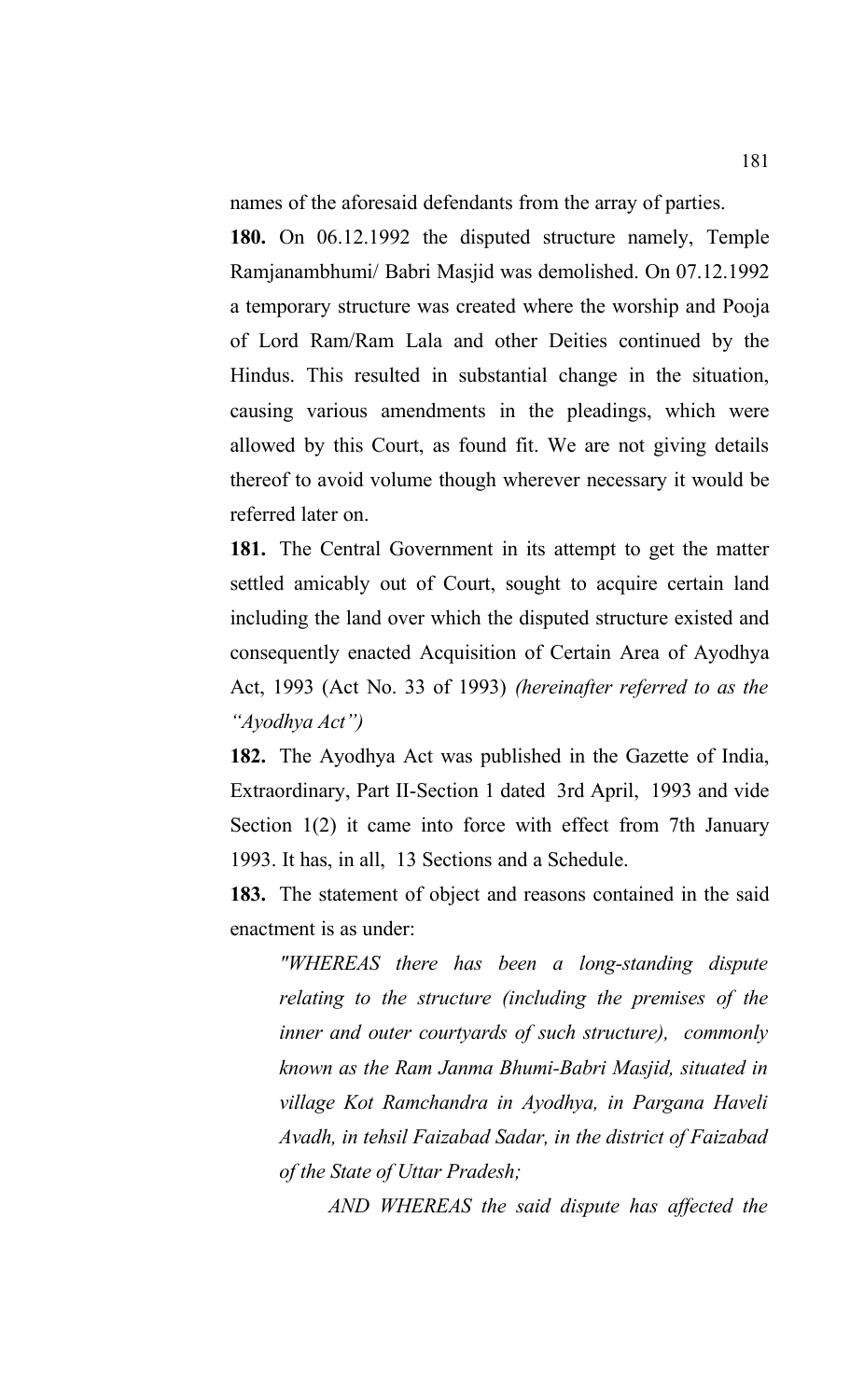*maintenance of public order and harmony between different communities in the country;*

*AND WHEREAS it is necessary to maintain public order and to promote communal harmony and the spirit of common brotherhood amongst the people of India;* 

*AND WHEREAS with a view to achieving the aforesaid objectives, it is necessary to acquire certain areas in Ayodhya;"*

**184.** The word 'area' is defined in Section 2(a) and reads as under:

*(a) "area" means the area (including all the buildings, structures or other properties comprised therein) specified in the Schedule;"*

**185.** Section 3 of the said Act provides for acquisition of area in Ayodhya and Section 4 gives the general effect of vesting and the same reads as under:

*"3. On and from the commencement of this Act, the right, title and interest in relation to the area shall, by virtue of this Act, stand transferred to, and vest in, the Central Government.*

*4.(1) The area shall be deemed to include all assets, rights, leaseholds, powers, authority and privileges and all property, movable and immovable, including lands, buildings, structures, shops of whatever nature or other properties and all other rights and interests in, or arising out of, such properties as were immediately before the commencement of this Act in the ownership, possession, power or control of any person or the State Government of Uttar Pradesh, as the case may be, and all registers, maps, plans, drawings and other documents of whatever nature*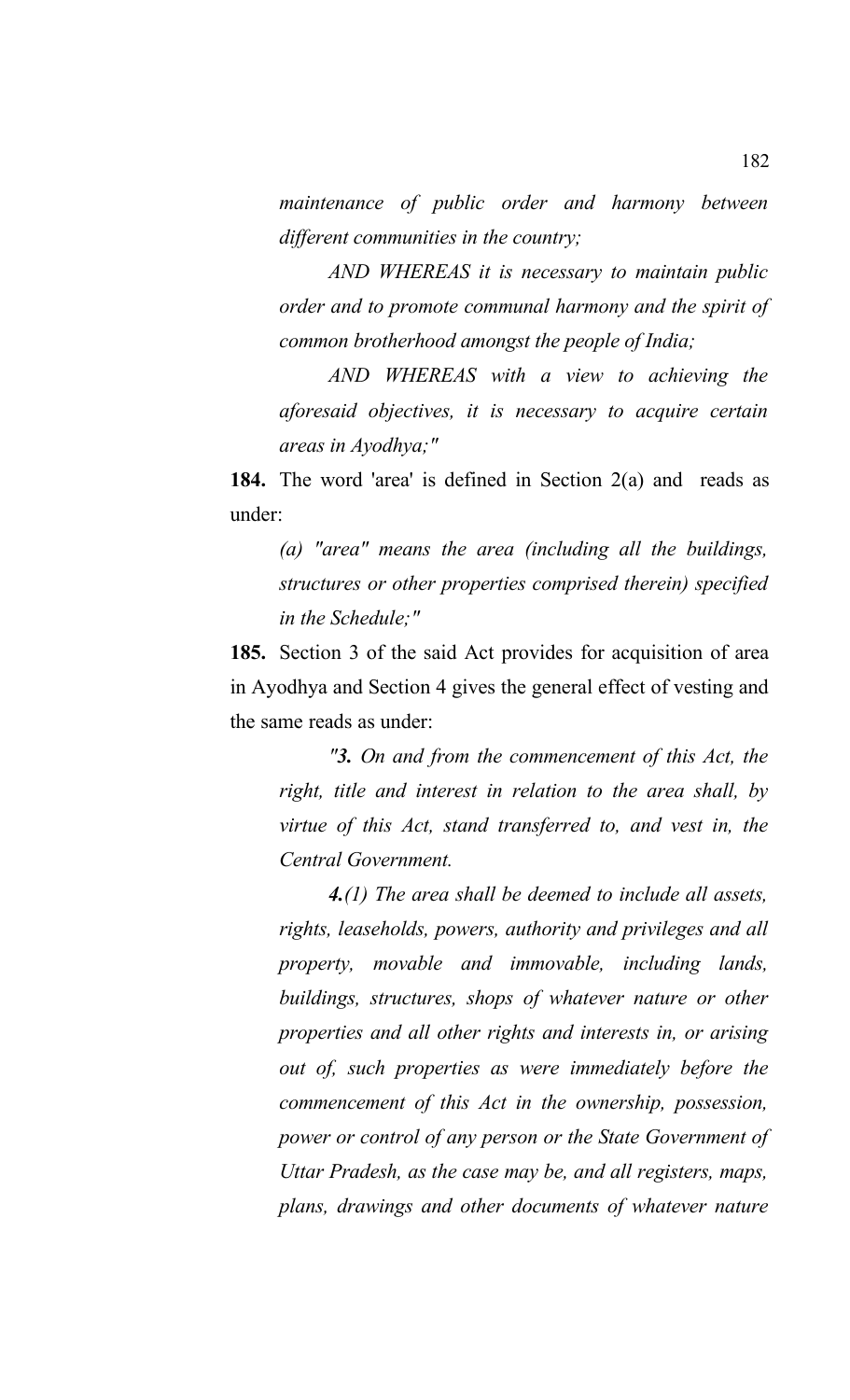*relating thereto.* 

*(2) All properties aforesaid which have vested in the Central Government under section 3 shall, by force of such vesting, be freed and discharged from any trust, obligation, mortgage, charge, lien and all other encumbrances affecting them and any attachment, injunction, decree or order of any court or tribunal or other authority restricting the use of such properties in any manner or appointing any receiver in respect of the whole or any part of such properties shall cease to have any effect.* 

*(3) If, on the commencement of this Act, any suit, appeal or other proceeding in respect of the right, title and interest relating to any property which has vested in the Central Government under section 3, is pending before any court, tribunal or other authority, the same shall abate. "*

**186.** The total area sought to be acquired was 67.703 acres of land.

**187.** Section 5 of the Ayodhya Act provides for the duty of the person or State Government in charge of management of the area, to deliver all assets etc. Section 6 deals with the power of the Central Government to direct vesting of the area in another authority or body or trust. Section 7 deals with the management and administration of property. Section 8 deals with the miscellaneous provisions regarding payment of amount and Section 9 gives overriding effect to the provisions of the said Act over any other law inconsistent therewith for the time being in force including any instrument having the effect by virtue of any law other than the said Act or any decree or order of any Court, Tribunal or other authority. It is important to notice that Section 4(3) provides that any suit, appeal or other proceedings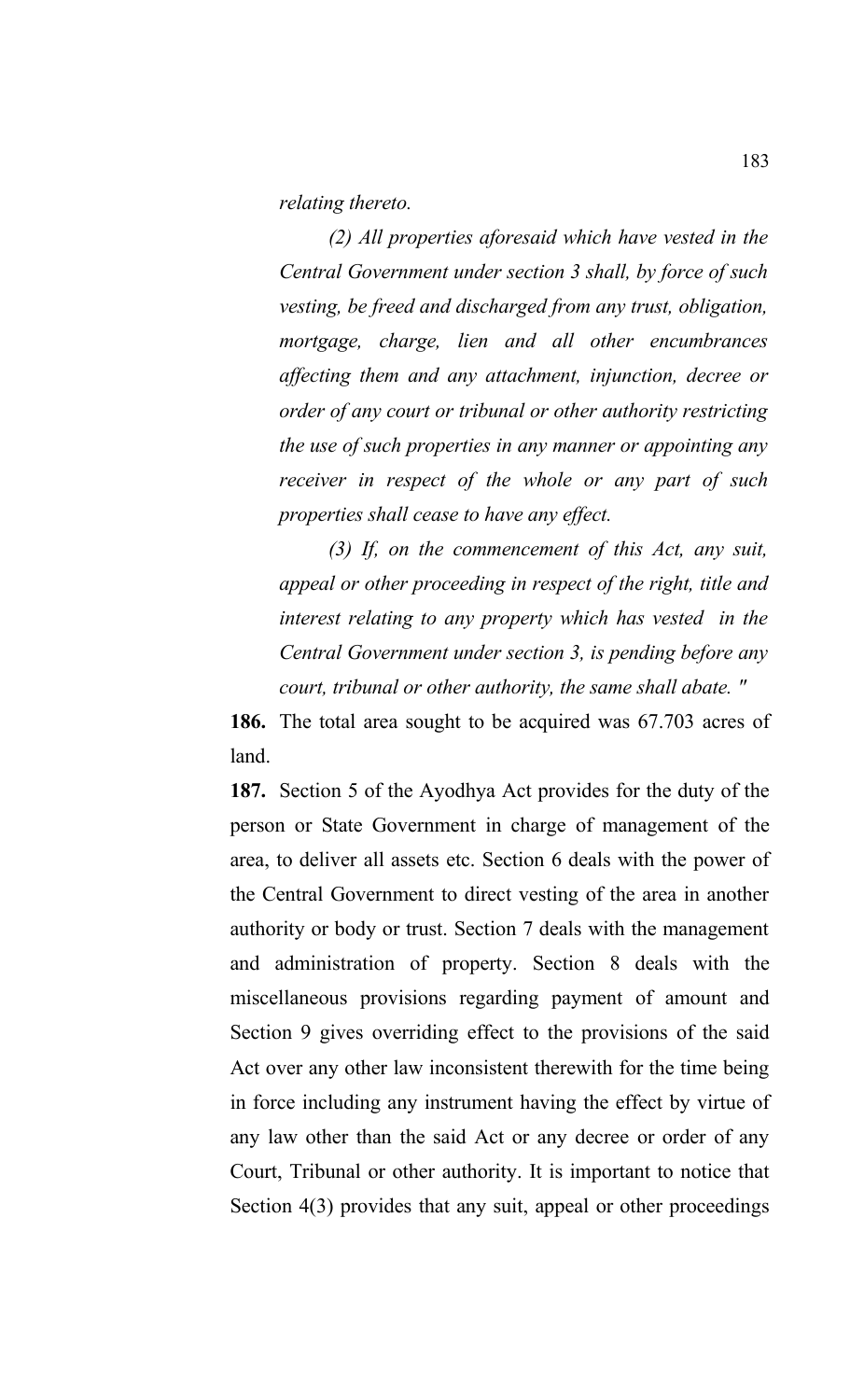in respect to rights, title and interest relating to any property vested in Central Government under Section 3, if pending on the commencement of the Ayodhya Act before any court, Tribunal or other authority, the same shall abate.

**188.** The immediate result of the said enactment was that all the four suits pending before this Court, by operation of law, stood abated.

**189.** The President of India in the meantime also made a special reference to the Apex Court under Article 143(1) of the Constitution of India on 7.1.1993 on the following question.

*"Whether a Hindu temple or any Hindu religious structure existed prior to the construction of the Ram Janma Bhumi--Babri Masjid (including the premises of the inner and outer courtyards of such structure) in the area on which the structure stood"*

**190.** *Vires* of Ayodhya Act was assailed before this Court by filing certain writ petitions under Article 226 as well as before the Apex Court under Article 32. The Apex Court got the petitions filed before this Court transferred, heard all the matters collectively along with the reference made under Article 143 (1) of the Constitution and decided vide its judgment dated 24.10.1994, **Dr. M. Ismail Faruqui (Supra)**.

**191.** The Apex Court considered and decided the question of maintainability of said Special Reference also in its judgment dated 24.10.1994, **Dr. M. Ismail Faruqui (supra).** The majority judgment was delivered by Hon'ble J.S. Verma, J. for himself and on behalf of Hon'ble M.N. Venkatachaliah, C.J. and Hon. G.N. Ray, J. The majority view recorded its conclusion in para 98 as under:

"*Conclusions*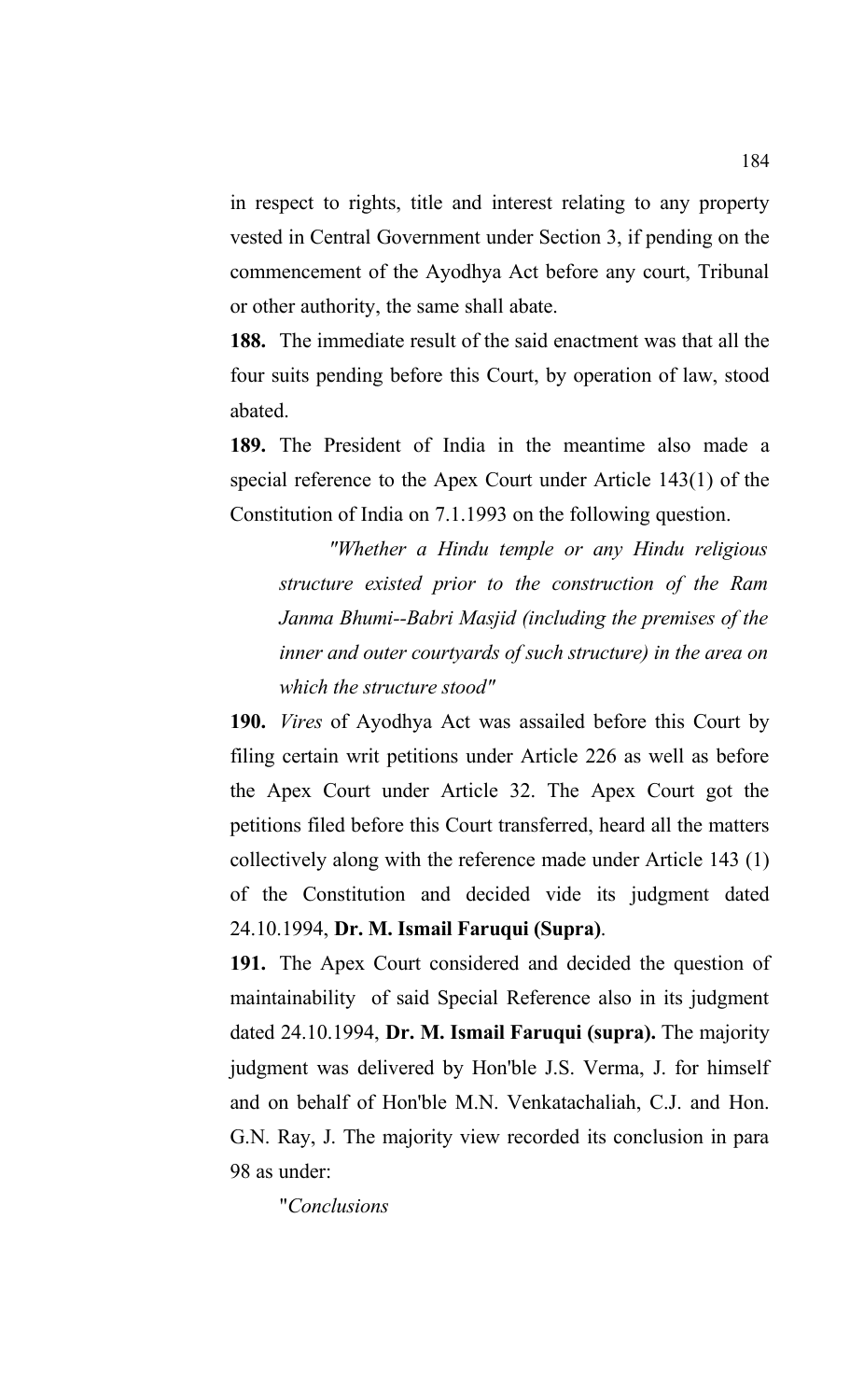*98. As a result of the above discussion, our conclusions, to be read with the discussion, are as follows :*

 *(1)(a) Sub-section (3) of Section 4 of the Act abates all pending suits and legal proceedings without providing for an alternative dispute resolution mechanism for resolution of the dispute between the parties thereto. This is an extinction of the judicial remedy for resolution of the dispute amounting to negation of rule of law. Sub-section (3) of Section 4 of the Act is, therefore, unconstitutional and invalid.*

 *(1) (b) The remaining provisions of the Act do not suffer from any invalidity on the construction made thereof by us. Sub-section (3) of Section 4 of the Act is severable from the remaining Act. Accordingly, the challenge to the constitutional validity of the remaining Act, except for sub-section (3) of Section 4, is rejected.* 

*(2) Irrespective of the status of a mosque under the Muslim Law applicable in the Islamic countries, the status of a mosque under the Mahomedan Law applicable in secular India is the same and equal to that of any other place of worship of any religion; and it does not enjoy any greater immunity from acquisition in exercise of the sovereign or prerogative power of the State, than that of the places of worship of the other religions.*

*(3) The pending suits and other proceedings relating to the disputed area within which the structure (including the premises of the inner and outer courtyards of such structure), commonly known as the Ram Janma Bhumi-Babri Masjid, stood, stand revived for adjudication of the*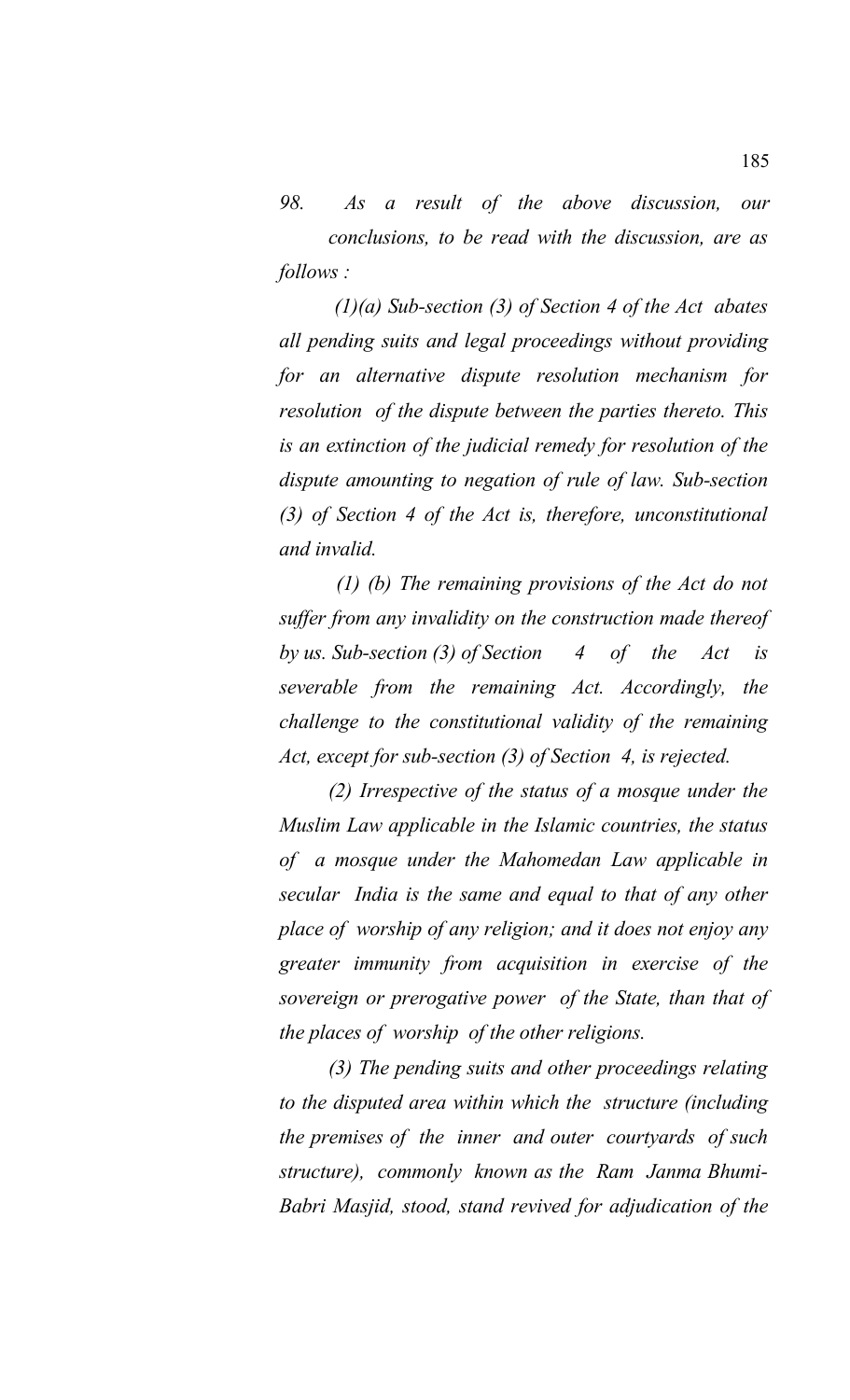*dispute therein, together with the interim orders made, except to the extent the interim orders stand modified by the provisions of Section 7 of the Act.* 

*(4) The vesting of the said disputed area in the Central Government by virtue of Section 3 of the Act is limited as a statutory receiver, with the duty for its management and administration according to Section 7 requiring maintenance of status quo therein under subsection (2) of Section 7 of the Act. The duty of the Central Government as the statutory receiver is to hand over the disputed area in accordance with Section 6 of the Act, in terms of the adjudication made in the suits for implementation of the final decision therein. This is the purpose for which the disputed area has been so acquired.*

*(5) The power of the courts in making further interim orders in the suits is limited to, and circumscribed by, the area outside the ambit of Section 7 of the Act.* 

*(6) The vesting of the adjacent area, other than the disputed area, acquired by the Act in the Central Government by virtue of Section 3 of the Act is absolute with the power of management and administration thereof in accordance with sub-section (1) of Section 7 of the Act, till its further vesting in any authority or other body or trustees of any trust in accordance with Section 6 of the Act. The further vesting of the adjacent area, other than the disputed area, in accordance with Section 6 of the Act has to be made at the time and in the manner indicated, in view of the purpose of its acquisition.*

*(7) The meaning of the word 'vest' in Section 3 and Section 6 of the Act has to be so understood in the different*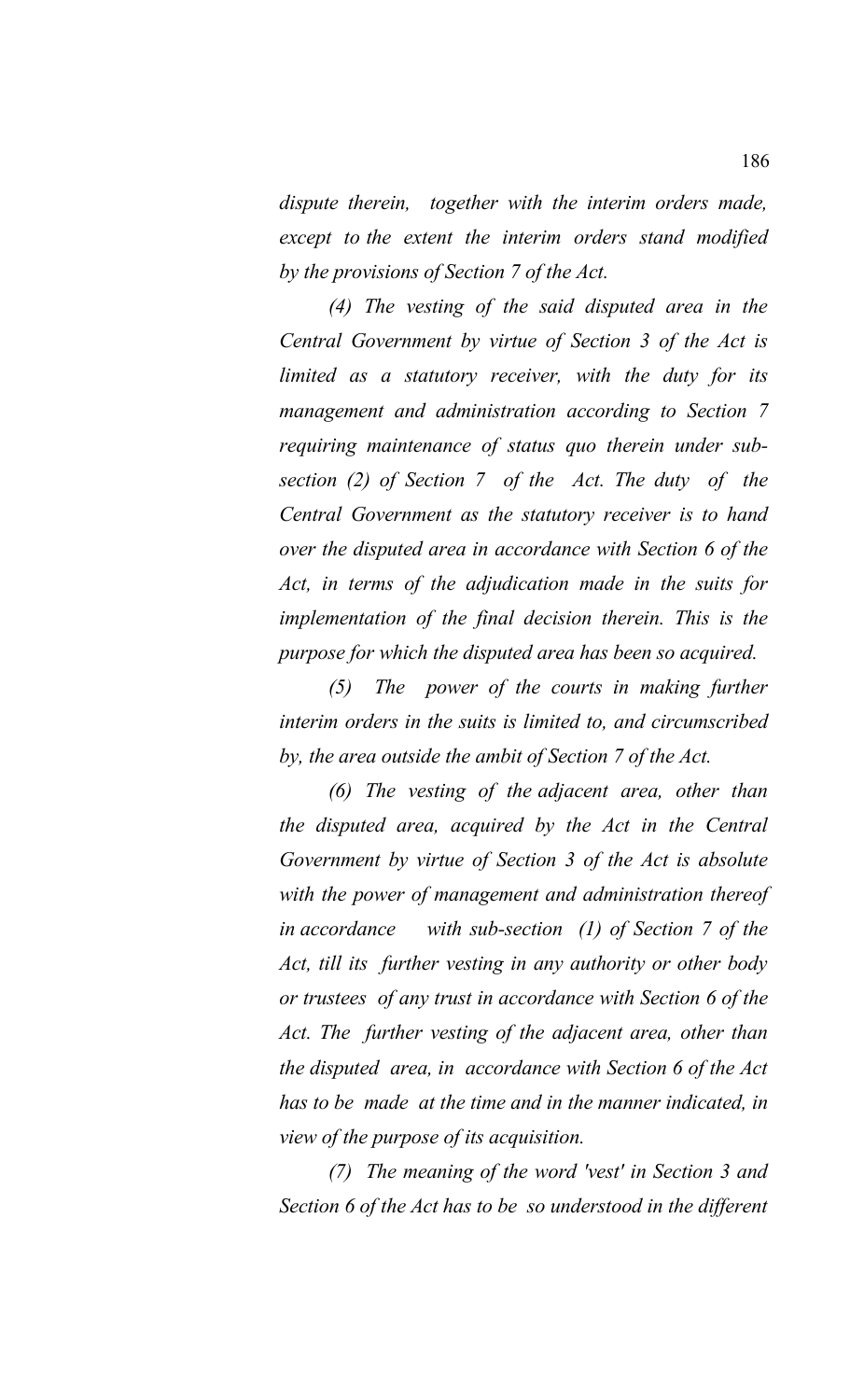*contexts.* 

*(8) Section 8 of the Act is meant for payment of compensation to owners of the property vesting absolutely in the Central Government, the title to which is not in dispute being in excess of the disputed area which alone is the subject-matter of the revived suits. It does not apply to the disputed area, title to which has to be adjudicated in the suits and in respect of which the Central Government is merely the statutory receiver as indicated, with the duty to restore it to the owner in terms of the adjudication made in the suits.*

*(9) The challenge to acquisition of any part of the adjacent area on the ground that it is unnecessary for achieving the professed objective ofsettling the longstanding dispute cannot be examined at this stage. However, the area found to be superfluous on the exact area needed for the purpose being determined on adjudication of the dispute, must be restored to the undisputed owners.* 

*(10) Rejection of the challenge by the undisputed owners to acquisition of some religious properties in the vicinity of the disputed area, at this stage is with the liberty granted to them to renew their challenge, if necessary at a later appropriate stage, in case of continued retention by Central Government of their property in excess of the exact area determined to be needed on adjudication of the dispute.*

*(11) Consequently, the Special Reference No. 1 of 1993 made by the President of India under Article 143(1) of the Constitution of India is superfluous and*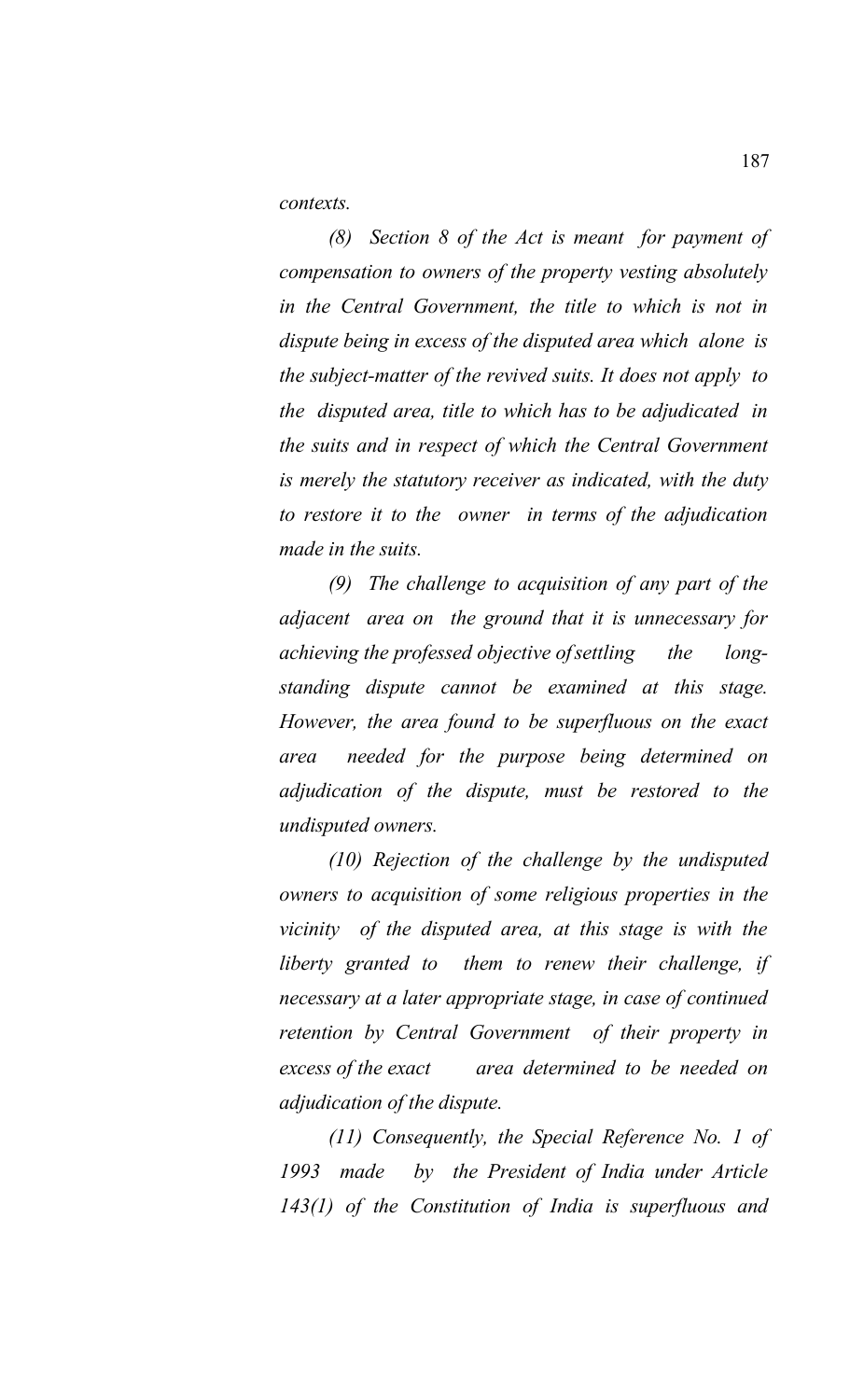*unnecessary and does not require to be answered. For this reason, we very respectfully decline to answer it and return the same.*

*(12) The questions relating to the-constitutional validity of the said Act and maintainability of the Special Reference are decided in these terms."* 

**192.** The result of declaration of Section 4(3) unconstitutional was that the suits in question continued as if nothing had happened in the meanwhile and this Court accordingly proceeded to consider the same on merits, but with one distinction, i.e., it had reduced the area of dispute now to be considered in all these suits. The disputed area now is confined to the area within which the structure (including the premises of the inner and outer courtyards of such structure) existed. The land beyond the above is out of the scope of these suits having been validly acquired under Section 3 of the Ayodhya Act, though the said vesting has also been made limited. The claim over the area beyond inner and outer courtyard is now not open for adjudication in these suits.

**193.** Further pursuant to Ayodhya Act the Commissioner, Faizabad Division, Faizabad is the 'authorized person', a statutory Receiver of the disputed area vide Section 7 of the said Act. He is also responsible for preservation of artefacts etc. and to maintain accounts of the property including moveable and liquid assets.

**194.** Since the Apex Court also allowed the parties to seek amendment in their pleadings, a number of applications were filed seeking amendments in the pleadings and also for impleadment of Union of India etc. This Court, by various orders, after hearing the parties, allowed necessary amendments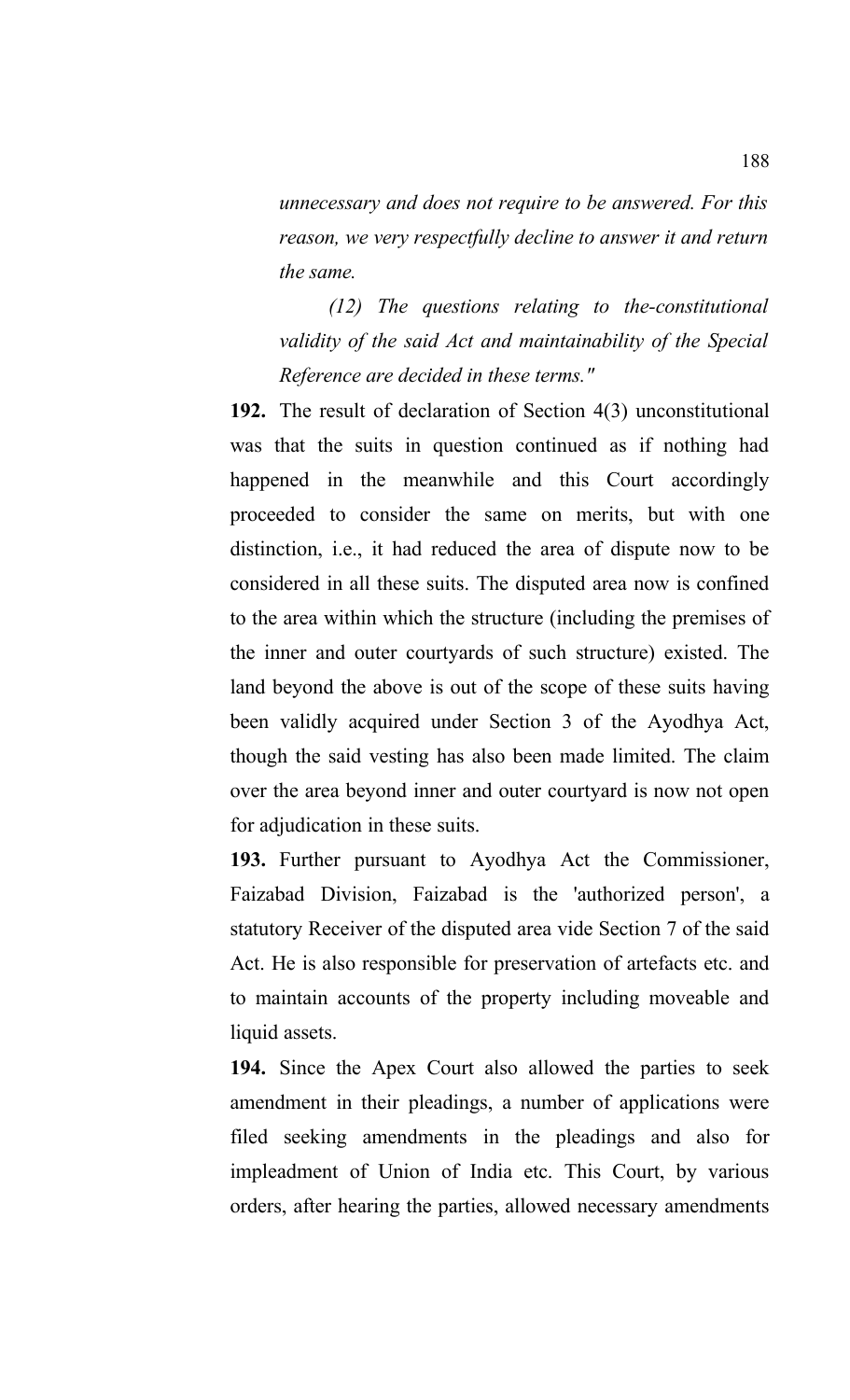as found fit and rejected the rest. It however rejected impleadment of Union of India. It allowed the State of U.P. to withdraw its application to file written statement, which right the State of U.P. had already surrendered in Suit-4 as long back as on 28.05.1962 by filing an application that it does not propose to file any written statement.

**195.** Since this Court in presenti is considering the pleadings as they stand amended at the time of hearing, it is not necessary to refer such applications and the orders passed thereon in detail. We only reiterate that the disputed area which this Court has to consider has shifted and confined to inner and outer courtyard only.

**196.** This Court time and again also considered various applications seeking dismissal of one or the other suit on various technical grounds and it took considerable time in disposing/dismissing the same after hearing long drawn arguments of the parties.

**197.** Time and again this Court also expressed its desire of early disposal of the matters. It also did not hesitate in placing its anguish on record as is evident from the order dated 21.08.1995, the very opening paragraph :

*"In a suit filed in 1961 and drawn to this Court in 1989, we are even this day considering only amendment of pleadings. This stares on its face, speaks volume of lethargy, the approach of parties, the procedural wrangles, not the least the sensitive issues, the causes for which this case is crawling. Pleading though could be amended at any stage including appellate but the farthest so far it has gone was only framing issues, when on account of changed circumstances we are back to this stage. This reflects on*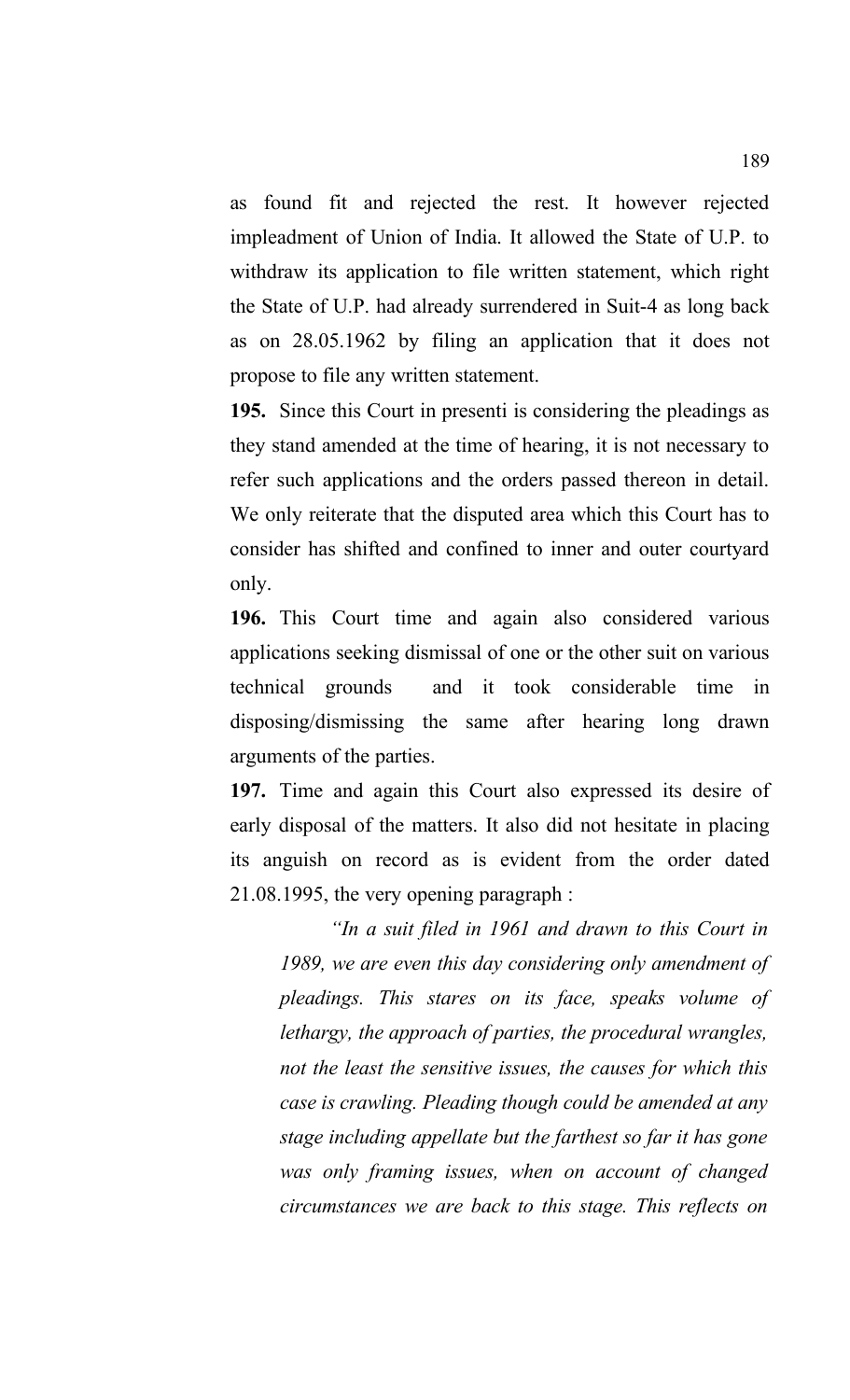*our judicial system not that it has any infirmity but only projects the image of the way of working or contribution of all who are involved in the administration of justice. We have all to trigger and shake up our very approach of finding the truth by awakening our awareness with our deep-rooted conscience. The procedures are only in aid not hurdles in delivering justice. Any delay prolongs agony, aggravates sensitivities leading to further consequential inevitable damages, changing circumstances, giving rise to a party to amend its pleadings. If any example is to be placed, there could not be more glaring than the present and other connected suits. Present application is also in the same direction."*

**198.** However, it appears that the parties were more interested in either delaying the proceedings or to get the suits disposed or dismissed on some technical reason instead of having a verdict on merits and this is how the aforesaid suits have travelled and continued for more than 61 years.

**199.** It would however be useful to refer the order dated 08.05.1996, noticing that there was no issue between the parties about the fact that Lord Ram is cultural heritage of India, and, the citizens of country have a right to pay homage to his birth place and in this admitted factual state of affairs, issue No. 14 as proposed at that time, was rejected. The relevant observations are as under:

*"It is not in issue between the parties whether L. Ram is cultural heritage of India and the citizen of this country has a right to pay homage to his birth place. When this has not been challenged it has got no connection with the facts in issue we do not consider that any decision in*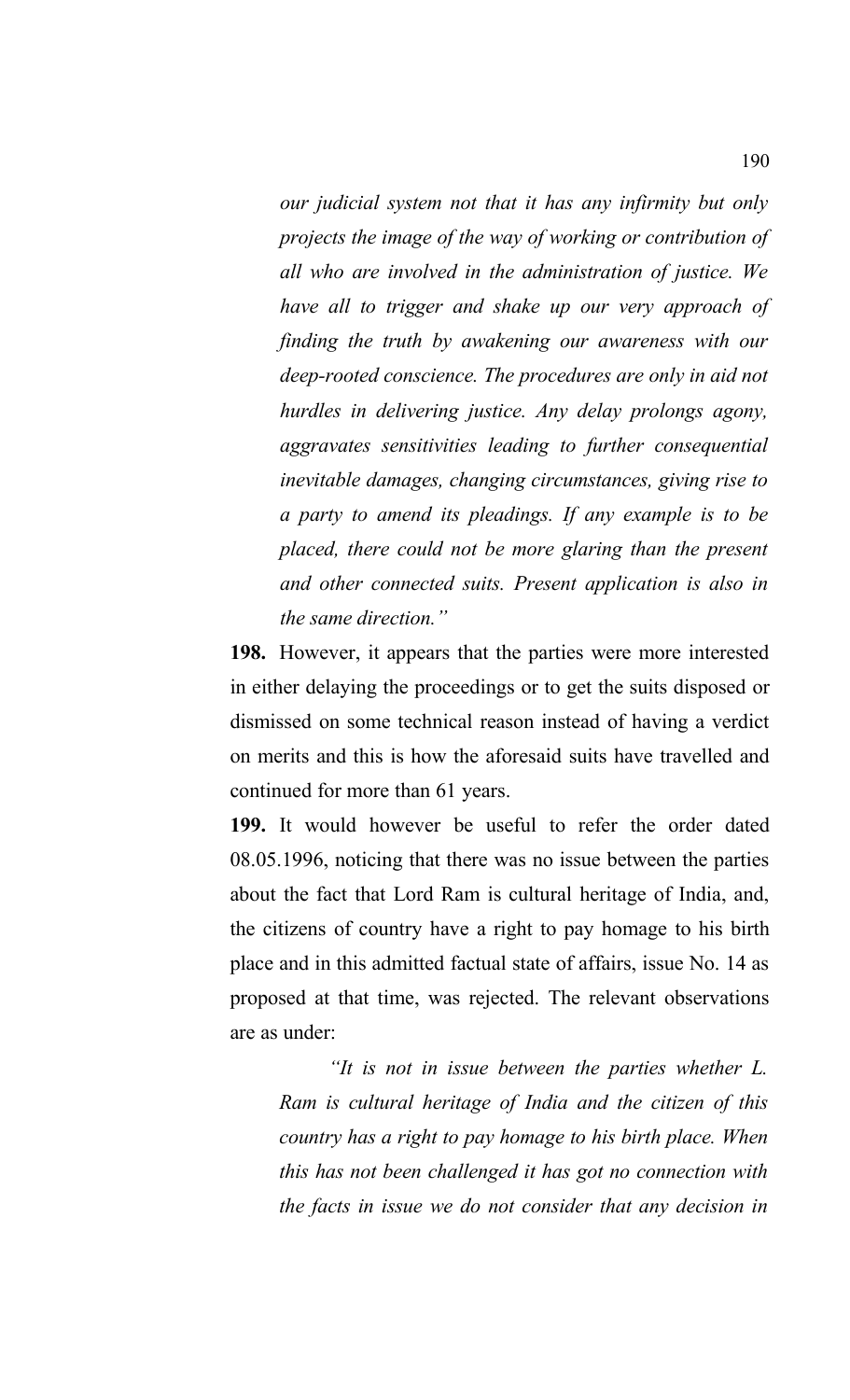*this regard is required to be taken by this Court and, accordingly, it has rightly been rejected as it has got no relevance with the present controversy."*

**200.** The Court referring to its earlier orders and reasons, reiterated the same while rejecting review application filed on behalf of defendants no. 10 to 17.

**201.** The recording of oral evidence commenced on 24.07.1996. On behalf of plaintiffs (Suit 4) statement under Order 18 Rule 2 C.P.C. was made on 23.04.1996 and thereafter they proceeded to examine their witnesses on various issues and statement of 16 witnesses was recorded.

**202.** An objection was raised by Sri V.K.S. Chaudhary, Advocate in Suit-5 that it was only connected with other suits and not consolidated. This Court to avoid any technical objection, clarified by order dated 26.8.1996 that Suit-5 be also treated, connected and consolidated with Suit-4 and said:

*"Sri D.N. Agarwal one of the plaintiffs also agrees to which other learned counsel have no objection that all the proceedings here-in-before including the examination of this witness P.W.1 be also treated to be as if this consolidation was made since here-in-before. This agreed as to eliminate any possible technical objection."*

**203.** Defendant no. 24 (Suit-5) died on 23.07.1997 and, therefore, CMA No. 8(O) of 1997 was filed by the plaintiffs (Suit-5) for deletion of defendants no. 24 and 25 (Suit-5) which was allowed vide order dated 10.11.1997.

**204.** CMA No. 19(O) of 1999 was filed by the plaintiffs (Suit-5) for recording statement of Sri Paramhans Ram Chandra Das of Digamber Akhara, Ayodhya through commission due to his old age, which was allowed vide order dated 04.09.1999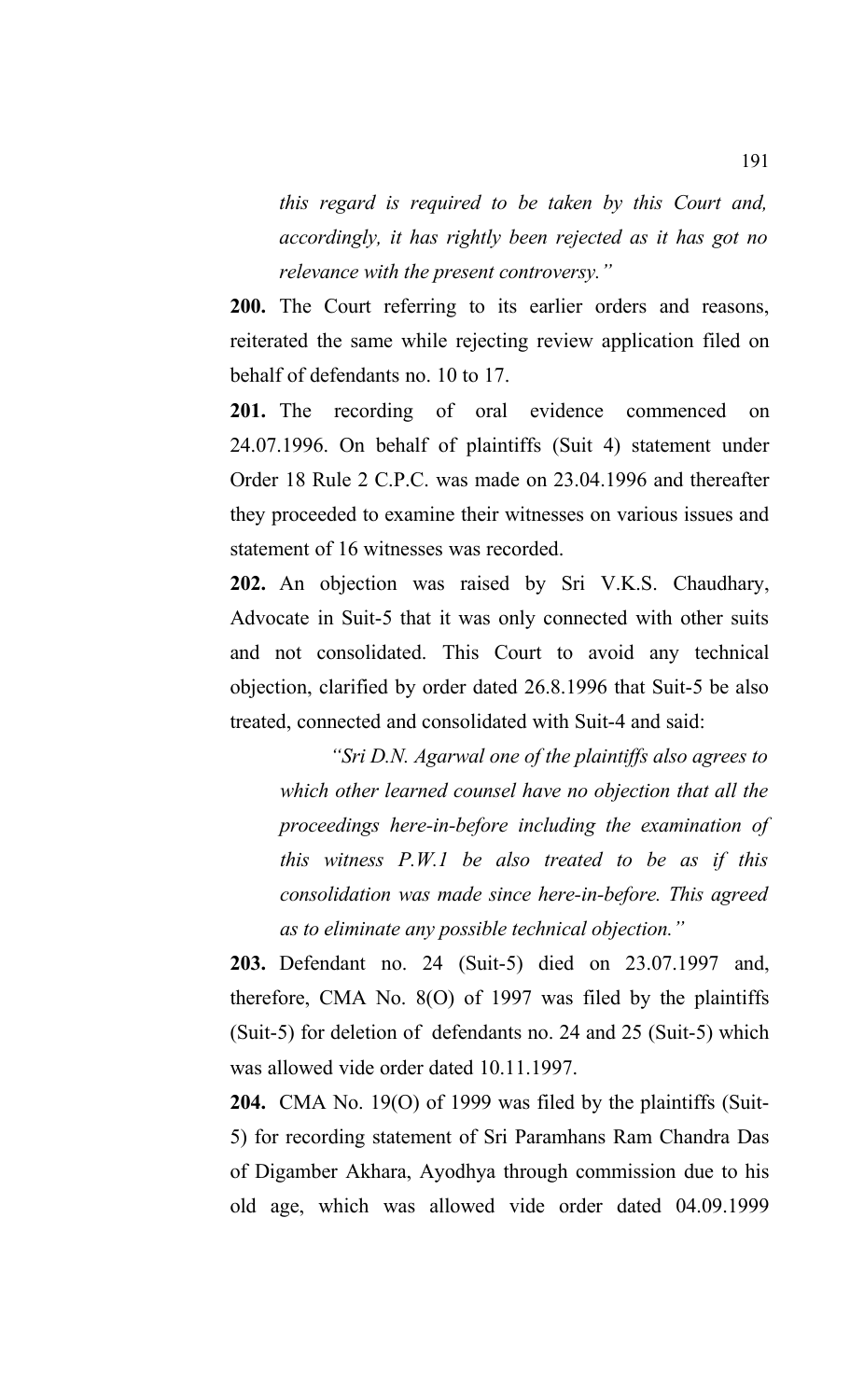directing Sri Hari Shanker Dube, Additional District Judge, Faizabad to examine him in the Civil Court Room at Faizabad.

**205.** CMA No. 18(O) of 2000 was filed by the plaintiffs (Suit-4) purporting to be under Order 18 Rule 3 read with Section 151 C.P.C. praying for permission to reserve their right to produce evidence on issues No. 1(b), 4, 11, 13, 14, 19(a) and 19(c) by way of answer to the evidence that may be produced by the defendants. This Court examined the matter in detail by its order dated 19.10.2000 and rejected the same observing :

*"However, in case this Court finds at a later stage that the plaintiffs' interest is likely to be prejudiced by production of such evidence by the other party which the plaintiffs could have neither imagined nor had the opportunity to rebut, the inherent powers of the Court may be invoked under Section 151 CPC and the Court may pass fresh orders as may be necessary in the ends of justice.* 

*The crux of the matter is that since the plaintiffs have not exercised their option of keeping their right reserved to make statement and lead evidence in rebuttal at the time of making their statement under Order 18 Rule 2 CPC i.e. before they started leading evidence, they cannot now be permitted to exercise that option at this stage and reserve their right to lead evidence in rebuttal under Rule 3 of Order 18.* 

*In the result, the C.M. Application No. 18(o) of 2000 is hereby rejected."*

**206.** Again for recording statement of Sri Deoki Nandan, plaintiff no. 3 (Suit-5) and one Sri Swaraj Prakash Gupta, resident of B-17, Kutub Institutional area, New Delhi through commission, Application No. 9(O) of 2001 was allowed vide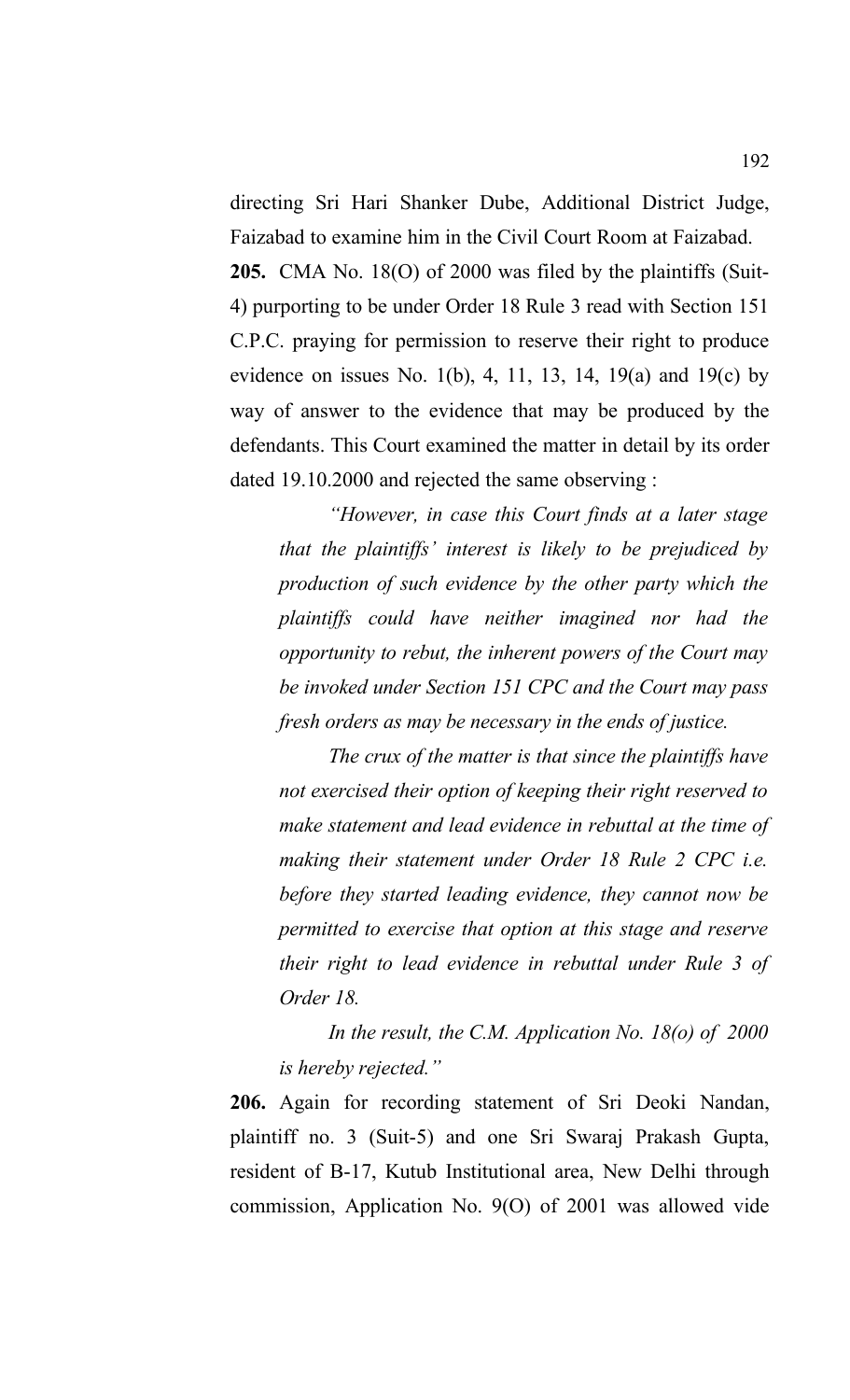order dated 23.05.2001 permitting recording of statement of Sri Agrawal at Allahabad and Sri Gupta at Gautambudh Nagar through commission.

**207.** Sri Agraw0al, plaintiff no. 3 (Suit-5), however, died on 08.04.2002 and thereafter vide order dated 25.4.2002 Dr. Thakur Prasad Verma was appointed as next friend of plaintiffs no. 1 and 2 in the said suit and allowed to pursue the same on their behalf. Now Dr. T.P. Verma has also been replaced by Sri Triloki Nath Pandey vide Court's order dated 18.3.2010.

**208.** This Court on 4.5.2002 also visited not only the disputed site, but also Ram Katha Kunj where certain artefacts/material, said to have been discovered from the disputed area were collected.

**209.** The evidence of the plaintiffs (Suit 4) closed on 30.7.2002. Thereafter the evidence of defendants commenced. There appears to be some dispute as to the order in which evidence was to be produced after close of the evidence of plaintiffs (Suit-4). This aspect was clarified by Court's order dated 31.07.2002 while disposing C.M.A. No. 34 (O) of 2002. It directed the parties to adduce the evidence in the following manner :

*"1) The plaintiffs of OOS No. 5 of 1989 shall lead the evidence as they are not defendants in OOS No. 4 of 1989. The plaintiffs in OOS No. 5 of 1989 have already begun their evidence. They have already produced the evidence of Sri Deoki Nandan Agarwal and Dr. S.P. Gupta (his cross-examination has yet not completed). It may be that they were originally examined on Commission on their application on the ground that they were aged and suffering from*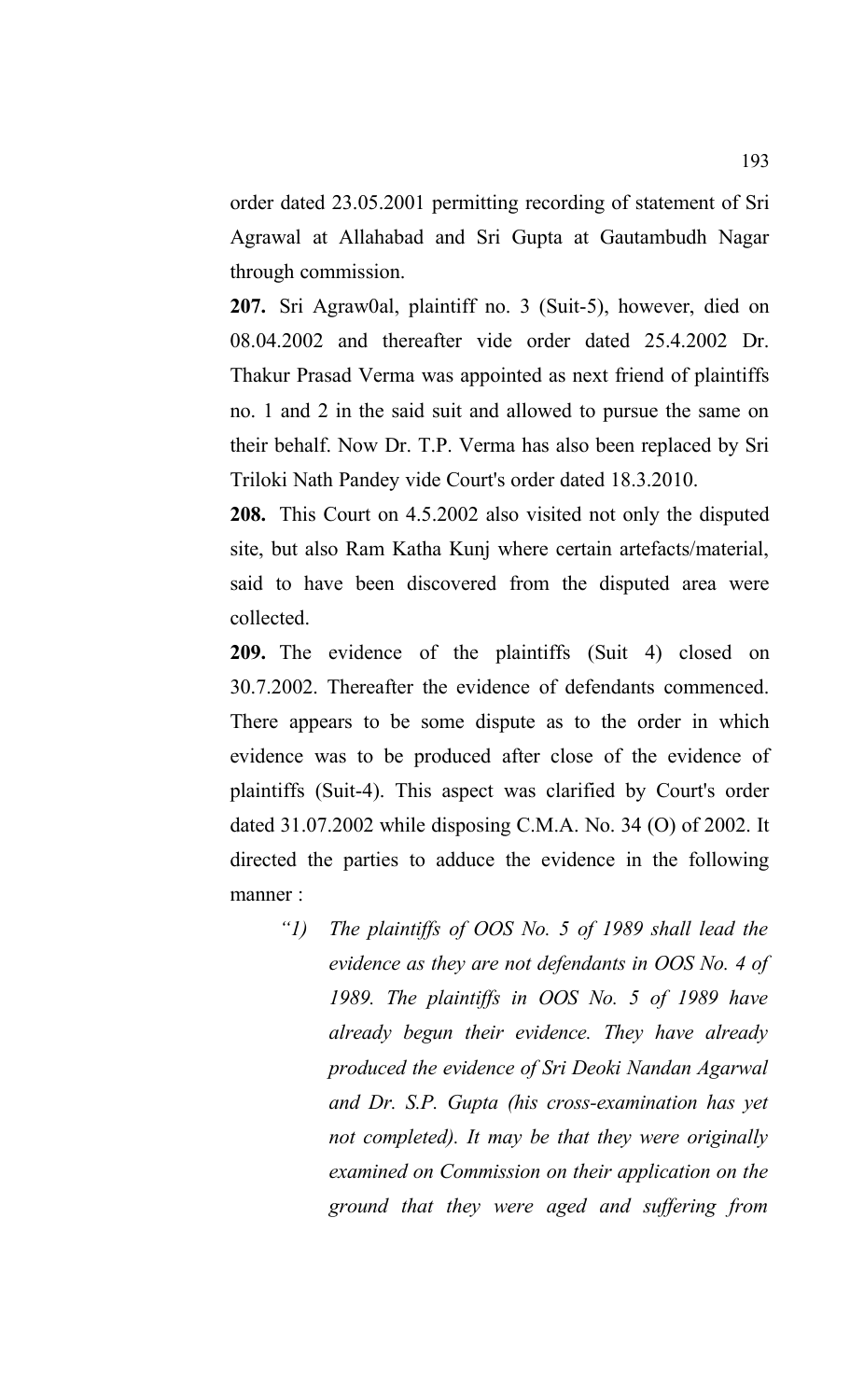*ailment. It may be so but as they have already filed documentary evidence and proceeded with the evidence, they may produce the evidence and thereafter,* 

- *2) The plaintiff of OOS No. 1 of 1989 shall lead evidence as he is not a defendant in OOS No. 4 of 1989. The pleadings of OOS No. 1 of 1989 are almost similar to that of OOS No. 5 of 1989 claiming the right of worship and, therefore, he may be permitted to lead the evidence after OOS No. 5 of 1989, and thereafter,*
- *3) The plaintiffs of OOS No. 3 of 1989 shall lead evidence. Nirmohi Akhara, plaintiff, is also defendant No. 3 in OOS No. 4 of 1989, and thereafter,*
- *4) The remaining contesting defendants of OOS No. 4 of 1989 shall lead their evidence in seriatum,*
- *5) The contesting defendants in OOS No. 1 of 1989, OOS No. 3 of 1989 and OOS No. 5 of 1989 shall lead evidence thereafter in seriatum (if they were not parties in other suits)."*

**210.** On 1.8.2002, this Court invited views/suggestions of the parties in the suits with regard to excavation of disputed site to find out as to whether there existed foundation of Hindu Temple or any Hindu religious structure prior to demolition of the disputed structure. Without understanding the said order, it appears that several persons, in one or the other way, expressed their views in different ways and this was also given a wide publicity in print media. When this was brought to the notice of this Court, an order was passed on 20.8.2002, operative part whereof is as under :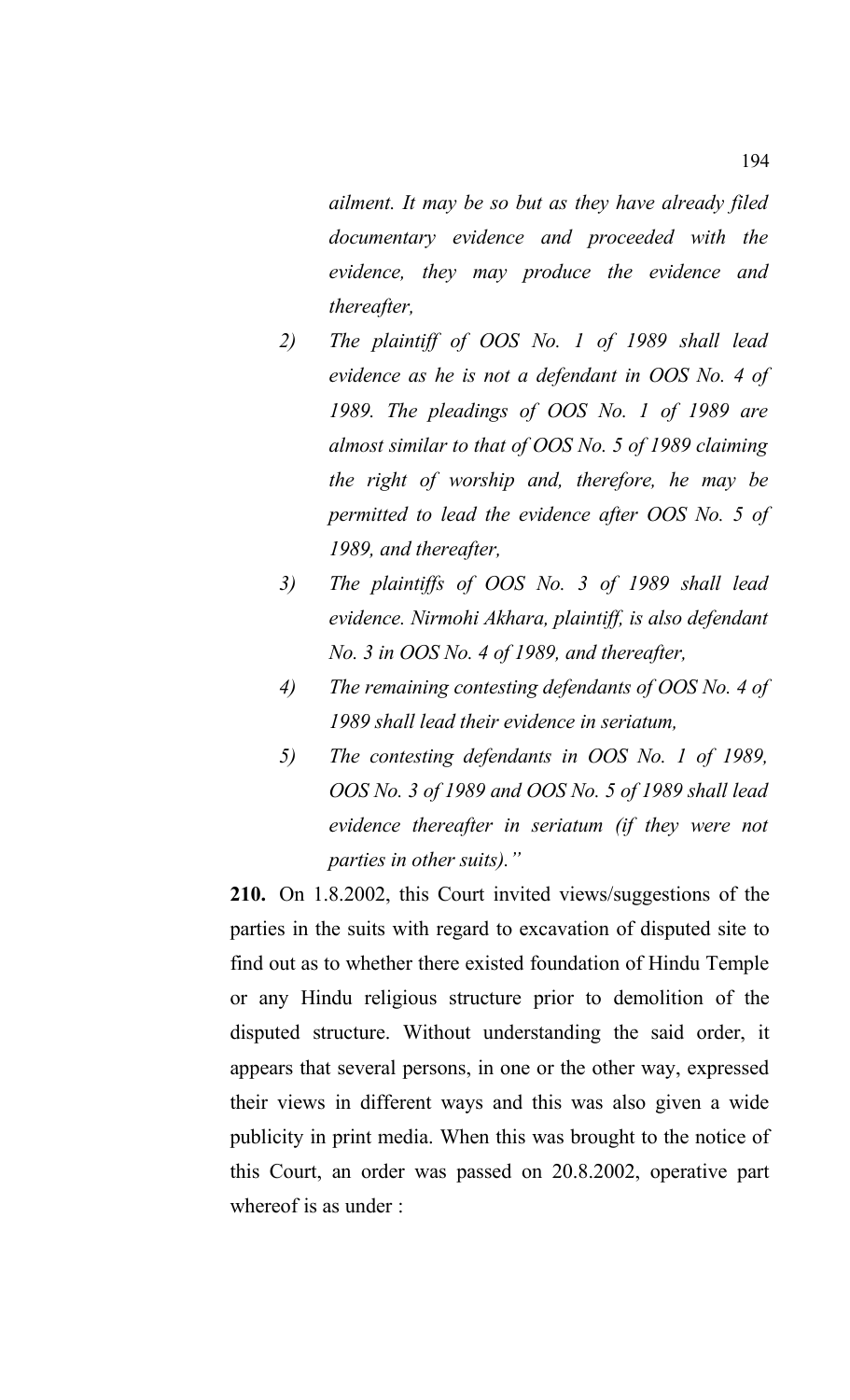*"If the newspapers publish opinion of the parties or any other person threatening the Court from passing the order, it amounts to contempt of the Court by the press as it conveys threat of the parties or any other person from passing an order, which they do not wish to be passed. The party or any other person, who expresses opinion pending proceeding, is also guilty of contempt of Court as it interferes in the administration of justice.*

*The Editors take the responsibilities for whatever is published in the newspapers. If anything is published, which hampers fair trial or poisons public mind it is contempt by the press. We are of the opinion that the publication in the newspapers regarding the opinion by the parties, counsel for the parties and any other person in the pending matter amounts to contempt of Court. However, instead of issuing show cause notice we, at present, warn them that in future they shall not publish :-*

- *1. any opinion of the parties or their counsel or any other person in regard to the pending dispute before us otherwise it shall be treated as contempt of Court.*
- *2. They are further restrained from publishing any article in regard to the merit of the case as it may affect public mind in regard to which the Court is yet to take decision on the basis of the evidence, which parties may produce in the Court.*
- *3. We have come to know that the TV Channels are taking interview of the counsel of the parties or other persons in regard to the matter, which is pending in the Court. Television interview, at a time, when the matter is still pending in the Court, may affect the*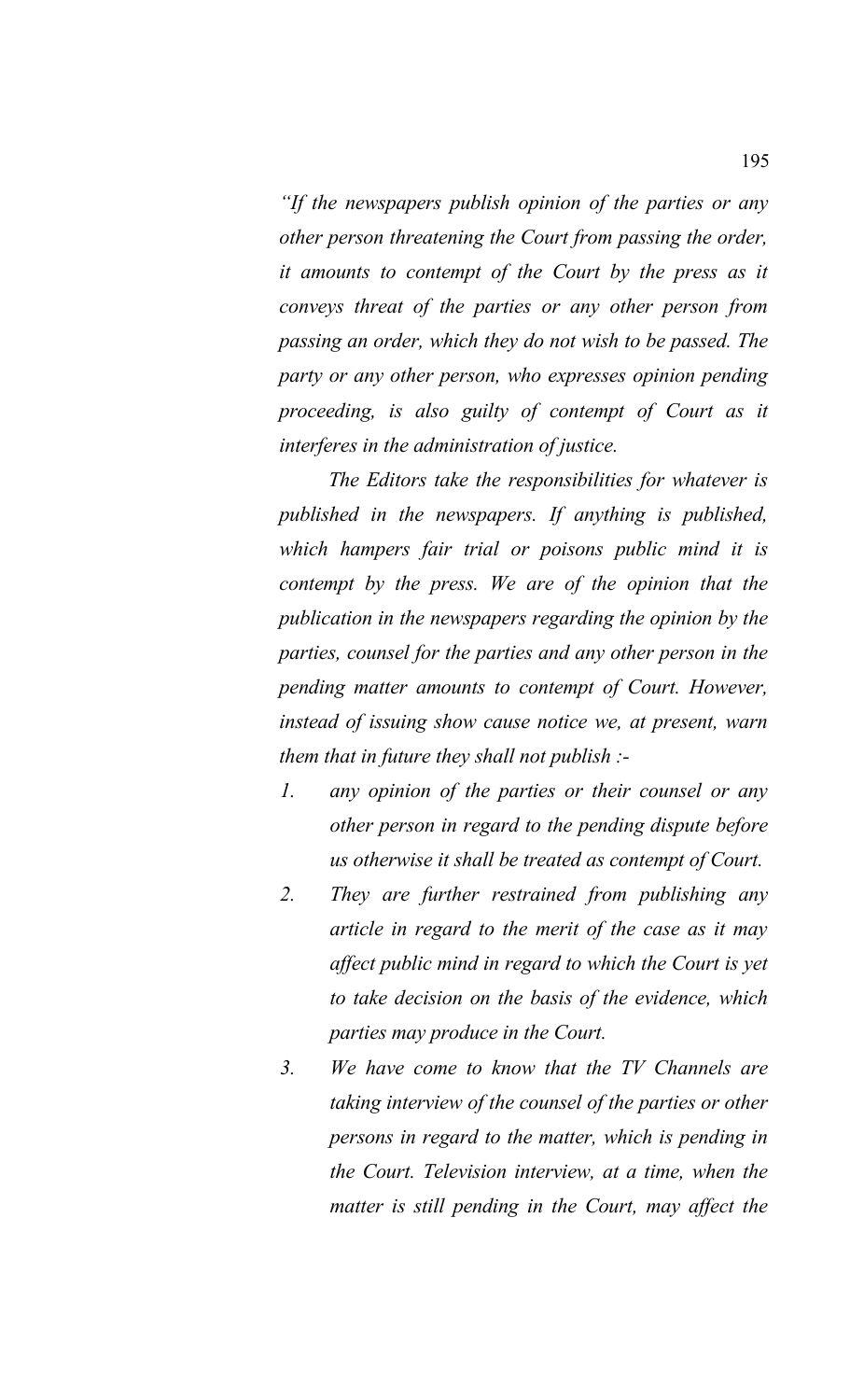*mind of the public and it also undermines the judicial authority and thwarts the majesty of the Court while the Court has yet to take decision in the matter on the evidence, which may be produced by the parties. This will amount to interference in the administration of justice. The TV Channels are prohibited from televising interviews in respect of the Ayodhya matter, which is still subjudice.* 

*The registry is directed to send copy of this order to the Editors of all the newspapers, Press Trust of India and all the TV Channels forthwith."*

**211.** Thereafter, an application for review/recall of the order dated 20.8.2002 was filed on behalf of National Union of Journalists (India). After hearing them and other concerned parties, this Court says "it is true that Press is a limb of the State and watchdog of the democracy and freedom. An independent Press is essential and integral part of the democracy. The Press/Electronic Media, however, should remain cautions while publishing the proceedings of the Court. It should not publish the opinion of a person or a party or his counsel if the matter is subjudice and the Court has yet to take a decision in the matter. The expression of the opinion by a person about the correctness of the wisdom of the Court, in regard to pending case, may be taken as contempt of Court. The newspapers are not to take upon themselves to publish material expressing opinion of the persons in regard to the pending matters. It is called "Trial by Newspapers" in contradiction of the "Trial by the Courts". It interferes in the administration of justice and also influences the public mind." Considering matter from various angles thereafter, the Court clarified its earlier order dated 20.8.2002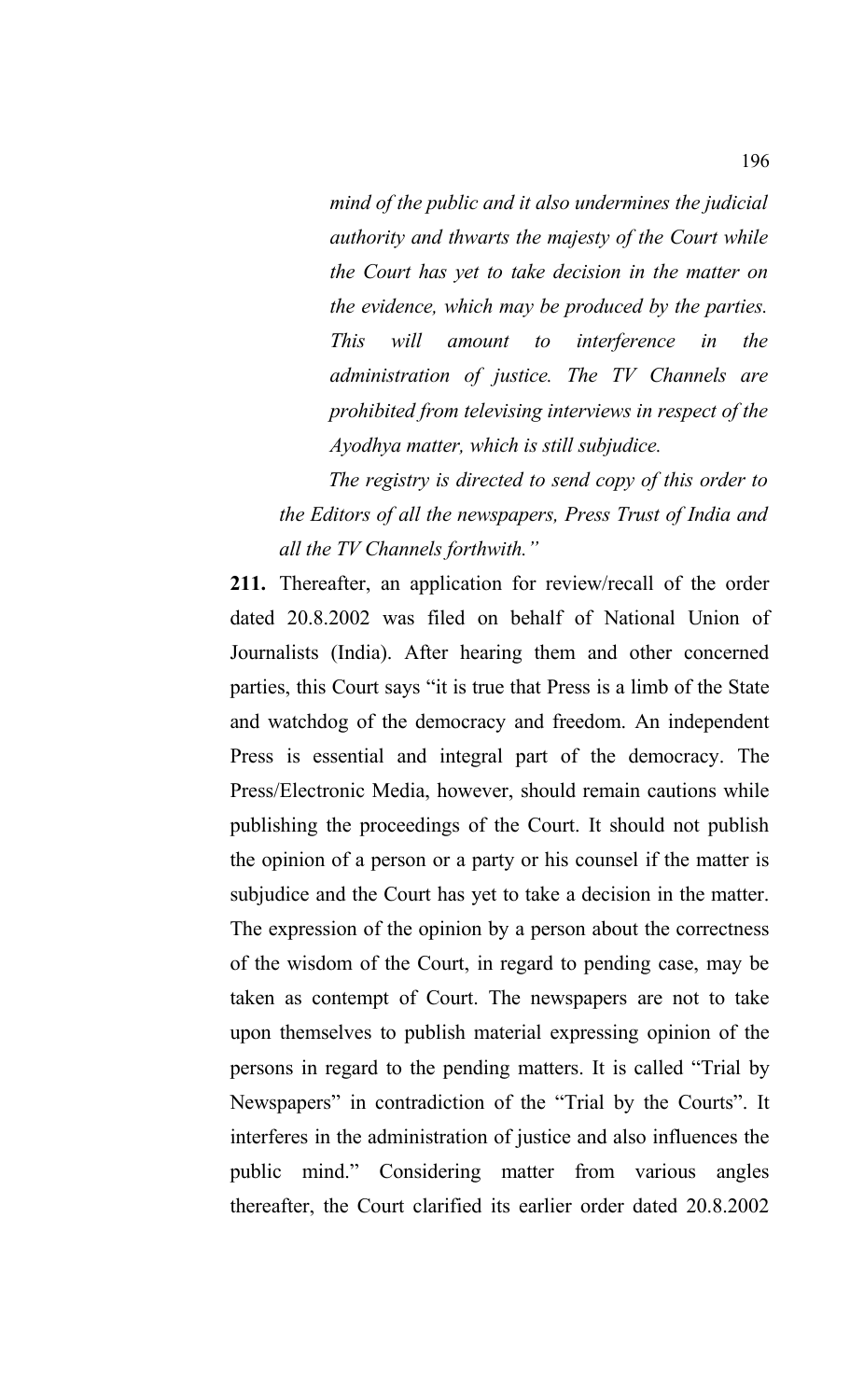vide order dated 21.02.2003 and issued following directions:

- *"1. The Press/Electronic Media is entitled to publish a fair and accurate report of the proceedings of the Court.*
- *2. The report about an order should be made after obtaining the true copy of the order and the headnote of the reporting should not be misleading.*
- *3. The Press/Electronic Media should not publish any article on any matter, which is pending before the Court for adjudication.*
- *4. The statement of witness be not reproduced as his statement is to be scrutinized and assessed by the Court. The Press can report as to which person appeared in Court as a witness.*
- *5. The Electronic Media should not interview any person in regard to the merit of the case.*
- *6. It should not express its opinion in editorial notes or express opinion of any person including any party or his counsel."*

## **Excavation of the Site by Archaeological Survey of India**

## **Excavation Report of Archaeological Survey of India and objections thereon :**

**212.** On 1.8.2002, this Court referring to Issues No. 1(b) (Suit-4), 14 (Suit-5) and the Reference made to the Hon'ble Supreme Court by the President of India, noticed that one of the basic issue engaging attention of the Court in these suits is "whether there was a Hindu temple or any Hindu religious structure existed or the alleged Babari masjid was constructed after demolishing temple at the site in dispute." Considering the observations of Sri D. Dhaneshwar Mandal, Archaeologist in his Book "Ayodhya-Archaeology After Demolition" that sufficient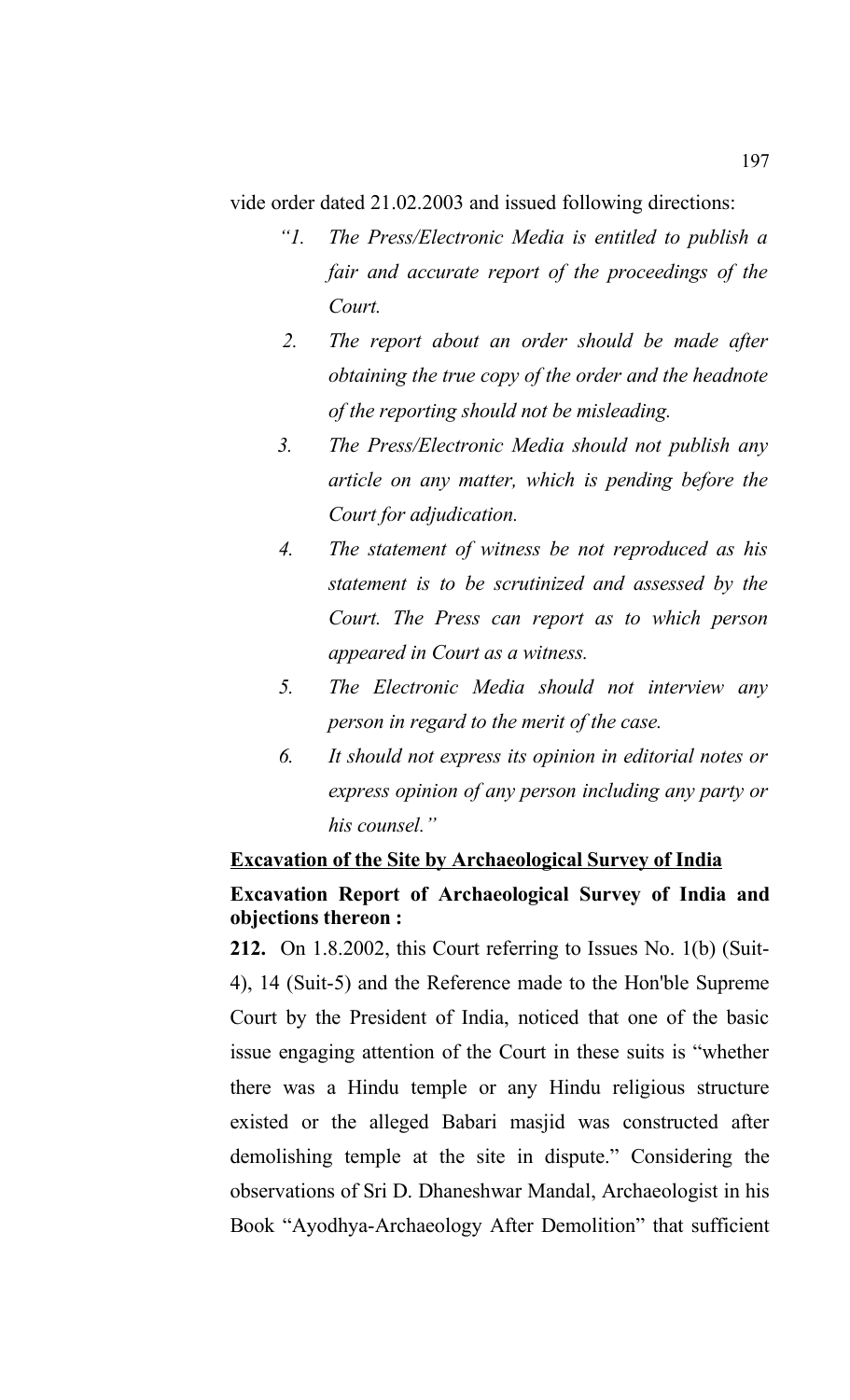archaeological material is available regarding temple-mosque issue prompting need for further excavation at Ayodhya, this Court required the parties to give their views/suggestions, why the disputed land be not allowed to be excavated by Archaeological Survey of India (hereinafter referred to as 'ASI'). Further, till decision in this respect, the Court directed ASI to get the disputed site surveyed by Ground Penetrating Radar or Geo-Radiology (hereinafter referred to as 'GPR') and obtain report.

**213.** Almost all the parties, namely plaintiffs, defendants no. 2, 3, 4, 20 and 22 (Suit-4) and State Government filed their objections in one or the other manner. However, except defendant no. 2, others did not raise any specific objection regarding survey of the disputed site by GPR. Sri Jilani, learned counsel for plaintiffs in Suit-4 in fact made a statement before the Court that he has no objection on G.P.R. survey of the disputed site.

**214.** The objections were considered and decided by Court's order dated 23.10.2002. The relevant extract thereof is as under :

*"Having heard the learned counsel for the parties, we are of the opinion that we should get a report in regard to foundations, if any, of any structure at the site in question. One of the issues in the suit is whether there was any Hindu temple or any Hindu religious structure existed and the alleged Babri Masjid was constructed after demolishing such temple/structure at the site in question.*

*The nature of super structure to a great extent is related to the foundations. In 'History of Mughal Architecture' Vol. I, filed as paper no. 197C-2/1 to 197C-2/8, Shri R. Nath has expressed the view that the*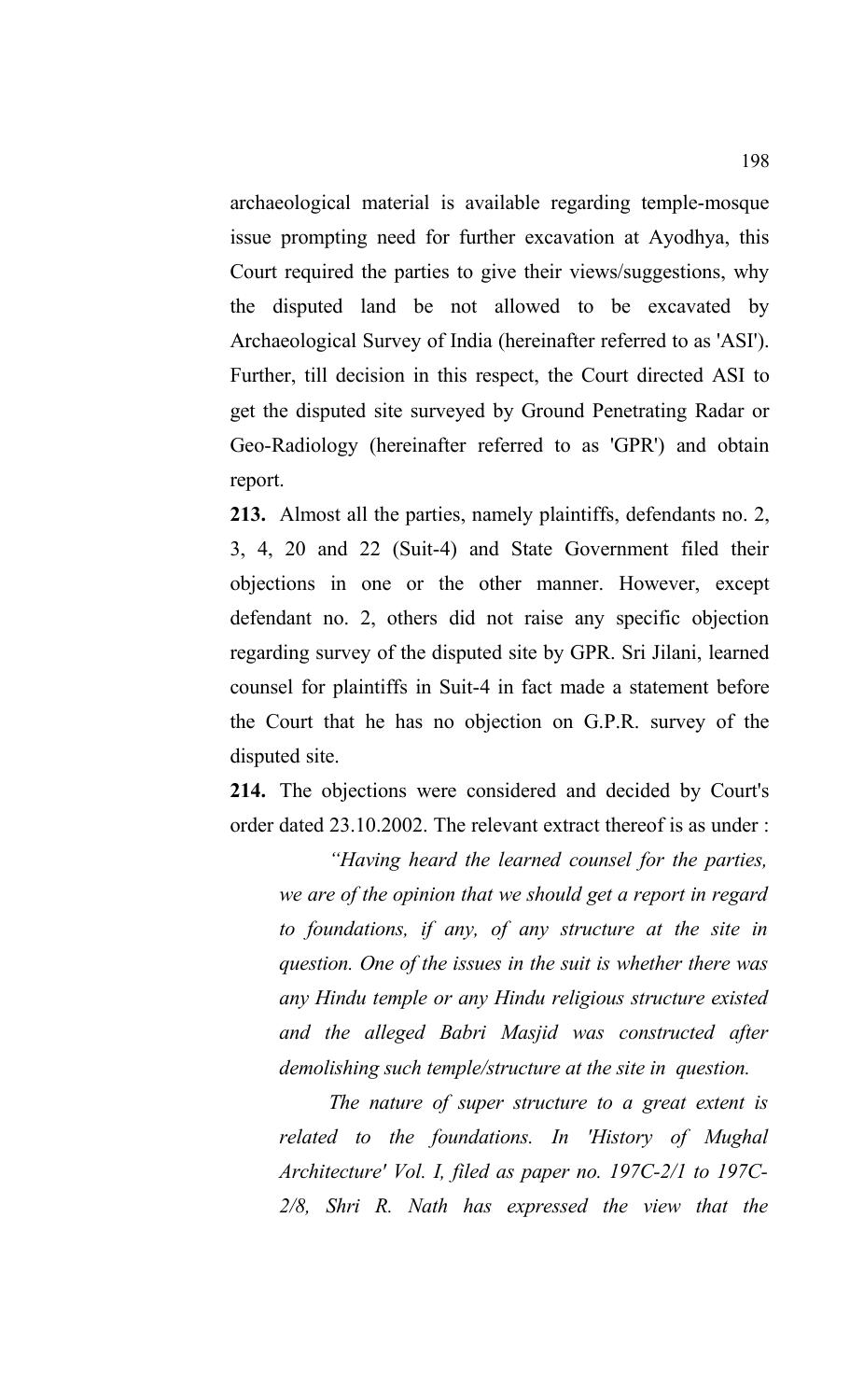*Muhammadans have no written text as to the construction of their sacred mosques, but, on the other hand, the Hindu temples are constructed on the principles for the construction of temple detailed in various text books. The view expressed by him is as follows:-*

*"It is surprising that though they built large and magnificent mosques in Syria, Iraq, Iran, Turkey, Egypt and Spain, the Muhammedans have no written text as to the construction of their sacred architecture. Except the universal law that the congregation would face the Ka'ba (in Mecca) in accordance with the Quranic injunction and the Qiblah would mark its direction, there are no prescribed rules and absolutely no norms for its making. The Hindus, on the other hand, were very particular in this matter. The 'sastra' (theory) closely followed the standardised form of 'prayoga' (practice) in India and they laid down principles for the construction of temple (prasada) in minutest details, in numerous types and varieties, from the Gupta age to the beginning of the Mughal period. Iconography similarly dealt with the subject of image-making in exhaustive details. Such grand treatises as the Brhat-Samhita, Sukra-Niti-Sara, Hayasirasa Pancharatra, Agni-Purana, Visnu-Dharmottara-Purana, Kasyapa Silpa, Mayamatam, Manasollasa, Manasara, Samarangana-Sutradhara, Aparajita-Prchchha, Silpa-Ratnam, Visvakarma-Prakasa, Pramana-Manjari, Vastu-Sara-Prakarana, Prasada-*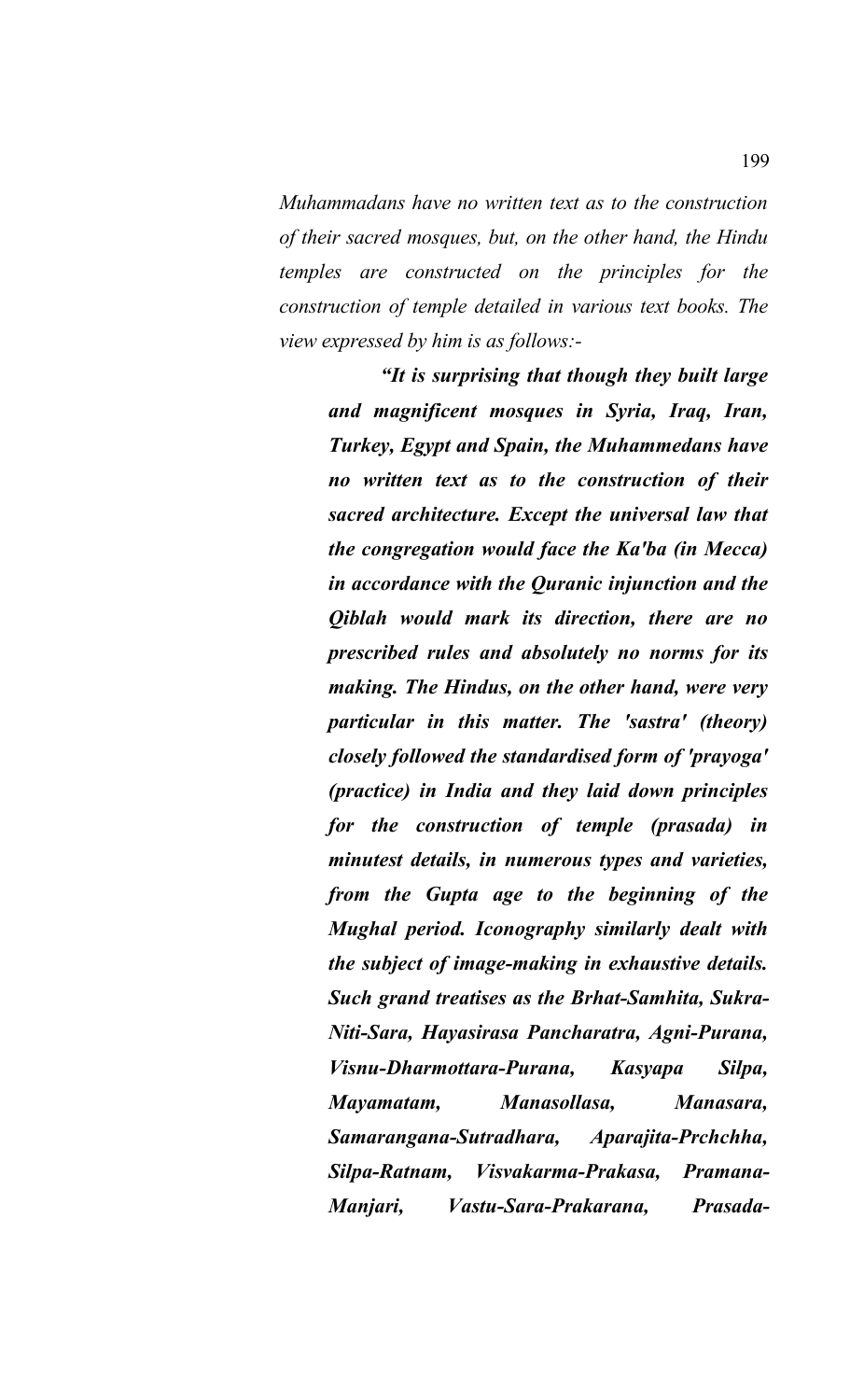*Mandana and some 15th century texts on Silpa (combining all the applied fine arts, viz. Architecture, sculpture, iconography, iconometry and painting) are available to us."*

*If any foundations is existing of any construction, it may throw light as to whether any structure existed and if so what would have been the possible structure at that time.* 

*The plaintiffs of O.O.S. No. 5 of 1989 have themselves relied upon archaeological evidence that the Court may draw an inference whether that temple existed on the site. The archaeological evidence, according to the plaintiffs of O.O.S. No.5 of 1989, relates to three places:*

*i. The excavation in the area located in close proximity to the southern wall of the alleged mosque. It is alleged that two trenches were laid and pillar bases were found;*

*ii. Two trenches were laid at the back side of the alleged mosque on the western side;*

*iii. Two pits located at a distance of about 8.80 meters south to the alleged mosque. The discovery was alleged to be made during the land levelling operation and from there big hoard of stone sculptures were found and some structural remains were also located at a distance of roughly 9 meters south-east to the alleged mosque.* 

*The plaintiffs of O.O.S. No. 4 of 1989 have led evidence to prove that these excavations do not prove that any temple existed on the site in question. We are not going to assess the evidence at this stage regarding rival*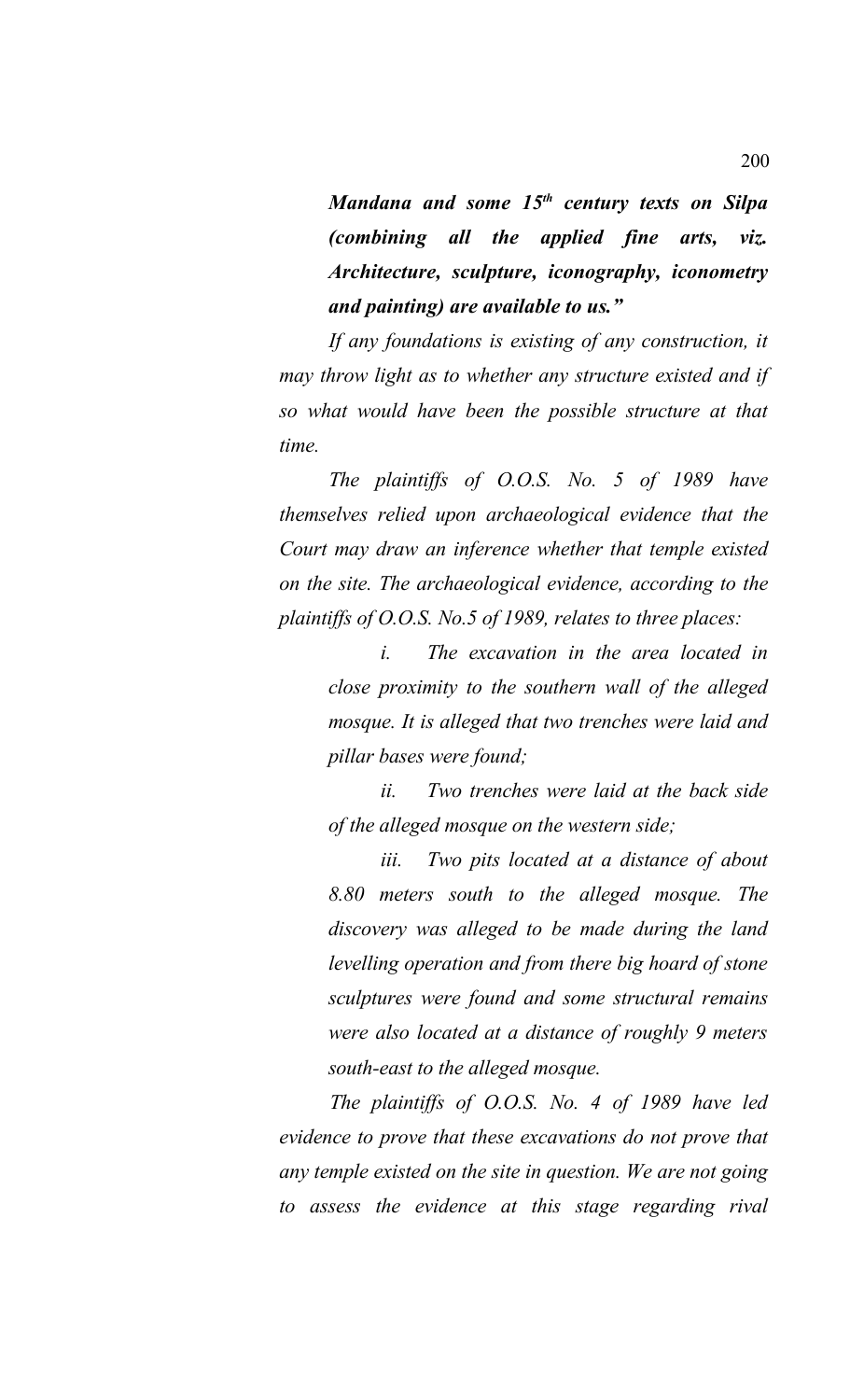*contentions of the parties and evidence led by them on the record. It is, however, clear that none of the above excavations were made on the disputed site. The excavation of the site in question would have been more relevant to one of the issues involved in the suit. We have passed the order asking the parties to give their suggestions in regard to excavation at the disputed site and till any excavation is done, without disturbing the nature of the land, we directed that the area in question can be surveyed by Ground Penetrating Radar or Geo-Radiology system which is now a developed science and can trace out the foundation without disturbing the nature of the land.* 

*By adopting Ground-Penetrating Radar/Geo-Radiology system and also with the help of magnetometer the archaeologists can map archaeological foundations of any structure. It is also possible for them to draw a plan with enough accuracy to make out/create a case for excavation at the disputed site. The archaeologists, if they feel so, have to dig the place/site where they consider to excavate the site but they are handicapped for two reasons, first, they do not really know whether to dig the area to its hilt; and second, once they have dug, the area it is destroyed. Both these problems can be solved by adopting Ground-Penetrating Radar/ Geo-Radiological technology. In this technology of Ground-Penetrating Radar/ Geo-Radiology, magnetometer can also be used to trace out the foundations of any structure without destroying anything on the ground.* 

*The question is whether the Court has power to take this course without any of the parties requesting the Court*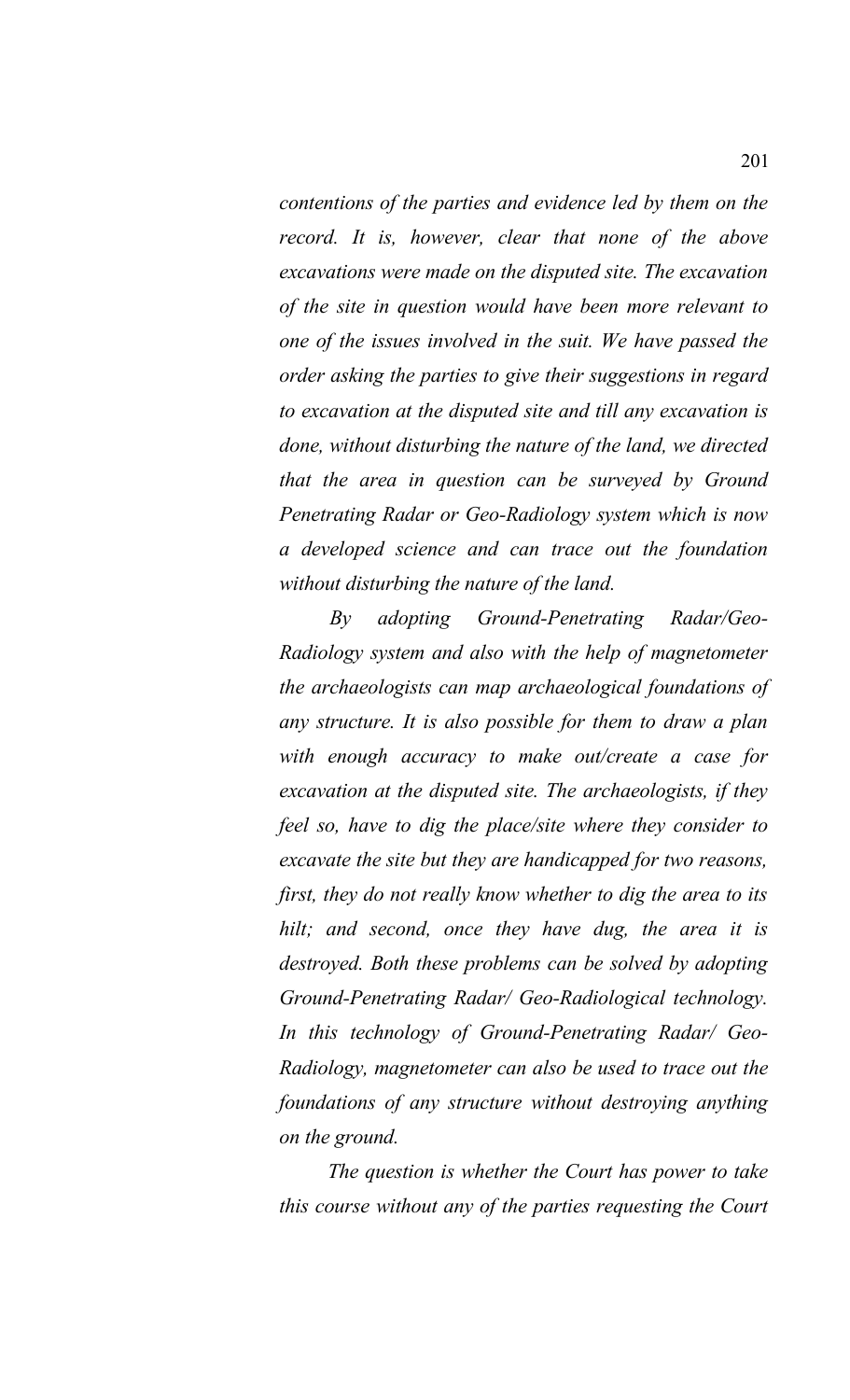*for tracing out the foundations of any structure on the disputed site. The Code of Civil Procedure itself gives power to the Court to suo motu summon any witness to record evidence, to summon any document from any person, to make local inspection or to appoint a commission for investigation, if it thinks necessary or expedient in the interest of justice.* 

*Order XVI Rule 14 of C.P.C. provides that where the Court at any time thinks it necessary to examine any person including a party to the suit and not called as a witness by a party to the suit, the Court may, of its own motion, call such person to be summoned as witness to give evidence, or to produce any document in his possession. This provision envisages that when none of the parties produce as witness, the Court has power to suo moto summon the witness if it thinks necessary or direct any person to produce any document in his possession. It clearly contemplates a situation where none of the parties desire to produce witnesses or documents, for any reason, the Court in the interest of justice can call the witness to give evidence or to produce documents in his possession. It is to find out the truth which is integral part of justice.* 

*In R.M.Seshadri Vs. G. Vasantha Pai and others, A.I.R. 1969 S.C. 692, where neither of the parties examined the witness which the Court found to have been examined, summoned such witness and his evidence was taken into account while recording the finding. The Apex Court held that the Court had power to summon him as the Court witness if it thinks that the ends of justice require or that the case before it needs that kind of evidence. The*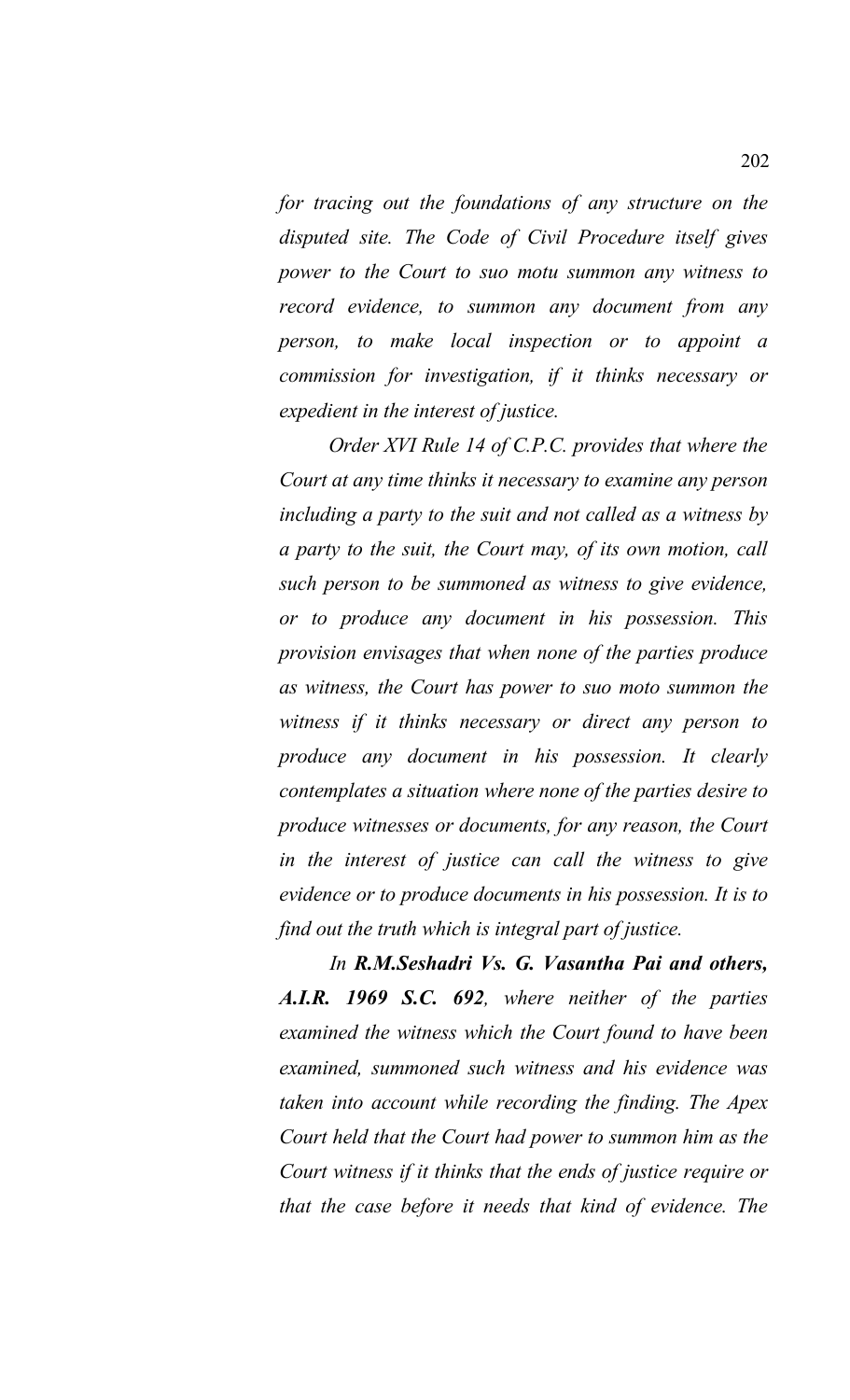*Court observed as under :* 

*"The power of a Civil Court to summon court witnesses is contained in Order XVI, Rule 14 of the Code of Civil Procedure. Now the Representation of the People Act enjoins that all the powers under the Code can be exercised and all the procedure as far as may be applicable to the trial of civil suits may be followed in the trial of election petitions. It would appear therefore that in the absence of any prohibition contained in the law, the Court has the power to summon a court witness if it thinks that the ends of justice require or that the case before it needs that kind of evidence."*

*In Shaikh Mahamad Umarsaheb Vs. Kadalaskar Hasham Karimsab and others, AIR 1970 SC 61, the Apex Court upheld the order of the Trial Judge summoning a person as a Court witness. It is, however, a matter of discretion when it is to be exercised. The Court is not obliged to summon a person as a Court witness. It is the discretion of the Court to exercise its discretion in the facts and circumstances of each case as observed in Khaje Khanavar Khadarkhan Hussain Khan Vs. Siddavanahalli Nijalingappa and another, AIR 1969 SC 1034 and Bishwanath Rai Vs. Sachhidanand Singh, A.I.R. 1971 S.C. 1949.*

*The principle laid down for obtaining the evidence by the Court suo moto can also be applied for obtaining the report through scientific investigation.* 

*The Court has further power under Order XVIII Rule 18 C.P.C. to inspect any property or thing concerning*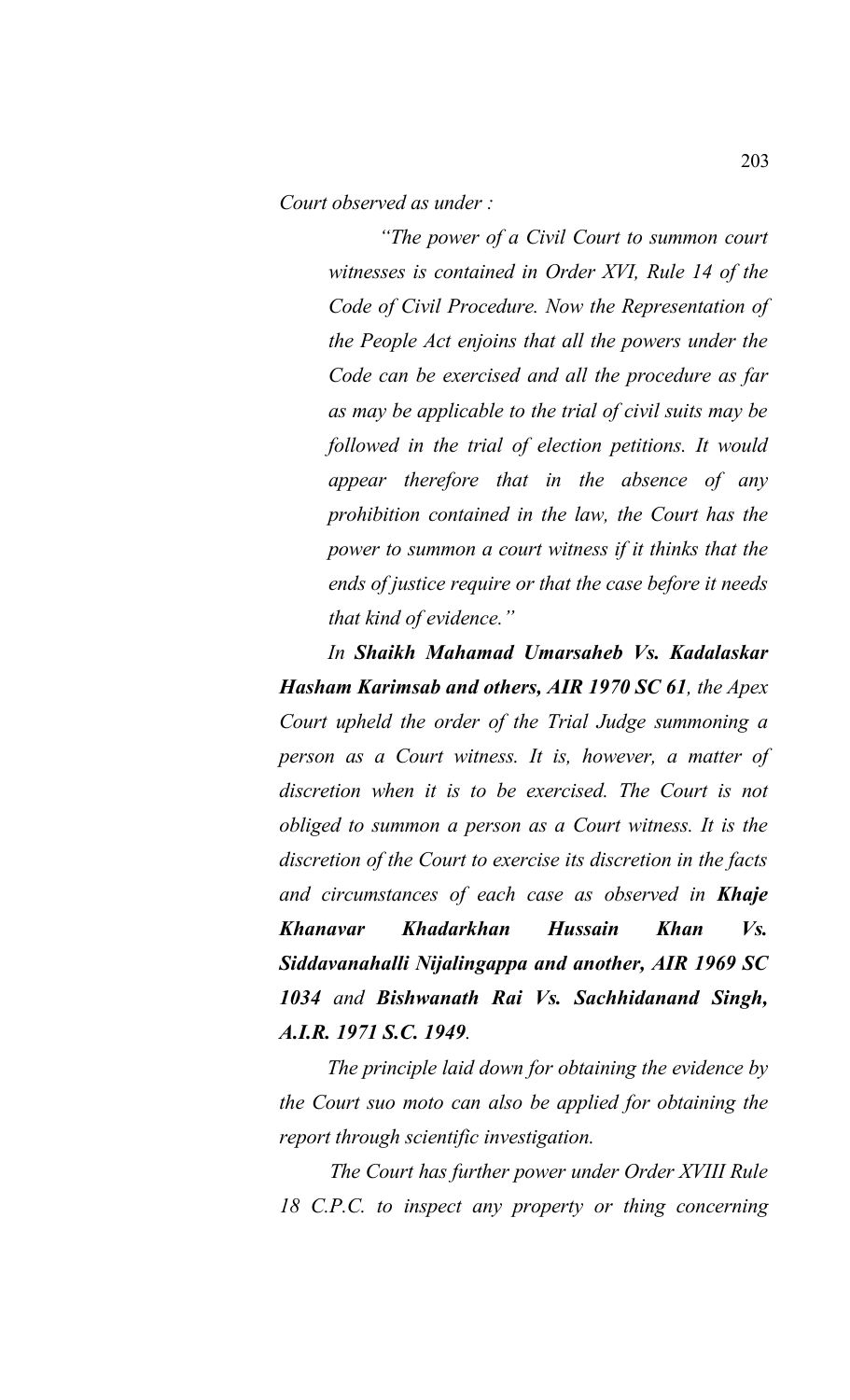*which any question may arise at any stage of the suit. It is also not dependent on any application being filed by any of the parties in this respect. It is for the satisfaction of the Court to find out the truth for which the Court takes burden of making local inspection under Order XVIII Rule 18 C.P.C.*

*The Court has further power under Section 151 C.PC. to pass any appropriate order in the interest of justice provided such power is not in conflict with what has been expressly provided in the C.P.C. or against the intention of legislation vide Ram Chand and Sons Sugar Mills Pvt. Ltd. Vs. Kanhaya Lal Bhargava and others, AIR 1966 SC 1899, where the Court struck the defence under Section 151 C.P.C. on the ground that the Court has inherent power to strike the defence of the defendant if he does not comply with the order of the Court.* 

*The Court has thus a power applying principle of Order XVI Rule 14 C.P.C. to obtain a report through the Archaeological Survey of India in respect of a matter which is one of the important issues involved in the suit. The Court has further power under Order XVIII Rule 18 C.P.C. to inspect any property or thing concerning which any question may arise at any stage of the suit. It is also not dependent of any application being filed by any of the parties in this respect. It is for the satisfaction of the Court to find out the truth for which the Court takes burden of making local inspection under Order XVIII Rule 18 C.P.C.* 

*The Court has been conferred power under Order XXVI Rule 10A CPC to issue commission for scientific investigation which reads as under :-*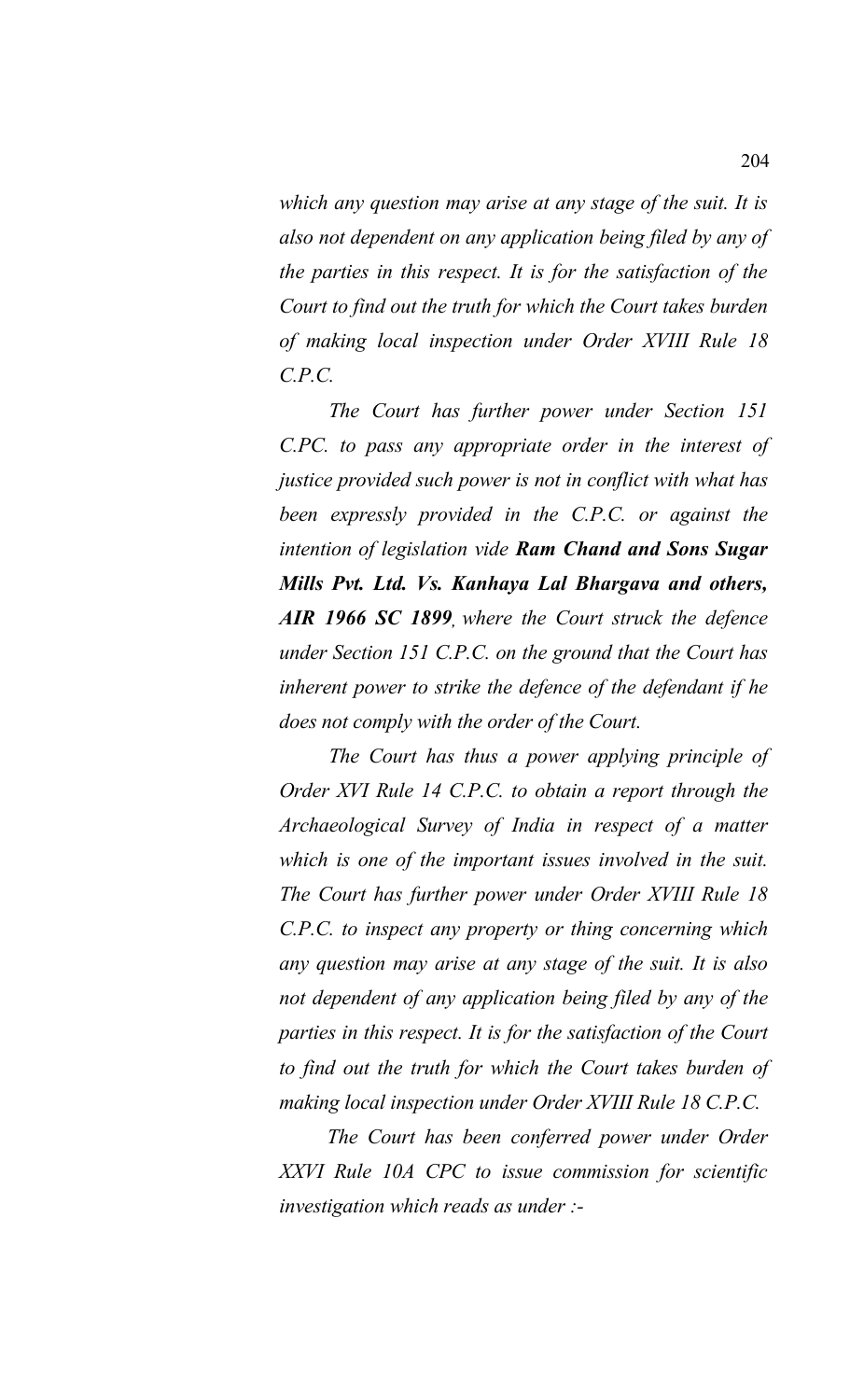*"10A. Commission for scientific investigation.-(1) Where any question arising in a suit involves any scientific investigation which cannot, in the opinion of the Court, be conveniently conducted before the Court, the Court may, if it thinks it necessary or expedient in the interests of justice so to do, issue a commission to such person as it thinks fit, directing him to inquire into such question and report thereon to the court.*

*(2) The provisions of rule 10 of this Order shall, as far as may be, apply in relation to a Commissioner appointed under this rule as they apply in relation to a Commissioner appointed under rule 9."*

*The second question is why the Court should exercise its power suo moto in the matter. The reasons are two foldfirstly, to remove any suspicion or doubt as to the facts of the case which is in dispute and secondly, to find out the truth in regard to the contentious issues raised by the parties. As noted above, the plaintiffs of O.O.S. No. 5 of 1989 have themselves relied upon the evidence in regard to excavation, levelling and trenches laid near the site of the disputed area. It would be appropriate that the matter may be thoroughly investigated to find out the truth.* 

*The third question is why the Court should exercise its power at this stage when the evidence of all the parties have not closed as yet. The plaintiffs in O.O.S. No. 4 of 1989 have closed its evidence. The plaintiffs of O.O.S. No. 5 of 1989 have examined seven witnesses by this time including Dr. S.P. Gupta, Archaeologist, as one of the witnesses, O.P.W. 8 is being examined. None of the parties*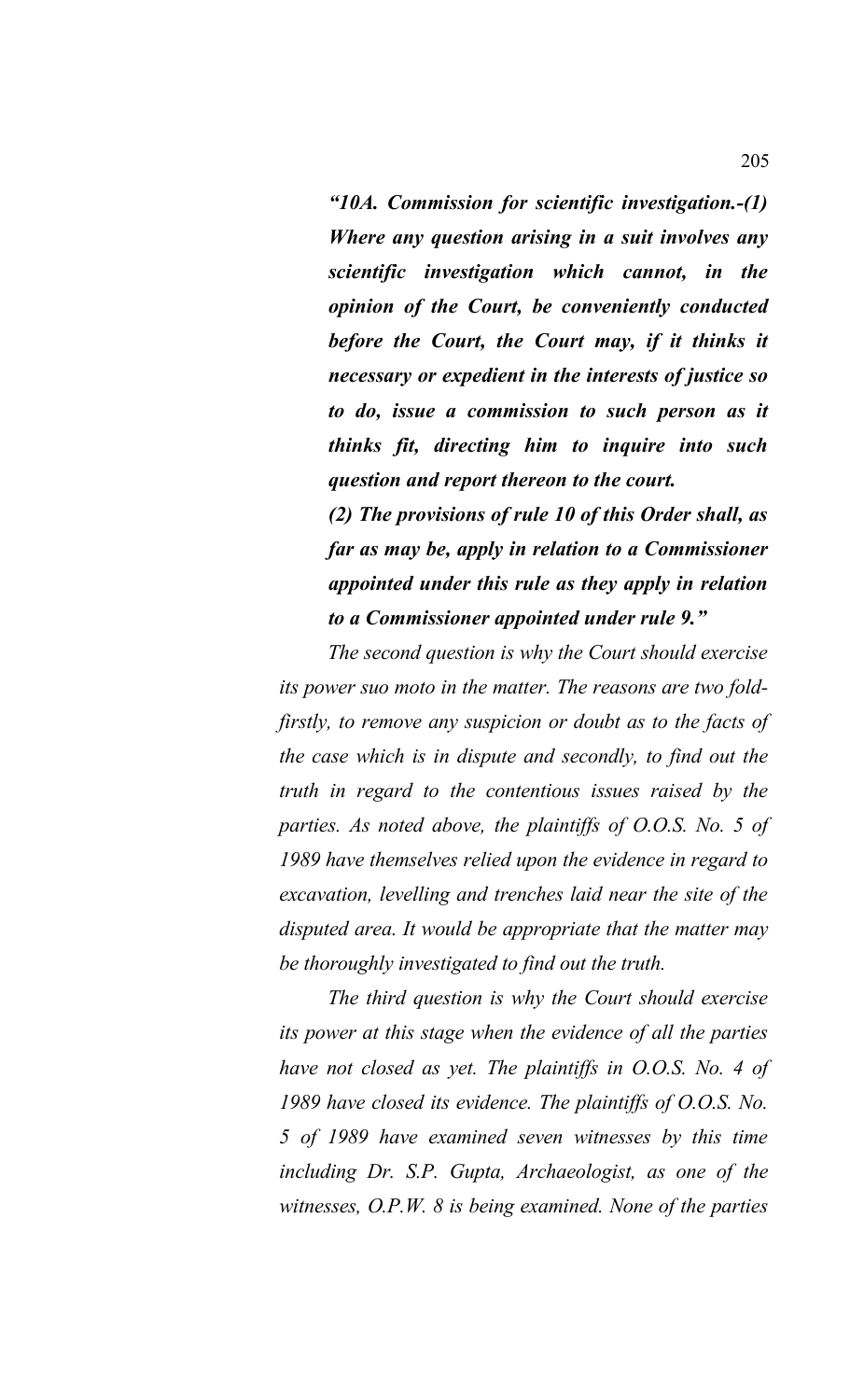*has filed application for excavation at the disputed site. It is not suggestion of the objectors that they would move an application for excavation at a later stage. In our view, this is a proper stage for obtaining the report of GPR/Geo-Radiology without disturbing the nature of the land which will throw light in the matter.* 

*Lastly, it is contended that the report, if obtained, may not be very accurate and the exercise will be futile. It is an assumption by the objectors. The Survey through GPR/Geo-Radiology is a scientific investigation. It is after the report is submitted, the Court can examine such report. This objection at the present moment is unfounded.* 

*In view of the above, we do not find any substance in the objections raised by learned counsel appearing for defendant no. 2 and defendant no. 22 in O.O.S. No. 4 of 1989.*

*As regards clarification sought for surveying the area, we clarify that the area in question will be surveyed by the agency as under :-*

*1. The area shown in the report of the Commissioner submitted in Suit No.2 of 1950 (O.O.S. No. 1 of 1989) covering an area of approximately 100 x 100 shown in the map plan no. 1 referred to by letters A,B,C,D,E,F and thereafter northern portion up to the end of the raised platform and further to the west, south and east to the said site to the extent of 40 feet so that the position may be clarified regarding excavation alleged to have already been done earlier,*

*2. The agency conducting GPR/Geo-Radiological test shall not disturb any area where the idol of Shri Ram*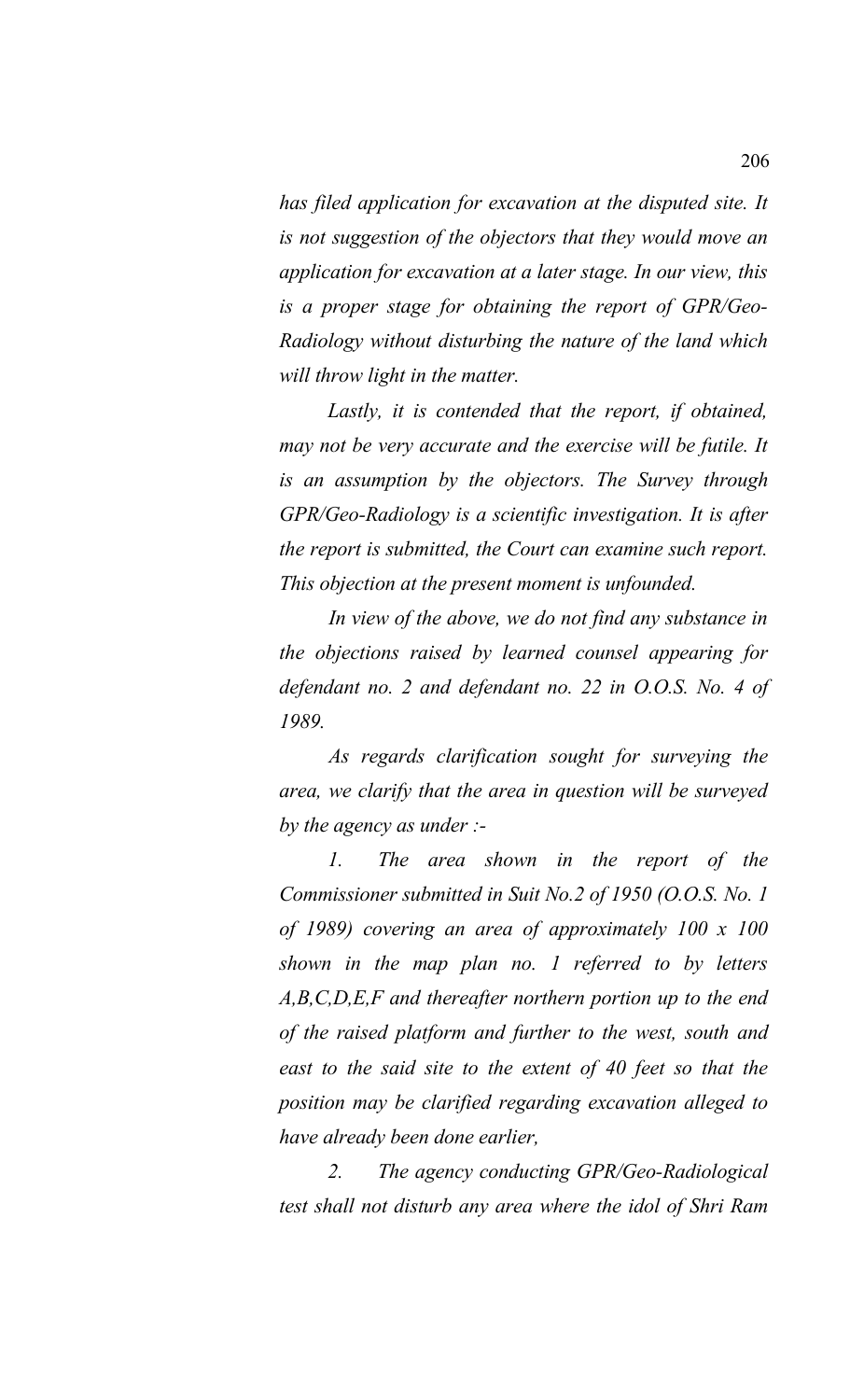*Lala has been installed and approximately 10 feet around it.*

*The objections in regard to GPR/Geo-Radiology are disposed of accordingly."*

**215.** ASI initially showed its reluctance in getting the survey of the disputed area done by GPR and submitted that no agency in the Country was found competent to undertake the said work. Sufficient time was consumed by various applications filed before this Court and their disposal on GPR survey. Ultimately, by order dated 26.11.2002, the Court permitted M/s Tojo Vikas International (Pvt.) Ltd. (hereinafter referred to as 'Tozo') to visit the site and submit report by 12.12.2002. M/s Tozo submitted a site inspection report after visiting the site in question on 9.12.2002. It was considered on 13.12.2002 and then the Court directed M/s Tozo to undertake the project of GPR survey at the disputed site as early as possible but latest by first of January, 2003 and complete the work and submit report by 26.1.2003. M/s Tozo constituted a team consisting of (1) Mr. Manoj Kumar, Deputy General Manager and Team Leader, (2) Mr. Sudhir Chauhan, Senior Geophysicist, (3) Mr. Shakti Singh Mittal, Geophysicist, (4) Mr. S.A.H. Jaffari, Senior Land Surveyor and (5) Mr. Vobhor Mittal, Land Surveyor. The aforesaid team was assisted by Mr. Claude Robillard from Canada, an expert in the work of survey interpretation etc. The survey report was submitted by M/s Tozo ultimately through ASI on 17.2.2003 reporting its conclusions as under:

*1. In General terms, the main georadar features detected by the present survey are "anomaly alignments" across the main platform, north and south of the Sanctum Sanctorum extending to the Ram Chabutra area, the high*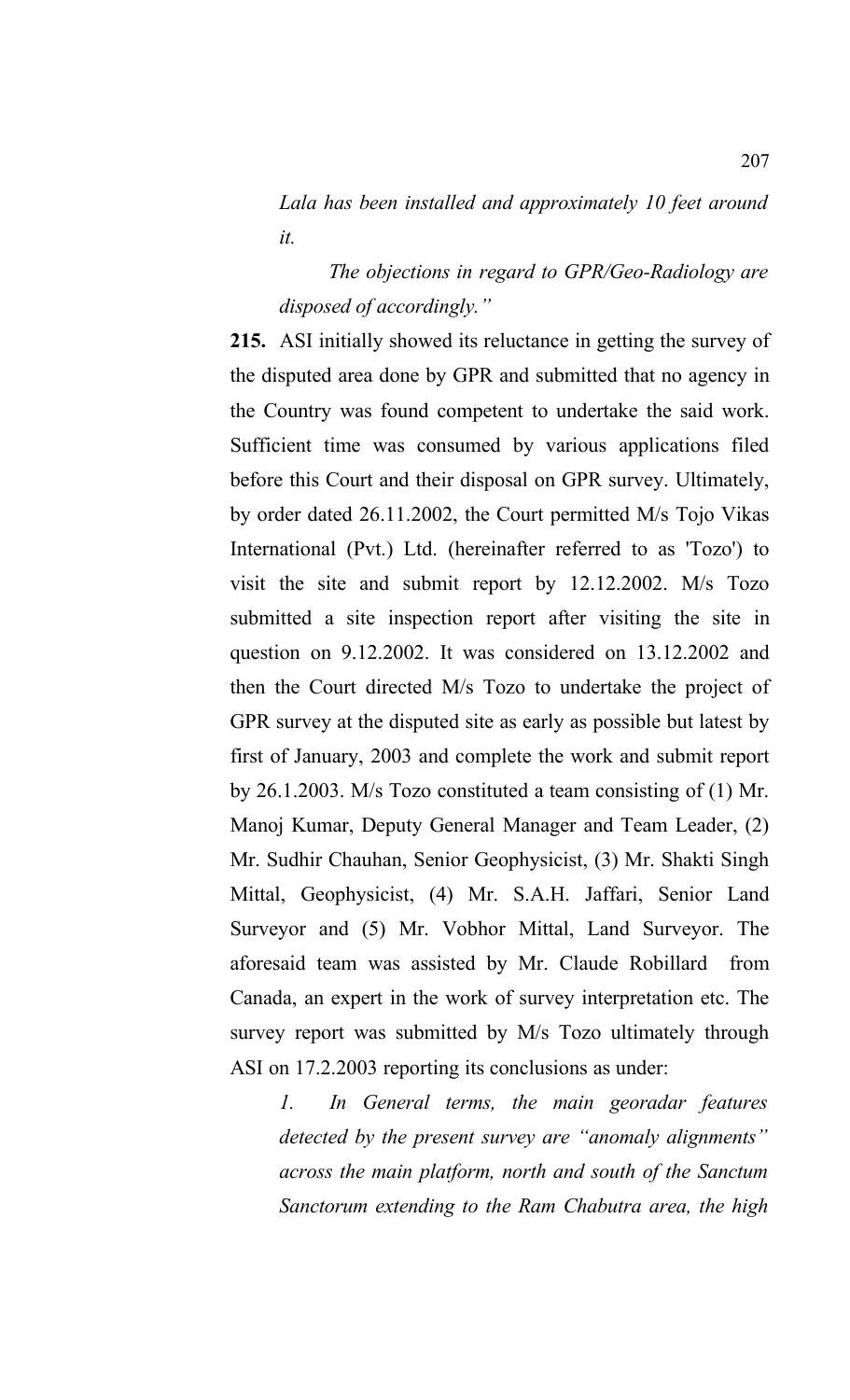*amplitude "ringy sequence" towards the south, and the mound structures to the east.* 

*2. In their cross-section appearance and the areal pattern, the "anomaly alignments" may correspond to a wall foundation of some sort. In the Rama Chabutra area, the crossing patterns of those alignments and the different stratigraphic units from where they ((emerge)) suggest that they belong to successive construction periods rather than being contemporary to one another. As mentioned earlier, similar indications of successive structures are shown in other areas of the site such as shown on the example radar cross section 2 (Annex D).* 

*3. The (ringy and high amplitude)) sequence in the southern portion of the Ram Chabutra area extends across the fences to the east to the main platform area to cover a rather large area. This sequence may be indicative of a flooring structure of some sort, possibly stone slabs if its origin is ancient.* 

*4. A third type of buried structures covers the entire eastern boundary of the site. It consists of buried mound structures with some internal texture or structure indicative of collapsed material. Similar types of anomalies have been detected to the southwest area just before the terrain slopes down.* 

*5. Many small discrete anomalies have been detected at various depths- from 0.5 to 5.5 meters. Some of those anomalies appear to line up in some directions but could not be detected on some survey lines between them. As such they have been referred to "discontinuous alignment" on the geophysical interpretation map of Annex A. They may*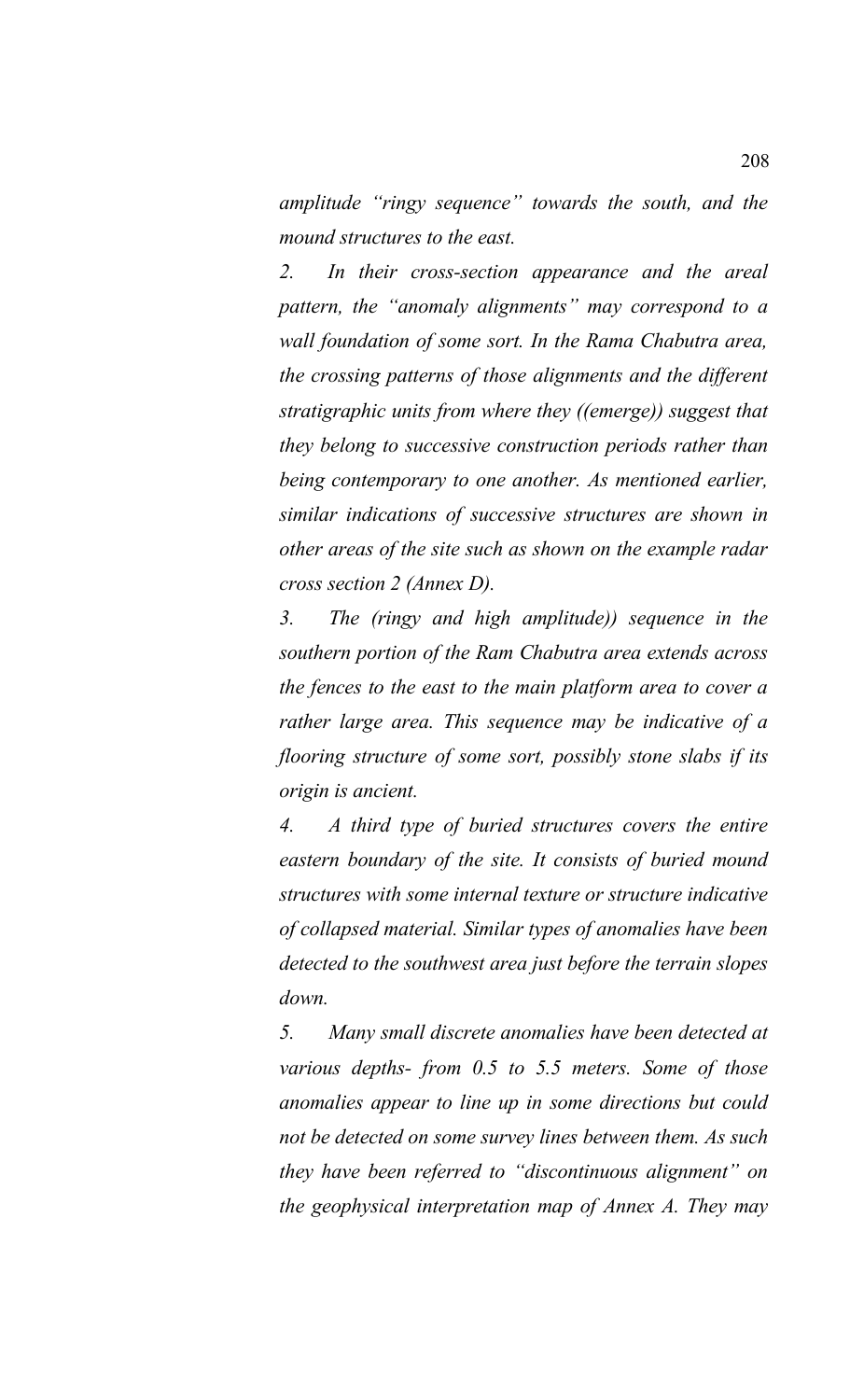*correspond to pillars alignment, broken up sections of wall foundations or fortuitous patters of independent objects of natural features.* 

*6. In the zones of reworked material or rubbles indicated on the map, little penetration was achieved as the signal was severely scattered in those units. It is possible that some of the trends or alignments stopping in those zones actually also extend further.* 

*7. In the slope area to the west, which is undulating, filled with rubbles and steeply dipping, only small anomalies were detected at relatively shallow depths. They appear to line up somewhat as indicated on the map; however, the wider line spacing and the poor data quality, on account of ground conditions in this area, due to bad coupling of the antenna with the ground, makes this interpretation difficult. This area as explained earlier is a debris zone where heterogeneous material was apparently dumped from the upper platform and the origin of those detected anomalies could also be debris.* 

*8. We are also showing some indications on the map relative to the radar signal that are most probably related to geological factors such as dipping layers, recent fill sequence and zones of higher soil conductivity. They are part of the geophysical interpretation.* 

*9. In conclusion, the GPR survey reflects in general a variety of anomalies ranging from 0.5 to 5.5 meters in depth that could be associated with ancient and contemporaneous structures such as pillars, foundations walls slab flooring, extending over a large portion of the site. However, the exact nature of those anomalies has to*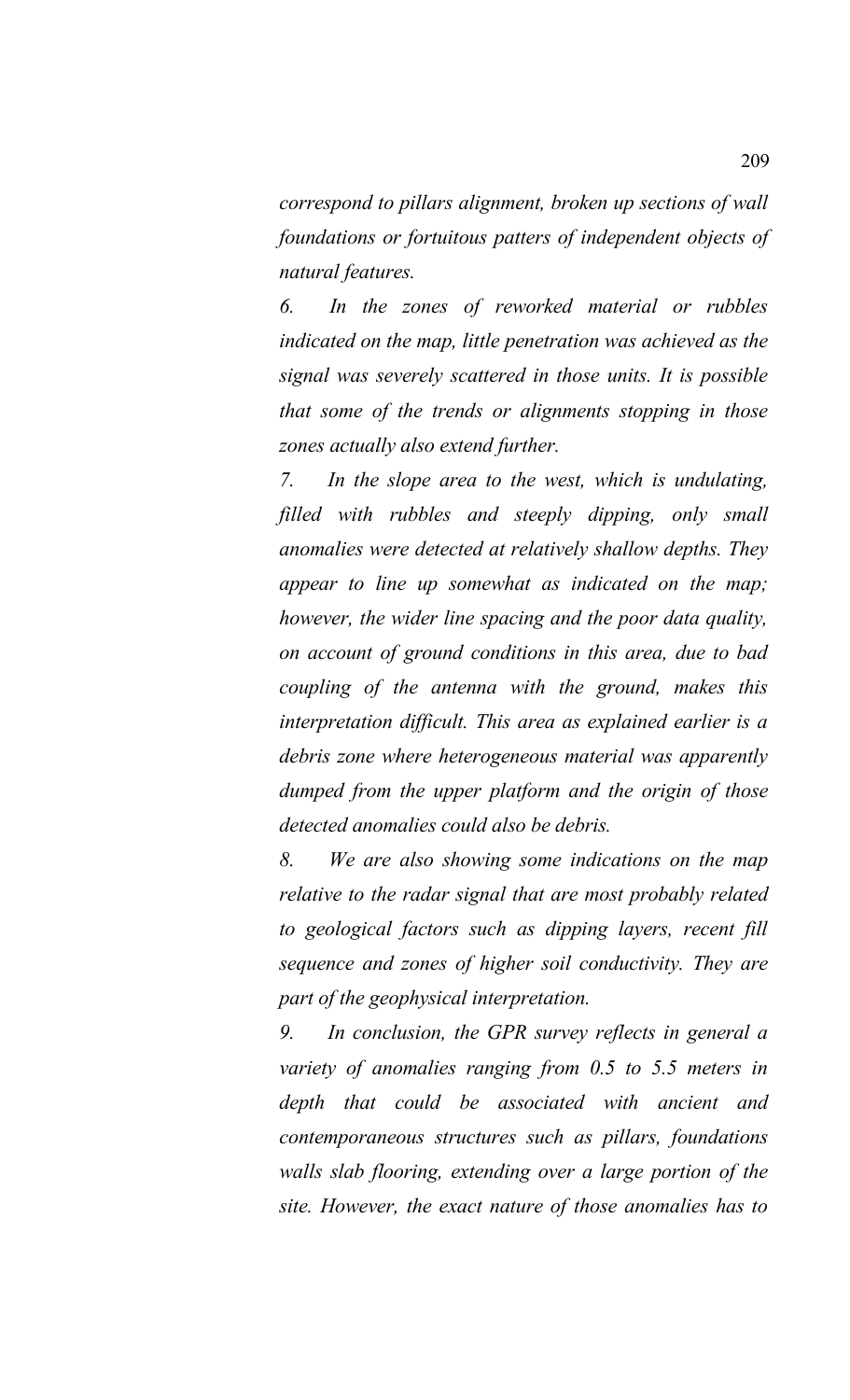*be confirmed by systematic ground truthing, such as provided by the archeological trenching.*

**216.** The said report was considered by the Court after permitting parties to file their objections and the same were disposed of by order dated 5.3.2003 directing ASI to go ahead with the excavation of the disputed site. The relevant extract of the order is as under :

*"Considering the entire facts and circumstances, the Archaeological Survey of India is directed to get the disputed site excavated as under:-*

*(1) The area shown in the report of the Commissioner submitted in Suit No. 2 of 1950 (O.O.S. No. 1 of 1989) covering an area of approximately 100x100 shown in the map plan no. 1 referred to by letters A, B, C, D, E, F and thereafter northern portion up to the end of the raised platform and further to the west, south and east to the said site to the extent of 50 feet.* 

*(2) If it is necessary to excavate towards north or any area more than 50 feet to the disputed area, it can do so to find out the true position as regards to any foundation.*

*(3) It is made clear that the Archaeologists (Excavators) shall not disturb any area where the idol of Shri Ram Lala is existing and approximately 10 feet around it and they shall not affect the worship of Shri Ram Lala and thus, status quo as regards His Puja and worshippers' right of Darshan shall be maintained."*

*(4) The excavation shall be done by Excavation Branch concerned specialized in excavation work*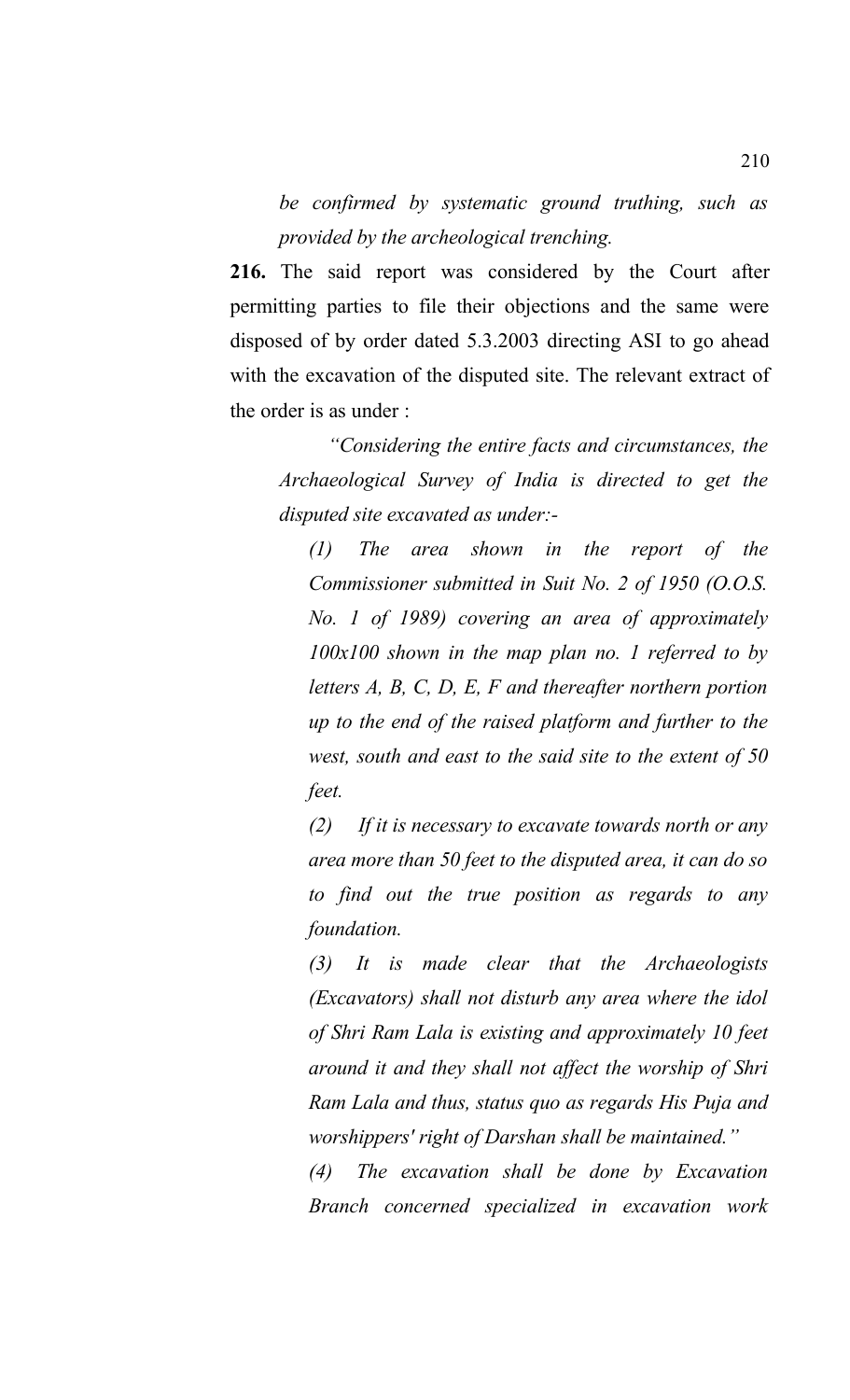*within a period of one month from today. If they are engaged in other work it shall be suspended till the excavation in question is complete. If any additional staff is required the Archaeological Survey of India and Central Government shall provide it.*

*(5) Tojo-Vikas International (Pvt.) Limited which has surveyed the site in question by GPR etc. shall assist the excavators by providing technical assistance at the time of excavation.* 

*(6) The work will commence within one week from today. The report will be submitted within one week from the date of completion of the excavation.* 

*(7) The Archaeological Survey of India shall intimate the date of the commencement of the work to the Officer on Special Dutuy, Ram Janma Bhumi-Babri Masjid. On receiving such information he shall intimate the date to the parties who can watch the excavation work.*

*(8) Learned counsel for the parties can also appoint nominee including Archaeologist to watch the excavation work. It is made clear that only one nominee of each contesting party at one time shall be entitled to remain present.*

*Put up on 24th March 2003 by which date the Archaeological Survey of India shall intimate to the Court of the progress made by it in regard to excavation."*

**217.** The Director General, ASI constituted a 14 members team consisting of the following :

- 1. Dr. B.R. Mani, Suptdg. Archaeologist
- 2. Shri C.B. Mishra, Dy. Suptdg. Archaeologist
- 3. Shri A.A. Hashmi, Astt. Archaeologist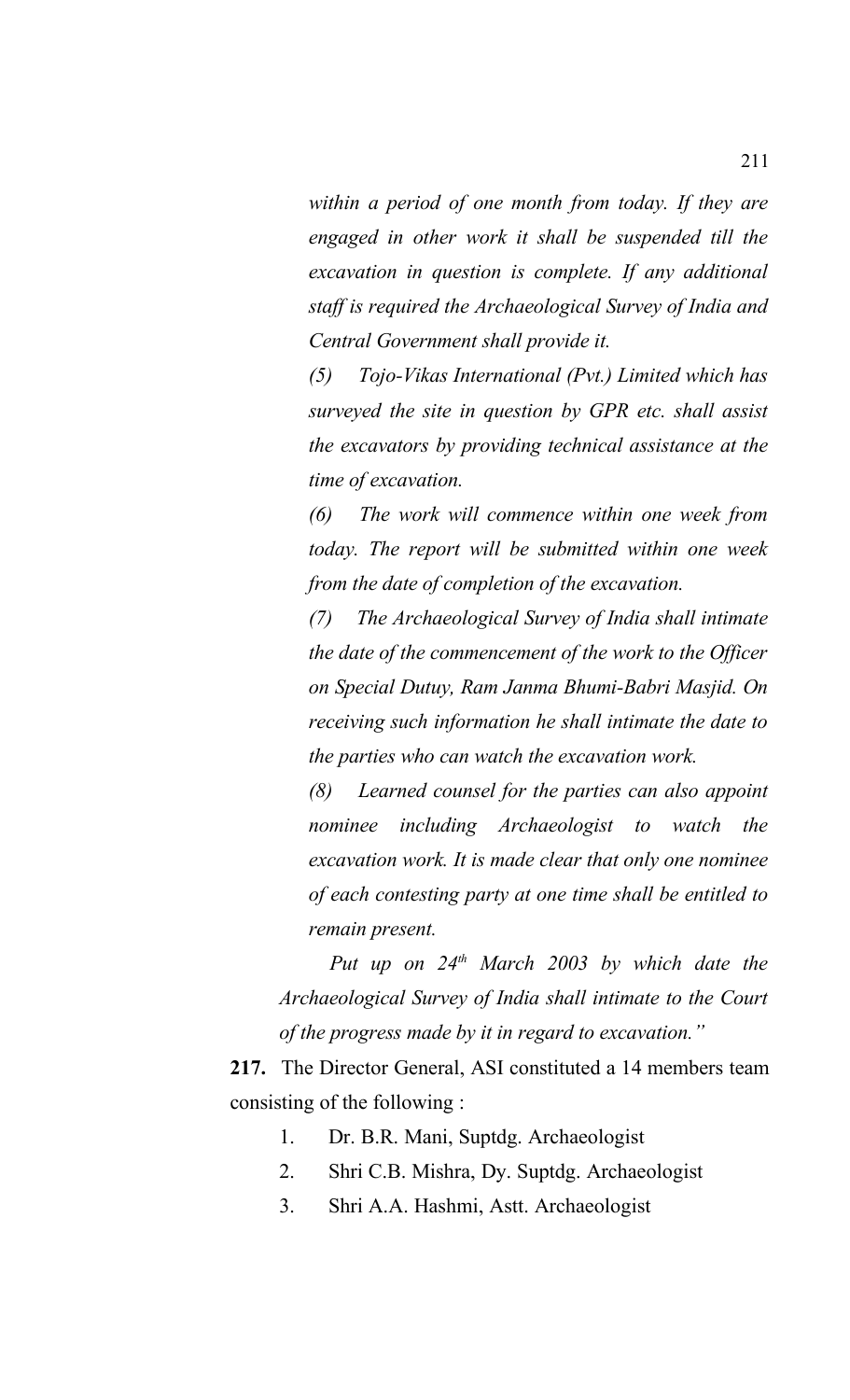- 4. Shri D.K. Singh, Asstt. Archaeologist
- 5. Shri N.C. Prakash, Asstt. Archaeologist
- 6. Shri Samir Dewan, Astt. Archaeologist
- 7. Shri Prabash Sahu, Astt. Archaeologist
- 8. Shri Bhuwan Vikram, Asstt. Archaeologist
- 9. Shri S.K. Gulrande, Photographer
- 10. Shri S.M. Khairkar, Photographer
- 11. Shri Teja Singh, Photographer
- 12. Shri H.R. Barapatare, Senior Artist
- 13. Shri R.G. Kasbi, Draftsman
- 14. Shri R.G. Nangulwar, Surveyor

**218.** He also directed for engagement of 80 local labourers to help the excavation team in the field work. The ASI team reached Ayodhya in the night of 10.3.2003, carried out its general survey of the site and lay out of the trenches on 11.3.2003.

**219.** On the application of the counsels for the parties, this Court gave certain more direction on 11.3.2003 so that excavation by ASI would proceed keeping intact the confidence of the parties in the above proceeding etc. The directions are :

*"1. The general survey of the site and layout of the trenches if already done shall be done again in presence of the contesting parties or their counsel or nominees.*

- *2. It should commence from 12.03.2003 at 10.00 a.m.*
- *3. The excavation work should be done from 10.00 a.m.*

*4. List containing names and addresses of all persons including labourers engaged in excavation process be submitted to the Hon'ble Court for record.* 

*5. Names of the equipments and tools likely to be used in excavation work may also be submitted.*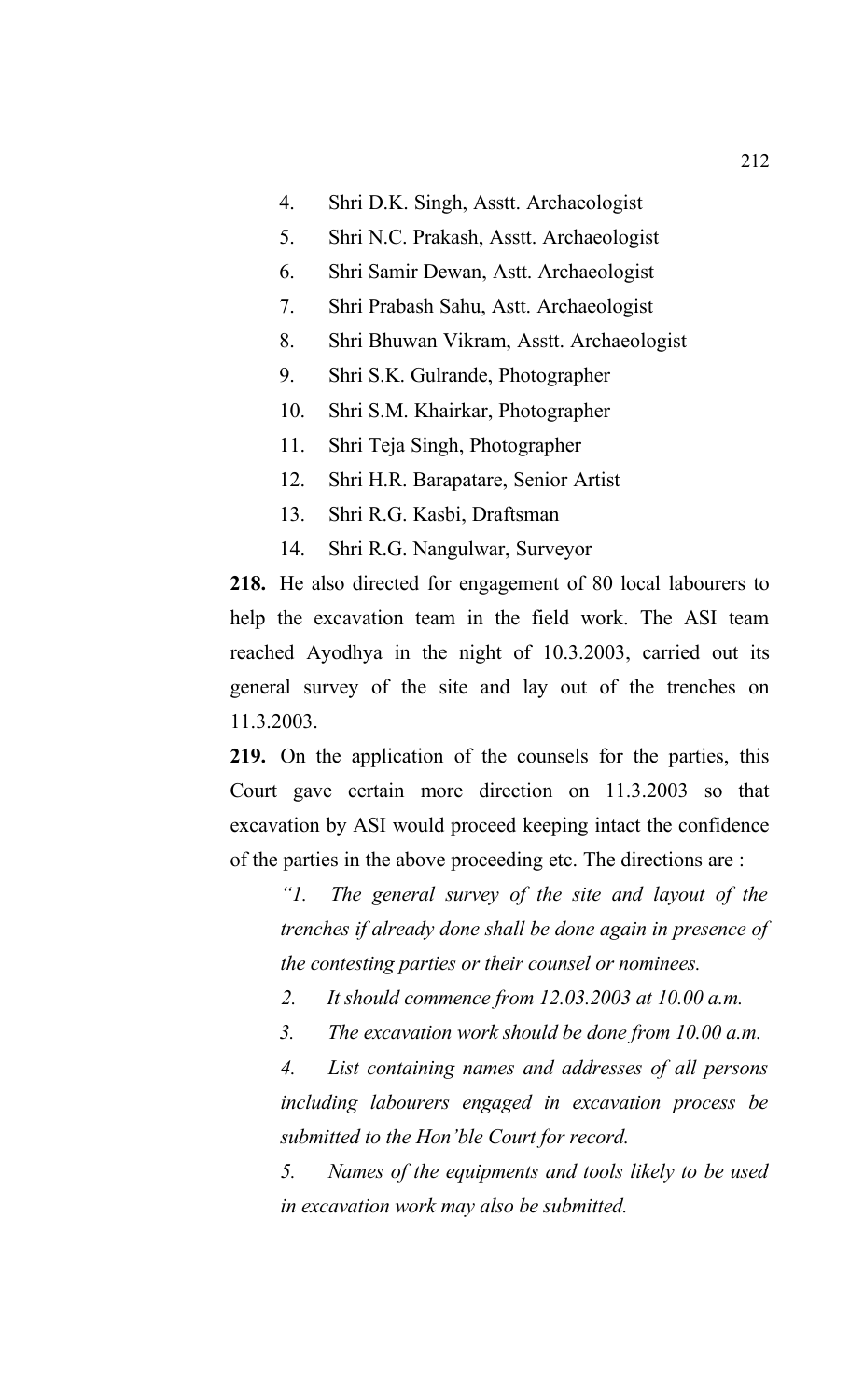*6. Videography if being done may be kept in tact and under sealed cover.* 

*7. Materials likely to be recovered may also be kept in sealed cover/bundles and may be preserved in some near by located building under lock and seal.*

*8. The Authorised person/Director A.S.I./Team Leader A.S.I. Excavation Team, Ayodhya should submit periodical progress report of the work to the Hon'ble Court and they should not make any briefing/disclosure to the media.* 

*9. Transparency should be maintained."*

**220.** In compliance of the above directions, Director General, ASI submitted list of its officials engaged in the excavation branch (located at Delhi and Patna, i.e. the Northern Region) vide its letter dated 13.3.2003. Along with letter dated 20.3.2003, he supplied a list of 14 member team as well as the labourers engaged in the excavation work and the equipments likely to be used therein.

**221.** A brief note on the excavation work carried out from 12.3.2003 to 16.3.2003, prepared by Sri R.C. Mishra, Addl. Director General on 20.3.2003, was also submitted showing that the actual excavation started in the first half of 12.3.2003 itself. The note contained the following information :

*"As per the court directives, the excavation was started in the area indicated in the report of the Commissioner submitted in Suit No. 2 of 1950 (O.O.S.No. 1 of 1989) shown in the map plan no. 1 and referred to by letters A, B, C, D, E, F. The excavation methodology consists of laying out square trenches measuring 4 X 4 m each in the entire area which are marked by numbers written on wooden pegs for reference and taking readings.*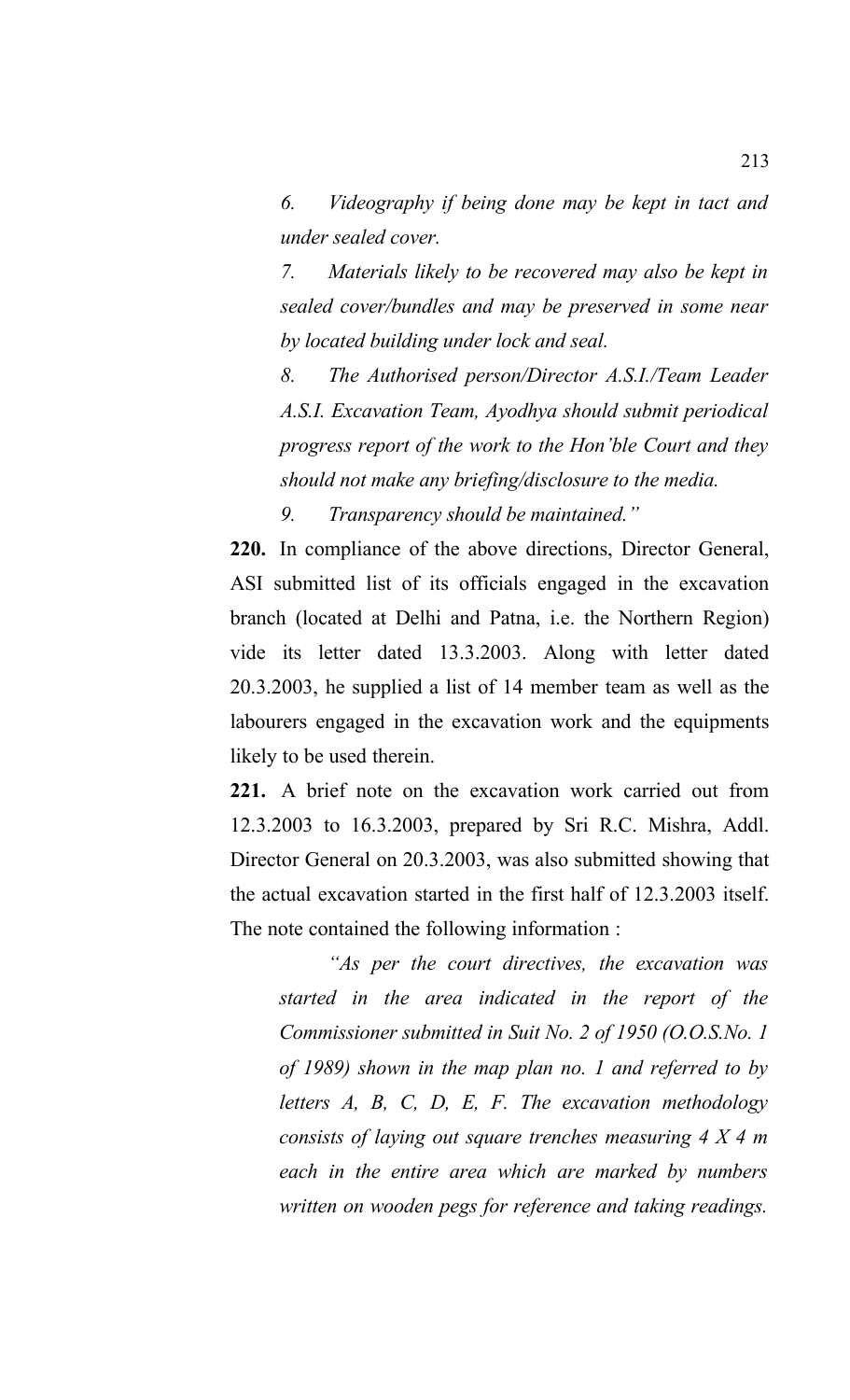*A site plan is also prepared indicating the number of trenches laid out with the peg numbers clearly indicated therein.*

*Four trenches (4 X 4 m each) with numbers J3, J4, J5, J6 were initially taken up for excavation (Plan enclosed). After a dig of nearly 5-14 cm depth, a cement floor was encountered in all the trenches. This cement floor was encountered with squarish and rectangular impressions of stone slabs/ tiles, very similar to that found extant in situ in marble and incised, datable to the second half of the 20th century A.D. As the cement floor was encountered in all the above four trenches, the excavation area was shifted to the east of above with numbers K3, K4, K5, K6. All these trenches show high intensity of signals of anomalies as per Tojo-Vikas International Pvt. Ltd. The excavation revealed four formations, two oblong, one circular and last roughly circular which is partly in section. The oblong formations have edges of burnt clay and some ash is also noticed within these formations. The irregular circle formation was plastered entirely with lime and filled with brickbats, few bone pieces and shreds of red ware. Here red ware was obtained with shapes of pots, vases and basins. A wall in two phases was exposed in K3 up to a depth of 75 cm with the associated finds consisting of red ware having bowls, dishes and basins as the prominent shapes. Due to intervening structures and floors, in many areas working area is reduced very much. In one trench a modern brick pavement was removed to obtain more space. The other finds include terracotta head of an animal figurine."*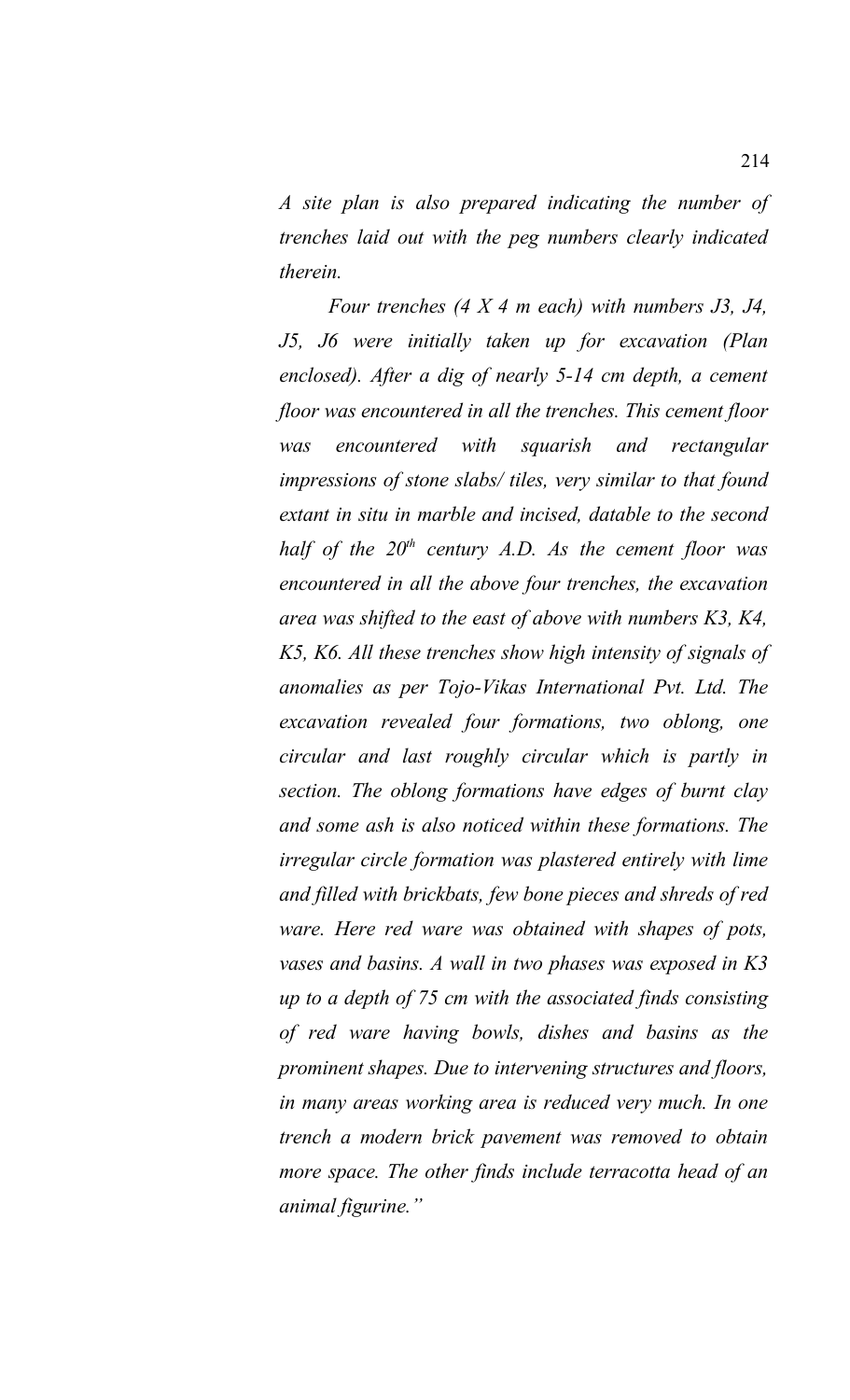**222.** The plaintiff (Suit-4) filed civil misc. application no. 18 (O) of 2003, praying for review and recall of the order dated 5.3.2003, contending that the report submitted by M/s Tojo has not been approved, no order was passed on the admissibility of the said report, hence direction for excavation by ASI was not justified and must be reviewed. This application was rejected by order dated 26.3.2002 holding that all the objections have already been considered and decided and no case for review is made out.

**223.** Another application was submitted on behalf of plaintiffs (Suit-4) being CMA No. 19 of 2003 (Suit-4) making the following complaints :

*"A- Stratigraphic context is a Key issue in the interpretation of the excavation. Therefore there should be accurate noting of position (i.e. of the layer) of each find of whatever nature (potsherds, seeds, bones, other organic material, bricks or brickbats, mortar bonded rubble, loose debris fragments , stones, boulders and the like) and the record of the same has to be maintained and preserved with the signatures of the parties/ counsels/ nominees taken on the said report/ Register on day to day basis. The top and bottom of each layer and the edges of pits may be marked on all relevant Section (S) with the use of Section labels, of paper or aluminum, in indelible ink.* 

*Recording of the identification of Strata and features like walls, floors and pits as well as objects like pottery etc. should be done immediately as they are identified or found. The discovery/ recovery of objects should be noted in Both, i.e, the trench notebook / diary, as well as in the register of finds (simultaneously), at the time when these Discoveries*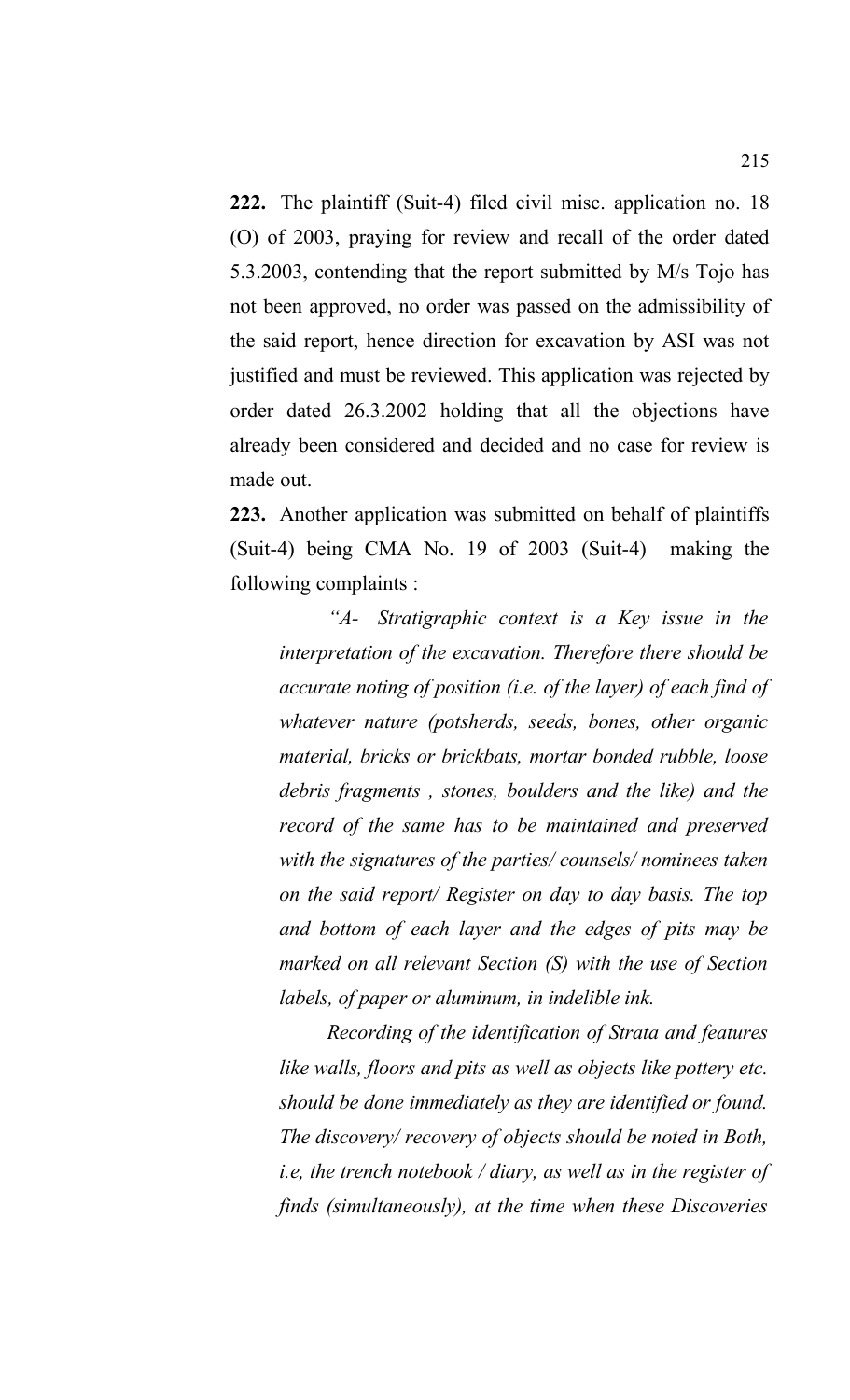*are made.*

*B- In order to ensure that observers/ person watching, are not distracted, not more than 2 Trenches should be excavated at one time, after the completion of work in the Trenches already being excavated, and out of these Trenches also, actual digging should be carried out only in 2 Trenches at one time.* 

*C- After the noting by the A.S.I. team, the Archaeologists nominated by the parties should be allowed to enter the trenches to observe the stratification of the A.S.I. (and its Section labels) and in order to do this they may be allowed to scrape the Sections. This may be allowed at the end of each day or every few days, after the A.S.I.'s work is over for the day. Without being allowed to scrape the Sections, Archaeologists will not be able to verify the stratification.* 

*D- The details about each find and the strata identified should be noted in the site note book/ register (with rough sketches of Sections and the plans of walls, pits and other features) to be maintained regarding day to day excavation work and one copy of the same be supplied to each side of the contesting parties by the A.S.I. team, on day to day basis. As the relative dates of all the walls are important, the floors and foundation pits associated with those walls may be clearly specified on the trench sections and / or plans.* 

*E- The copies of colour photographs of all the important objects, trenches, features and Sections may be supplied to the contesting parties on payment of necessary charges so that there may remain no apprehension or*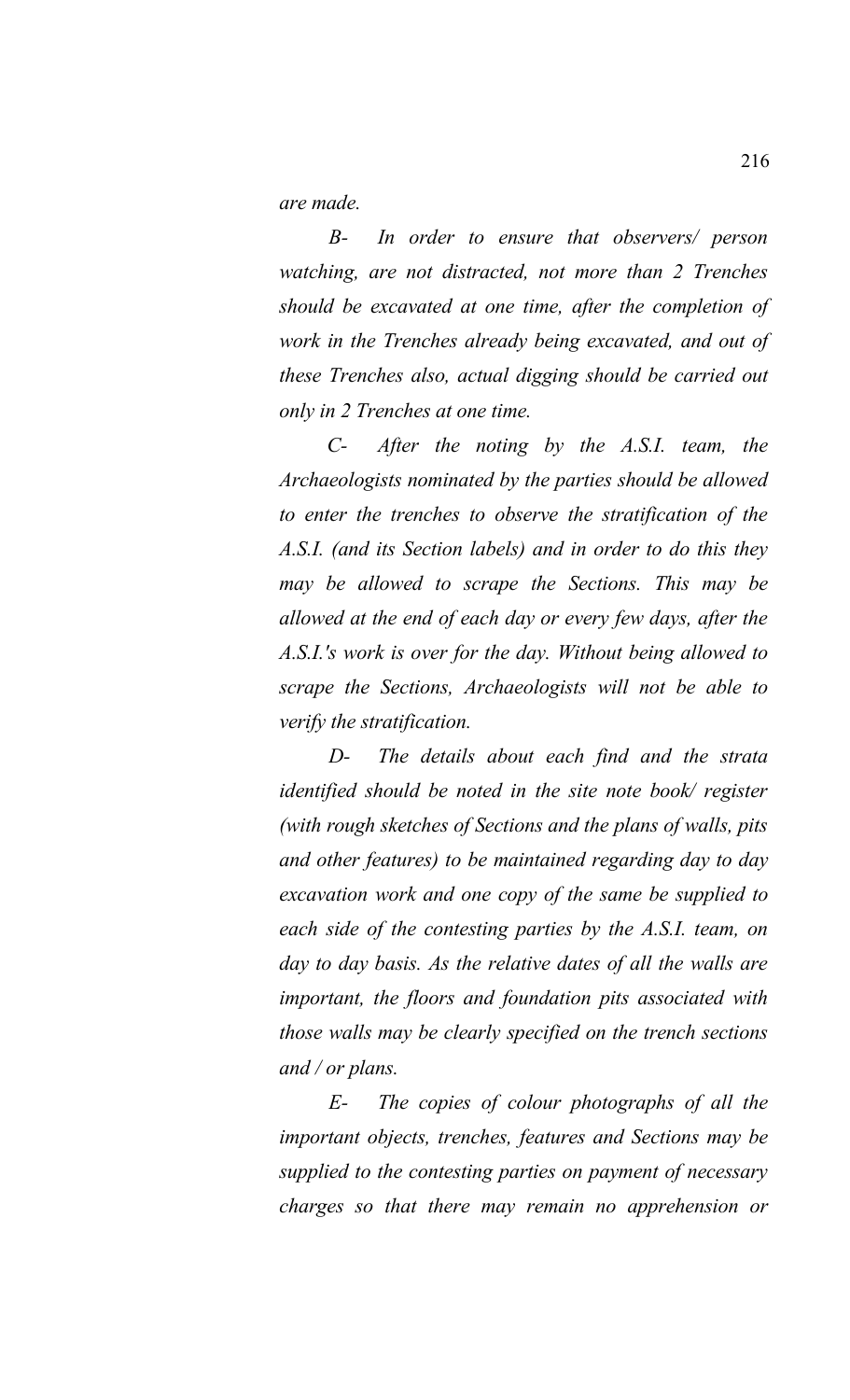*doubt about the introduction of any external material or about Interpolation/ Destruction/ substitution of any find.* 

*F- The Antiquity Register should be maintained making specific mention of the bones and glazed ware etc. on day to day basis and the same be sealed in the presence of the parties/ counsels or their nominees.* 

*4. That the site notebooks and other records including Video-tapes, diagrams, plans and Section drawings, on which the Archaeological Survey of India may prepare the report, should be preserved and be made available for Inspection to the parties immediately after completion of the report.*

*5. That Archaeological Survey of India is an organization under the direct control of the B.J.P. MINISTER of the government of India, who is an associate of the Vishwa Hindu Parishad etc. in the matter in issue and as such the exercise of political influence in the preparation of report of the excavation can not be ruled out. Hence it is all the more essential and in the ends of justice that the parties to the suits and specially the Muslim Parties/ their nominees must have access to all those materials in their original forms including the excavated trenches, drawings of their plans and Sections, and all finds labelled with their stratum provenance, upon which the Archaeological Survey of India would be basing its conclusions and interpretation.*

*6. That the depth below present surface, upto which digging has to be done, may be specified by the court and the same may be at the most 5-6 feet (1.5 or 2 meter) as the Issue regarding which the order of excavation has been*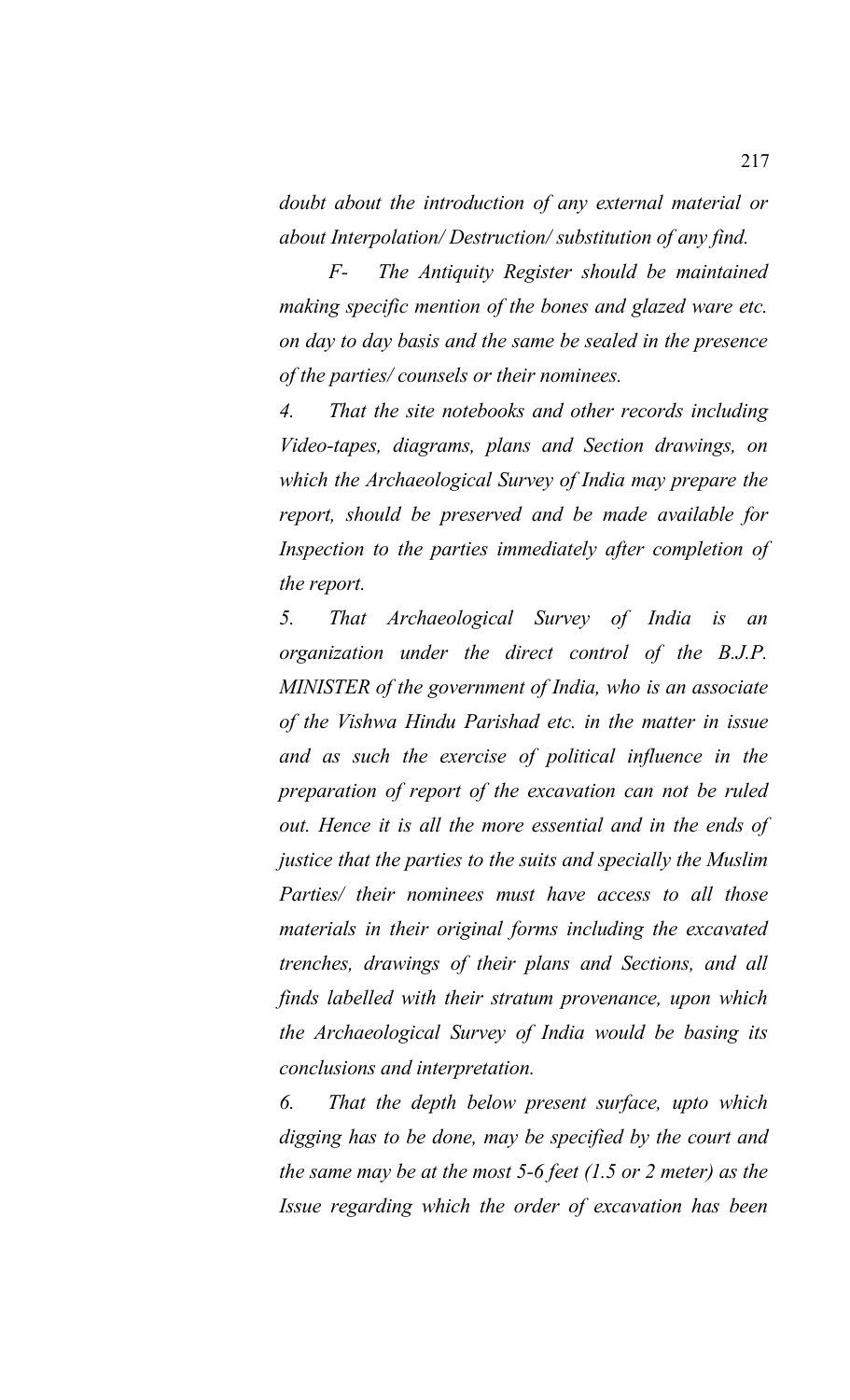*passed, relates to the alleged demolition of temple (though denied) said to have been made in 1528 A.D. and as such the present excavation is not all concerned with anything of any period earlier than 16th century.*

*7. That plaintiff of O.O.S. No. 4 of 89 having filed the suit as the representatives of the Muslim community and the suit being contested also as a representative suit and the nature of the dispute also being very sensitive, it was not only desirable but rather necessary that the persons engaged by the A.S.I. in the entire process of excavation, should belong to both the communities in equal proportion, so that there may not remain any feeling among any community that any favour was being shown to any one side or that more importance was being given by the A.S.I. to the members of one community as against the other. In this respect the conduct of the A.S.I., even from 8-3-03 to 17-3-03, has been giving strength to all kinds of apprehensions and speculations of partiality and biased attitude. The letters dated 8-3-03 and 10-3-03 sent by the Director of A.S.I. and Excavation Team Leader of A.S.I. describe the O.S.D. of this court as the "O.S.D., Ram Janam Bhoomi" while the O.S.D. has never described himself as O.S.D. of Ram Jaman Bhoomi only but he always describes himself as O.S.D. (R.J.B. -B.M.) or O.S.D. of Ayodhya Bench or O.S.D. of special Full Bench hearing Ayodhya Matters. Similarly the appointment of only one Muslim in a team comprising of 14 persons can also not be said to be an impartial constitution of the excavation team. So also the engagement of all labourers of one community cannot be treated to be an impartial and*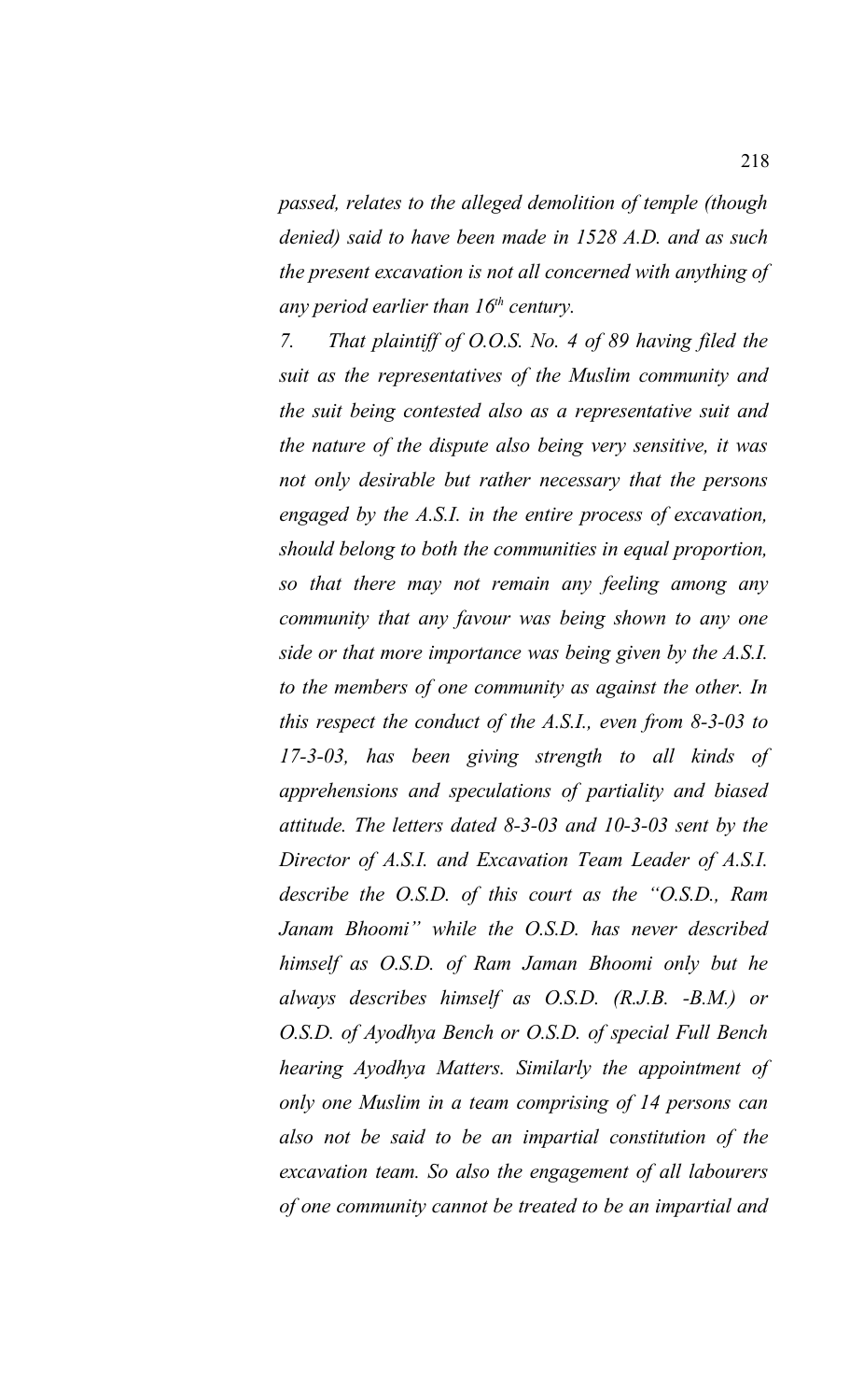*justified action and inclusion of 3 Muslims only in a team of more than 50 labourers on 17/2/03, even after written demand made by the plaintiffs' counsels, shows their reluctance to act in an independent and impartial manner. True copy of the said representation dated 15.3.03 is filed herewith as ANNEXURE No.-1.*

*It is therefore, not only desirable, but necessary, in order to create confidence about the impartiality of the excavation work, that the A.S.I. be directed to include at least half of the members of Excavation Team and labourers from among the Muslims and 5 eminent Archaeologists (Excavators) and an observer be also appointed by this Hon'ble court with the consent of the parties, as per order dated 1-8-2002."*

**224.** The plaintiffs (Suit-4) also filed a copy of their letter dated 18.3.2003 along with the said application wherein they had requested Sri B.R. Mani, Team Leader, ASI Excavation Team to include appropriate number of muslims labourers so as to inspire confidence in the community. The aforesaid application was opposed by the other side.

**225.** A brief report was also submitted by Sri B.R. Mani, Superintendent (Archaeology) and Team Leader, ASI on 23.3.3003 through the Director General ASI, and the relevant extract thereof is as under :

#### *"II. Planning and Progress of Excavations*

*The present excavation undertaken by the ASI under the Hon'ble High Court's direction at the disputed site of Ayodhya is of a very special nature well defined objective. All precautions have been taken to plan it in such a way that the work could be taken up and completed as per the*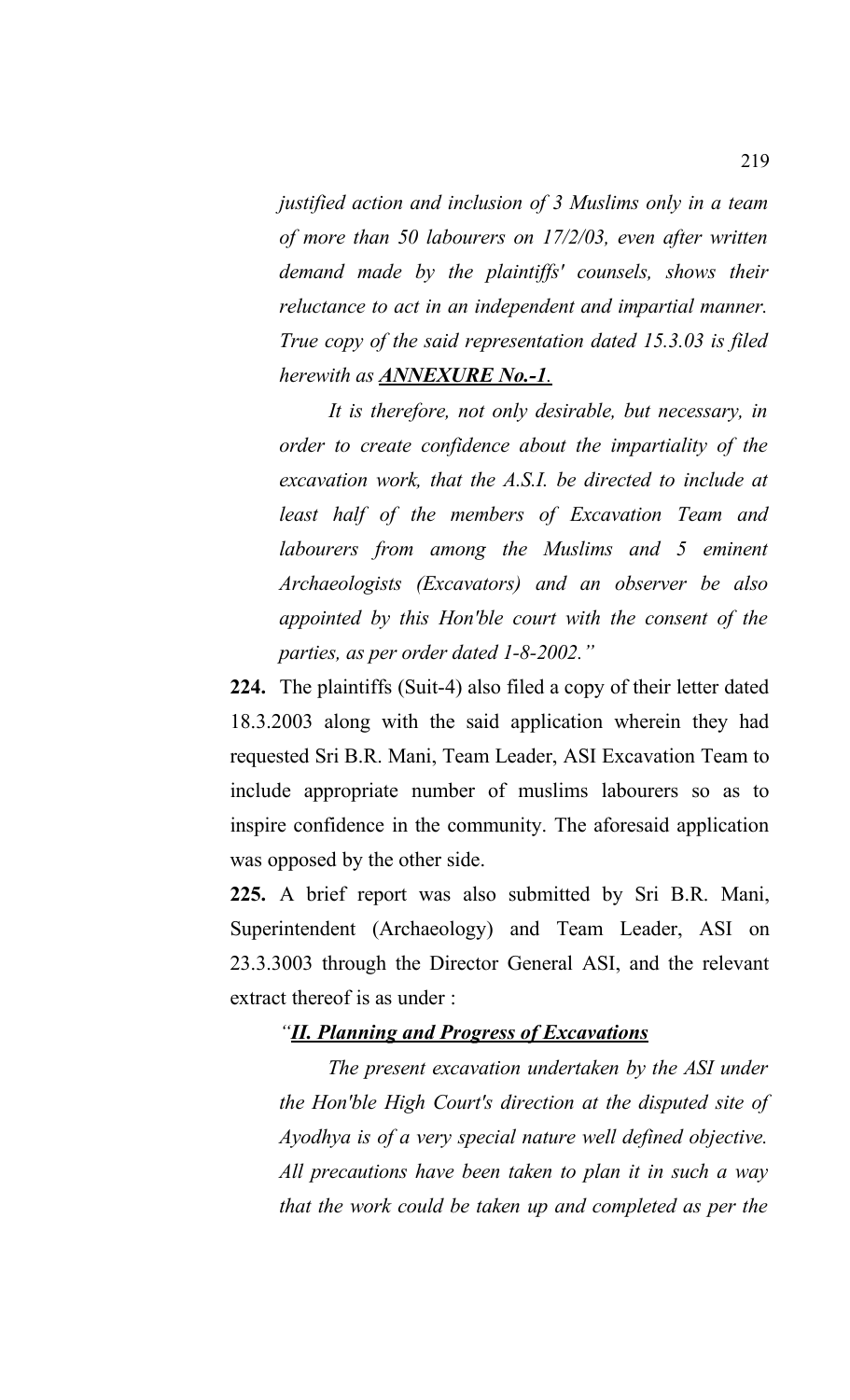*directions of the Court. In planning the excavation, following strategy is adopted-*

*II 1. In place of general practice of lay out of 10 x 10 m squares divided into four quadrants of 4.25 x 4.25 m separated by 0.50 m baulk all-around,the latest technique of lay out trenches at sires where limited spaces are available was adopted. Accordingly, page were fixed at every 5 m in both north-south, and cast-west orientation with cutting area of 4 x 4 m leaving 0.5 m baulk all around, which in contiguous trenches effectively left a space of 1 m in between two cutting for the movement of archaeologists and labourers. One meter wide baulk was specially provided considering the fact that due to modern fillings and debris, etc. the trench may collapse due to the earth pressure in a most sensitive area.* 

*II 2. To avoid any confusion and for the better understanding of even layman instead of the X, Y and Z areas of traditional layout with central point at the highest part, the initial peg 'A1' was fixed at the north-west corner of the site and accordingly A, B, C, D letters were put to denote the trenches in west to east direction and numerals 1, 2, 3, 4, etc. in the north to south direction.* 

*II 3. Full attention was given to the report and GPR drawing submitted by the Tojo-Vikas International (Pvt.) Ltd. And the matter regarding anomalies shown in their drawings were discussed with Shri Manoj Kumar, Dy. G.M. TVIPL and his representative Mr. Shakti Singh at several occasion and accordingly decision was taken to start the excavation at first to the north of Ram Chabutra and also to its adjoining areas where greater signals have*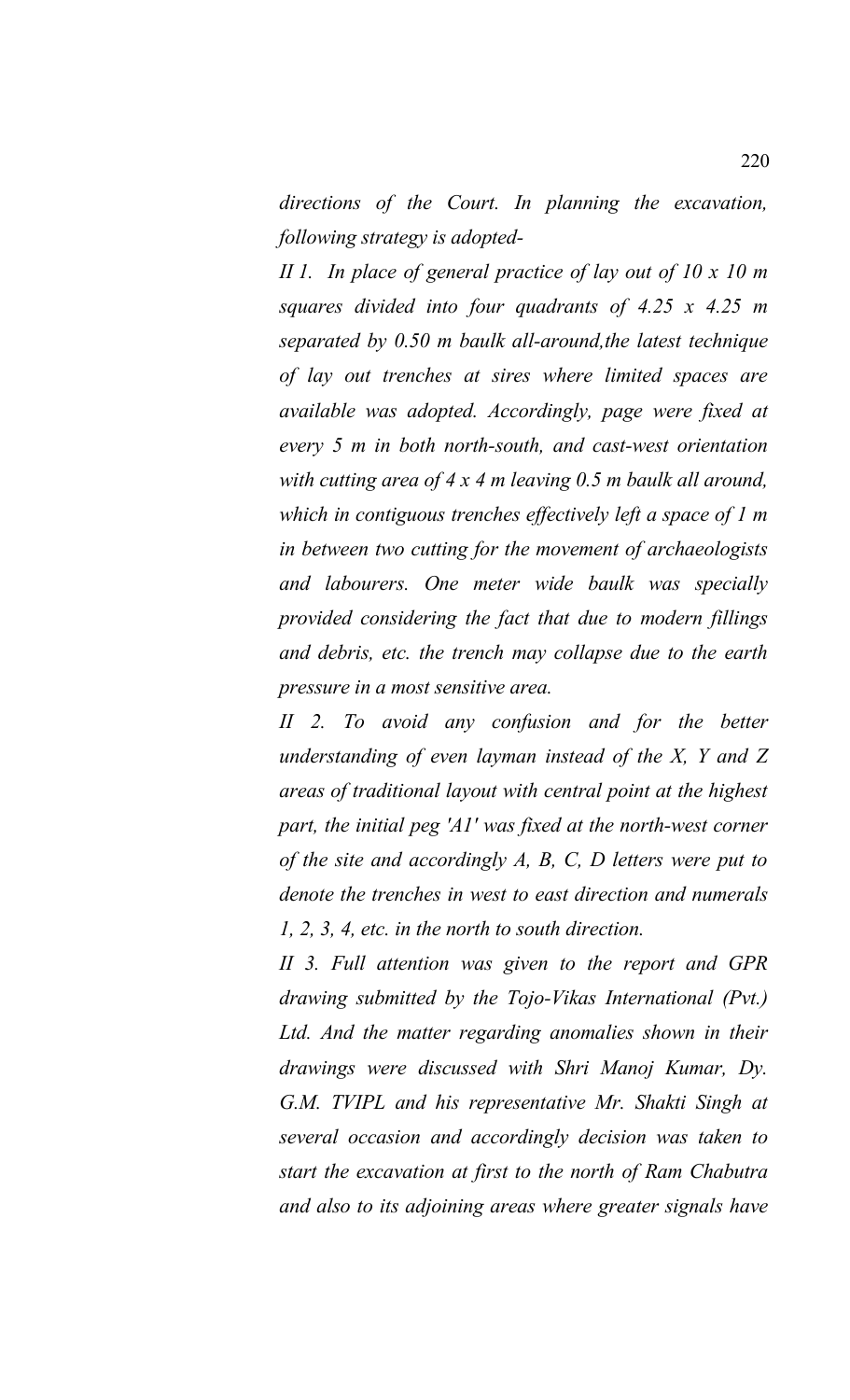*been detected by the GPR survey.* 

*II 4. As the work of excavation is required to be completed as a time bound programme, the archaeological documentation including drawing and photography of the structural remains and pottery and antiquities are arranged to be done simultaneously.* 

*II 5. Arrangements have also been made to collect the samples of soil, mortar, carbon (for C<sup>14</sup>dating), pottery (for Thermoluminiscence dating), grains and pollens (for palaco botanical studies) and bone (for study of faunal remains). Although these samples would have to be sent for laboratory testing and scientific studies to the scientists in the survey and outside agencies, who may take some time to study and submit their findings.* 

*II 6. Trenches have been laid in the entire disputed area on all sides excepting the area of the makeshift structure where Ram Lala is enshrined along with its periphery having brick wall and the surrounding sand bag-mound covering an area of approximately 400 square metres. The excavation work has also been planned in phased manner in particular areas as per significant signals for anomalies pointed out by the GPR survey.* 

*II 7. The excavation work was started as per Hon'ble High Court's order from 12.03.2003. Holidays were observed on Muharram (14.03.2003) and Holi (18.03.2003) and nonfield day would be observed on Mondays (this Monday being 24.03.2003). No labourers came for work on 19.03.2003 although the team was present at the site and worked for documentation. Thus from the beginning of the work till 24.03.2003, i.e. the day of hearing of the case by*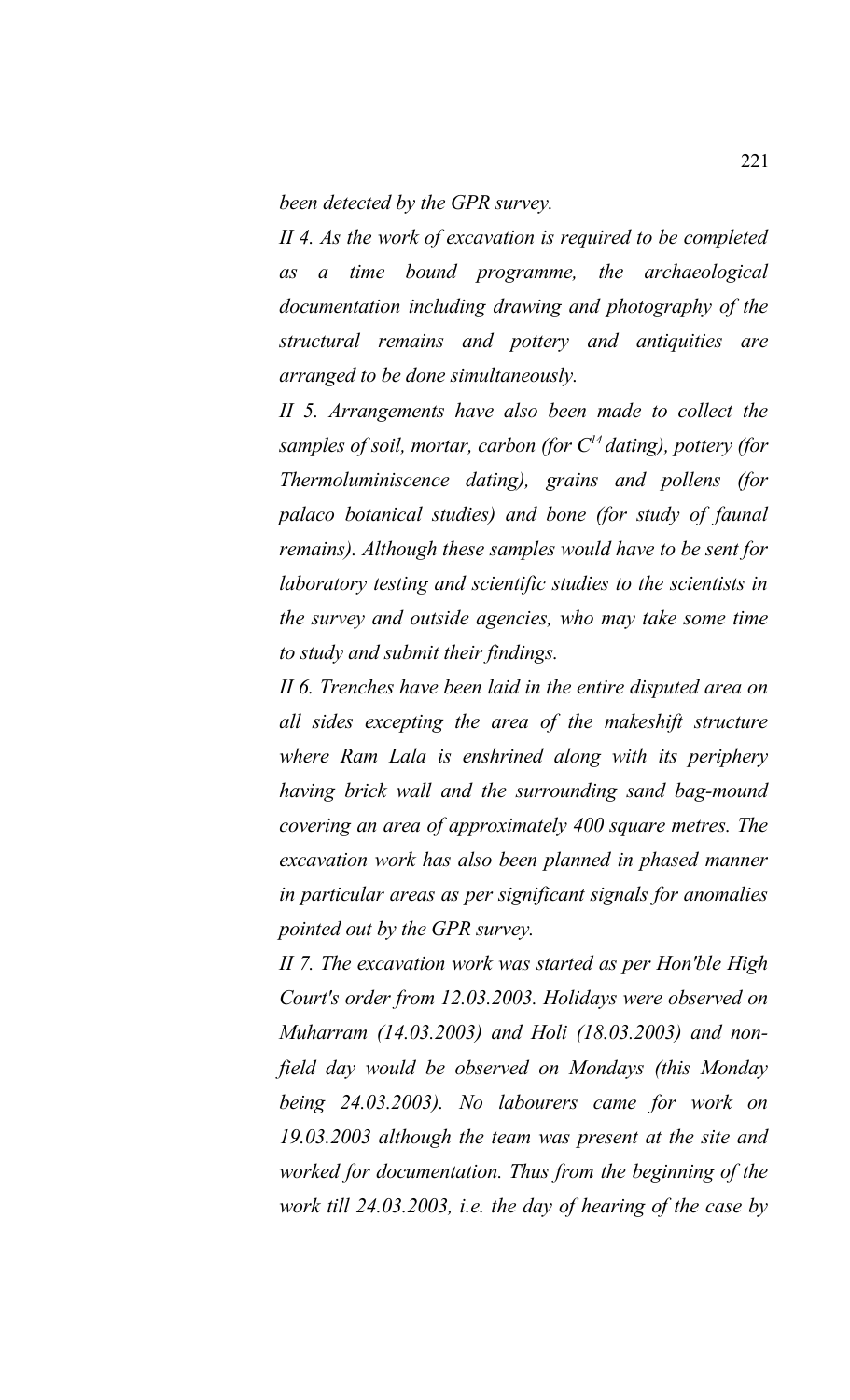*the Hon'ble High Court only 9 days would be utilized for excavation purpose. There also since the work is starting at 10 am one hour of work is being lost for which the Director General has been approached by the team leader to request the Hon'ble High Court through Sr. Standing Counsel to allow the team to start the work at 9 am so that the work may continue till 6 pm with one hour usual break for lunch.*

*II 8. Huge chunks of masonry blocks and other architectural members are lying on the western slope of the mound of the disputed area. They require shifting to facilitate surface study and planning of excavation in that area. These masonry blocks can either be broken into pieces and then shifted or lifted through crane and kept aside. Preferring the second alternative the Authorized Person has been requested to arrange a crane for the job.*

### *III. The Present Wrok*

*III 1. After layout of trenches excavations were started initially in four trenches on the first day itself, i.e. 12.03.2003. These four trenches J3, J4, J5 & J6 laid bare cement floors, brick impressions of 1924 and cement mortar put over the lime floor for fixing votive slabs (marble)/tiles. Some of the extent marble slabs are inscribed with date as late as 1968-69 A.D. A request was made to the Director General to inform the team whether these floor remains could be cut or is there any direction from the Hon'ble Court in this regard.* 

*III 2. In the meantime four adjoining trenches K3, K4, K5 & K6 were taken up for excavation which revealed the lowest portion of the eastern enclosure wall of the disputed*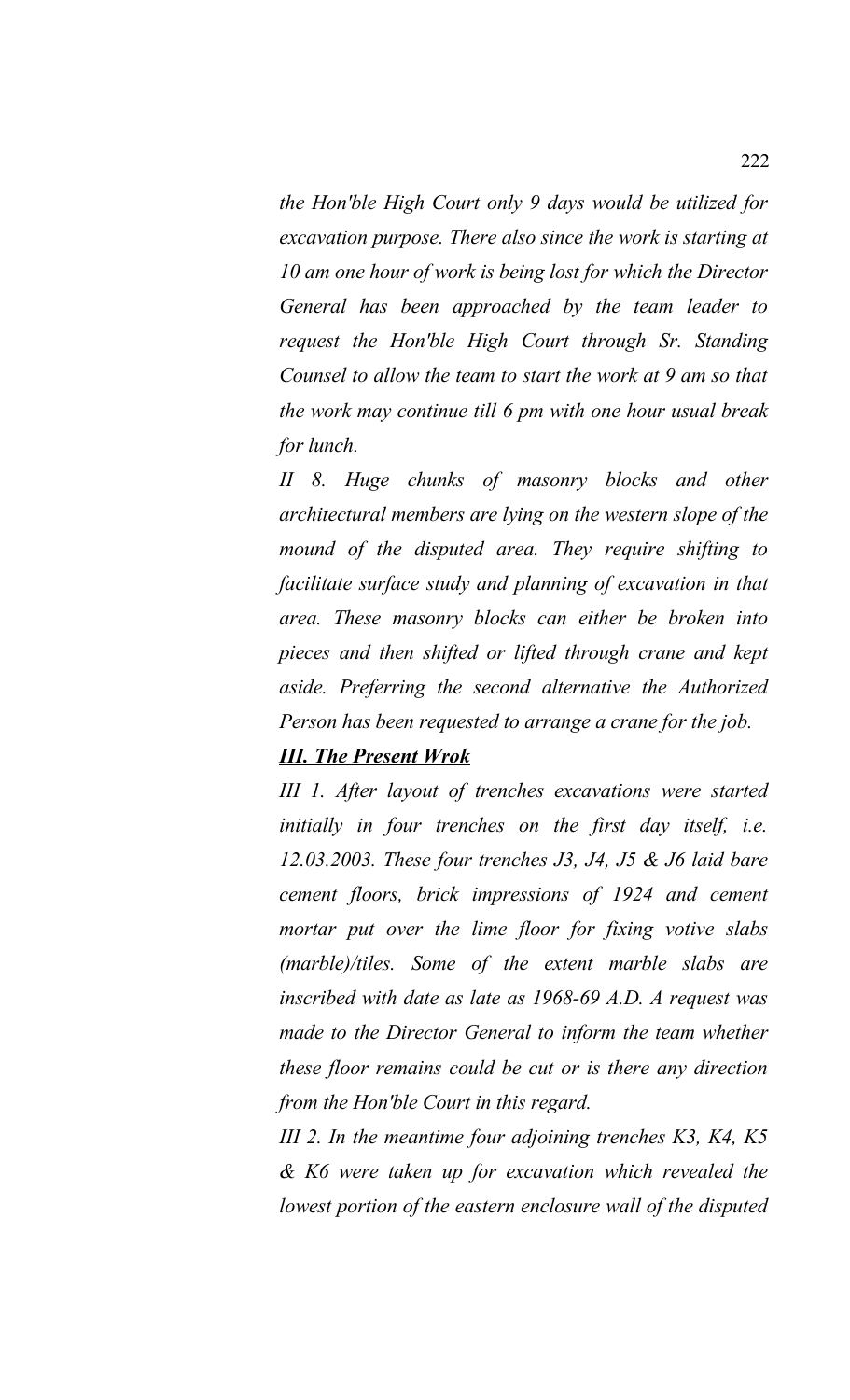*structure.* 

*III 3. Two more trenches were taken up to the east and south-east of the so called Ram Chabutra at K7 & K8 where more space was found to go further deep.* 

*III 4. It is noticed that in almost entire area of the disputed structure, the floor of it still remains at most of the places, which has to be necessarily cut through to make further space and correlation possible.* 

*III 5. An interesting feature has been noticed in trench K4 in which the eastern enclosure wall constructed of brick bats was found over riding another earlier wall of the same width (1.04 m) but made of comparatively fuller bricks (which are not lakhauri bricks), the earlier wall is found resting on a still earlier lime floor which extends beneath it and also spreads on the other side (outer side) of it. All together, the two walls and the lower floor point towards three distinct structural phases.* 

*III 6. Some structural activity during the part was also noticed outside the eastern enclosure wall.* 

*III 7. The pottery and other deposits from the above 10 trenches is mixed deposit and cannot be categorized as a habitational deposit of successive phases. Pottery yield also is a mix of ancient black slipped ware, red ware medieval red ware, glazed ware, celadon were and modern red ware and other material. The antiquities like human head and human foot of Kushan style, two copper coins of medieval period, beads of stone, glass and terracotta; pieces of glass bangles, animal figurines and such other objects have come from the mixed deposit 27 of such antiquities have been found so far from these deposits in*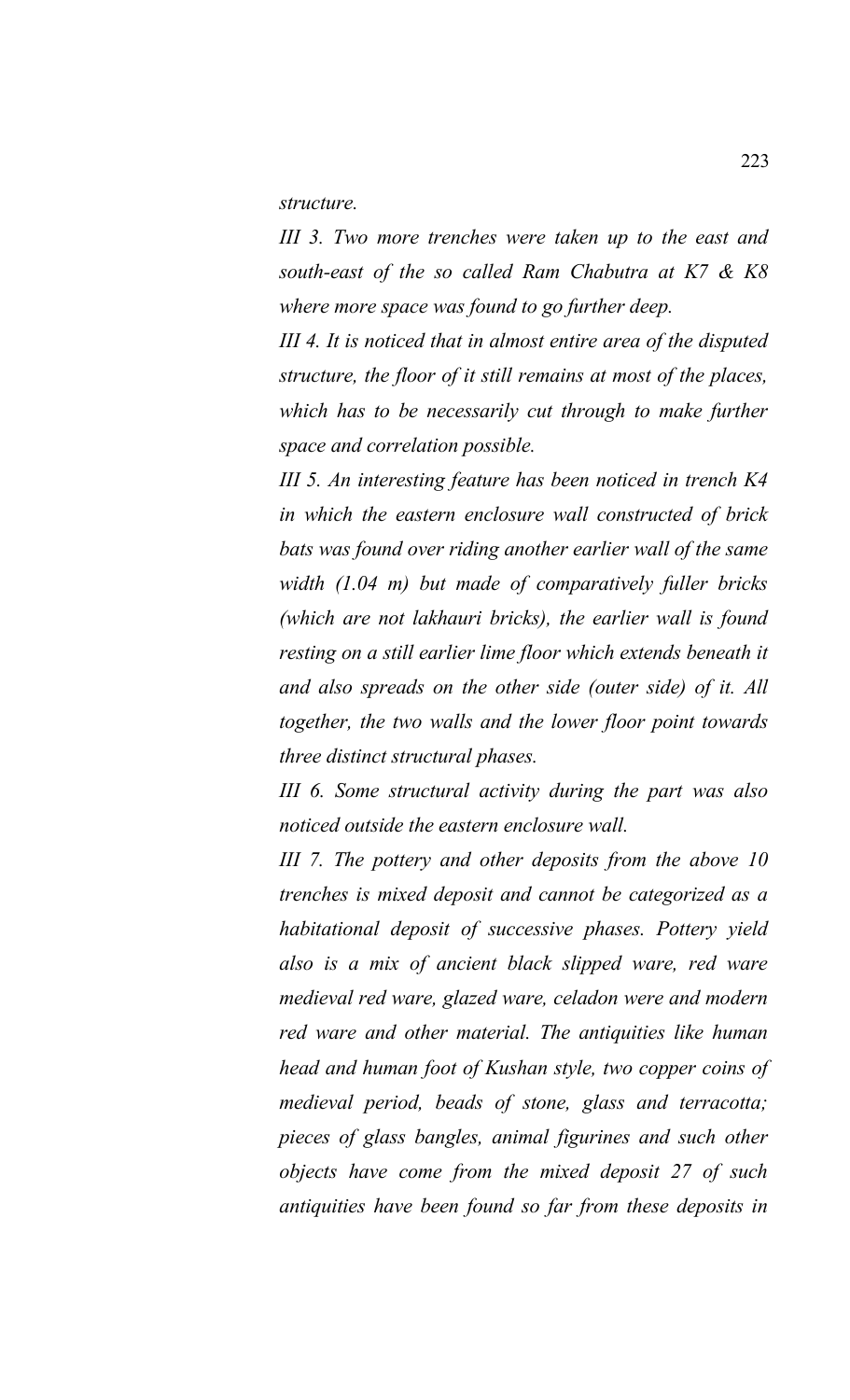*different trenches.* 

*III 8. An interesting surface investigation was made towards north-west side of the disputed area in the trenches C1, C2, D1 & D2 where only the surface cleaning provided evidence of at least three structural phases- the top being the floor and its connected structure of the disputed structure, below which is an evidence of four courses of calcrete stone blocks which rest over a brick structure having no less than twenty five courses of bricks of various shapes and sizes. Only further careful digging in the area may show the details of structural activities.* 

*III 9. Digging has been done in at least four trenches upto the depth of 1.50 metres. A total area of about 250 square metres comprising 10 trenches have been put to excavation at present and an area of 100 square metre is under surface investigation in four trenches.* 

*Since utmost care is to be given to the site so that all the relevant details could be recorded and in haste nothing should escape unnoticed and nothing may get damaged, the work is taking the required time and therefore, extension for at least two months more for excavation and 15 days further for writing the report may please be sought from the Hon'ble High Court.* 

*Submitted to the Director General, Archaeological Survey of India, Janpath, New Delhi."* 

**226.** Another report dated 21.3.2003 showing some findings of ASI in the excavation work carried out till that date is as under :

#### *"BRIEF REPORT-21.03.2003*

*"The excavations continued for the eighth day in K4, K6, K7 & K8, while trench nos. C1, C2, D1 & D2, situated*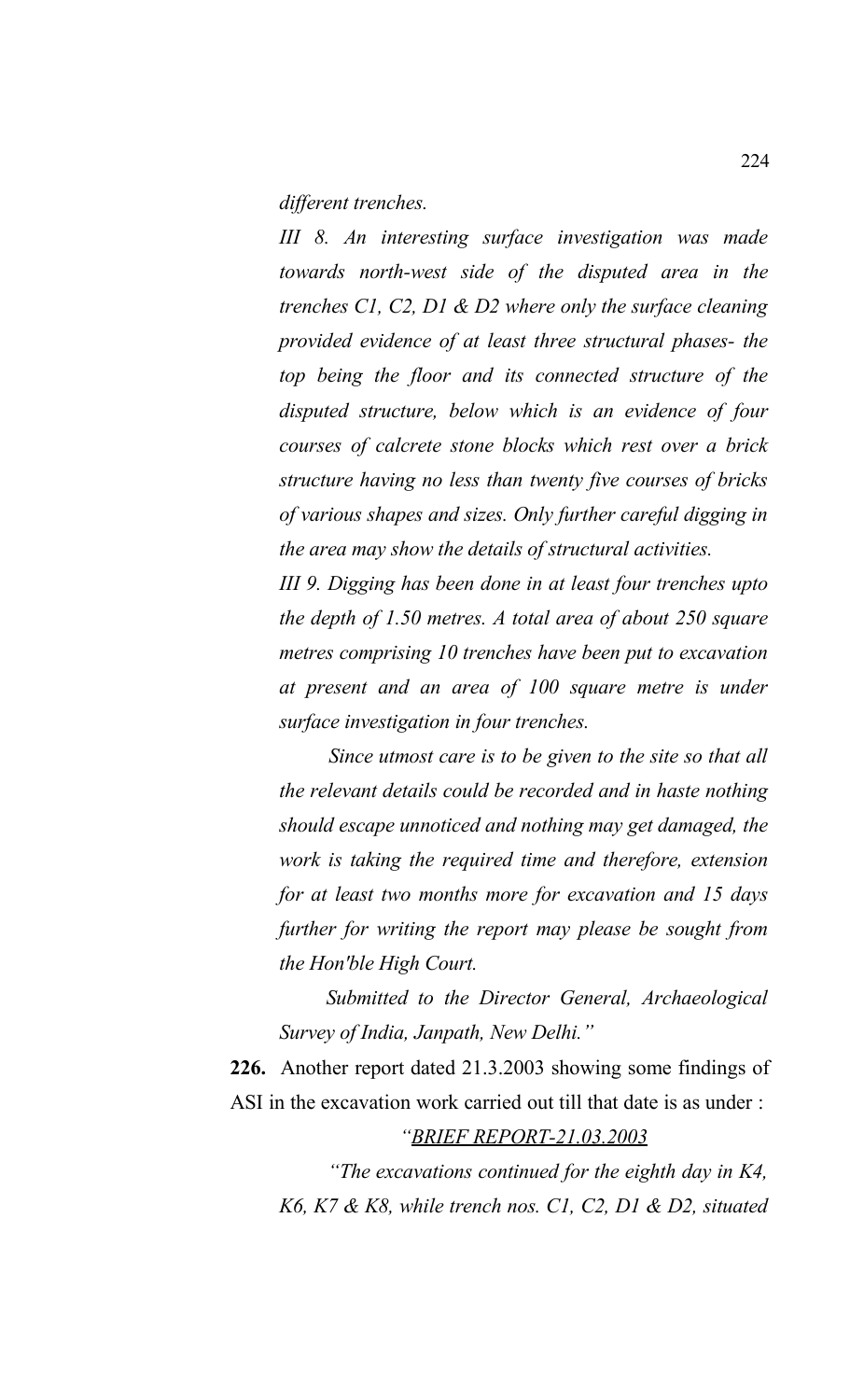*on the northern side of the western slope of the mound were cleaned of bushes and other smaller loose debris.* 

*K4 In the eastern half of the trench excavation continued down to the depth of 80 cm without encountering any structural activity. In the western part the cement floor was removed after proper recording and the area was sunk to the depth of 80 cm where a lime plastered surface was touched along side the wall.* 

*K6. 95 cm wide portion between the two almost parallel walls was further dug down to the depth of 95 cm. The wall to the east stopped after running into 5 courses, while the thicker wall to the west still continues. A lime floor was reached at a depth of 95 cm. A small foot of a human figurine was found from the floor which on stylistic basis shows affinity to the Kushan type.* 

*K7. The same eastern half was further deepened to the depth of 90 cm. While the concrete piling still continues in the west. No structural activity in the part was noticed. However, the dark loose earth yielded large amount of potsherds of mainly red ware with sprinkling of other early and late wares.*

*K8 Eastern part of the northern half of the trench was subjected to further excavation down to the depth of 110 cm. The concrete piling in the west still continues. The wall running north-south stopped at five courses and the eastwest running wall along the northern section went down to four courses. The pottery yield is of mixed ware including mainly red ware but also having few sherds of glazed ware with TC core, celadon ware, etc. A moulded human head in terracotta found from this trench appears to be of Kushan*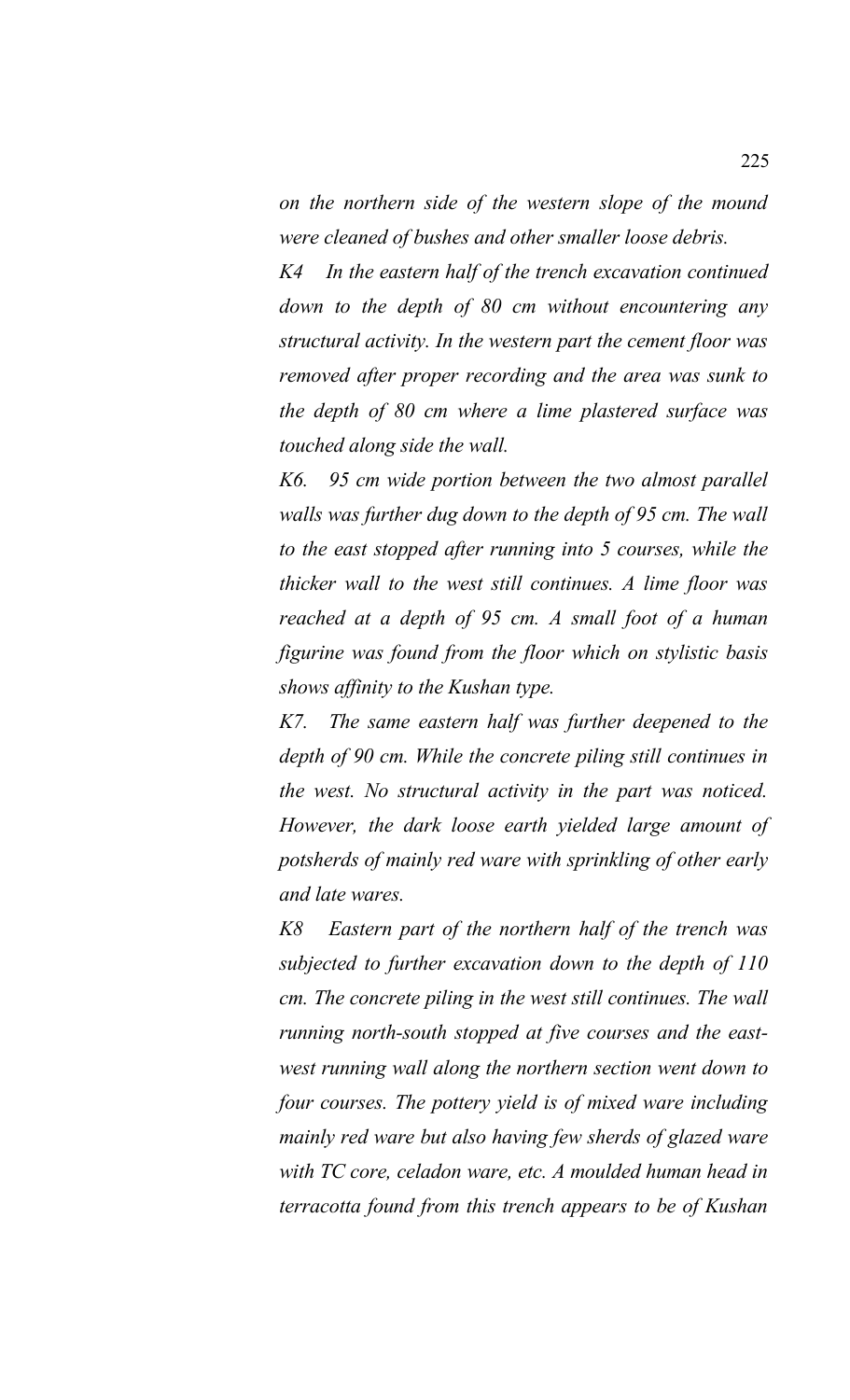*period.* 

| Trench No. | <b>Antiquity Description</b>            |
|------------|-----------------------------------------|
| Kб         | Foot of a human<br>figurine, TC         |
| K7         | Knob (?)/Terracotta<br>object           |
| K7         | Cylindrical TC object                   |
| K7         | Knob(?)/Terracotta<br>object            |
| $K$ 7      | Knob (?)/ Terracotta<br>object          |
| $K$ 7      | Bangle fragment,<br>Glass.              |
| $K$ 7      | Open ended ring,<br>Copper              |
| K7         | Cylindrical TC object                   |
| K8         | Iron hook                               |
| K8         | Bead, quartzite                         |
| K8         | Ball, TC                                |
| K8         | Moulded head of a<br>human figurine, TC |

*K3 was photographed after detailed subject preparation. Detailed drawing in J4 is still in progress. Note:*

*Several points regarding signals for anomalies were discussed with Shri Manoj Kumar, Dy. G.M., TVIPL, when he visited the site at the starting of the excavation. He has further confirmed through e-mail that floor like anomalies could not be detected. However, it seems strange that though the GPR survey line passed through the eastern half of the K6, but it failed to locate the wall which runs at a depth of 45 cm from the surface and is no less than of five courses down to 85 cm. Similarly in the area where trench*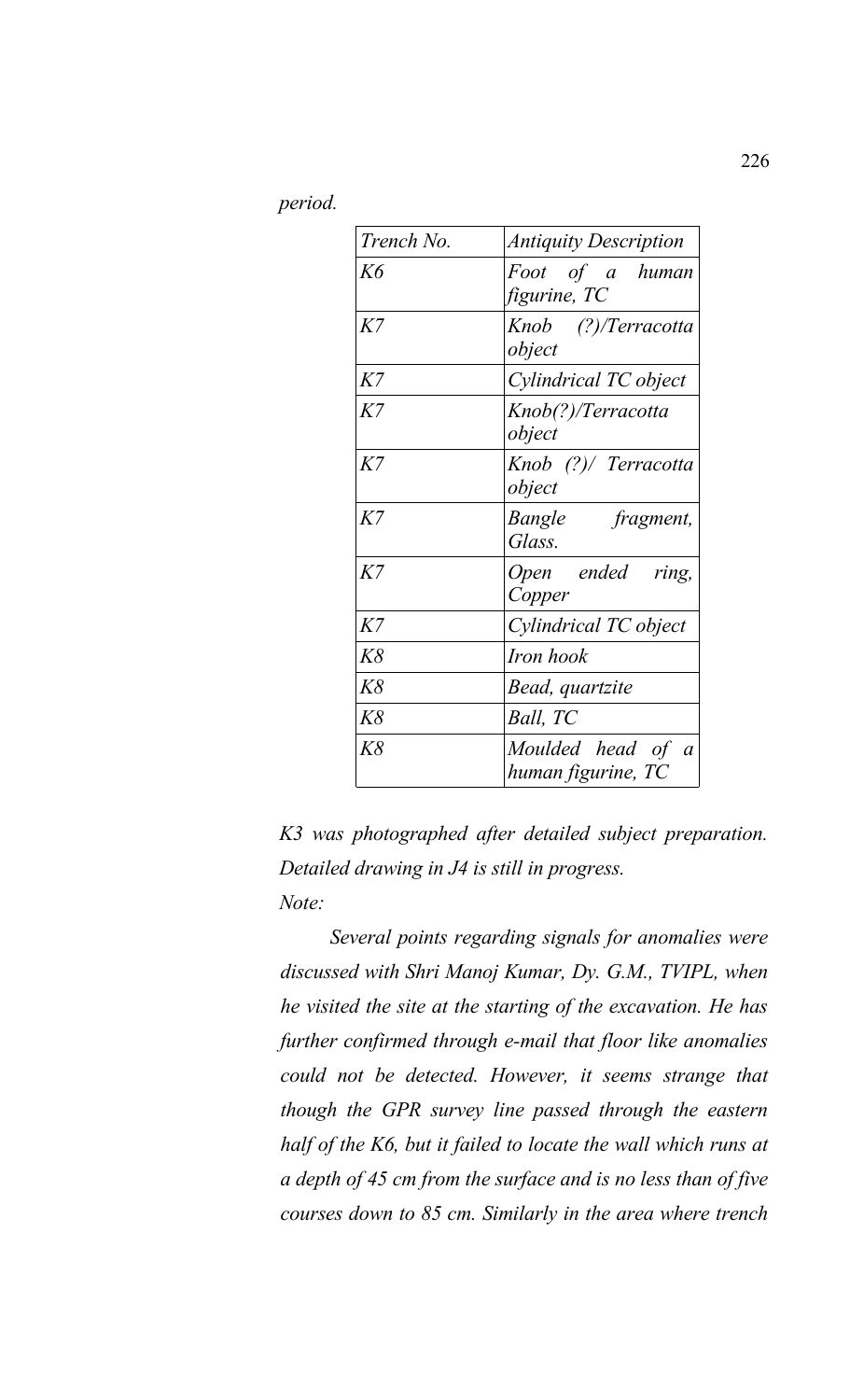*K7 is located the area of 4x2 m towards eastern half has only earth filling noticed upto the depth of 80 cm, which is mentioned in the map of GPR survey report as zone of strong amplitude and rangy signals from flat reflection upto 2m depth. The enclosure wall being 104 cm thick is also not noticed by the present GPR survey. Thus the present GPR survey seems to be contradictory at certain points and creates confusions also."*

**227.** From the aforesaid, it is evident that during the course of excavation, it does not appear that any objection was raised before the members of ASI team or the Team Leader himself that certain material like bones etc. are not being preserved but are being thrown away. For the first time, before this Court, a complaint was made vide application no. 9 (O) of 2003 dated 20.3.2003. Sri B.R. Mani, Team Leader, ASI, gave reply pointwise to the said application vide his letter dated 23.3.2003 with respect to the engagement of the labourers pointing out that the ASI has no role therein. The entire labour force at Ayodhya was engaged, at the request of ASI, by District administration, after verification of their characters and antecedents in view of security perception at the site in dispute. He also said that the parties having been permitted to remain present through their counsels/nominees and the labourers being subject to various checking at the time of entry and exist, there is hardly any scope for placing of anything in trenches in presence of ASI staff as well as the learned counsels/nominees.

**228.** After hearing the parties, some further directions were given by this Court on 26.3.2003, the relevant extract whereof is as under :

*"The applicant has sought further directions in the*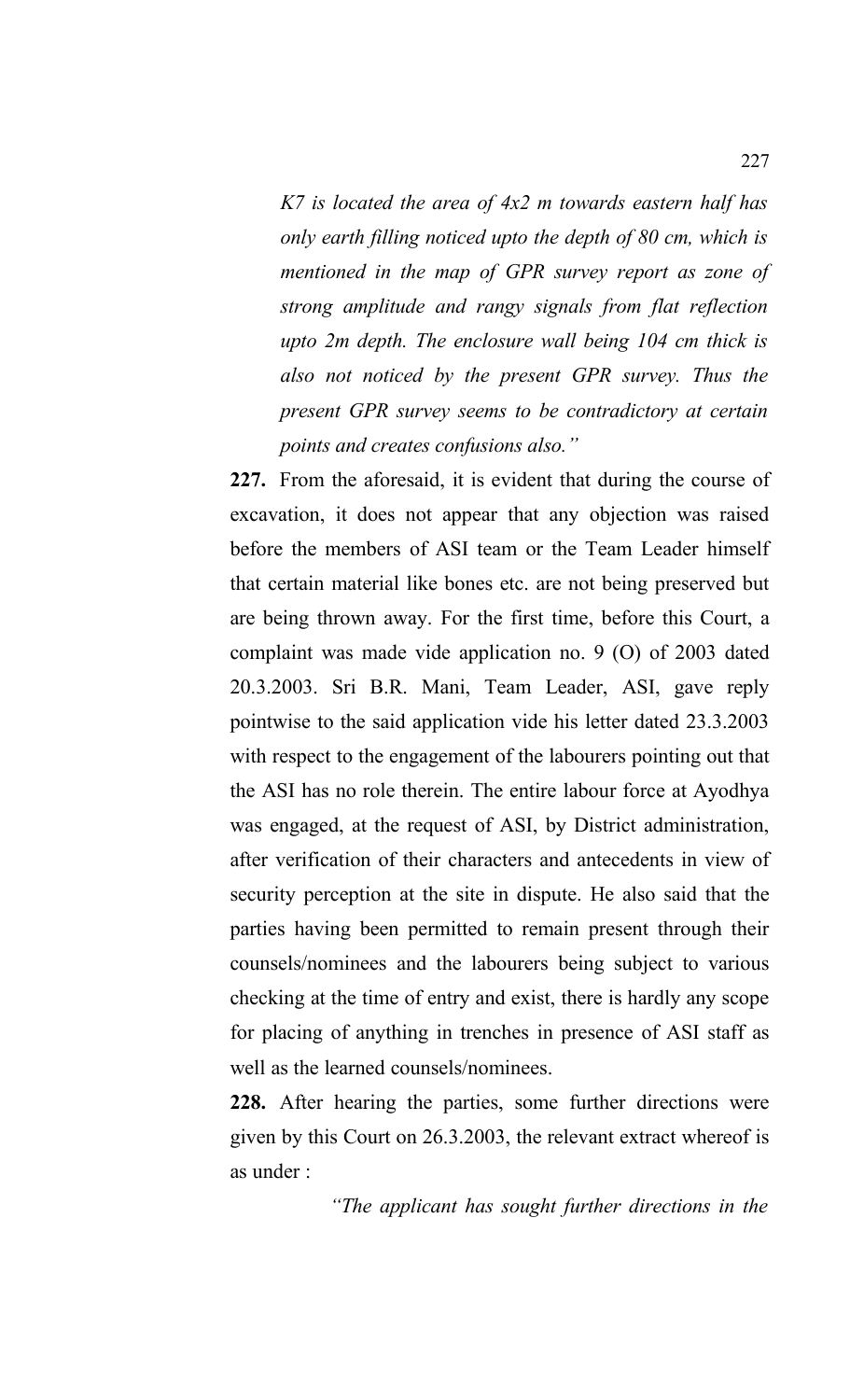*matter. We deal with each of the points raised and suggestions made by the applicant and parties as under :-*

*1. It is suggested that each find of whatever nature (potsherds, seeds, bones, other organic material, bricks or brickbats, mortar bonded rubble, loose debris fragments, stones, boulders and the like), be accurately noted and the positions i.e. of the layer be also noted and the signatures of the parties/counsel, nominees be taken on the record. Considering the matter following directions are given in this regard:-*

*(i) ASI team shall note down in its own register to be maintained (in respect of recovery of finds) the depth in meter/feet of the trench where it is found. It may also note down the layer of the strata according to its own interpretation.*

*(ii)The signatures of either the contesting parties or their counsel may be obtained.*

*(iii) The register should further specify the nature of the finds i.e. bones and glazed ware etc.*

*(iv) The finds shall be sealed in the presence of the parties/counsel and signatures of either the contesting party or his/their counsel shall also be obtained who are present on the spot.* 

*(v) If the nature of the finds is not certain, a noting may be made accordingly and when it is unsealed, its nature may be verified after the Court permits to do so.*

*2. The photographs (color/Black and white) of all the finds/objects, trenches, features and sections may*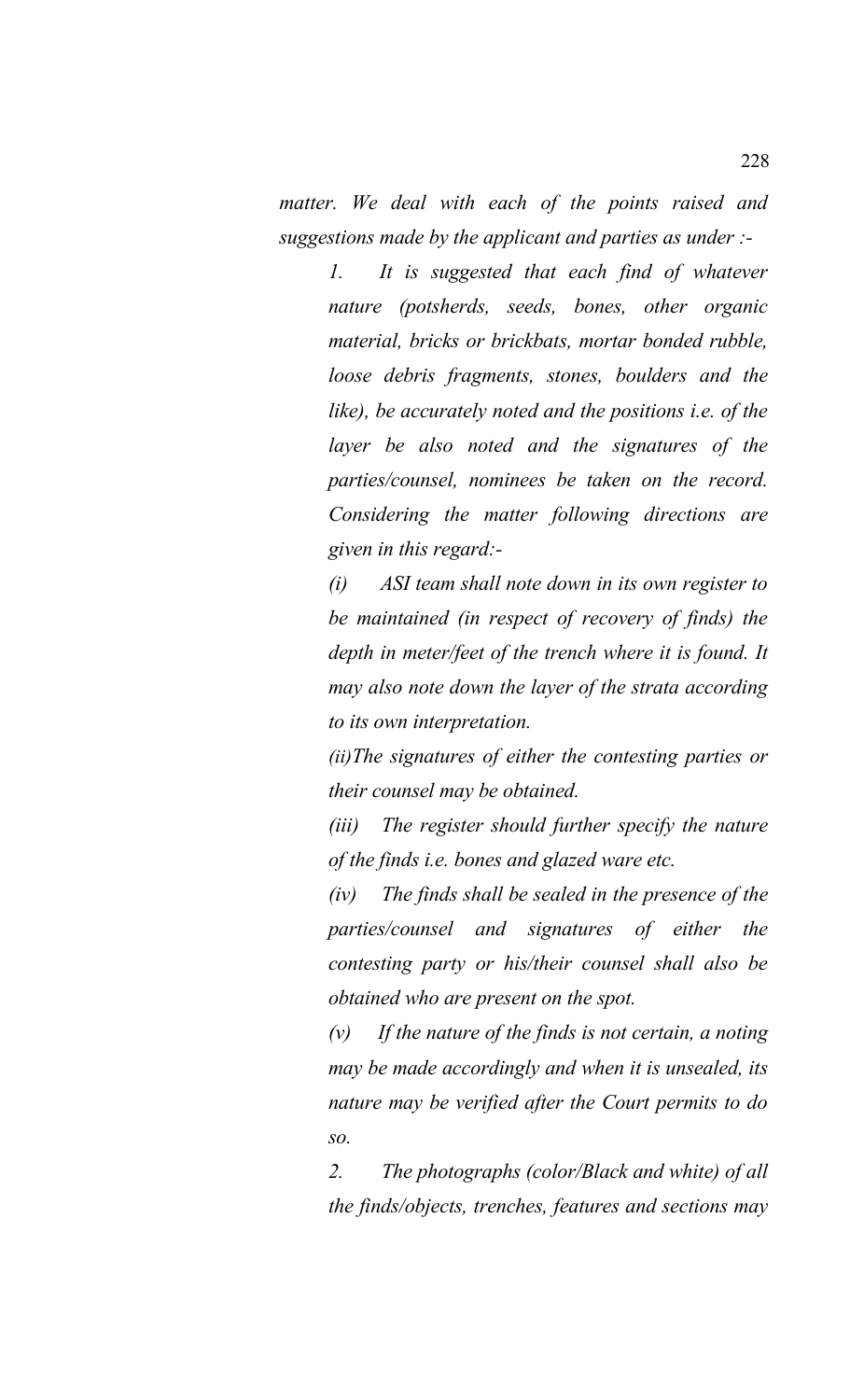*be taken. The photographs may be prepared from the negatives and signatures of either of the contesting parties or their counsel may be taken. The copies of such photographs etc. shall, however, not be supplied to them or any one else unless they are filed in the Court and made part of the record. If they are made part of the record, the Court may consider the prayer of the parties concerned to provide their copies.* 

*3. ASI team shall prepare a register of day today work, which shall be opened for inspection to the parties and the contesting parties or their counsel shall be permitted to put their signatures on such register.*

*4. It is suggested by Sri Jilani, learned counsel for the Sunni Central Board of Waqfs, that not more than two trenches should be excavated at one time after the completion of work in the trenches already being excavated for the reason that the parties or their counsel may not be able to observe the excavation of the trenches at one time.* 

*Sri B.R. Mani, Superintending Archaeologist and team leader has submitted a report dated 22.3.2003 stating that it has carved out various trenches of area 4 x 4 meters leaving 0.5 meter balk all around. If the trenches are adjoining to each other, it can be observed by the contesting parties or their counsel and their nominees. We have permitted for each of the contesting parties to observe with their counsel as alleged their nominees (one nominee at one time). The result is that for each of the*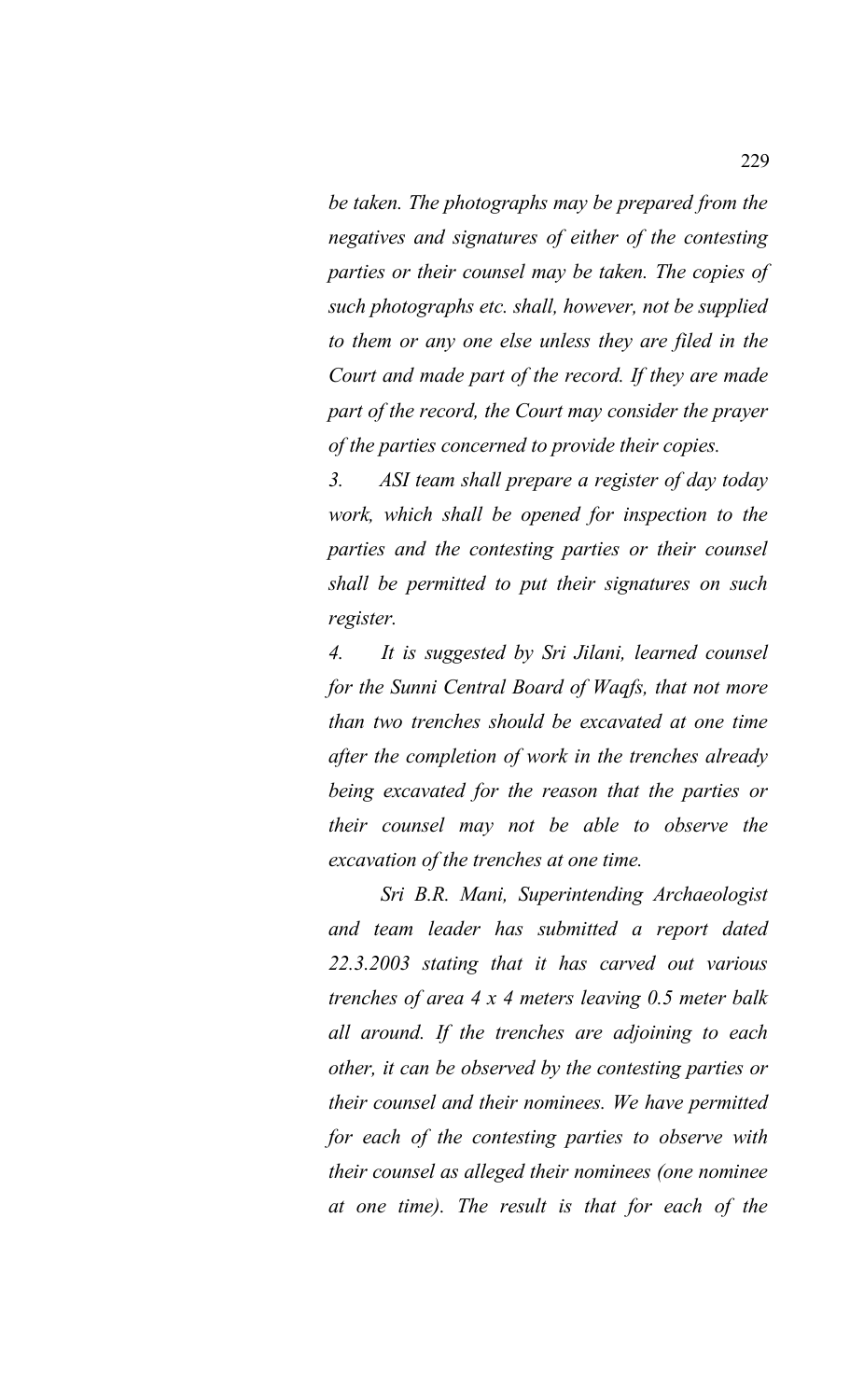*contesting parties, there are three observers. If the distance is too much and it is difficult to observe another trench by any of them, they can legitimately raise grievance in this respect. It may be noted that the ASI team should ensure confidence of the parties and their counsel in the matter of excavation. It is, however, to be kept in mind that we have directed for expeditious excavation and for that purpose if necessary and without loosing the confidence of the parties more than two trenches may also be laid by the ASI team.*

*5. The applicant has suggested that there should be adequate representation of the Muslim community in ASI team as also in engagement of the labours for excavation work.* 

*Archaeology is a Science and every Archaeologist has to perform excavation and related work in a scientific manner on the principles laid down for excavation. When he acts as Archaeologist to prefix the word denoting his religion is not a correct description of such Scientist, e.g. a doctor may have any religious faith but he cannot be described by prefixing the word 'Muslim', 'Hindu', 'Christian' etc. It is his performance of work is relevant. It will amount to tarnishing of a Scientist, Archaeologist or any person engaged in excavation. Even the plaintiffs of O.O.S. No. 4 of 1989 (Sunni Central Board of Waqfs, U.P. And others Vs. Gopal Singh Visharad (now dead) and others had produced Suraj Bhan and B. Mandal who are non Muslims.*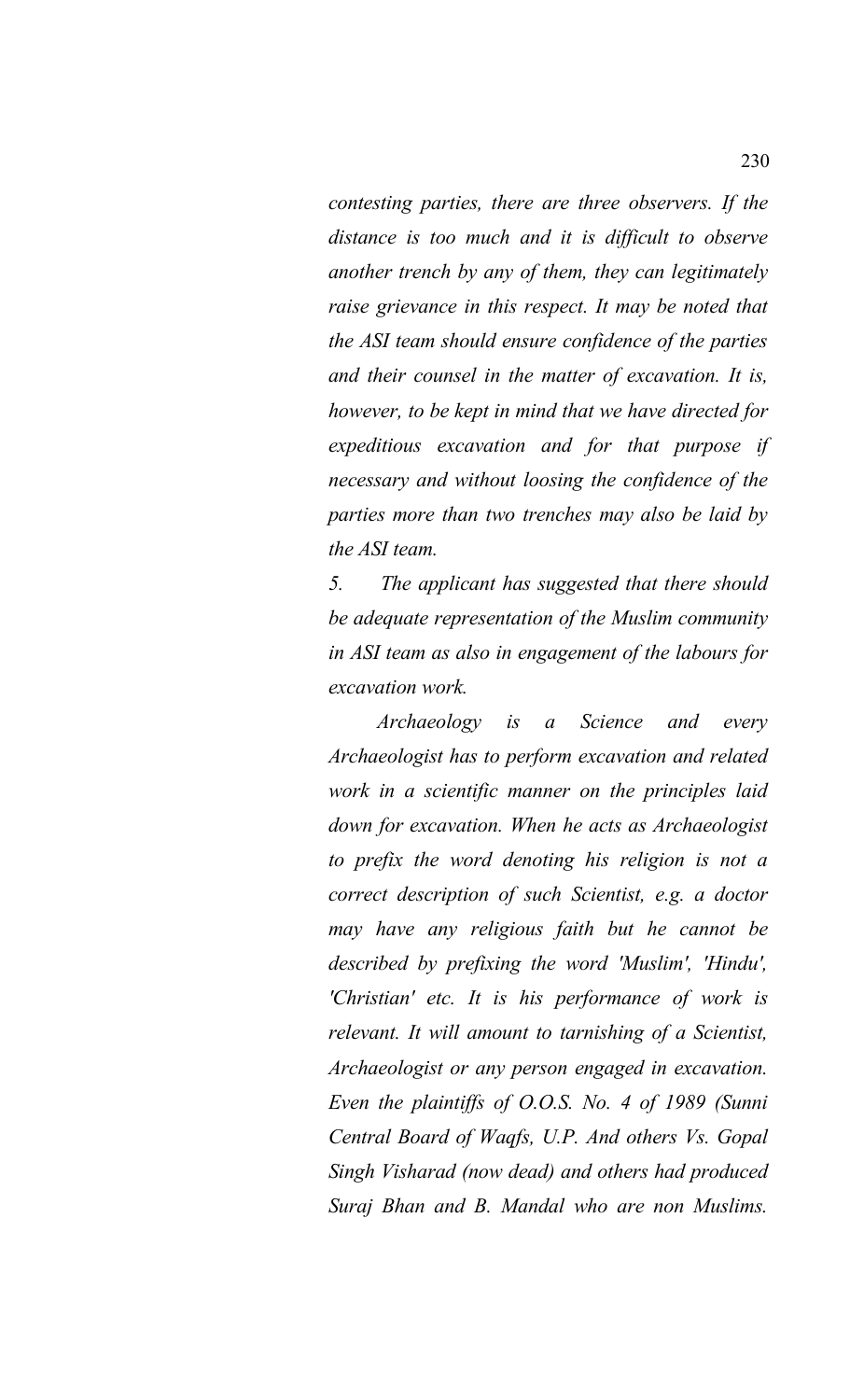*They have also nominated some non-Muslim Archaeologists as their observers at the time of excavation.*

*It is, however, to maintain faith of both the communities. In the facts and circumstances, it is desirable that adequate representation of both the communities may be maintained in respect of the functioning of the ASI team and engagement of the labours.*

*We have been informed that Authorised Person seeks assistance of P.W.D. to engage the labours. He may take the help of P.W.D. or any agency, which adequately represents the labourers of Muslim community. Sri Jilani, learned counsel for the applicant submitted that if an Authorised Person is unable to get Muslim labourers, he can help him. We direct the Authorised Person to see that the labourers belonging to Muslim community may be engaged by any agency and if any agency is unable to find out such labourers, he can seek assistance of the counsel for the applicant.* 

*As regards the ASI team, Sri A.A. Hashmi, Assistant Archaeologist has been included in the list. In our view out of 8 Archaeologists engaged in the team, at least two more Archaeologists can be included for which ASI shall take necessary steps.*

*The ASI team is further directed to submit the list of the names of the persons in the excavation trenches of various religious in India.* 

*6. On behalf of Archaeological Survey of India in*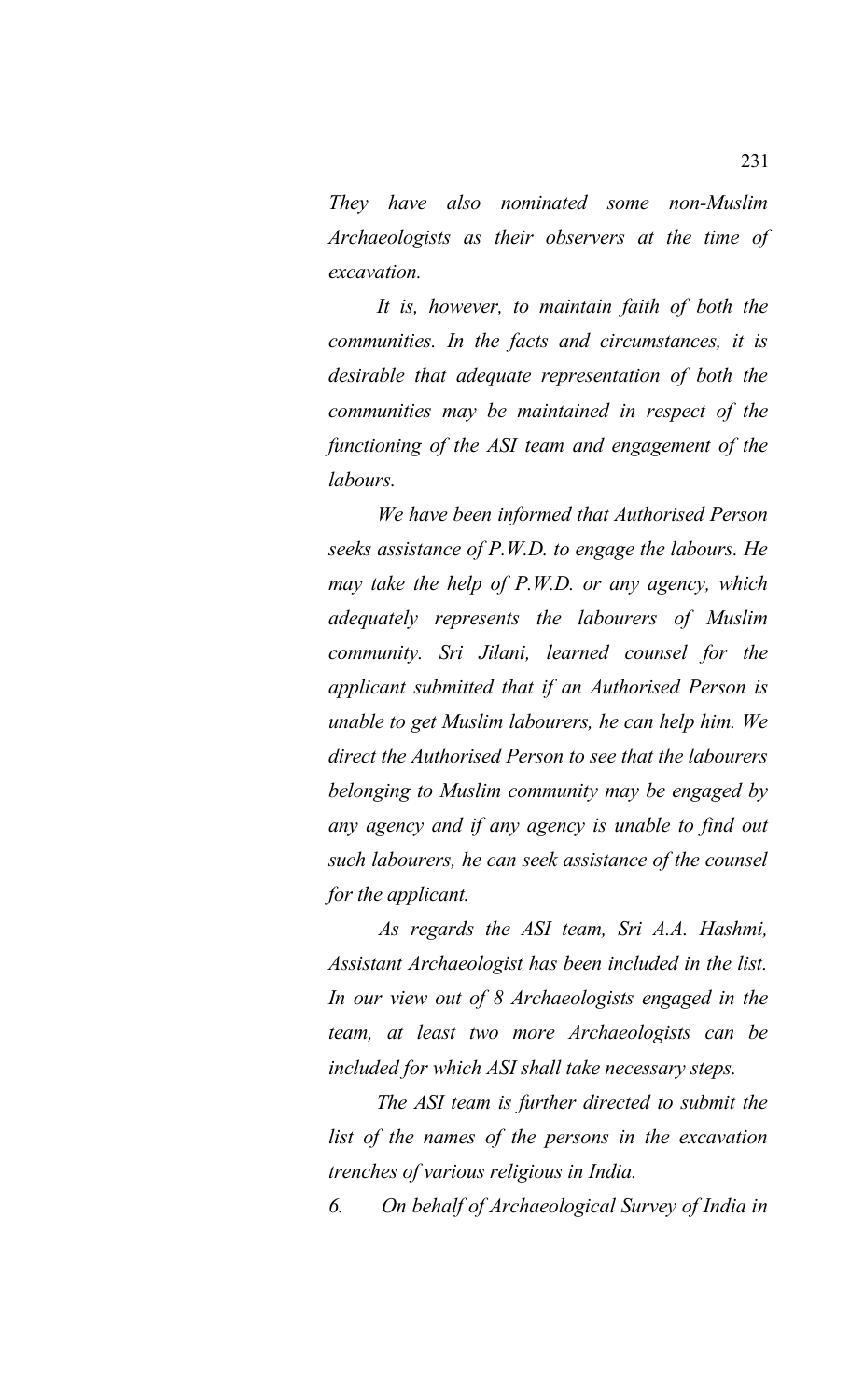*Civil Misc. Application No. 21 (O) of 2003 it has been requested that the daily working time be changed. It is suggested that excavation work may start from 9.00 A.M. in the morning to 6.00 P.M. in the evening with one hour of lunch from 1.00 P.M. to 2.00 P.M. The changing of the time is not opposed by any of the parties and the direction in regard to the time earlier is modified accordingly.*

*7. The grievance of the applicant is that when the plaintiff-applicant submits the application to the leader of ASI Excavation Team Ayodhya, he does not take into account and pass any appropriate order. It is made clear that the ASI team is not authorised to pass any order on any application. If any of the parties wants to seek any direction of the Court, he can move an application before the OSD Ram Janam Bhumi-Babari Masjid on which the Court will issue necessary instructions.* 

*8. It is suggested to maintain transparency at least two observers be appointed for maintaining transparency of the excavation work. Learned counsel for the applicant suggested the names of Sri Hari Shanker Dubey, additional District Judge, Faizabad and Sri Masood Ali Siddiqui, Additional District Judge, Faizabad. As regards their names, none of the parties have any objection. As they are working as Additional District Judge in district Faizabad, Hon'ble the Chief Justice is requested to pass appropriate order considering the situation for relieving them for the period the excavation work is*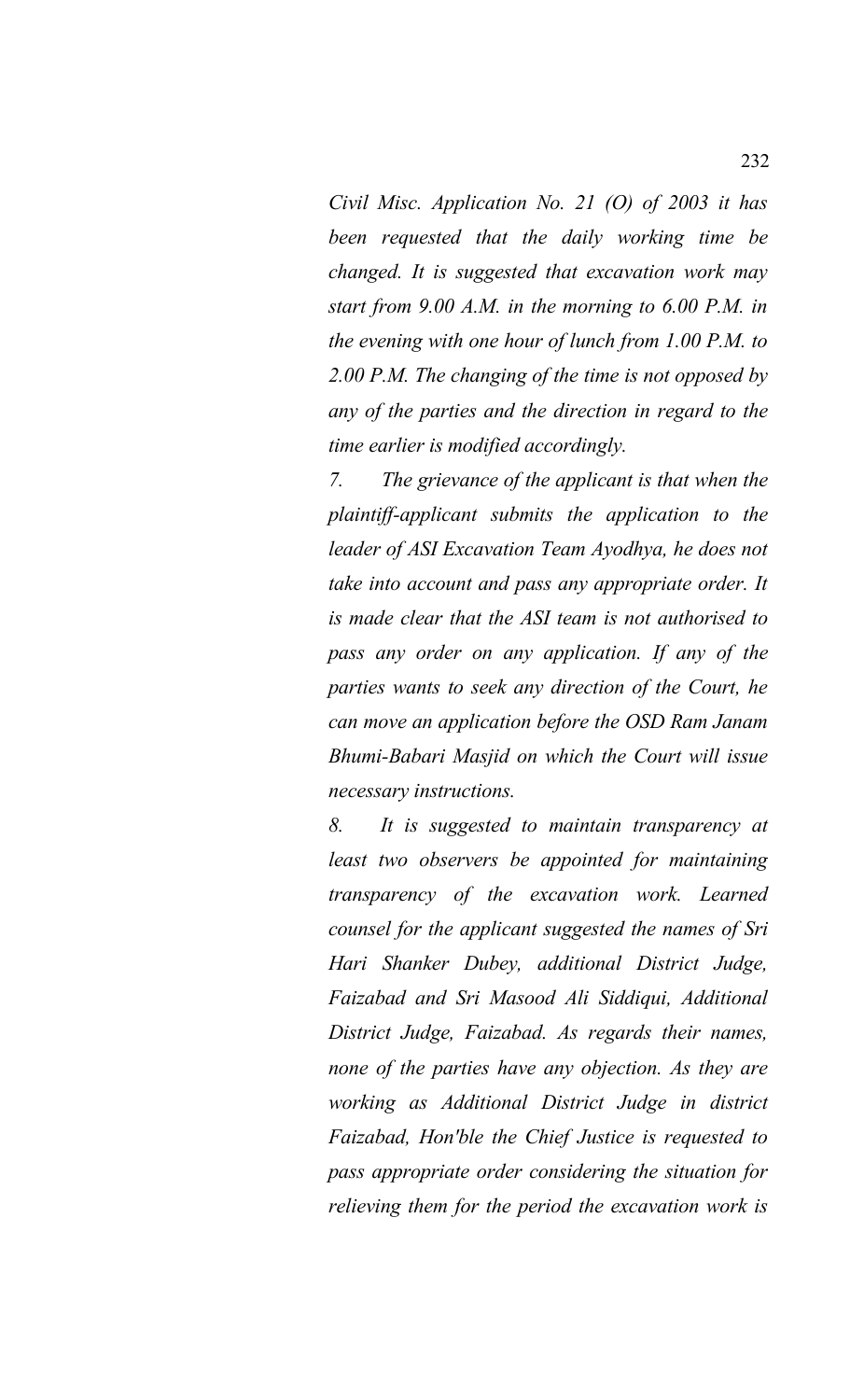*being done by ASI team which is expected to be completed within two months.* 

*9. The applicant has sought further two directions which are not related to the transparency of excavation but they are in respect of the nature of excavation.* 

*The first direction sought is that the depth below present surface, upto which digging has to be done, may be specified by the Court and the same may be done at the most to the extent of 5-6 feet (1.5 or 2 meters). It is contended that the order of excavation has been passed relating to demolition of the temple (though denied) said to have been made in 1528 AD and as such the present excavation is not at all concerned with any thing of any period earlier than 16 Century. The depth, upto which the excavation is to be done, is not to be decided on the basis of any period. If the anomalies are existing or any foundation of any wall etc. is there, the excavation can be made accordingly. It is a matter of argument ultimately when the case is to be decided taking into account the stratification of trenches etc. At present we do not confine ourselves directing the ASI team to excavate only to a particular depth.* 

*The second direction sought is that no excavation be done on the area covered by cement floors. It may be noted that Tojo Vikas International Pvt. Ltd. has submitted its report. It has prepared a detailed map indicating various anomalies. Those anomalies are to be verified by actual digging. The*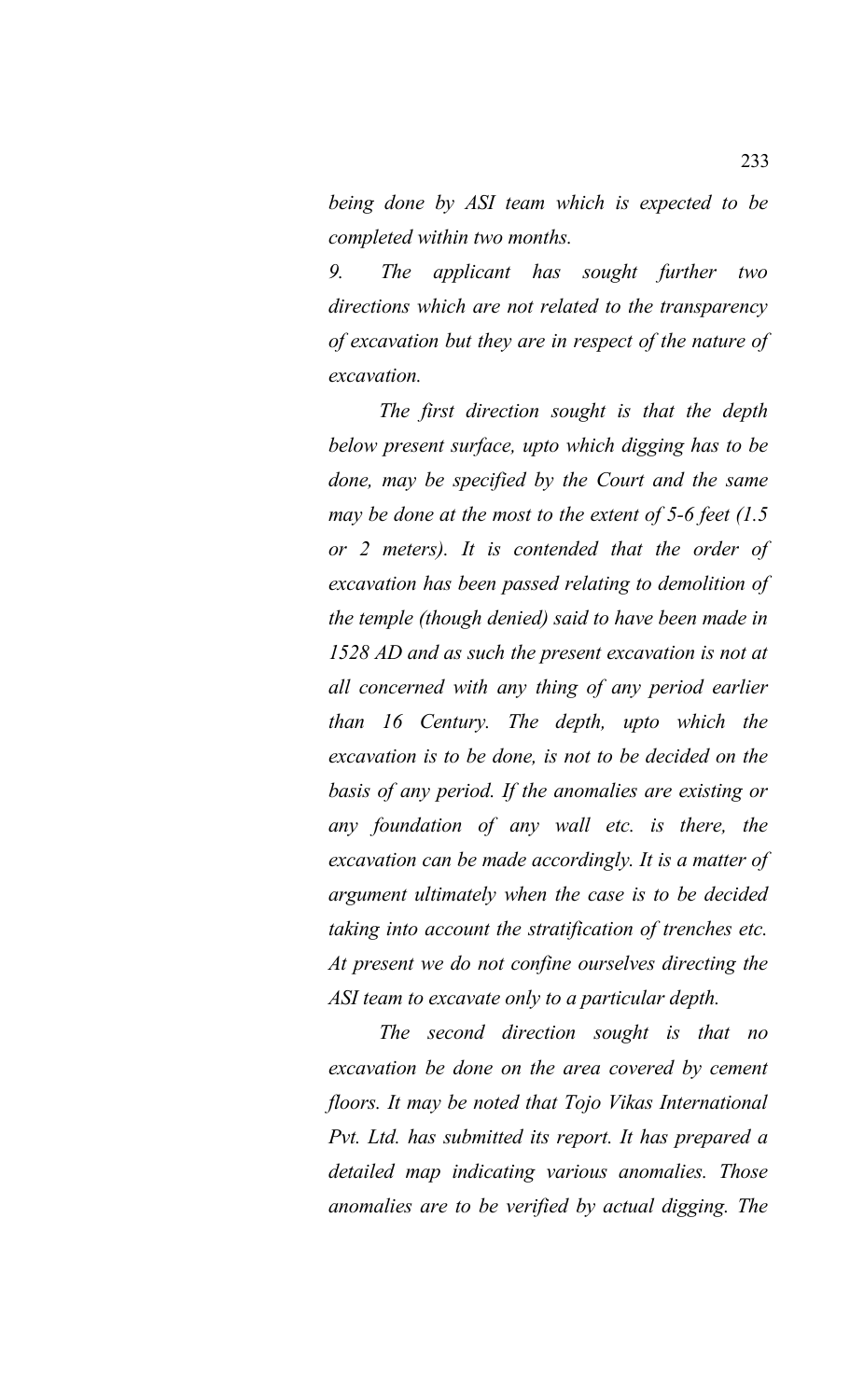*digging has to be done on the basis of the principles of excavation. The ASI team shall excavate in phases keeping in view the said report and the principles governing excavation.*

*The application is disposed of with the above direction/observations."* 

**229.** ASI submitted an application no. 27 (O) of 2003 on 7.4.2003 requesting for extension of two months' time for excavation and 15 days' thereafter for preparing report. Objection to the said application was filed on behalf of plaintiffs (Suit-4) on 8.4.2003 besides application no. 28(O) of 2003 complaining non observance of Court's order dated 26.3.2003 in the following manner :

*"3. That in spite of specific directions contained in the order dated 26.3.2003 the following directions have not yet been fully complied with:-*

*(A) Authorized person has not so far taken necessary steps to ensure that adequate representation of the Muslim Community is maintained among labourers engaged for the excavation work and the following figures, gathered by the applicant, indicate the aforesaid position:-*

- *(i) 27.3.2003–Total labourers 44 Muslims 7.*
- *(ii) 28.3.2003–Total labourers 45 Muslims 3.*
- *(iii) 29.3.2003– Total labourers 53 Muslims 5.*
- *(iv) 30.3.2003– Total labourers 66 Muslims 5.*
- *(v) 01.4.2003– Total labourers 77 Muslims 5.*
- *(vi) 02.4.2003– Total labourers 83 Muslims 7.*
- *(vii) 03.4.2003– Total labourers 85 Muslims 11.*
- *(viii) 04.4.2003– Total labourers 89 Muslims 9.*
- *(B) That in spite of clear-cut directions given in para 1*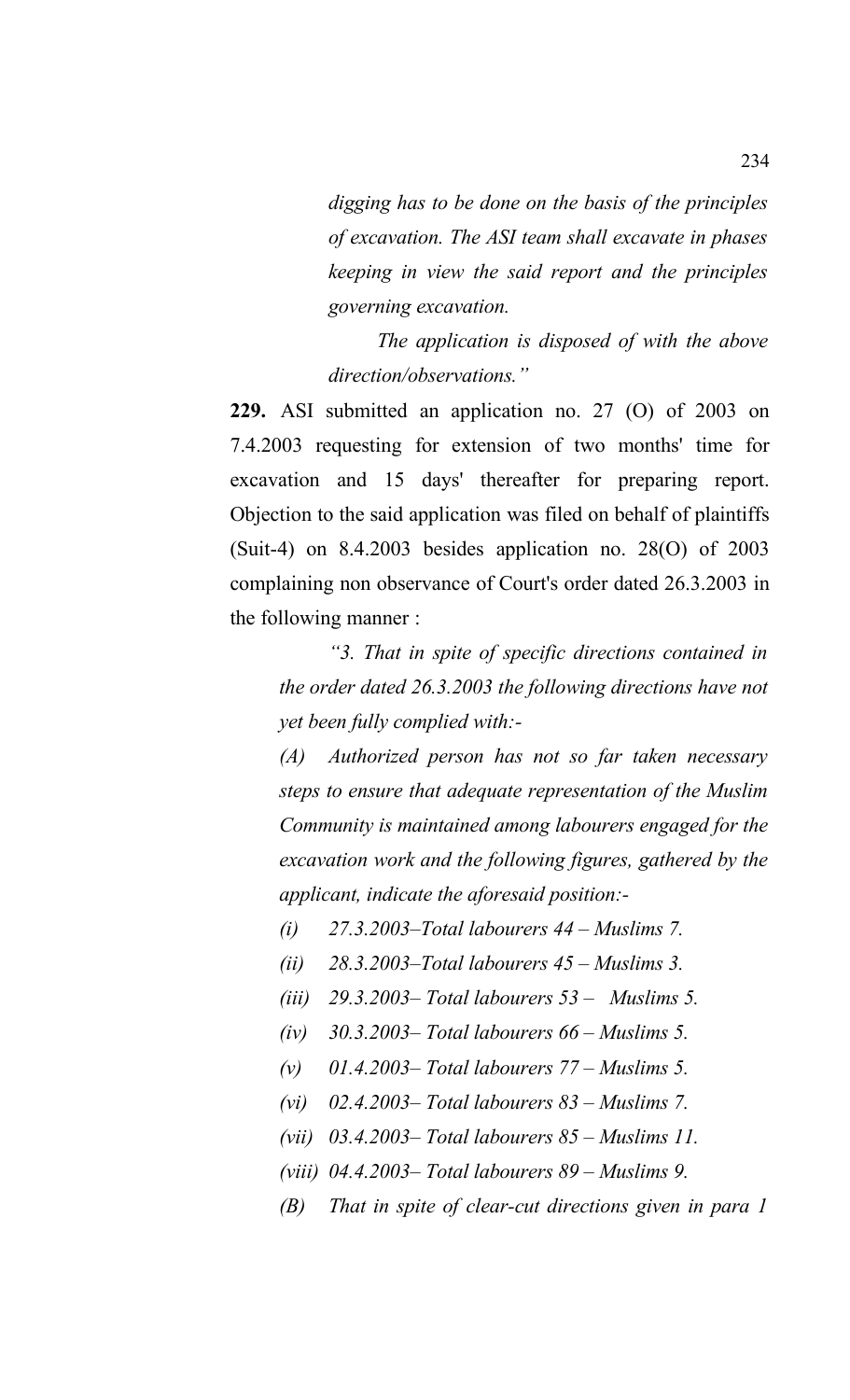*(iii) on page 2 of the order dated 26.03.2003, Archaeological Survey of India Excavation Team is not mentioning the number of bones and glazed wares etc. in the Register of Day to Day work, being maintained by them, although the bones and glazed wares etc. are being found in sufficient numbers almost daily, during the excavation and hardly 20-25% finds of this type are being recorded while the others are being mixed up with general pottery. Moreover they are recording bones and glazed ware etc. without giving any number and size of the same on the said register and that too only in respect of some the trenches.* 

*(C) That consequently the glazed wares and bones etc. are not being sealed also and there is every possibility of the said bones and glazed ware etc. being removed from the site, as one such incident has already taken place on 3.4.2003 when a labourer was found taking away a glazed ware from the pottery yard and on being picked up, the matter was reported also to a member of Archaeological Survey of India, Team.* 

*(D) That the measurements and weights of antiquity are also not being recorded on the Antiquity register.* 

*3. That in order to ensure the correct periodization of different layers it was necessary that the antiquity being found from different layers be measured and weighed properly and entry of the same be made on the register to be maintained for this purpose.* 

*4. That at the pottery yard, the classification of potsherds Terracota, moulded tiles and other clay objects is not being done in a proper and scientific manner and the*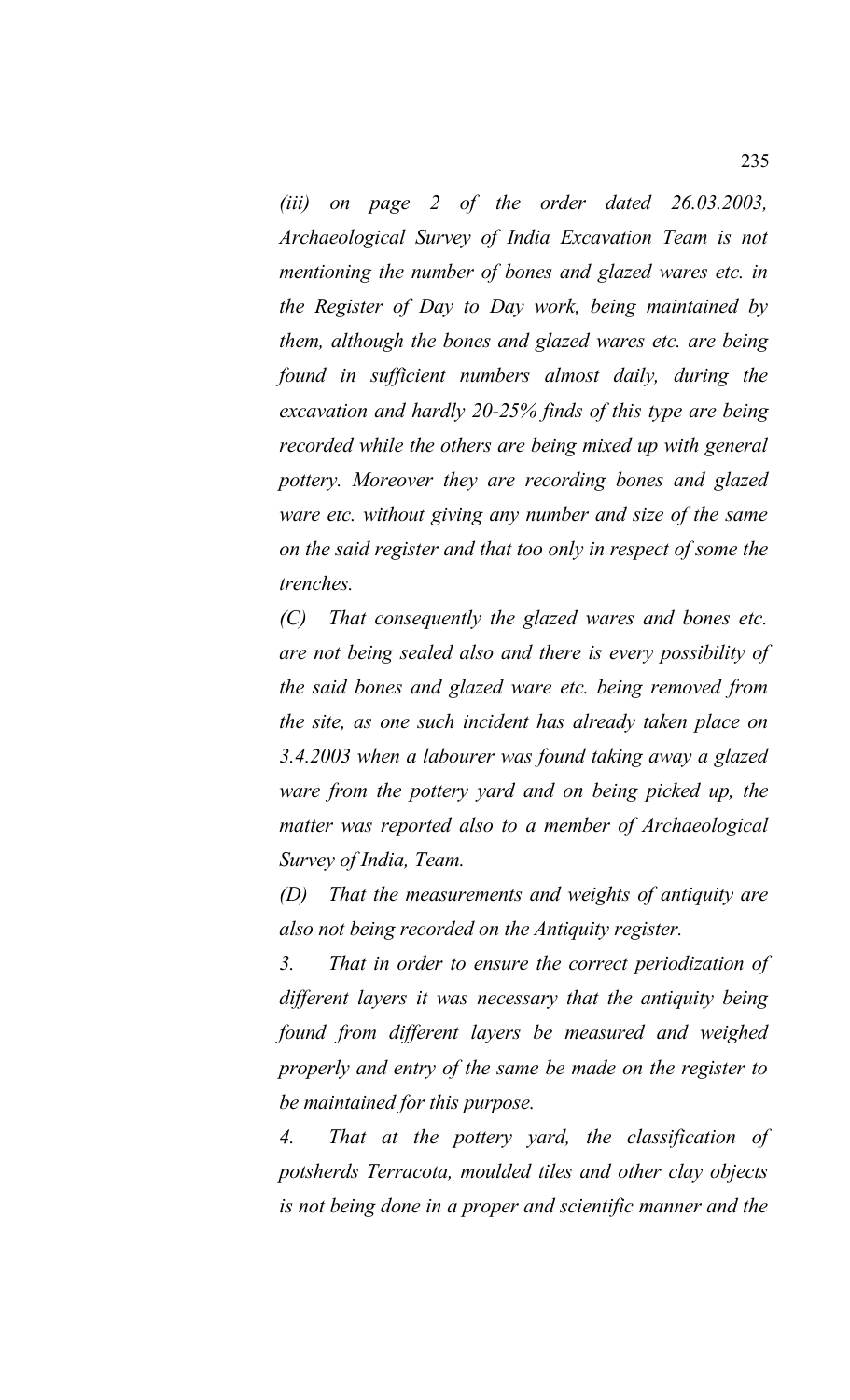*periodization of the same should be done for Mughal period, Sultanate period and then Kushan period separately.* 

*5. That members of the Archaeological Survey of India Team should be instructed through their leader, that no one of their team should give a wrong description about the identity of any particular find and if something is beyond identification in terms of function or otherwise, then the safe method of describing it by Morphology (face impression) of the artefact or antiquity, should be adopted; for example, a broken piece of stone, measuring about 8 inch in length and 4 inch in width, should not have been described as "broken pillar" but rather the same should have been described as "curved stone" or "dressed stone".* 

*6. That samples of Lime plaster floors should be taken and sealed in the presence of the parties/counsels/nominees and the same be sent for chemical analysis in order to determine the material and age of the same as well as for dating of the floor. The sample should specify the depth also from where the sample was taken. The samples, if any, taken behind the back of the parties should be ignored and be not taken into account."*

**230.** Both these applications were disposed of by our order dated 10.4.2003 as under :

*"The submissions are summarized and dealt with as under:* 

*(1) It is alleged that ASI, excavation team, is not mentioning numbers on bones and glazed wares etc. in the register of day to day work being maintained by them,*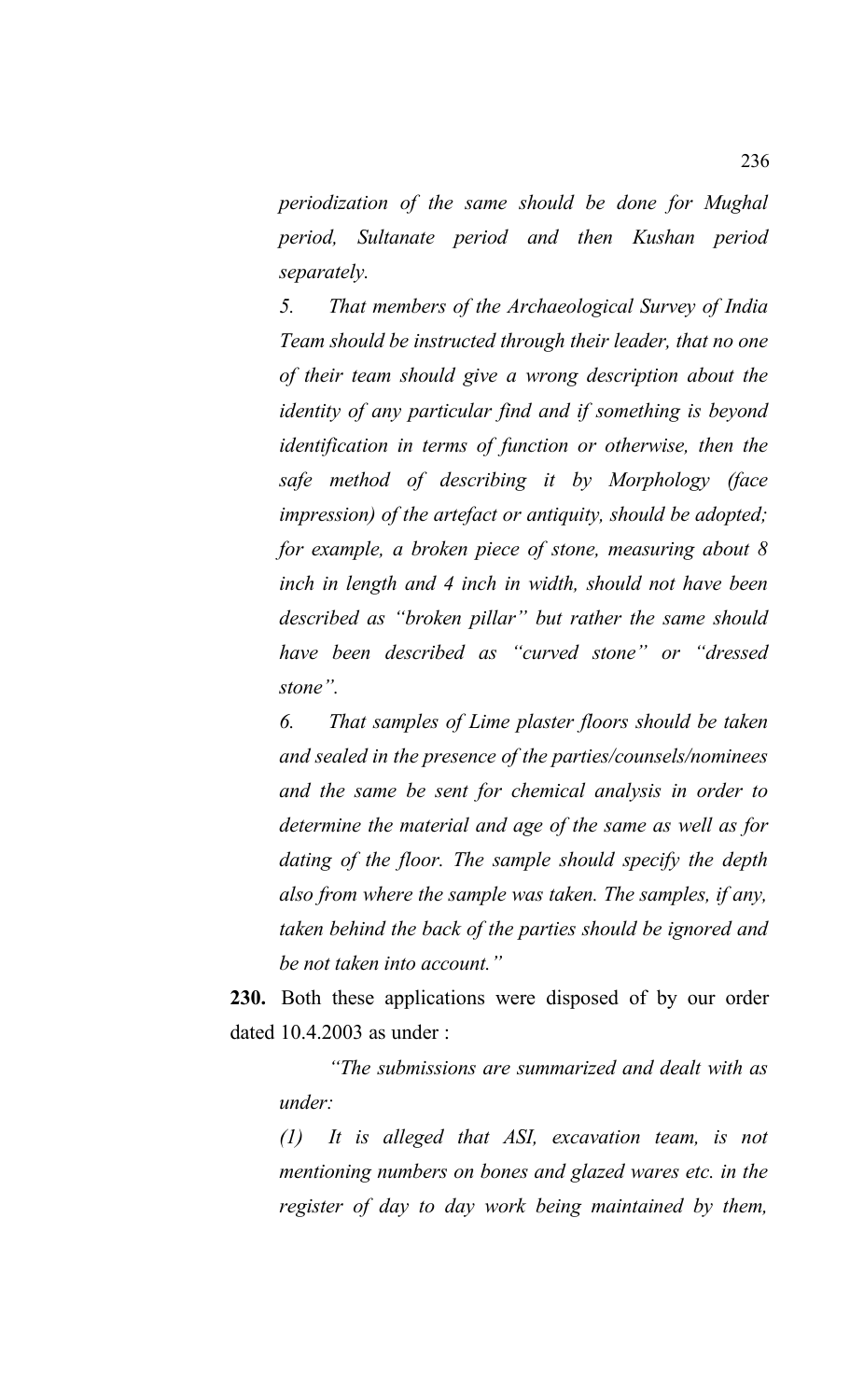*although the bones and glazed wares etc. are being found in sufficient numbers almost daily during excavation and hardly 20-25% finds of those type are being recorded while the others are being mixed up with the general pottery and secondly, they record bones and glazed wares etc. without giving any number and size in the register and that too only in respect of some trenches.* 

*We had already given direction in para 1 (iii) of our order dated 26.3.2003 that ASI team shall specify the natures of the finds i.e. bones, glazed wares etc. If the glazed wares etc. are found they should be recorded in the register of day to day work.* 

*As regards giving the number and size of bones and glazed wares etc., if those items are sealed in presence of the parties and duly numbered, it may not be necessary to give the size and number. It is, however, open to the ASI team to make specification of the finds by measurement or size if there is no difficulty.*

*As regards the grievance that the bones and glazed wares which are found are not recorded, it is open to the applicants to submit their objection before the observers appointed by this Court. The observers can make inquiry from the leaders of the ASI team or such person who is incharge of the excavation at the relevant time and take his view in the matter and note down on the application/objection of the objector.* 

*(2) Another objection is that glazed wares and bones etc. are not being sealed and such bones and glazed wares are being removed from the site. The applicants have referred to some incident alleged to have taken place on 3.4.2003*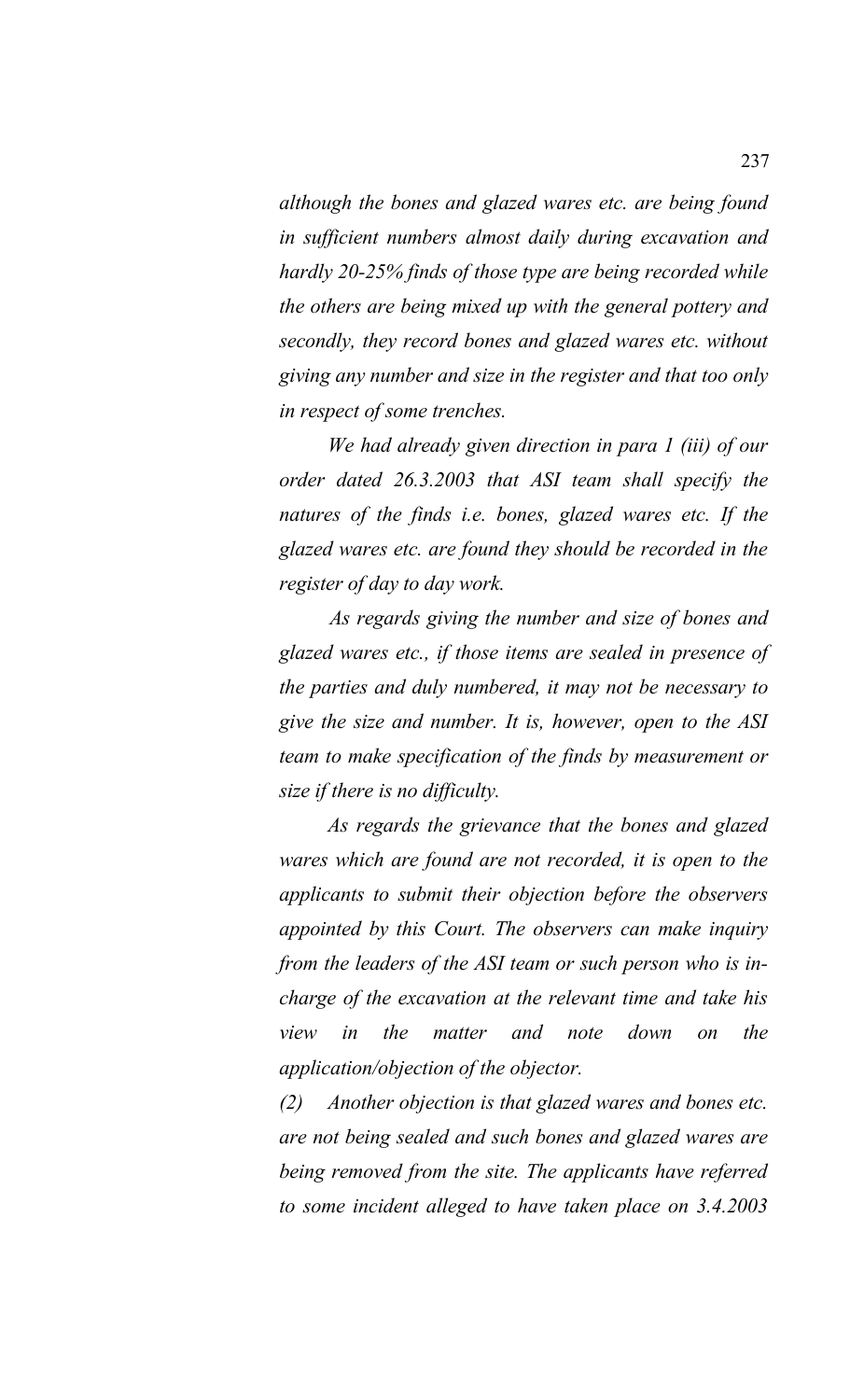*when a labourer was found taking away glazed ware from the pottery yard and on being picked up and the matter was reported also to a member of the ASI team. The applicants have not given the details about the incident nor have prayed for any investigation of the matter. It is, however, open to the applicants to submit application before the observers who shall, on application being filed, make inquiry from ASI team and in case ASI team complies with any objection raised by the applicants or it has any difficulty or express any view in the matter it shall be noted by the observers.* 

*(3) Another grievance is that measurements and weights of antiquity is also not being recorded in the antiquity register. It is made clear if any antiquity is found and such antiquity is sealed, it may not be necessary to register its measurement and wight. If, however, it is not sealed and its specification is necessary, the necessary description by measurement/weight etc. be made by ASI team in respect of such antiquity.* 

*(4) Another prayer is that ASI team be directed that the antiquity being found from different layers be measured and weighed properly and entry of the same be made in the register meant for this purpose. We have already, in our order dated 26.3.2003, directed in Para 1 (i) that ASI team shall note down in its register in respect of recovery of finds both in meter/feet of the trench where it is found. It may also note down the layer and strata according to its own interpretation.* 

*(5) Another grievance of the applicants is that at the pottery yard, the classification of potsherds Terracotta,*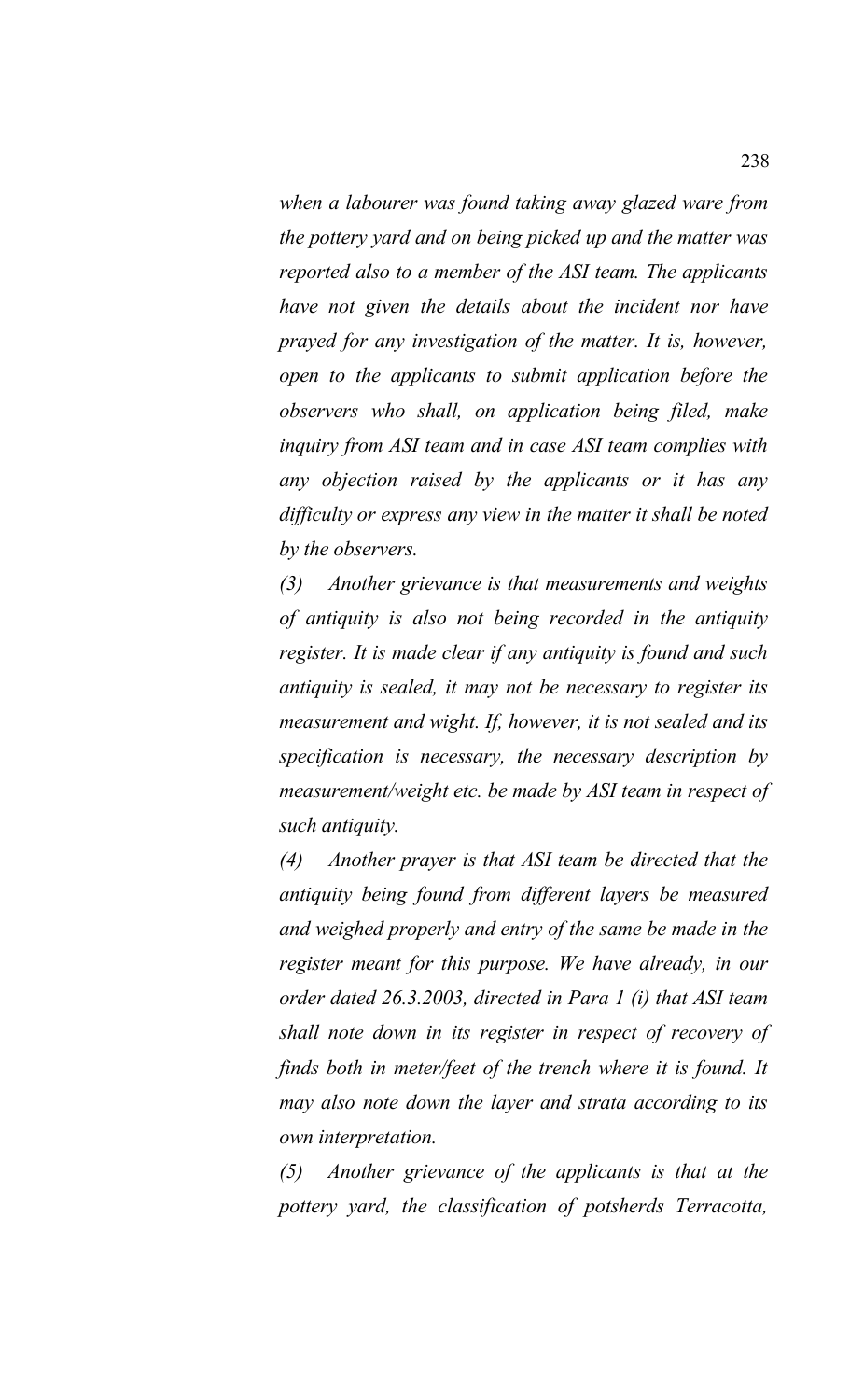*moulded tiles and other clay objects is not being done in a proper and scientific manner and the periodization of the same should be done for Mughal period, Sultanate period and Kushan period separately. We have already directed that if any finds are recovered the ASI team shall note down both in meter/feet of the trench where it is found and may also note down the layer and strata according to its own interpretation. It is for the parties to submit their views as to what period the objects belong. The views of the ASI team at this stage as to the period is not required to be noted in the register.* 

*(6) The applicants have further sought direction that ASI team should not give a wrong description about the identity of a find and if something is beyond identification in terms of function or otherwise, then the safe method of describing it by Morphology (face impression) of the artefact or antiquity should be adopted. It may be noted that the description given by ASI team may not be conclusive and if the applicants find that the description is not correct, it will be open to them to file objection to such entry at a proper stage in regard to description made by the ASI team in the register.* 

*(7) The applicants have sought that a direction be given to the ASI team that samples of lime plaster floor should be taken in presence of parties/counsels/nominees and the same be sent for chemical analysis in order to determine the material and age of the same as well as for dating of the floor, it is further stated that the sample should specify the depth also from where the sample was taken.* 

*The ASI team shall take samples of lime plaster*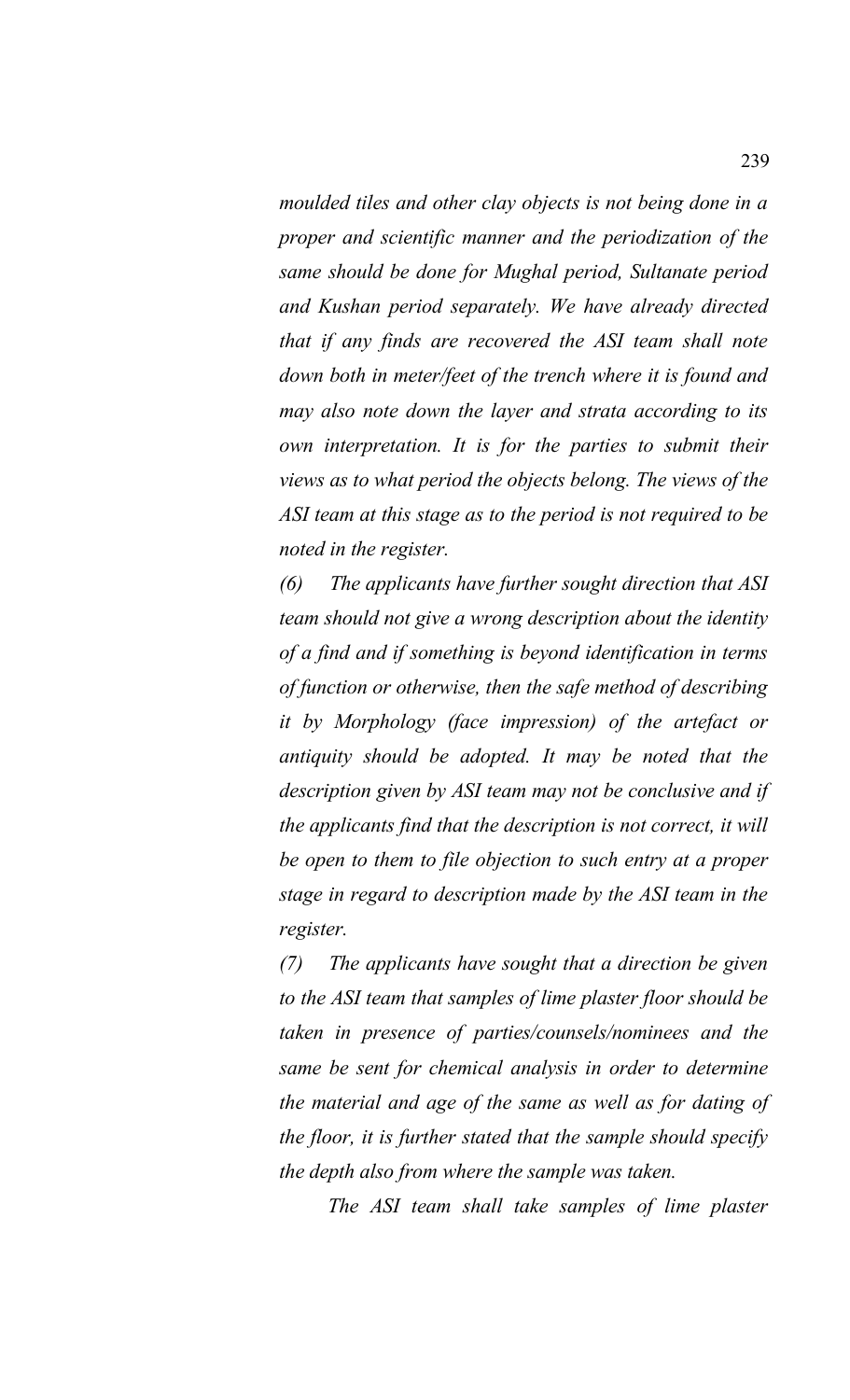*floors in presence of parties/counsels/nominees specifying the depth from where it was taken and it shall be sealed. As regards it being sent for chemical analysis, if in view of the ASI team the chemical examination is necessary it shall send to the appropriate person for such examination and it does not think proper, prayer of the applicants for chemical examination shall be considered later on.* 

*(8) Another prayer is that the observers appointed by this Court be authorized to ensure compliance of observations and directions of this Court.* 

*The applicants or any of the parties or their counsels are entitled to submit application/objection before the observers. The observers can make inquiry from the ASI team and if the ASI team agrees to comply with the objection raised by the party, then the observers will note it down on their application and if the ASI team submits their views for non-compliance or puts forward difficulty, it shall be noted by the observers on the objection of the parties/counsels. The observers will then forward the objections with their report to the O.S.D., Ram Janm Bhumi – Babri Masjid, which will be subject to the final decision of this Court. But, it is made clear that the process of the objections being raised and decision taken will be resorted to in the manner that the functioning of the ASI team is not in any way hampered with.* 

*(9) The applicants have further complained that adequate representation of Muslim labourers has not been made in excavation work. In this respect we have issued direction on separate application filed by the applicants.* 

*(10) The applicants have further prayed that they may be*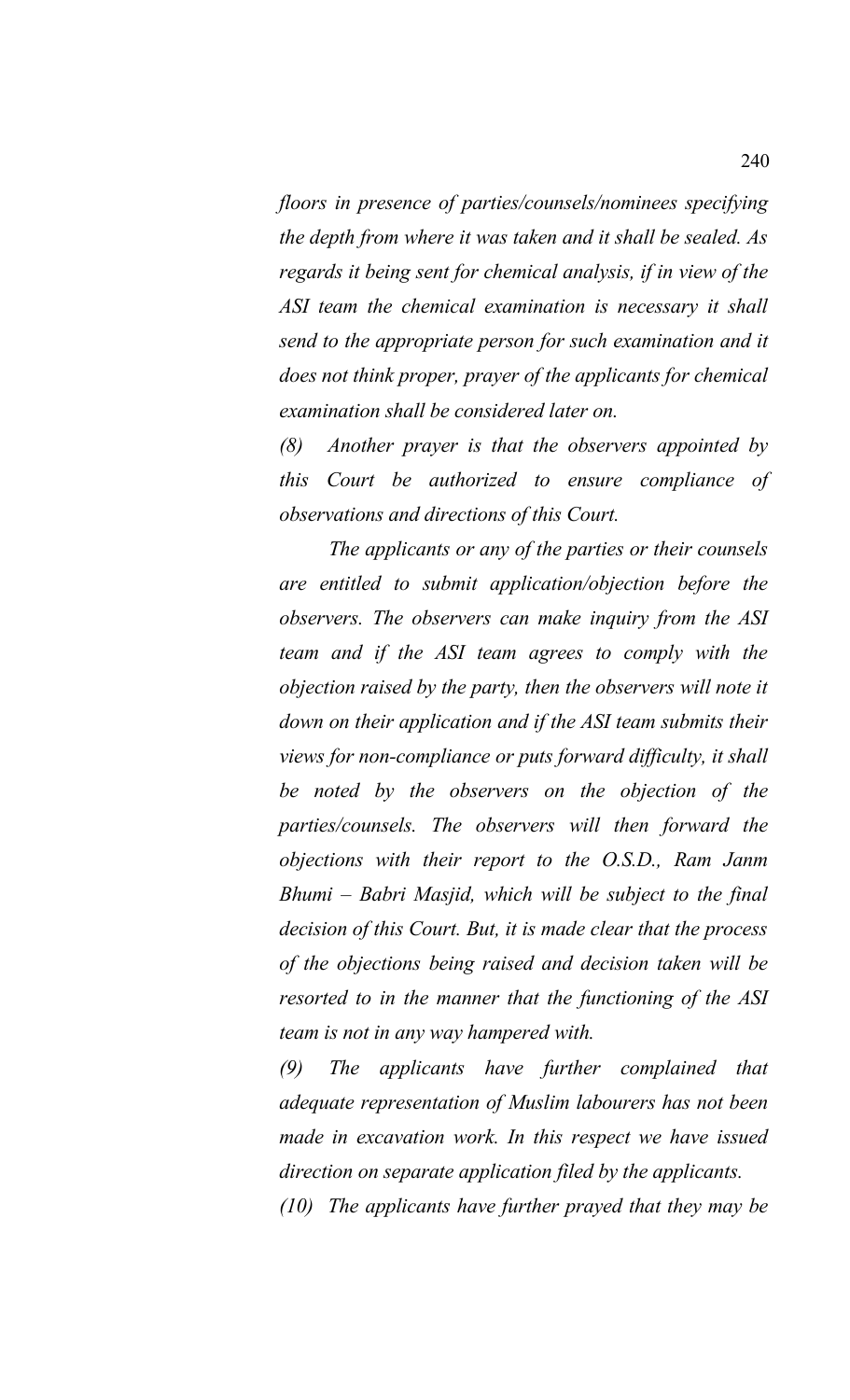*permitted to note down the strata/layer of trenches. The parties can do so provided the excavation of such trench is complete. The ASI team shall submit report by 28.4.2003 as to how many trenches have been completely excavated.* 

*(11) The ASI has filed application for grant of two months' time and two weeks' further time for submitting report. The excavation work should be done expeditiously. Keeping in views the importance of the matter we grant five weeks' time for excavation work. It may engaged additional staff, superintending/ Assistant Archaeologists/ labourers for the purpose.* 

*(12) The observers are directed to ensure that this Court's instructions/directions are carried out in letter and spirit."*

**231.** Along with an application No. 33 (O) of 2003, ASI submitted the interim project report upto 23.4.2003. The relevant extract thereof is as under:

*"In the true spirit of carrying out the instruction/ directions of the Hon'ble High Court in letter and spirit and to do the work of excavation expeditiously, the excavation team which got enlarged to almost double of its original size with more archaeologists and technical staff made available to it selected further areas in the already laid out demarcations of trenches around the disputed structure. The basis of selecting further trenches for excavation was the Ground Penetrating Radar Survey carried out at the site by the Tojo Vikas International (Pvt.) Ltd.*

*Full attention was given to study the anomaly alignments which could correspond to a wall foundation of some sort and to strong amplitude and ringy signal from*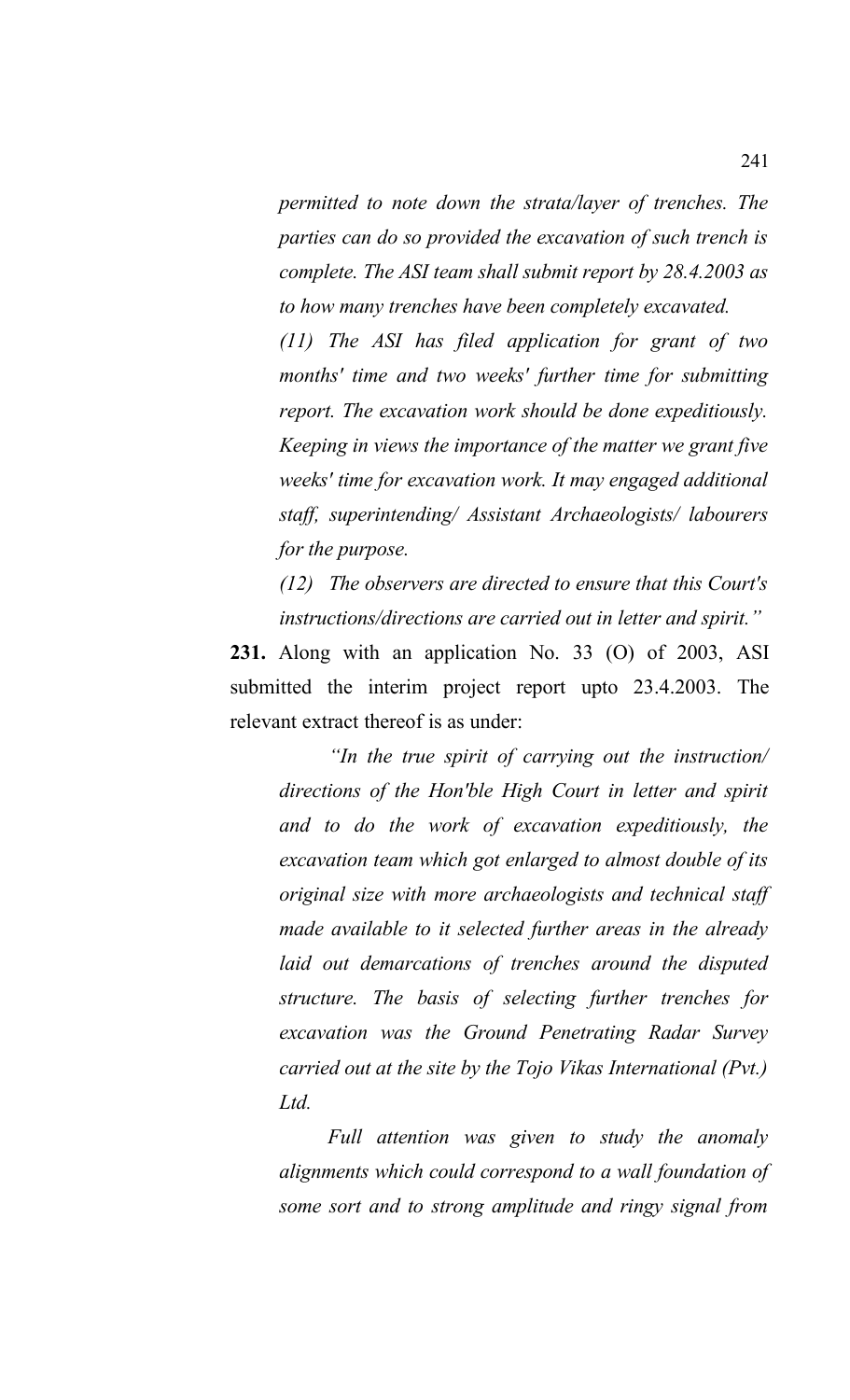*flat reflection or weaker amplitude zones and also to small and discrete anomalies which may correspond to discontinuous alignments and detected at various levels of depths from 0.5 to 5.5 meters.*

*With the help of technical staff of the Tojo-Vikas International (Pvt.) Ltd., the team got the excavation trenches superimposed on their GPR Survey's Geophysical Interpretation Map. In another map the contour drawing of the disputed area was prepared on which the trenches for excavation were superimposed in order to easily understand the various levels in relation to the contour of the mound of the disputed area.* 

*Till 31.03.2003 ten trenches were put to excavation. But during the month of April till 24.04.2003 thirty three trenches have been excavated fully or partly upto various depth as per requirement in view of collecting relevant evidence. As the objective of the excavation is very clear, emphasis has been given to excavate only upto a certain depth although the deposits at the mound seems to be more than 8.0 m at some points. Most of the trenches, thus, have not been excavated beyond 2 meters depth. Even the depths mentioned in the GPR Survey was considered for probing the anomalies.* 

*Most of the anomalies and anomaly alignments were noticed in the J and K series of trenches, 11 of which were excavated down to various depths. A sub zone of weaker amplitude was marked in the GPR Geophysical Interpretation Map which is located in the centre of the zone of strong amplitude and ringy signals from flat reflection upto 2 m depth. This part is known as 'Ram*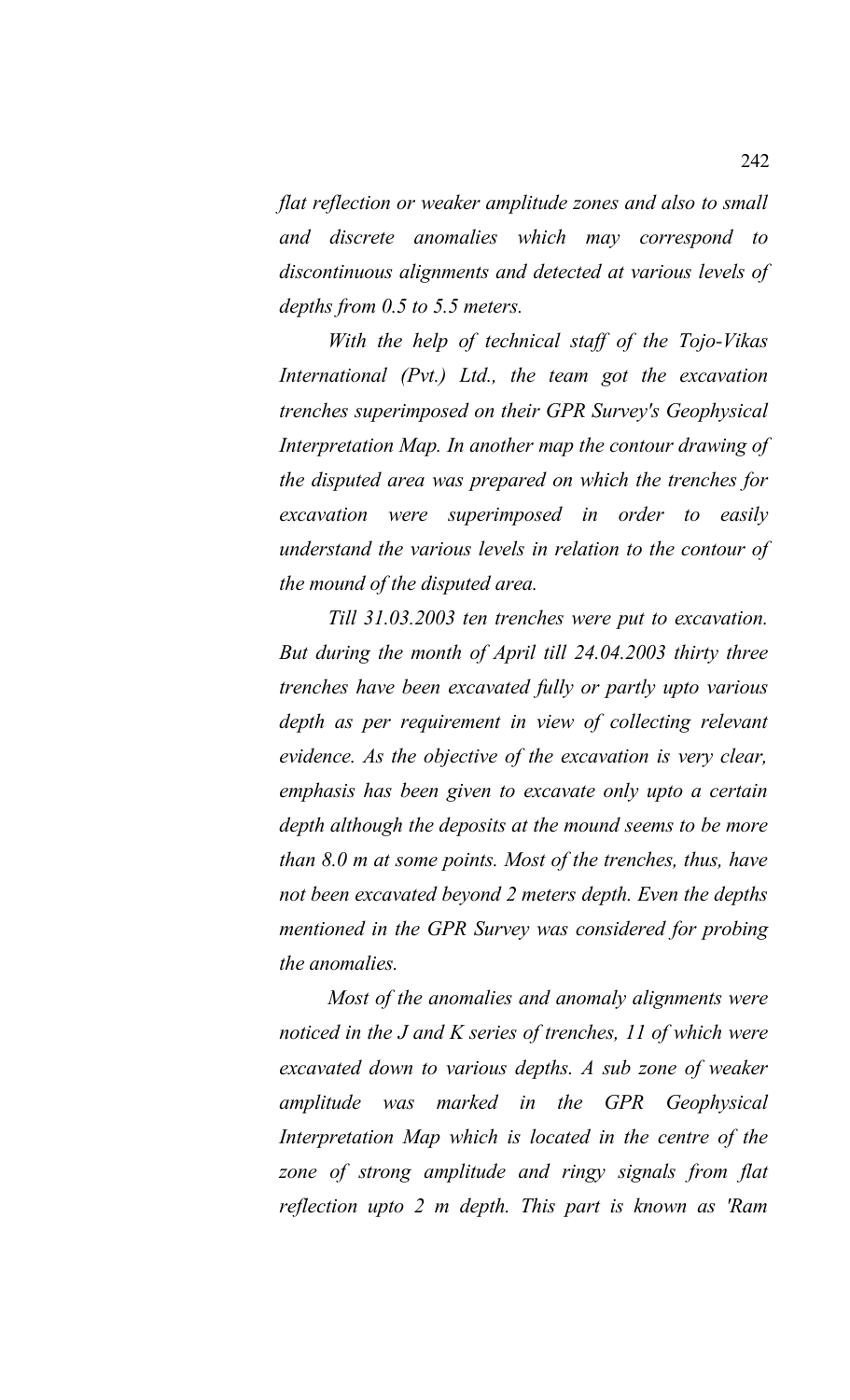*Chabutra'. Though the sub-zone of weaker amplitude was not found exactly at the place where it is marked in the map but it was noticed a little towards its east. Interestingly, after excavating five levels of the structure, each comparing a flat surface of lime-surkhi mortar having calcrete blocks below it, a squarish block of the same material component but with well polished surface measuring 1.55 m in north-south x 1.48 m in east-west orientation protruding out of the fifth level was found and after cutting the fifth level a chamber was noticed over whose projecting western part the above mentioned block was found fixed, probably indicating some place of importance. Towards north of the 'Ram-Chabutra' the floor of the outer courtyard of the disputed structure within the outer enclosure was exposed having a platform attached to it in the western side which was approached through a step. Remains of brick structures, floors and working levels below it were encountered. It seems that the area, particularly in the north eastern side of the disputed structure was low lying and therefore, it was filled up with debris to nearly 4 metres deep to reclaim the part for eastern extension. Stratified deposits were found below this filing which belong to the early two or three centuries of the Christian era.* 

*Diagonally continued anomaly alignments coming from north east and south-east respectively and converging in the centre of the trench J5 and moving towards the sanctum sanctorum of the make-shift structure has also been marked on the GPR map which is being probed. A6 x 2 m trench is proposed to be taken beyond the gangway*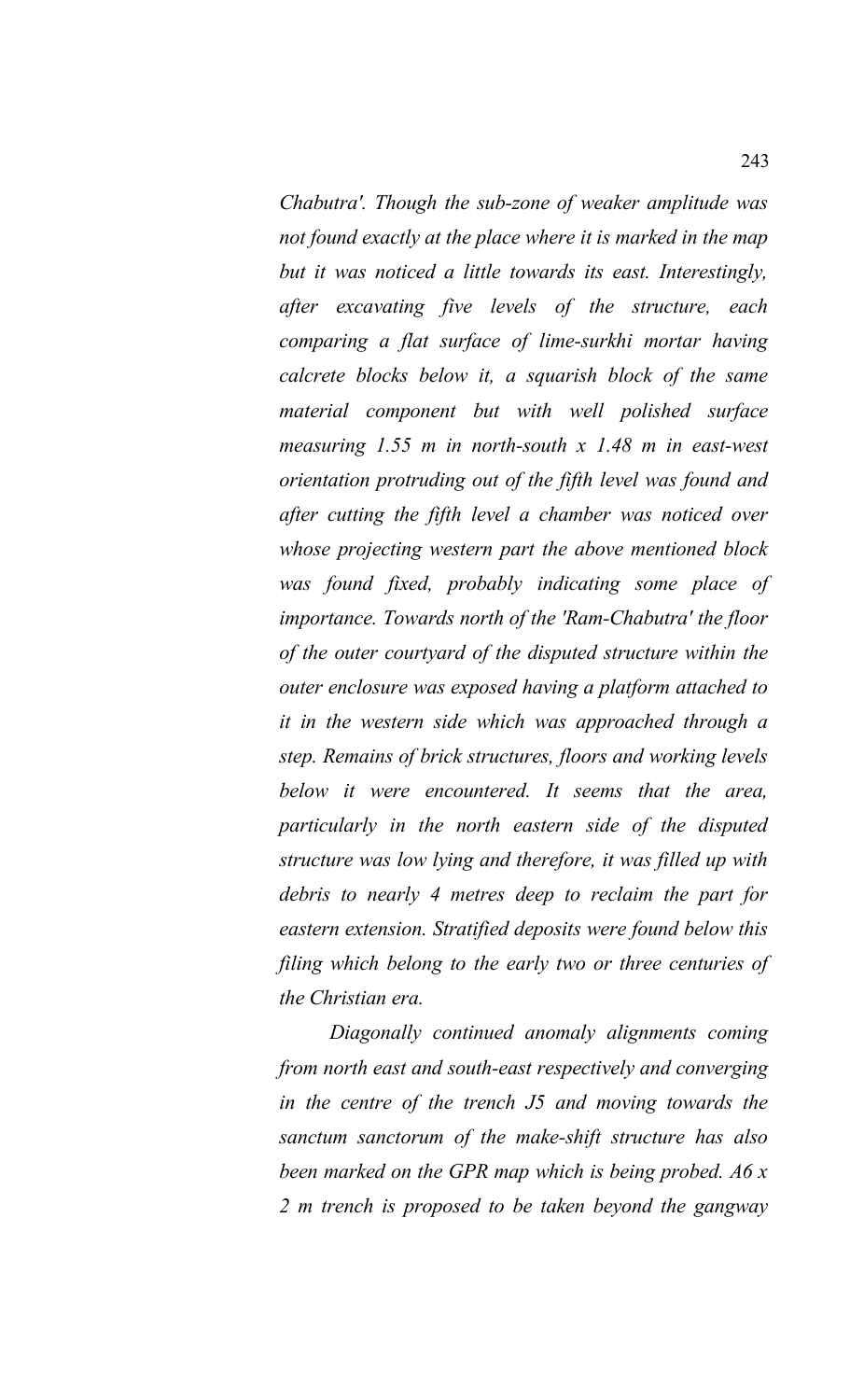*towards west to check this anomaly and other discontinuous anomaly alignments. The local administration has been requested to make arrangements for vacating this place and to ensure the security of the area from any damage.* 

*Towards south of the disputed structure 14 trenches have been exposed, mostly in parts, after shifting of the security sheds and such other installations. During this course the foundation walls and floors of the southern chamber of the disputed structure were brought to light. It was observed that the foundation wall was constructed of mainly calcrete stone block veneer on both the faces with brickbats filled inside. However, a few sandstone blocks have also been found re-used, of which one is a decorated piece. This foundation wall lies over a brick wall having sixteen courses of bricks with decorated stone blocks used in its foundation. Another alignment of stone block with brickbats filling in its core was observed lying below the brick wall.*

*The appearance so far of eleven squarish of circular structural bases having brickbats at the base with two rectangular blocks of calcrete stone over three or four courses of brickbats are significant as some of which are sealed directly by the original floor attached to the disputed structure. The same type of the structural bases, with a sandstone block at their top having encasing of sandstone slabs/pieces on its four sides, were found in the northern area also, where eight trenches have been opened up so far. An interesting feature of these structural bases is that each one of it is located at a distance of 3.30 to 3.50 m*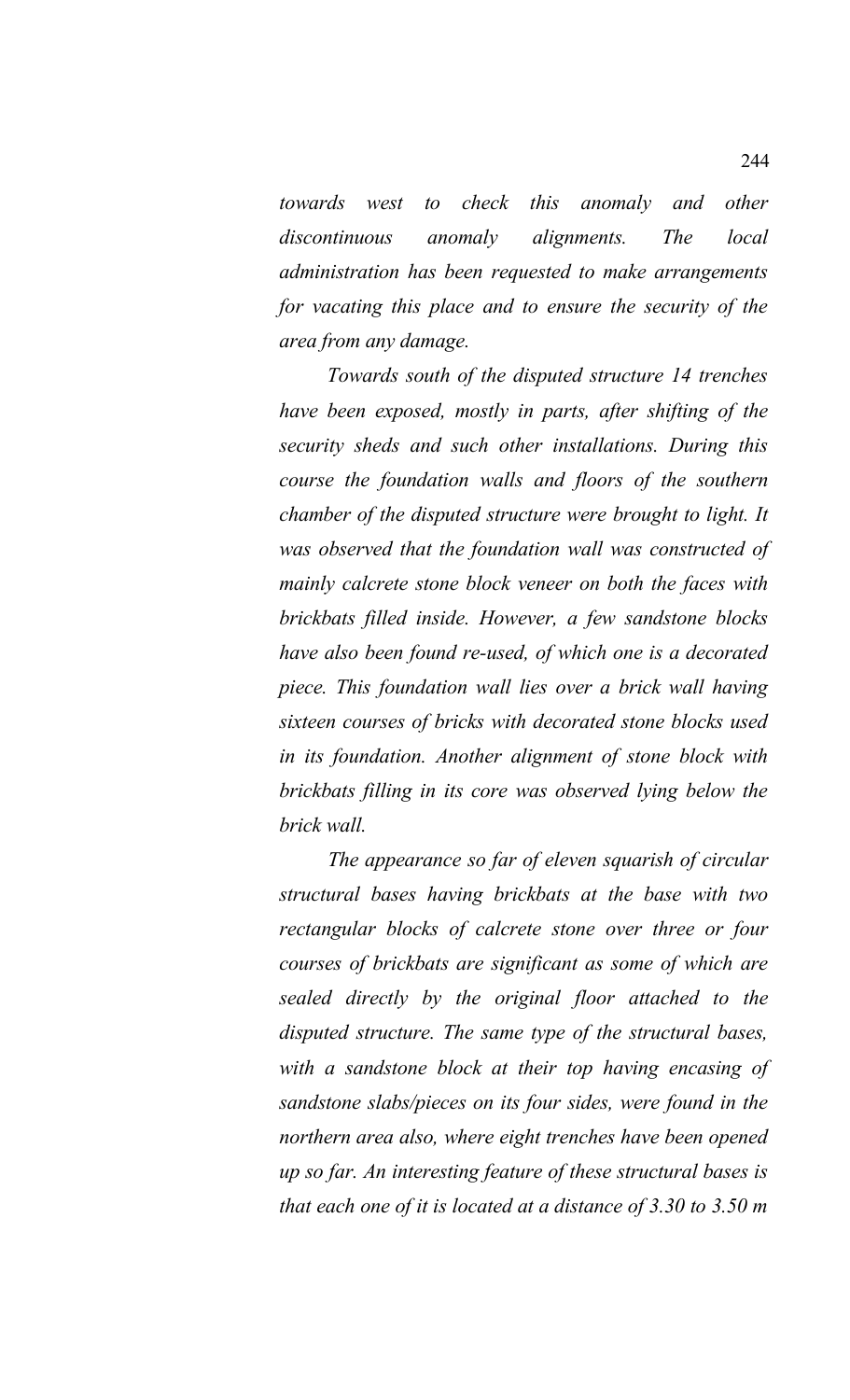*(from centre to centre). Three discontinuous alignment of anomalies were marked in the GPR map which are being checked and as a result the structural bases have been located along with floor levels sealing them and also contemporary to them. Their further alignments are being checked towards north and also towards west.* 

*The large size masonry blocks and stone blocks from the western slope of the disputed structure have been carefully removed to a safer place towards further west with the help of a crane so that they may not get damaged. This has been done in order to carrying out surface study of the slopes where if required a few trenches can be laid out.* 

*The excavation work gets suspended in some trenches temporarily for want of further connecting evidence and as such till now the team has now neither reached to the level of the natural soil in any of the trenches, nor it has completely closed work in any trench."*

**232.** This project report was also opposed by plaintiffs (Suit-4) vide objection date 1.5.2003. Another application No.35 (O) of 2003 was also filed by plaintiffs (Suit-4) praying for a direction to ASI to complete excavation work by 10.5.2003. It also appended the extent to which various trenches were digged by ASI till 28.3.2003 which is as under :

## *"DETAILS ABOUT EXCAVATION WORK (Tentative Information)*

| $ S_{N} $ Trench | <b>Depth</b>         | $ S_{N} $ Trench | <b>Depth</b>     |
|------------------|----------------------|------------------|------------------|
|                  | $J-3$   7.10 meter   | $J-4$            | $0.72$ meter     |
|                  | $J-5$ 2.40 meter     |                  | $J-6$ 2.40 meter |
|                  | $J-7$ ] $1.12$ meter | $J-8l$           |                  |

*Trenches in Eastern Side of the Mosque:-*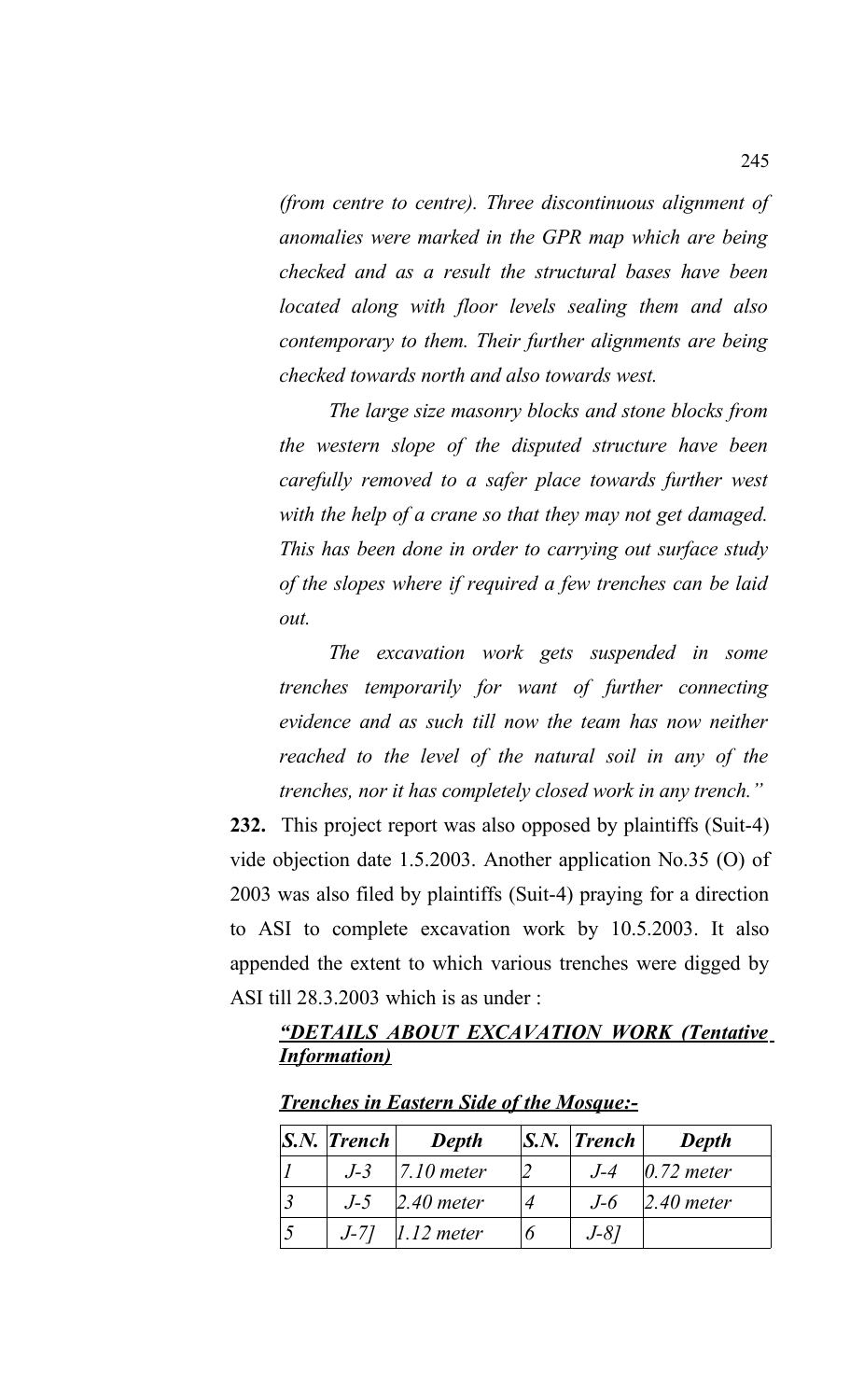|    |       | $K-3$ 0.66 meter                                                                              | 8         |       | $K-4$ 0.80 meter  |
|----|-------|-----------------------------------------------------------------------------------------------|-----------|-------|-------------------|
|    |       | $K-5$ 0.78 meter                                                                              | 10        | $K-6$ | $1.40$ meter      |
| 11 |       | $K-7$ 4.04 meter<br>Balk being<br>removed<br>covered)<br>$by^{\dagger}$<br><i>iron grill)</i> | <i>12</i> | $K-8$ | $\beta$ .60 meter |
| 13 | $H-5$ | $2.28$ c.m.                                                                                   |           |       |                   |

# *Trenches in Southern Side of the Mosque:-*

|    | $S.N.$ Trench | <b>Depth</b> | $S_{\cdot}N_{\cdot}$ | <b>Trench</b> | <b>Depth</b> |
|----|---------------|--------------|----------------------|---------------|--------------|
| 14 | $E-6$         | $0.63$ meter | 15                   | $E-7$         | $2.27$ meter |
| 16 | $E-8$         | $2.80$ meter | 17                   | $E-9$         | $0.98$ meter |
| 18 | $D-6$         | $1.80$ meter | 19                   | $D-7$         | $1.70$ meter |
| 20 | $D-8$         | $0.98$ meter | 21                   | $F-7$         | $0.60$ meter |
| 22 | $F-8$         | $1.10$ meter | 23                   | $F-9$         | $1.90$ meter |
| 24 | $G-7$         | $2.27$ meter | 25                   | $G-8$         | $0.98$ meter |
| 26 | $G-9$         |              | 27                   | $H-7$         | $0.50$ meter |

*Trenches in Northern Side of the Mosque:-*

|    | $ S_{\cdot}N_{\cdot} $ Trench | Depth                                                |    | $ S_N $ Trench | Depth         |
|----|-------------------------------|------------------------------------------------------|----|----------------|---------------|
| 28 | $H - I$                       | $ 1.10\rangle$<br>meter]<br>being<br>Balk<br>removed | 29 | $H-2$          | $0.40$ meter] |
| 30 | $ZH-1$                        | $1.73$ meter                                         | 31 | $ZH-2$         | $0.61$ meter  |
| 32 | $ZH-3$                        | $2.00$ meter                                         | 33 | $F-1$          | $1.32$ meter  |
| 34 | $ZF-1$                        | $0.25$ meter                                         | 35 | ZE-1           | $0.55$ meter  |

# *Trenches in Western Side of the Mosque:-*

| S.N.   Trench | Depth                                                                      |
|---------------|----------------------------------------------------------------------------|
|               | $\vert$ 36 $\vert$ C-1 $\vert$ 1.20 meter (on the slope behind the mosque) |

**233.** The above applications of ASI and plaintiffs (Suit-4) were disposed of by order dated 22.5.2003 observing as under :

*"Sri Jilani, learned counsel for the plaintiffs*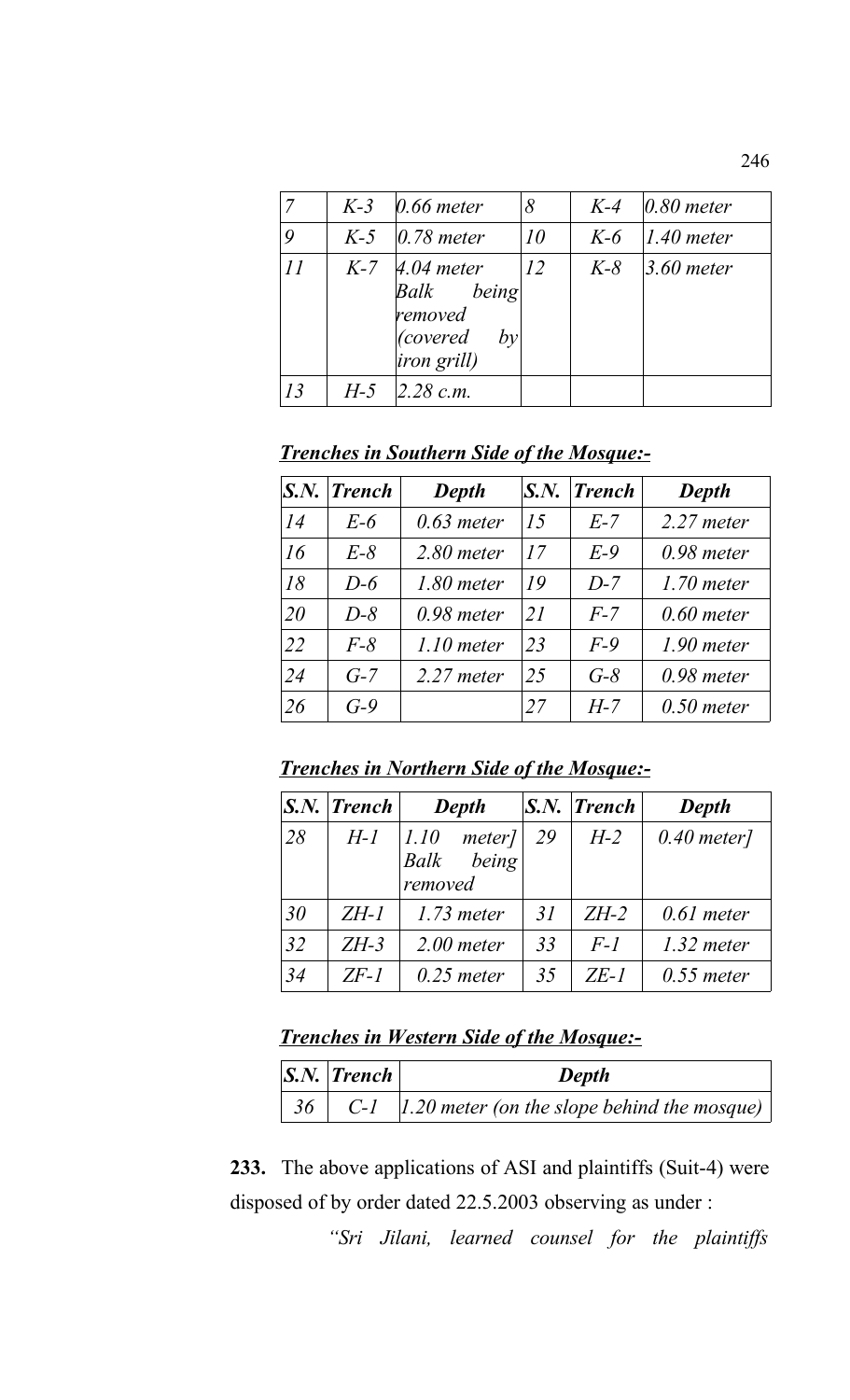*submitted that while the team leader has submitted progress report, he has expressed opinion in regard to the merit of the matter which, according to him, is unwarranted. We clarify that we had only asked for the progress report in the sense as to what extent excavation work has been done to assess as to when the work may be completed.* 

- *(1) We are not taking into consideration any opinion expressed in regard to the merit of the matter. This report will not be taken as a substantive evidence in the case. It is only the final report that will be taken as an evidence on record which will be subject to the objection and evidence which may be led by the parties.*
- *(2) The second contention is that this Court may specify the depth, upto which the excavation work is to be done. We have earlier, while disposing of the objection, made it clear that this Court will not determine as to the depth of the excavation of the trenches. The ASI, in para 10 of the parawise comments, has stated that no trench is completely excavated until the natural soil is reached or correlation with other trenches is done. So far natural soil has not been reached in any of the trenches opened till date nor have they been completely correlated to one another. We cannot give specific directions in this respect. It is for the Archaeologists to determine in regard to the depth.*
- *(3) Learned counsel for the plaintiffs further submitted that the excavation be done within a specified time.*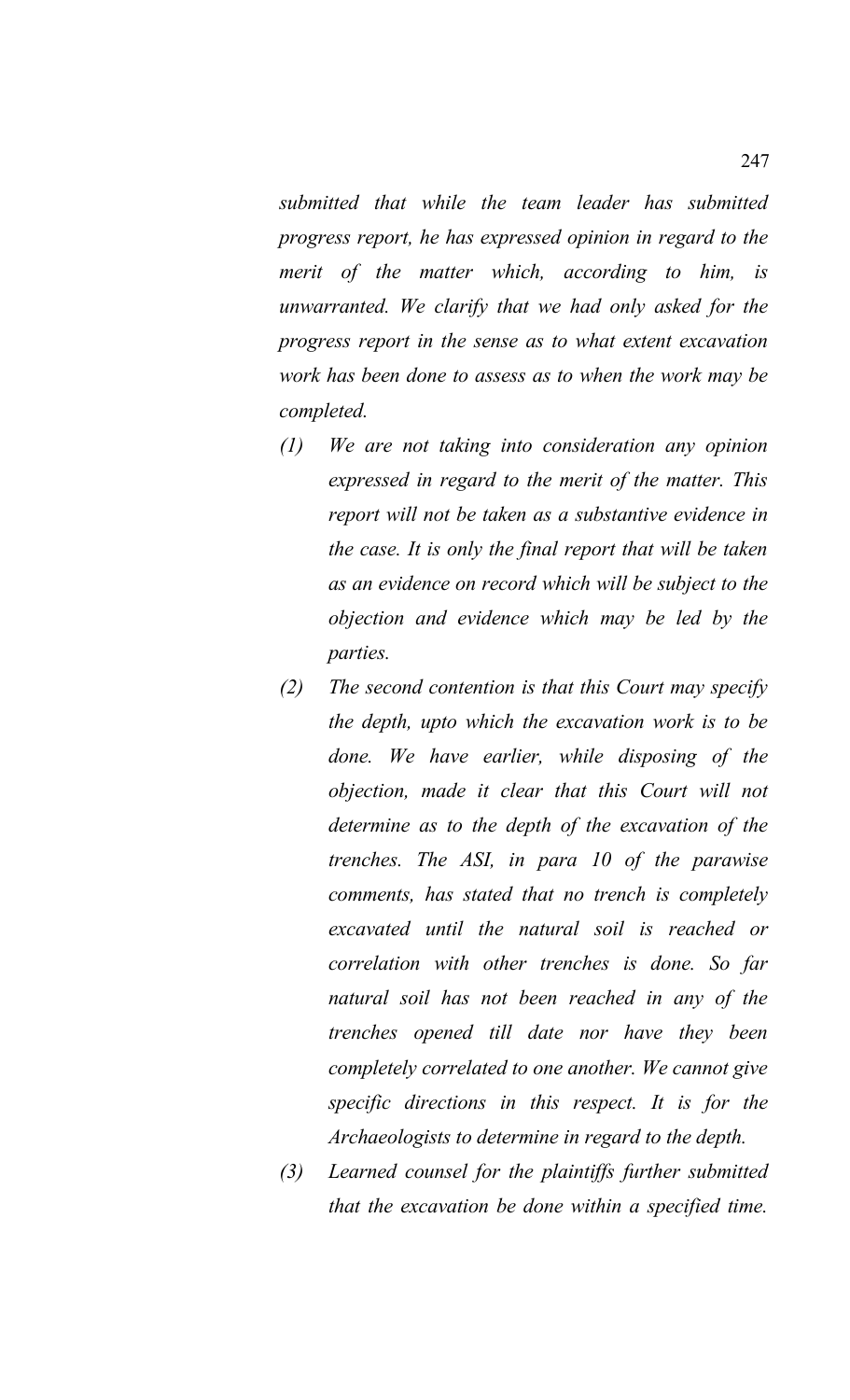- *This Court had itself directed that the excavation should be done expeditiously and in that respect the time was granted to complete the excavation within the time frame. It is, however, made clear that the work is to be completed as per our directions given in our order dated 5.3.2003. In para 12 of the application, the plaintiff No. 1 has stated that the excavation does not appear to have been completed even in 1/3rd of the trenches. There is no allegation that the ASI team is either negligent or not doing the work expeditiously. We are extending the time only with a view that the work may be completed.*
- *(4) A prayer has been made for our visit on the site. The Court may consider such prayer at a later stage but not at this time. The ASI team is directed to complete the excavation expeditiously, if not completed by 10.5.2003, it may be completed by 15.6.2003 and the final report be submitted by 30.6.2003.*

*With the above observations, the applications are disposed of accordingly."*

**234.** Sri Mani, on 3.5.2003, requested the Observer, Archaeological Excavation, Ayodhya to permit him to open sealed packets for preparation of final report, their study, drawing and detailed photography etc. since the packets containing 'finds' were sealed everyday in presence of the parties and their counsels but needs to be unsealed and opened for further study etc. The said request was opposed by various parties before the Observer contending that the said permission cannot be granted at the level of Observer unless the order is given by the Court. Consequently we considered this application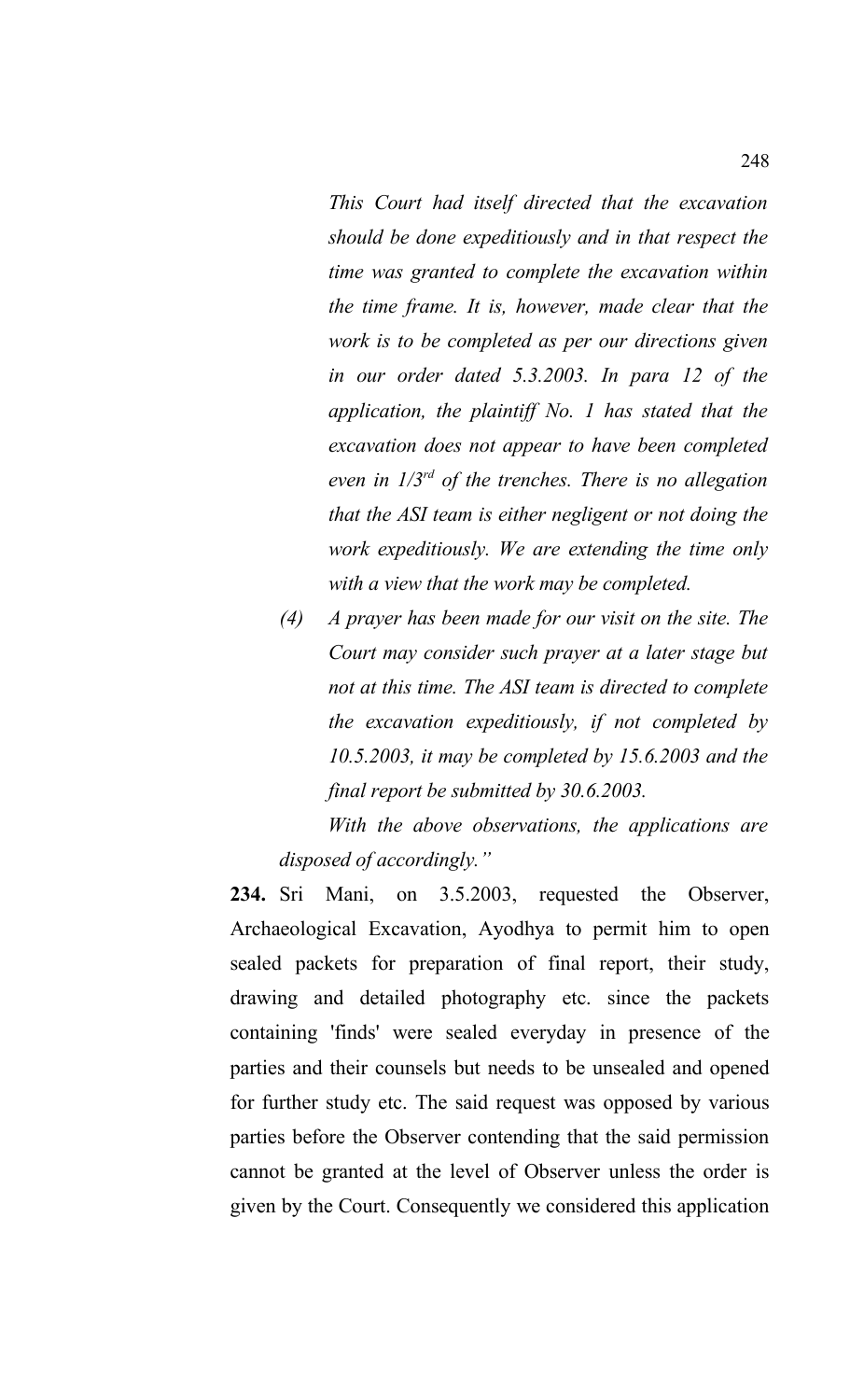on 22.5.2003 and disposed the same with the following order :

*"Considering the prayer by the A.S.I. Team Leader and the suggestions made by the plaintiffs noted above, we pass the following order:-*

- *1. The sealed packets containing archaeological finds be opened in presence of either counsel of the parties or parties themselves or any nominee of the parties present there;*
- *2. The sealed packets once opened shall be again sealed in presence of either counsel of the parties or parties themselves or any nominee of the parties;*
- *3. The items taken out of the said sealed packets be not taken outside the room where the packets are lying and if any item is required to be sent for some sort of technical/chemical examination or test, the same be taken out after proper note of the antiquity register and the said note be got signed by either counsel of the parties or parties themselves or any nominee of the parties;*
- *4. If the packets are opened, photographs of such finds, if not already taken at the time of sealing, shall be taken and such photographs shall bear the signatures of either counsel of the parties or parties themselves or any nominee of the parties;"*

**235.** Another application was filed by defendant no. 3 (Suit-4), i.e., CMA No. 41(O) of 2003 seeking some clarifications whereupon this Court passed an order on 22.5.2003 observing that the District administration shall not raise any construction at the site in question without permission of the Court and shall also not interfere in the work of ASI. We further directed :